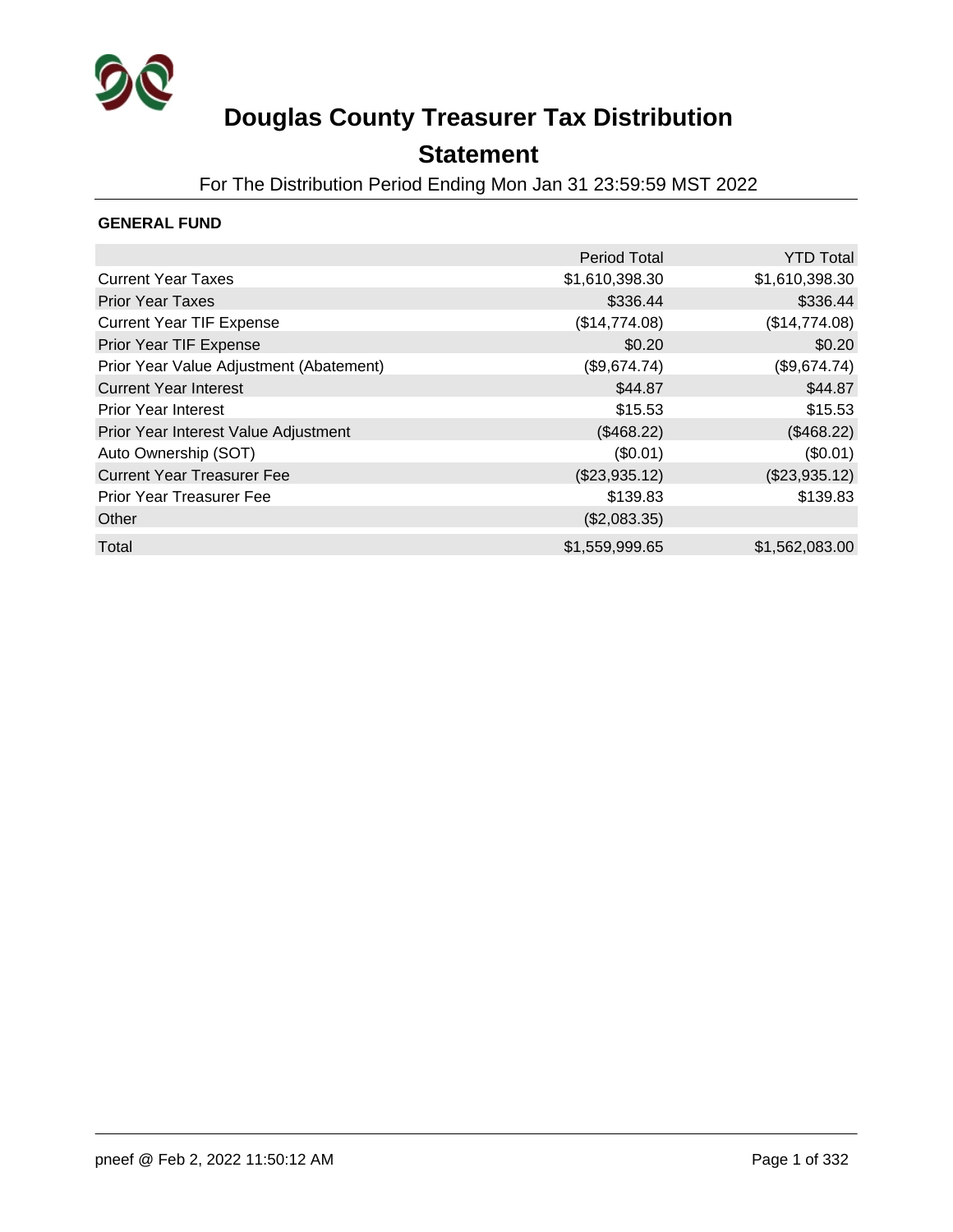

## **Statement**

For The Distribution Period Ending Mon Jan 31 23:59:59 MST 2022

### **ROAD AND BRIDGE FUND**

|                                         | <b>Period Total</b> | <b>YTD Total</b> |
|-----------------------------------------|---------------------|------------------|
| <b>Current Year Taxes</b>               | \$588,288.77        | \$588,288.77     |
| <b>Prior Year Taxes</b>                 | \$115.84            | \$115.84         |
| <b>Current Year TIF Expense</b>         | (\$5,397.18)        | (\$5,397.18)     |
| Prior Year TIF Expense                  | \$0.06              | \$0.06           |
| Prior Year Value Adjustment (Abatement) | (\$3,313.99)        | (\$3,313.99)     |
| <b>Current Year Interest</b>            | \$15.45             | \$15.45          |
| <b>Prior Year Interest</b>              | \$5.35              | \$5.35           |
| Prior Year Interest Value Adjustment    | (\$158.95)          | (\$158.95)       |
| Auto Ownership (SOT)                    | \$1,075,460.88      | \$1,075,460.88   |
| <b>Current Year Treasurer Fee</b>       | (\$8,743.57)        | (\$8,743.57)     |
| Prior Year Treasurer Fee                | \$47.91             | \$47.91          |
| Total                                   | \$1,646,320.57      | \$1,646,320.57   |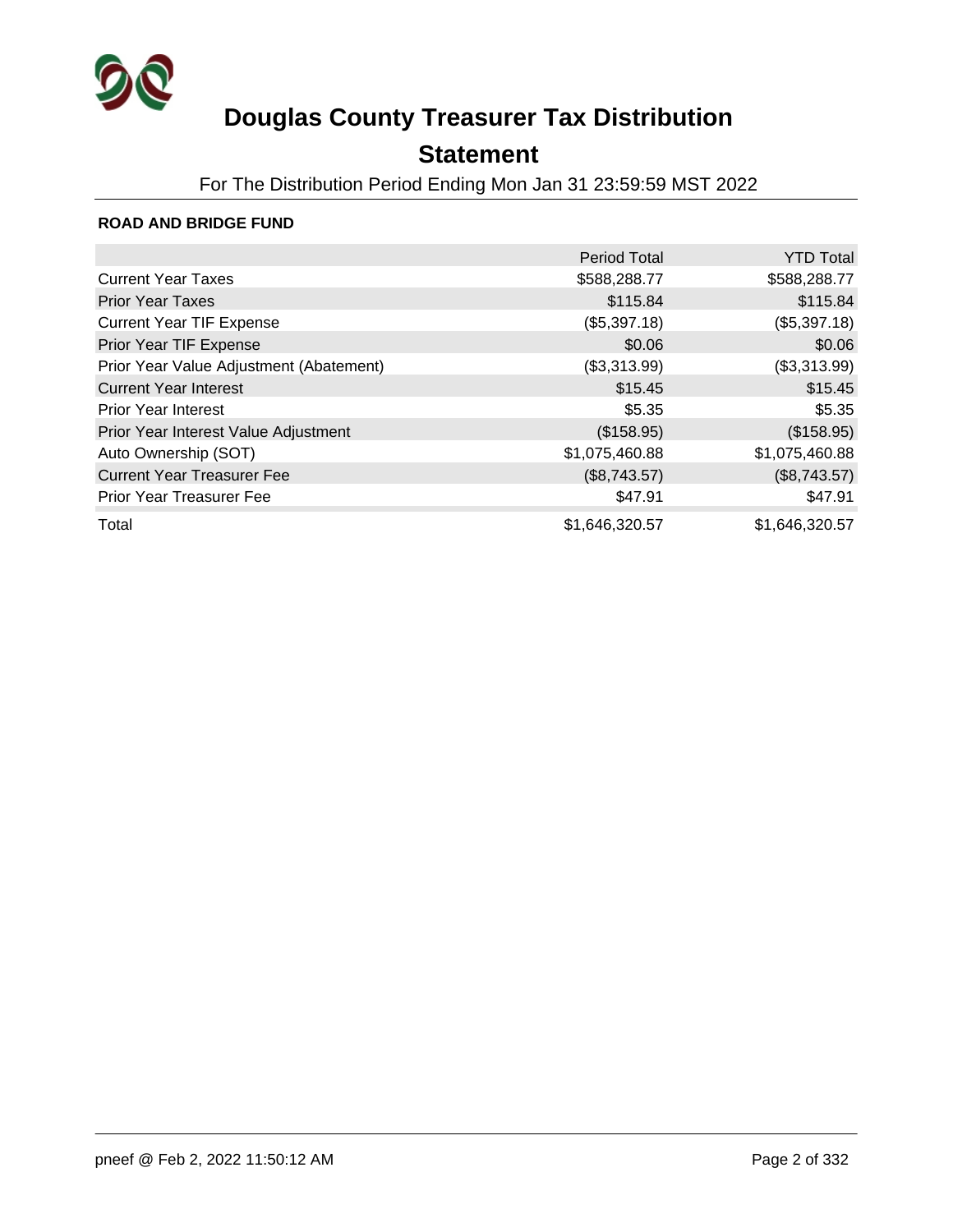

## **Statement**

For The Distribution Period Ending Mon Jan 31 23:59:59 MST 2022

### **HEALTH AND HUMAN SERVICES**

|                                         | <b>Period Total</b> | <b>YTD Total</b> |
|-----------------------------------------|---------------------|------------------|
| <b>Current Year Taxes</b>               | \$49,228.56         | \$49,228.56      |
| <b>Prior Year Taxes</b>                 | \$8.15              | \$8.15           |
| <b>Current Year TIF Expense</b>         | (\$451.66)          | (\$451.66)       |
| Prior Year Value Adjustment (Abatement) | (\$233.08)          | (\$233.08)       |
| <b>Current Year Interest</b>            | \$1.08              | \$1.08           |
| <b>Prior Year Interest</b>              | \$0.38              | \$0.38           |
| Prior Year Interest Value Adjustment    | (\$11.18)           | (\$11.18)        |
| Other                                   | (\$51.20)           |                  |
| Total                                   | \$48,491.05         | \$48,542.25      |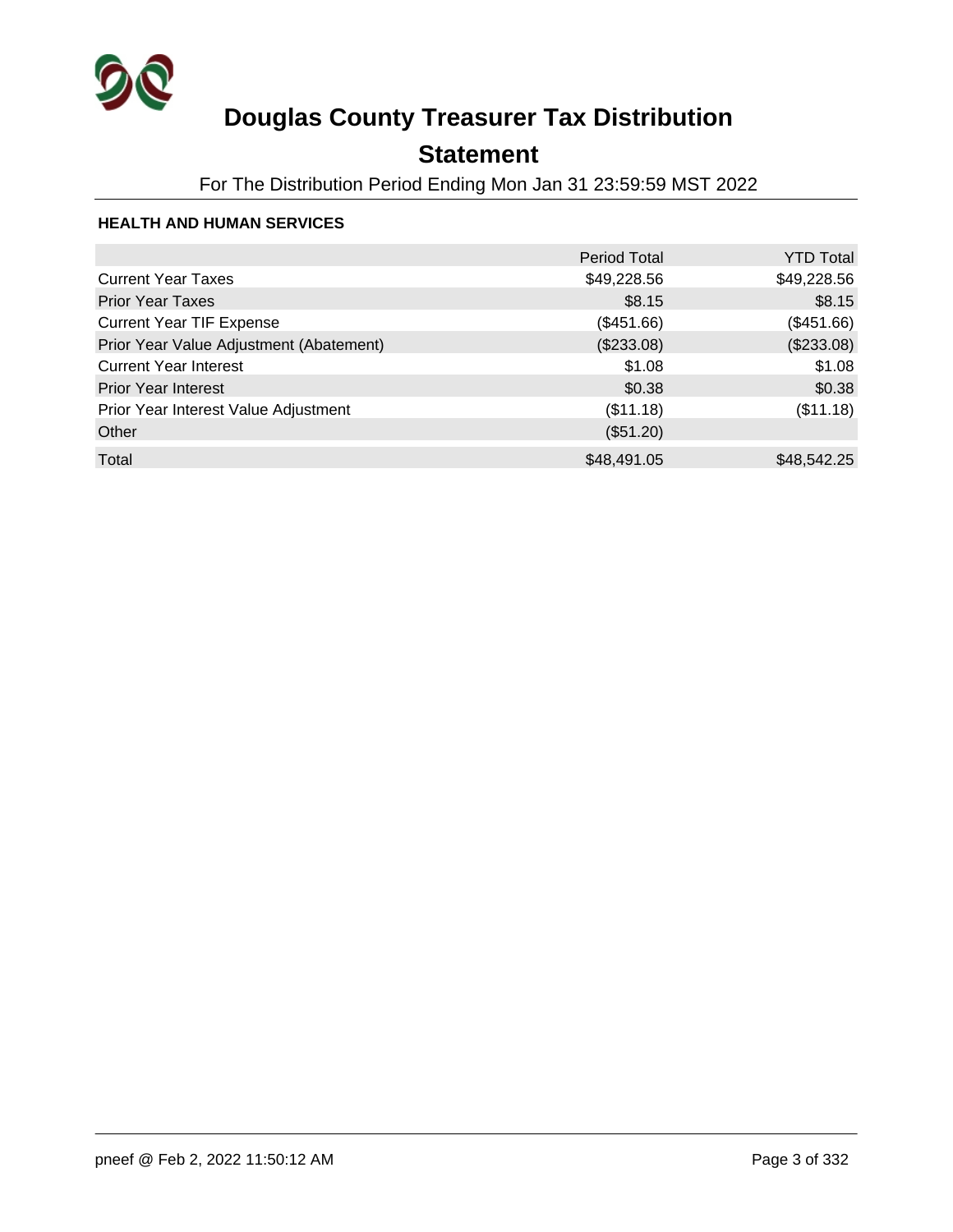

## **Statement**

For The Distribution Period Ending Mon Jan 31 23:59:59 MST 2022

### **SAFETY AND MENTAL HEALTH**

|                                         | <b>Period Total</b> | <b>YTD Total</b> |
|-----------------------------------------|---------------------|------------------|
| <b>Current Year Taxes</b>               | \$46,615.59         | \$46,615.59      |
| <b>Prior Year Taxes</b>                 | \$10.73             | \$10.73          |
| <b>Current Year TIF Expense</b>         | (\$427.65)          | (\$427.65)       |
| Prior Year Value Adjustment (Abatement) | (\$220.02)          | (\$220.02)       |
| <b>Current Year Interest</b>            | \$1.43              | \$1.43           |
| <b>Prior Year Interest</b>              | \$0.50              | \$0.50           |
| Prior Year Interest Value Adjustment    | (\$3.27)            | (\$3.27)         |
| <b>Current Year Treasurer Fee</b>       | (\$692.93)          | (\$692.93)       |
| <b>Prior Year Treasurer Fee</b>         | \$3.13              | \$3.13           |
| Other                                   | (\$67.10)           |                  |
| Total                                   | \$45,220.41         | \$45,287.51      |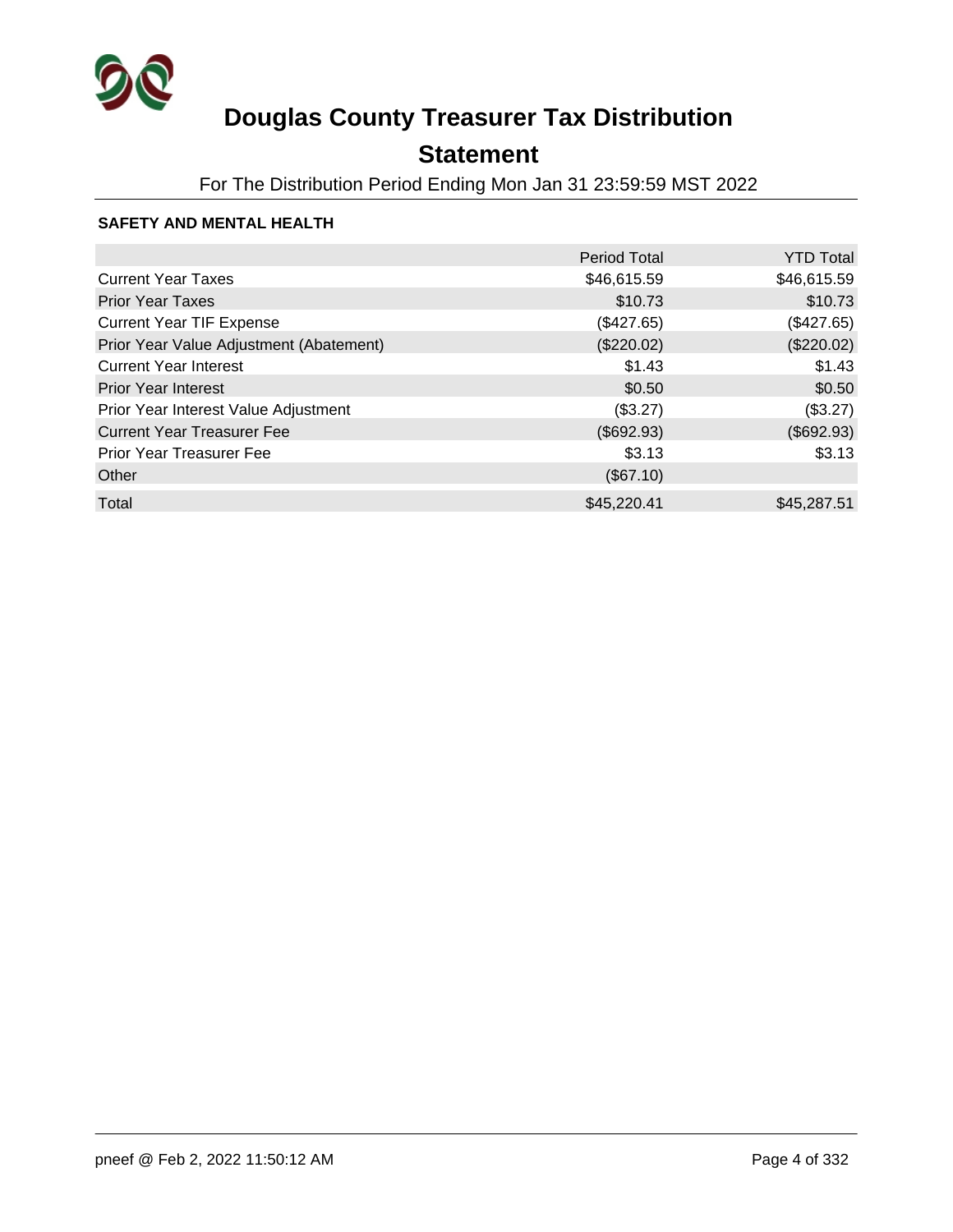

## **Statement**

For The Distribution Period Ending Mon Jan 31 23:59:59 MST 2022

### **DEVELOPMENTAL DISABILITIES**

|                                         | <b>Period Total</b> | <b>YTD Total</b> |
|-----------------------------------------|---------------------|------------------|
| <b>Current Year Taxes</b>               | \$132,889.62        | \$132,889.62     |
| <b>Prior Year Taxes</b>                 | \$25.78             | \$25.78          |
| <b>Current Year TIF Expense</b>         | (\$1,236.12)        | (\$1,236.12)     |
| Prior Year TIF Expense                  | \$0.01              | \$0.01           |
| Prior Year Value Adjustment (Abatement) | (\$795.59)          | (\$795.59)       |
| <b>Current Year Interest</b>            | \$6.04              | \$6.04           |
| <b>Prior Year Interest</b>              | \$1.19              | \$1.19           |
| Prior Year Interest Value Adjustment    | (\$35.37)           | (\$35.37)        |
| <b>Current Year Treasurer Fee</b>       | (\$1,974.94)        | (\$1,974.94)     |
| <b>Prior Year Treasurer Fee</b>         | \$11.53             | \$11.53          |
| Other                                   | (\$45.62)           |                  |
| Total                                   | \$128,846.53        | \$128,892.15     |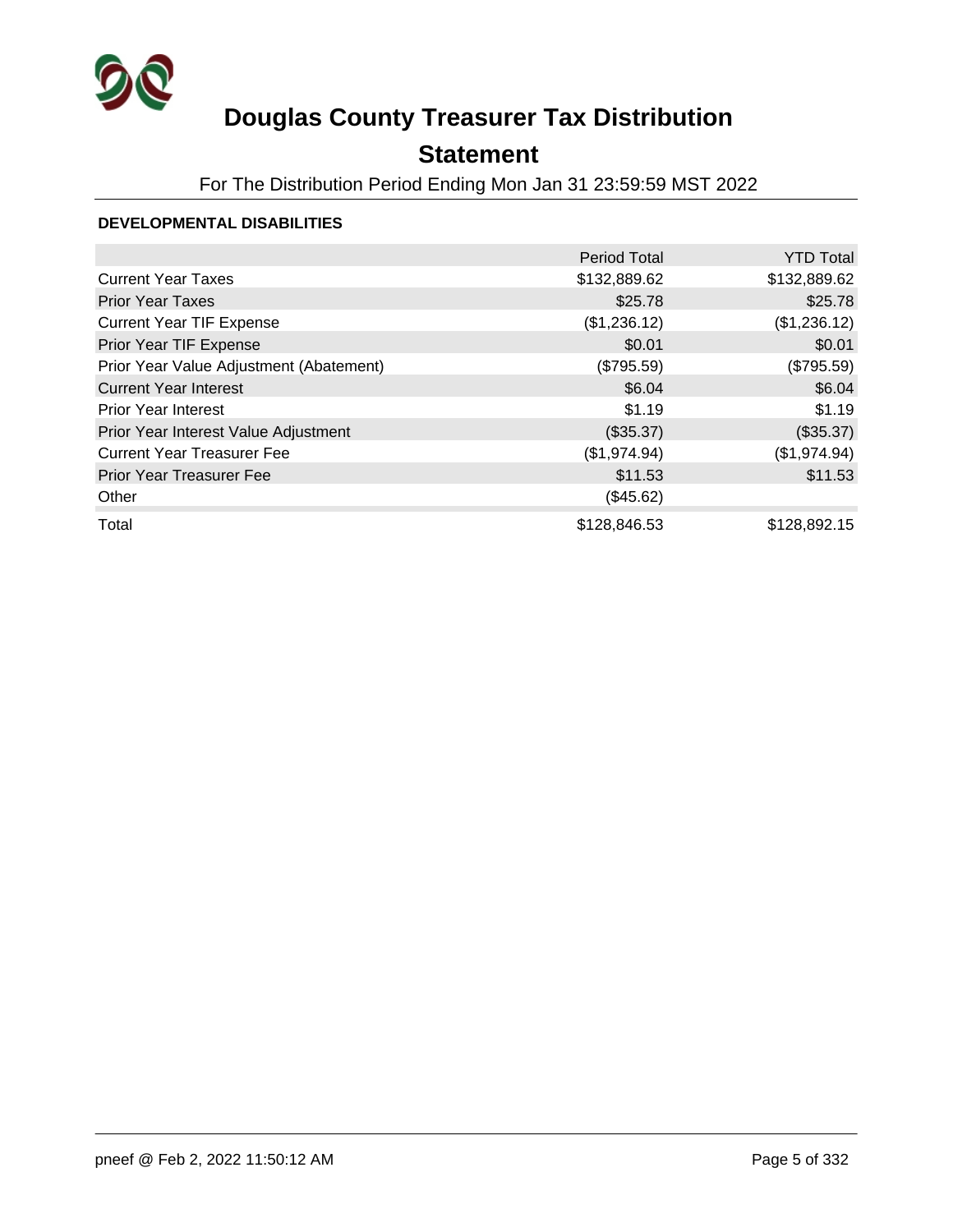

## **Statement**

For The Distribution Period Ending Mon Jan 31 23:59:59 MST 2022

### **LAW ENFORCEMENT AUTHORITY**

|                                         | <b>Period Total</b> | <b>YTD Total</b> |
|-----------------------------------------|---------------------|------------------|
| <b>Current Year Taxes</b>               | \$334,904.69        | \$334,904.69     |
| <b>Prior Year Taxes</b>                 | \$116.02            | \$116.02         |
| Prior Year Value Adjustment (Abatement) | (\$1,751.13)        | (\$1,751.13)     |
| <b>Current Year Interest</b>            | \$27.02             | \$27.02          |
| Auto Ownership (SOT)                    | \$145,386.82        | \$145,386.82     |
| <b>Current Year Treasurer Fee</b>       | (\$5,023.95)        | (\$5,023.95)     |
| <b>Prior Year Treasurer Fee</b>         | \$24.53             | \$24.53          |
| Total                                   | \$473,684.00        | \$473,684.00     |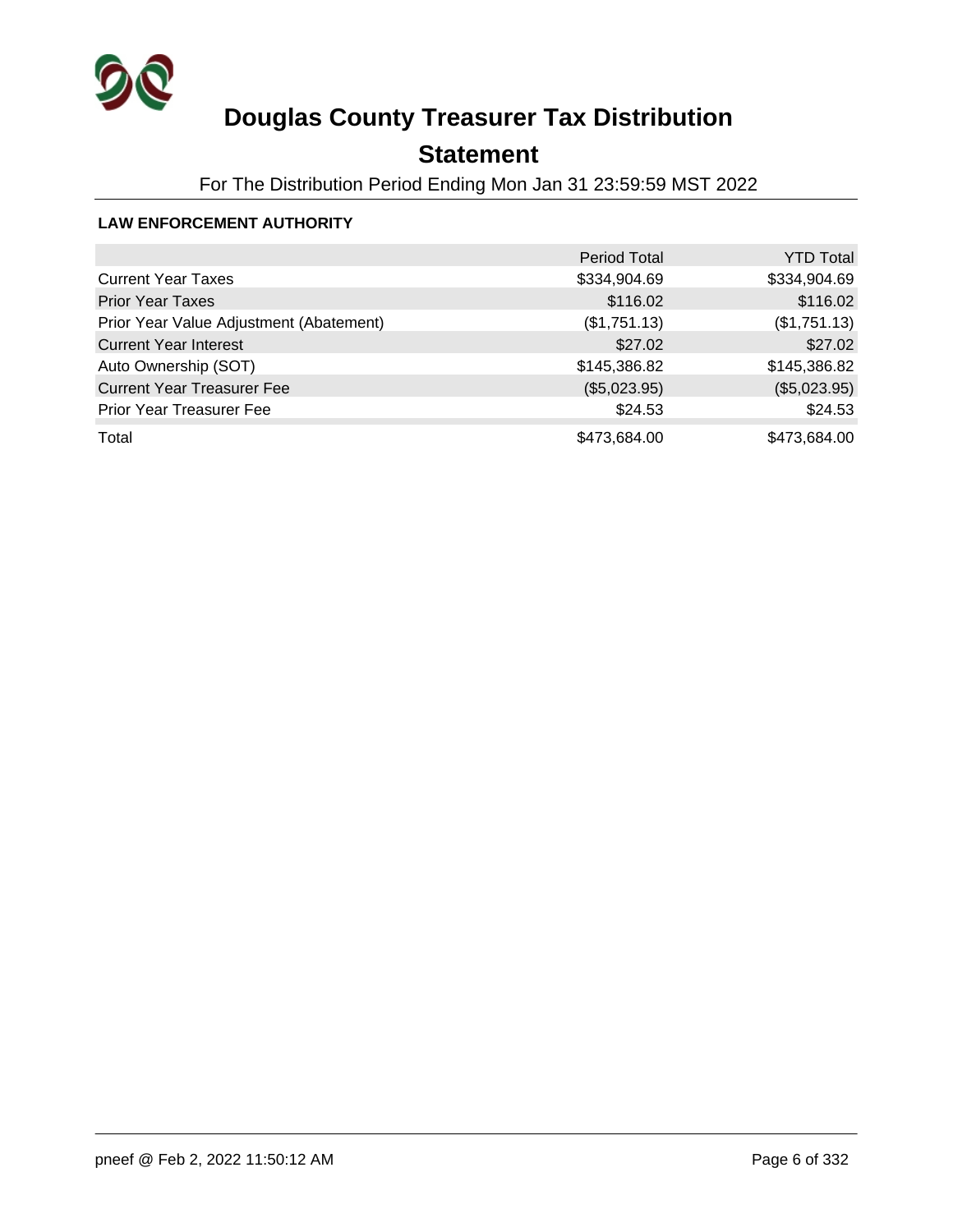

### **Statement**

For The Distribution Period Ending Mon Jan 31 23:59:59 MST 2022

#### **CAMERON LID**

|       | <b>Period Total</b> | otal   |
|-------|---------------------|--------|
| Total | \$0.00              | \$0.00 |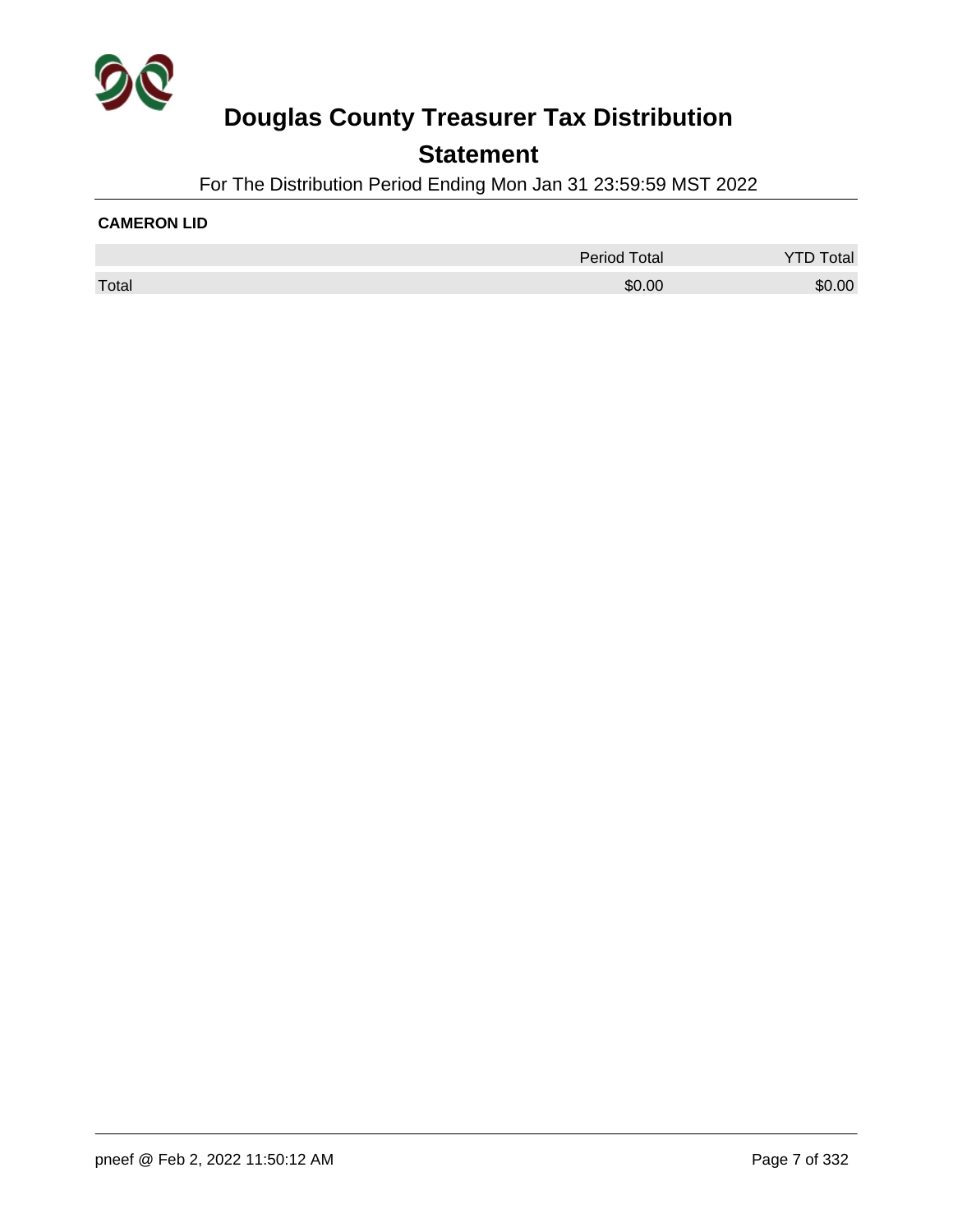

## **Statement**

For The Distribution Period Ending Mon Jan 31 23:59:59 MST 2022

#### **SAGEPORT 2014 LID**

|       | <b>Period Total</b> | otal   |
|-------|---------------------|--------|
| Total | \$0.00              | \$0.00 |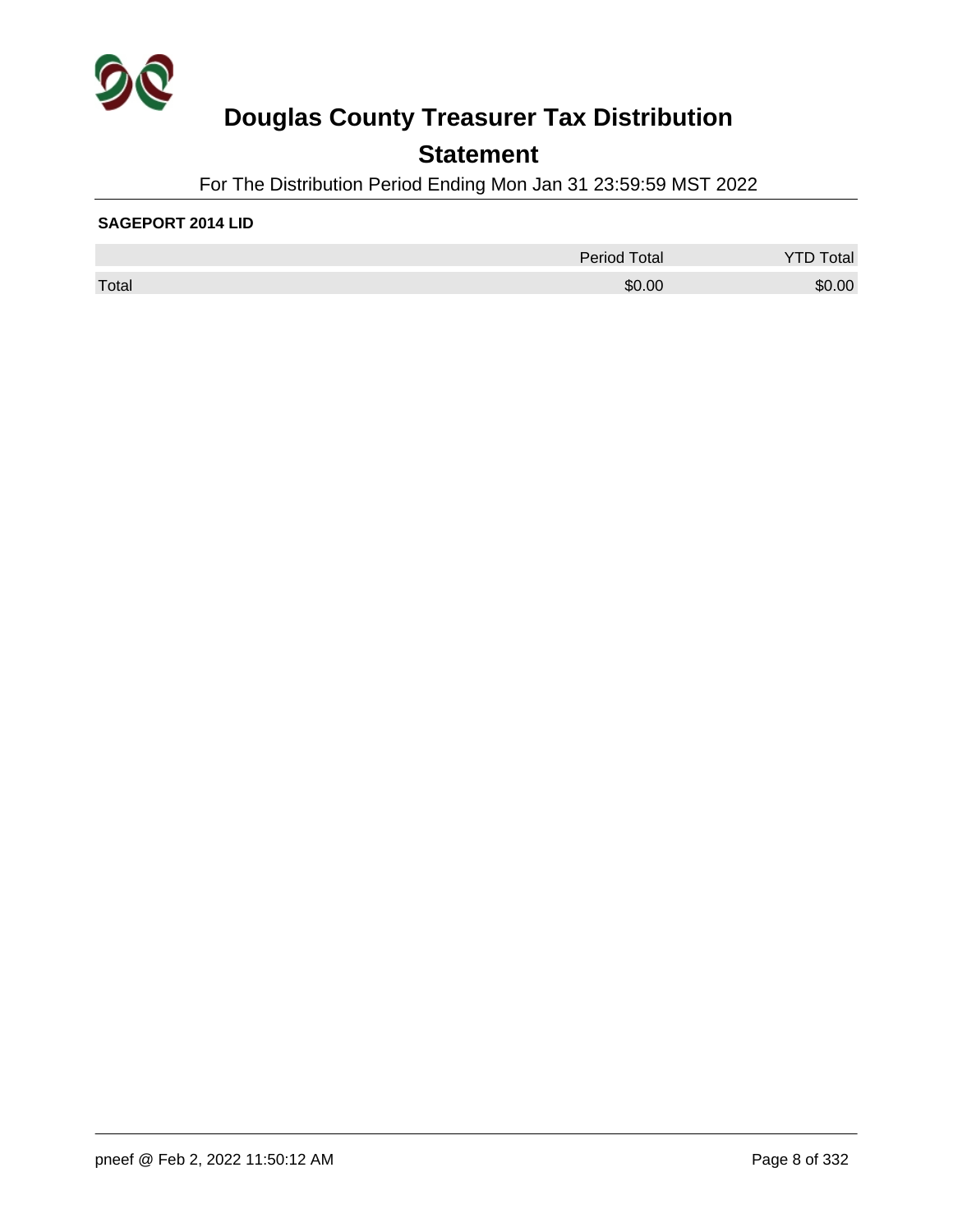

## **Statement**

For The Distribution Period Ending Mon Jan 31 23:59:59 MST 2022

### **SCHOOLS - GENERAL FUND**

|                                         | <b>Period Total</b> | <b>YTD Total</b> |
|-----------------------------------------|---------------------|------------------|
| <b>Current Year Taxes</b>               | \$4,749,822.86      | \$4,749,822.86   |
| <b>Prior Year Taxes</b>                 | \$914.00            | \$914.00         |
| <b>Current Year TIF Expense</b>         | (\$44,182.95)       | (\$44,182.95)    |
| Prior Year TIF Expense                  | \$0.48              | \$0.48           |
| Prior Year Value Adjustment (Abatement) | (\$28,567.93)       | (\$28,567.93)    |
| <b>Current Year Interest</b>            | \$214.40            | \$214.40         |
| <b>Prior Year Interest</b>              | \$42.21             | \$42.21          |
| Prior Year Interest Value Adjustment    | (\$1,296.32)        | (\$1,296.32)     |
| Auto Ownership (SOT)                    | \$2,561,124.31      | \$2,561,124.31   |
| <b>Current Year Treasurer Fee</b>       | (\$11,764.63)       | (\$11,764.63)    |
| <b>Prior Year Treasurer Fee</b>         | \$69.03             | \$69.03          |
| Total                                   | \$7,226,375.46      | \$7,226,375.46   |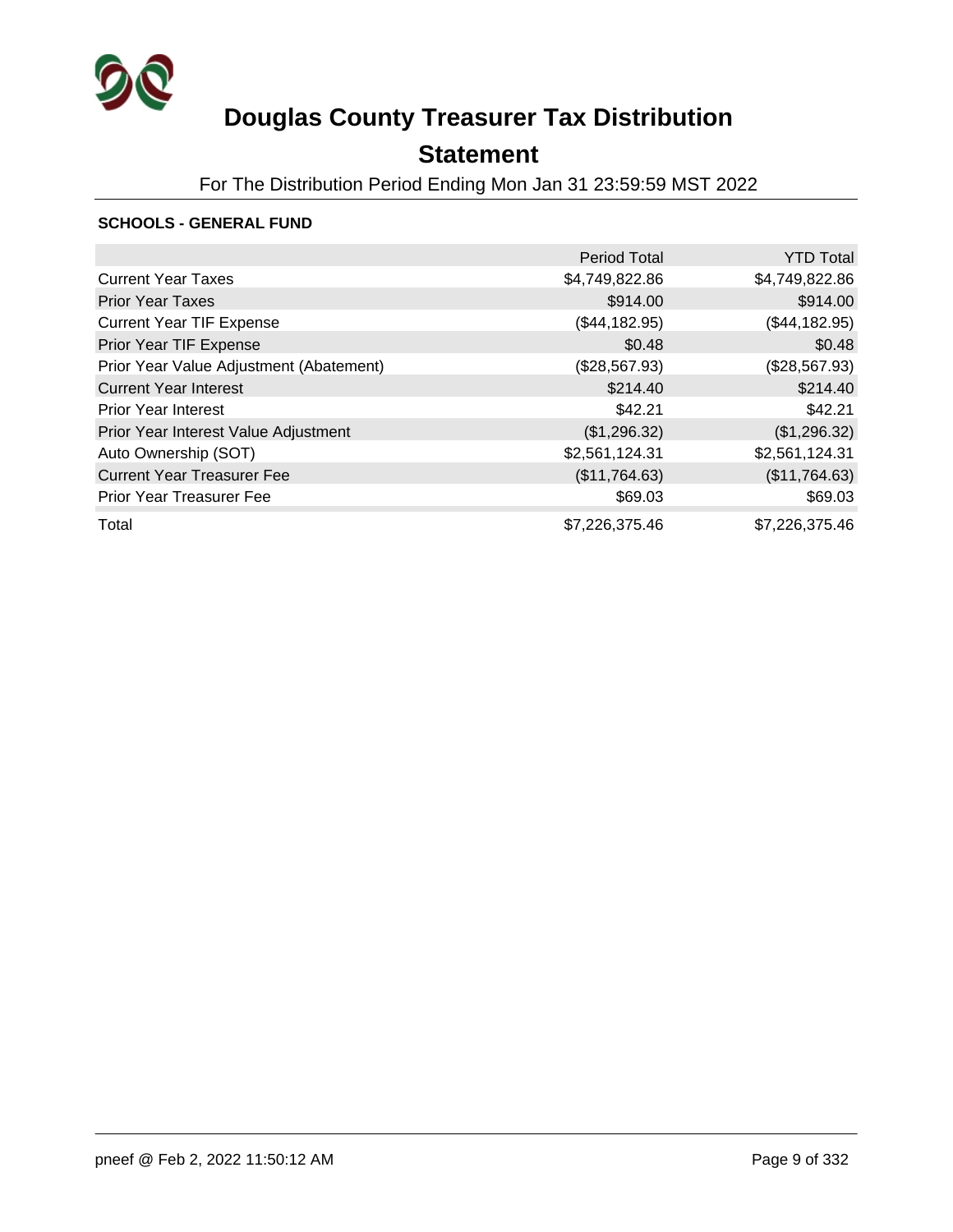

## **Statement**

For The Distribution Period Ending Mon Jan 31 23:59:59 MST 2022

### **SCHOOLS - DEBT SERVICE**

|                                         | <b>Period Total</b> | <b>YTD Total</b> |
|-----------------------------------------|---------------------|------------------|
| <b>Current Year Taxes</b>               | \$1,070,287.14      | \$1,070,287.14   |
| <b>Prior Year Taxes</b>                 | \$207.65            | \$207.65         |
| <b>Current Year TIF Expense</b>         | (\$9,955.78)        | (\$9,955.78)     |
| Prior Year TIF Expense                  | \$0.13              | \$0.13           |
| Prior Year Value Adjustment (Abatement) | (\$6,409.56)        | (\$6,409.56)     |
| <b>Current Year Interest</b>            | \$48.70             | \$48.70          |
| <b>Prior Year Interest</b>              | \$9.59              | \$9.59           |
| Prior Year Interest Value Adjustment    | (\$285.00)          | (\$285.00)       |
| Other                                   | (\$370.76)          |                  |
| Total                                   | \$1,053,532.11      | \$1,053,902.87   |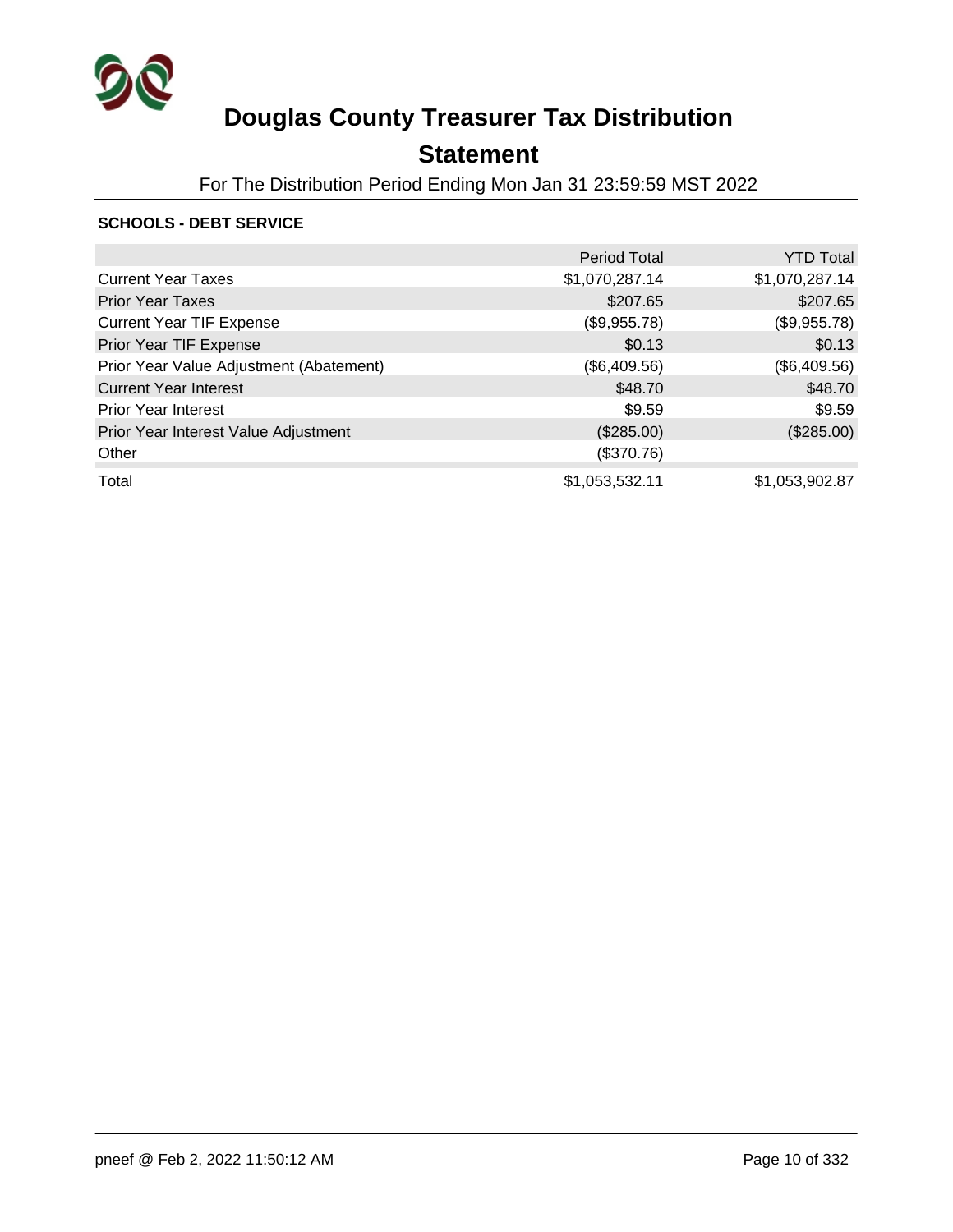

### **Statement**

For The Distribution Period Ending Mon Jan 31 23:59:59 MST 2022

### **CITY OF LITTLETON**

|                                   | <b>Period Total</b> | <b>YTD Total</b> |
|-----------------------------------|---------------------|------------------|
| <b>Current Year Taxes</b>         | \$53.43             | \$53.43          |
| Auto Ownership (SOT)              | \$344.50            | \$344.50         |
| <b>Current Year Treasurer Fee</b> | $($ \$0.53)         | (\$0.53)         |
| Total                             | \$397.40            | \$397.40         |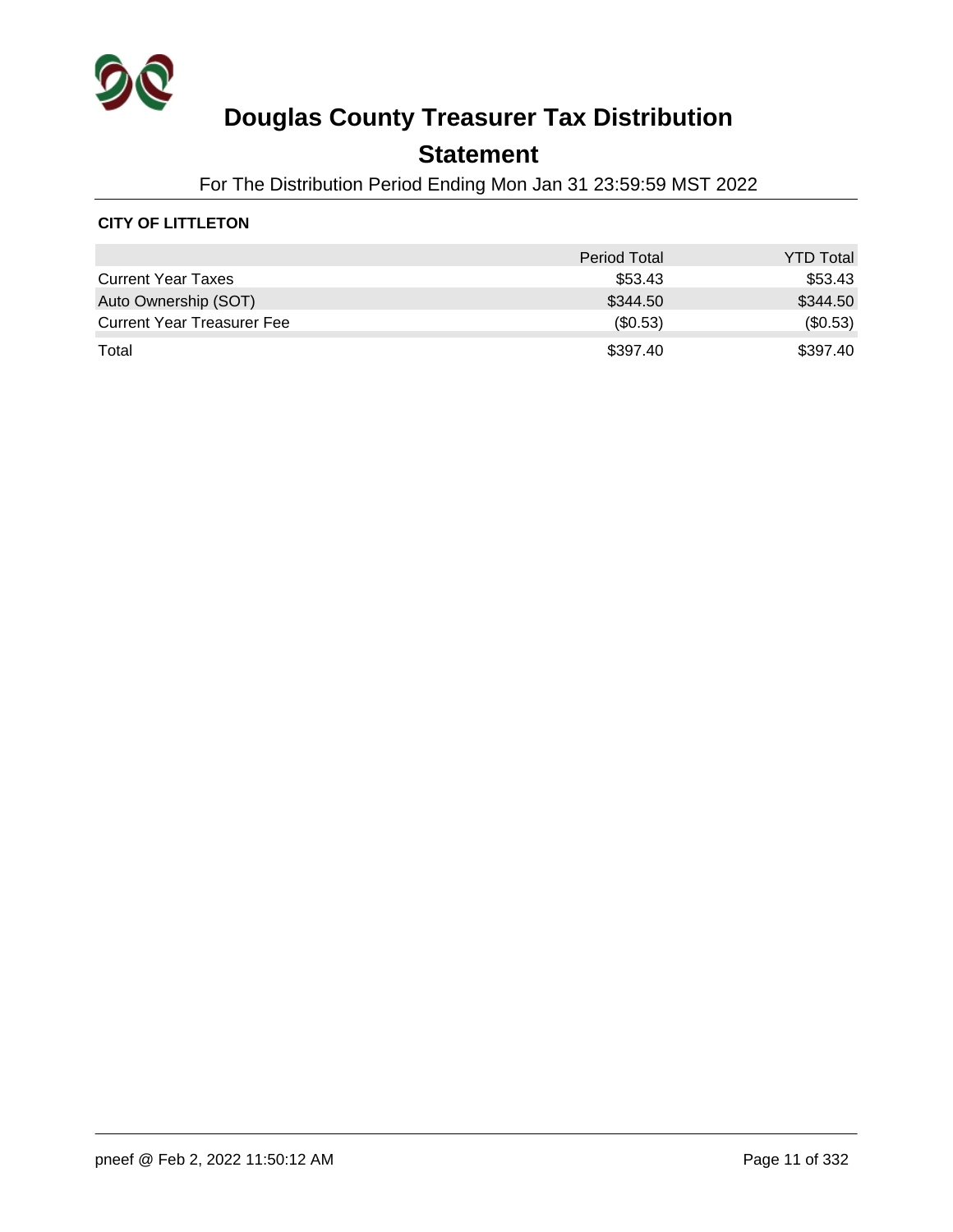

## **Statement**

For The Distribution Period Ending Mon Jan 31 23:59:59 MST 2022

### **TOWN OF CASTLE ROCK**

|                                         | <b>Period Total</b> | <b>YTD Total</b> |
|-----------------------------------------|---------------------|------------------|
| <b>Current Year Taxes</b>               | \$29,148.77         | \$29,148.77      |
| <b>Current Year TIF Expense</b>         | (\$537.46)          | (\$537.46)       |
| Prior Year Value Adjustment (Abatement) | (\$49.69)           | (\$49.69)        |
| <b>Current Year Interest</b>            | \$0.05              | \$0.05           |
| <b>Prior Year Interest</b>              | \$1.42              | \$1.42           |
| Prior Year Interest Value Adjustment    | (\$6.46)            | (\$6.46)         |
| Auto Ownership (SOT)                    | \$10,710.15         | \$10,710.15      |
| <b>Current Year Treasurer Fee</b>       | (\$286.11)          | (\$286.11)       |
| <b>Prior Year Treasurer Fee</b>         | \$0.49              | \$0.49           |
| Total                                   | \$38,981.16         | \$38,981.16      |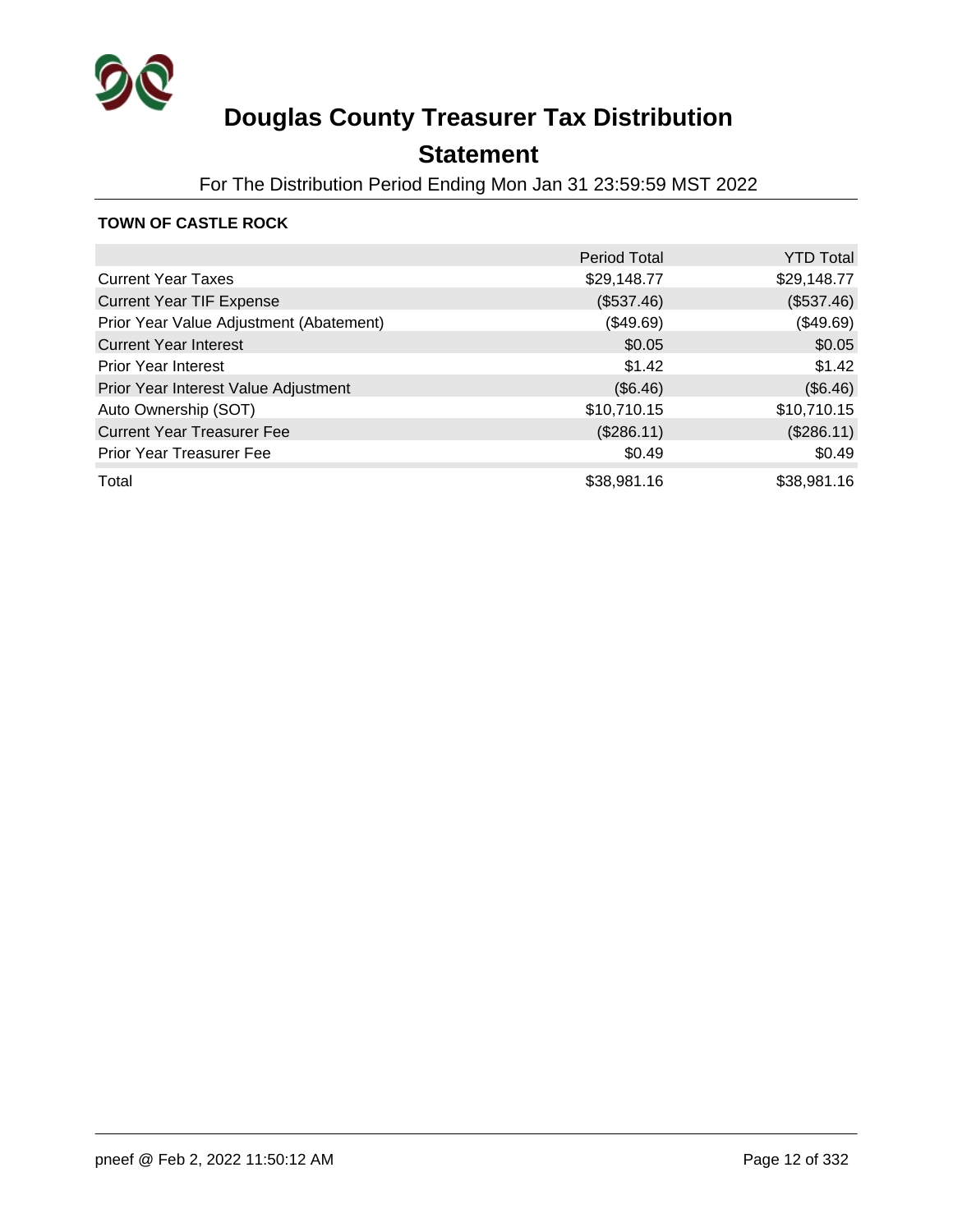

### **Statement**

For The Distribution Period Ending Mon Jan 31 23:59:59 MST 2022

### **TOWN OF LARKSPUR**

|                                   | <b>Period Total</b> | <b>YTD Total</b> |
|-----------------------------------|---------------------|------------------|
| <b>Current Year Taxes</b>         | \$3,173.18          | \$3,173.18       |
| Auto Ownership (SOT)              | \$1,464.48          | \$1.464.48       |
| <b>Current Year Treasurer Fee</b> | (\$31.73)           | (\$31.73)        |
| Total                             | \$4,605.93          | \$4,605.93       |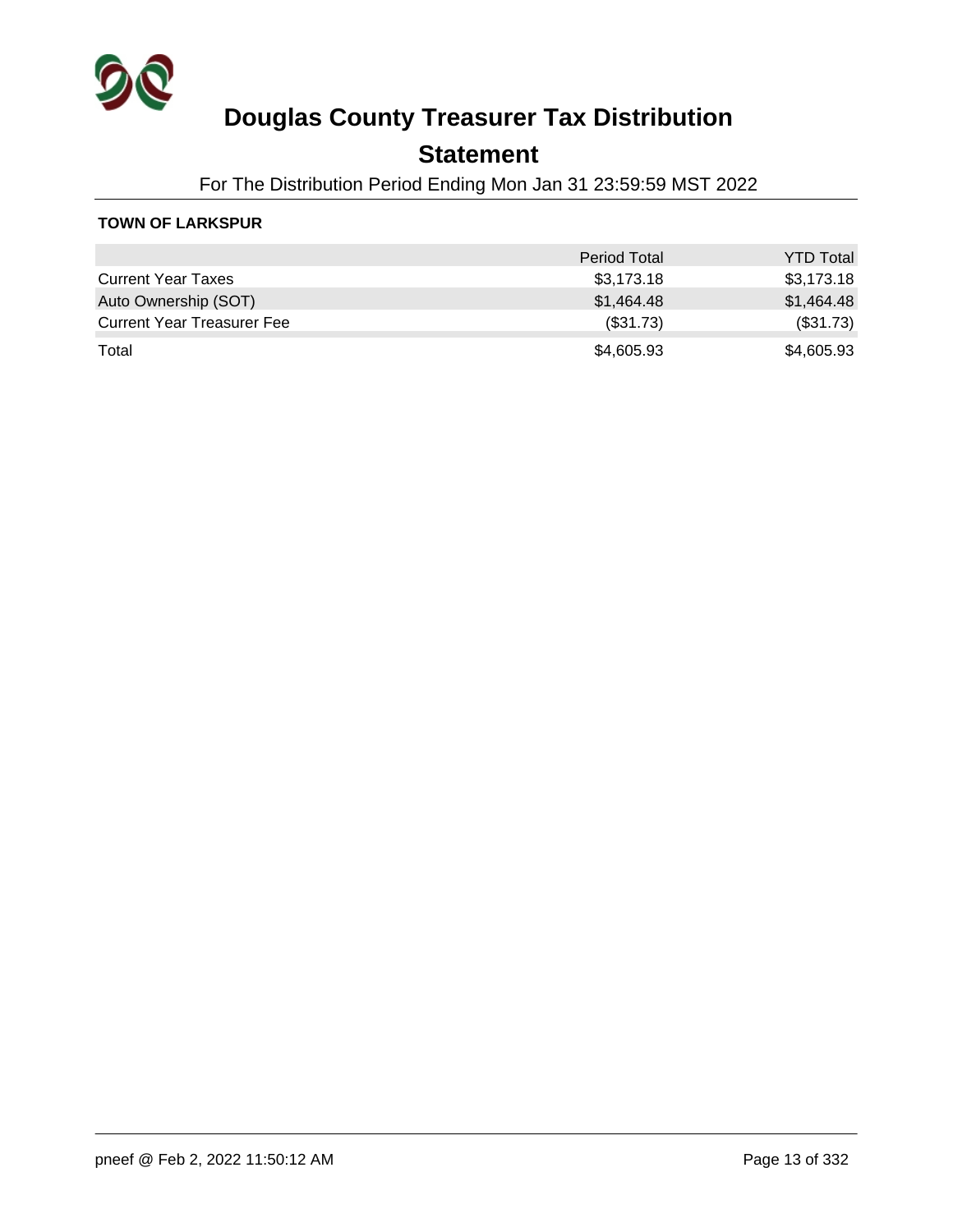

### **Statement**

For The Distribution Period Ending Mon Jan 31 23:59:59 MST 2022

### **TOWN OF PARKER**

|                                         | <b>Period Total</b> | <b>YTD Total</b> |
|-----------------------------------------|---------------------|------------------|
| <b>Current Year Taxes</b>               | \$42,770.88         | \$42,770.88      |
| <b>Current Year TIF Expense</b>         | (\$1,897.82)        | (\$1,897.82)     |
| Prior Year TIF Expense                  | \$0.04              | \$0.04           |
| Prior Year Value Adjustment (Abatement) | (\$98.59)           | (\$98.59)        |
| Prior Year Interest Value Adjustment    | (\$19.42)           | (\$19.42)        |
| Auto Ownership (SOT)                    | \$20,179.51         | \$20,179.51      |
| <b>Current Year Treasurer Fee</b>       | (\$408.74)          | (\$408.74)       |
| <b>Prior Year Treasurer Fee</b>         | \$0.98              | \$0.98           |
| Total                                   | \$60,526.84         | \$60,526.84      |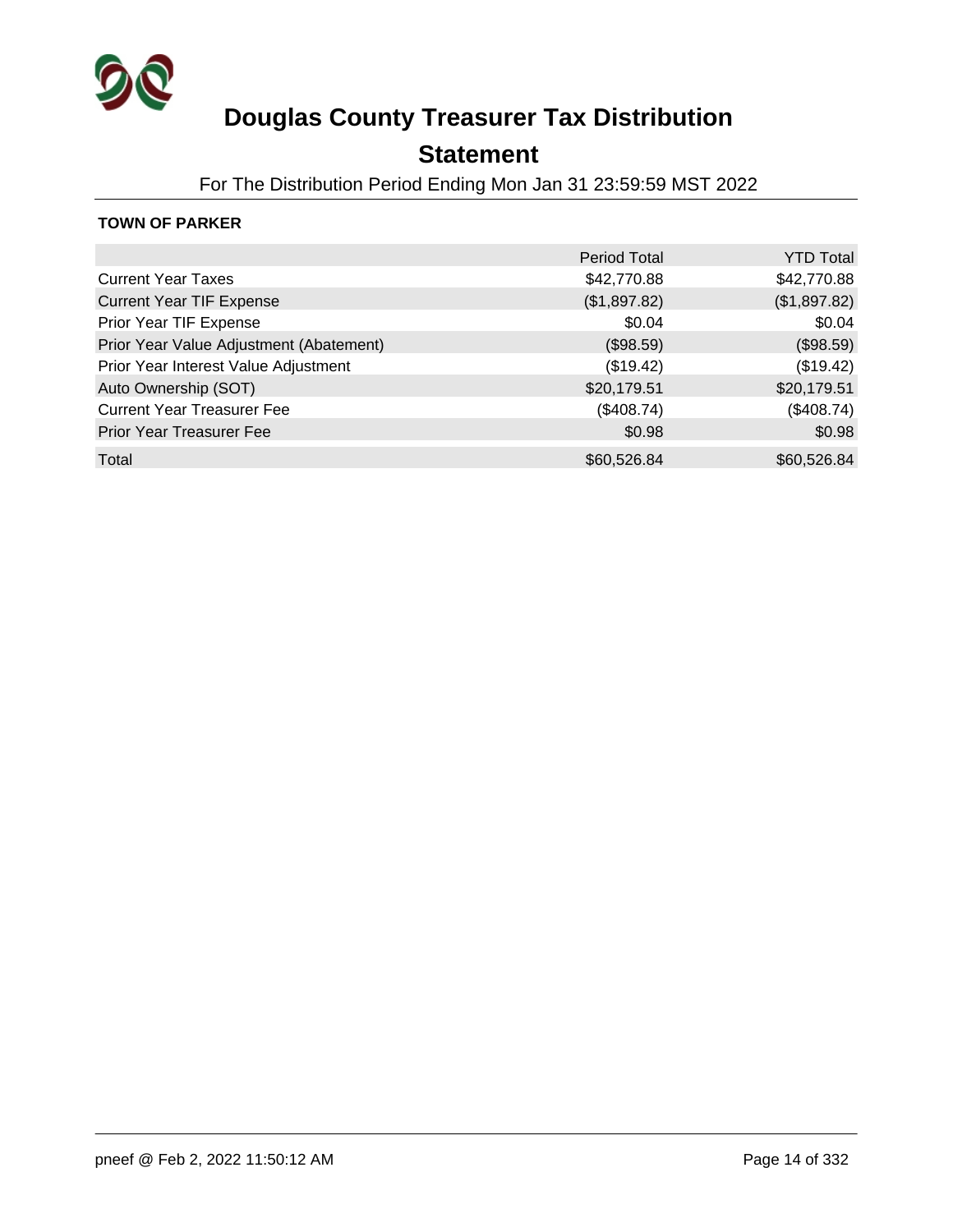

### **Statement**

For The Distribution Period Ending Mon Jan 31 23:59:59 MST 2022

### **CITY OF AURORA**

|                                   | <b>Period Total</b> | <b>YTD Total</b> |
|-----------------------------------|---------------------|------------------|
| <b>Current Year Taxes</b>         | \$7,932.26          | \$7,932.26       |
| Auto Ownership (SOT)              | \$3,962.55          | \$3,962.55       |
| <b>Current Year Treasurer Fee</b> | $(\$79.33)$         | (\$79.33)        |
| Total                             | \$11,815.48         | \$11,815.48      |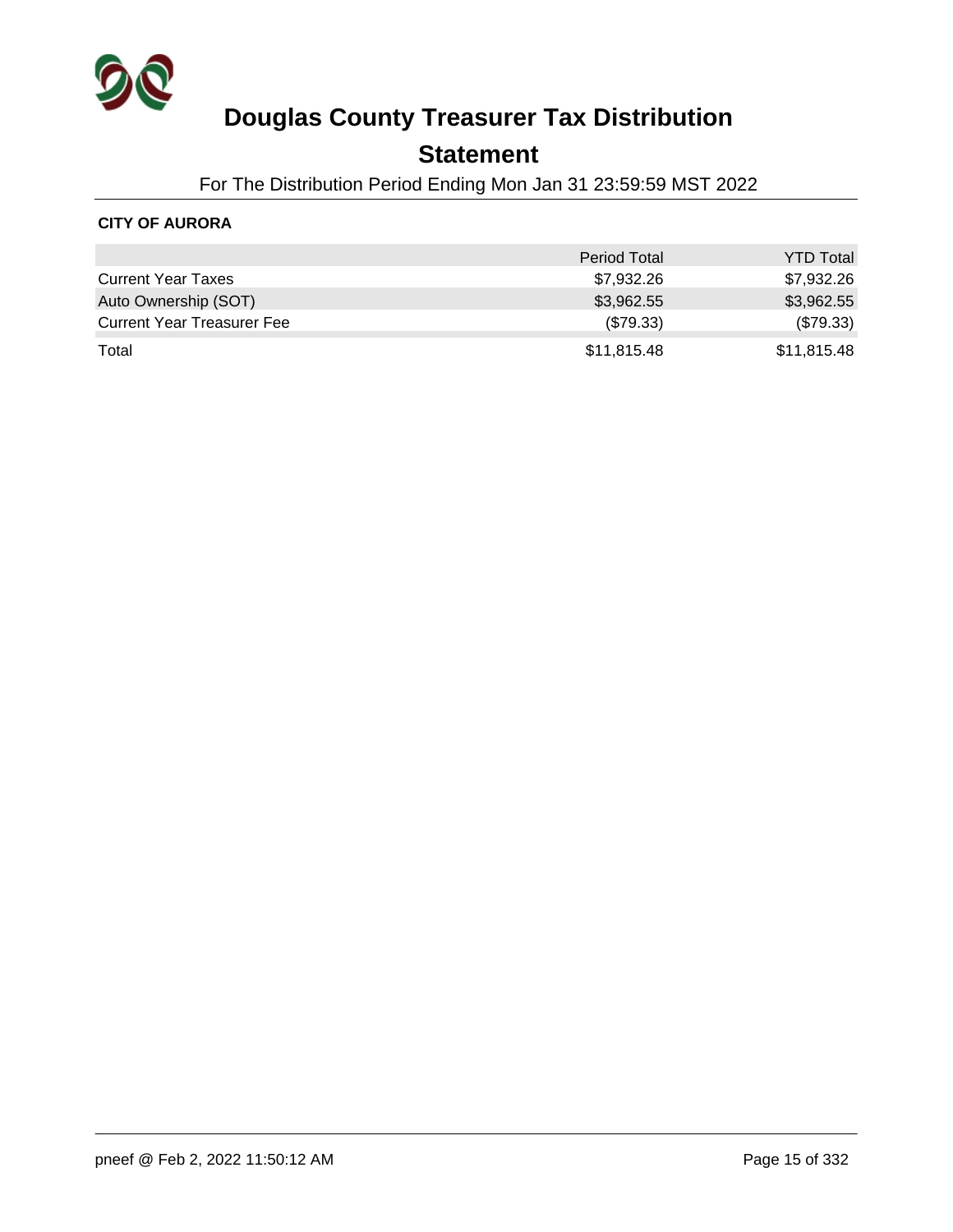

## **Statement**

For The Distribution Period Ending Mon Jan 31 23:59:59 MST 2022

#### **CITY OF LONE TREE**

|       | <b>Period Total</b> | otal   |
|-------|---------------------|--------|
| Total | \$0.00              | \$0.00 |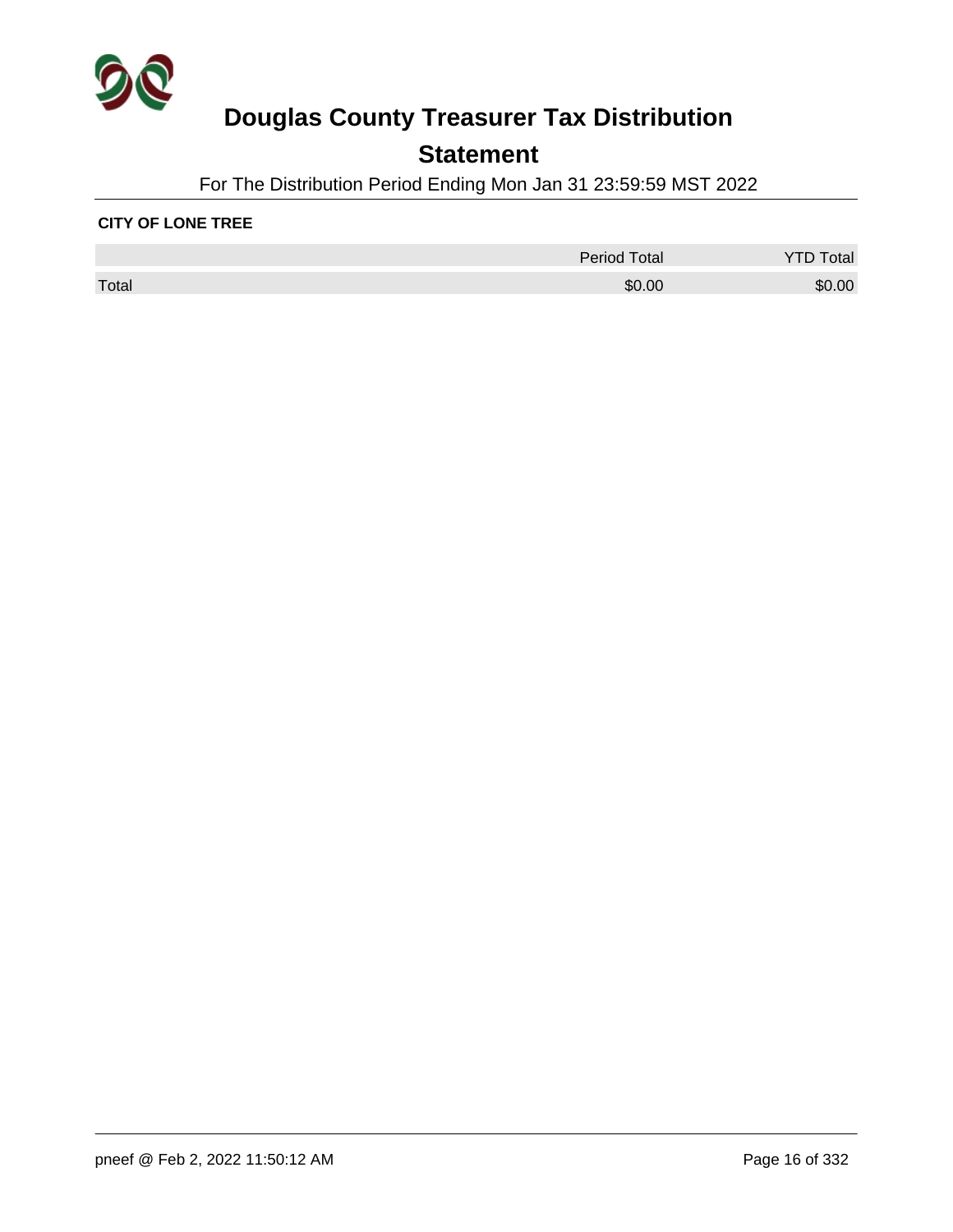

## **Statement**

For The Distribution Period Ending Mon Jan 31 23:59:59 MST 2022

### **CITY OF CASTLE PINES**

|                                         | <b>Period Total</b> | <b>YTD Total</b> |
|-----------------------------------------|---------------------|------------------|
| <b>Current Year Taxes</b>               | \$13,279.87         | \$13,279.87      |
| Prior Year Value Adjustment (Abatement) | (\$392.45)          | (\$392.45)       |
| Prior Year Interest Value Adjustment    | (\$29.28)           | (\$29.28)        |
| Auto Ownership (SOT)                    | \$8,235.40          | \$8,235.40       |
| <b>Current Year Treasurer Fee</b>       | (\$132.83)          | (\$132.83)       |
| <b>Prior Year Treasurer Fee</b>         | \$3.92              | \$3.92           |
| Total                                   | \$20,964.63         | \$20,964.63      |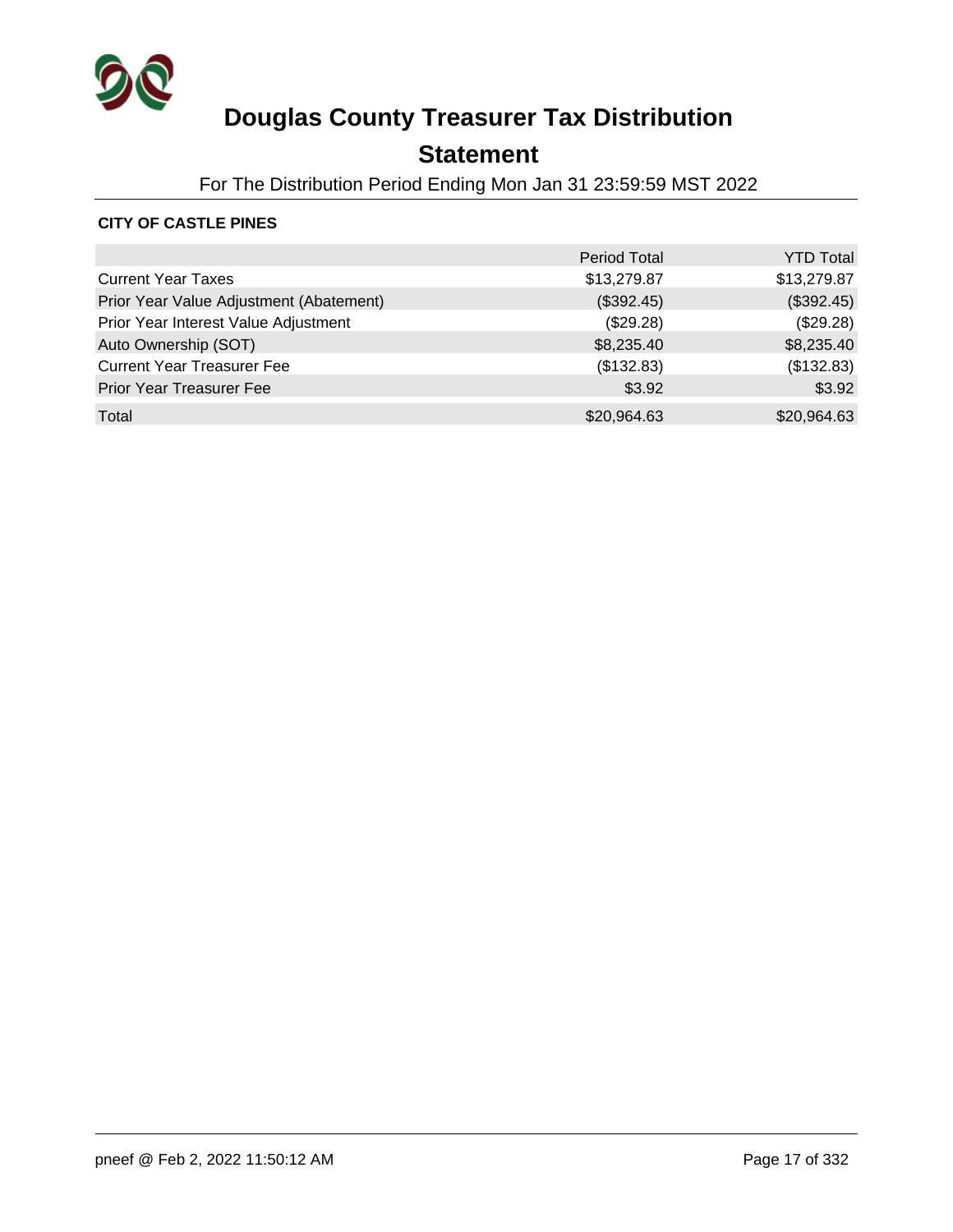

## **Statement**

For The Distribution Period Ending Mon Jan 31 23:59:59 MST 2022

#### **TOWN OF LARKSPUR SID**

|       | <b>Period Total</b> | otal   |
|-------|---------------------|--------|
| Total | \$0.00              | \$0.00 |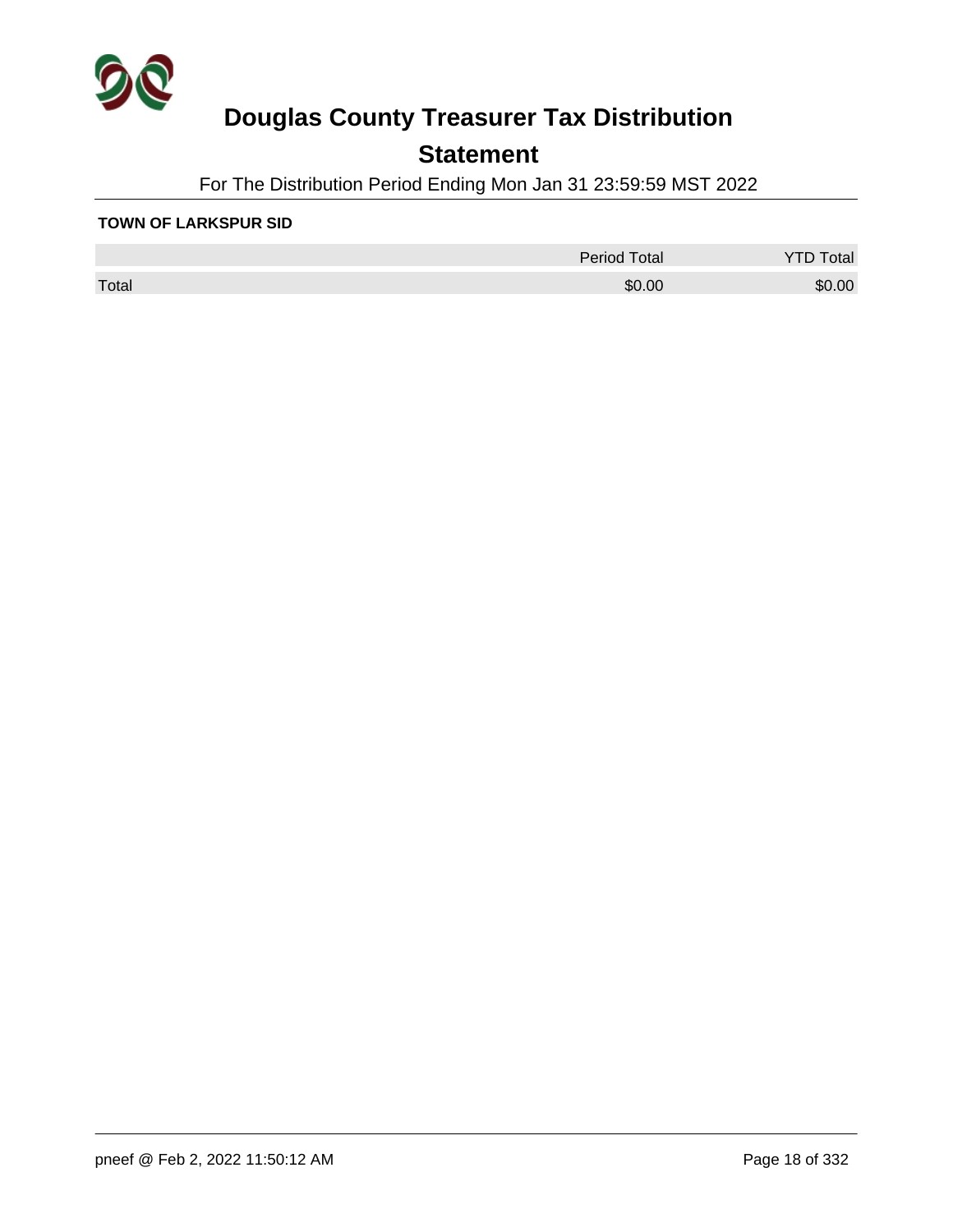

## **Statement**

For The Distribution Period Ending Mon Jan 31 23:59:59 MST 2022

#### **CITY OF LITTLETON SID**

|       | <b>Period Total</b> | otal   |
|-------|---------------------|--------|
| Total | \$0.00              | \$0.00 |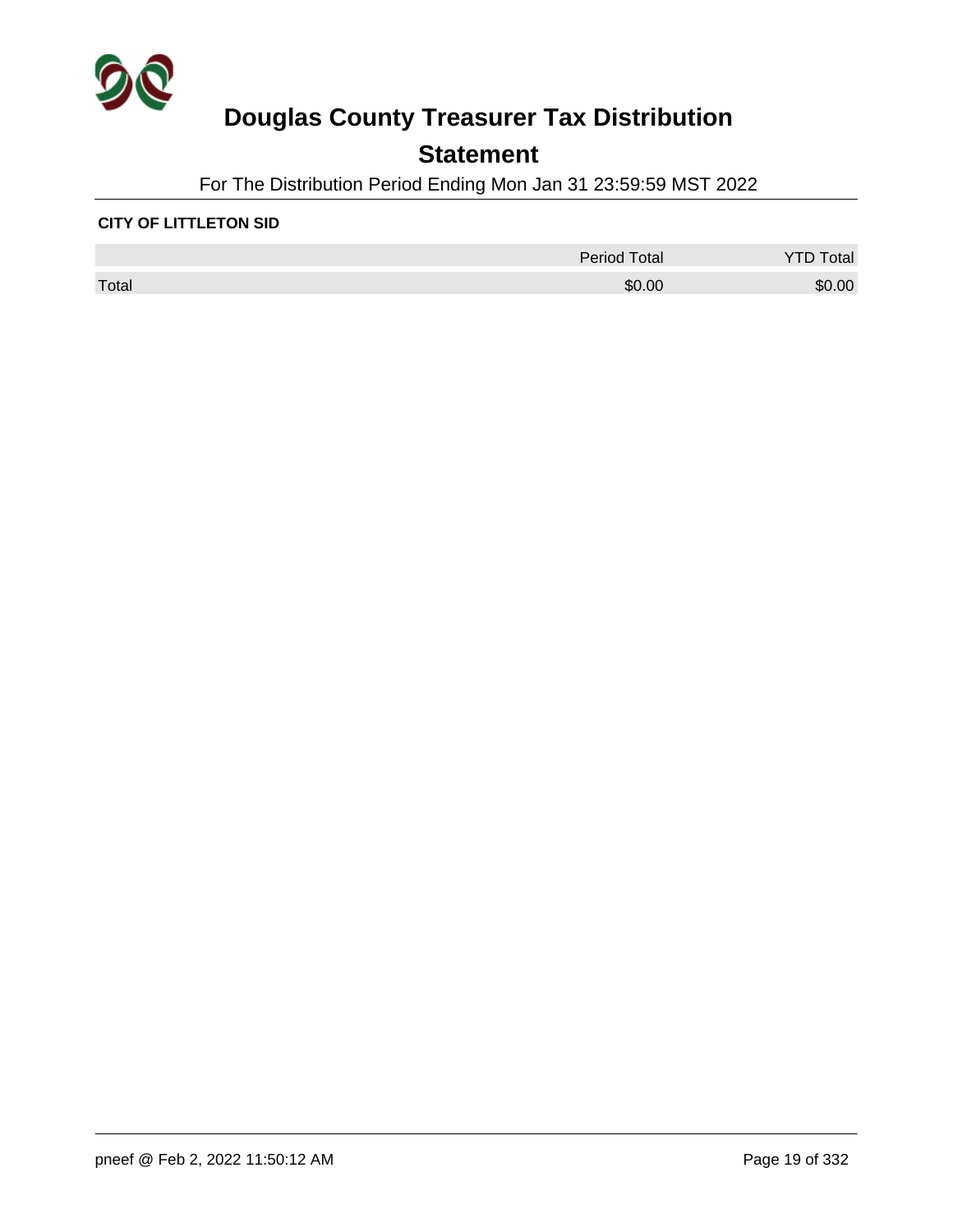

## **Statement**

For The Distribution Period Ending Mon Jan 31 23:59:59 MST 2022

#### **CASTLE PINES METRO SID**

|       | <b>Period Total</b> | otal   |
|-------|---------------------|--------|
| Total | \$0.00              | \$0.00 |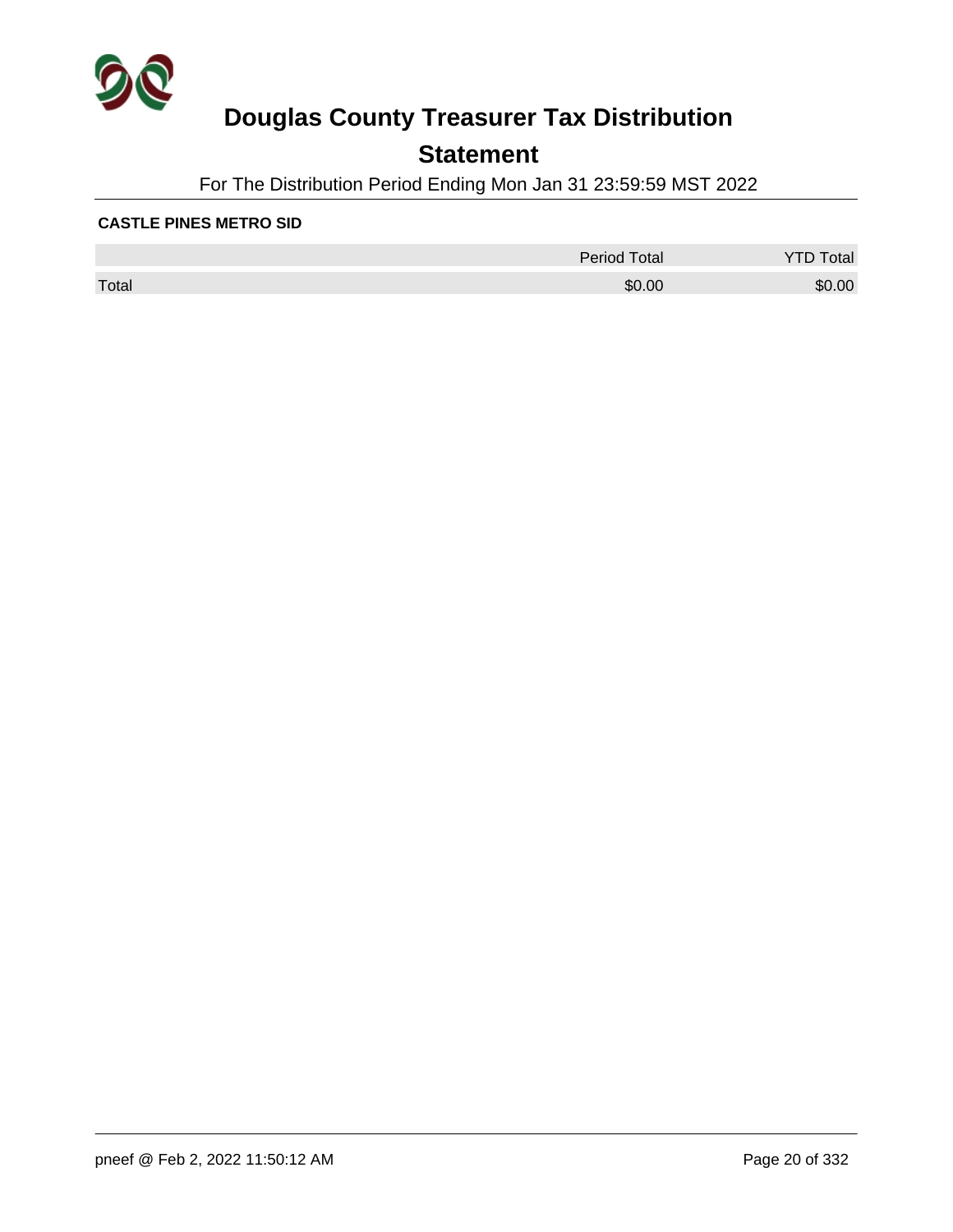

## **Statement**

For The Distribution Period Ending Mon Jan 31 23:59:59 MST 2022

#### **RAVENNA SID**

|       | <b>Period Total</b> | Total  |
|-------|---------------------|--------|
| Total | \$0.00              | \$0.00 |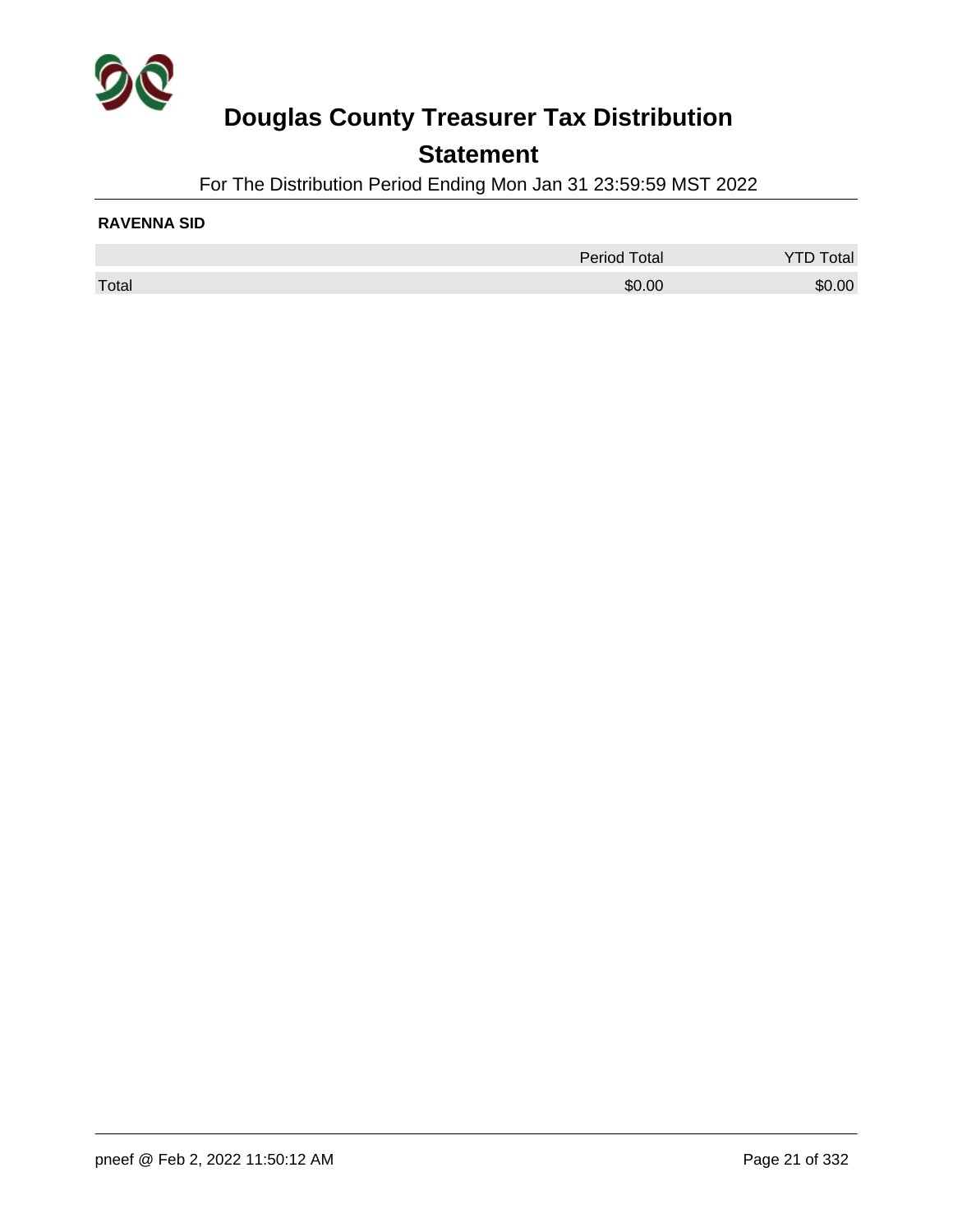

## **Statement**

For The Distribution Period Ending Mon Jan 31 23:59:59 MST 2022

#### **PINERY WATER & WASTEWATER SID**

|       | <b>Period Total</b> | otal<br>້ |
|-------|---------------------|-----------|
| Total | \$0.00              | \$0.00    |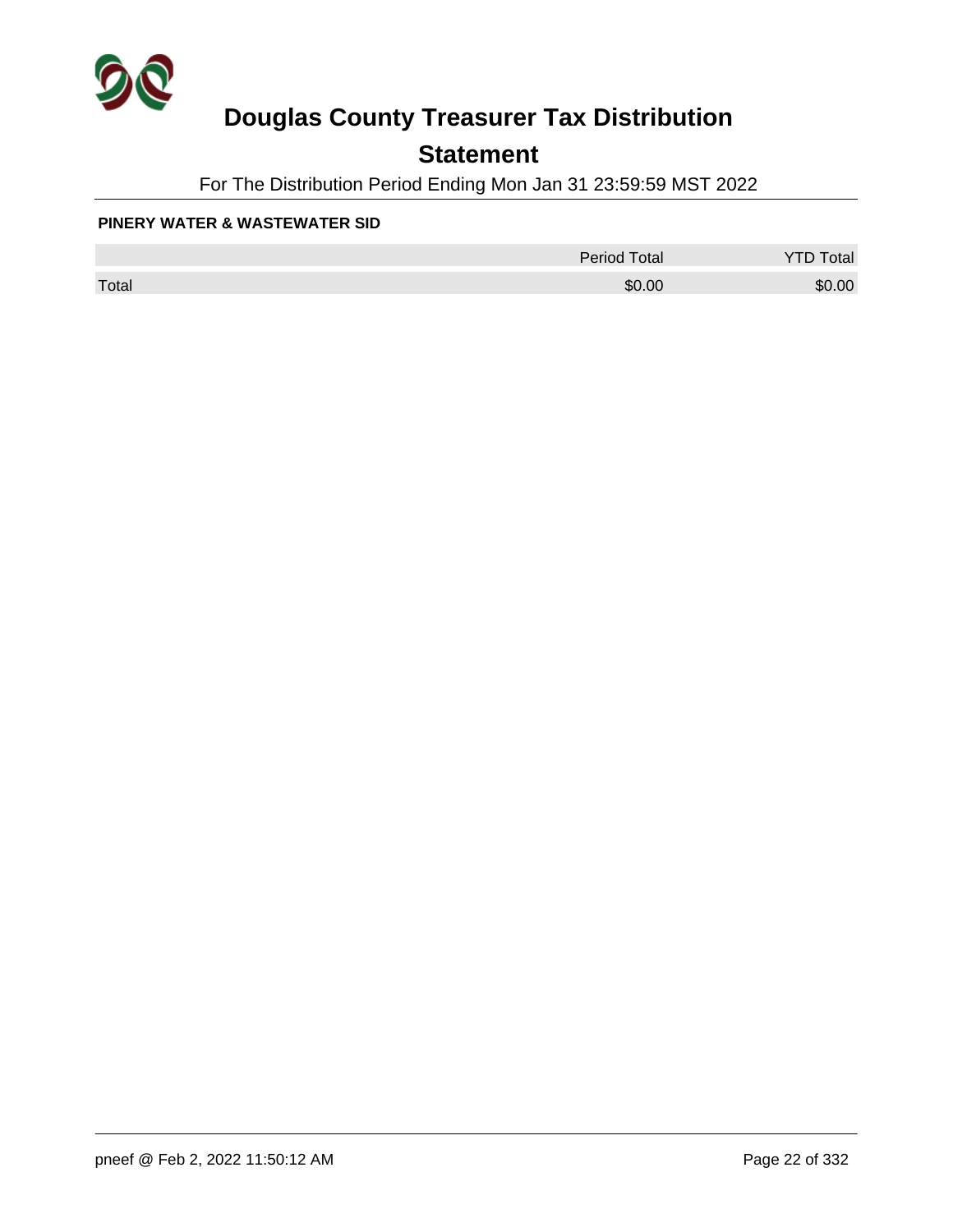

## **Statement**

For The Distribution Period Ending Mon Jan 31 23:59:59 MST 2022

#### **SEDALIA WATER & SANITATION SID**

|       | <b>Period Total</b> | otal<br>້ |
|-------|---------------------|-----------|
| Total | \$0.00              | \$0.00    |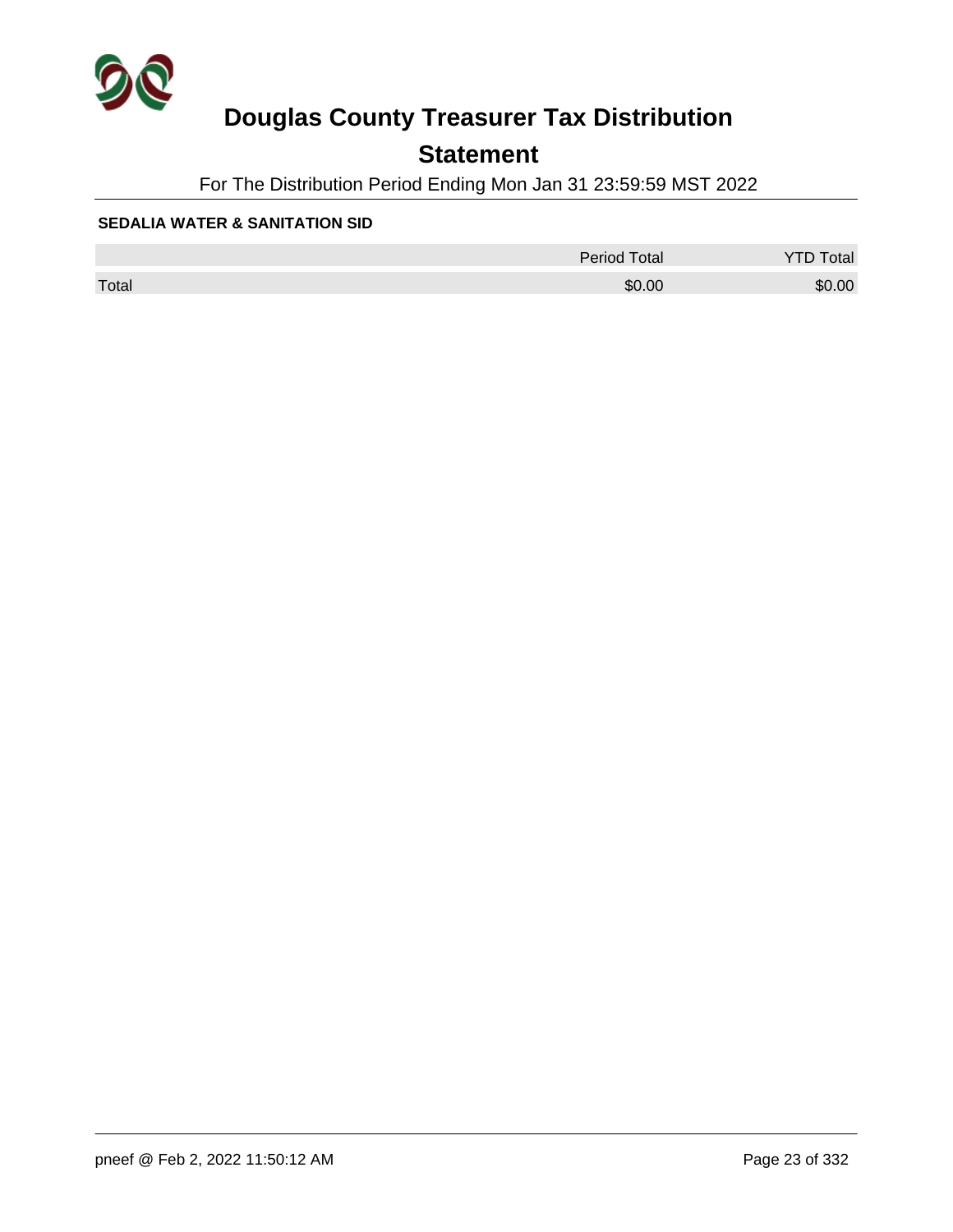

## **Statement**

For The Distribution Period Ending Mon Jan 31 23:59:59 MST 2022

#### **LONE TREE ENTERTAINMENT BID**

|       | <b>Period Total</b> | otal<br>້ |
|-------|---------------------|-----------|
| Total | \$0.00              | \$0.00    |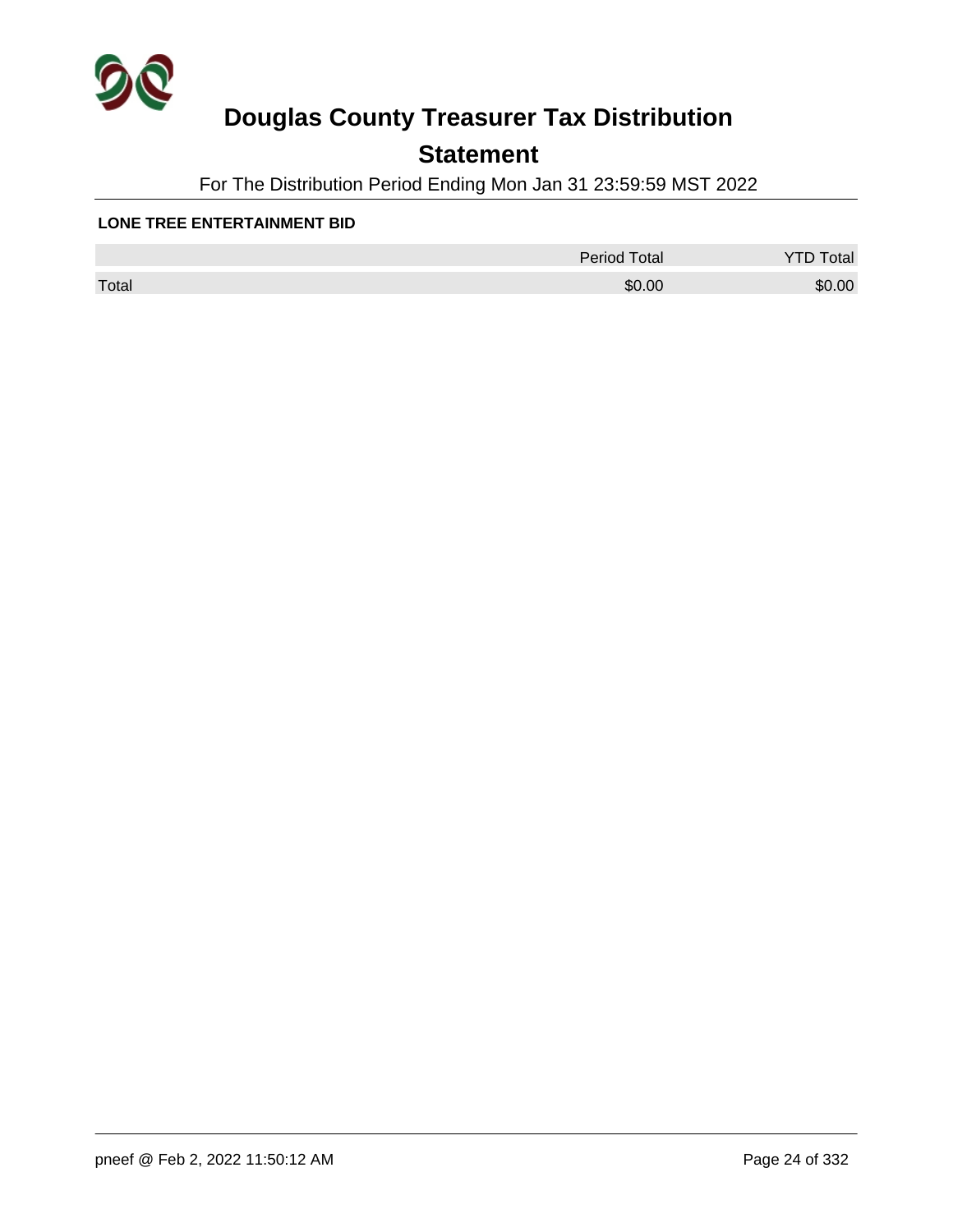

## **Statement**

For The Distribution Period Ending Mon Jan 31 23:59:59 MST 2022

#### **WESTCREEK LAKES WATER SID**

|       | <b>Period Total</b> | otal   |
|-------|---------------------|--------|
| Total | \$0.00              | \$0.00 |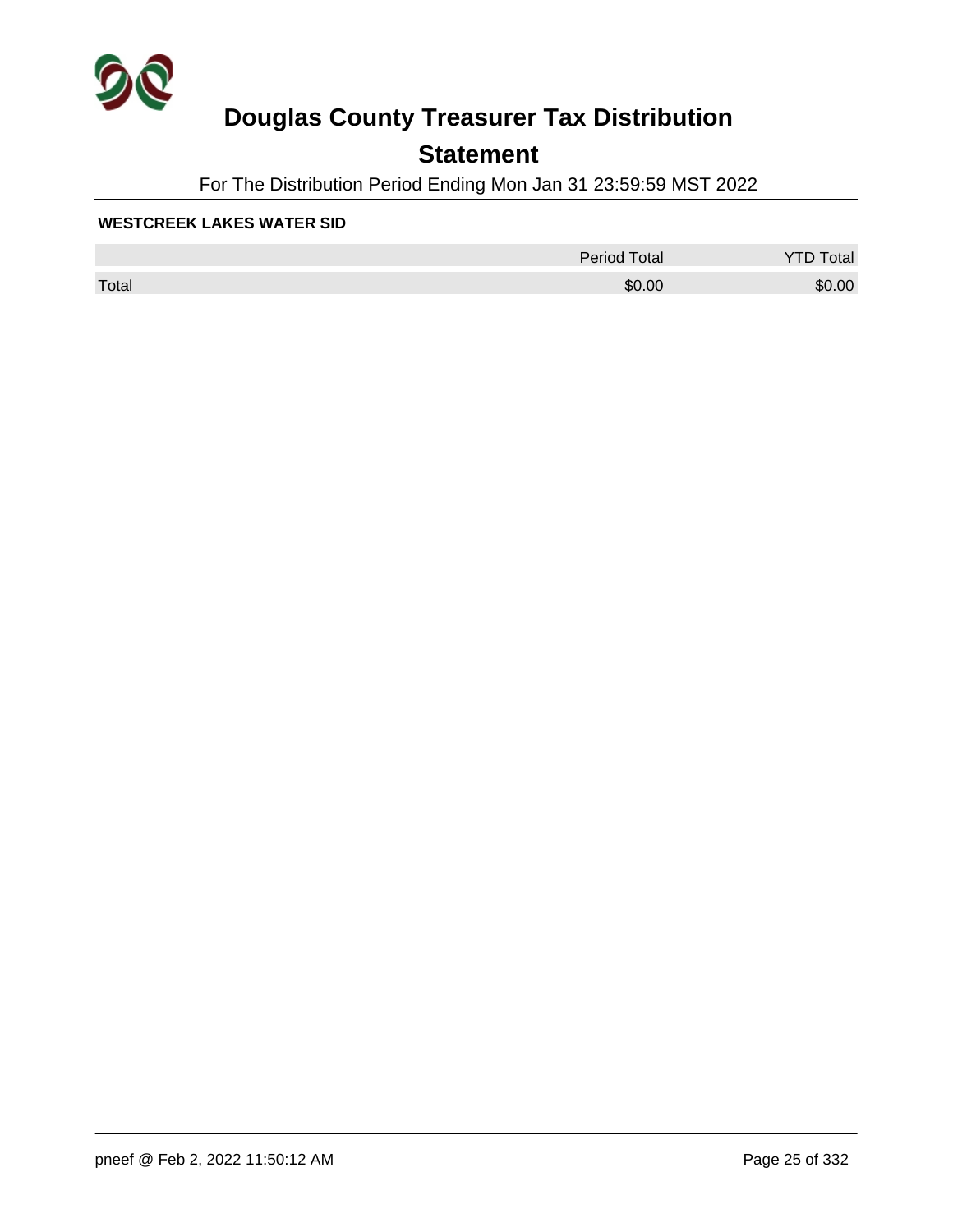

## **Statement**

For The Distribution Period Ending Mon Jan 31 23:59:59 MST 2022

### **ROXBOROUGH WATER & SANITATION SID**

|       | <b>Period Total</b> | otal<br><u>.</u> |
|-------|---------------------|------------------|
| Total | \$0.00              | \$0.00           |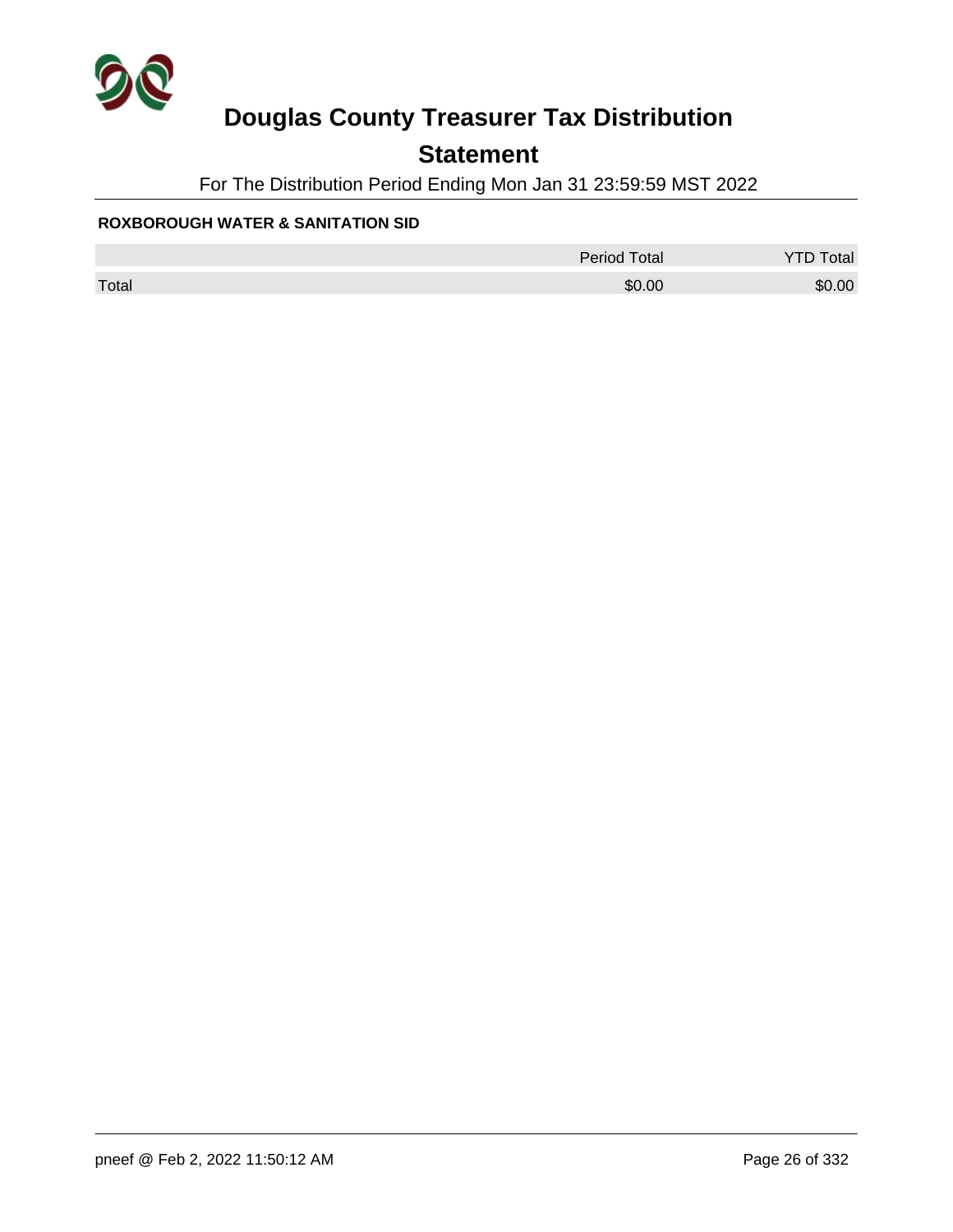

## **Statement**

For The Distribution Period Ending Mon Jan 31 23:59:59 MST 2022

### **THUNDERBIRD WATER & SANITATION SID**

|       | <b>Period Total</b> | <b>YTD Total</b> |
|-------|---------------------|------------------|
| Total | \$0.00              | \$0.00           |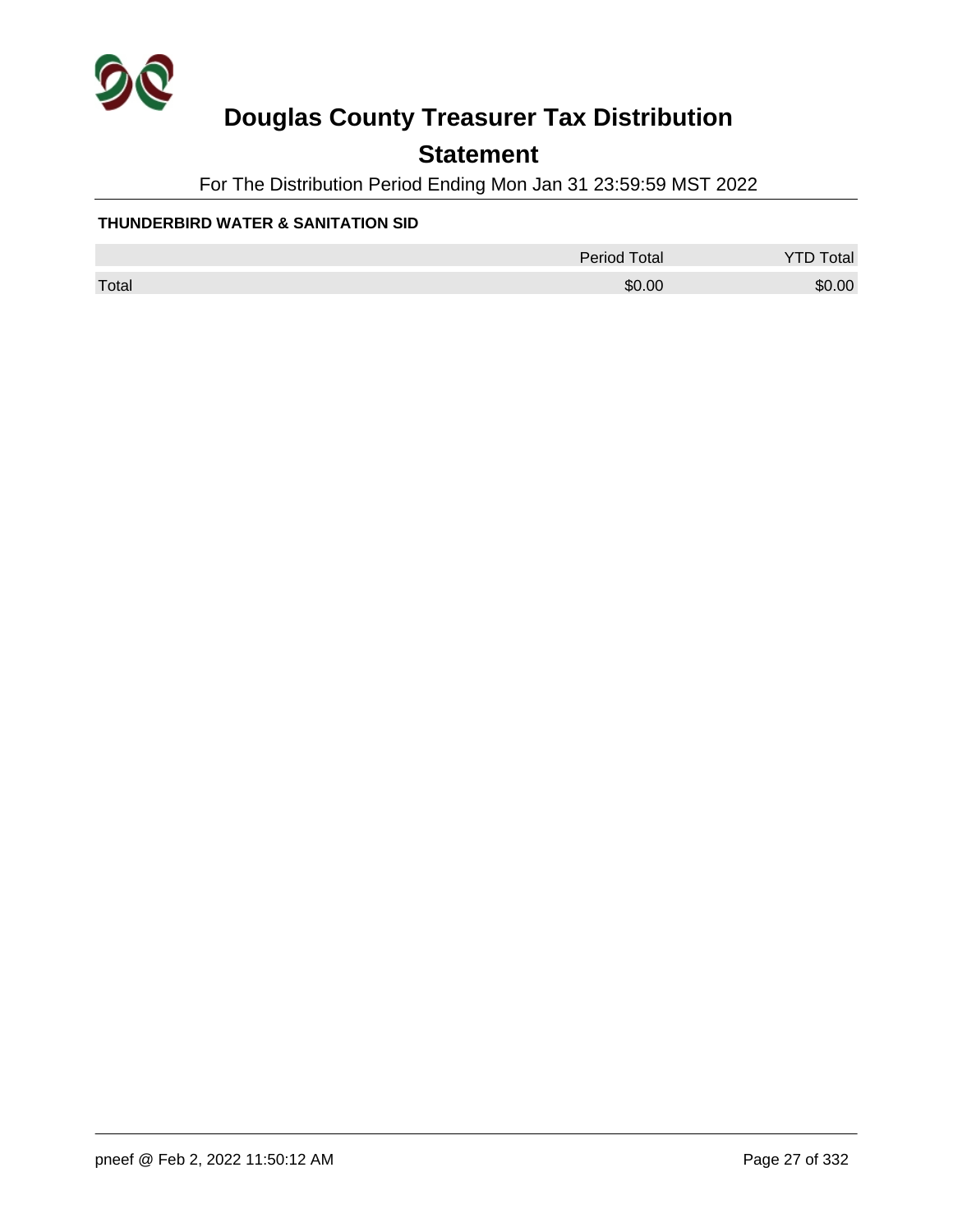

## **Statement**

For The Distribution Period Ending Mon Jan 31 23:59:59 MST 2022

#### **TOWN OF CASTLE ROCK WATER SID**

|       | Period Total | otal<br>◡ |
|-------|--------------|-----------|
| Total | \$0.00       | \$0.00    |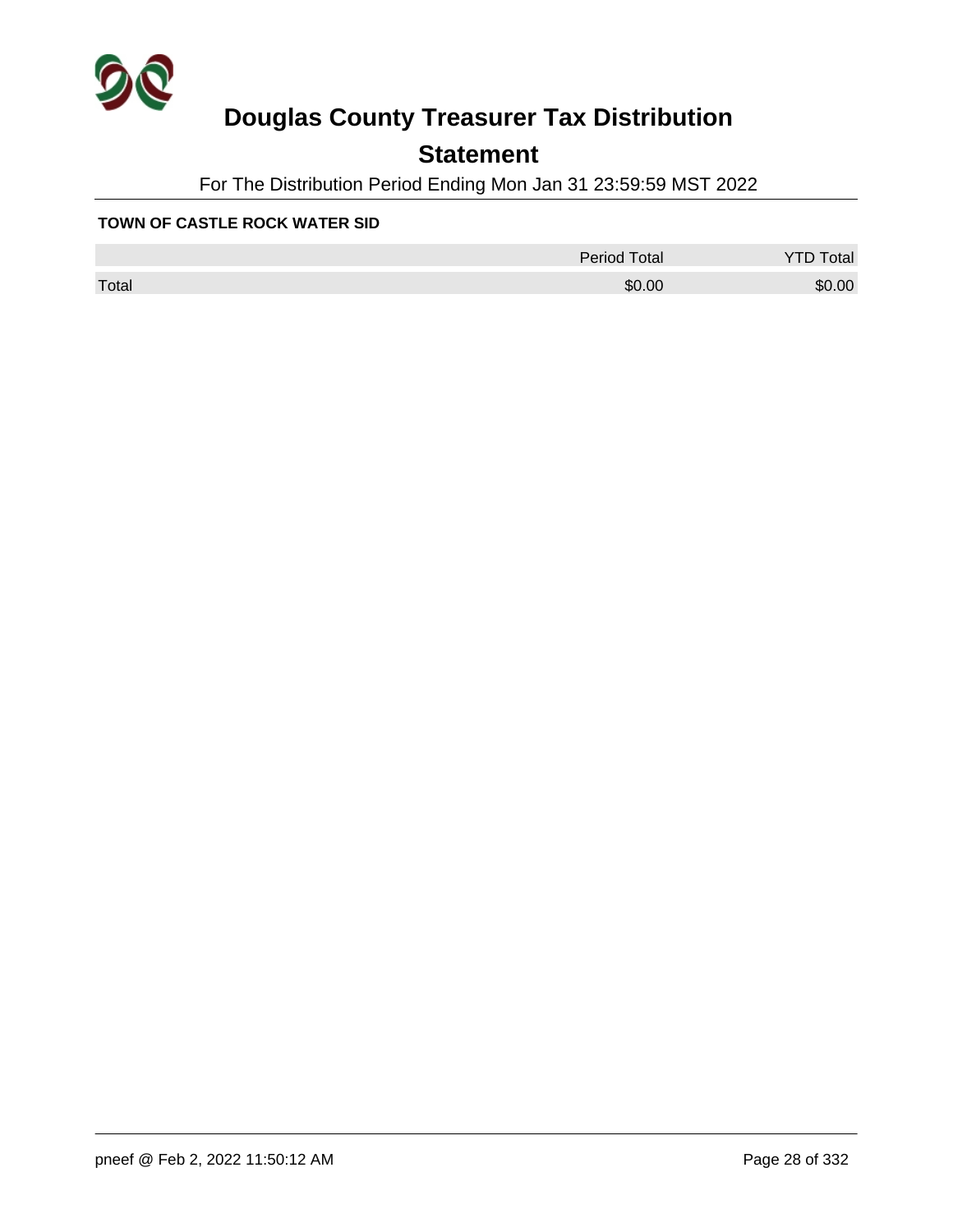

## **Statement**

For The Distribution Period Ending Mon Jan 31 23:59:59 MST 2022

#### **UNITED WATER & SANITATION SID**

|       | <b>Period Total</b> | otal   |
|-------|---------------------|--------|
| Total | \$0.00              | \$0.00 |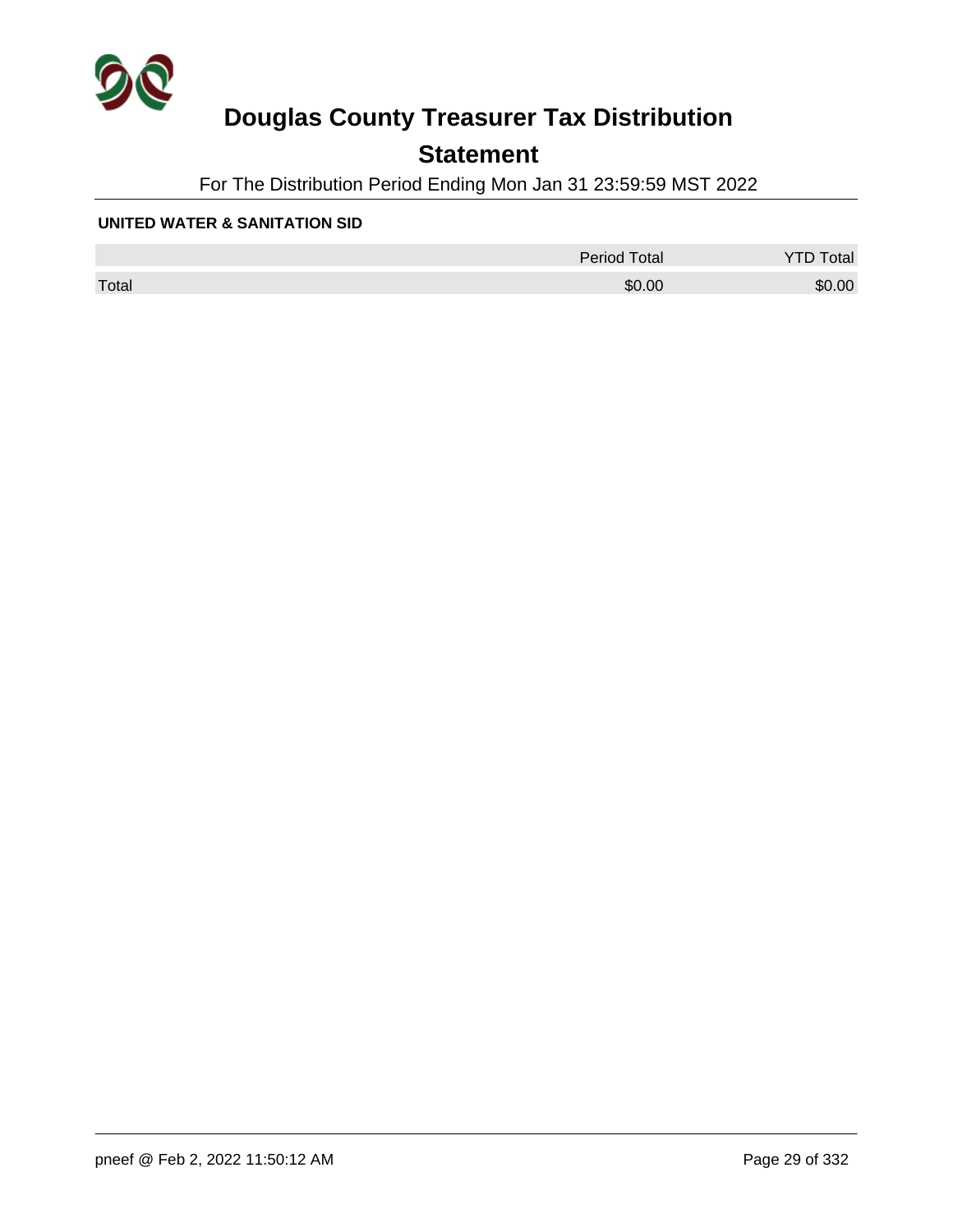

## **Statement**

For The Distribution Period Ending Mon Jan 31 23:59:59 MST 2022

#### **CITY OF AURORA WATER SID**

|       | <b>Period Total</b> | otal   |
|-------|---------------------|--------|
| Total | \$0.00              | \$0.00 |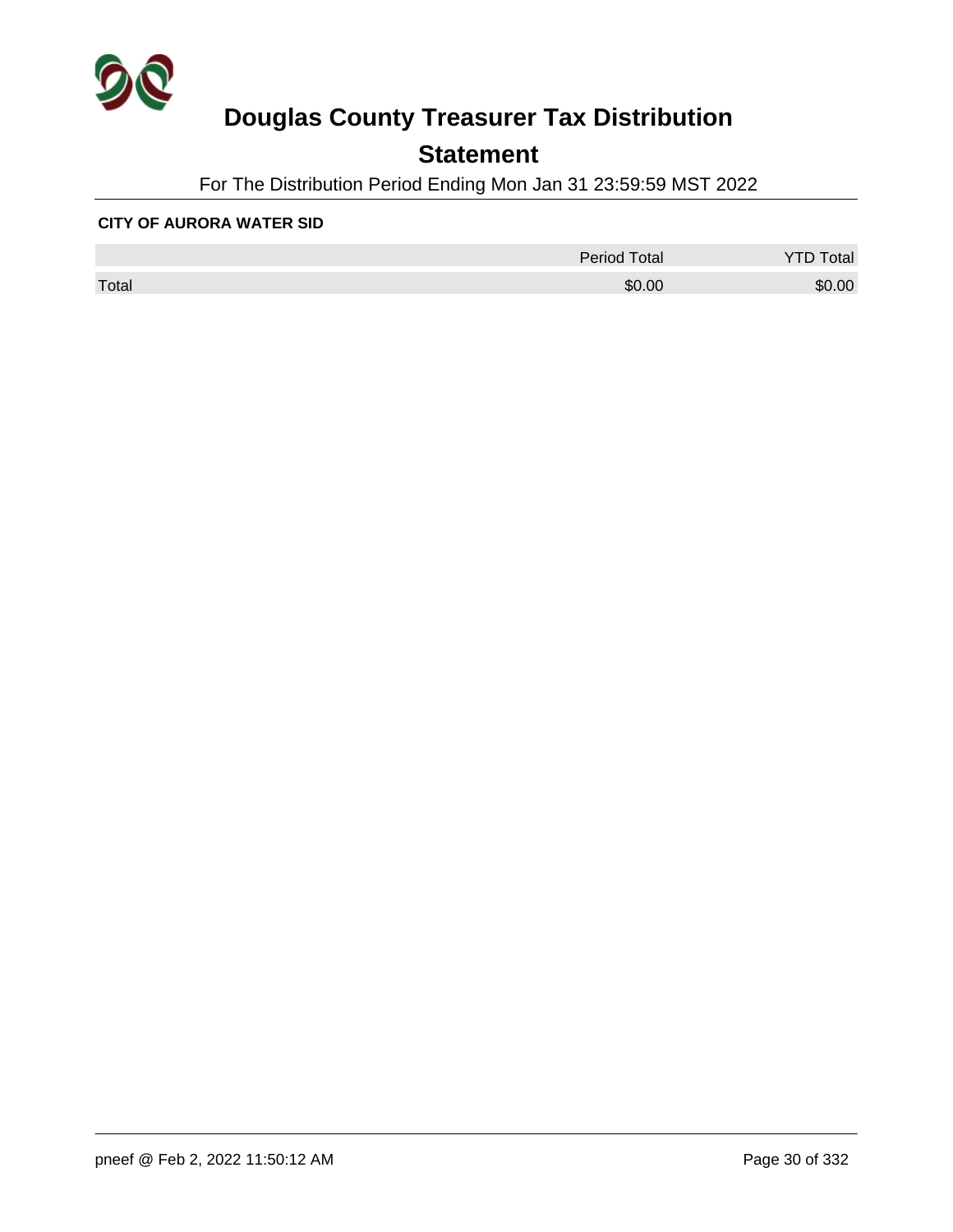

## **Statement**

For The Distribution Period Ending Mon Jan 31 23:59:59 MST 2022

#### **BELL MTN RANCH SID**

|       | <b>Period Total</b> | otal   |
|-------|---------------------|--------|
| Total | \$0.00              | \$0.00 |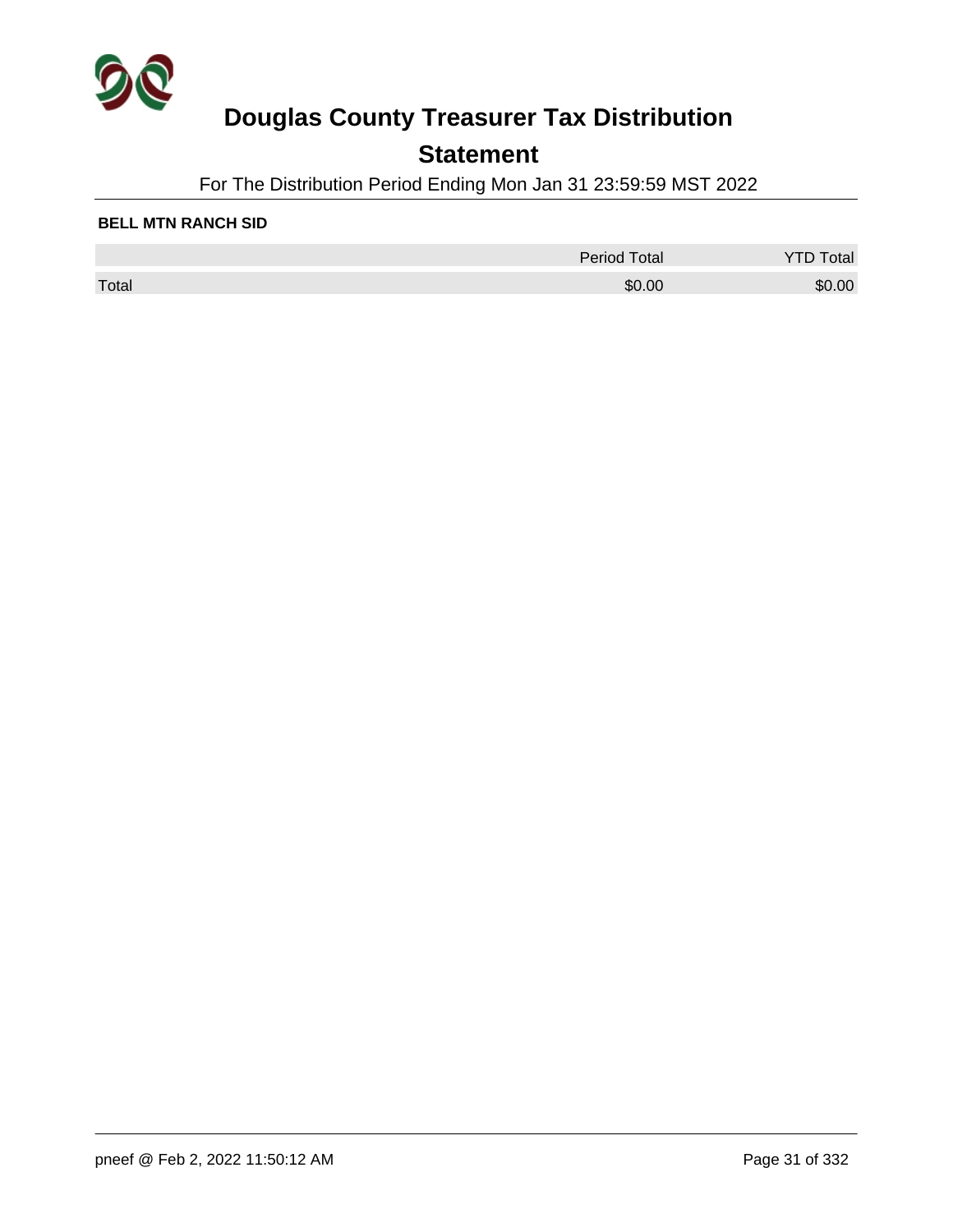

## **Statement**

For The Distribution Period Ending Mon Jan 31 23:59:59 MST 2022

#### **URBAN DRAINAGE & FLOOD CONTROL DISTRICT**

|                                         | <b>Period Total</b> | <b>YTD Total</b> |
|-----------------------------------------|---------------------|------------------|
| <b>Current Year Taxes</b>               | \$88,124.98         | \$88,124.98      |
| <b>Prior Year Taxes</b>                 | \$23.20             | \$23.20          |
| <b>Current Year TIF Expense</b>         | (\$684.07)          | (\$684.07)       |
| Prior Year TIF Expense                  | \$0.01              | \$0.01           |
| Prior Year Value Adjustment (Abatement) | (\$652.47)          | (\$652.47)       |
| <b>Current Year Interest</b>            | \$5.40              | \$5.40           |
| Prior Year Interest Value Adjustment    | (\$23.51)           | (\$23.51)        |
| Auto Ownership (SOT)                    | \$39,635.09         | \$39,635.09      |
| <b>Current Year Treasurer Fee</b>       | (\$1,311.70)        | (\$1,311.70)     |
| <b>Prior Year Treasurer Fee</b>         | \$9.42              | \$9.42           |
| Total                                   | \$125,126.35        | \$125,126.35     |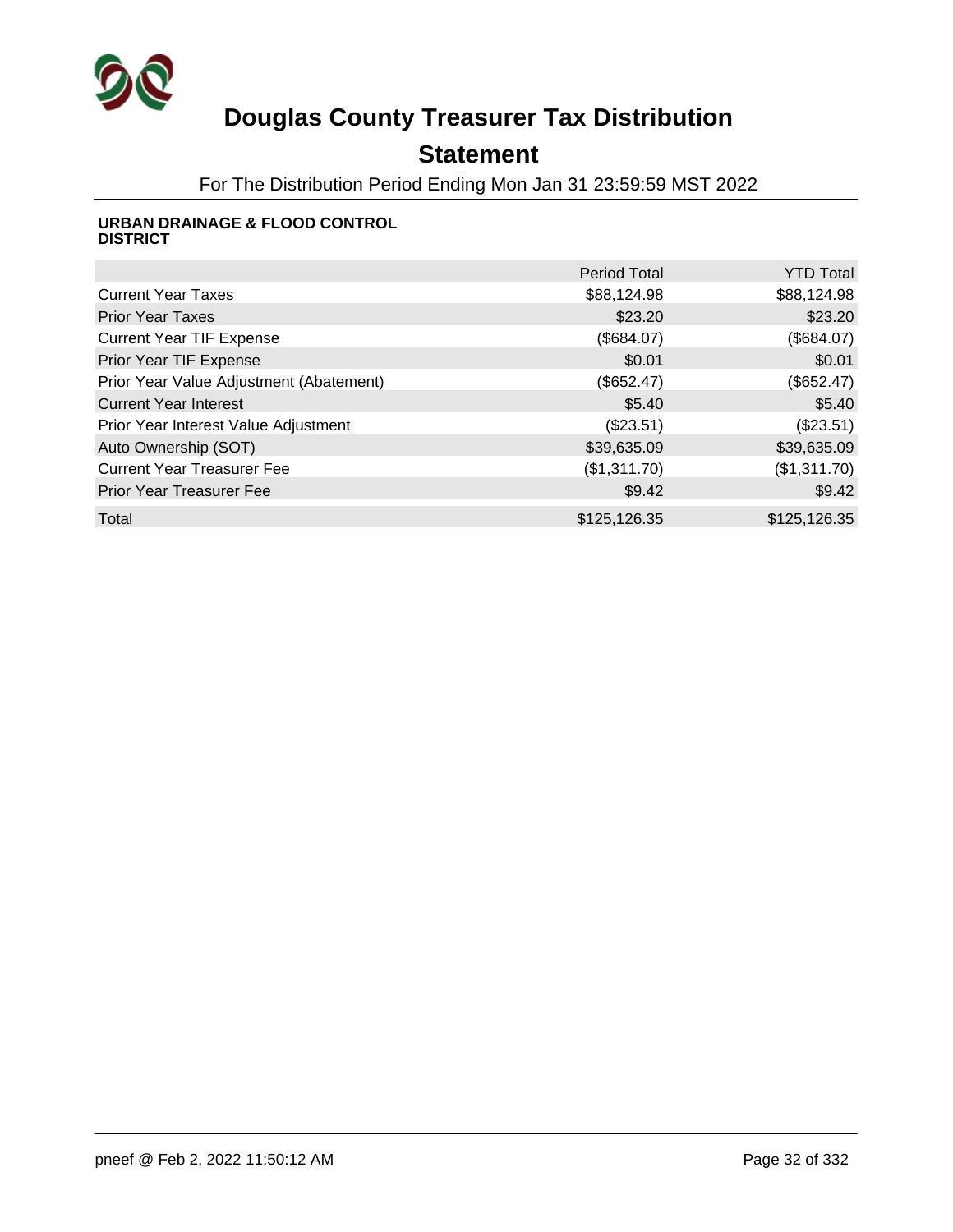

## **Statement**

For The Distribution Period Ending Mon Jan 31 23:59:59 MST 2022

### **PERRY PARK W & S DIST**

|                                   | <b>Period Total</b> | <b>YTD Total</b> |
|-----------------------------------|---------------------|------------------|
| <b>Current Year Taxes</b>         | \$3,901.70          | \$3,901.70       |
| Auto Ownership (SOT)              | \$3,702.75          | \$3,702.75       |
| <b>Current Year Treasurer Fee</b> | (\$58.52)           | (\$58.52)        |
| Total                             | \$7,545.93          | \$7,545.93       |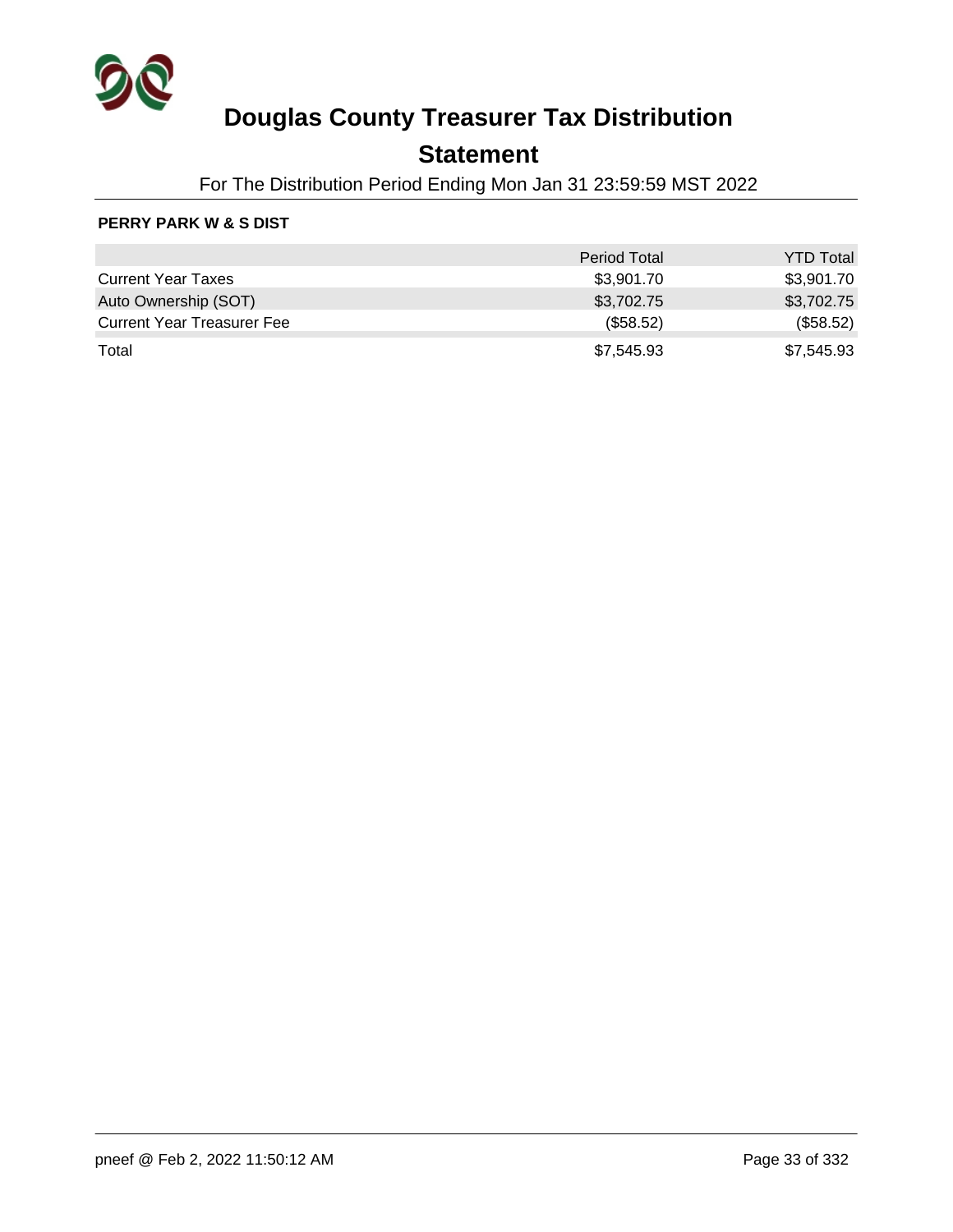

## **Statement**

For The Distribution Period Ending Mon Jan 31 23:59:59 MST 2022

### **LARKSPUR FIRE PROT DIST**

|                                   | <b>Period Total</b> | <b>YTD Total</b> |
|-----------------------------------|---------------------|------------------|
| <b>Current Year Taxes</b>         | \$32,812.92         | \$32,812.92      |
| Auto Ownership (SOT)              | \$24,927.36         | \$24,927.36      |
| <b>Current Year Treasurer Fee</b> | (\$492.18)          | (\$492.18)       |
| Total                             | \$57,248.10         | \$57,248.10      |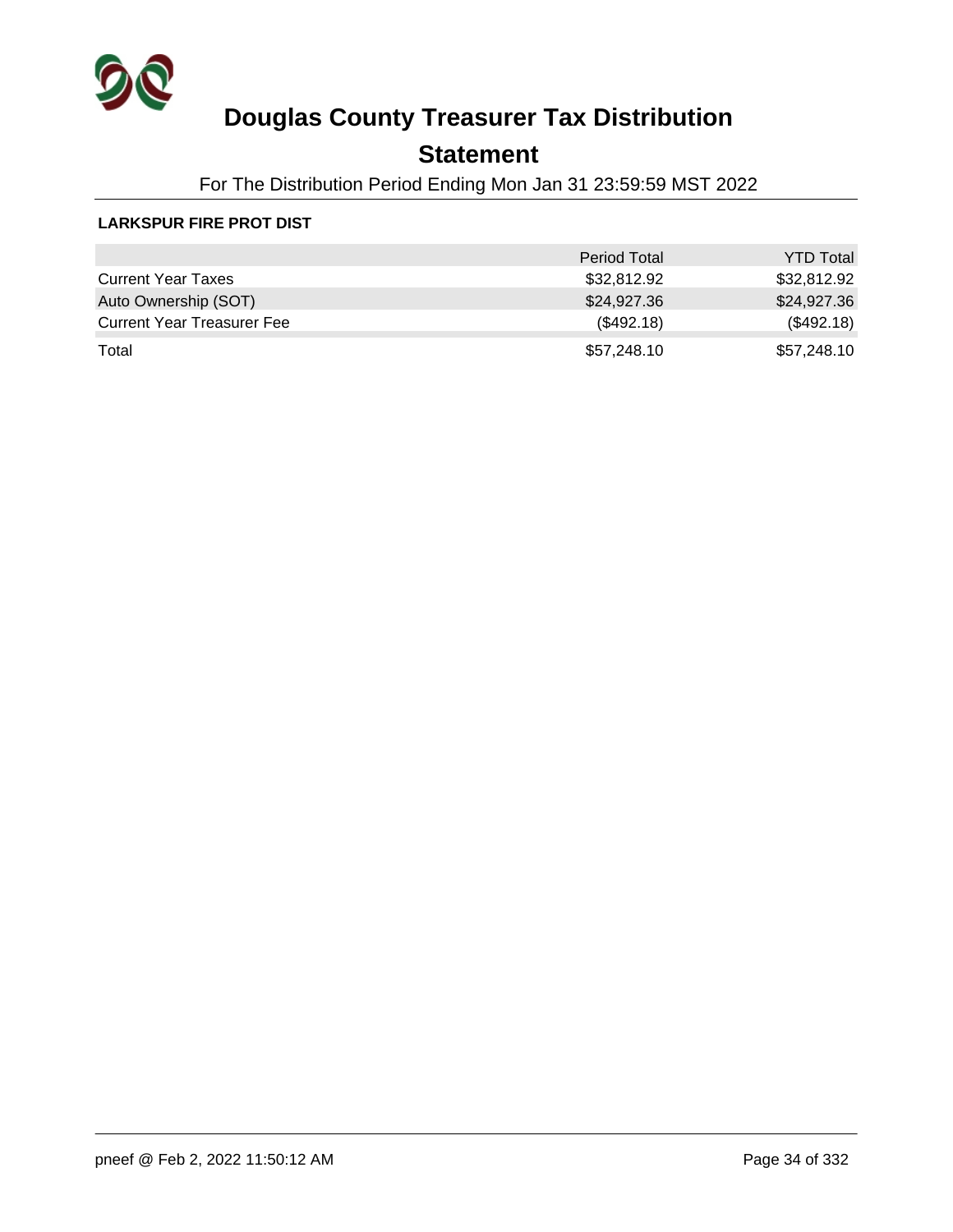

## **Statement**

For The Distribution Period Ending Mon Jan 31 23:59:59 MST 2022

### **PERRY PARK METRO DIST**

|                                   | <b>Period Total</b> | <b>YTD Total</b> |
|-----------------------------------|---------------------|------------------|
| <b>Current Year Taxes</b>         | \$2,100.12          | \$2,100.12       |
| Auto Ownership (SOT)              | \$1,521.34          | \$1,521.34       |
| <b>Current Year Treasurer Fee</b> | $(\$31.52)$         | (\$31.52)        |
| Total                             | \$3,589.94          | \$3,589.94       |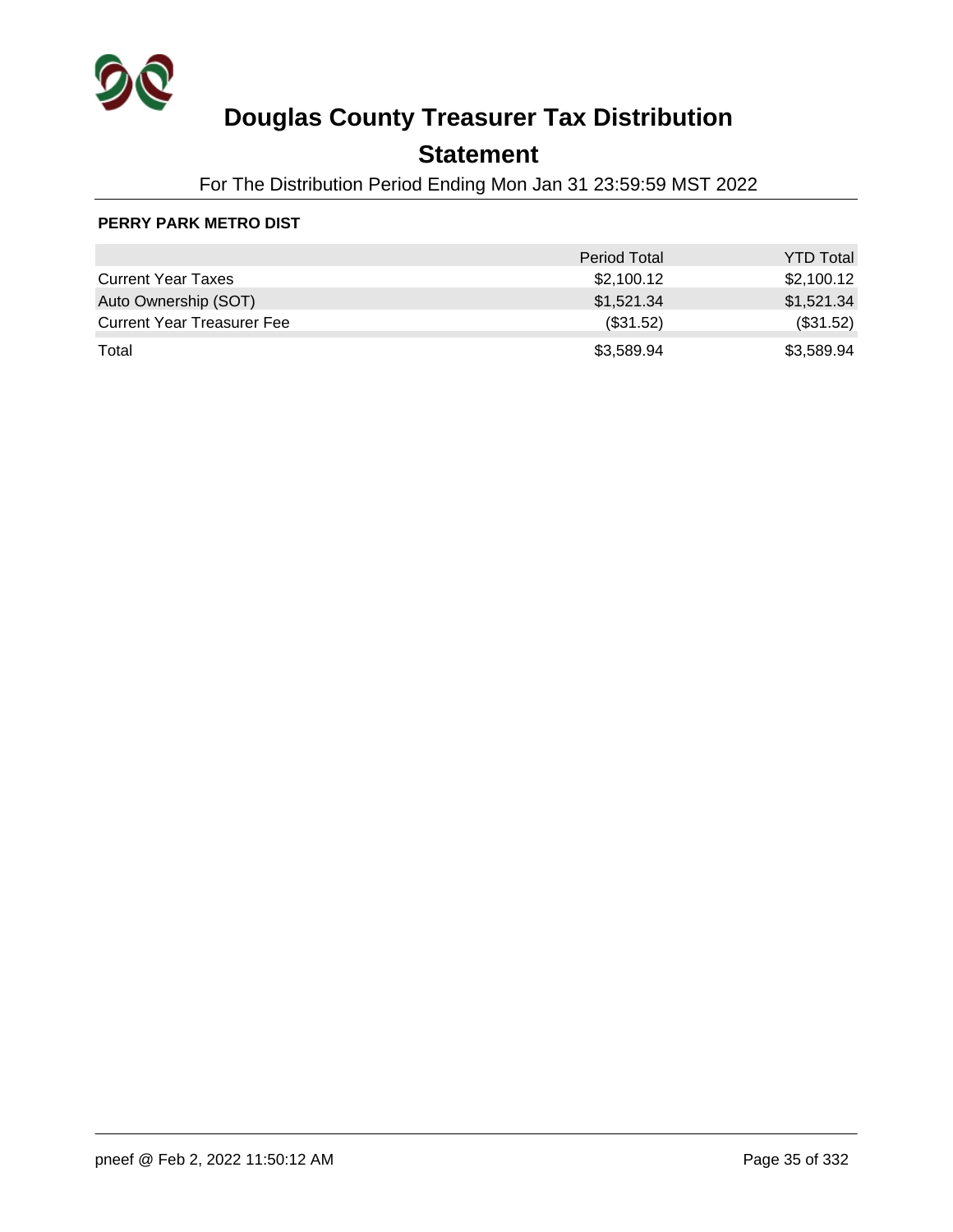

## **Statement**

For The Distribution Period Ending Mon Jan 31 23:59:59 MST 2022

#### **ROXBOROUGH PARK WATER & SAN**

|                                   | <b>Period Total</b> | <b>YTD Total</b> |
|-----------------------------------|---------------------|------------------|
| <b>Current Year Taxes</b>         | \$32,918.62         | \$32,918.62      |
| Auto Ownership (SOT)              | \$12,309.76         | \$12,309.76      |
| <b>Current Year Treasurer Fee</b> | (\$493.79)          | (\$493.79)       |
| Total                             | \$44,734.59         | \$44,734.59      |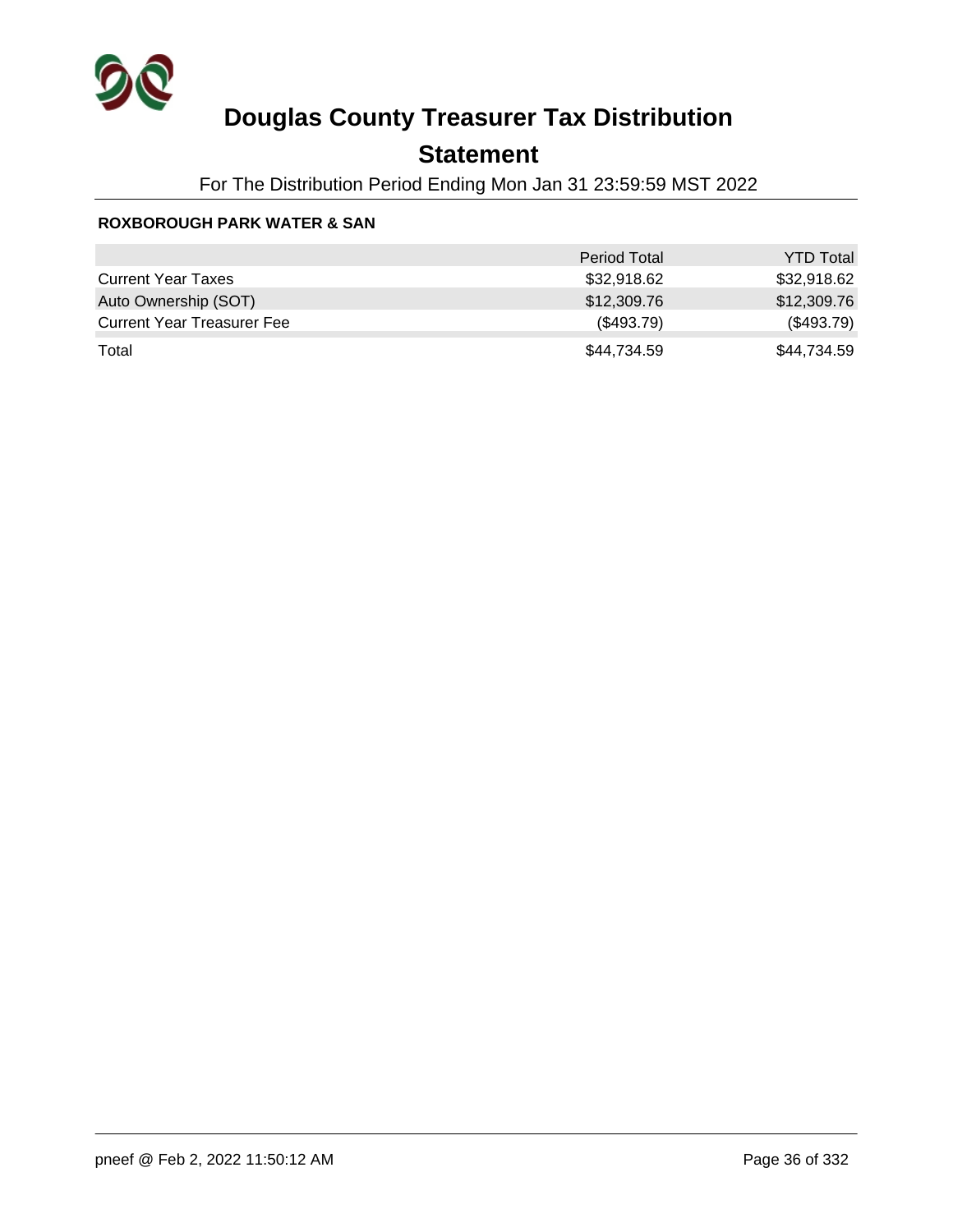

## **Statement**

For The Distribution Period Ending Mon Jan 31 23:59:59 MST 2022

#### **FRANKTOWN FIRE PROTECTION**

|                                   | <b>Period Total</b> | <b>YTD Total</b> |
|-----------------------------------|---------------------|------------------|
| <b>Current Year Taxes</b>         | \$50,160.29         | \$50,160.29      |
| Auto Ownership (SOT)              | \$23,257.32         | \$23,257.32      |
| <b>Current Year Treasurer Fee</b> | $(\$752.40)$        | (\$752.40)       |
| Total                             | \$72,665.21         | \$72,665.21      |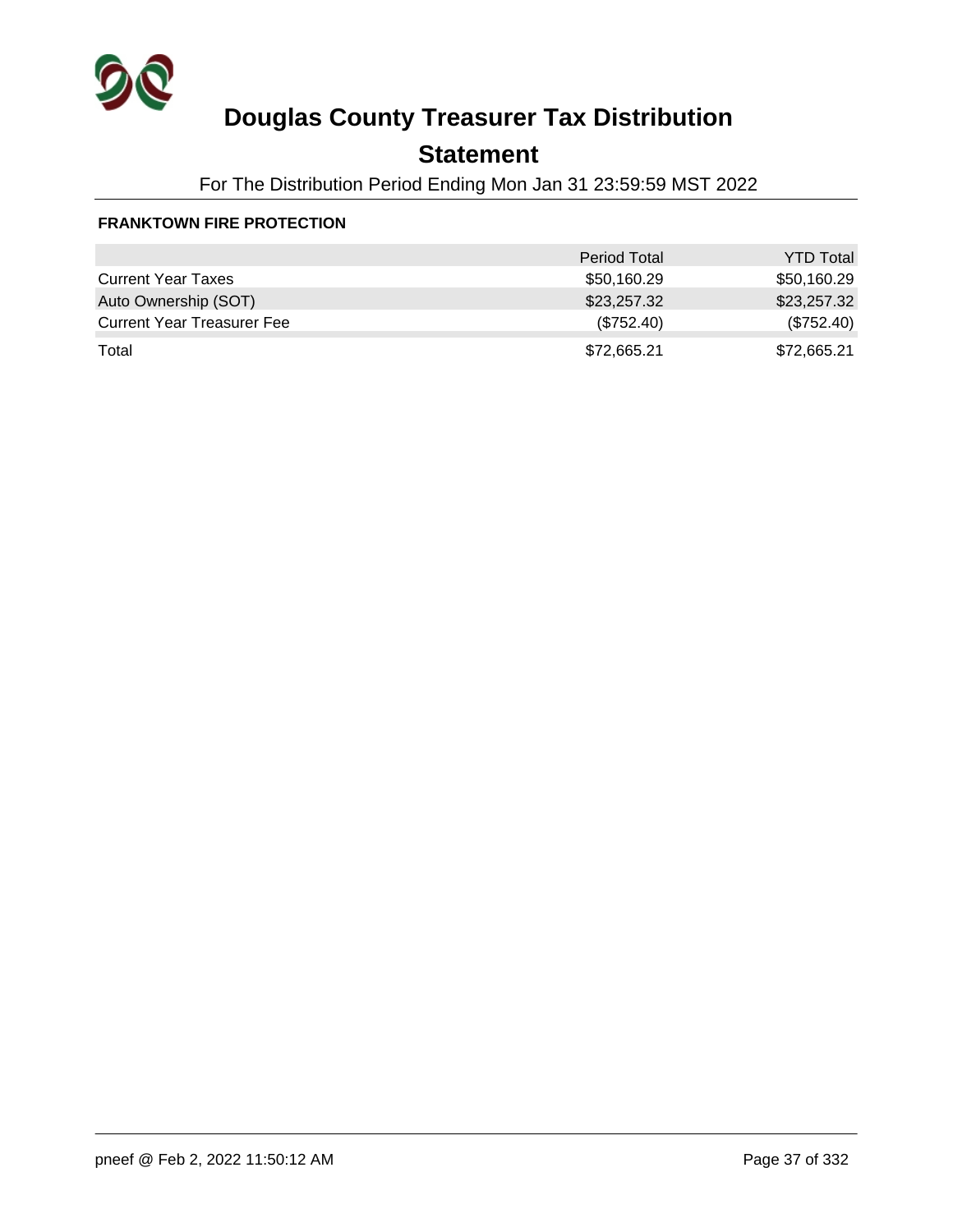

### **Statement**

For The Distribution Period Ending Mon Jan 31 23:59:59 MST 2022

| <b>RTD</b> |                     |                  |
|------------|---------------------|------------------|
|            | <b>Period Total</b> | <b>YTD Total</b> |
| Total      | \$0.00              | \$0.00           |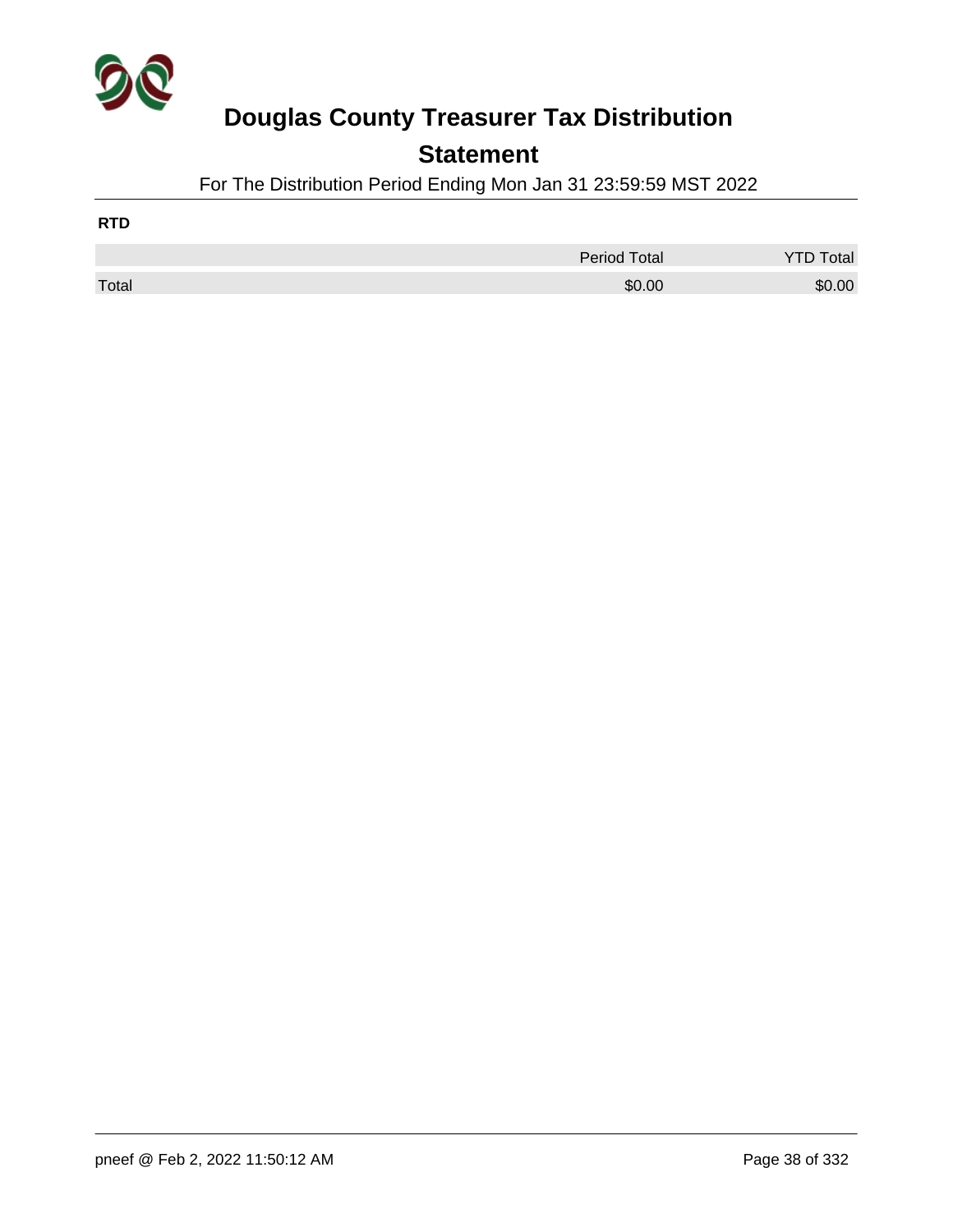

### **Statement**

For The Distribution Period Ending Mon Jan 31 23:59:59 MST 2022

#### **DEN SE SUB W & S**

|       | <b>Period Total</b> | Total  |
|-------|---------------------|--------|
| Total | \$0.00              | \$0.00 |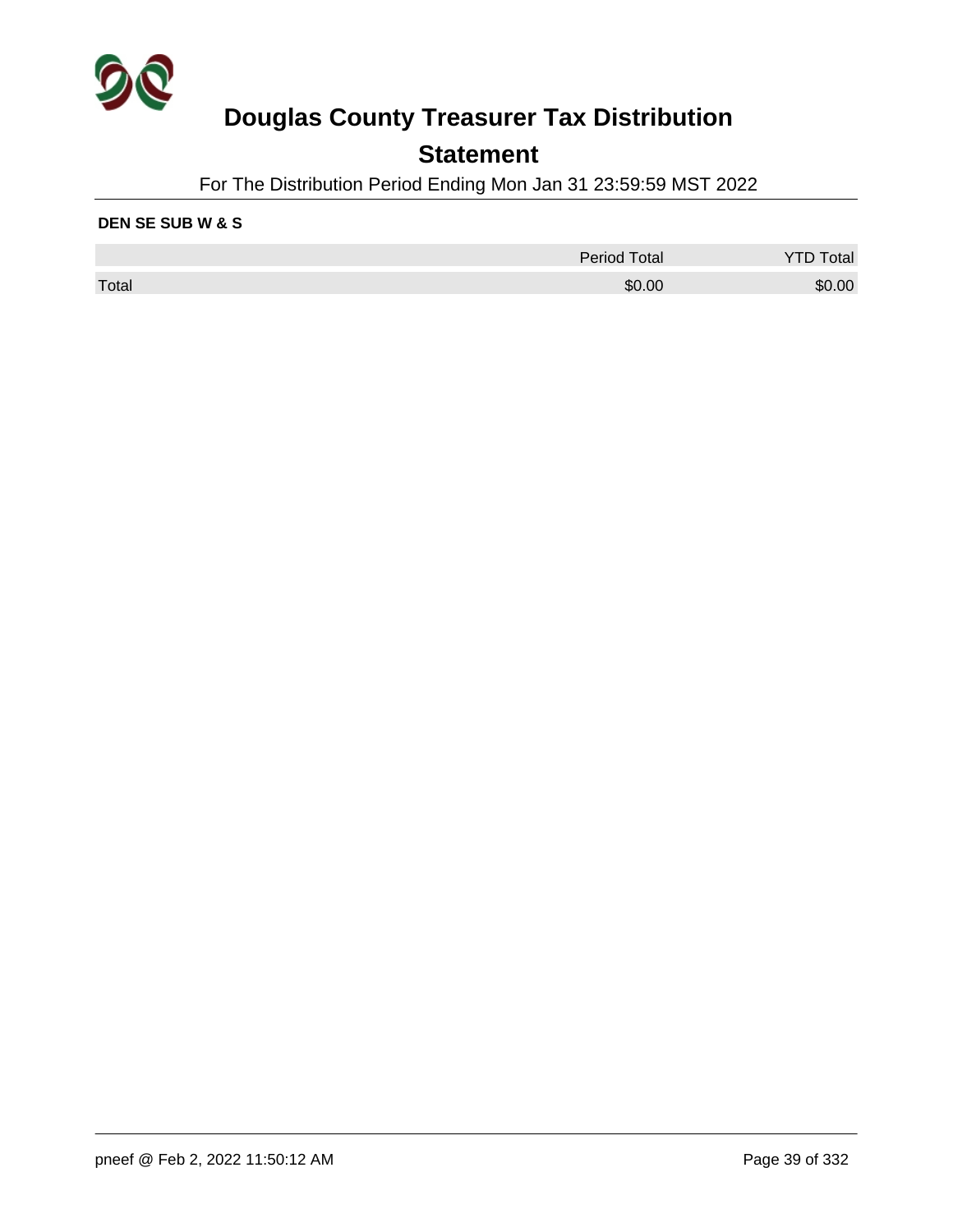

## **Statement**

For The Distribution Period Ending Mon Jan 31 23:59:59 MST 2022

#### **CEDAR HILL CMTRY DISTRICT**

|                                         | <b>Period Total</b> | <b>YTD Total</b> |
|-----------------------------------------|---------------------|------------------|
| <b>Current Year Taxes</b>               | \$3,849.35          | \$3,849.35       |
| <b>Current Year TIF Expense</b>         | (\$59.03)           | (\$59.03)        |
| Prior Year Value Adjustment (Abatement) | (\$5.53)            | (\$5.53)         |
| <b>Current Year Interest</b>            | \$0.01              | \$0.01           |
| <b>Prior Year Interest</b>              | \$0.15              | \$0.15           |
| Prior Year Interest Value Adjustment    | (\$0.72)            | (\$0.72)         |
| Auto Ownership (SOT)                    | \$1,523.26          | \$1,523.26       |
| <b>Current Year Treasurer Fee</b>       | (\$56.75)           | (\$56.75)        |
| <b>Prior Year Treasurer Fee</b>         | \$0.08              | \$0.08           |
| <b>Cedar Hill Cemetery Plots</b>        | \$38,400.00         | \$38,400.00      |
| Total                                   | \$43,650.82         | \$43,650.82      |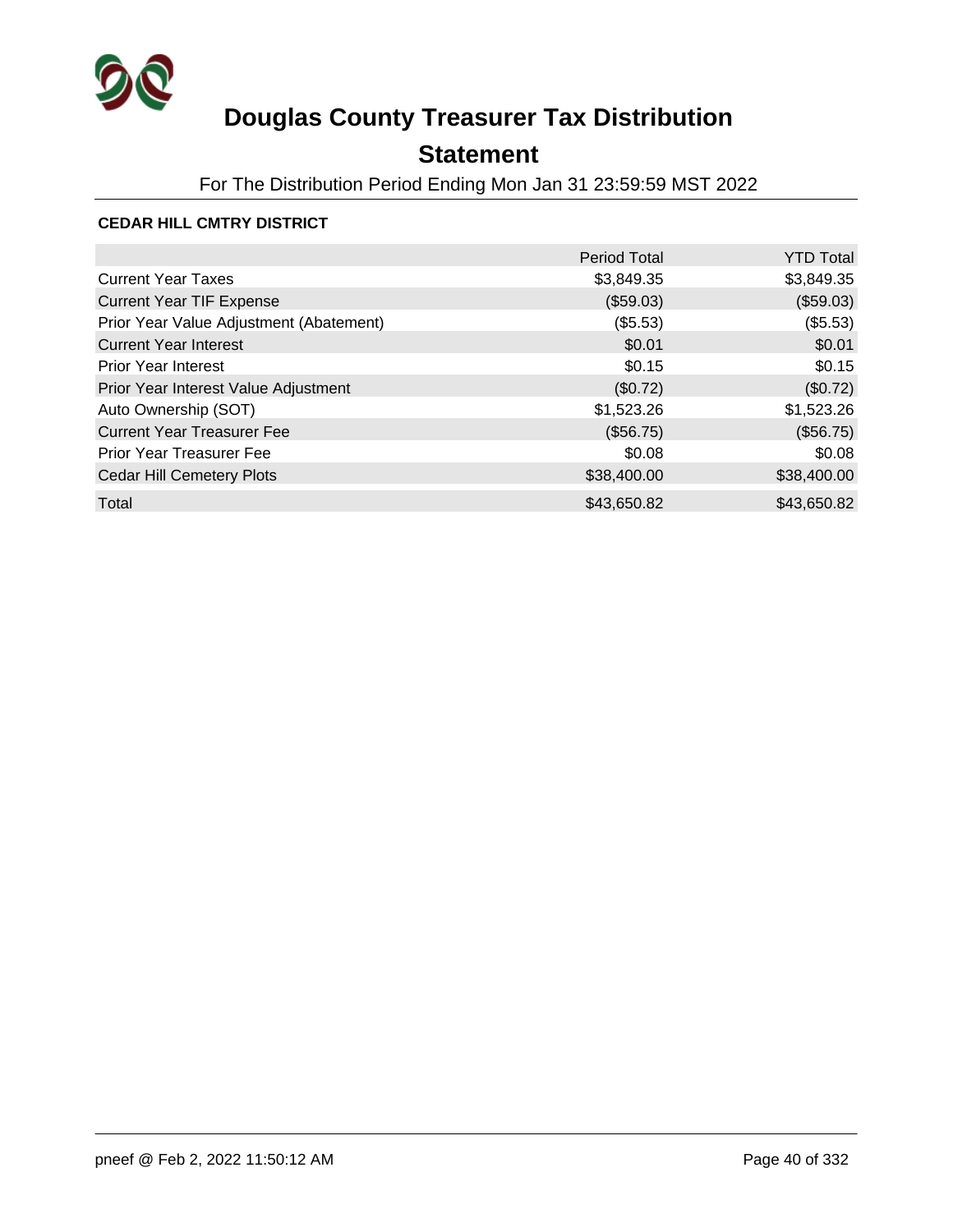

### **Statement**

For The Distribution Period Ending Mon Jan 31 23:59:59 MST 2022

#### **CASTLETON W & S**

|                                   | <b>Period Total</b> | <b>YTD Total</b> |
|-----------------------------------|---------------------|------------------|
| <b>Current Year Taxes</b>         | \$116.86            | \$116.86         |
| Auto Ownership (SOT)              | \$1,164.96          | \$1,164.96       |
| <b>Current Year Treasurer Fee</b> | (\$1.75)            | (\$1.75)         |
| Total                             | \$1,280.07          | \$1,280.07       |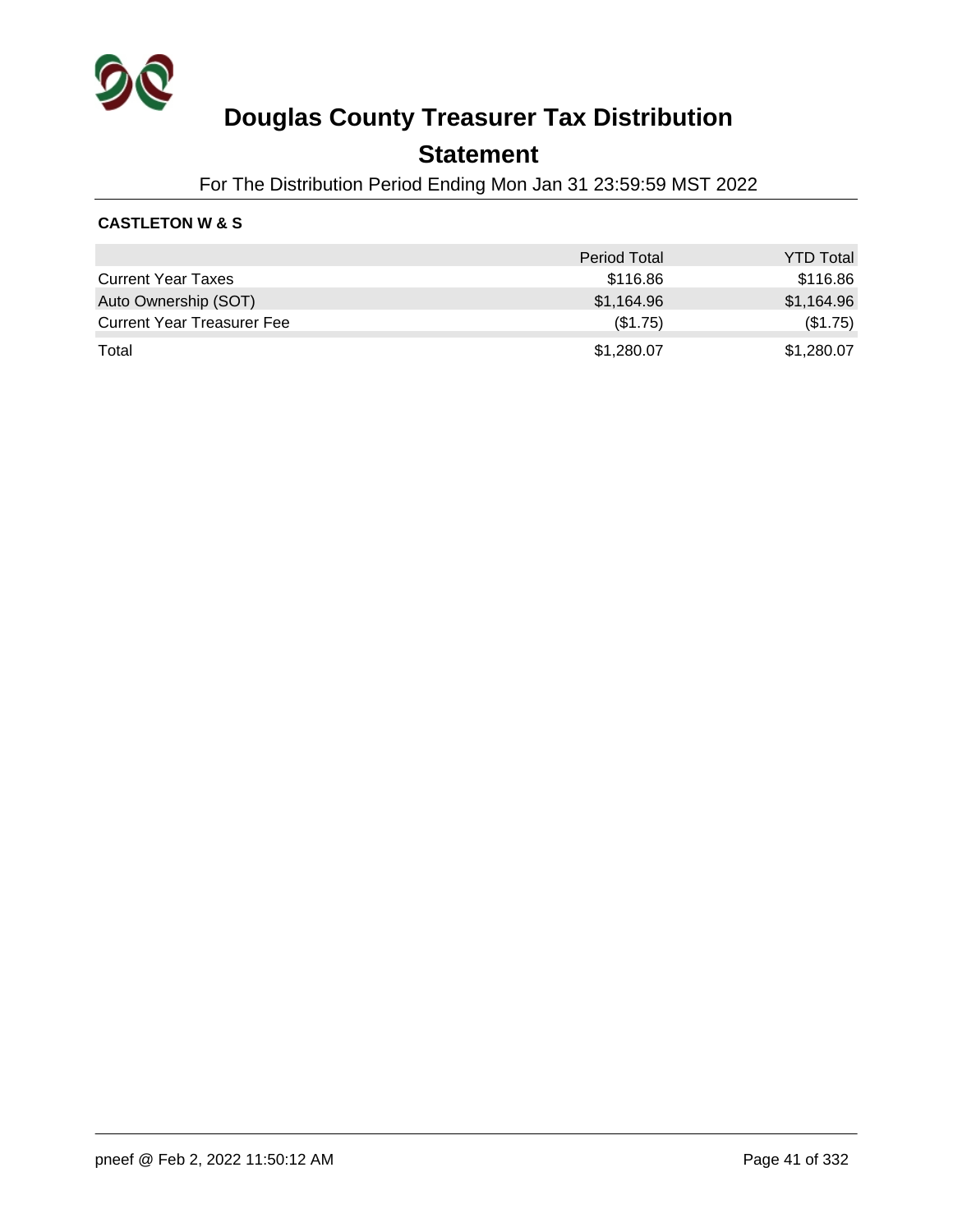

## **Statement**

For The Distribution Period Ending Mon Jan 31 23:59:59 MST 2022

#### **SOUTH METRO FIRE RESCUE FIRE PROTECTION DISTRICT**

|                                         | <b>Period Total</b> | <b>YTD Total</b> |
|-----------------------------------------|---------------------|------------------|
| <b>Current Year Taxes</b>               | \$886,339.92        | \$886,339.92     |
| <b>Prior Year Taxes</b>                 | \$238.49            | \$238.49         |
| <b>Current Year TIF Expense</b>         | (\$7,083.00)        | (\$7,083.00)     |
| Prior Year TIF Expense                  | \$0.15              | \$0.15           |
| Prior Year Value Adjustment (Abatement) | (\$7,014.41)        | (\$7,014.41)     |
| <b>Current Year Interest</b>            | \$55.53             | \$55.53          |
| Prior Year Interest Value Adjustment    | (\$282.34)          | (\$282.34)       |
| Auto Ownership (SOT)                    | \$392,262.79        | \$392,262.79     |
| <b>Current Year Treasurer Fee</b>       | (\$13,189.49)       | (\$13,189.49)    |
| <b>Prior Year Treasurer Fee</b>         | \$101.62            | \$101.62         |
| Total                                   | \$1,251,429.26      | \$1,251,429.26   |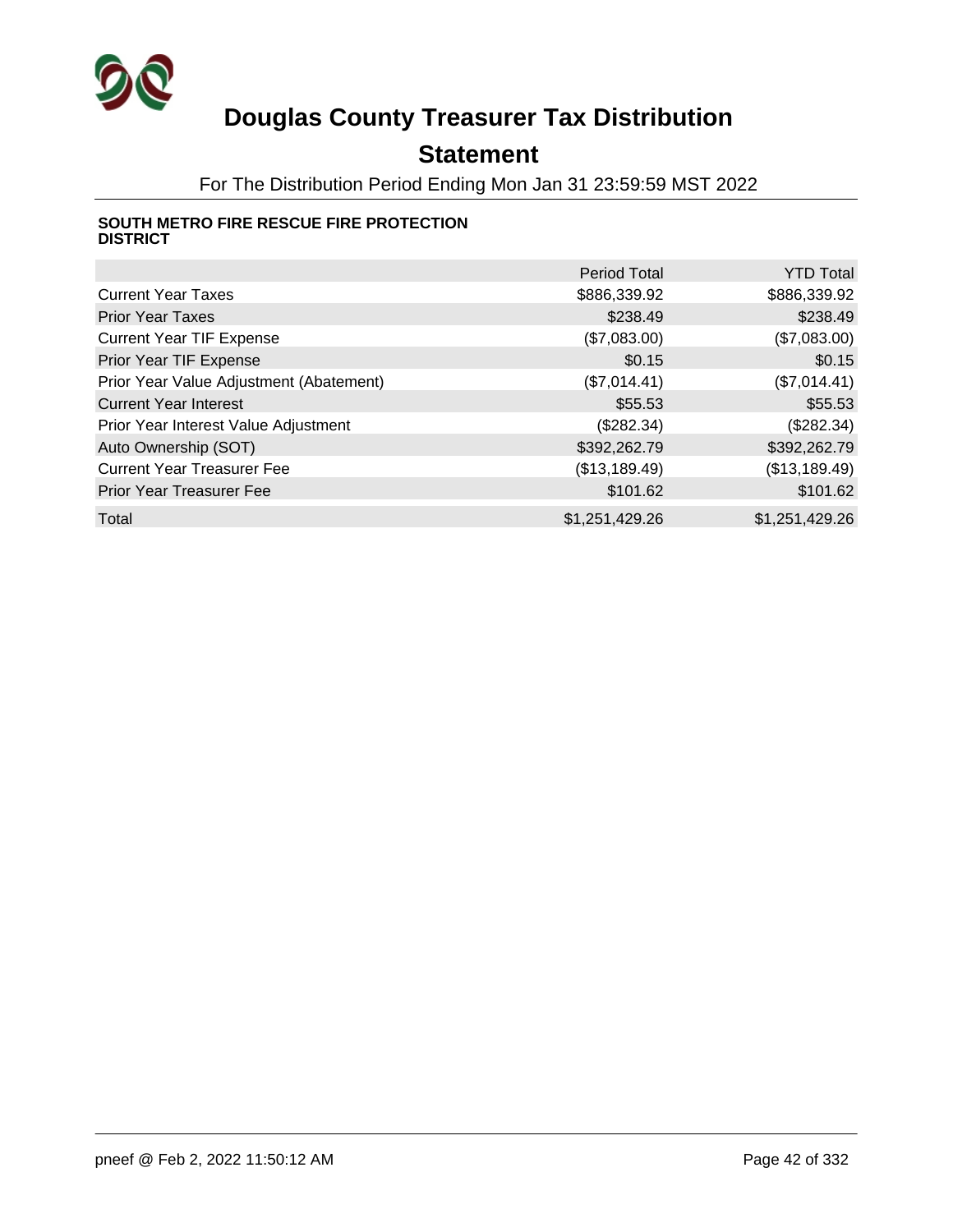

## **Statement**

For The Distribution Period Ending Mon Jan 31 23:59:59 MST 2022

#### **SILVER HTS WATER & SAN**

|       | <b>Period Total</b> | otal<br>້ |
|-------|---------------------|-----------|
| Total | \$0.00              | \$0.00    |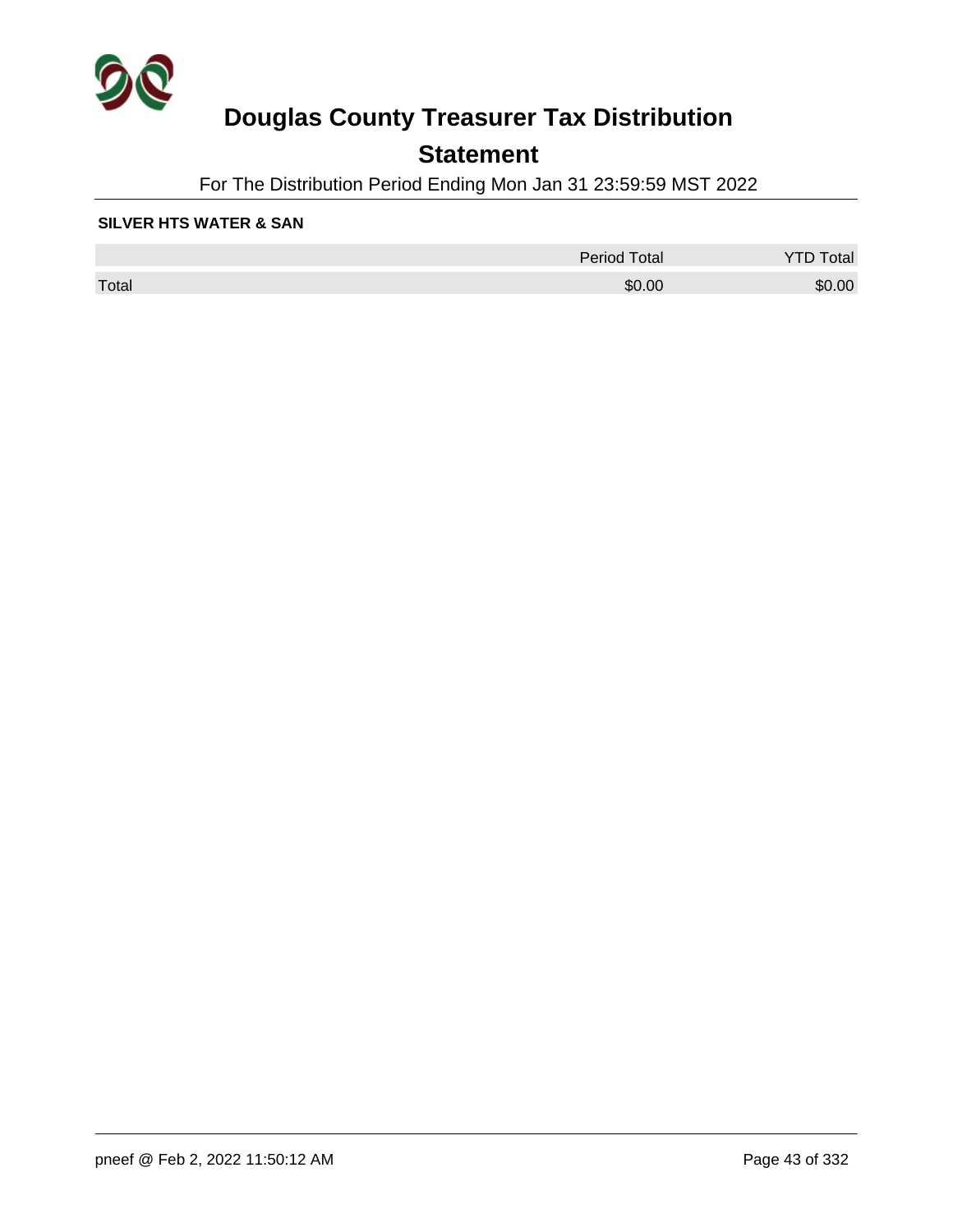

### **Statement**

For The Distribution Period Ending Mon Jan 31 23:59:59 MST 2022

#### **CASTLE PINES METRO DIST**

|                                   | <b>Period Total</b> | <b>YTD Total</b> |
|-----------------------------------|---------------------|------------------|
| <b>Current Year Taxes</b>         | \$109,902.77        | \$109,902.77     |
| Auto Ownership (SOT)              | \$43,330.91         | \$43,330.91      |
| <b>Current Year Treasurer Fee</b> | (\$1,648.54)        | (\$1,648.54)     |
| Total                             | \$151,585.14        | \$151,585.14     |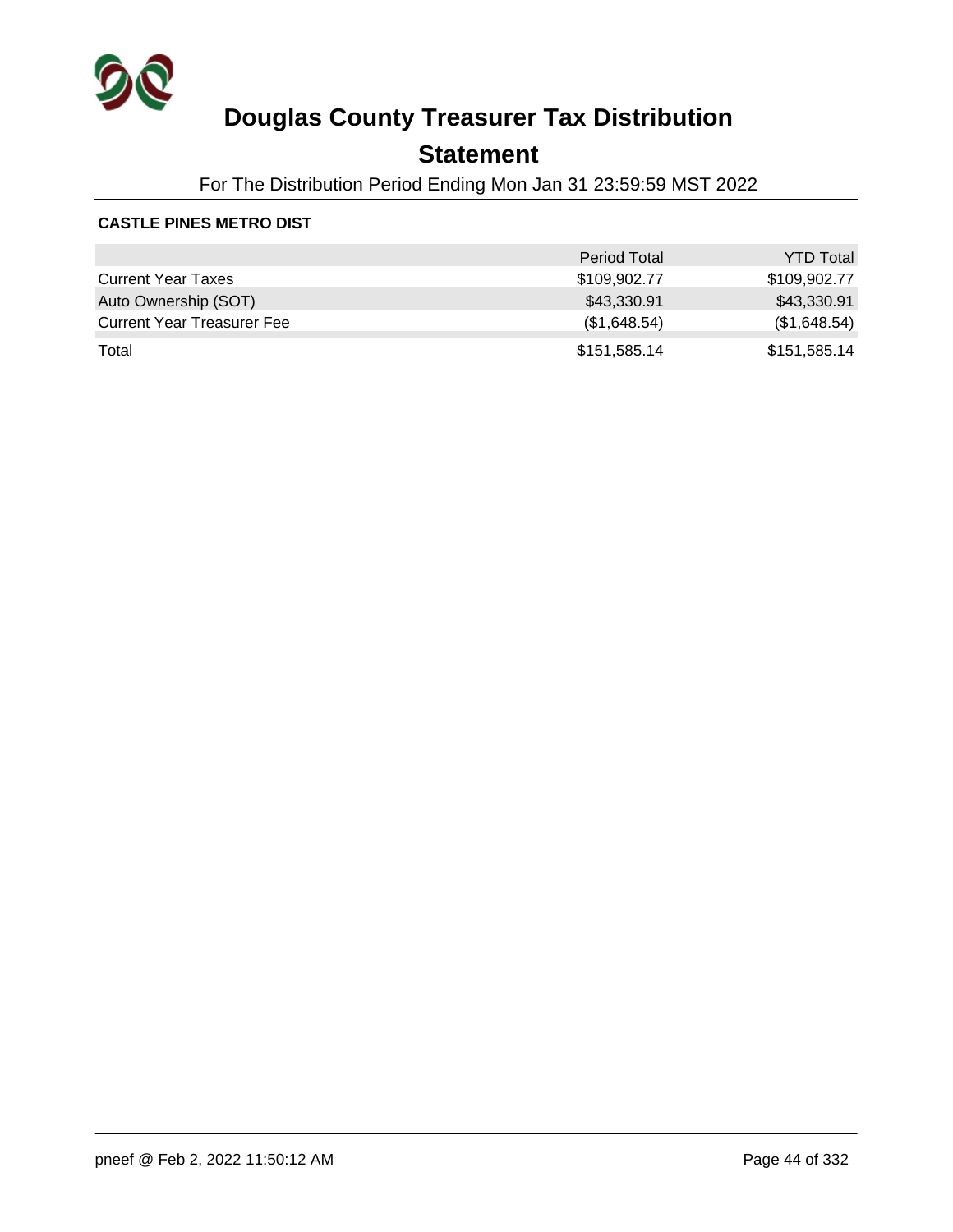

### **Statement**

For The Distribution Period Ending Mon Jan 31 23:59:59 MST 2022

#### **S W METRO W & S**

|       | <b>Period Total</b> | Total  |
|-------|---------------------|--------|
| Total | \$0.00              | \$0.00 |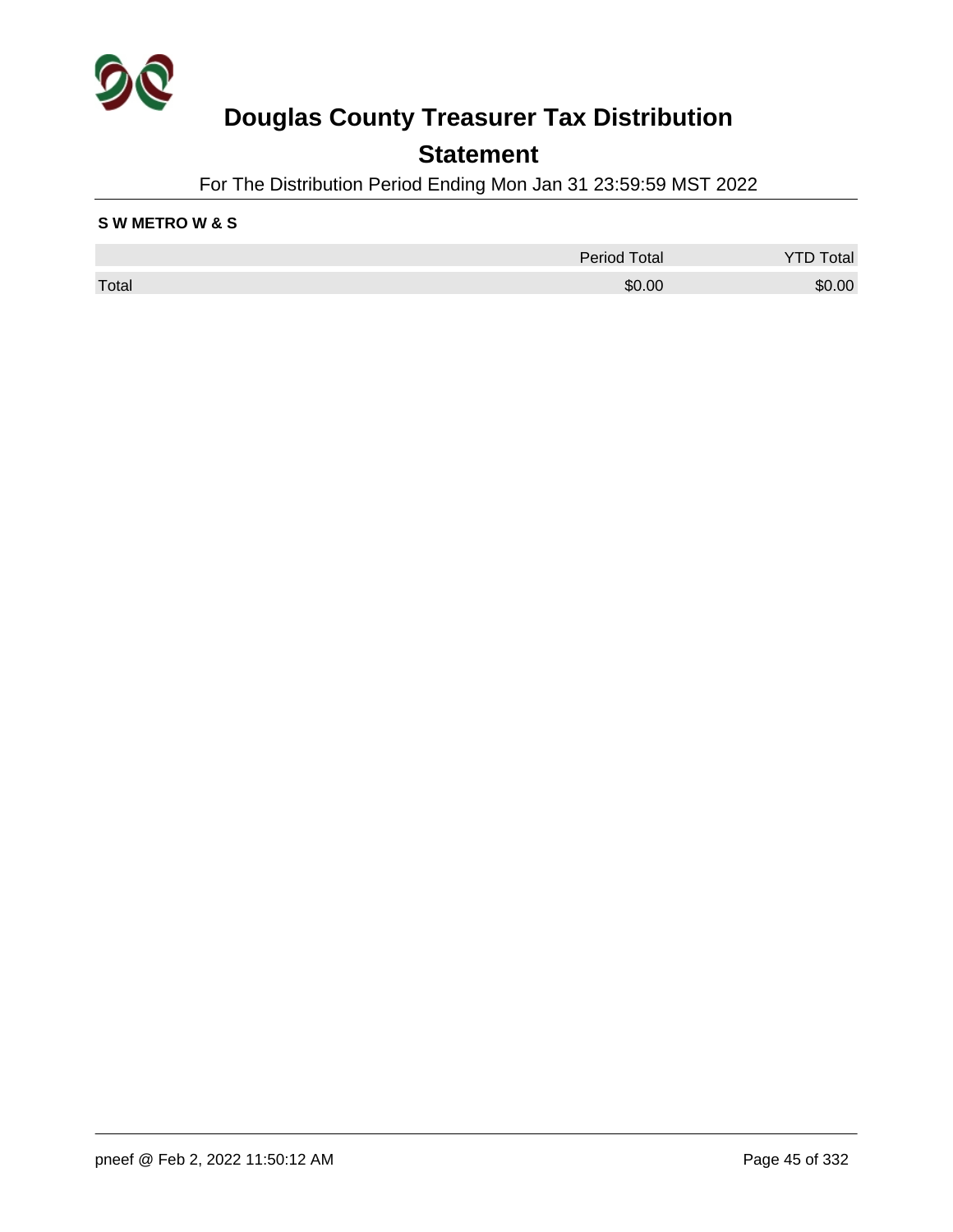

### **Statement**

For The Distribution Period Ending Mon Jan 31 23:59:59 MST 2022

#### **INVERNESS W & S**

|                                   | <b>Period Total</b> | <b>YTD Total</b> |
|-----------------------------------|---------------------|------------------|
| <b>Current Year Taxes</b>         | \$1,143.49          | \$1,143.49       |
| Auto Ownership (SOT)              | \$3,350.34          | \$3,350.34       |
| <b>Current Year Treasurer Fee</b> | (\$17.16)           | (\$17.16)        |
| Total                             | \$4,476.67          | \$4,476.67       |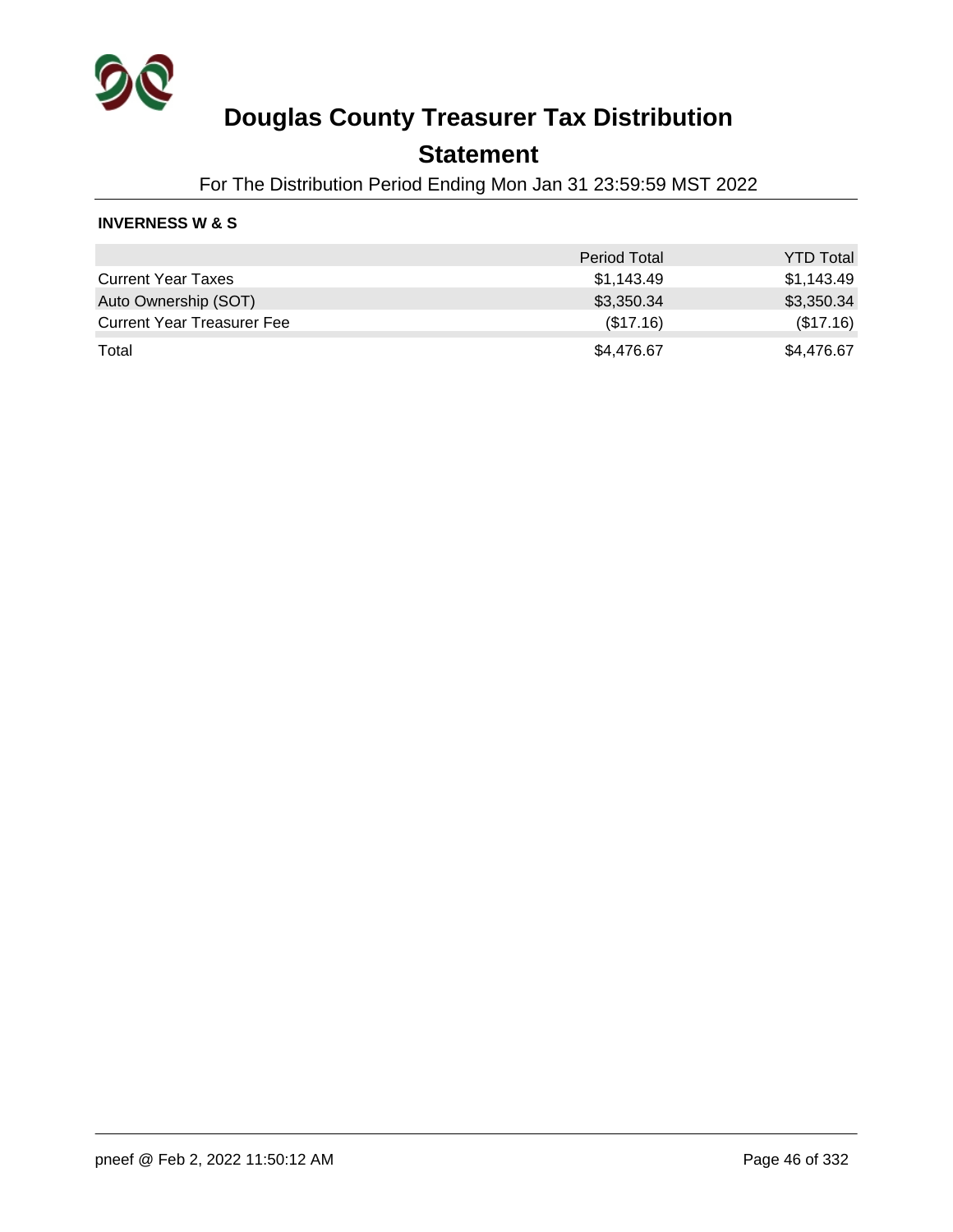

### **Statement**

For The Distribution Period Ending Mon Jan 31 23:59:59 MST 2022

#### **MERIDIAN METRO**

|                                   | <b>Period Total</b> | <b>YTD Total</b> |
|-----------------------------------|---------------------|------------------|
| <b>Current Year Taxes</b>         | \$9,531.81          | \$9,531.81       |
| Auto Ownership (SOT)              | \$65,723.67         | \$65,723.67      |
| <b>Current Year Treasurer Fee</b> | (\$142.98)          | (\$142.98)       |
| Total                             | \$75,112.50         | \$75,112.50      |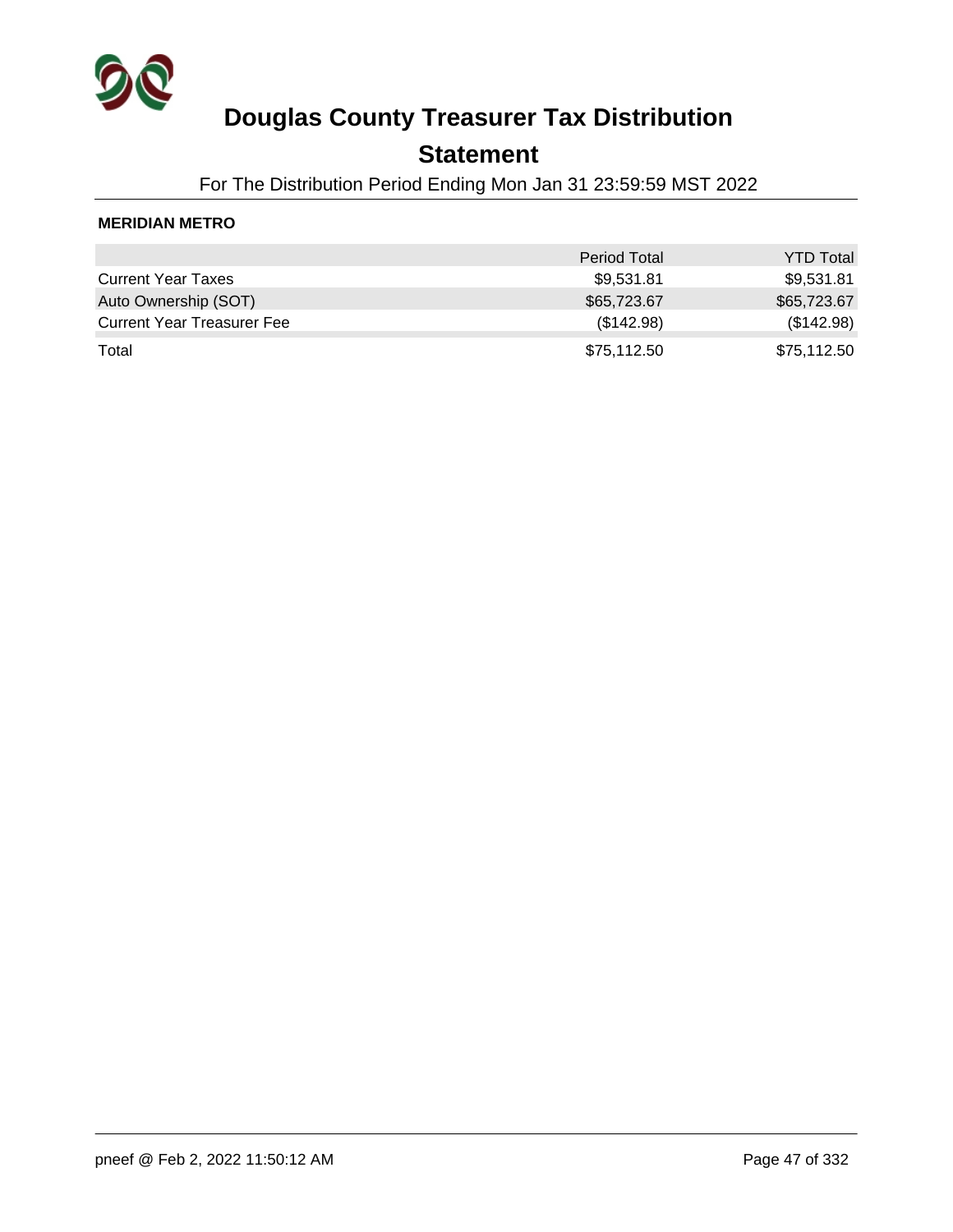

### **Statement**

For The Distribution Period Ending Mon Jan 31 23:59:59 MST 2022

#### **PARKER W & S**

|                                         | <b>Period Total</b> | <b>YTD Total</b> |
|-----------------------------------------|---------------------|------------------|
| <b>Current Year Taxes</b>               | \$118,137.31        | \$118,137.31     |
| <b>Current Year TIF Expense</b>         | (\$5,815.04)        | (\$5,815.04)     |
| Prior Year TIF Expense                  | \$0.15              | \$0.15           |
| Prior Year Value Adjustment (Abatement) | (\$6.65)            | (\$6.65)         |
| Prior Year Interest Value Adjustment    | (\$0.30)            | (\$0.30)         |
| Auto Ownership (SOT)                    | \$51,138.49         | \$51,138.49      |
| <b>Current Year Treasurer Fee</b>       | (\$1,684.77)        | (\$1,684.77)     |
| Prior Year Treasurer Fee                | \$0.08              | \$0.08           |
| Total                                   | \$161,769.27        | \$161,769.27     |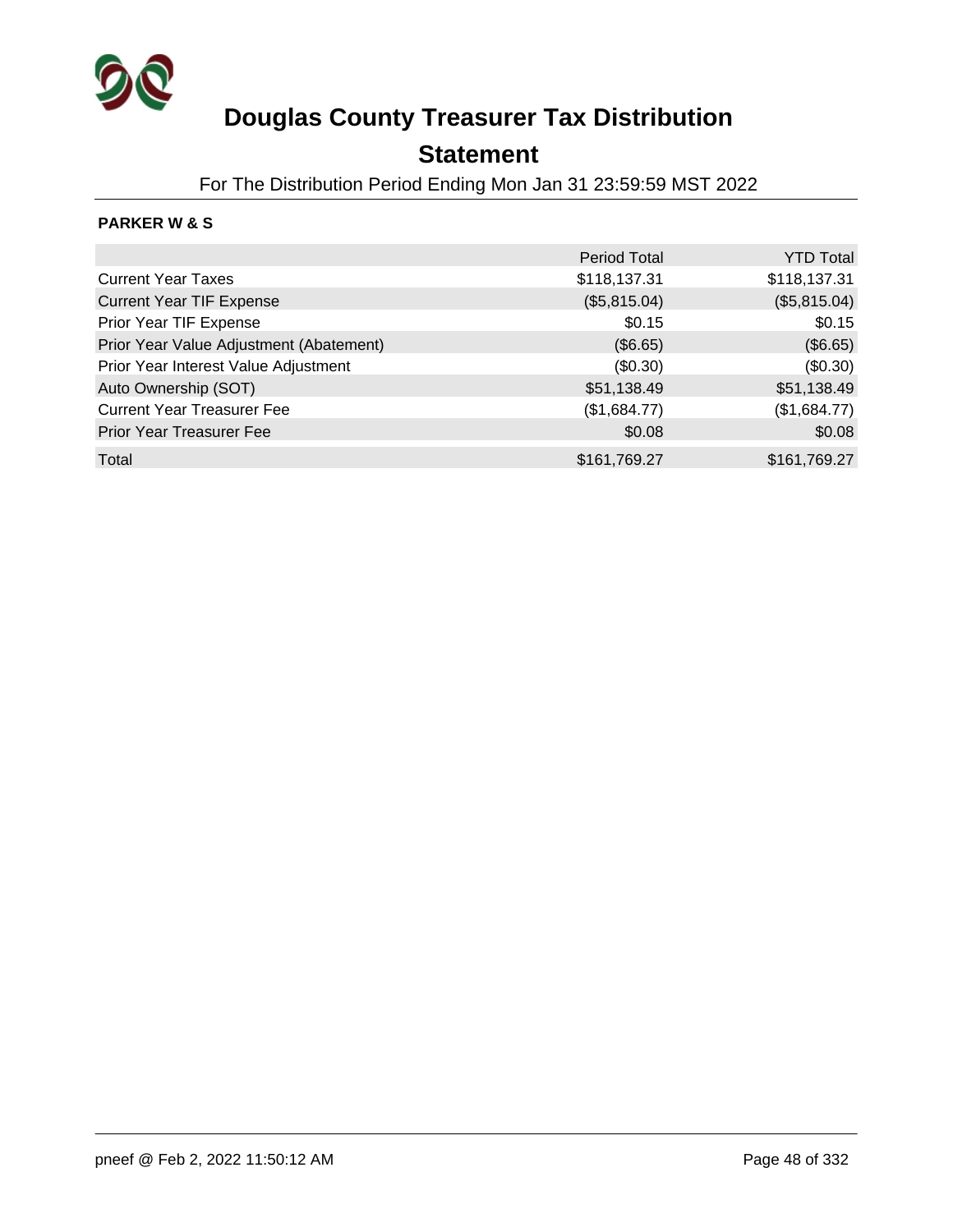

## **Statement**

For The Distribution Period Ending Mon Jan 31 23:59:59 MST 2022

#### **SOUTHGATE WATER**

|       | <b>Period Total</b> | otal   |
|-------|---------------------|--------|
| Total | \$0.00              | \$0.00 |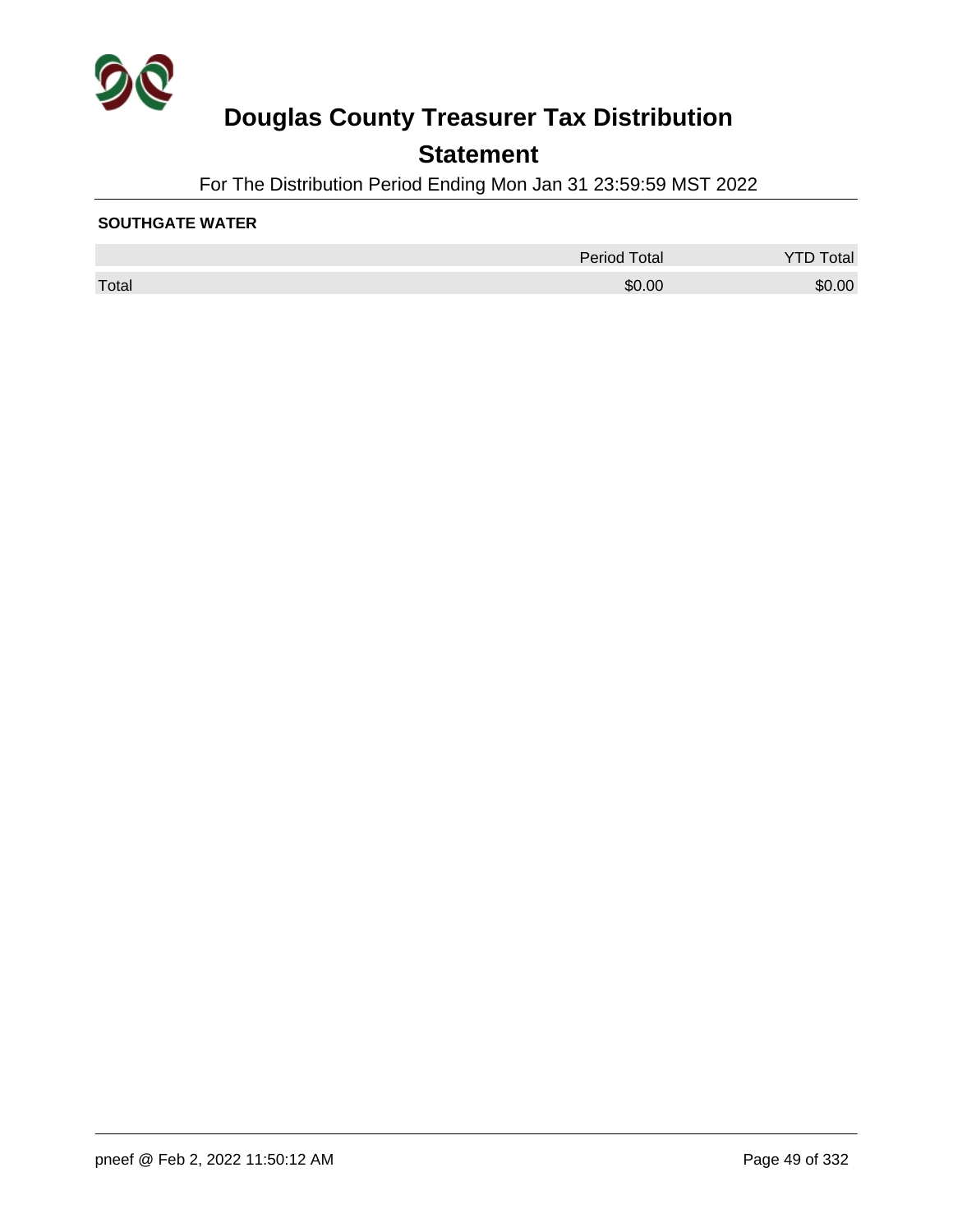

## **Statement**

For The Distribution Period Ending Mon Jan 31 23:59:59 MST 2022

#### **SOUTHGATE SANITATION**

|                                         | <b>Period Total</b> | <b>YTD Total</b> |
|-----------------------------------------|---------------------|------------------|
| <b>Current Year Taxes</b>               | \$5,473.88          | \$5,473.88       |
| Prior Year Value Adjustment (Abatement) | (\$111.12)          | (\$111.12)       |
| Prior Year Interest Value Adjustment    | (\$7.69)            | (\$7.69)         |
| Auto Ownership (SOT)                    | \$3,141.23          | \$3,141.23       |
| <b>Current Year Treasurer Fee</b>       | (\$82.09)           | (\$82.09)        |
| <b>Prior Year Treasurer Fee</b>         | \$1.67              | \$1.67           |
| Total                                   | \$8,415.88          | \$8,415.88       |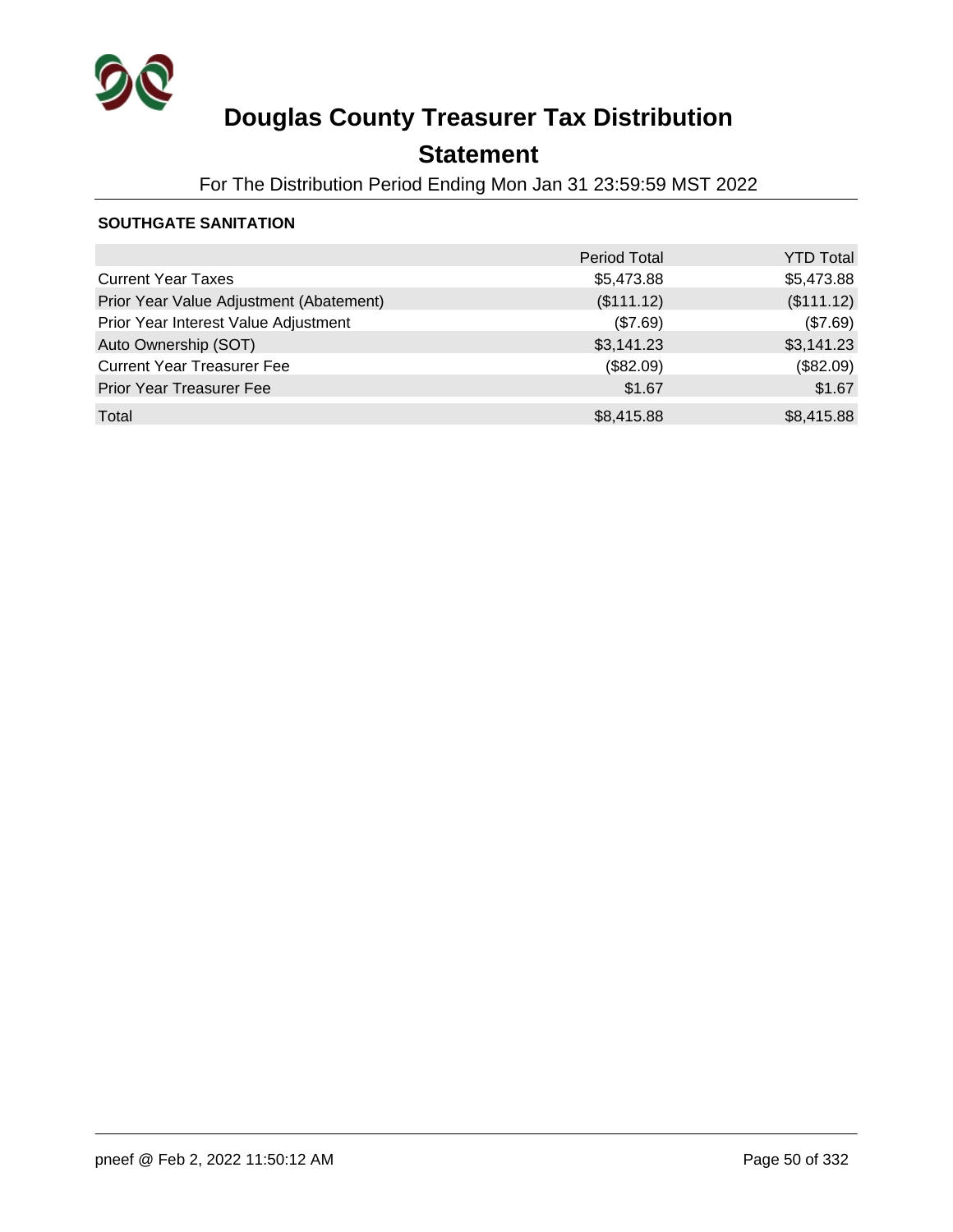

### **Statement**

For The Distribution Period Ending Mon Jan 31 23:59:59 MST 2022

#### **THUNDERBIRD W & S**

|                                   | <b>Period Total</b> | <b>YTD Total</b> |
|-----------------------------------|---------------------|------------------|
| <b>Current Year Taxes</b>         | \$1,023.94          | \$1,023.94       |
| Auto Ownership (SOT)              | \$563.82            | \$563.82         |
| <b>Current Year Treasurer Fee</b> | (\$15.36)           | (\$15.36)        |
| Total                             | \$1,572.40          | \$1.572.40       |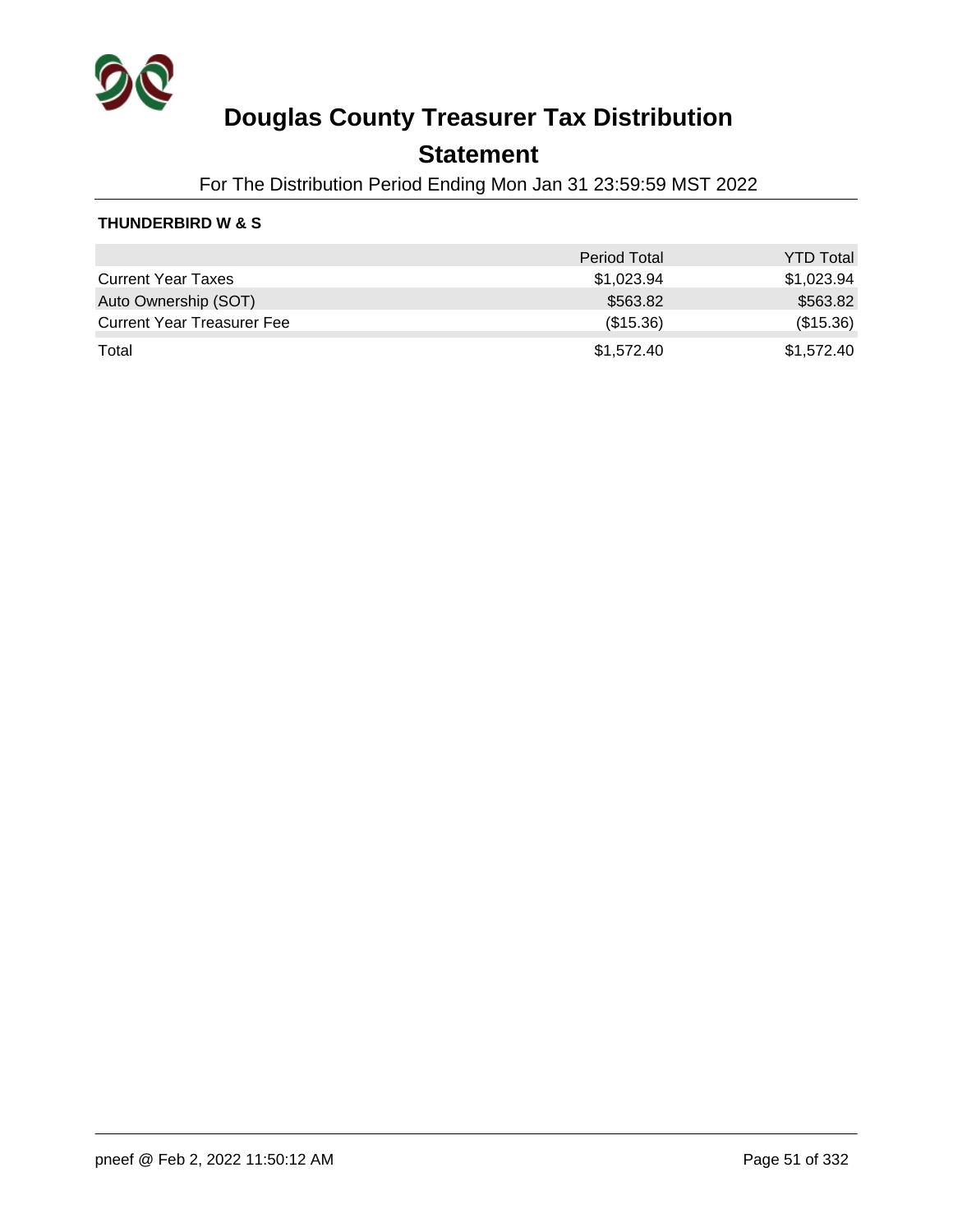

### **Statement**

For The Distribution Period Ending Mon Jan 31 23:59:59 MST 2022

#### **USP WATER CONS**

|                                   | <b>Period Total</b> | <b>YTD Total</b> |
|-----------------------------------|---------------------|------------------|
| <b>Current Year Taxes</b>         | \$26.10             | \$26.10          |
| Auto Ownership (SOT)              | \$12.80             | \$12.80          |
| <b>Current Year Treasurer Fee</b> | (\$0.40)            | (\$0.40)         |
| Total                             | \$38.50             | \$38.50          |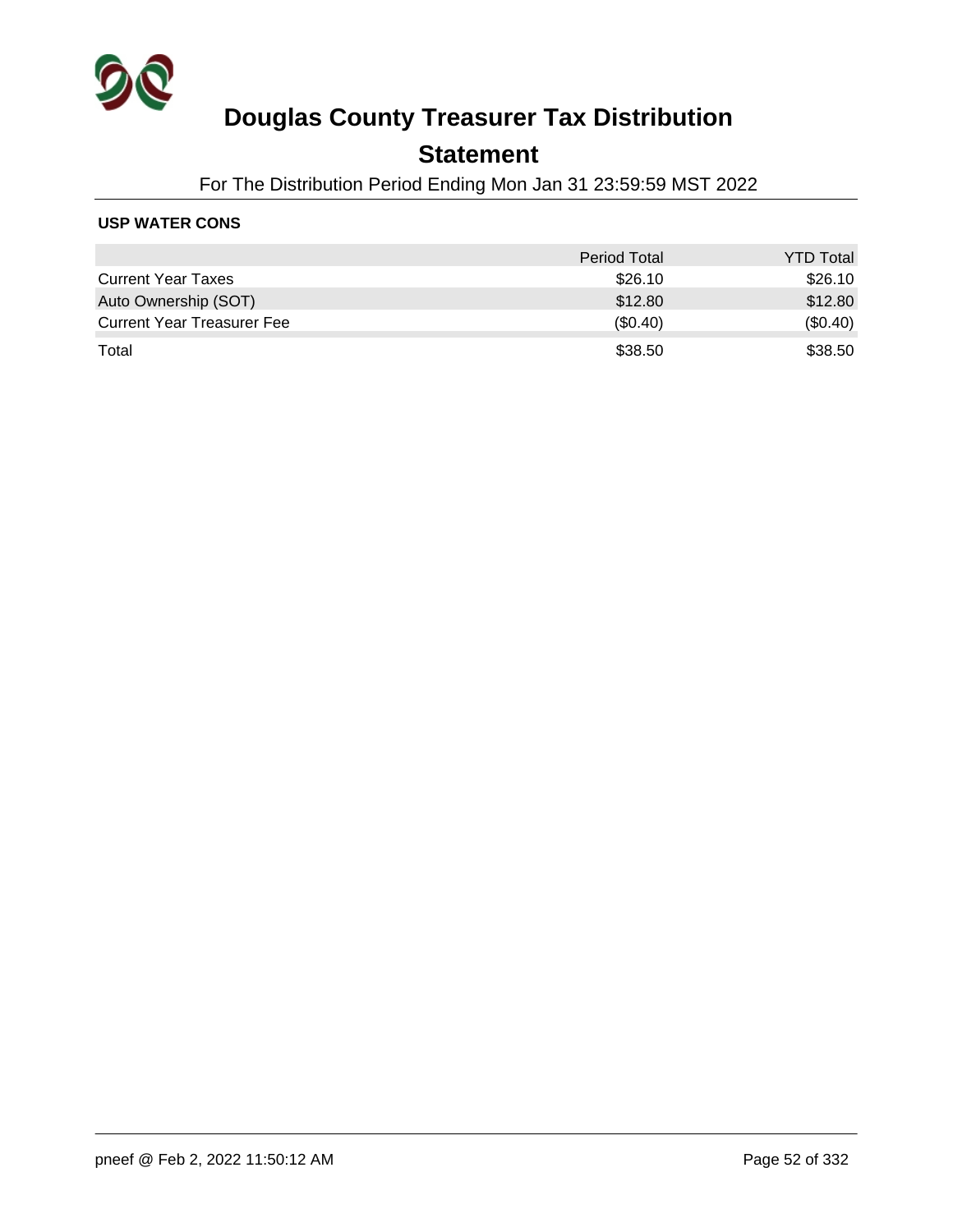

### **Statement**

For The Distribution Period Ending Mon Jan 31 23:59:59 MST 2022

#### **WESTCREEK LAKES WATER**

|                                   | <b>Period Total</b> | <b>YTD Total</b> |
|-----------------------------------|---------------------|------------------|
| <b>Current Year Taxes</b>         | \$1,319.76          | \$1,319.76       |
| Auto Ownership (SOT)              | \$271.63            | \$271.63         |
| <b>Current Year Treasurer Fee</b> | (\$19.79)           | (\$19.79)        |
| Total                             | \$1,571.60          | \$1,571.60       |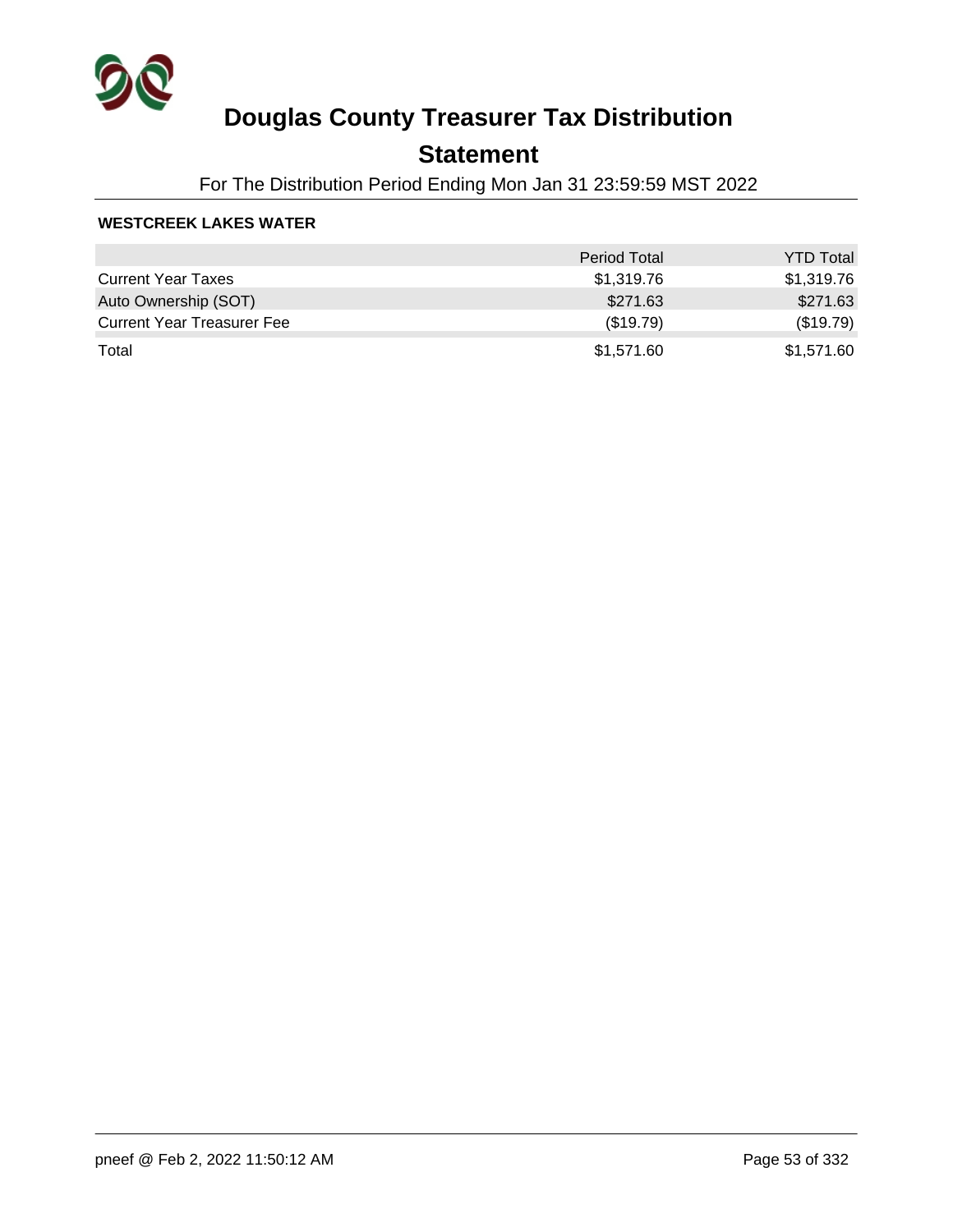

### **Statement**

For The Distribution Period Ending Mon Jan 31 23:59:59 MST 2022

#### **WEST DOUGLAS FIRE PROT**

|                                   | <b>Period Total</b> | <b>YTD Total</b> |
|-----------------------------------|---------------------|------------------|
| <b>Current Year Taxes</b>         | \$11,329.49         | \$11,329.49      |
| Auto Ownership (SOT)              | \$4,622.61          | \$4,622.61       |
| <b>Current Year Treasurer Fee</b> | (\$169.93)          | (\$169.93)       |
| Total                             | \$15,782.17         | \$15,782.17      |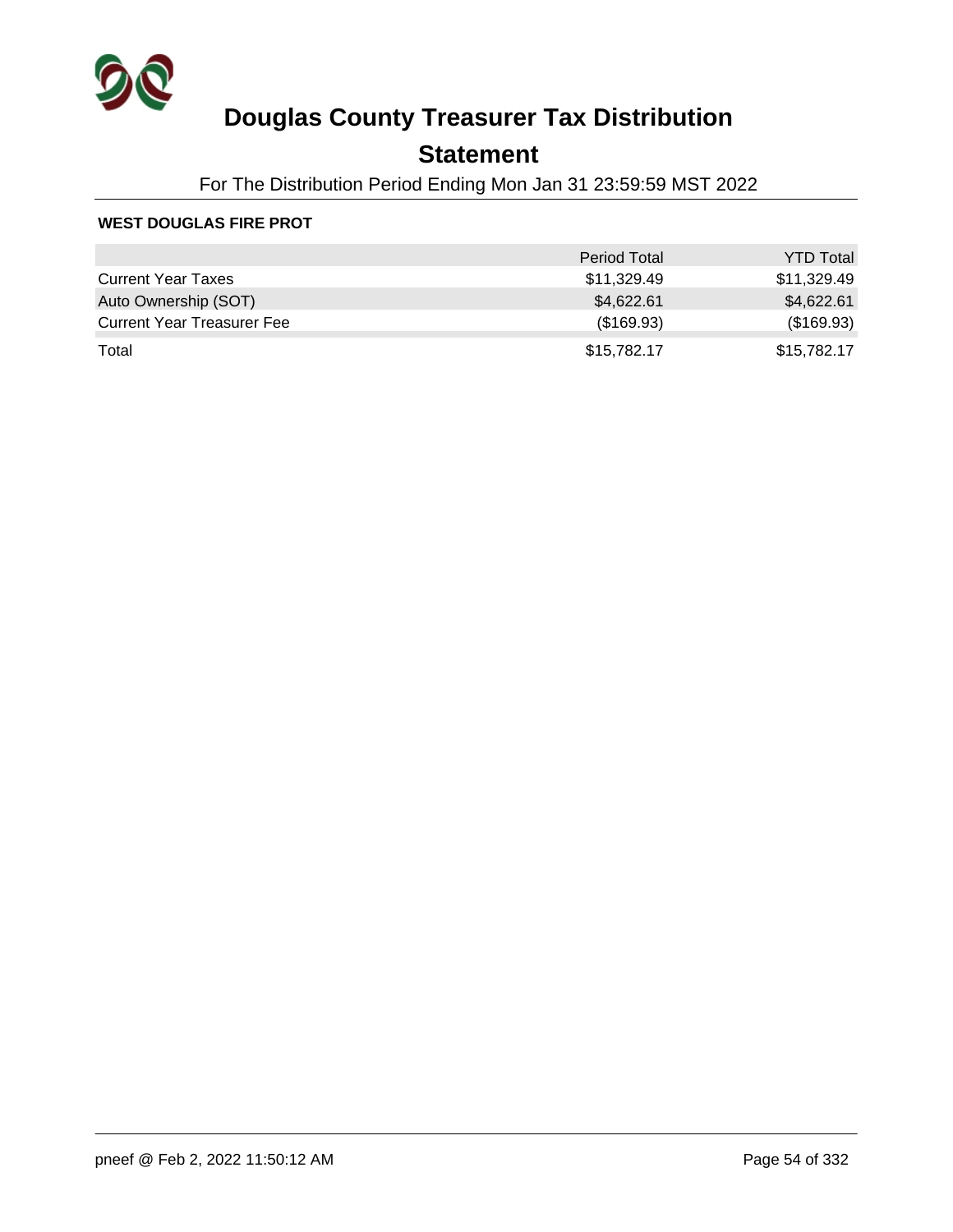

### **Statement**

For The Distribution Period Ending Mon Jan 31 23:59:59 MST 2022

#### **JACKSON 105 FIRE PROT**

|                                   | <b>Period Total</b> | <b>YTD Total</b> |
|-----------------------------------|---------------------|------------------|
| <b>Current Year Taxes</b>         | \$10,621.01         | \$10,621.01      |
| Auto Ownership (SOT)              | \$5,238.80          | \$5,238.80       |
| <b>Current Year Treasurer Fee</b> | (\$159.31)          | (\$159.31)       |
| Total                             | \$15,700.50         | \$15,700.50      |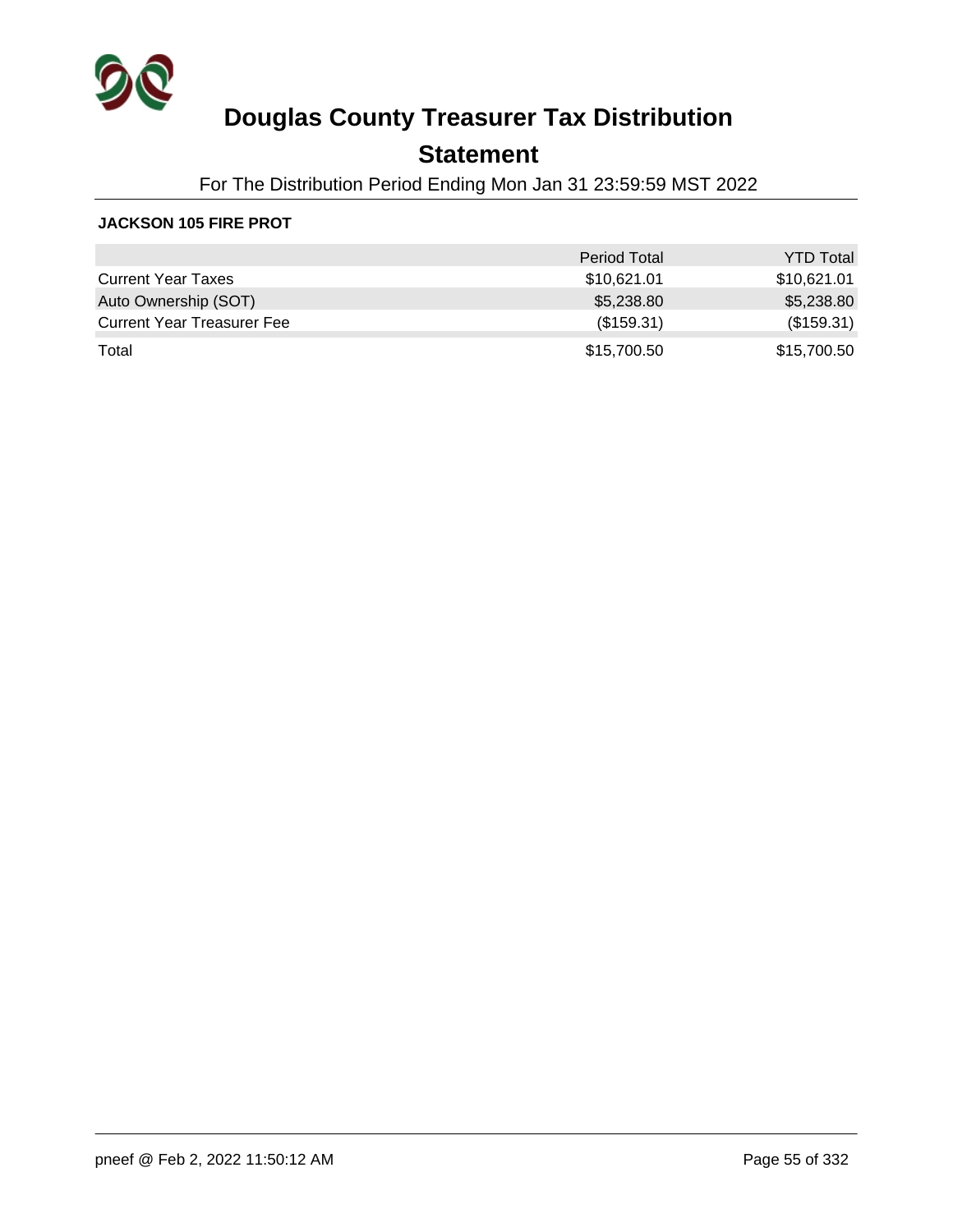

### **Statement**

For The Distribution Period Ending Mon Jan 31 23:59:59 MST 2022

#### **CASTLE ROCK FIRE**

|                                   | <b>Period Total</b> | <b>YTD Total</b> |
|-----------------------------------|---------------------|------------------|
| <b>Current Year Taxes</b>         | \$7,468.09          | \$7,468.09       |
| Auto Ownership (SOT)              | \$6,995.66          | \$6,995.66       |
| <b>Current Year Treasurer Fee</b> | (\$112.01)          | (\$112.01)       |
| Total                             | \$14,351.74         | \$14,351.74      |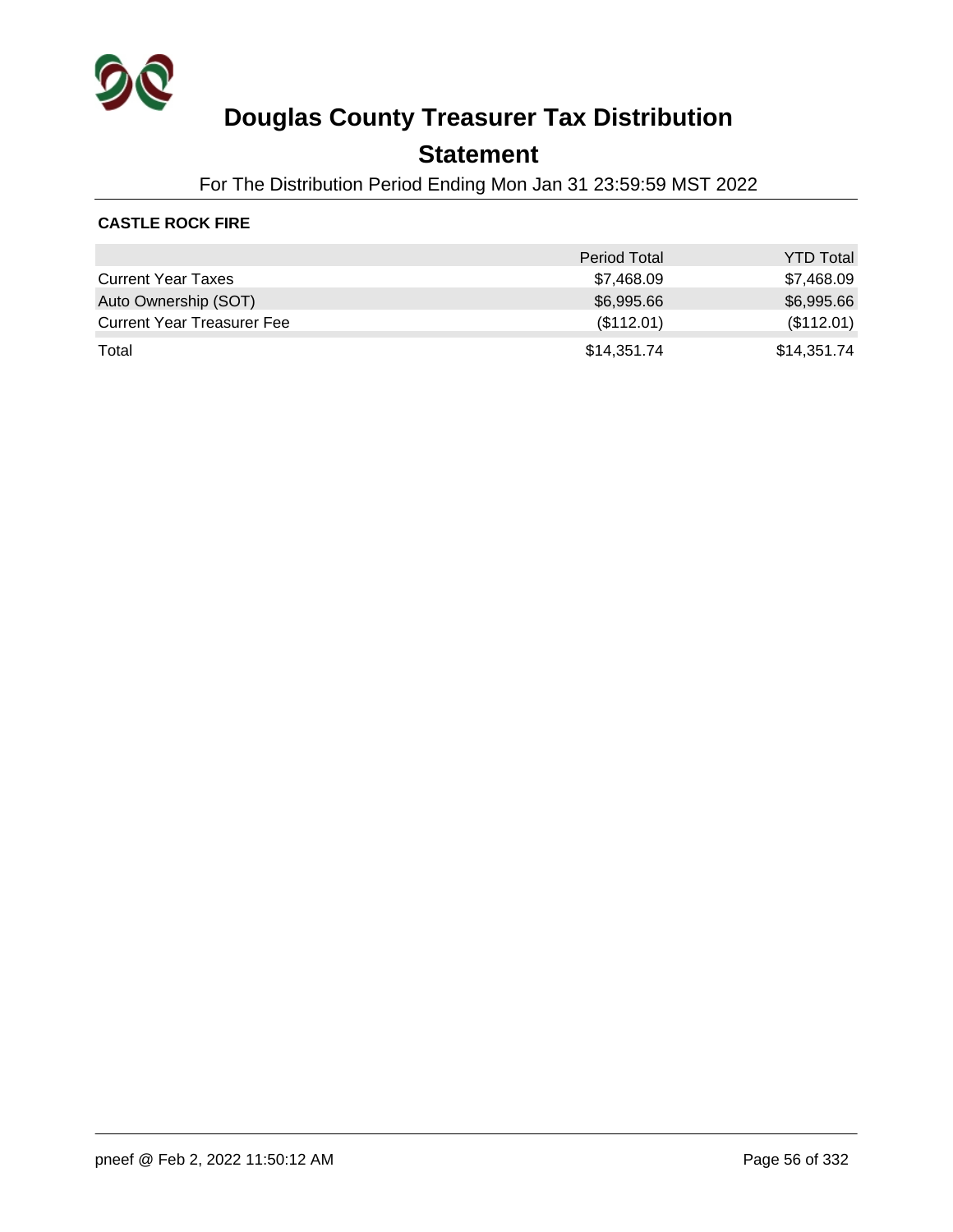

## **Statement**

For The Distribution Period Ending Mon Jan 31 23:59:59 MST 2022

#### **S SUB PARK & RECREATION**

|                                         | Period Total | <b>YTD Total</b> |
|-----------------------------------------|--------------|------------------|
| <b>Current Year Taxes</b>               | \$104,560.65 | \$104,560.65     |
| Prior Year Value Adjustment (Abatement) | (\$2,040.84) | (\$2,040.84)     |
| Prior Year Interest Value Adjustment    | (\$138.38)   | (\$138.38)       |
| Auto Ownership (SOT)                    | \$52,493.76  | \$52,493.76      |
| <b>Current Year Treasurer Fee</b>       | (\$1,568.41) | (\$1,568.41)     |
| <b>Prior Year Treasurer Fee</b>         | \$30.61      | \$30.61          |
| Total                                   | \$153,337.39 | \$153,337.39     |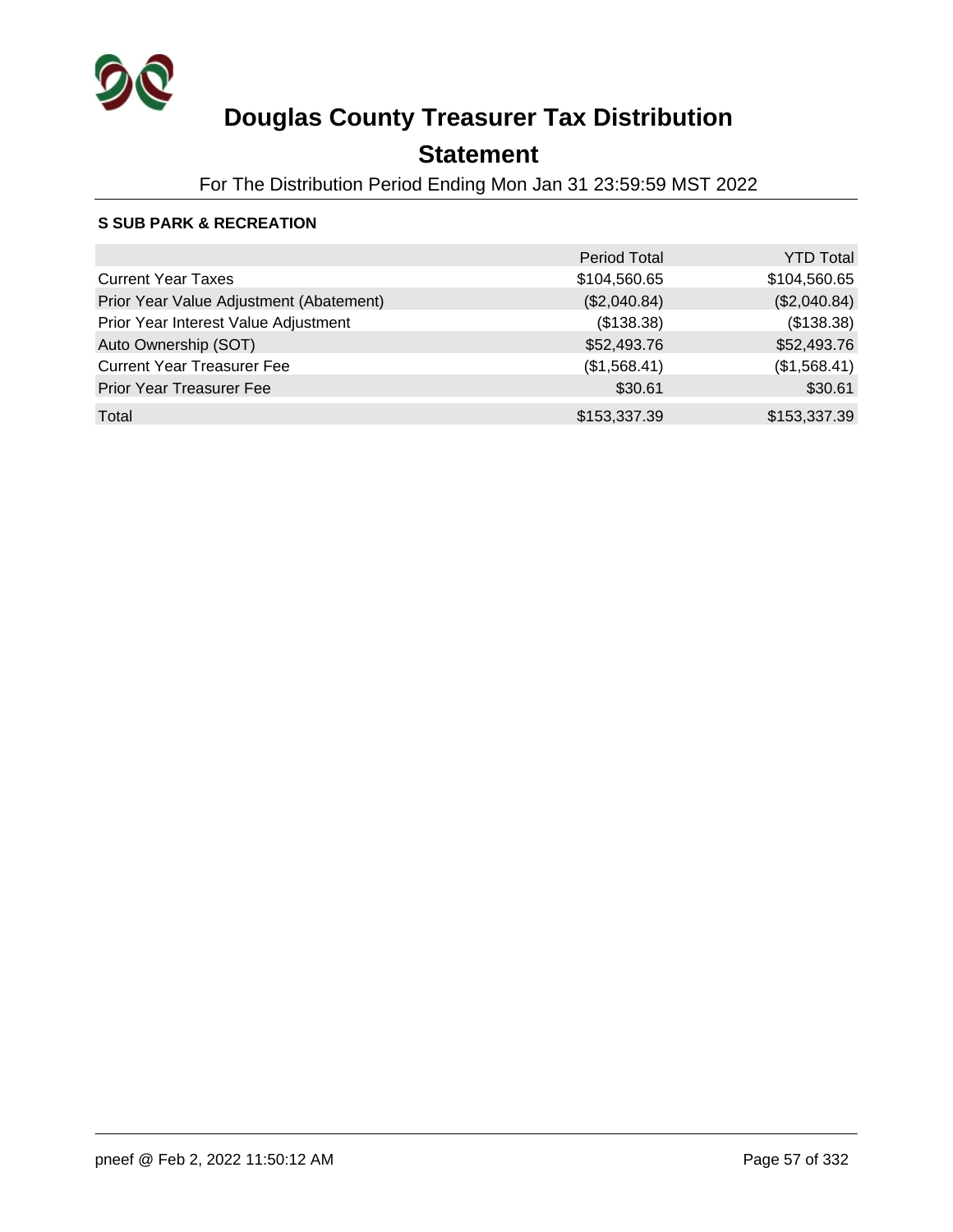

### **Statement**

For The Distribution Period Ending Mon Jan 31 23:59:59 MST 2022

#### **COTTONWOOD W & S**

|                                         | <b>Period Total</b> | <b>YTD Total</b> |
|-----------------------------------------|---------------------|------------------|
| <b>Current Year Taxes</b>               | \$11,770.21         | \$11,770.21      |
| <b>Current Year TIF Expense</b>         | (\$113.18)          | (\$113.18)       |
| Prior Year Value Adjustment (Abatement) | (\$520.38)          | (\$520.38)       |
| Prior Year Interest Value Adjustment    | (\$104.08)          | (\$104.08)       |
| Auto Ownership (SOT)                    | \$13,463.70         | \$13,463.70      |
| <b>Current Year Treasurer Fee</b>       | (\$174.88)          | (\$174.88)       |
| Prior Year Treasurer Fee                | \$7.81              | \$7.81           |
| Total                                   | \$24,329.20         | \$24,329.20      |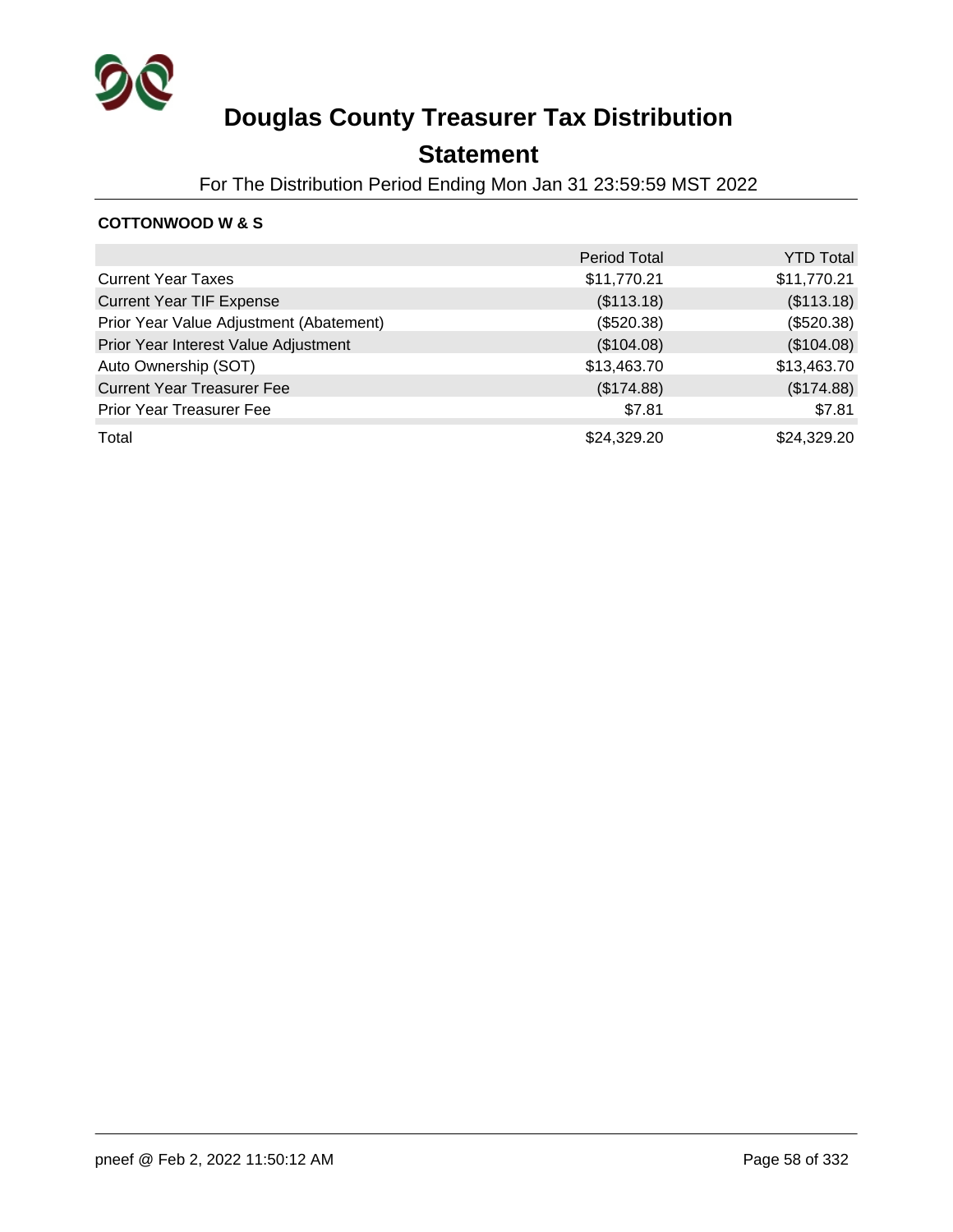

### **Statement**

For The Distribution Period Ending Mon Jan 31 23:59:59 MST 2022

#### **INVERNESS METRO IMP**

|                                   | <b>Period Total</b> | <b>YTD Total</b> |
|-----------------------------------|---------------------|------------------|
| <b>Current Year Taxes</b>         | \$1,562.77          | \$1,562.77       |
| Auto Ownership (SOT)              | \$4,578.79          | \$4,578.79       |
| <b>Current Year Treasurer Fee</b> | $(\$23.46)$         | (\$23.46)        |
| Total                             | \$6,118.10          | \$6,118.10       |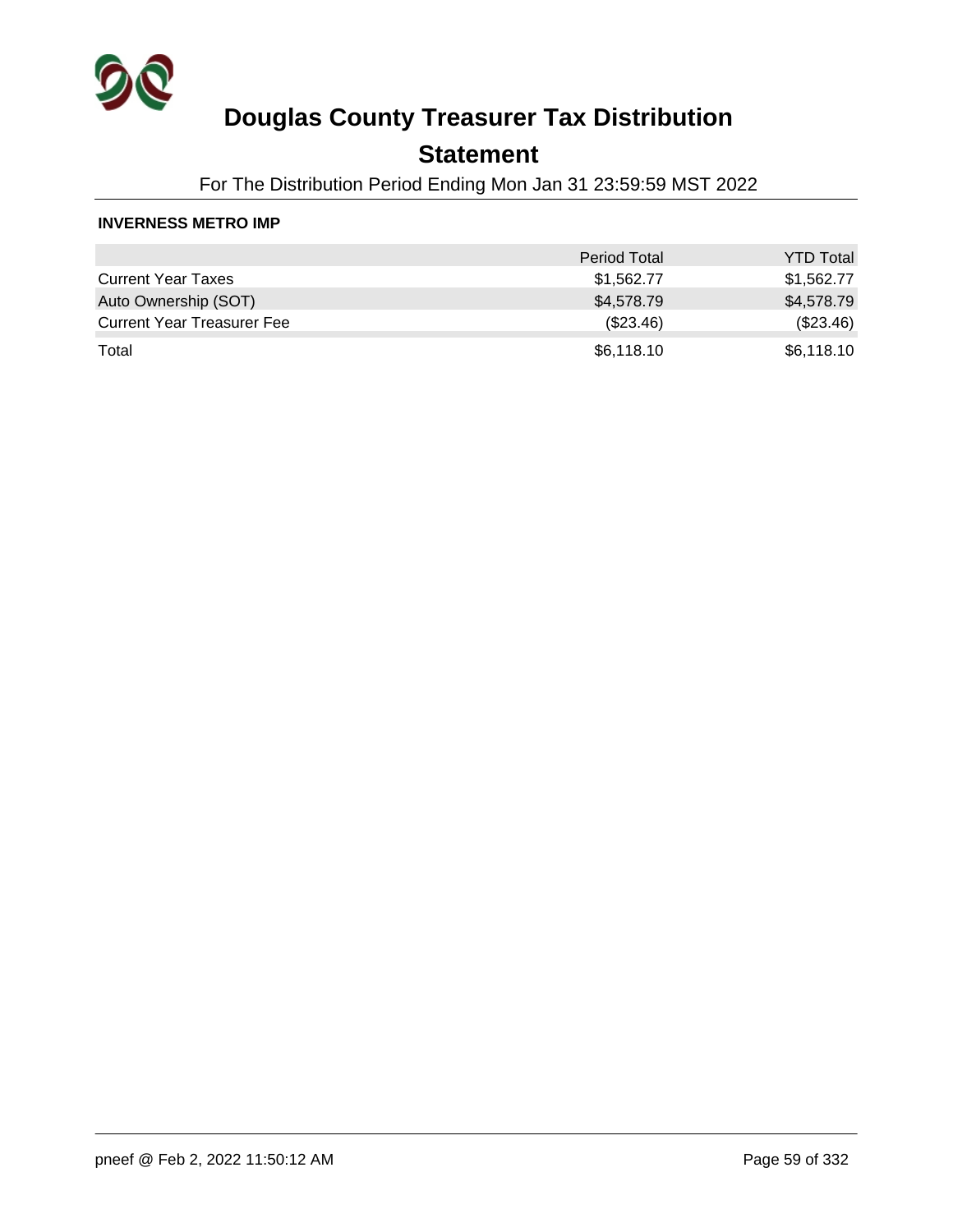

## **Statement**

For The Distribution Period Ending Mon Jan 31 23:59:59 MST 2022

#### **PERRY PARK WATER**

|       | <b>Period Total</b> | otal   |
|-------|---------------------|--------|
| Total | \$0.00              | \$0.00 |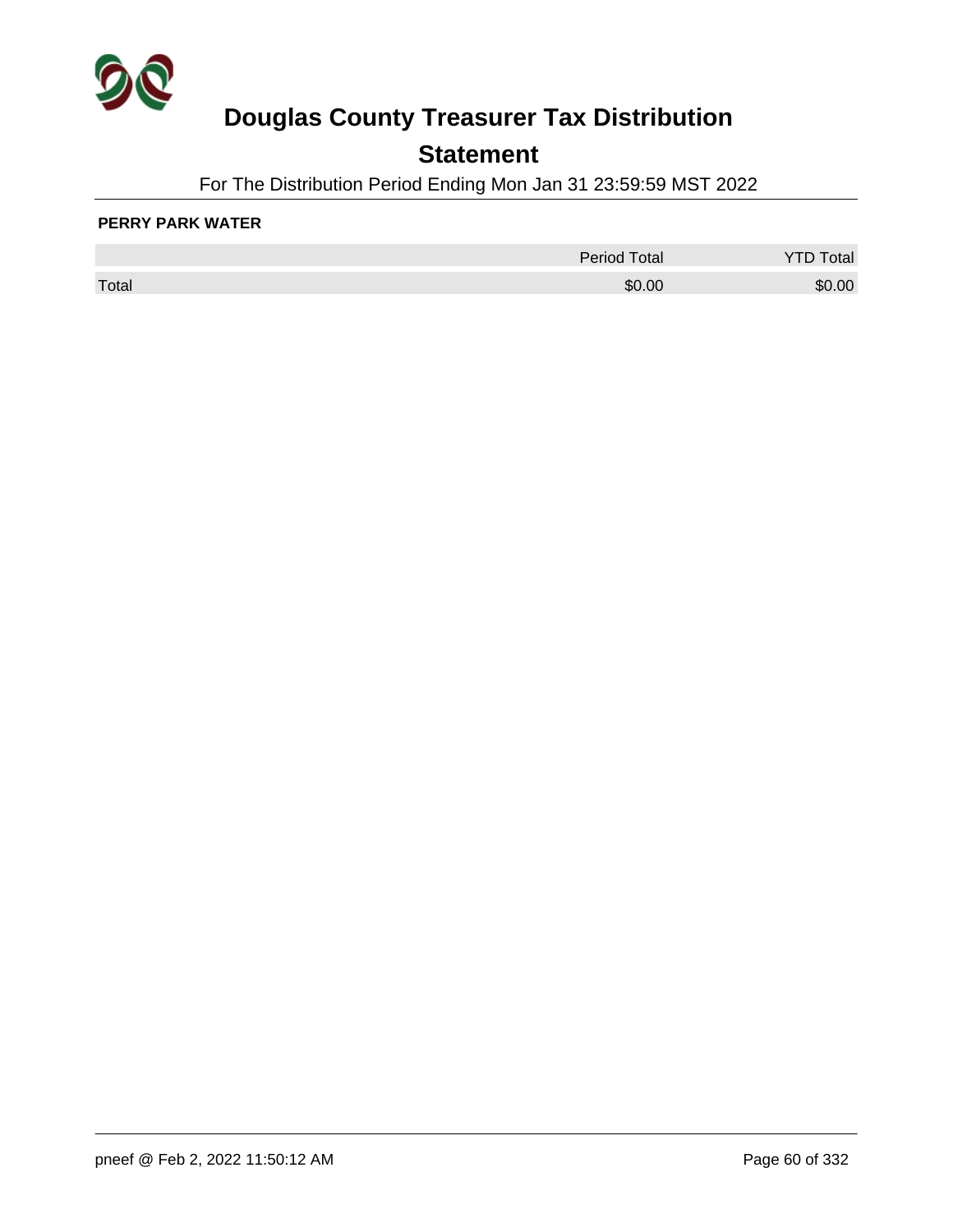

### **Statement**

For The Distribution Period Ending Mon Jan 31 23:59:59 MST 2022

#### **NORTH DC W & S DISTRICT**

|                                   | <b>Period Total</b> | <b>YTD Total</b> |
|-----------------------------------|---------------------|------------------|
| <b>Current Year Taxes</b>         | \$9,441.03          | \$9,441.03       |
| Auto Ownership (SOT)              | \$8,930.68          | \$8,930.68       |
| <b>Current Year Treasurer Fee</b> | (\$141.60)          | (\$141.60)       |
| Total                             | \$18,230.11         | \$18,230.11      |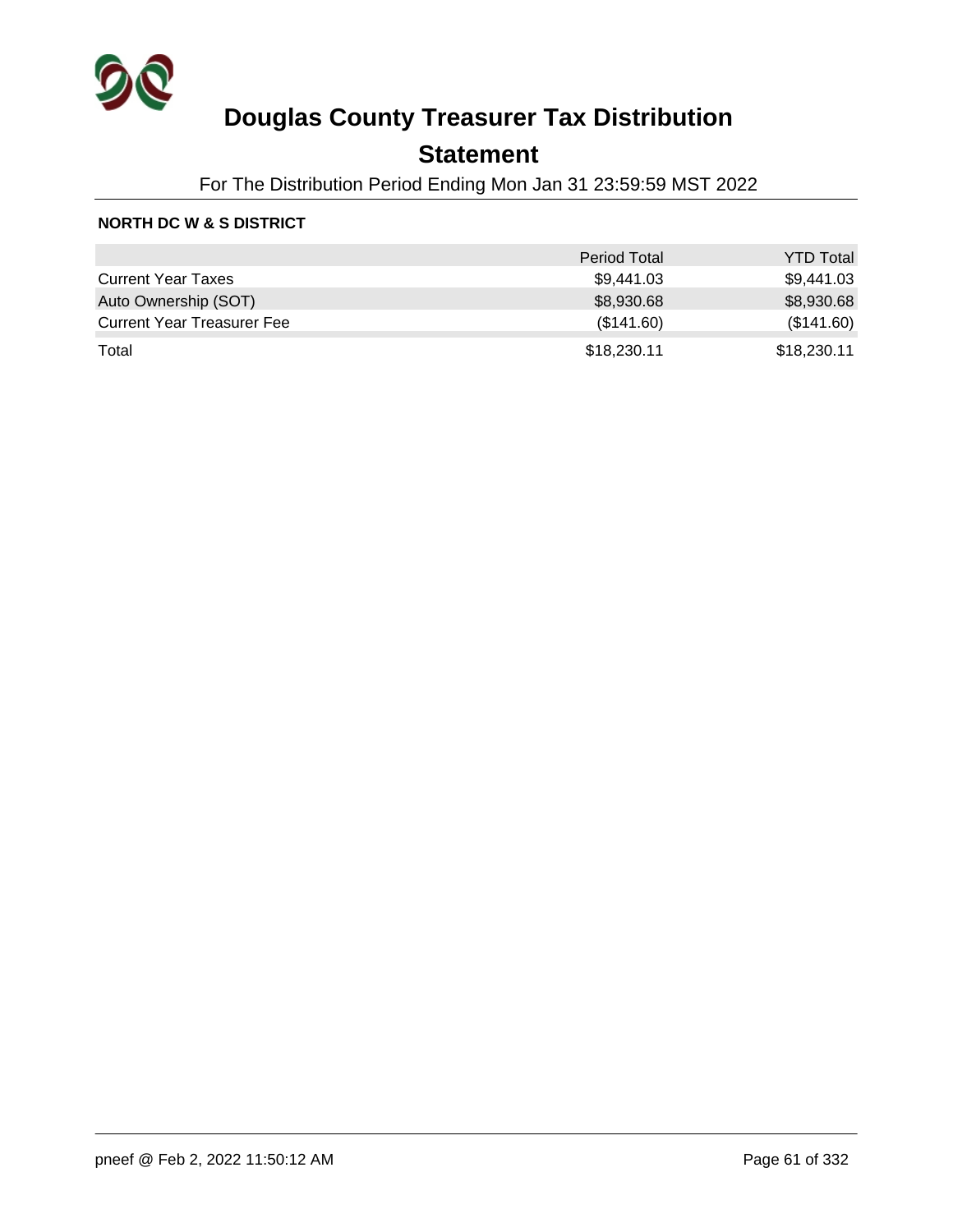

## **Statement**

For The Distribution Period Ending Mon Jan 31 23:59:59 MST 2022

#### **MIRABELLE METRO DIST #1**

|                      | <b>Period Total</b> | <b>YTD Total</b> |
|----------------------|---------------------|------------------|
| Auto Ownership (SOT) | \$70.00             | \$70.00          |
| Total                | \$70.00             | \$70.00          |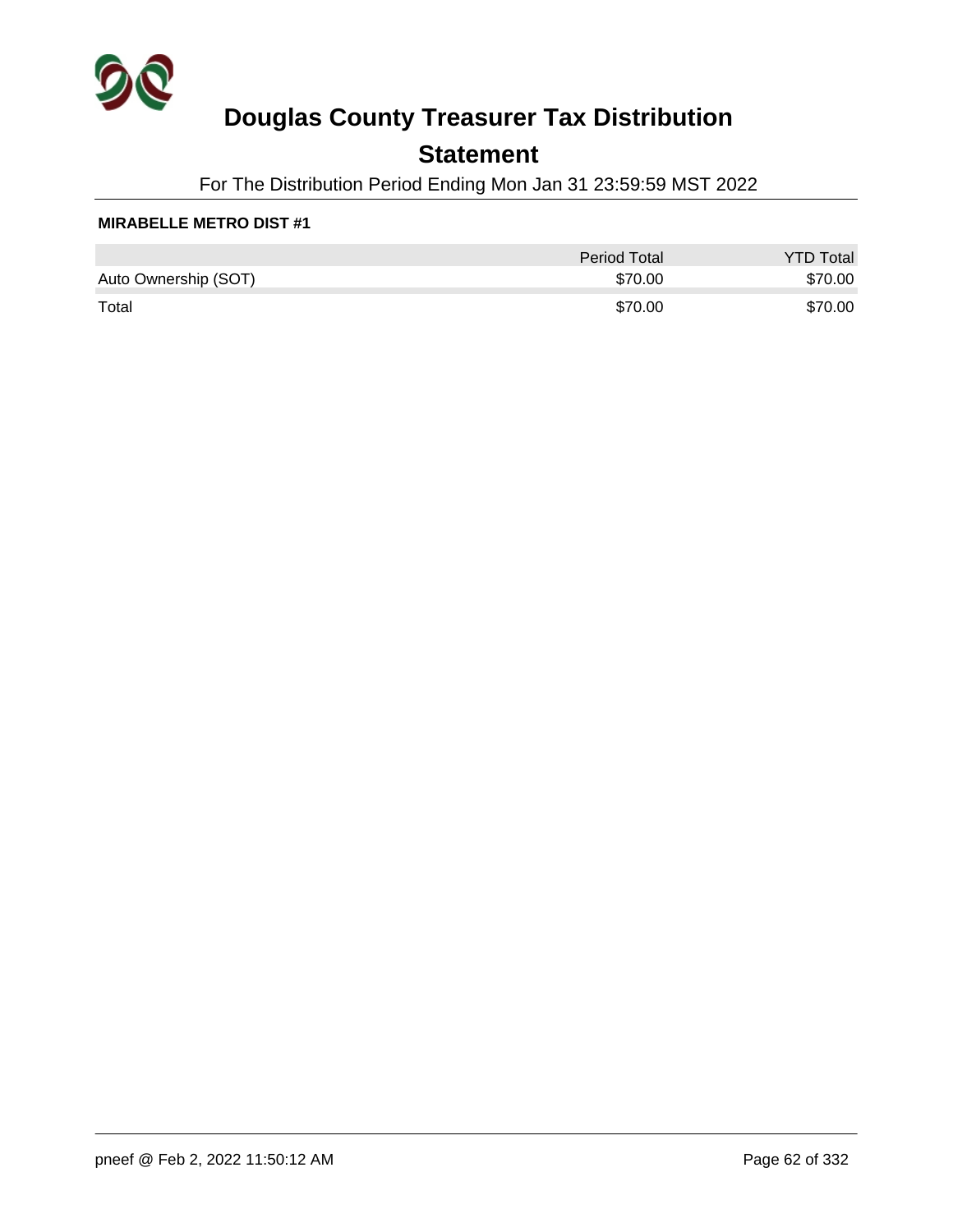

### **Statement**

For The Distribution Period Ending Mon Jan 31 23:59:59 MST 2022

#### **CENTENNIAL W & S**

|       | <b>Period Total</b> | Total  |
|-------|---------------------|--------|
| Total | \$0.00              | \$0.00 |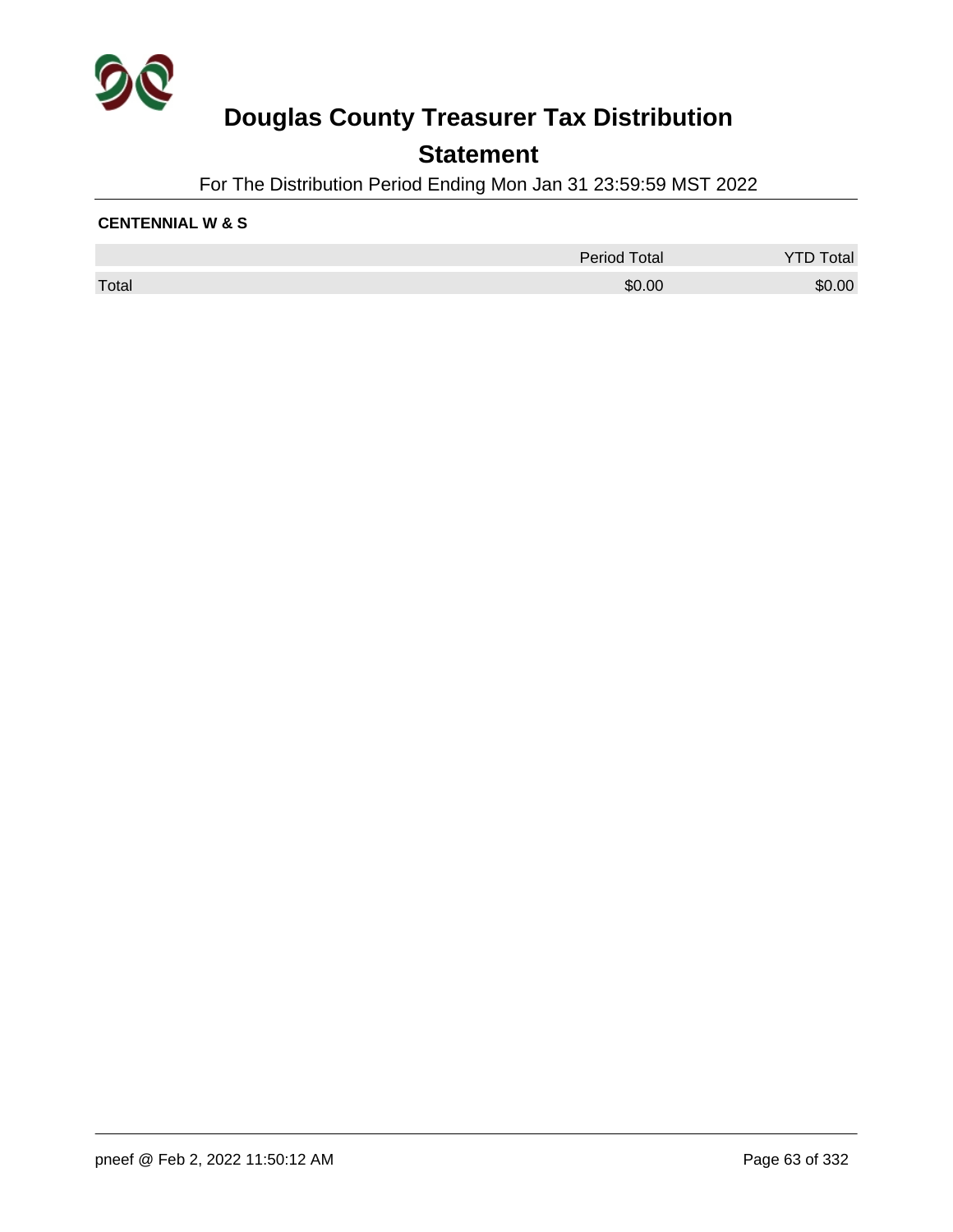

## **Statement**

For The Distribution Period Ending Mon Jan 31 23:59:59 MST 2022

#### **COTTONWOOD METRO DISTRICT**

|                                   | <b>Period Total</b> | <b>YTD Total</b> |
|-----------------------------------|---------------------|------------------|
| <b>Current Year Taxes</b>         | \$8,286.20          | \$8,286.20       |
| <b>Current Year TIF Expense</b>   | (\$79.67)           | (\$79.67)        |
| Auto Ownership (SOT)              | \$5,494.09          | \$5,494.09       |
| <b>Current Year Treasurer Fee</b> | (\$123.12)          | (\$123.12)       |
| Total                             | \$13,577.50         | \$13,577.50      |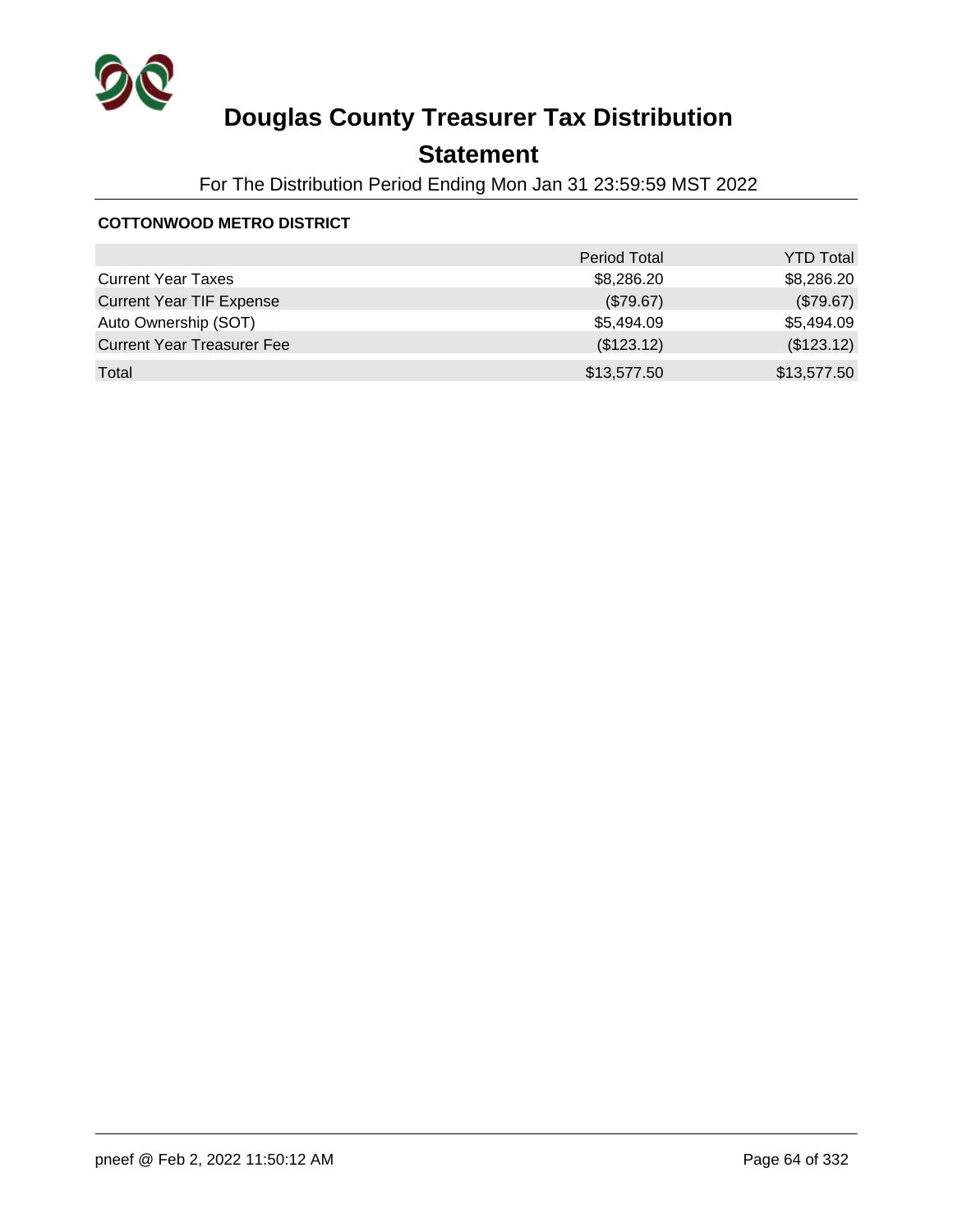

### **Statement**

For The Distribution Period Ending Mon Jan 31 23:59:59 MST 2022

#### **PARK MEADOWS METRO DIST**

|                                   | <b>Period Total</b> | <b>YTD Total</b> |
|-----------------------------------|---------------------|------------------|
| <b>Current Year Taxes</b>         | \$36,103.65         | \$36,103.65      |
| Auto Ownership (SOT)              | \$18,645.58         | \$18,645.58      |
| <b>Current Year Treasurer Fee</b> | (\$541.54)          | (\$541.54)       |
| Total                             | \$54,207.69         | \$54,207.69      |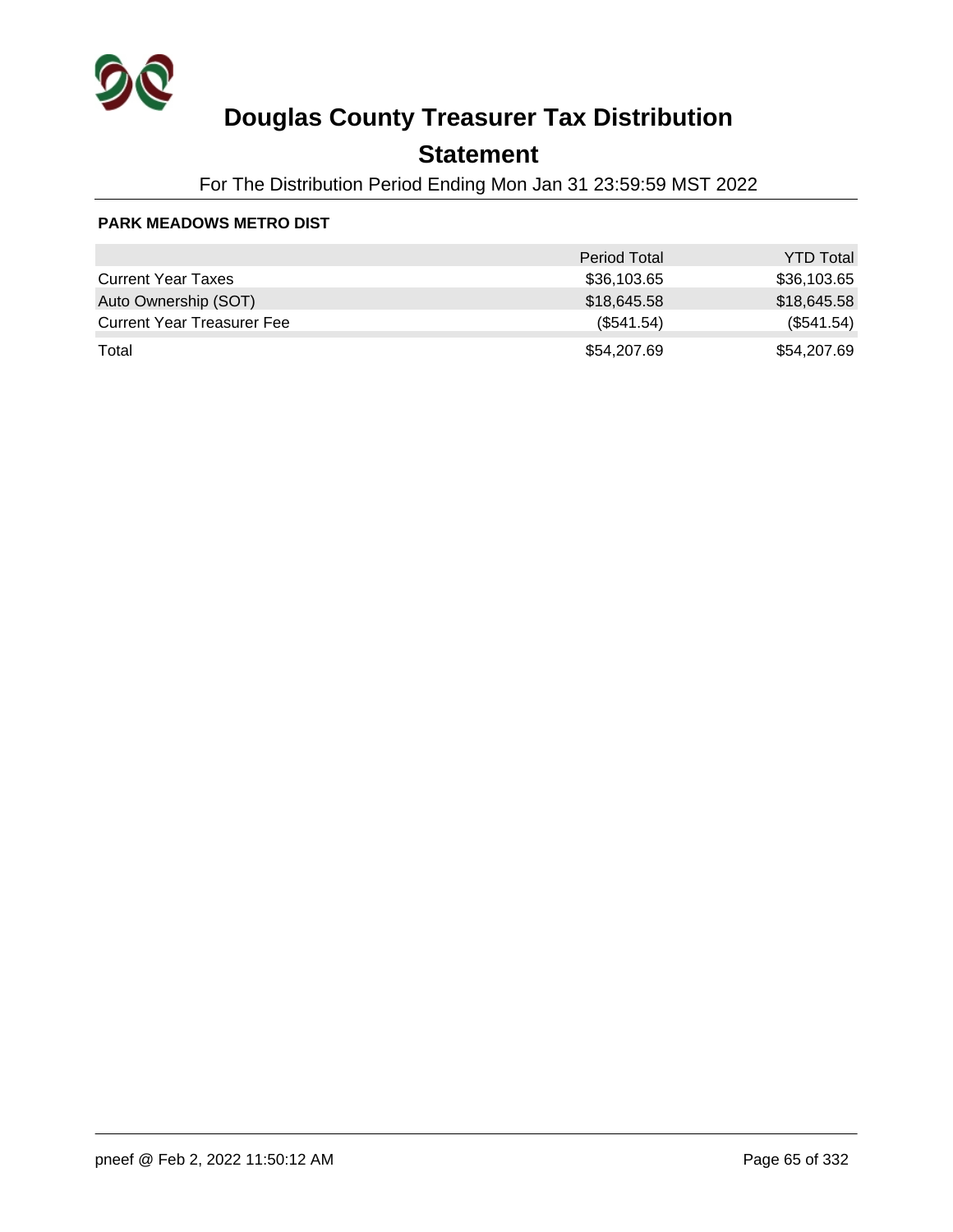

### **Statement**

For The Distribution Period Ending Mon Jan 31 23:59:59 MST 2022

#### **STONEGATE NORTH VILLAGES METRO DISTRICT**

|                                   | <b>Period Total</b> | <b>YTD Total</b> |
|-----------------------------------|---------------------|------------------|
| <b>Current Year Taxes</b>         | \$23.804.38         | \$23,804.38      |
| Auto Ownership (SOT)              | \$18,870.12         | \$18,870.12      |
| <b>Current Year Treasurer Fee</b> | (\$357.05)          | (\$357.05)       |
| Total                             | \$42,317.45         | \$42,317.45      |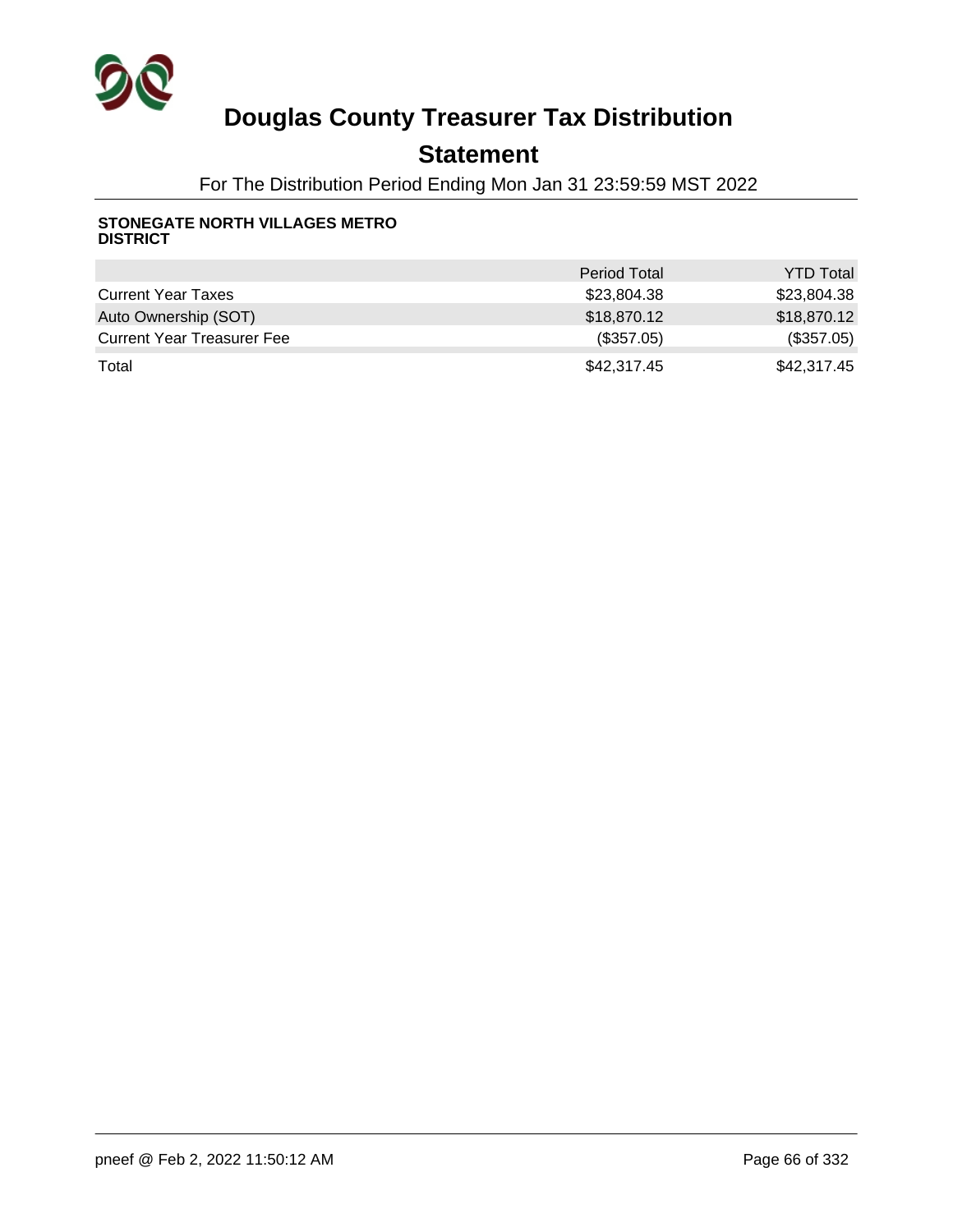

### **Statement**

For The Distribution Period Ending Mon Jan 31 23:59:59 MST 2022

#### **STONEGATE VLG METRO DIST**

|                                   | <b>Period Total</b> | <b>YTD Total</b> |
|-----------------------------------|---------------------|------------------|
| <b>Current Year Taxes</b>         | \$40,851.02         | \$40,851.02      |
| Auto Ownership (SOT)              | \$20,719.22         | \$20,719.22      |
| <b>Current Year Treasurer Fee</b> | (\$612.78)          | (\$612.78)       |
| Total                             | \$60,957.46         | \$60,957.46      |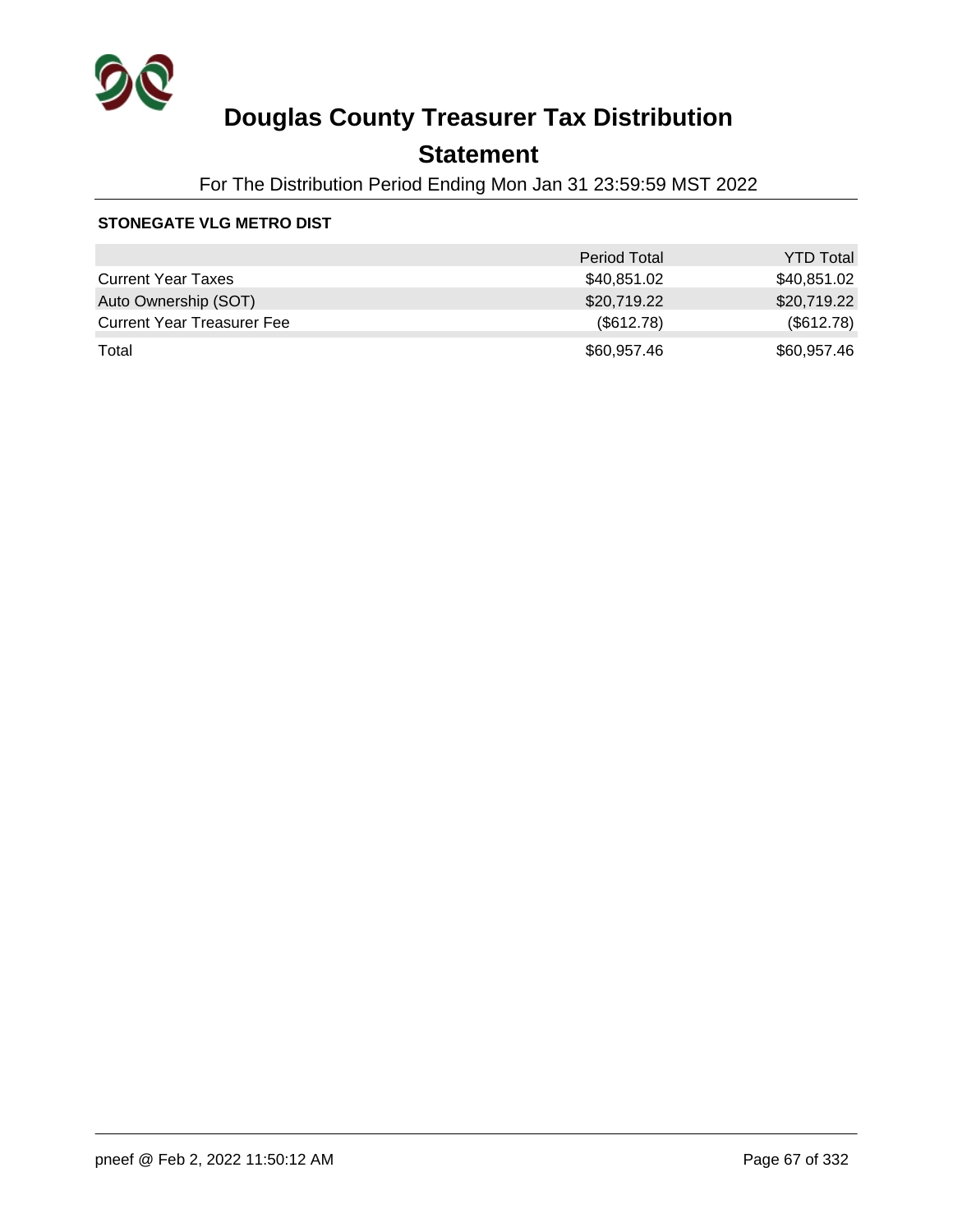

## **Statement**

For The Distribution Period Ending Mon Jan 31 23:59:59 MST 2022

#### **E-470 PUBLIC HWY AUTHORITY**

|       | <b>Period Total</b> | otal<br>້ |
|-------|---------------------|-----------|
| Total | \$0.00              | \$0.00    |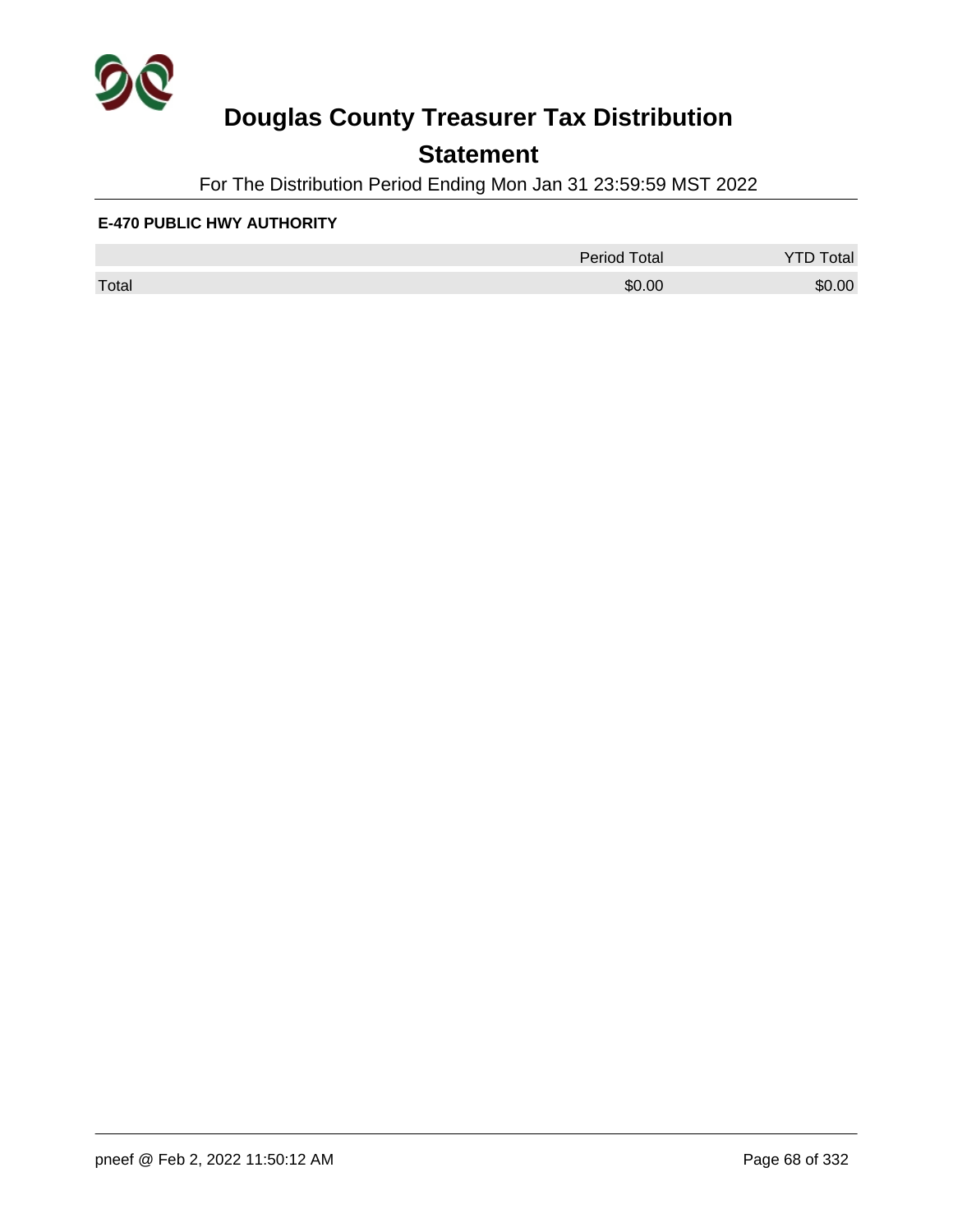

## **Statement**

For The Distribution Period Ending Mon Jan 31 23:59:59 MST 2022

#### **CASTLE PINES NORTH METRO**

|                                         | <b>Period Total</b> | <b>YTD Total</b> |
|-----------------------------------------|---------------------|------------------|
| <b>Current Year Taxes</b>               | \$41,292.89         | \$41,292.89      |
| Prior Year Value Adjustment (Abatement) | (\$1,656.99)        | (\$1,656.99)     |
| Prior Year Interest Value Adjustment    | (\$123.64)          | (\$123.64)       |
| Auto Ownership (SOT)                    | \$23,880.75         | \$23,880.75      |
| <b>Current Year Treasurer Fee</b>       | (\$619.40)          | (\$619.40)       |
| <b>Prior Year Treasurer Fee</b>         | \$24.85             | \$24.85          |
| Total                                   | \$62,798.46         | \$62,798.46      |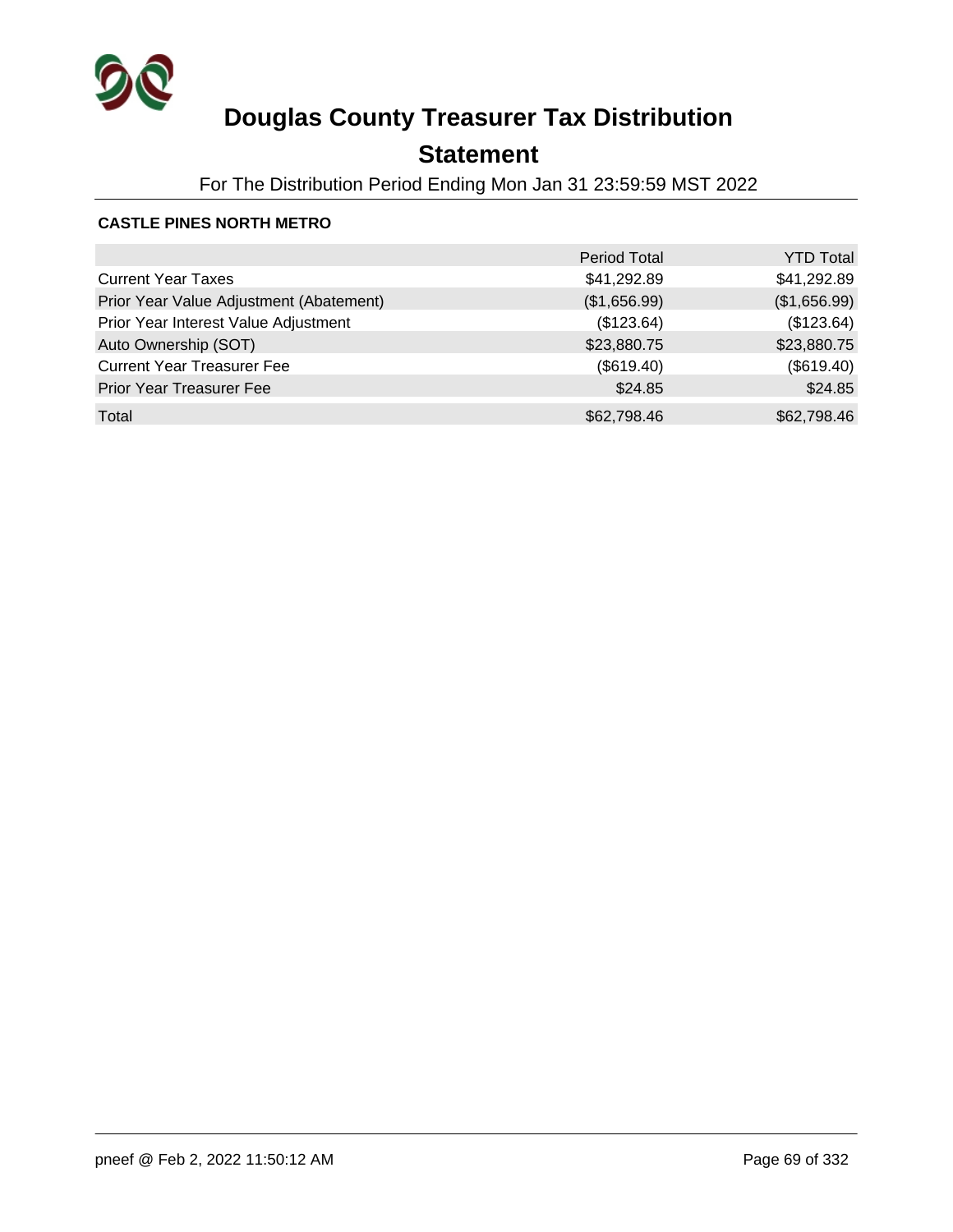

## **Statement**

For The Distribution Period Ending Mon Jan 31 23:59:59 MST 2022

#### **FOUNDERS VILLAGE METRO DIST**

|                                   | <b>Period Total</b> | <b>YTD Total</b> |
|-----------------------------------|---------------------|------------------|
| <b>Current Year Taxes</b>         | \$51,049.04         | \$51,049.04      |
| Auto Ownership (SOT)              | \$41,181.70         | \$41,181.70      |
| <b>Current Year Treasurer Fee</b> | (\$765.73)          | (\$765.73)       |
| Total                             | \$91,465.01         | \$91,465.01      |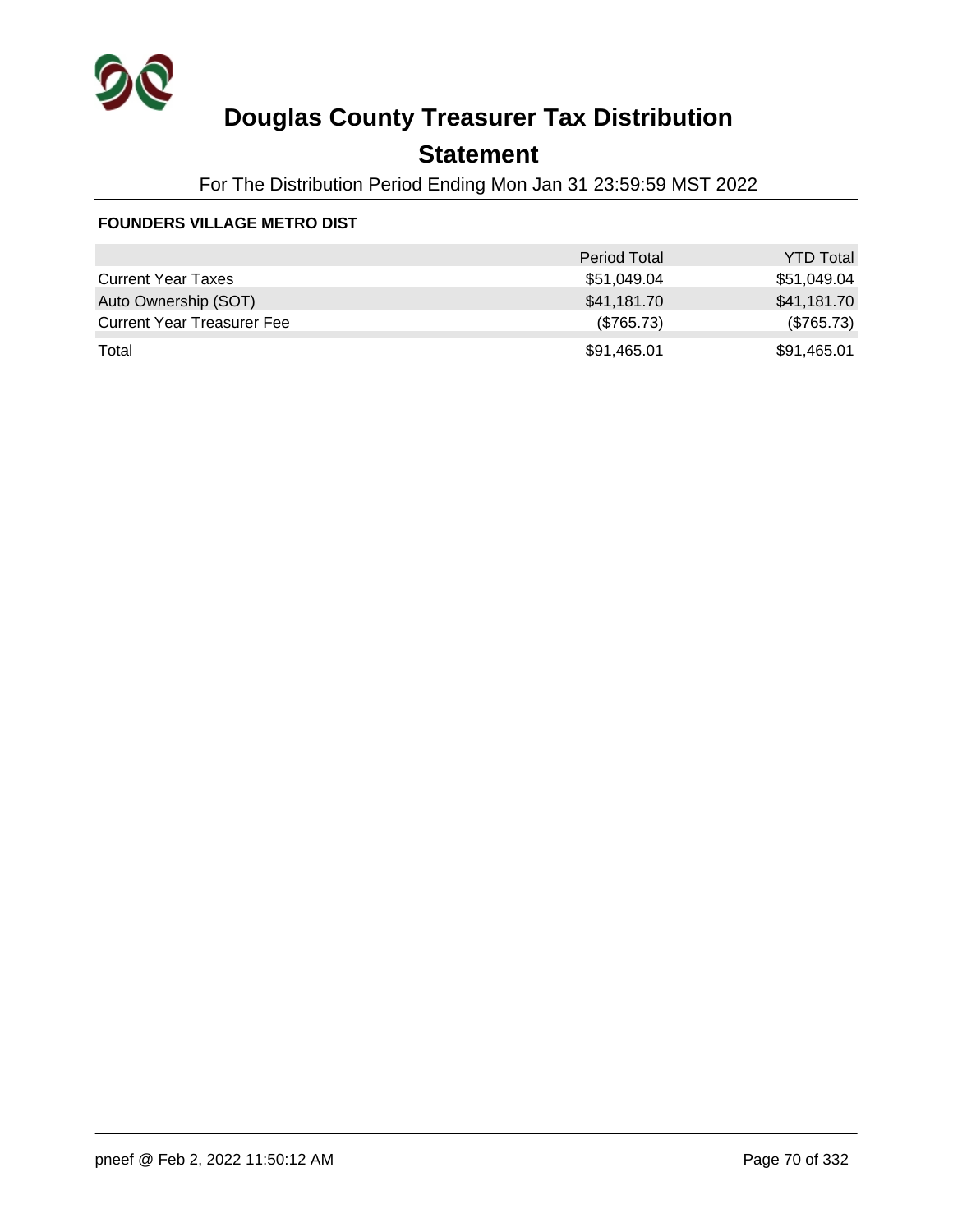

## **Statement**

For The Distribution Period Ending Mon Jan 31 23:59:59 MST 2022

#### **CASTLEWOOD RANCH METRO**

|                                   | <b>Period Total</b> | <b>YTD Total</b> |
|-----------------------------------|---------------------|------------------|
| <b>Current Year Taxes</b>         | \$26,725.64         | \$26,725.64      |
| Auto Ownership (SOT)              | \$12,668.06         | \$12,668.06      |
| <b>Current Year Treasurer Fee</b> | (\$400.89)          | (\$400.89)       |
| Total                             | \$38,992.81         | \$38,992.81      |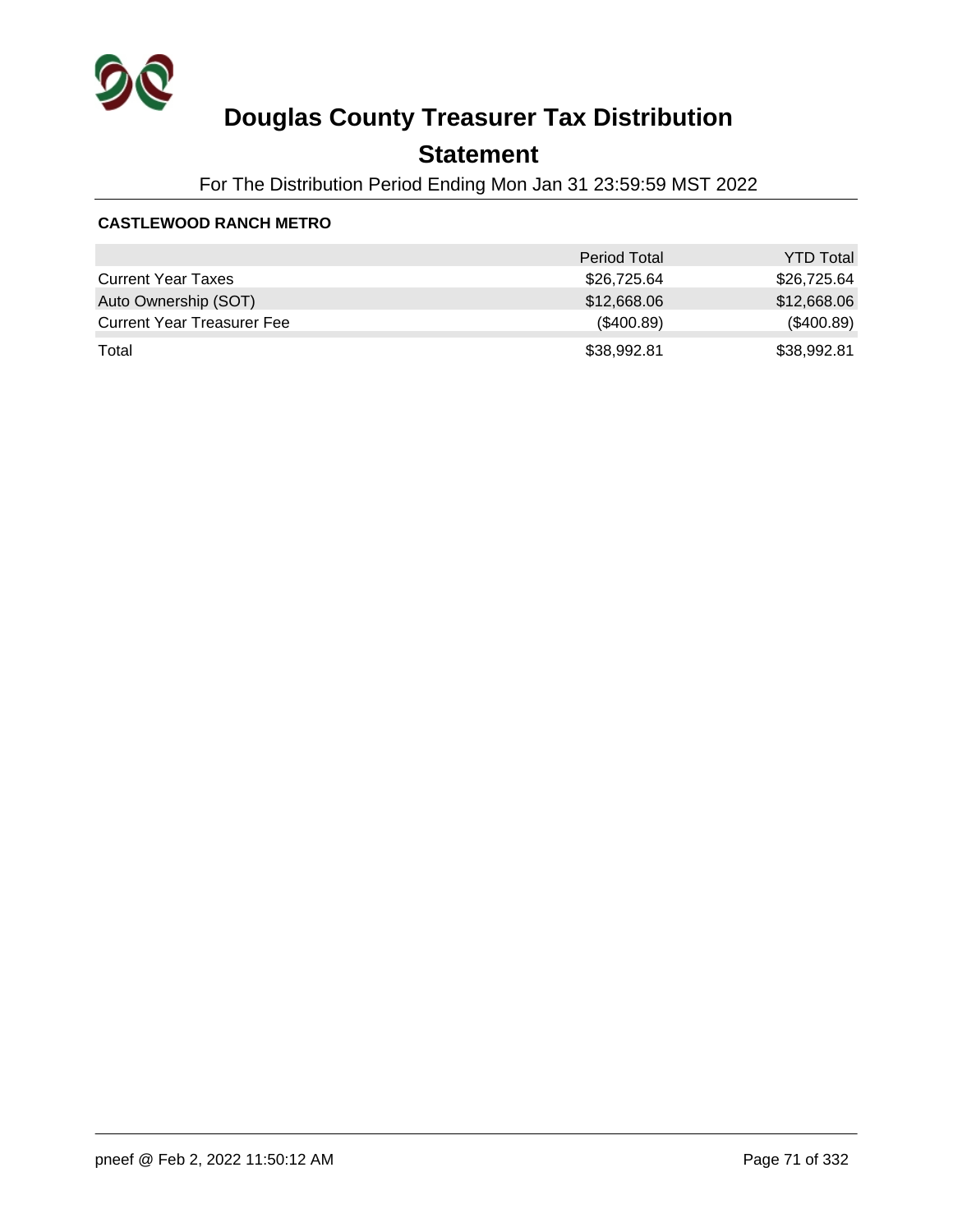

### **Statement**

For The Distribution Period Ending Mon Jan 31 23:59:59 MST 2022

#### **VILLAGES @ CR MET #4**

|                                   | <b>Period Total</b> | <b>YTD Total</b> |
|-----------------------------------|---------------------|------------------|
| <b>Current Year Taxes</b>         | \$178.30            | \$178.30         |
| Auto Ownership (SOT)              | \$38.54             | \$38.54          |
| <b>Current Year Treasurer Fee</b> | (\$2.67)            | (\$2.67)         |
| Total                             | \$214.17            | \$214.17         |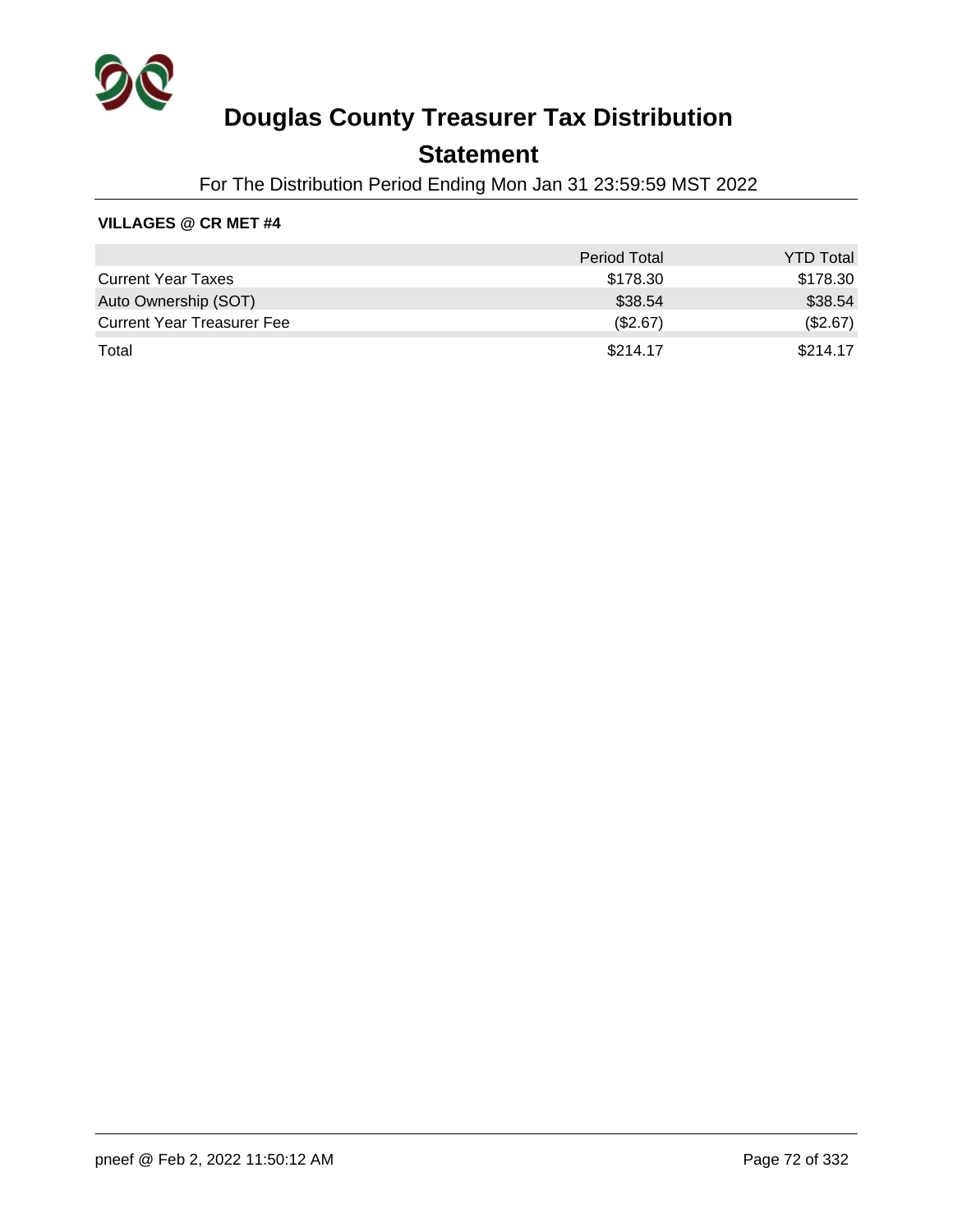

## **Statement**

For The Distribution Period Ending Mon Jan 31 23:59:59 MST 2022

### **VILLAGES @ CR MET #6**

|                                   | <b>Period Total</b> | <b>YTD Total</b> |
|-----------------------------------|---------------------|------------------|
| <b>Current Year Taxes</b>         | \$43,490.90         | \$43,490.90      |
| Auto Ownership (SOT)              | \$21,939.49         | \$21,939.49      |
| <b>Current Year Treasurer Fee</b> | (\$652.34)          | (\$652.34)       |
| Total                             | \$64,778,05         | \$64,778.05      |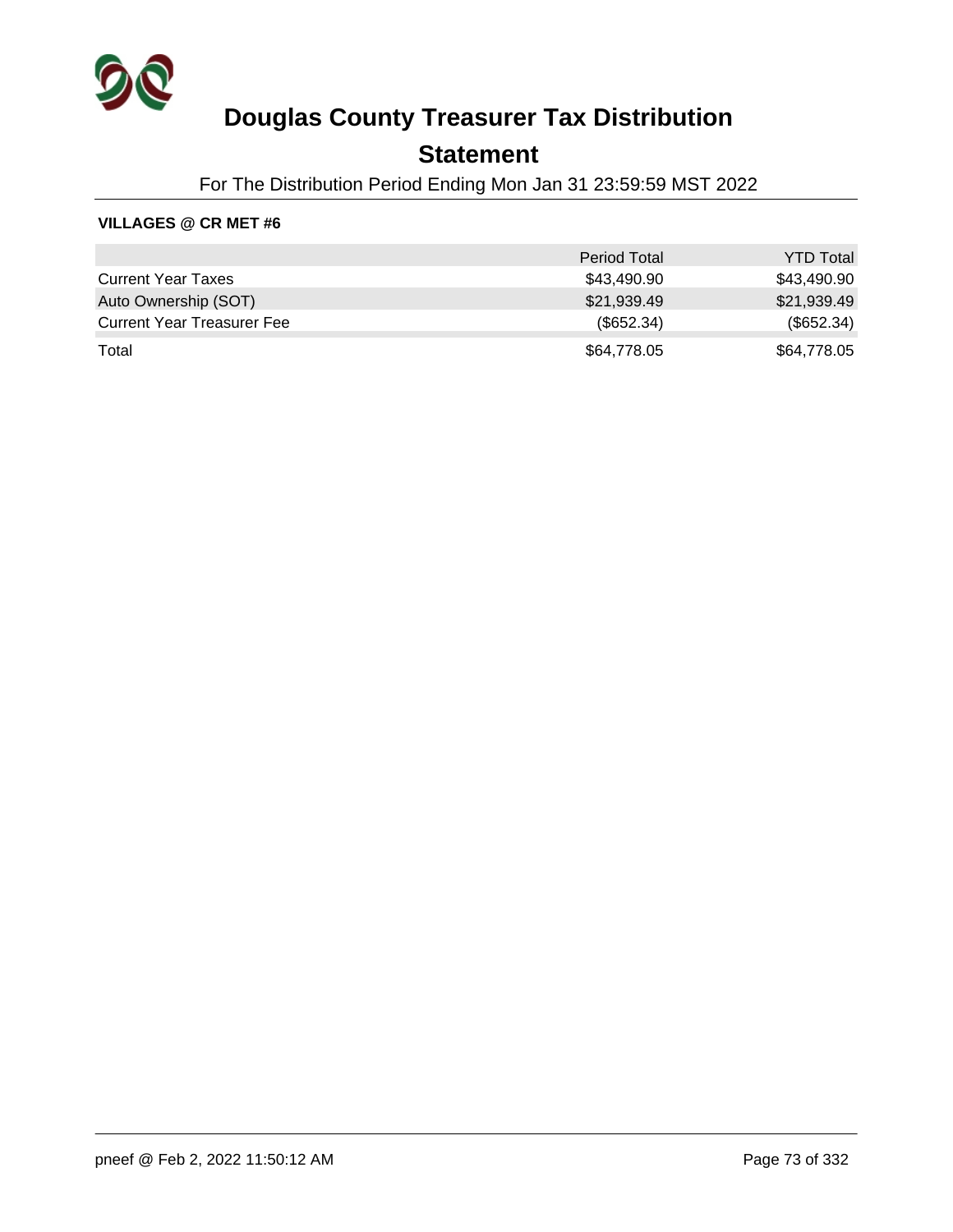

## **Statement**

For The Distribution Period Ending Mon Jan 31 23:59:59 MST 2022

#### **VILLAGES @ CR MET #7**

|       | <b>Period Total</b> | otal   |
|-------|---------------------|--------|
| Total | \$0.00              | \$0.00 |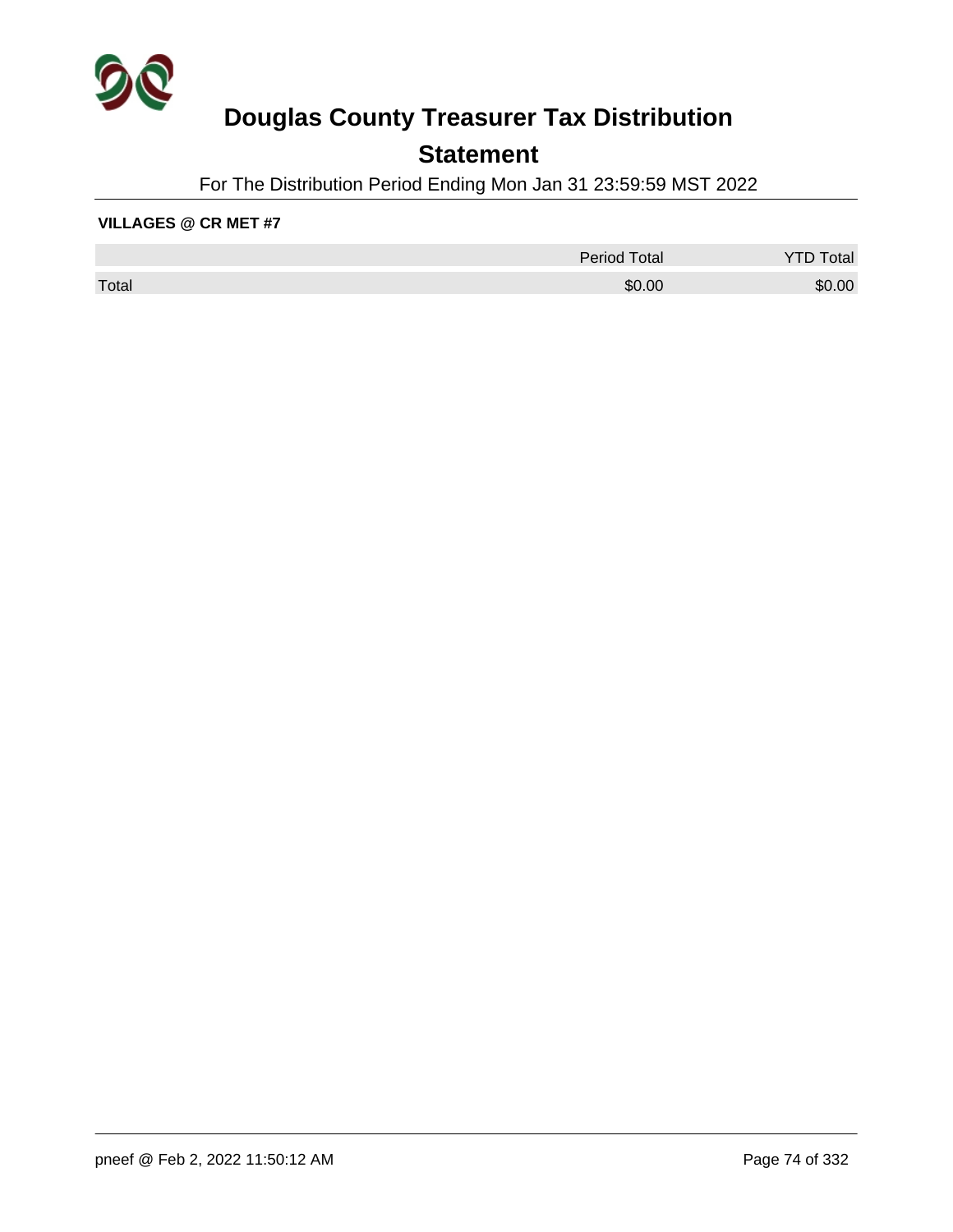

## **Statement**

For The Distribution Period Ending Mon Jan 31 23:59:59 MST 2022

#### **DOUGLAS COUNTY CONSERVATION**

|       | <b>Period Total</b> | otal<br>້ |
|-------|---------------------|-----------|
| Total | \$0.00              | \$0.00    |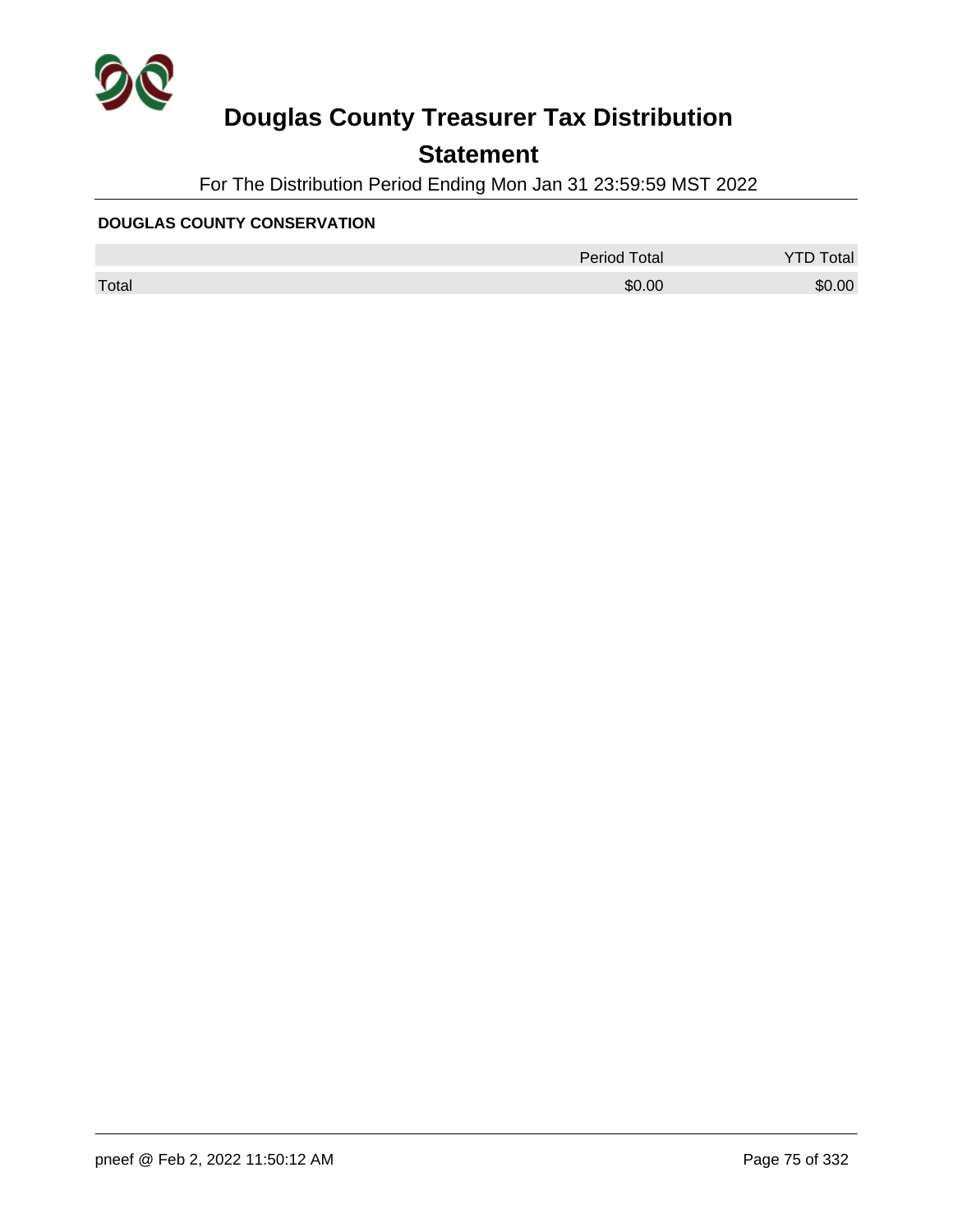

## **Statement**

For The Distribution Period Ending Mon Jan 31 23:59:59 MST 2022

### **DC WOODMOOR MTN GEN IMPR DIST**

|                                   | <b>Period Total</b> | <b>YTD Total</b> |
|-----------------------------------|---------------------|------------------|
| <b>Current Year Taxes</b>         | \$604.25            | \$604.25         |
| Auto Ownership (SOT)              | \$224.67            | \$224.67         |
| <b>Current Year Treasurer Fee</b> | (\$9.07)            | (\$9.07)         |
| Total                             | \$819.85            | \$819.85         |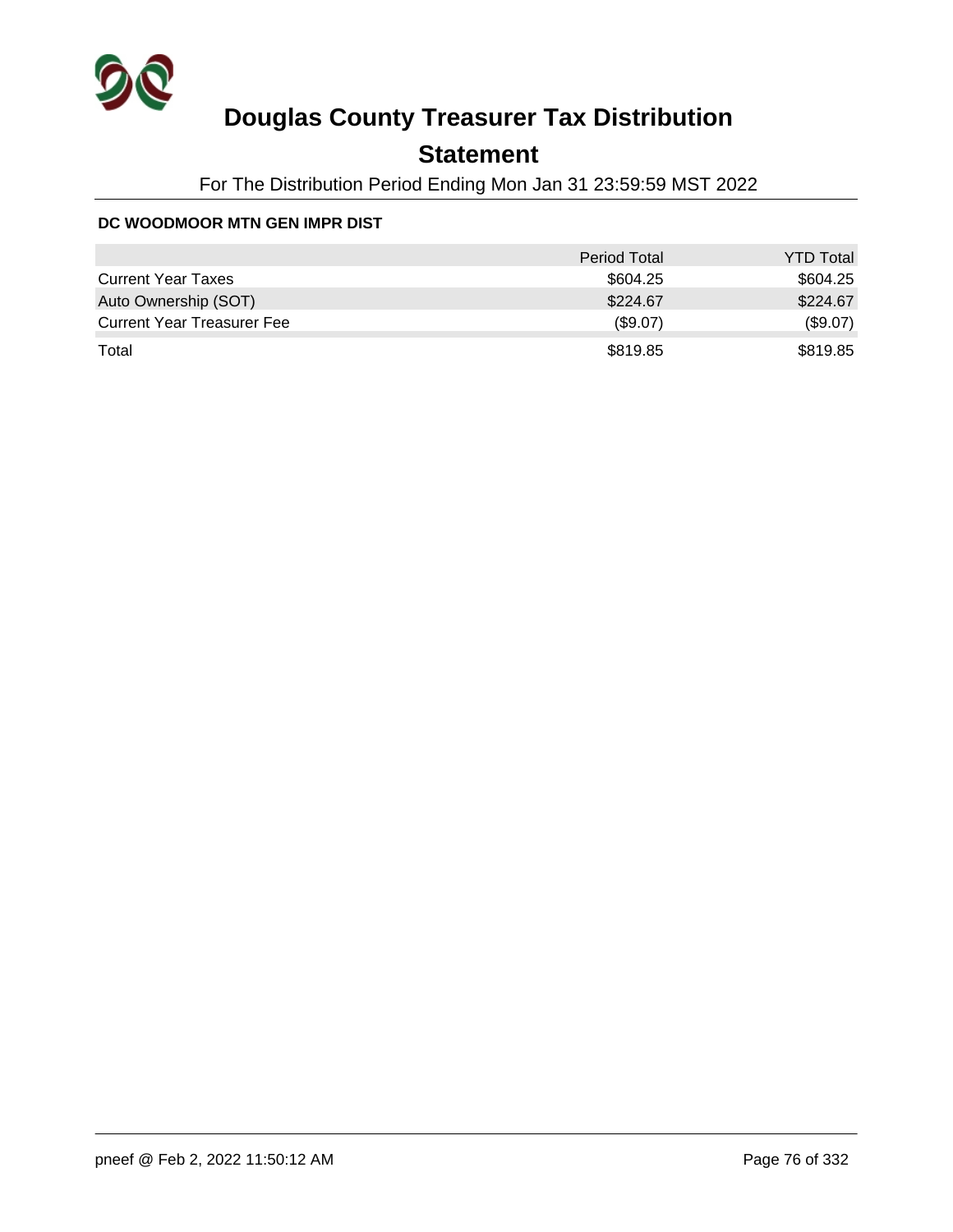

### **Statement**

For The Distribution Period Ending Mon Jan 31 23:59:59 MST 2022

|                                   | <b>Period Total</b> | <b>YTD Total</b> |
|-----------------------------------|---------------------|------------------|
| <b>Current Year Taxes</b>         | \$14,688.84         | \$14,688.84      |
| Auto Ownership (SOT)              | \$14,552.81         | \$14,552.81      |
| <b>Current Year Treasurer Fee</b> | $(\$220.32)$        | $(\$220.32)$     |
| Total                             | \$29,021.33         | \$29,021.33      |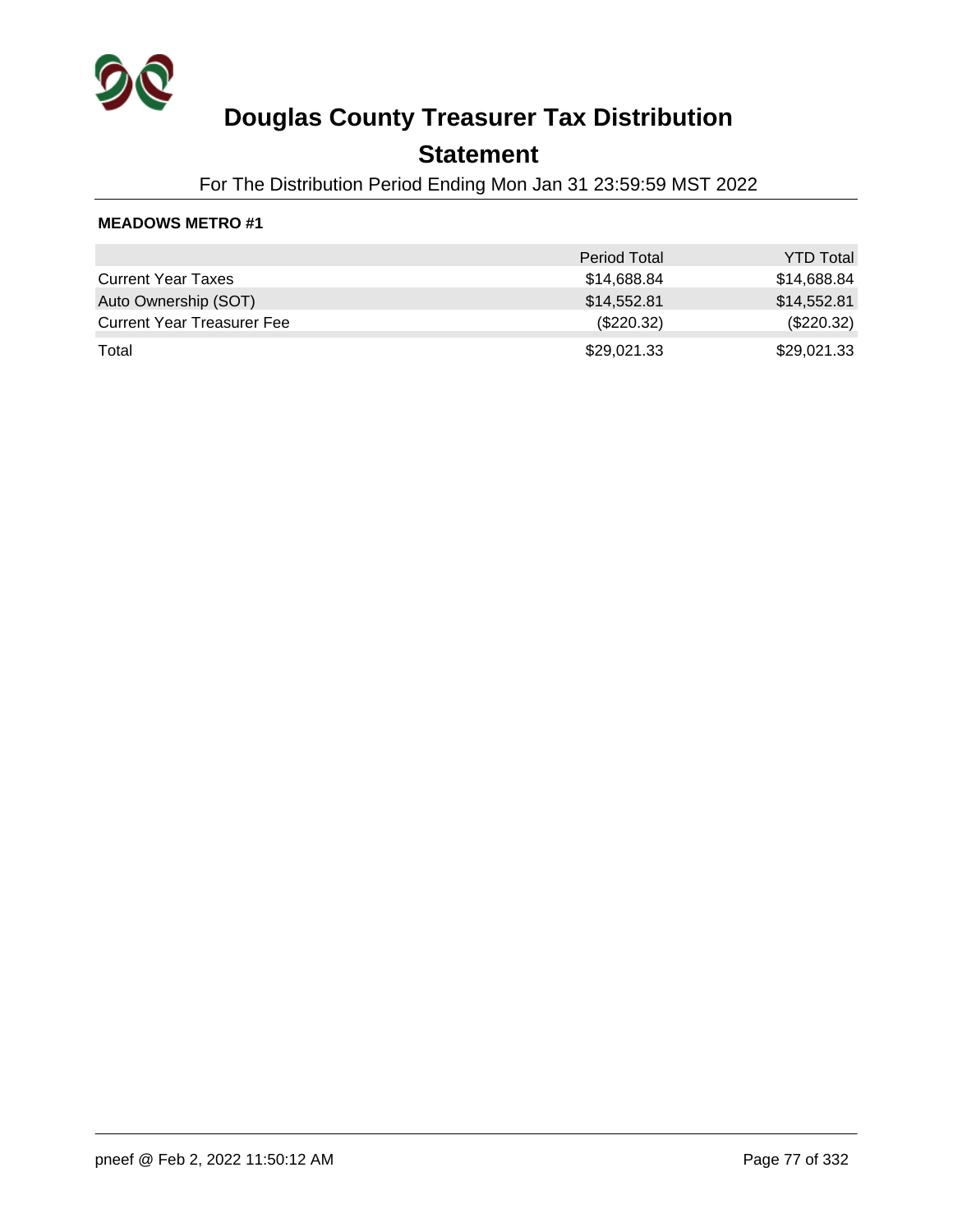

## **Statement**

For The Distribution Period Ending Mon Jan 31 23:59:59 MST 2022

### **WESTFIELD METRO #1**

|                      | Period Total | <b>YTD Total</b> |
|----------------------|--------------|------------------|
| Auto Ownership (SOT) | \$31.04      | \$31.04          |
| Total                | \$31.04      | \$31.04          |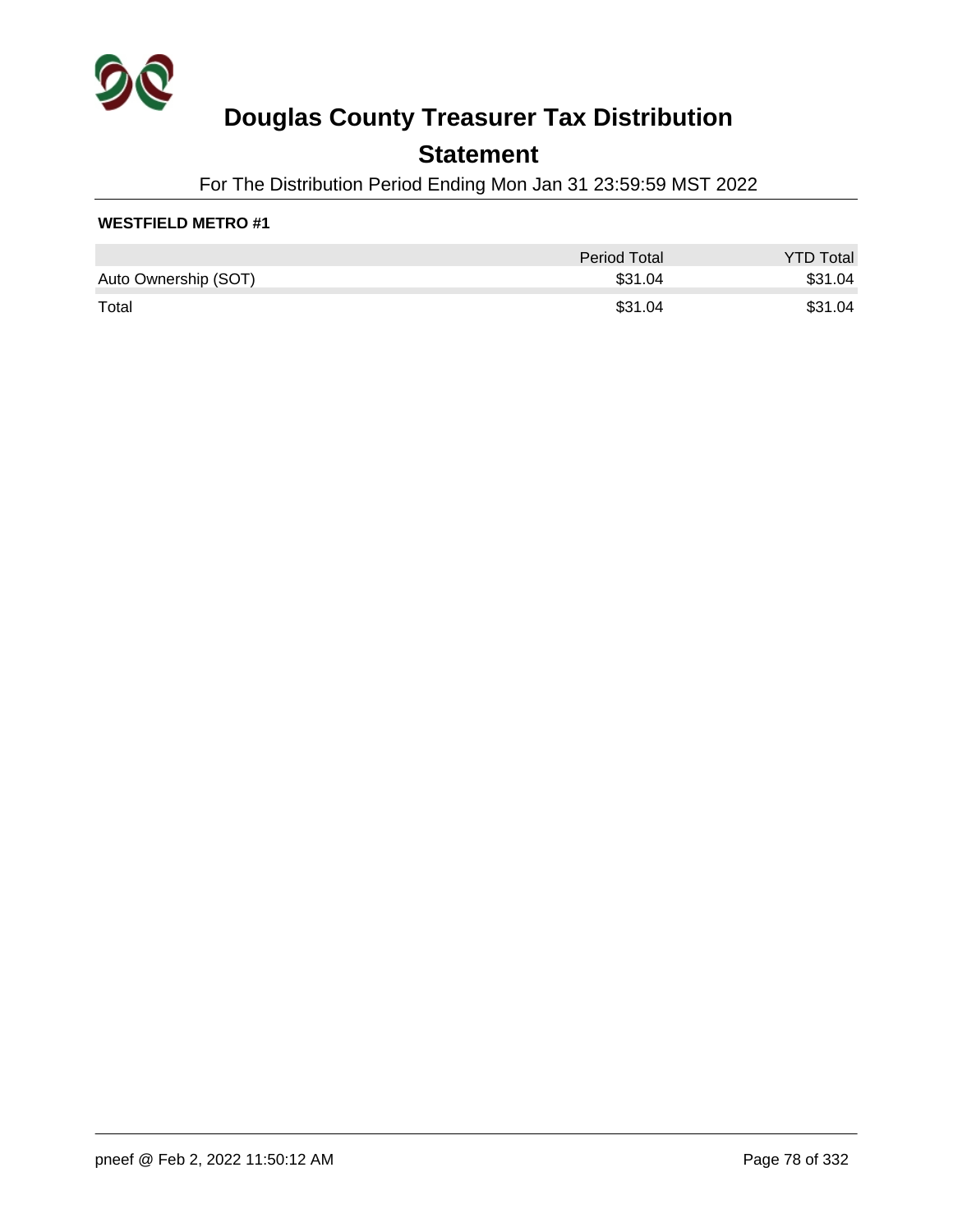

### **Statement**

For The Distribution Period Ending Mon Jan 31 23:59:59 MST 2022

|                                   | <b>Period Total</b> | <b>YTD Total</b> |
|-----------------------------------|---------------------|------------------|
| <b>Current Year Taxes</b>         | \$20,916.74         | \$20,916.74      |
| Auto Ownership (SOT)              | \$10,368.56         | \$10,368.56      |
| <b>Current Year Treasurer Fee</b> | (\$313.78)          | (\$313.78)       |
| Total                             | \$30,971.52         | \$30,971.52      |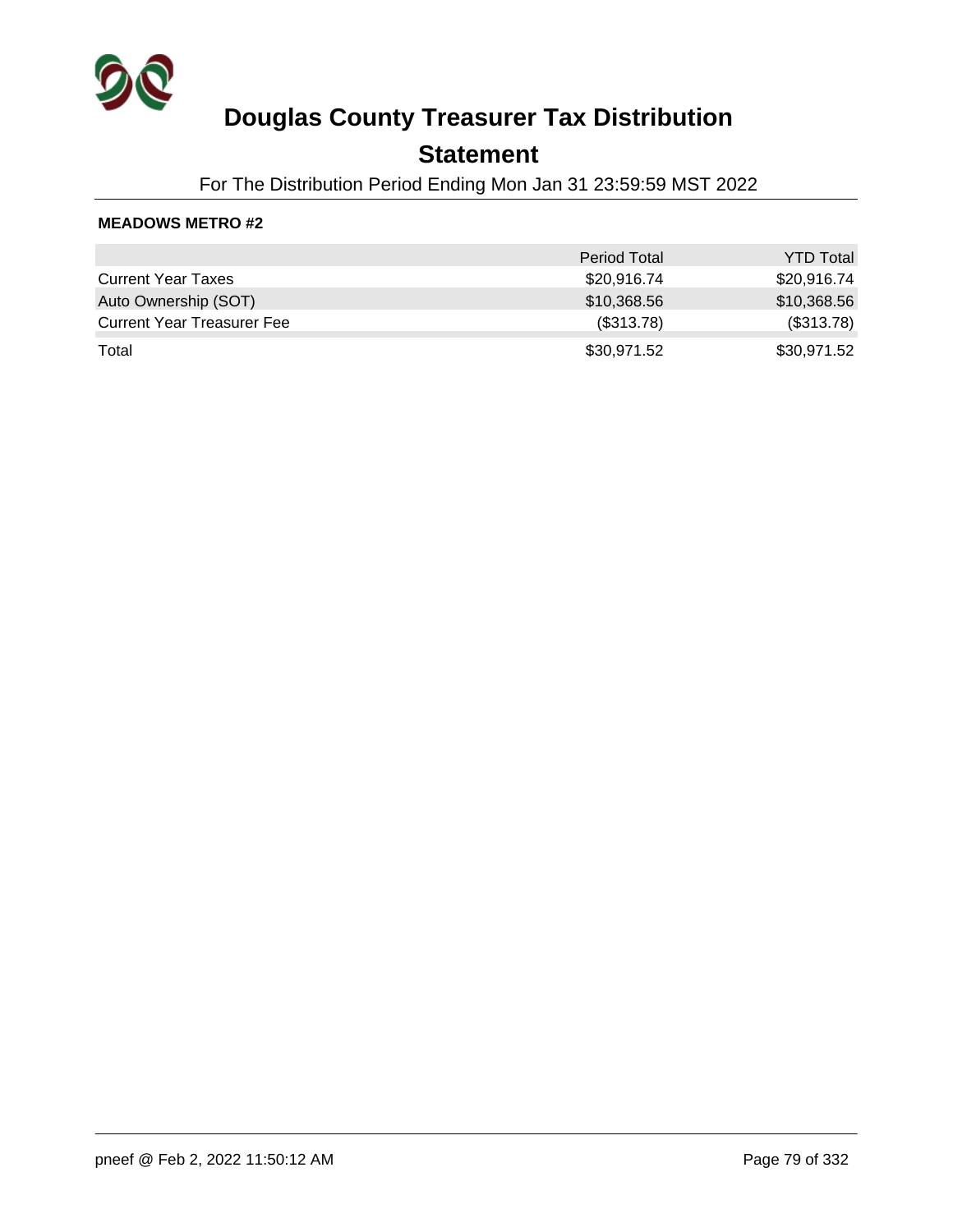

## **Statement**

For The Distribution Period Ending Mon Jan 31 23:59:59 MST 2022

#### **BELL MTN RCH MASTER METRO**

|       | <b>Period Total</b> | otal   |
|-------|---------------------|--------|
| Total | \$0.00              | \$0.00 |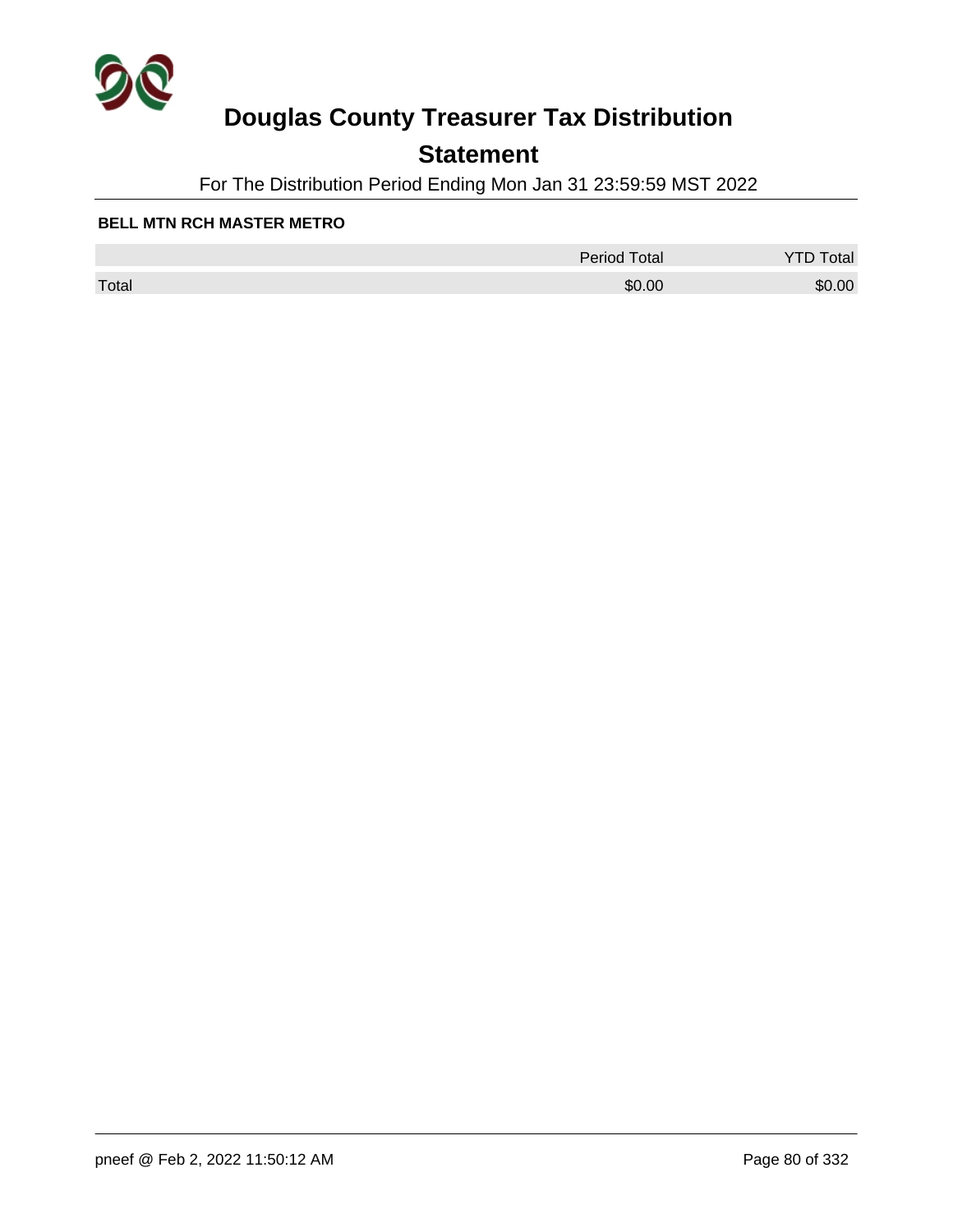

## **Statement**

For The Distribution Period Ending Mon Jan 31 23:59:59 MST 2022

### **WESTFIELD METRO #2**

|                      | <b>Period Total</b> | <b>YTD Total</b> |
|----------------------|---------------------|------------------|
| Auto Ownership (SOT) | \$5.11              | \$5.11           |
| Total                | \$5.11              | \$5.11           |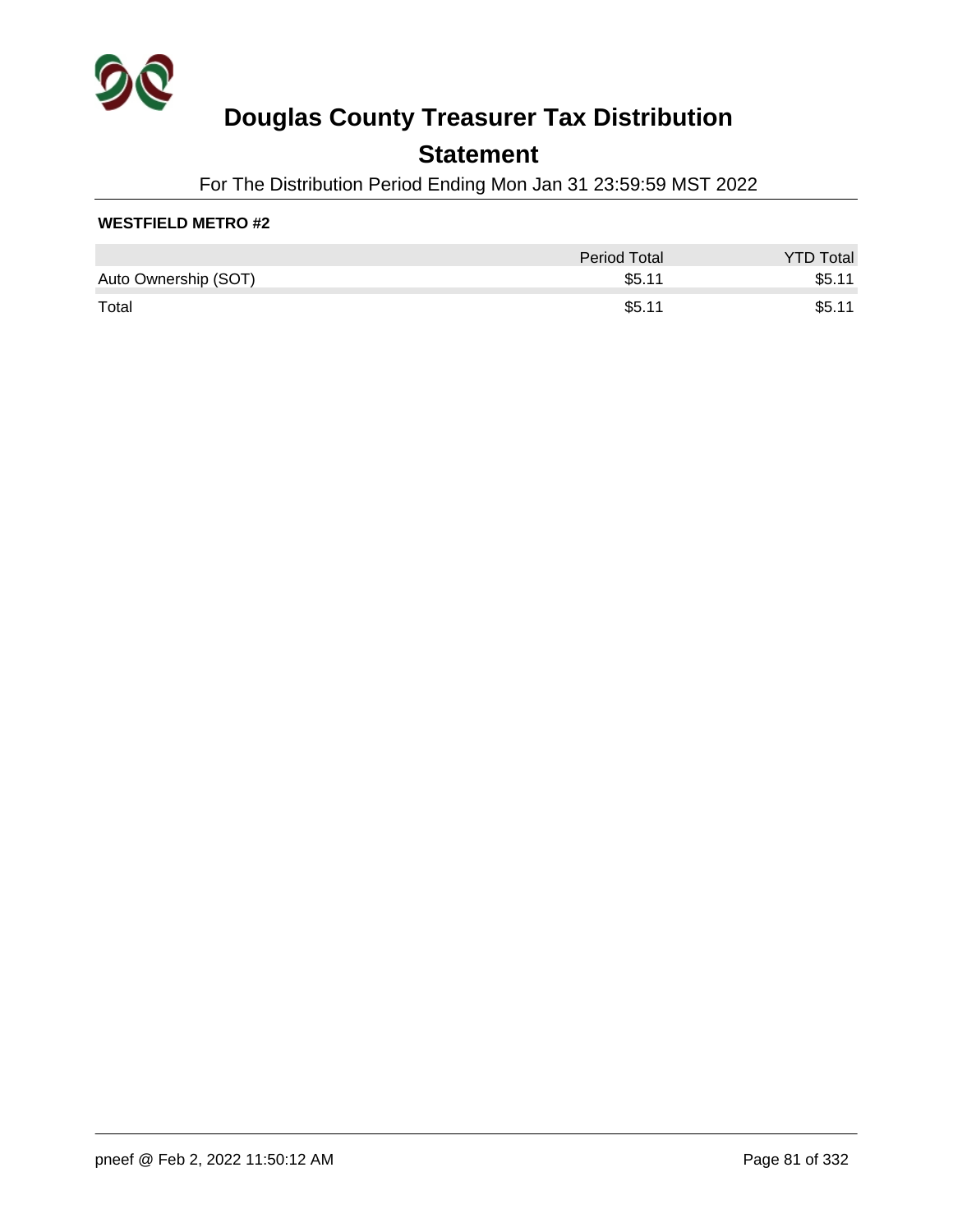

### **Statement**

For The Distribution Period Ending Mon Jan 31 23:59:59 MST 2022

|                                   | <b>Period Total</b> | <b>YTD Total</b> |
|-----------------------------------|---------------------|------------------|
| <b>Current Year Taxes</b>         | \$19.794.99         | \$19,794.99      |
| Auto Ownership (SOT)              | \$9,142.88          | \$9,142.88       |
| <b>Current Year Treasurer Fee</b> | (\$296.92)          | (\$296.92)       |
| Total                             | \$28,640.95         | \$28,640.95      |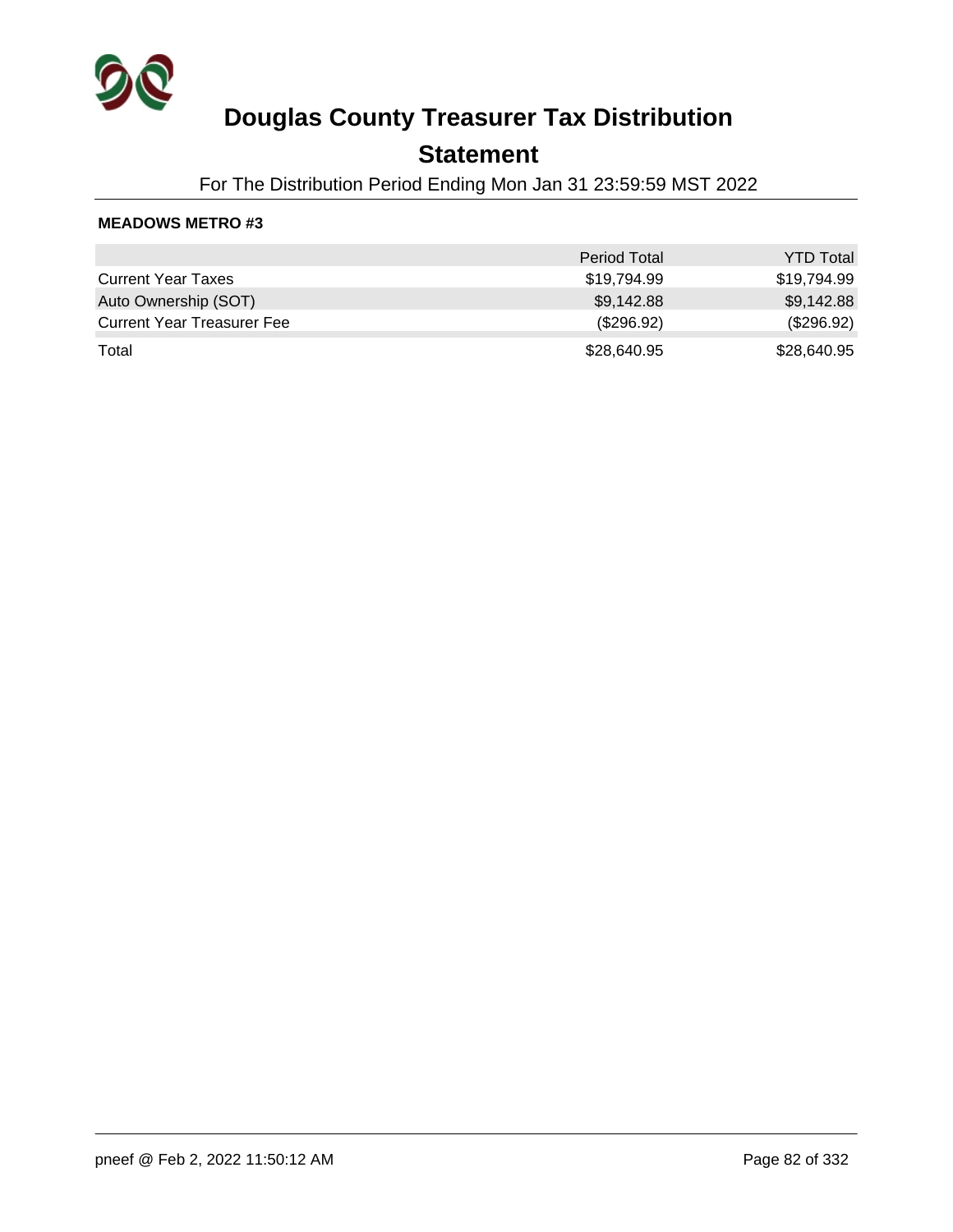

## **Statement**

For The Distribution Period Ending Mon Jan 31 23:59:59 MST 2022

|                      | Period Total | <b>YTD Total</b> |
|----------------------|--------------|------------------|
| Auto Ownership (SOT) | \$0.55       | \$0.55           |
| Total                | \$0.55       | \$0.55           |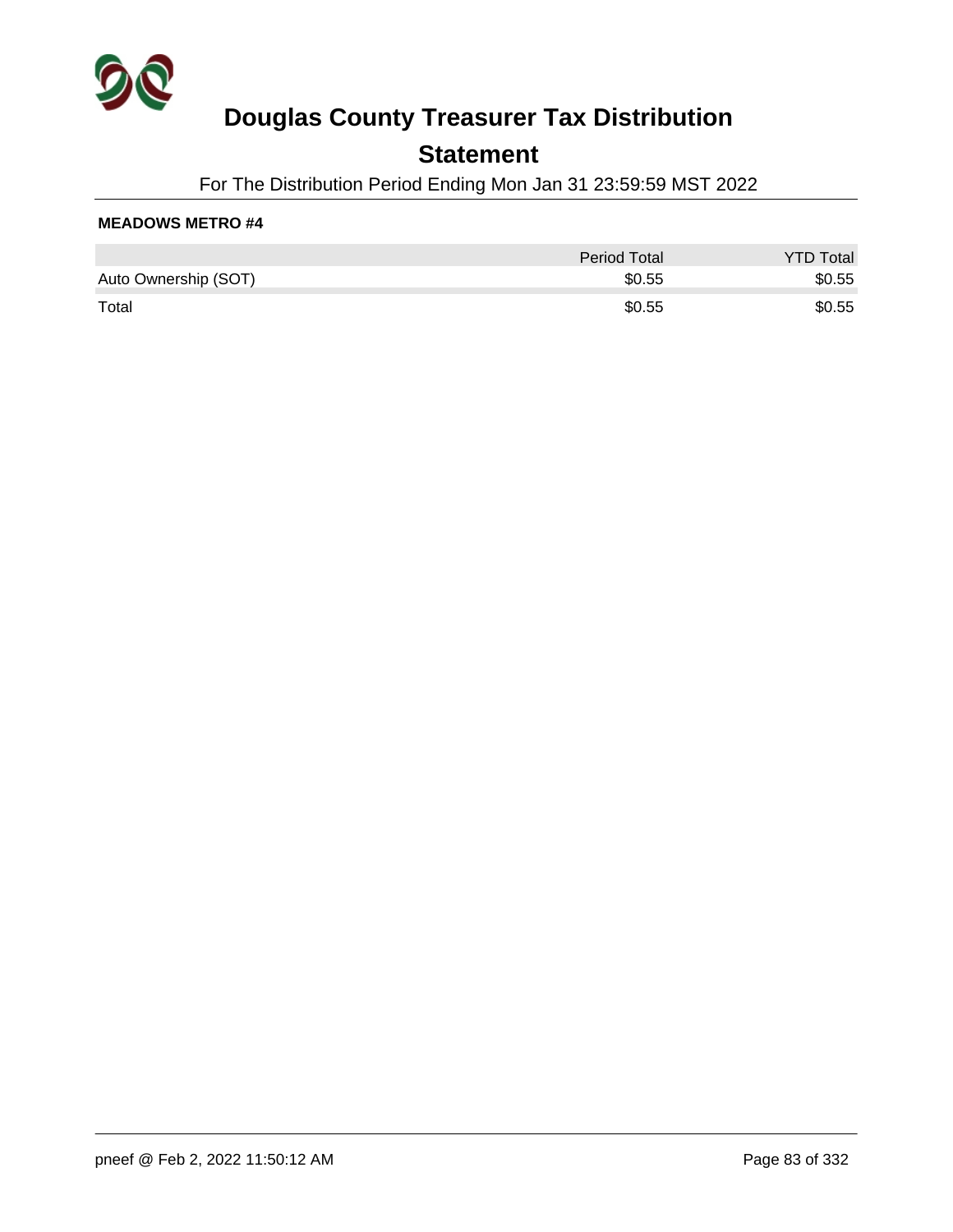

## **Statement**

For The Distribution Period Ending Mon Jan 31 23:59:59 MST 2022

#### **CANTERBERRY CROSSING MET**

|                                   | <b>Period Total</b> | <b>YTD Total</b> |
|-----------------------------------|---------------------|------------------|
| <b>Current Year Taxes</b>         | \$10,155.95         | \$10,155.95      |
| Auto Ownership (SOT)              | \$5,888.13          | \$5,888.13       |
| <b>Current Year Treasurer Fee</b> | (\$152.36)          | (\$152.36)       |
| Total                             | \$15,891.72         | \$15,891.72      |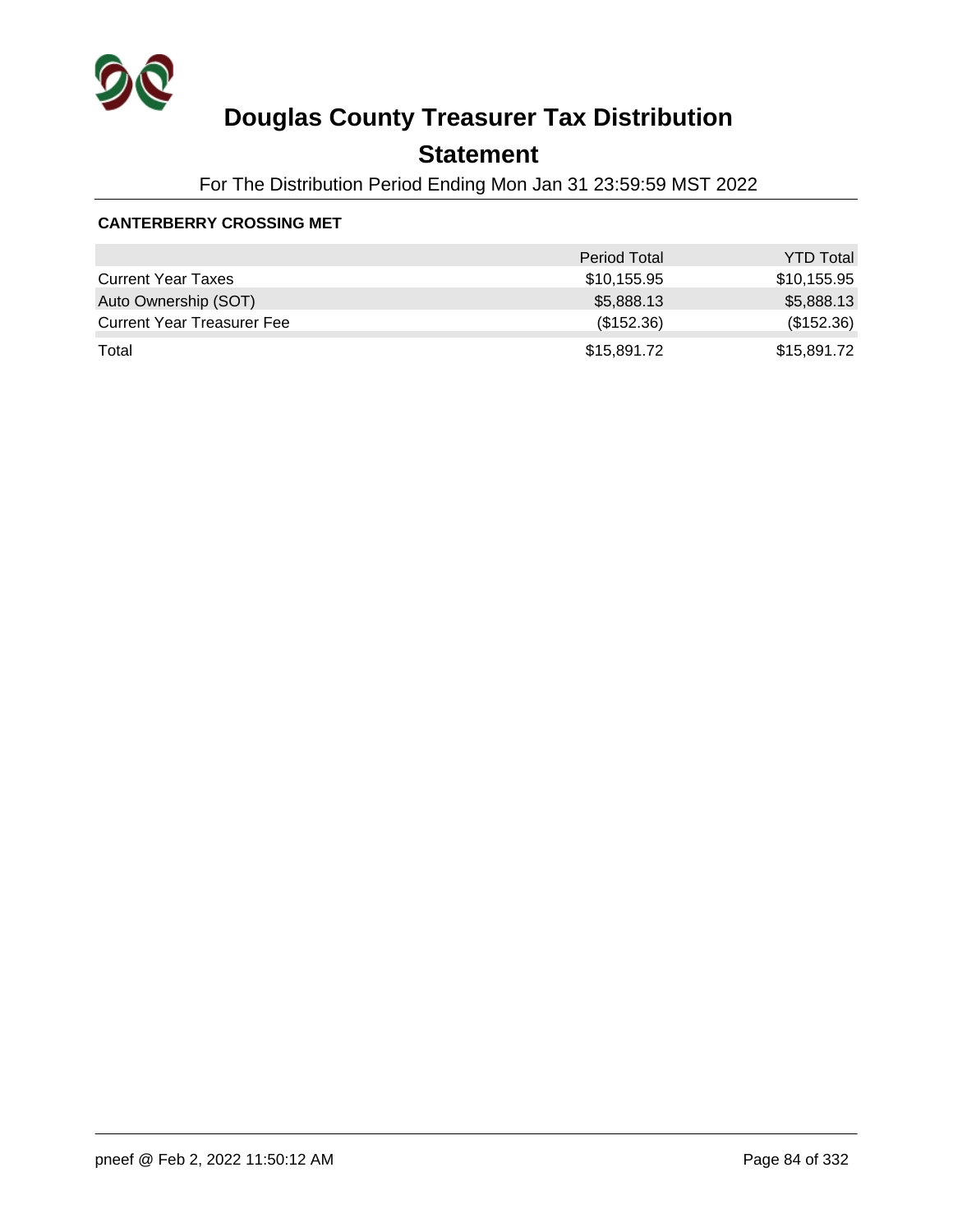

## **Statement**

For The Distribution Period Ending Mon Jan 31 23:59:59 MST 2022

### **CHERRY CREEK SO METRO #1**

|                                   | <b>Period Total</b> | <b>YTD Total</b> |
|-----------------------------------|---------------------|------------------|
| <b>Current Year Taxes</b>         | \$1,011.53          | \$1,011.53       |
| Auto Ownership (SOT)              | \$648.27            | \$648.27         |
| <b>Current Year Treasurer Fee</b> | (\$15.19)           | (\$15.19)        |
| Total                             | \$1,644.61          | \$1,644.61       |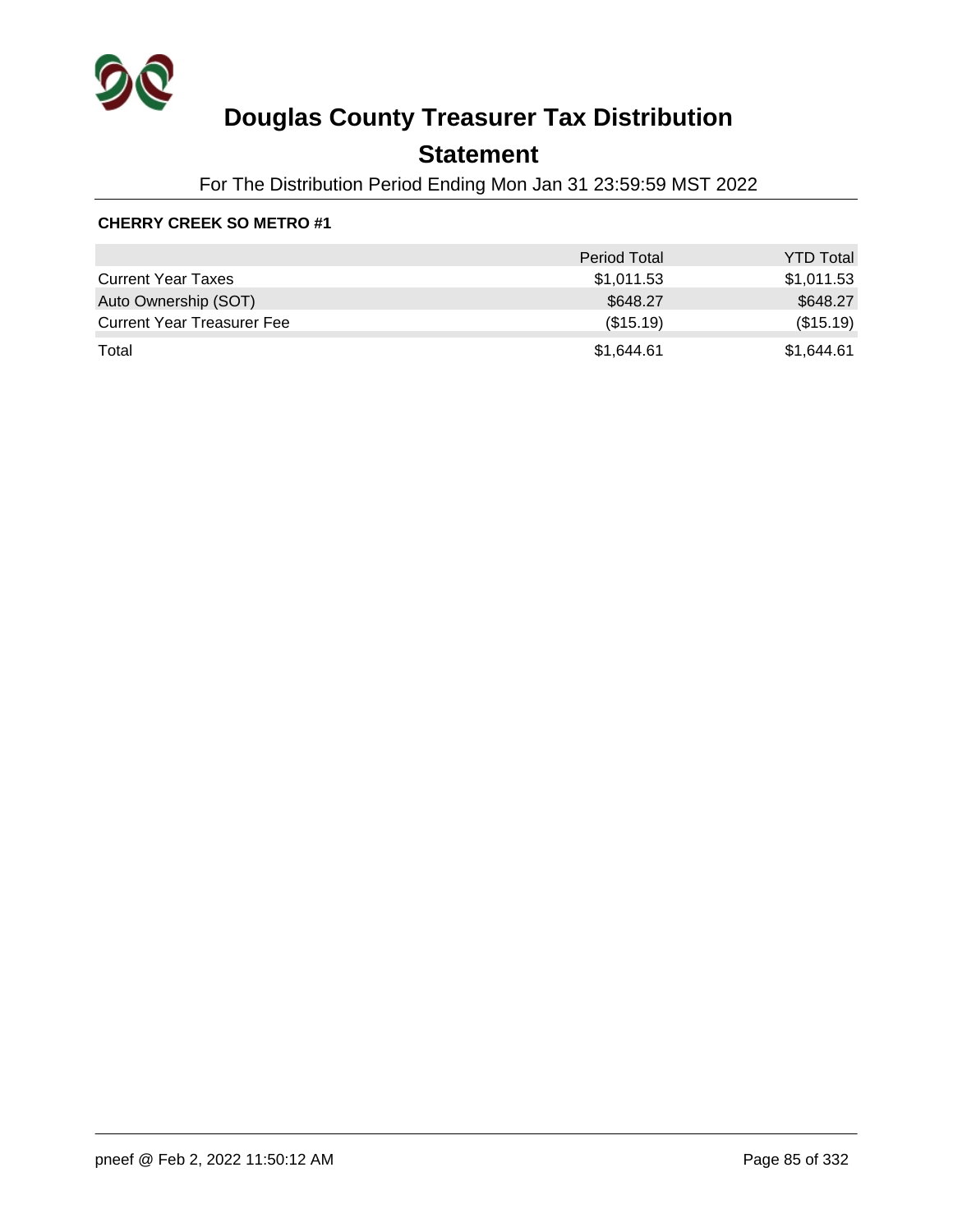

## **Statement**

For The Distribution Period Ending Mon Jan 31 23:59:59 MST 2022

#### **VILLAGES @ CR MET #9**

|                      | <b>Period Total</b> | <b>YTD Total</b> |
|----------------------|---------------------|------------------|
| Auto Ownership (SOT) | \$5.04              | \$5.04           |
| Total                | \$5.04              | \$5.04           |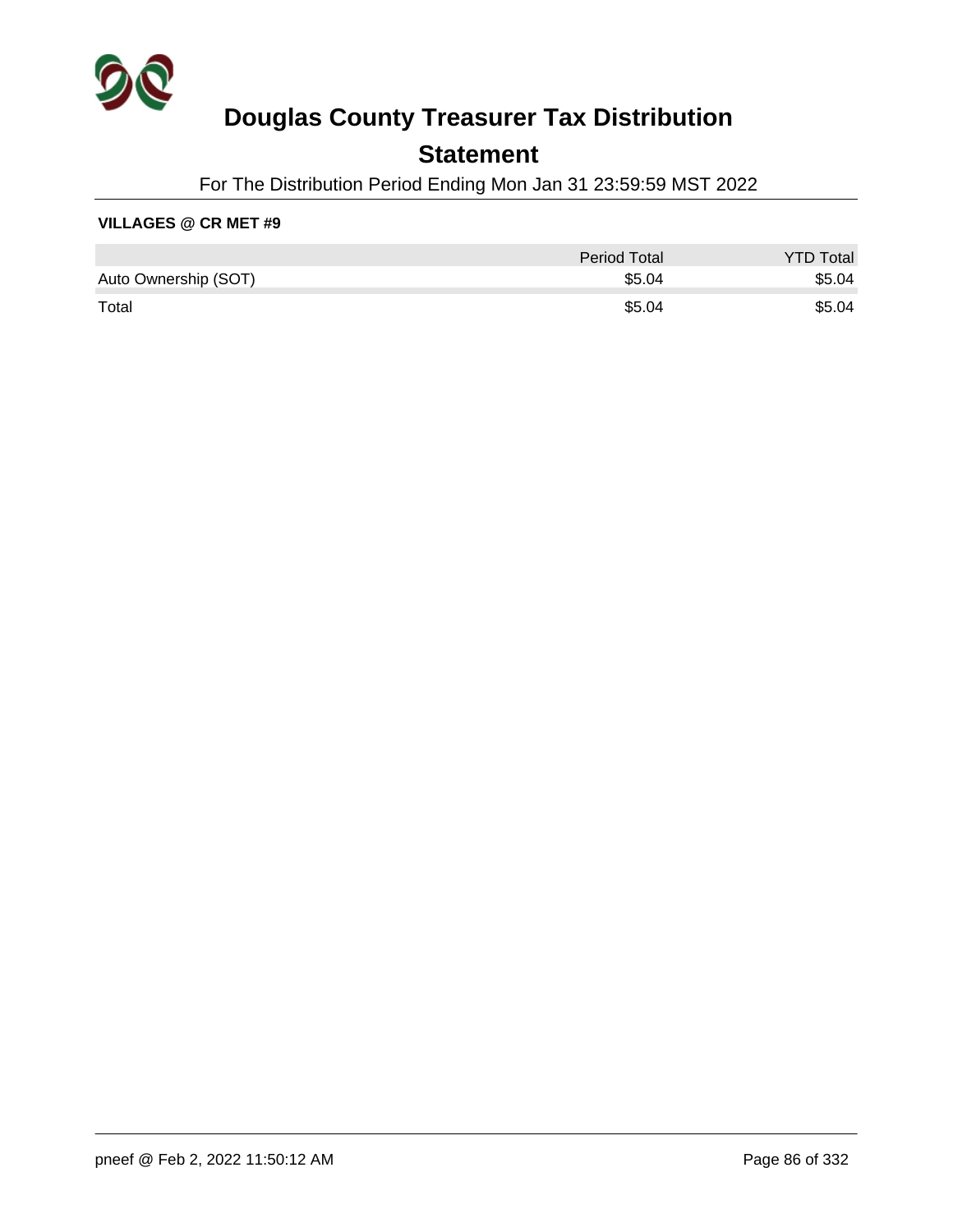

## **Statement**

For The Distribution Period Ending Mon Jan 31 23:59:59 MST 2022

### **ANTHOLOGY WEST METRO DISTRICT #2**

|                                   | <b>Period Total</b> | <b>YTD Total</b> |
|-----------------------------------|---------------------|------------------|
| <b>Current Year Taxes</b>         | \$734.00            | \$734.00         |
| Auto Ownership (SOT)              | \$917.76            | \$917.76         |
| <b>Current Year Treasurer Fee</b> | (\$11.01)           | (\$11.01)        |
| Total                             | \$1,640.75          | \$1,640.75       |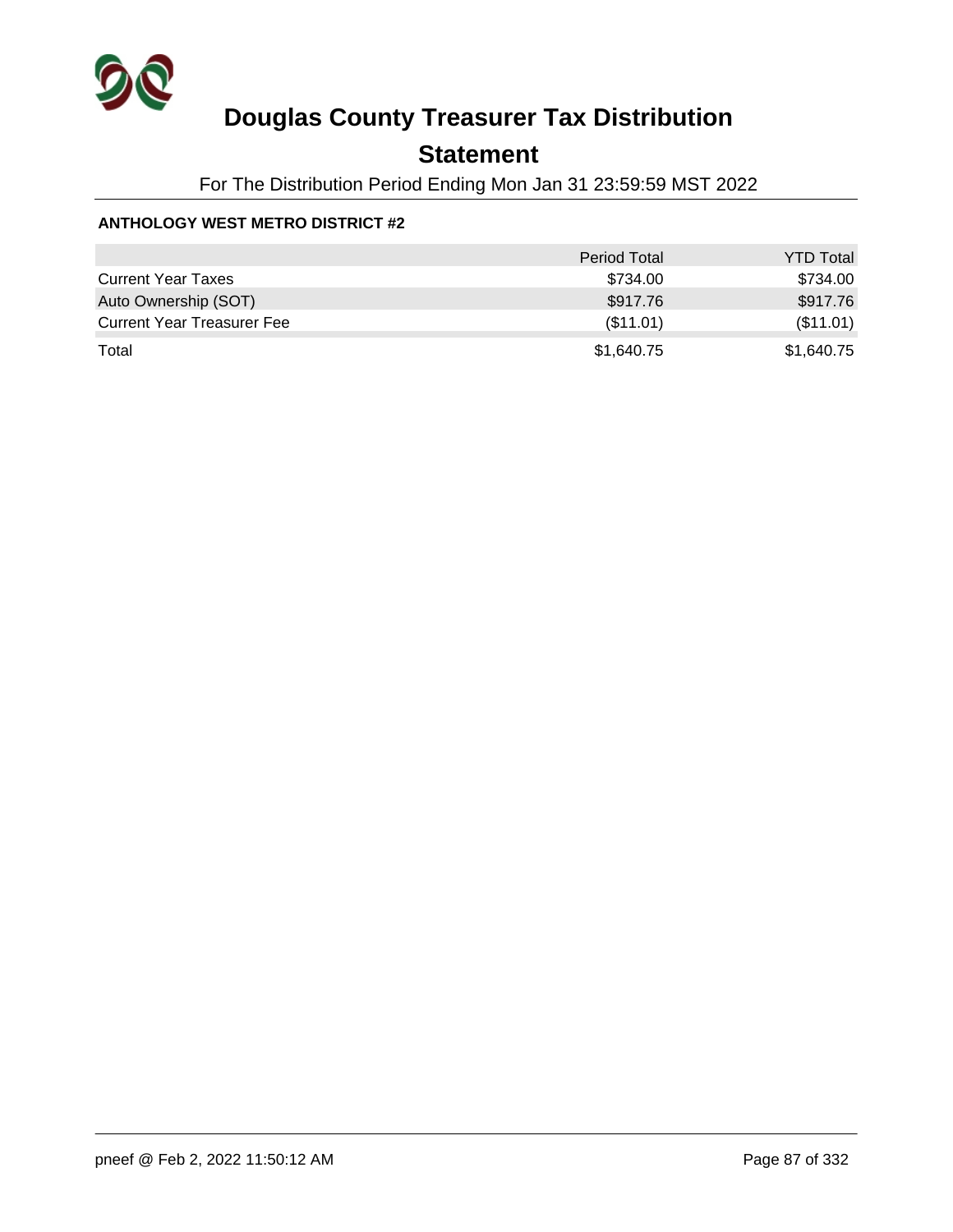

## **Statement**

For The Distribution Period Ending Mon Jan 31 23:59:59 MST 2022

|                      | <b>Period Total</b> | <b>YTD Total</b> |
|----------------------|---------------------|------------------|
| Auto Ownership (SOT) | \$24.67             | \$24.67          |
| Total                | \$24.67             | \$24.67          |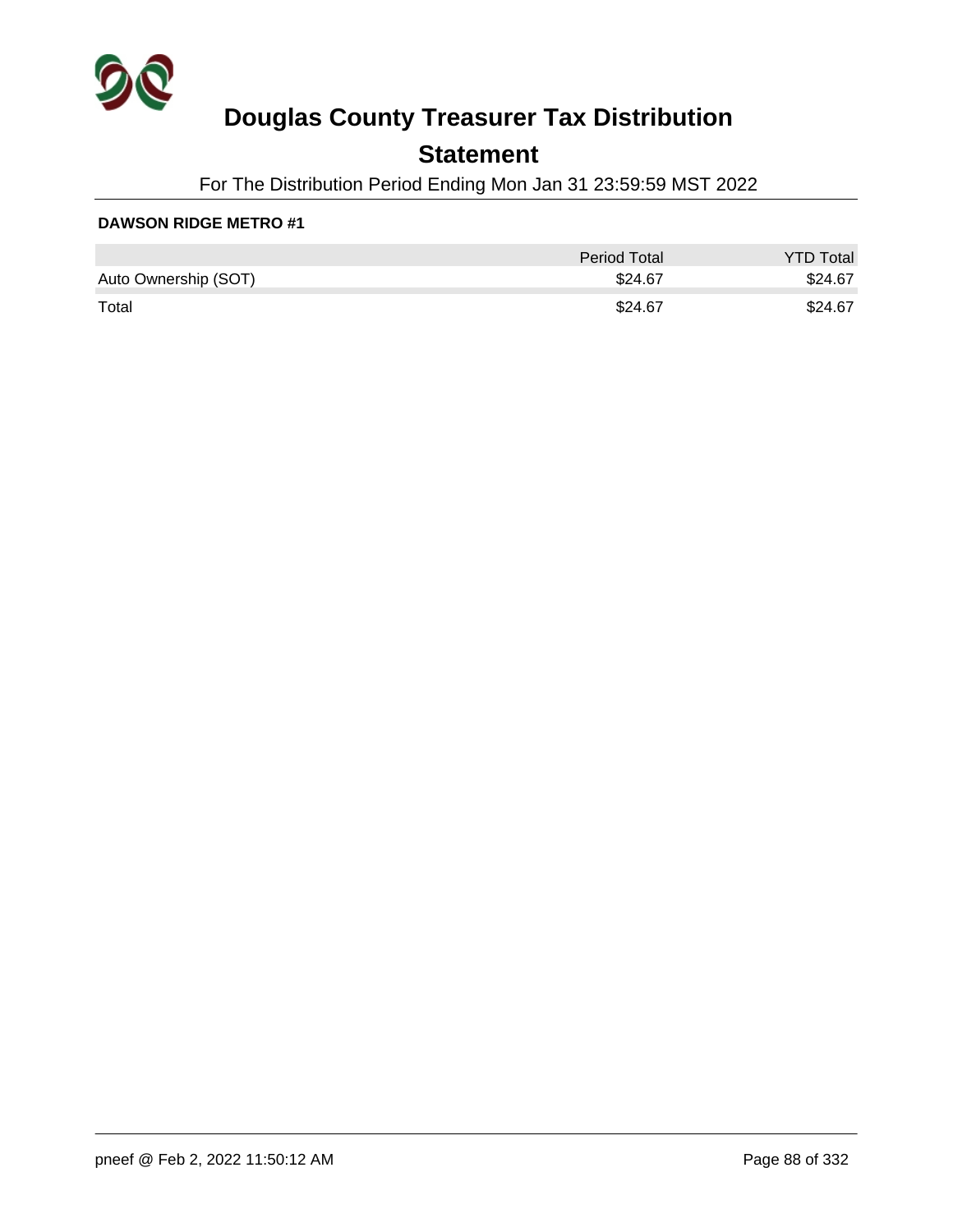

## **Statement**

For The Distribution Period Ending Mon Jan 31 23:59:59 MST 2022

|                      | <b>Period Total</b> | <b>YTD Total</b> |
|----------------------|---------------------|------------------|
| Auto Ownership (SOT) | \$1.27              | \$1.27           |
| Total                | \$1.27              | \$1.27           |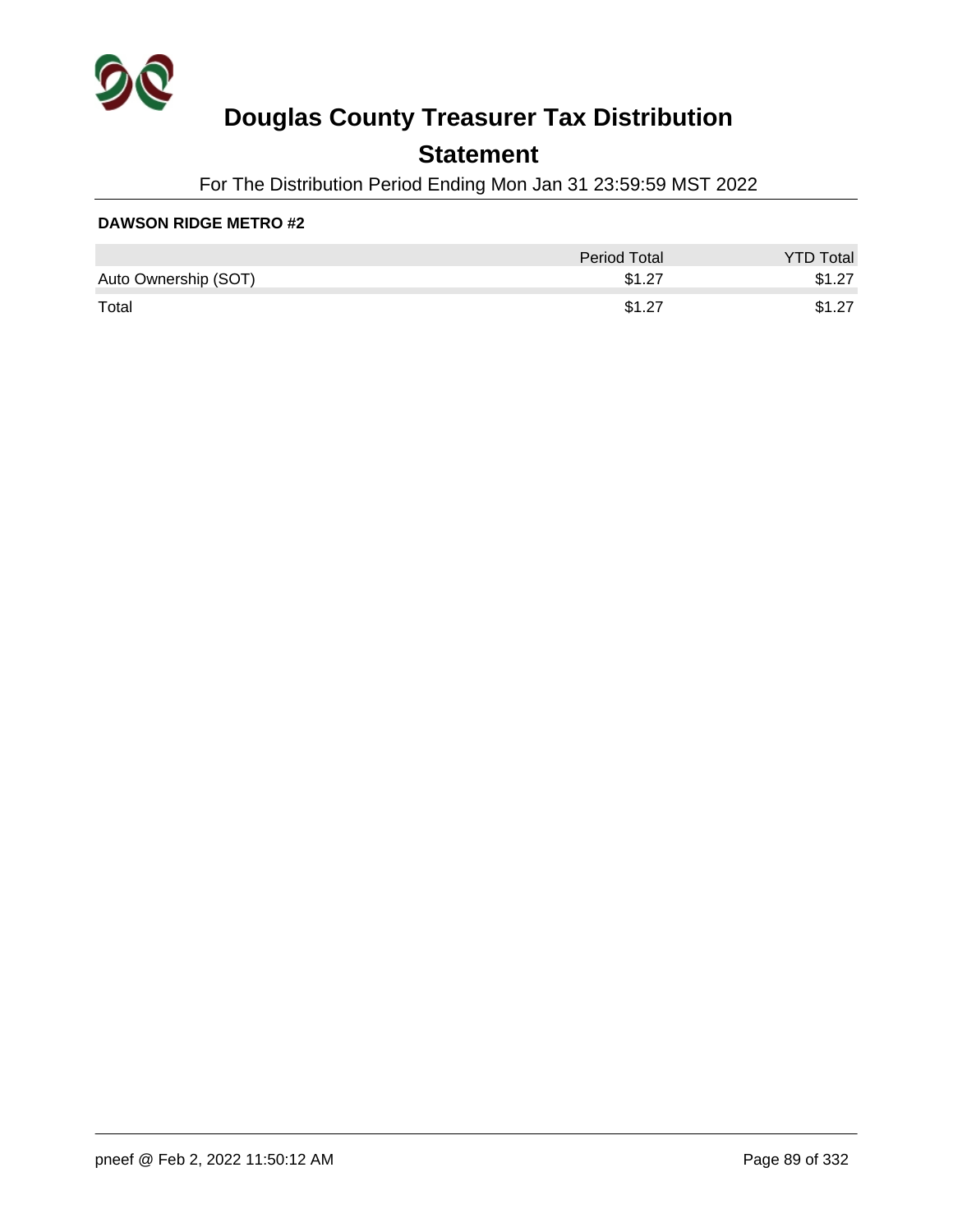

## **Statement**

For The Distribution Period Ending Mon Jan 31 23:59:59 MST 2022

|                      | <b>Period Total</b> | <b>YTD Total</b> |
|----------------------|---------------------|------------------|
| Auto Ownership (SOT) | \$11.09             | \$11.09          |
| Total                | \$11.09             | \$11.09          |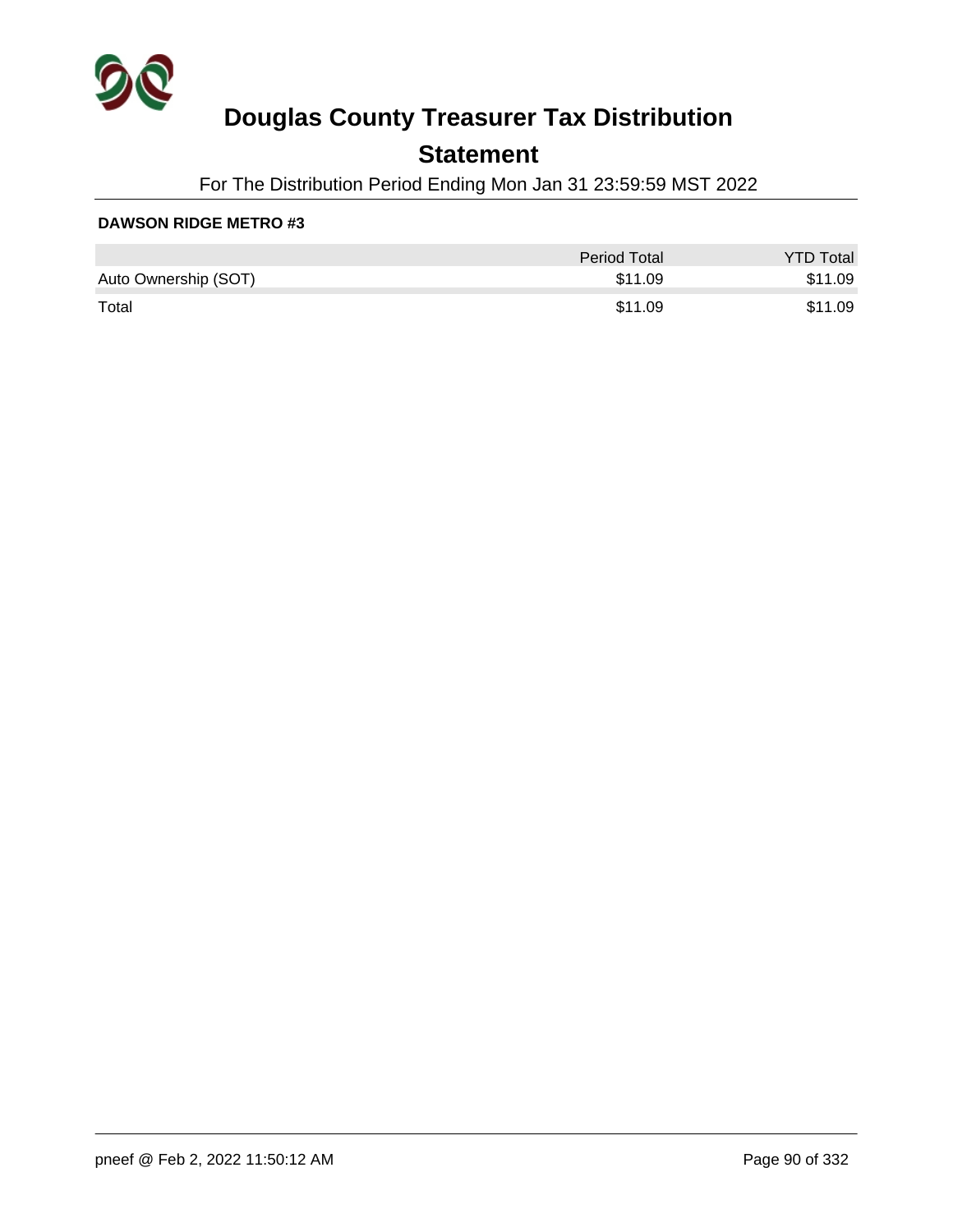

## **Statement**

For The Distribution Period Ending Mon Jan 31 23:59:59 MST 2022

|                      | Period Total | <b>YTD Total</b> |
|----------------------|--------------|------------------|
| Auto Ownership (SOT) | \$1.96       | \$1.96           |
| Total                | \$1.96       | \$1.96           |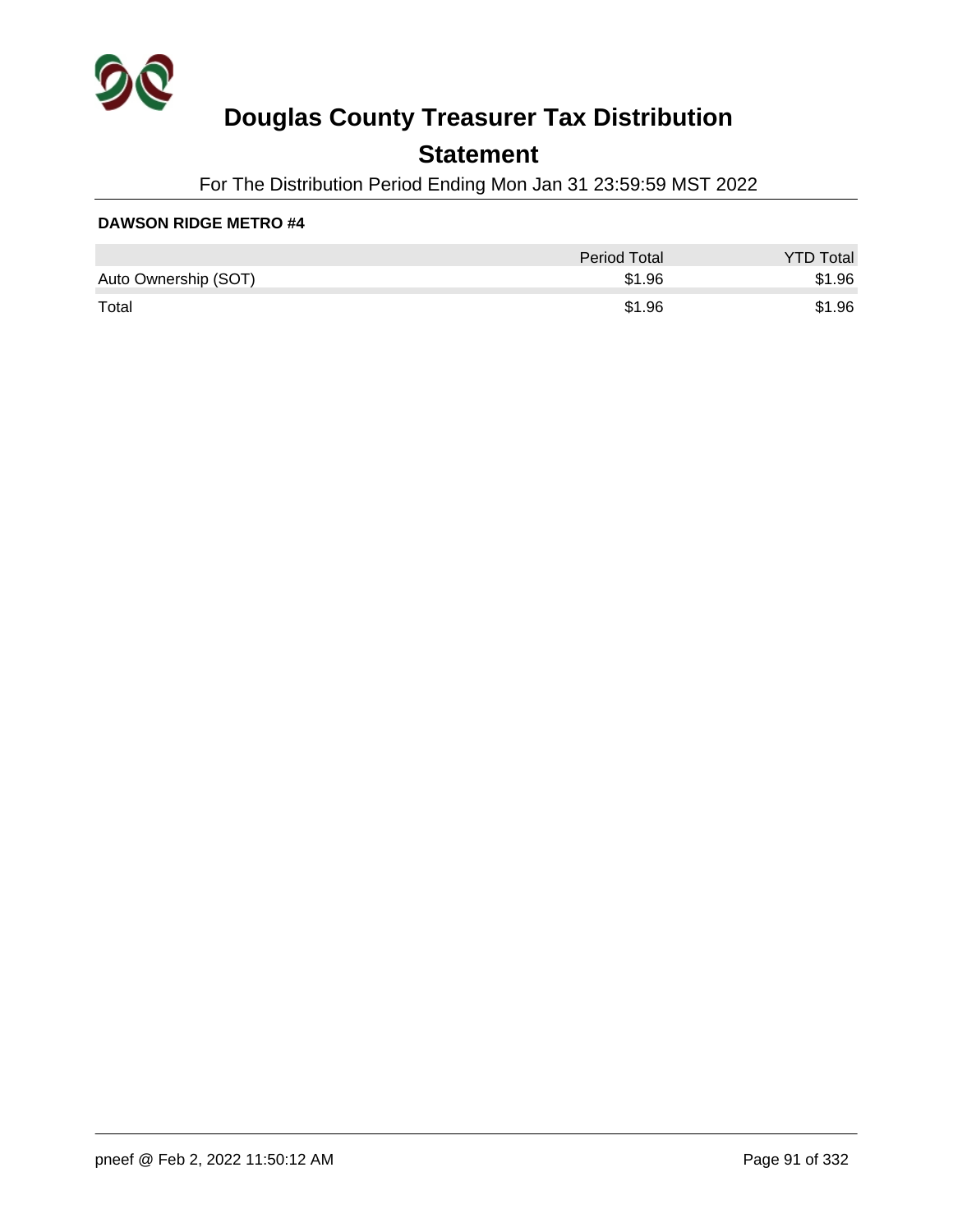

## **Statement**

For The Distribution Period Ending Mon Jan 31 23:59:59 MST 2022

|                      | <b>Period Total</b> | <b>YTD Total</b> |
|----------------------|---------------------|------------------|
| Auto Ownership (SOT) | \$0.02              | \$0.02           |
| Total                | \$0.02              | \$0.02           |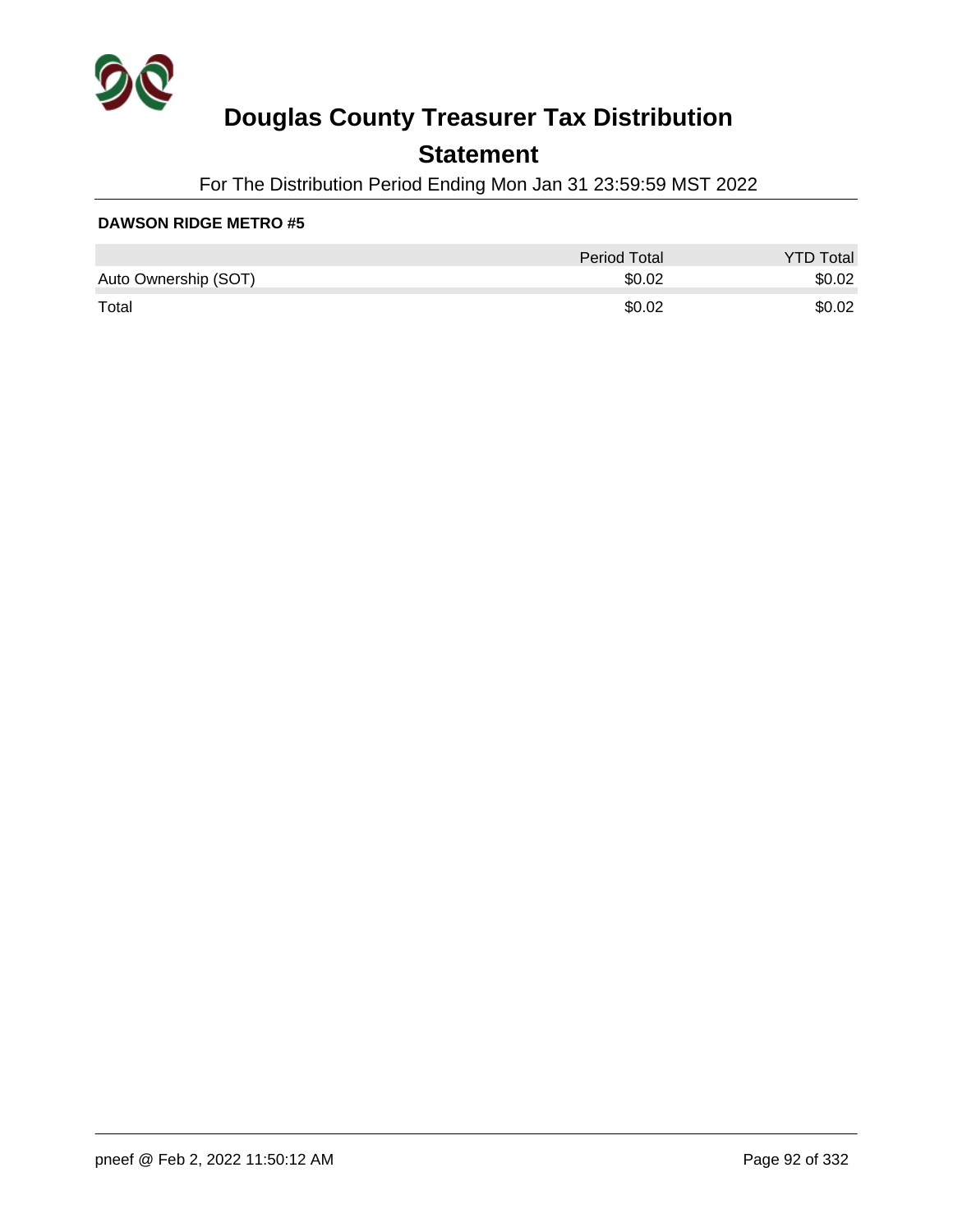

## **Statement**

For The Distribution Period Ending Mon Jan 31 23:59:59 MST 2022

### **ROXBOROUGH VILLAGE METRO**

|                                   | <b>Period Total</b> | <b>YTD Total</b> |
|-----------------------------------|---------------------|------------------|
| <b>Current Year Taxes</b>         | \$10,563.74         | \$10,563.74      |
| Auto Ownership (SOT)              | \$7,393.79          | \$7,393.79       |
| <b>Current Year Treasurer Fee</b> | (\$158.47)          | (\$158.47)       |
| Total                             | \$17,799.06         | \$17,799.06      |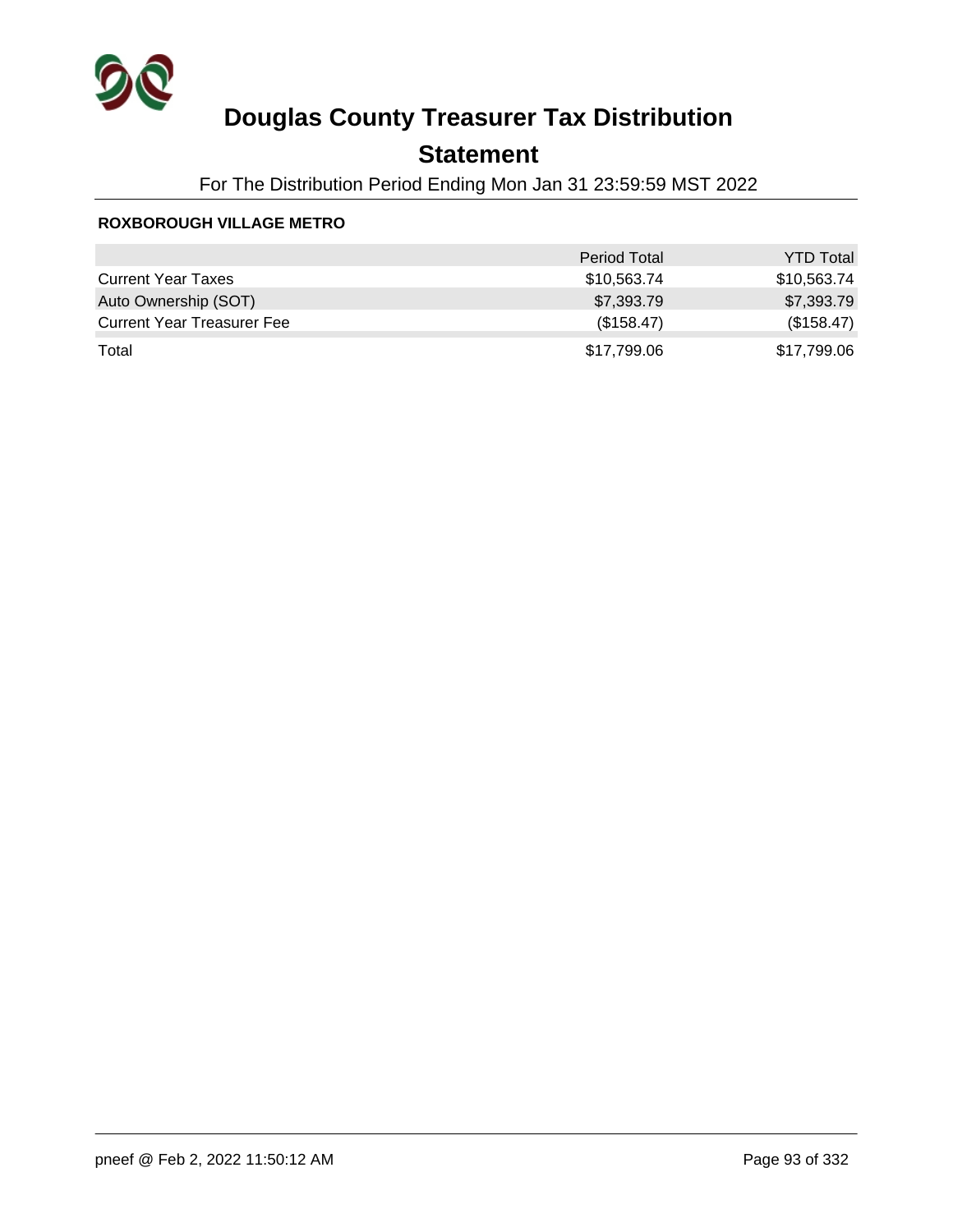

### **Statement**

For The Distribution Period Ending Mon Jan 31 23:59:59 MST 2022

|                                   | <b>Period Total</b> | <b>YTD Total</b> |
|-----------------------------------|---------------------|------------------|
| <b>Current Year Taxes</b>         | \$160,163.76        | \$160,163.76     |
| Auto Ownership (SOT)              | \$8,421.09          | \$8,421.09       |
| <b>Current Year Treasurer Fee</b> | (\$2,402.46)        | (\$2,402.46)     |
| Total                             | \$166,182.39        | \$166,182.39     |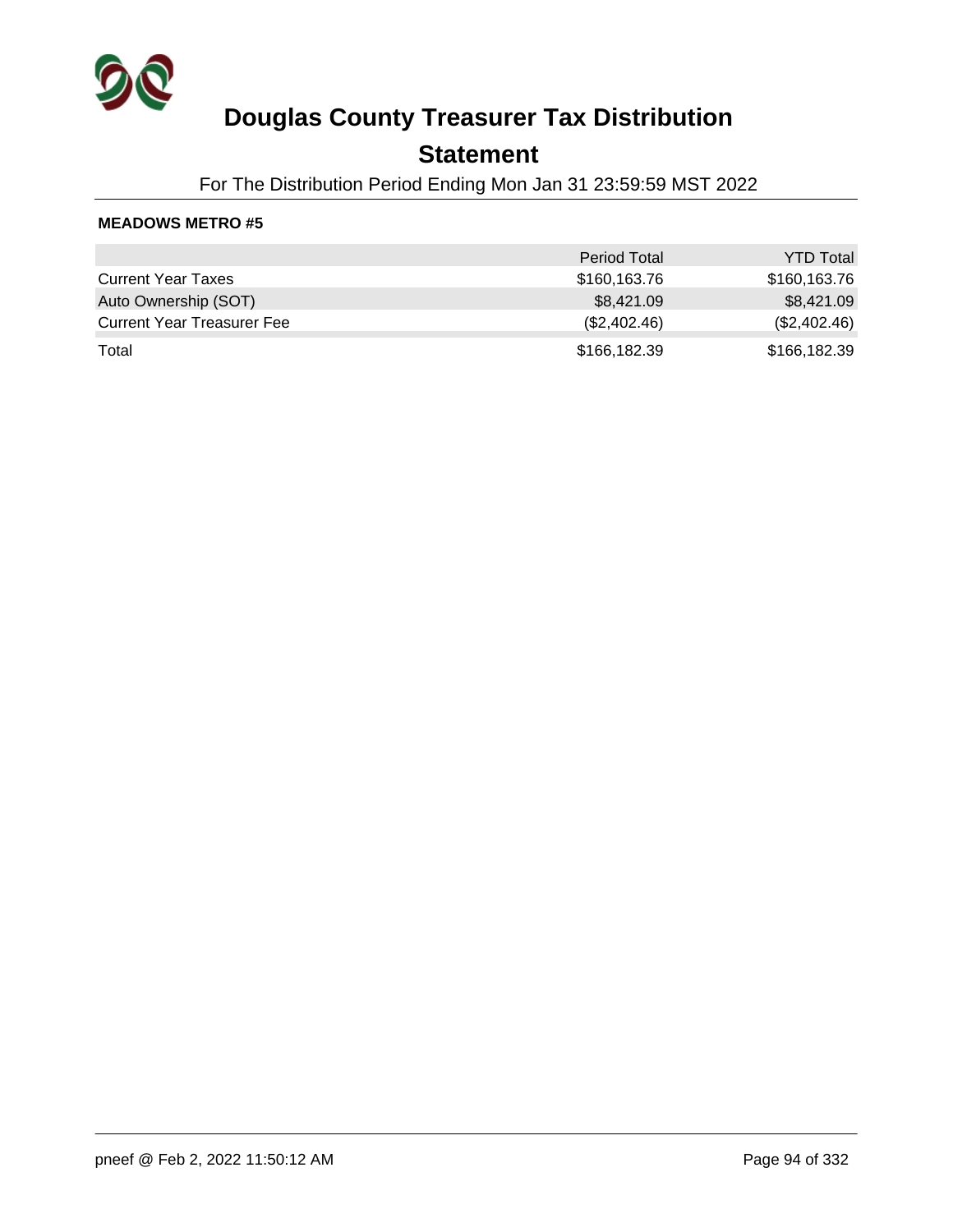

### **Statement**

For The Distribution Period Ending Mon Jan 31 23:59:59 MST 2022

|                                   | <b>Period Total</b> | <b>YTD Total</b> |
|-----------------------------------|---------------------|------------------|
| <b>Current Year Taxes</b>         | \$58,275.31         | \$58,275.31      |
| Auto Ownership (SOT)              | \$17,445.29         | \$17,445.29      |
| <b>Current Year Treasurer Fee</b> | (\$874.13)          | (\$874.13)       |
| Total                             | \$74,846.47         | \$74,846.47      |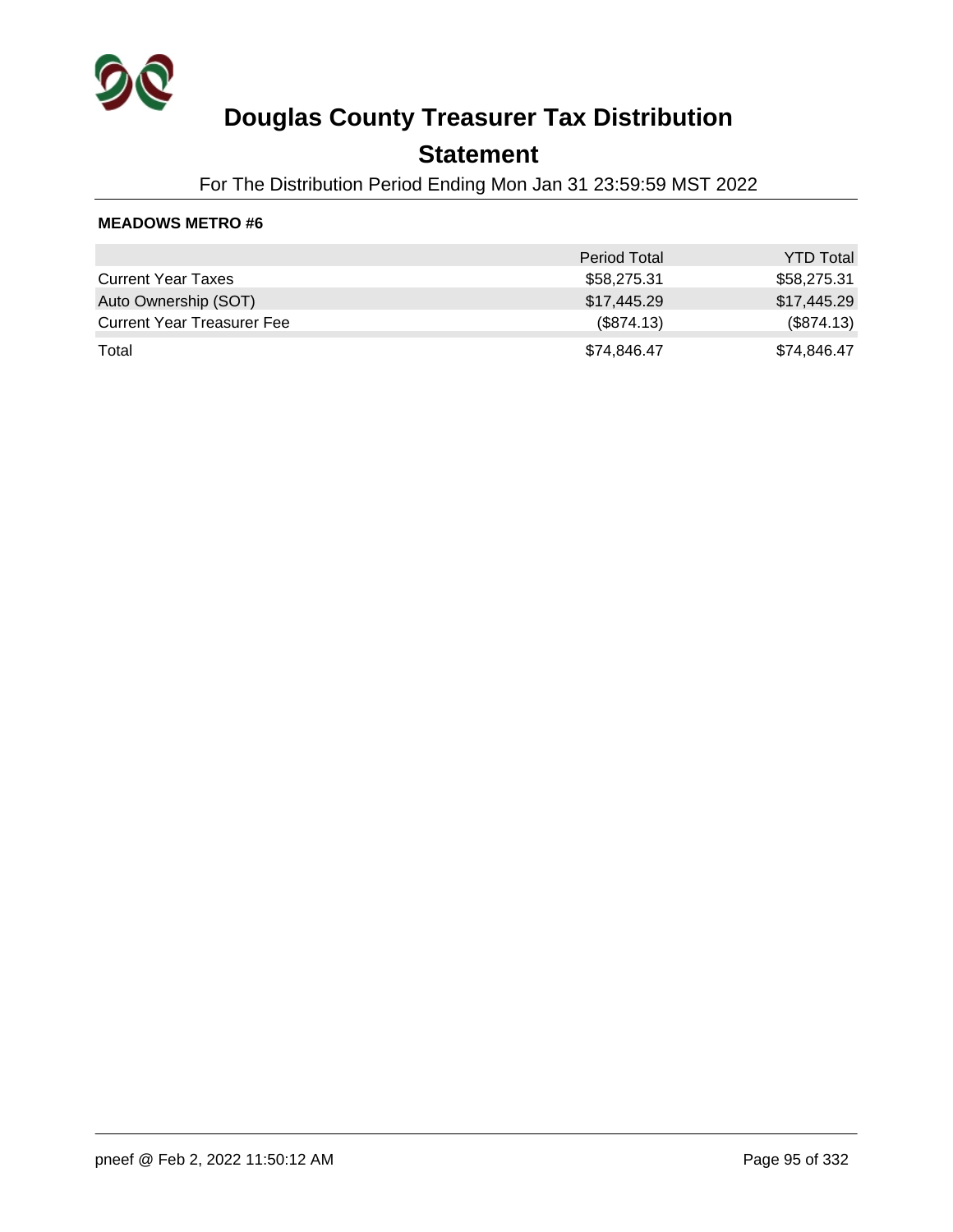

### **Statement**

For The Distribution Period Ending Mon Jan 31 23:59:59 MST 2022

|                                   | <b>Period Total</b> | <b>YTD Total</b> |
|-----------------------------------|---------------------|------------------|
| <b>Current Year Taxes</b>         | \$18,121.08         | \$18,121.08      |
| Auto Ownership (SOT)              | \$12,341.24         | \$12,341.24      |
| <b>Current Year Treasurer Fee</b> | (\$271.82)          | (\$271.82)       |
| Total                             | \$30,190.50         | \$30,190.50      |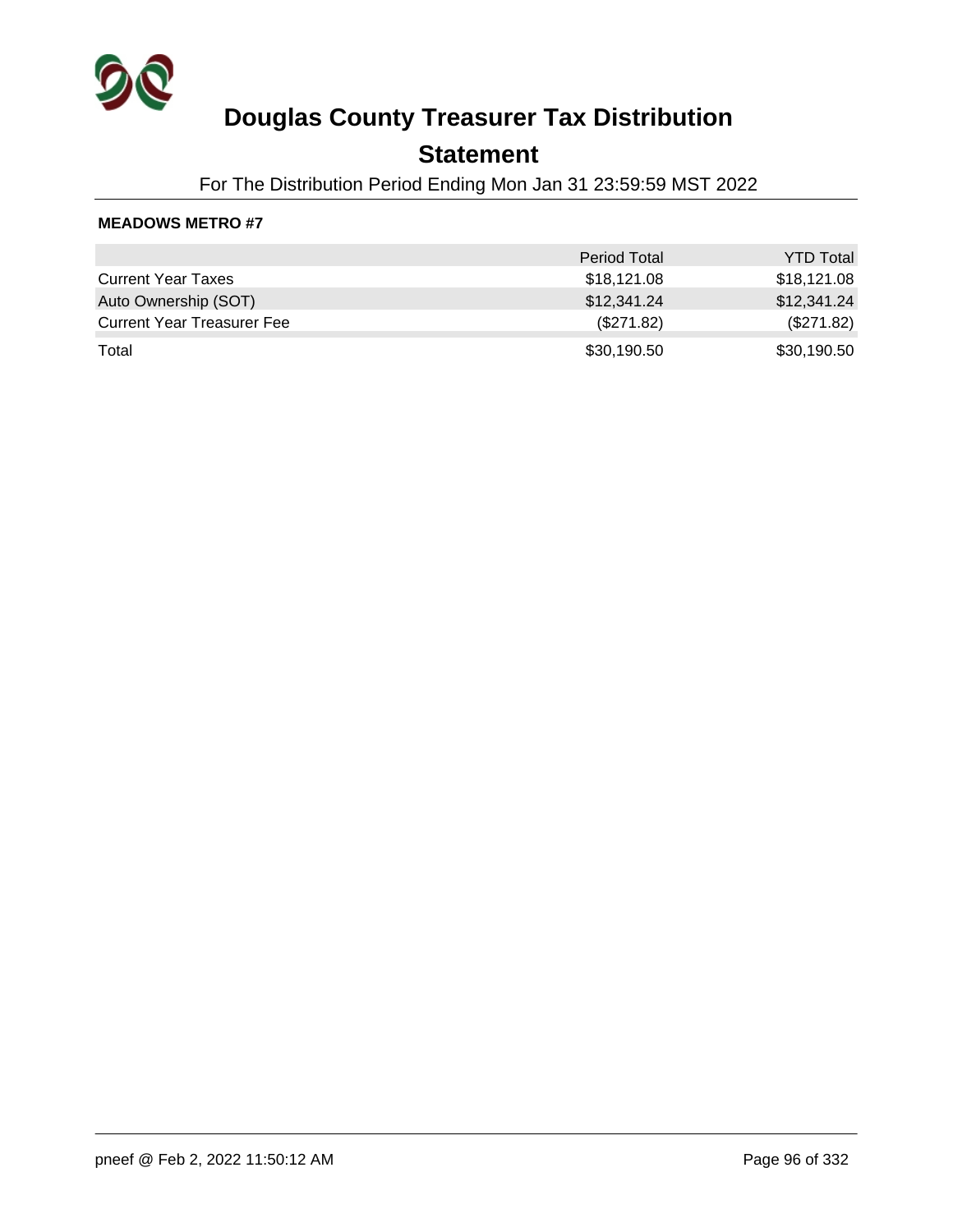

### **Statement**

For The Distribution Period Ending Mon Jan 31 23:59:59 MST 2022

### **SEDALIA W & S DIST**

|                                   | <b>Period Total</b> | <b>YTD Total</b> |
|-----------------------------------|---------------------|------------------|
| <b>Current Year Taxes</b>         | \$2,025.58          | \$2,025.58       |
| Auto Ownership (SOT)              | \$874.37            | \$874.37         |
| <b>Current Year Treasurer Fee</b> | (\$30.38)           | (\$30.38)        |
| Total                             | \$2,869.57          | \$2,869.57       |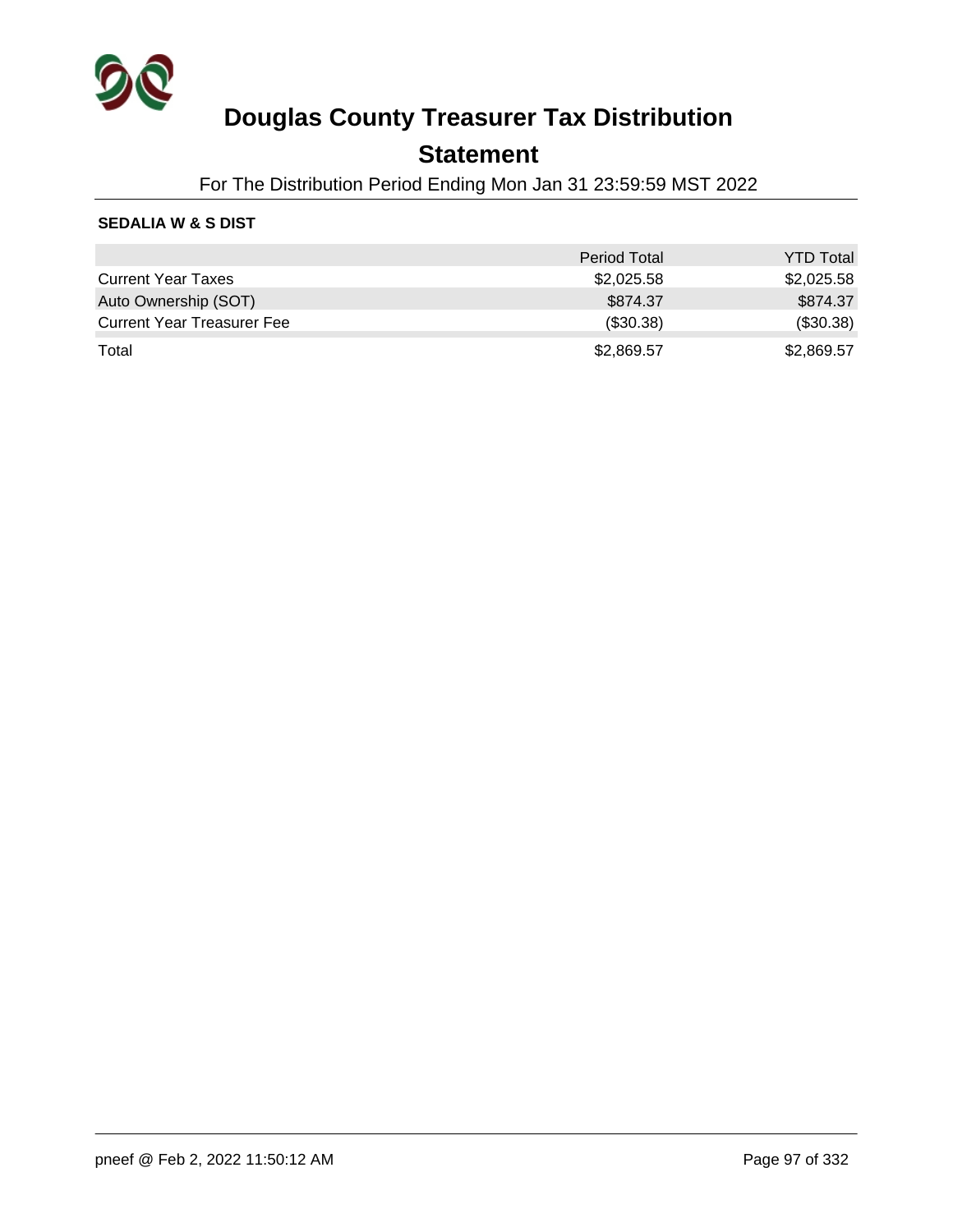

## **Statement**

For The Distribution Period Ending Mon Jan 31 23:59:59 MST 2022

### **CRYSTAL VALLEY METRO #1**

|                      | Period Total | <b>YTD Total</b> |
|----------------------|--------------|------------------|
| Auto Ownership (SOT) | \$0.17       | \$0.17           |
| Total                | \$0.17       | \$0.17           |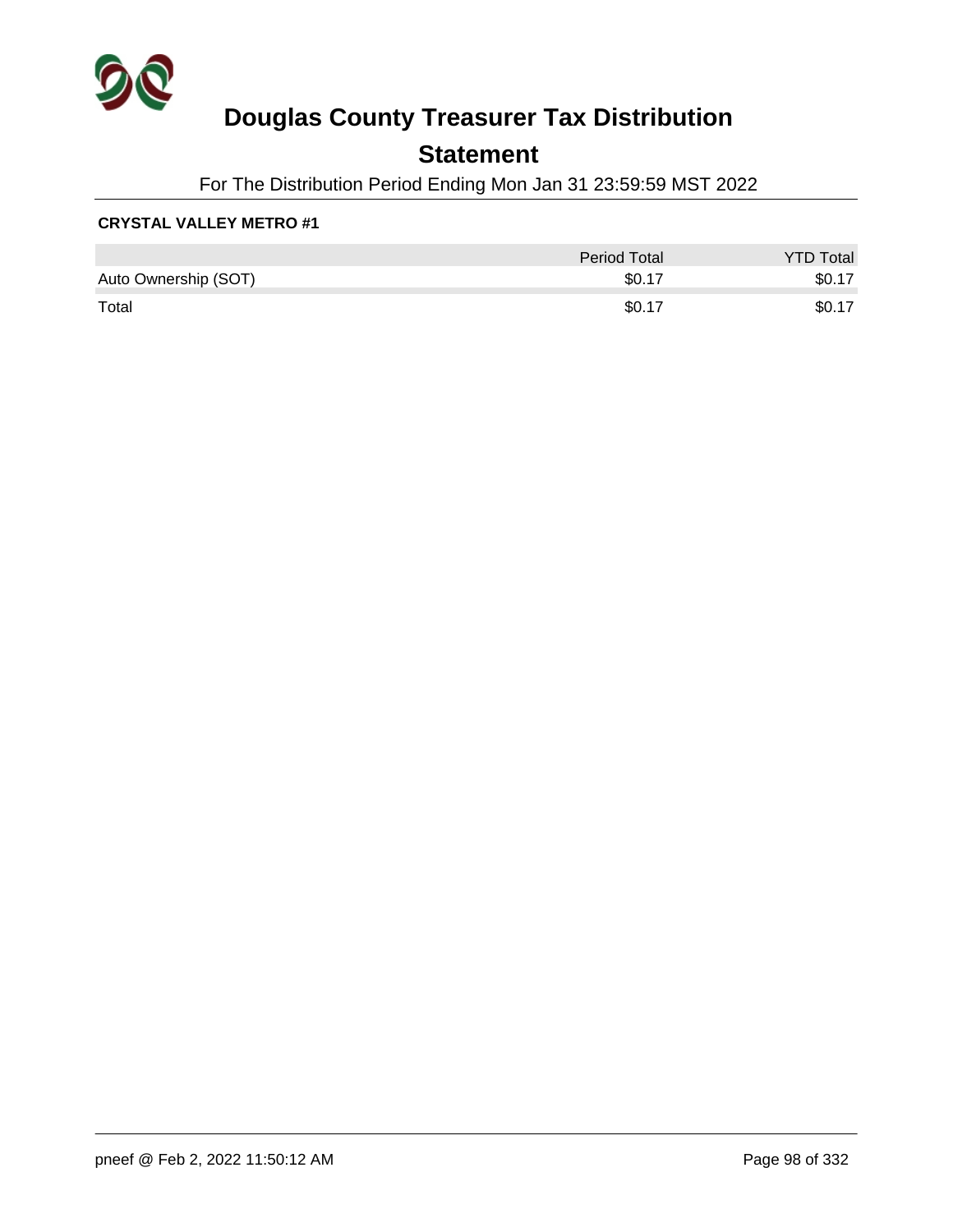

## **Statement**

For The Distribution Period Ending Mon Jan 31 23:59:59 MST 2022

### **CRYSTAL VALLEY METRO #2**

|                                   | <b>Period Total</b> | <b>YTD Total</b> |
|-----------------------------------|---------------------|------------------|
| <b>Current Year Taxes</b>         | \$55,834.64         | \$55,834.64      |
| Auto Ownership (SOT)              | \$28,183.52         | \$28,183.52      |
| <b>Current Year Treasurer Fee</b> | (\$837.52)          | (\$837.52)       |
| Total                             | \$83,180.64         | \$83,180.64      |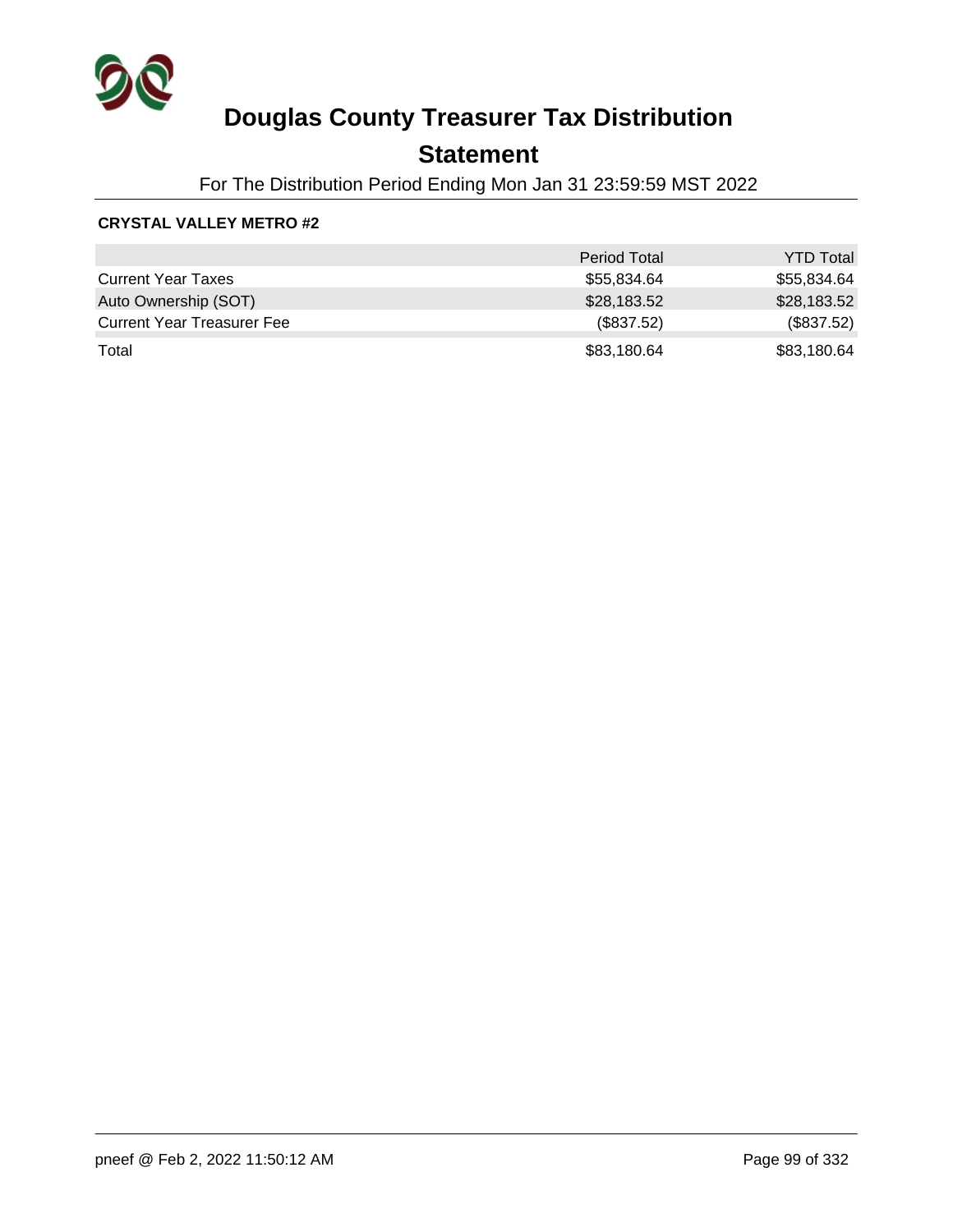

## **Statement**

For The Distribution Period Ending Mon Jan 31 23:59:59 MST 2022

#### **MAHER RANCH METRO DIST #4**

|                                   | <b>Period Total</b> | <b>YTD Total</b> |
|-----------------------------------|---------------------|------------------|
| <b>Current Year Taxes</b>         | \$17,370.80         | \$17,370.80      |
| Auto Ownership (SOT)              | \$8,468.06          | \$8,468.06       |
| <b>Current Year Treasurer Fee</b> | (\$260.55)          | (\$260.55)       |
| Total                             | \$25,578.31         | \$25,578.31      |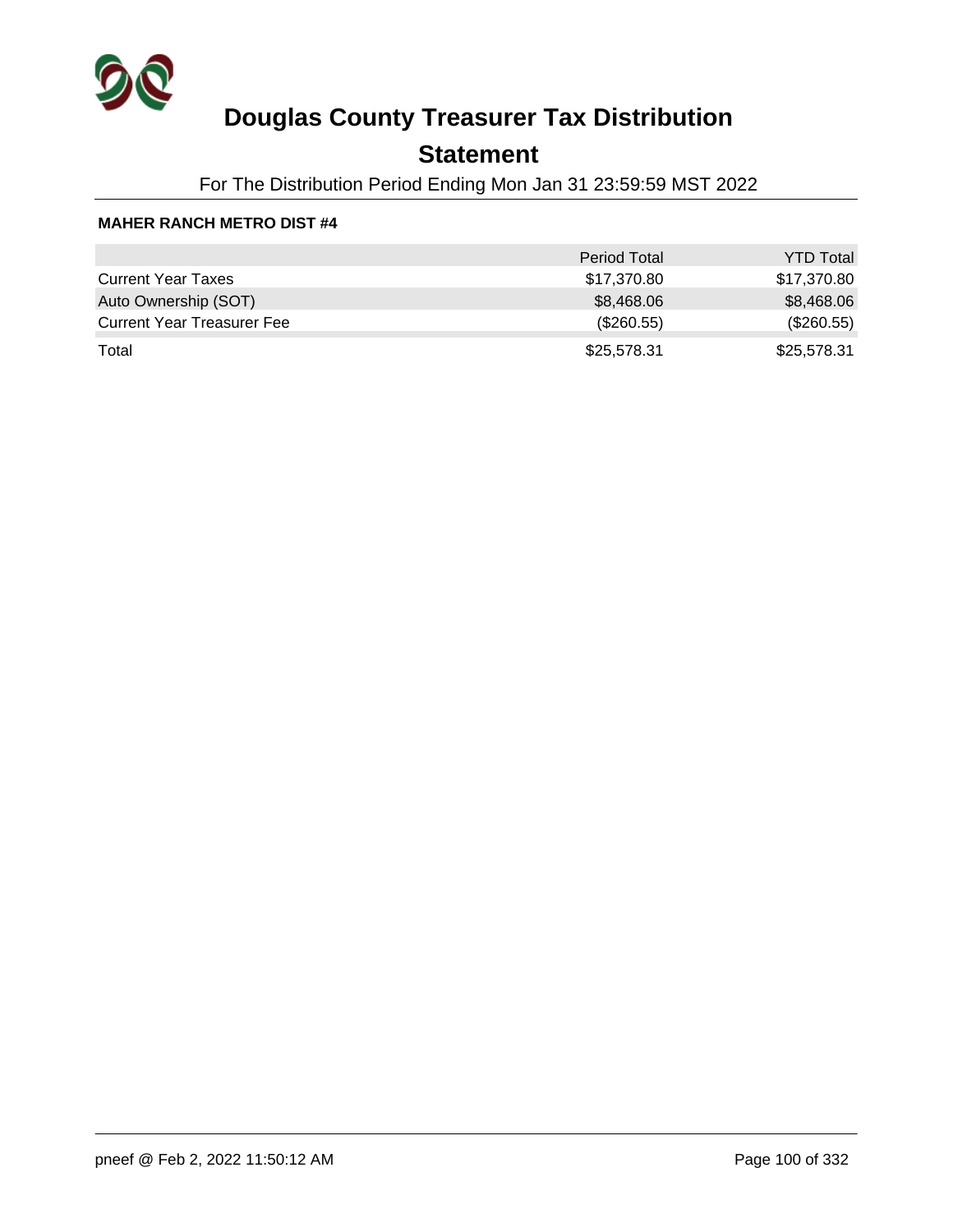

## **Statement**

For The Distribution Period Ending Mon Jan 31 23:59:59 MST 2022

|       | <b>Period Total</b> | otal   |
|-------|---------------------|--------|
| Total | \$0.00              | \$0.00 |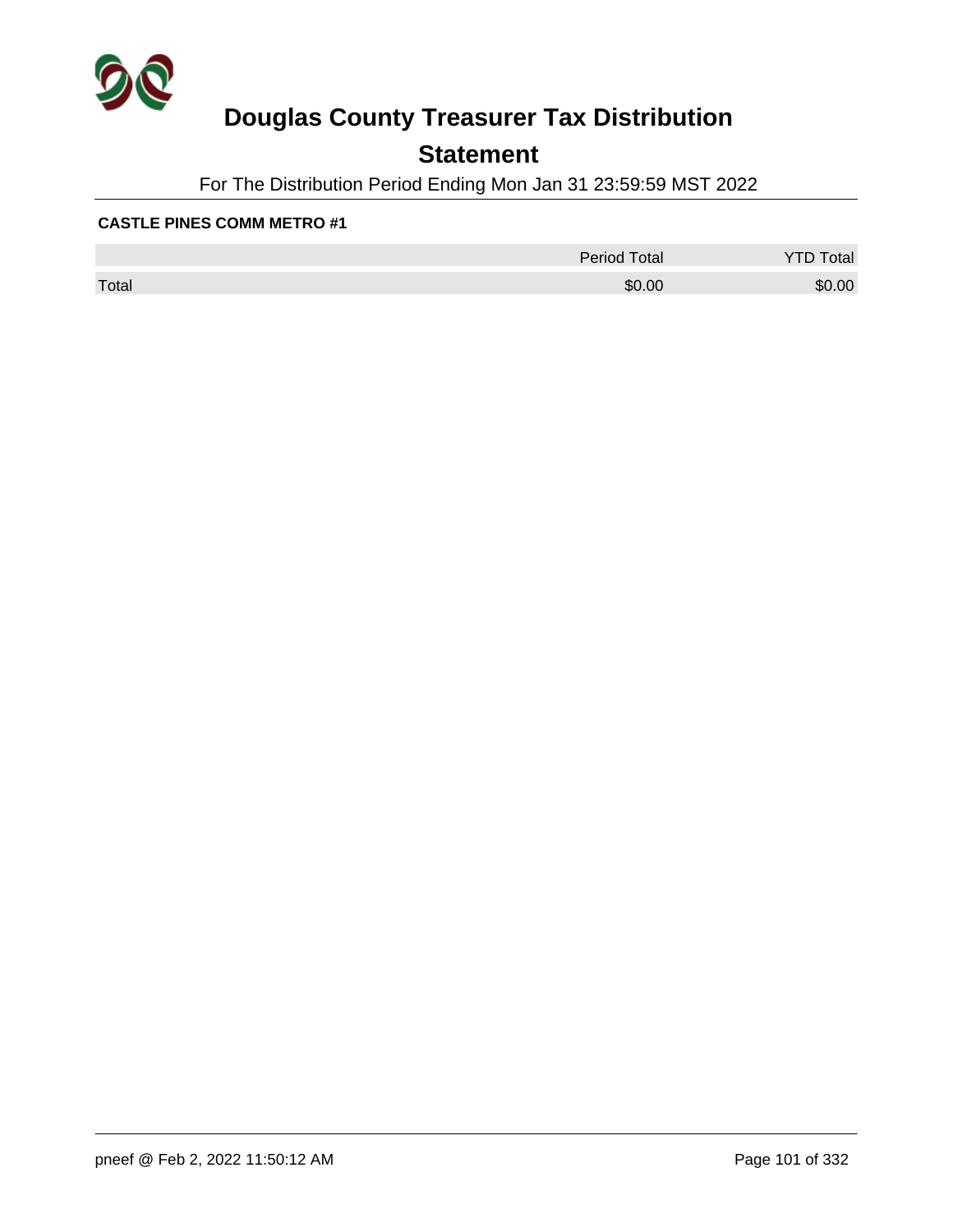

## **Statement**

For The Distribution Period Ending Mon Jan 31 23:59:59 MST 2022

|       | <b>Period Total</b> | otal<br>້ |
|-------|---------------------|-----------|
| Total | \$0.00              | \$0.00    |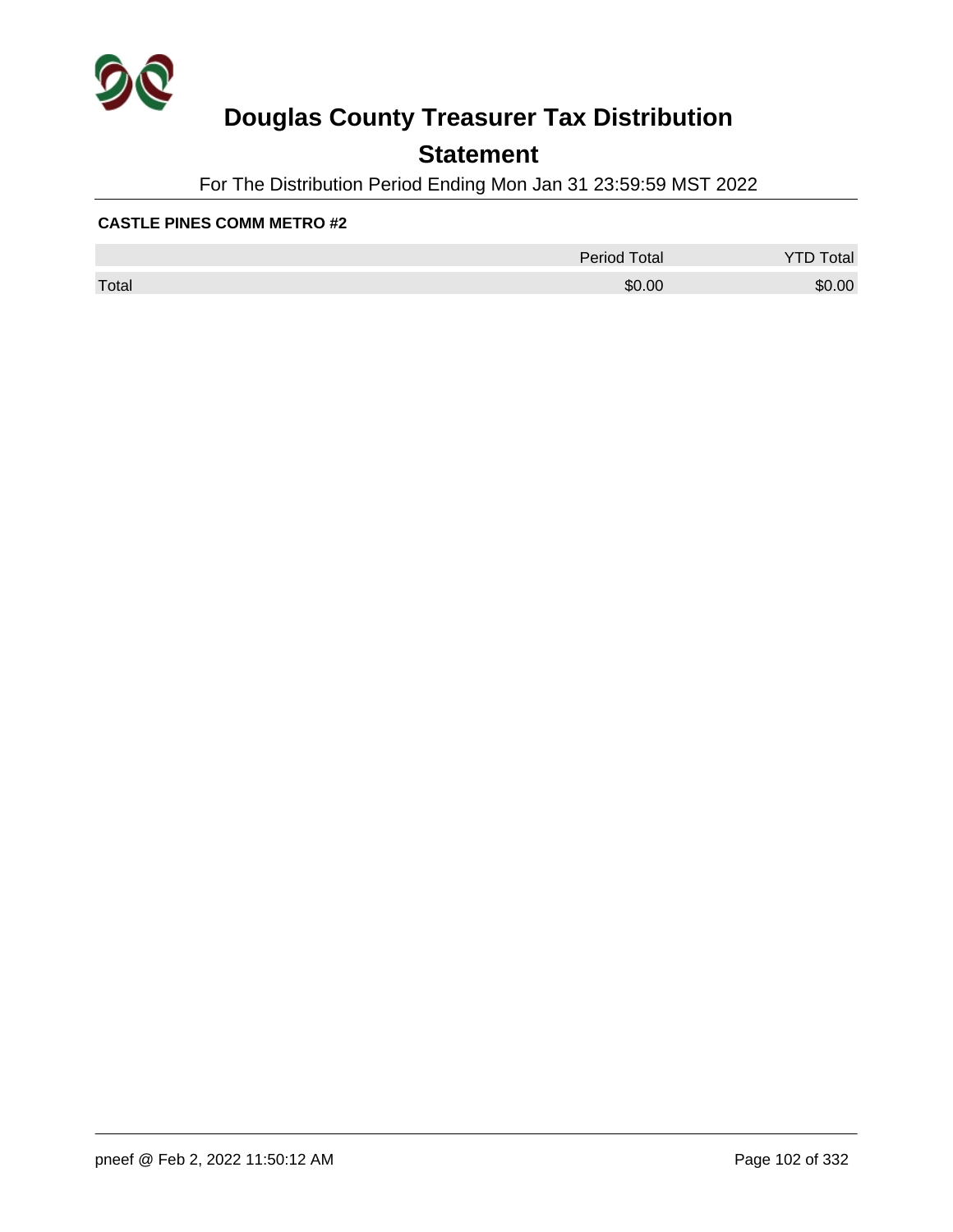

## **Statement**

For The Distribution Period Ending Mon Jan 31 23:59:59 MST 2022

|                      | Period Total | <b>YTD Total</b> |
|----------------------|--------------|------------------|
| Auto Ownership (SOT) | \$1.709.51   | \$1,709.51       |
| Total                | \$1,709.51   | \$1,709.51       |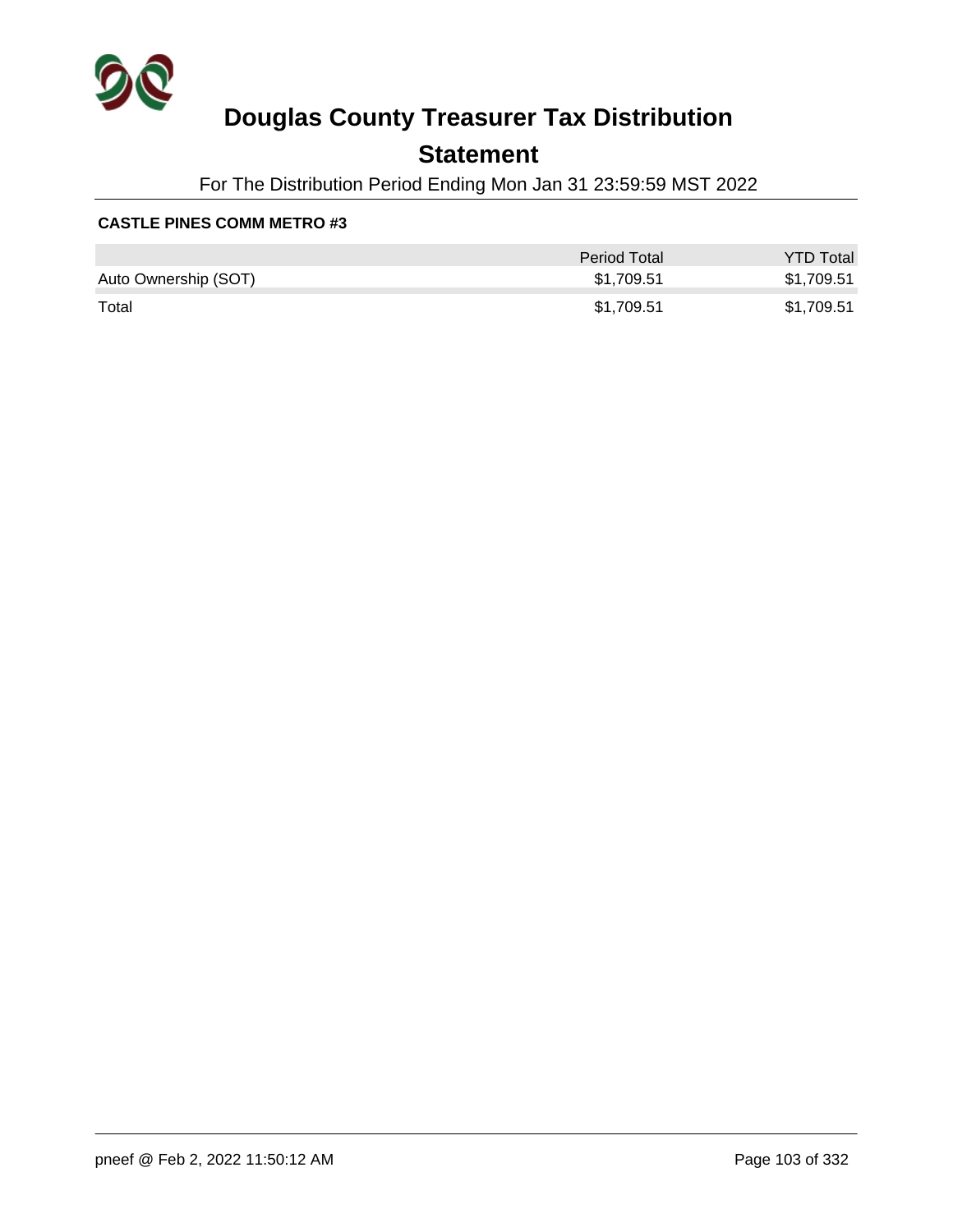

## **Statement**

For The Distribution Period Ending Mon Jan 31 23:59:59 MST 2022

|                      | <b>Period Total</b> | <b>YTD Total</b> |
|----------------------|---------------------|------------------|
| Auto Ownership (SOT) | \$2.104.18          | \$2,104.18       |
| Total                | \$2,104.18          | \$2,104.18       |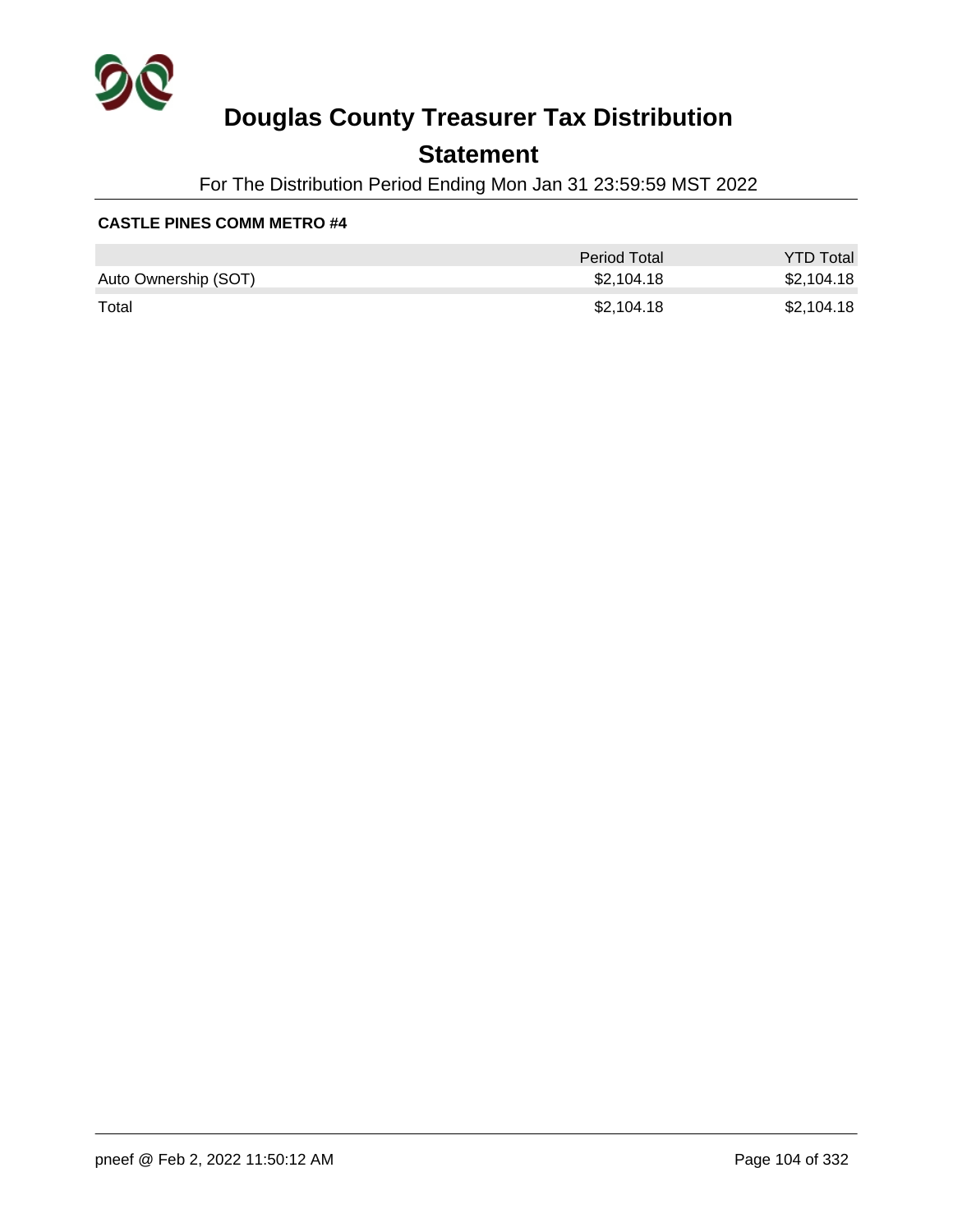

## **Statement**

For The Distribution Period Ending Mon Jan 31 23:59:59 MST 2022

|       | <b>Period Total</b> | otal<br>້ |
|-------|---------------------|-----------|
| Total | \$0.00              | \$0.00    |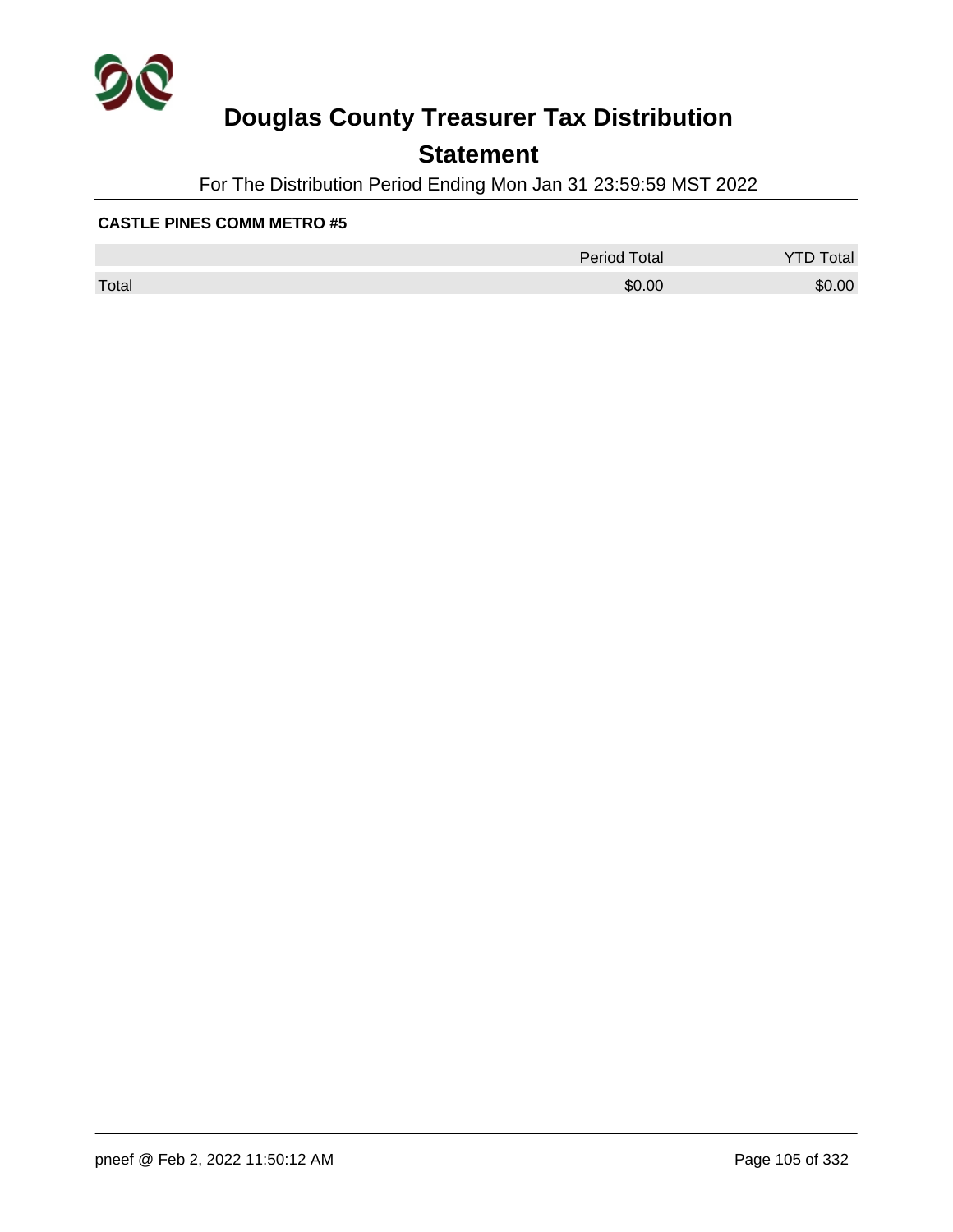

## **Statement**

For The Distribution Period Ending Mon Jan 31 23:59:59 MST 2022

### **HIGH PRAIRIE FARMS METRO**

|                                   | <b>Period Total</b> | <b>YTD Total</b> |
|-----------------------------------|---------------------|------------------|
| <b>Current Year Taxes</b>         | \$13,016.75         | \$13,016.75      |
| Auto Ownership (SOT)              | \$5,365.17          | \$5,365.17       |
| <b>Current Year Treasurer Fee</b> | (\$195.24)          | (\$195.24)       |
| Total                             | \$18,186.68         | \$18,186.68      |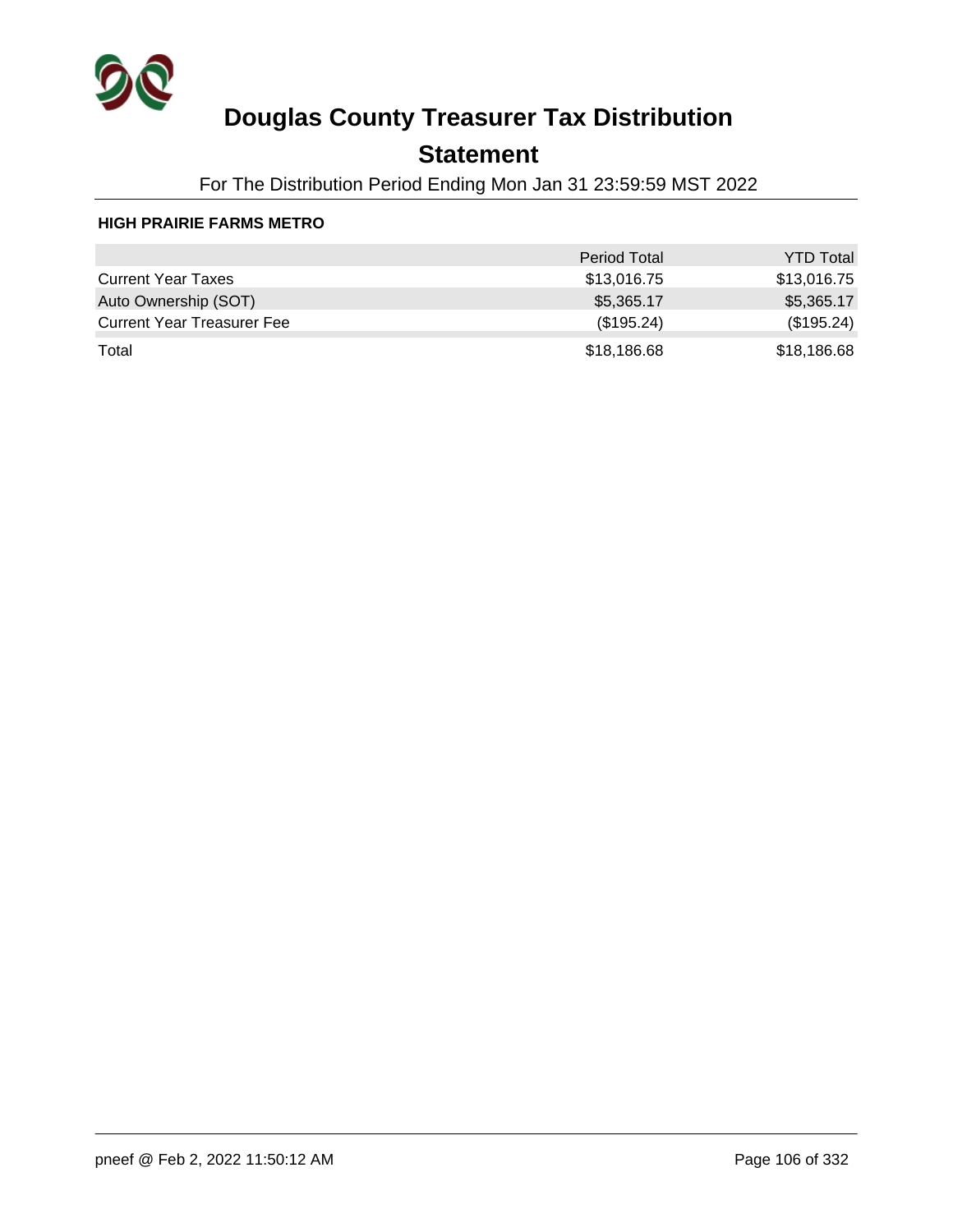

## **Statement**

For The Distribution Period Ending Mon Jan 31 23:59:59 MST 2022

### **CHERRY CREEK BASIN**

|                                         | <b>Period Total</b> | <b>YTD Total</b> |
|-----------------------------------------|---------------------|------------------|
| <b>Current Year Taxes</b>               | \$20,975.40         | \$20,975.40      |
| <b>Current Year TIF Expense</b>         | (\$364.05)          | (\$364.05)       |
| Prior Year TIF Expense                  | \$0.01              | \$0.01           |
| Prior Year Value Adjustment (Abatement) | (\$243.64)          | (\$243.64)       |
| Prior Year Interest Value Adjustment    | (\$6.47)            | (\$6.47)         |
| Auto Ownership (SOT)                    | \$11,049.71         | \$11,049.71      |
| <b>Current Year Treasurer Fee</b>       | (\$309.22)          | (\$309.22)       |
| <b>Prior Year Treasurer Fee</b>         | \$3.65              | \$3.65           |
| Total                                   | \$31,105.39         | \$31,105.39      |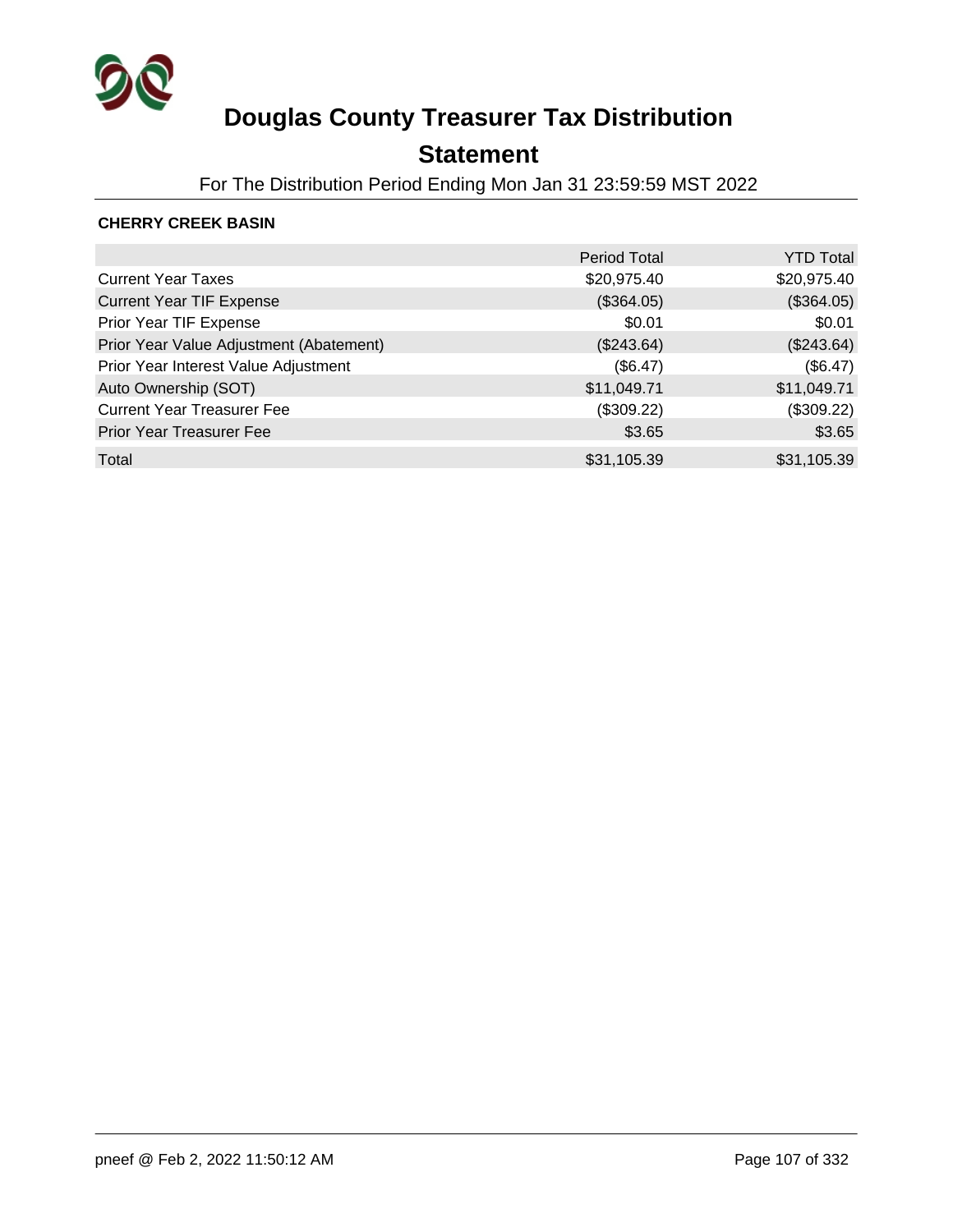

## **Statement**

For The Distribution Period Ending Mon Jan 31 23:59:59 MST 2022

#### **MOUNTAIN COMMUNITY FIRE**

|                                   | <b>Period Total</b> | <b>YTD Total</b> |
|-----------------------------------|---------------------|------------------|
| <b>Current Year Taxes</b>         | \$1,140.12          | \$1,140.12       |
| Auto Ownership (SOT)              | \$410.50            | \$410.50         |
| <b>Current Year Treasurer Fee</b> | (\$17.10)           | (\$17.10)        |
| Total                             | \$1,533.52          | \$1,533.52       |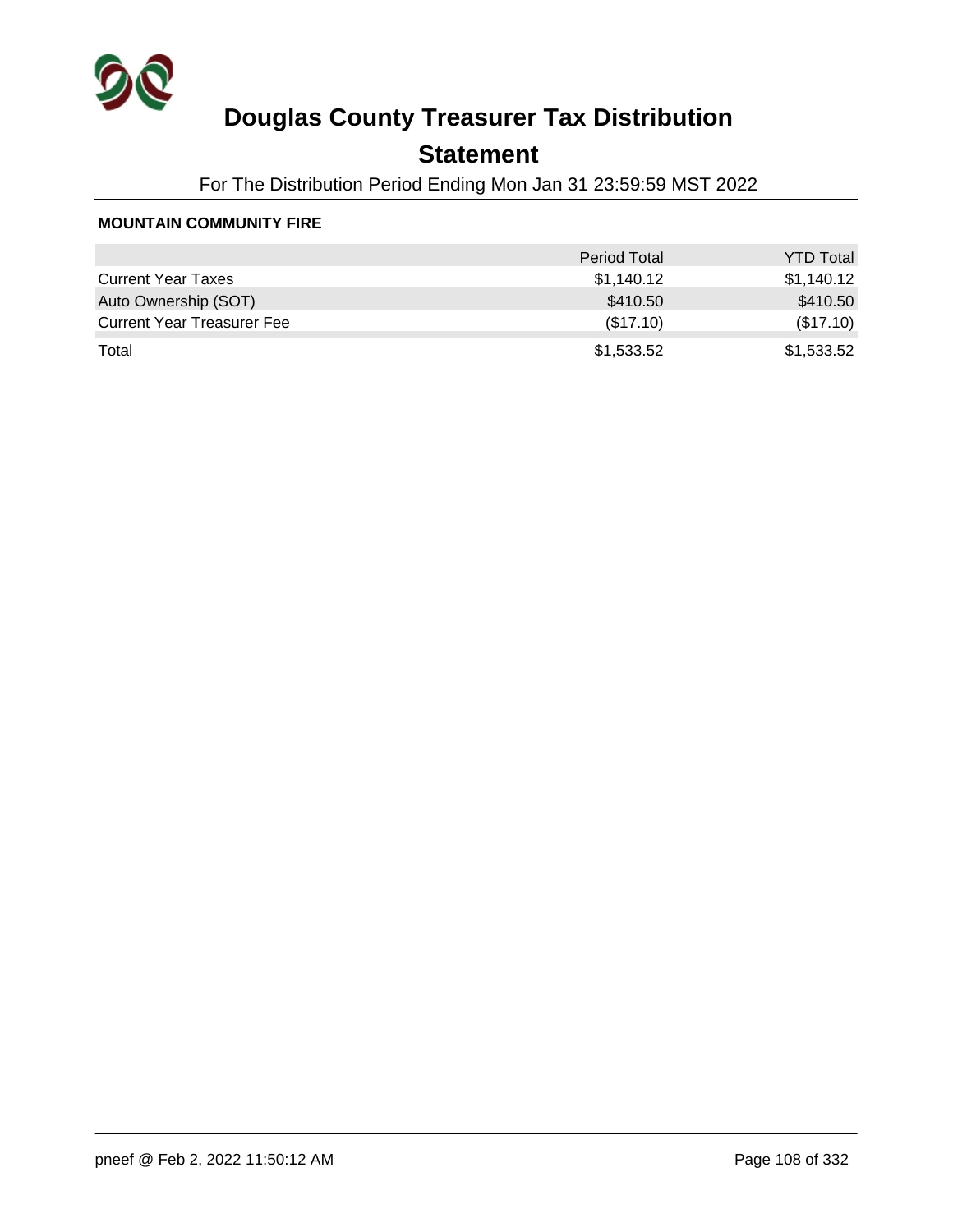

## **Statement**

For The Distribution Period Ending Mon Jan 31 23:59:59 MST 2022

### **DOUGLAS COUNTY LIBRARIES**

|                                         | <b>Period Total</b> | <b>YTD Total</b> |
|-----------------------------------------|---------------------|------------------|
| <b>Current Year Taxes</b>               | \$534,345.39        | \$534,345.39     |
| <b>Prior Year Taxes</b>                 | \$103.44            | \$103.44         |
| <b>Current Year TIF Expense</b>         | (\$4,970.49)        | (\$4,970.49)     |
| Prior Year TIF Expense                  | \$0.06              | \$0.06           |
| Prior Year Value Adjustment (Abatement) | (\$3,193.25)        | (\$3,193.25)     |
| <b>Current Year Interest</b>            | \$24.27             | \$24.27          |
| <b>Prior Year Interest</b>              | \$4.78              | \$4.78           |
| Prior Year Interest Value Adjustment    | (\$141.91)          | (\$141.91)       |
| Auto Ownership (SOT)                    | \$235,136.68        | \$235,136.68     |
| <b>Current Year Treasurer Fee</b>       | (\$7,941.16)        | (\$7,941.16)     |
| <b>Prior Year Treasurer Fee</b>         | \$46.31             | \$46.31          |
| Total                                   | \$753,414.12        | \$753,414.12     |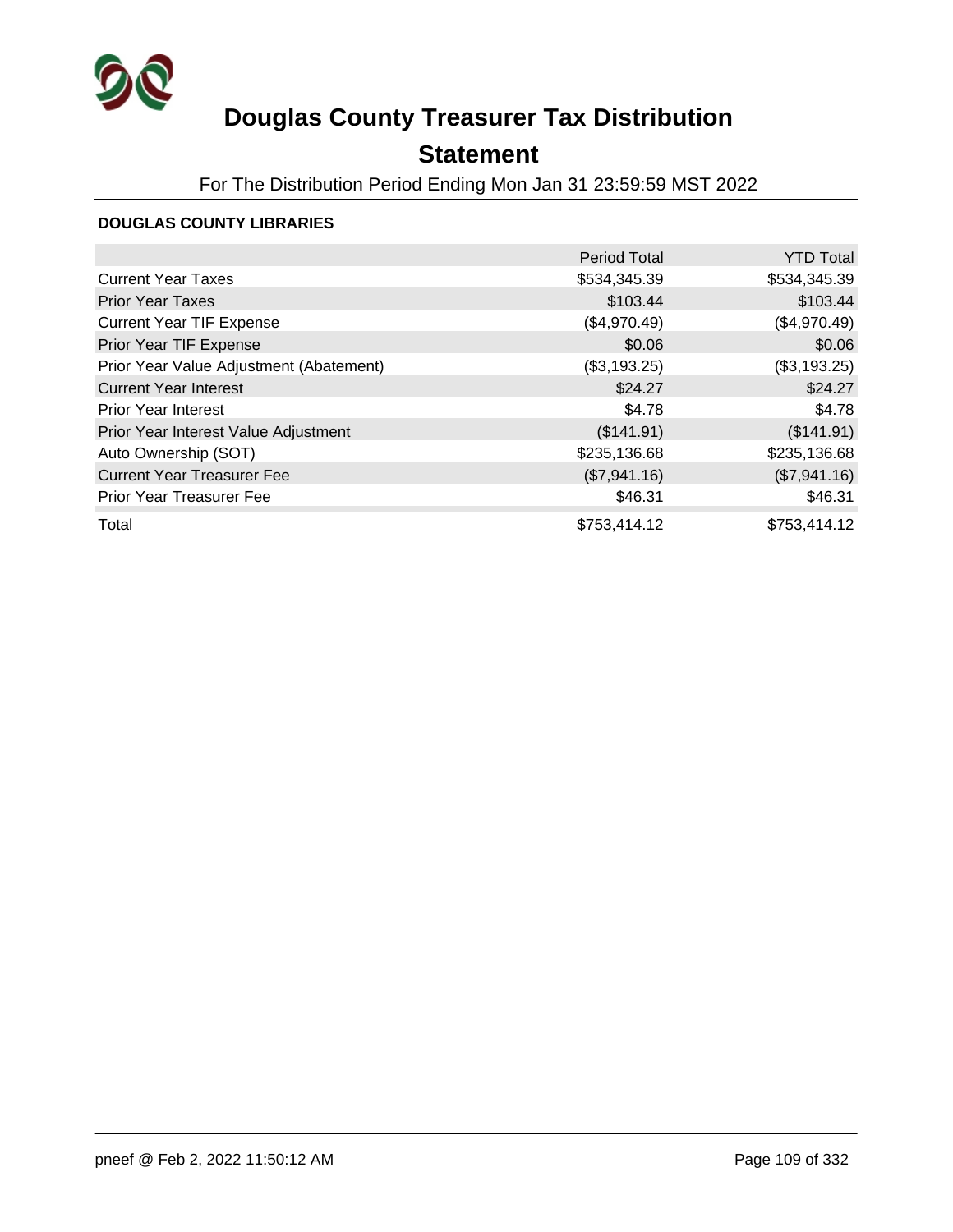

## **Statement**

For The Distribution Period Ending Mon Jan 31 23:59:59 MST 2022

### **URBAN DRN & FLOOD S PLATTE**

|                                         | <b>Period Total</b> | <b>YTD Total</b> |
|-----------------------------------------|---------------------|------------------|
| <b>Current Year Taxes</b>               | \$9,791.76          | \$9,791.76       |
| <b>Prior Year Taxes</b>                 | \$2.58              | \$2.58           |
| <b>Current Year TIF Expense</b>         | (\$76.00)           | (\$76.00)        |
| Prior Year Value Adjustment (Abatement) | (\$74.18)           | (\$74.18)        |
| <b>Current Year Interest</b>            | \$0.60              | \$0.60           |
| Prior Year Interest Value Adjustment    | (\$2.88)            | (\$2.88)         |
| Auto Ownership (SOT)                    | \$4,403.90          | \$4,403.90       |
| <b>Current Year Treasurer Fee</b>       | (\$145.79)          | (\$145.79)       |
| Prior Year Treasurer Fee                | \$1.06              | \$1.06           |
| Total                                   | \$13,901.05         | \$13,901.05      |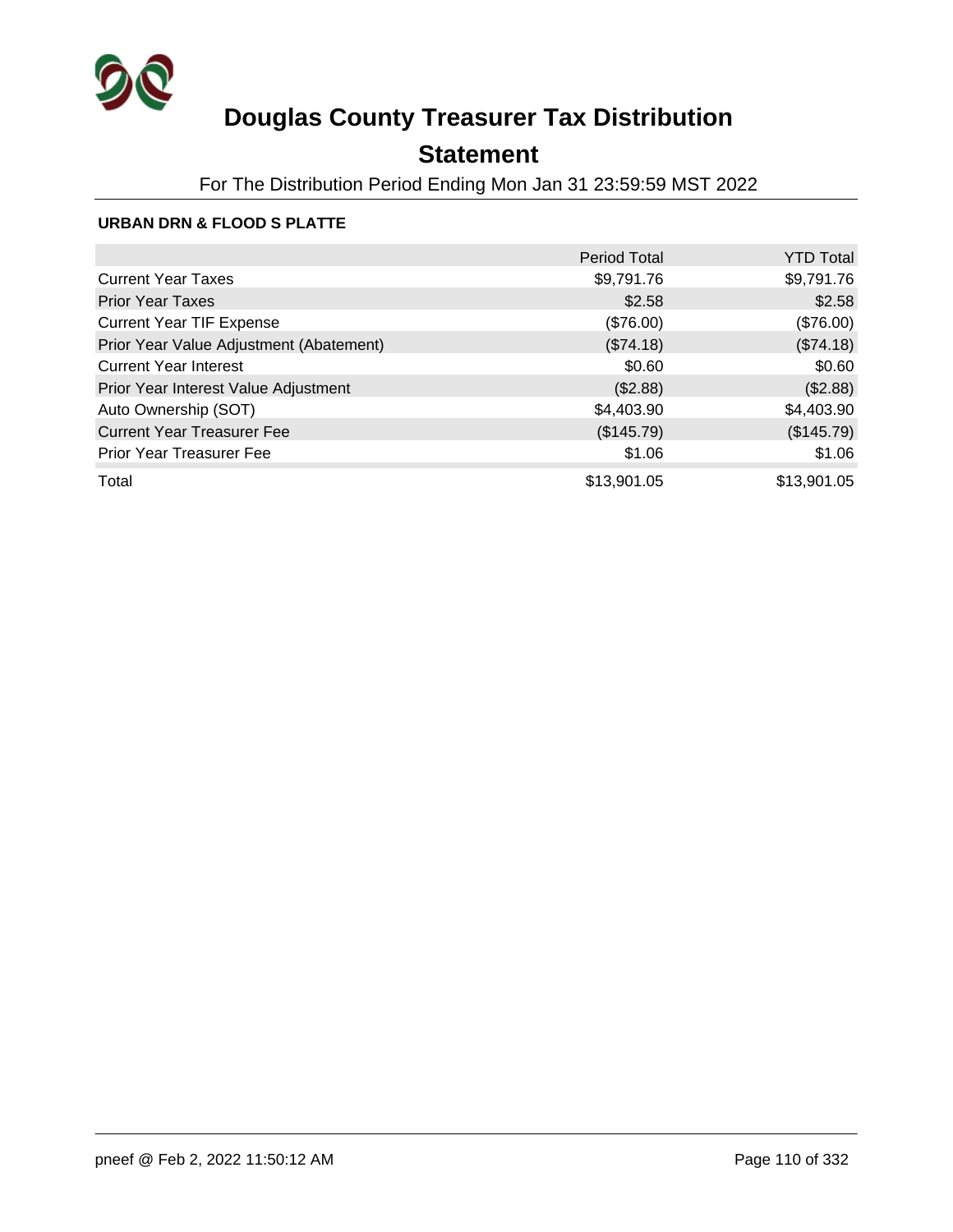

## **Statement**

For The Distribution Period Ending Mon Jan 31 23:59:59 MST 2022

#### **SOUTHGATE WATER BOND DEBT**

|       | <b>Period Total</b> | otal<br>້ |
|-------|---------------------|-----------|
| Total | \$0.00              | \$0.00    |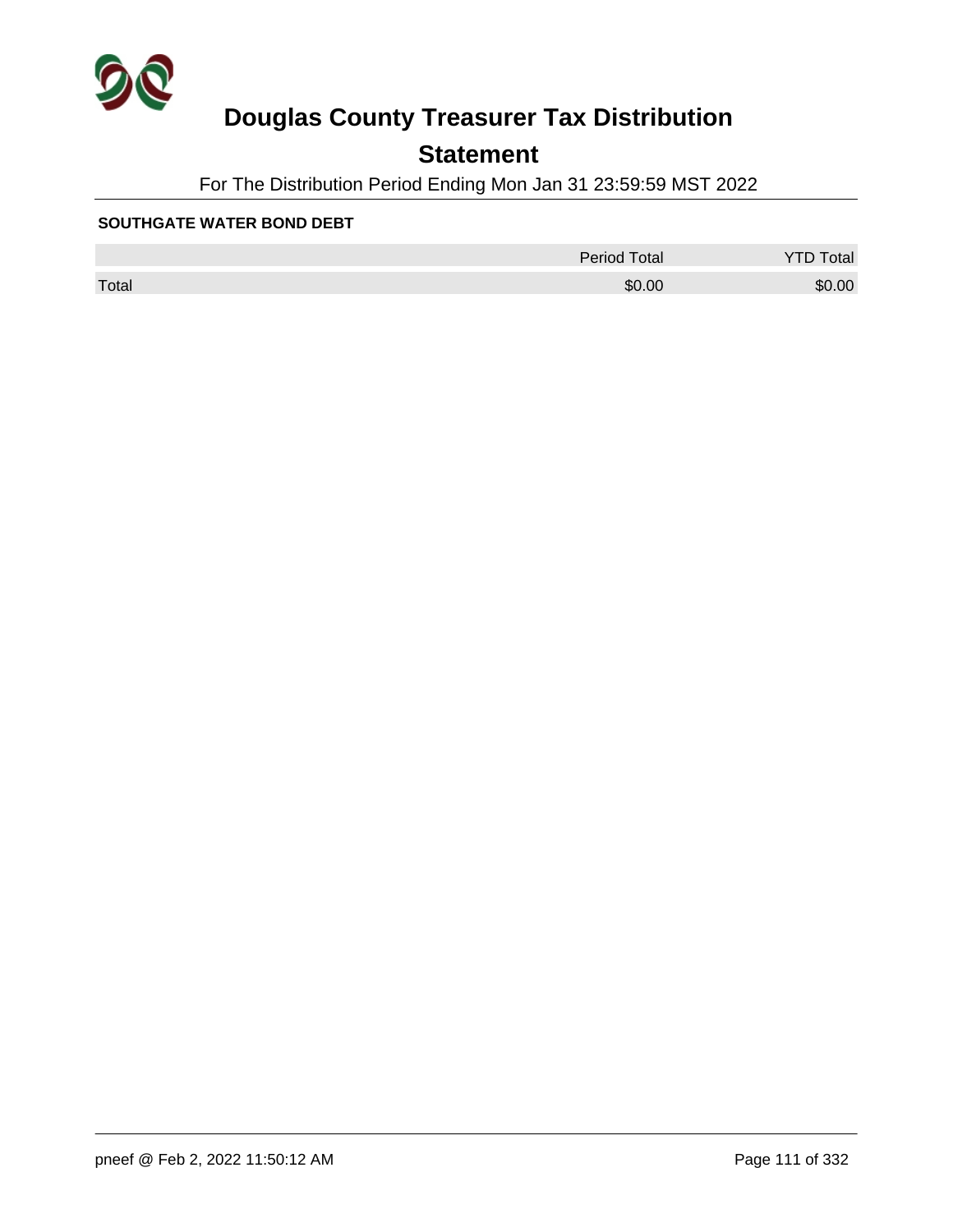

## **Statement**

For The Distribution Period Ending Mon Jan 31 23:59:59 MST 2022

#### **HIDDEN POINTE METRO DISTRICT**

|                                   | <b>Period Total</b> | <b>YTD Total</b> |
|-----------------------------------|---------------------|------------------|
| <b>Current Year Taxes</b>         | \$175.83            | \$175.83         |
| Auto Ownership (SOT)              | \$593.07            | \$593.07         |
| <b>Current Year Treasurer Fee</b> | (S2.64)             | (\$2.64)         |
| Total                             | \$766.26            | \$766.26         |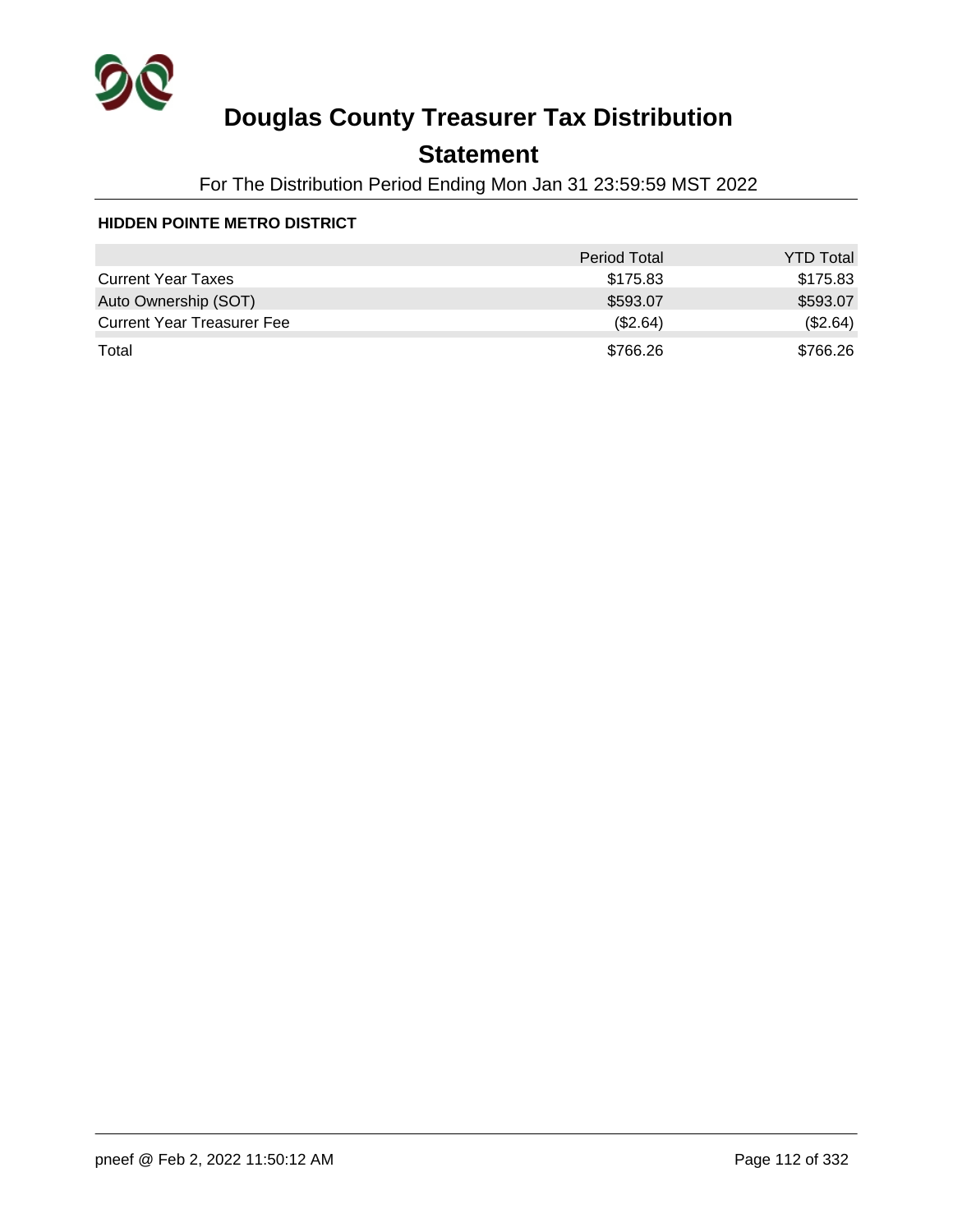

### **Statement**

For The Distribution Period Ending Mon Jan 31 23:59:59 MST 2022

### **OMNIPARK METRO DIST**

|                      | Period Total | <b>YTD Total</b> |
|----------------------|--------------|------------------|
| Auto Ownership (SOT) | \$2,865.77   | \$2,865.77       |
| Total                | \$2,865,77   | \$2,865.77       |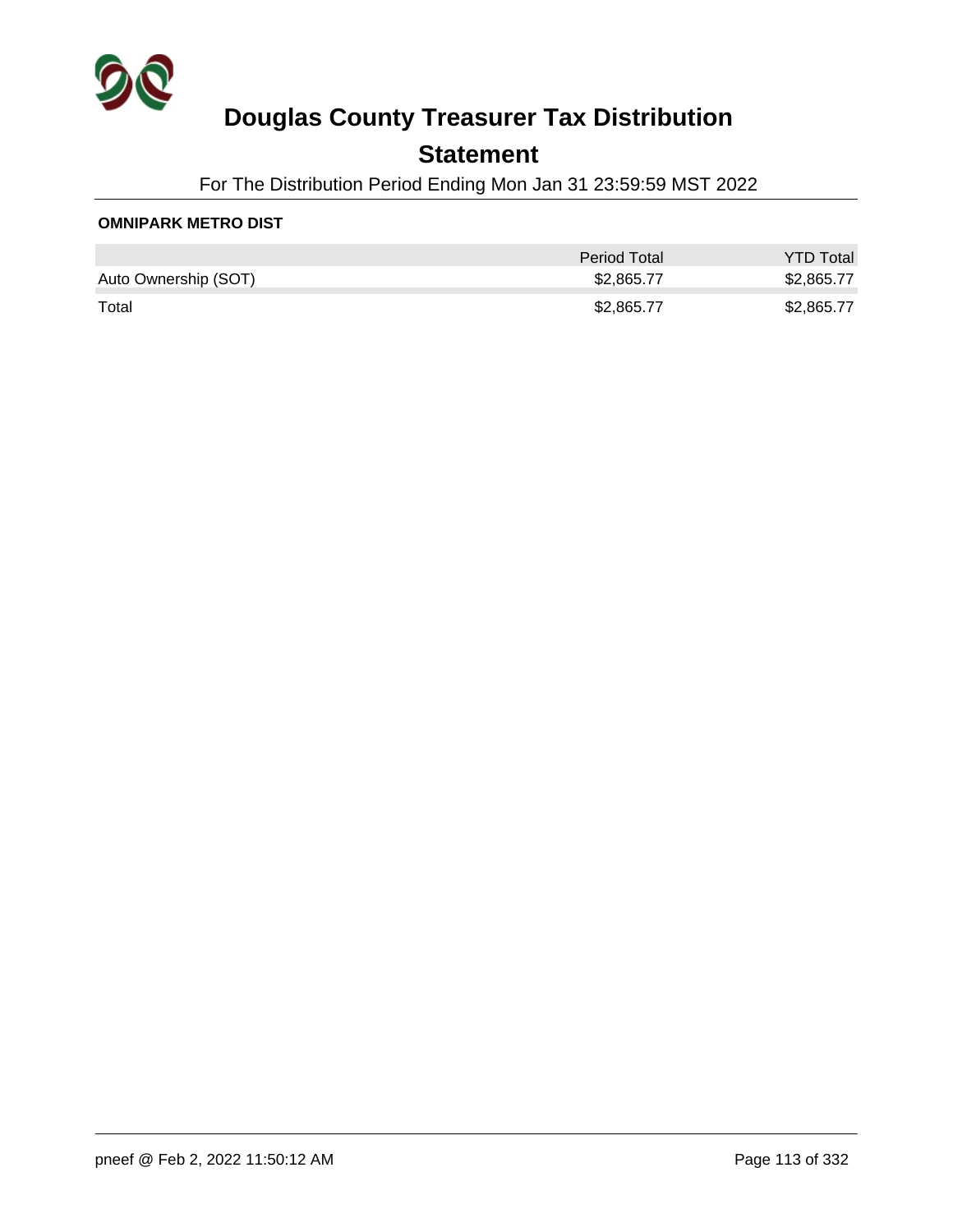

### **Statement**

For The Distribution Period Ending Mon Jan 31 23:59:59 MST 2022

### **HERITAGE HILLS METRO DIST**

|                                   | <b>Period Total</b> | <b>YTD Total</b> |
|-----------------------------------|---------------------|------------------|
| <b>Current Year Taxes</b>         | \$63.474.55         | \$63,474.55      |
| Auto Ownership (SOT)              | \$15,489.24         | \$15,489.24      |
| <b>Current Year Treasurer Fee</b> | (\$952.13)          | (\$952.13)       |
| Total                             | \$78,011.66         | \$78,011.66      |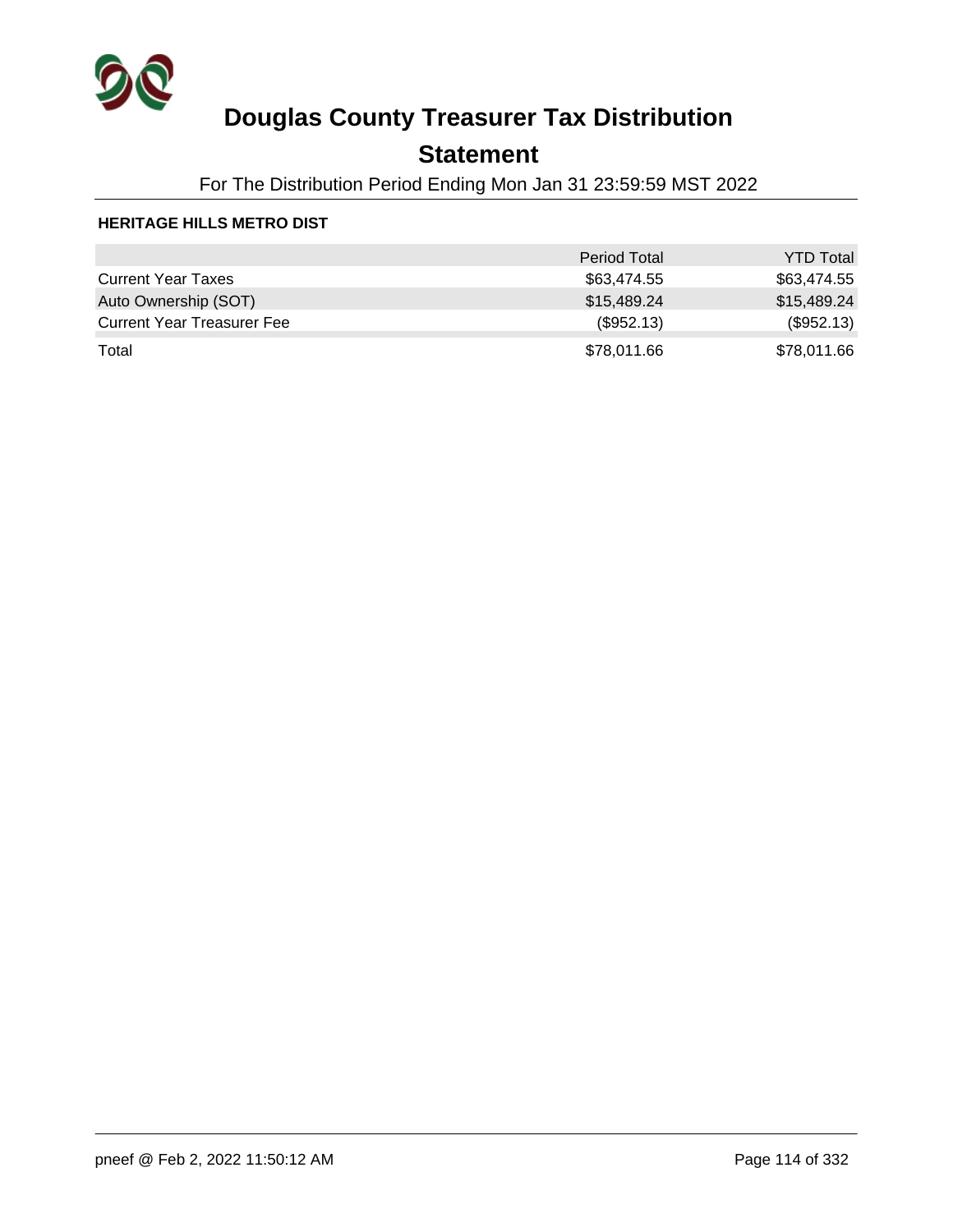

## **Statement**

For The Distribution Period Ending Mon Jan 31 23:59:59 MST 2022

### **CHATFIELD SOUTH WATER DISTRICT**

|                                   | <b>Period Total</b> | <b>YTD Total</b> |
|-----------------------------------|---------------------|------------------|
| <b>Current Year Taxes</b>         | \$127.45            | \$127.45         |
| Auto Ownership (SOT)              | \$297.46            | \$297.46         |
| <b>Current Year Treasurer Fee</b> | (\$1.91)            | (\$1.91)         |
| Total                             | \$423.00            | \$423.00         |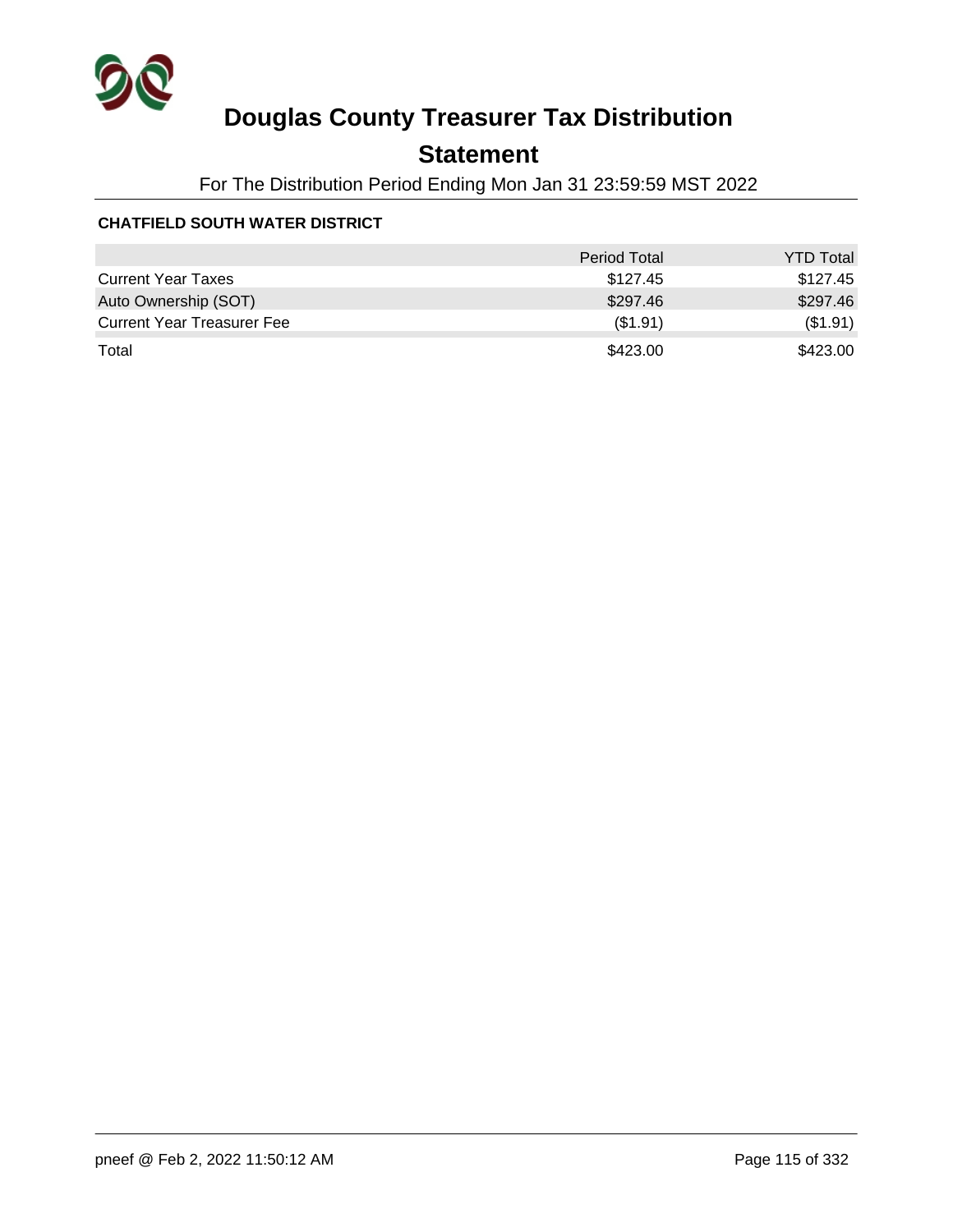

## **Statement**

For The Distribution Period Ending Mon Jan 31 23:59:59 MST 2022

#### **COMPARK BUSINESS CAMPUS**

|                                   | <b>Period Total</b> | <b>YTD Total</b> |
|-----------------------------------|---------------------|------------------|
| <b>Current Year Taxes</b>         | \$11,025.00         | \$11,025.00      |
| Auto Ownership (SOT)              | \$18,587.00         | \$18,587.00      |
| <b>Current Year Treasurer Fee</b> | (\$165.38)          | (\$165.38)       |
| Total                             | \$29,446.62         | \$29,446.62      |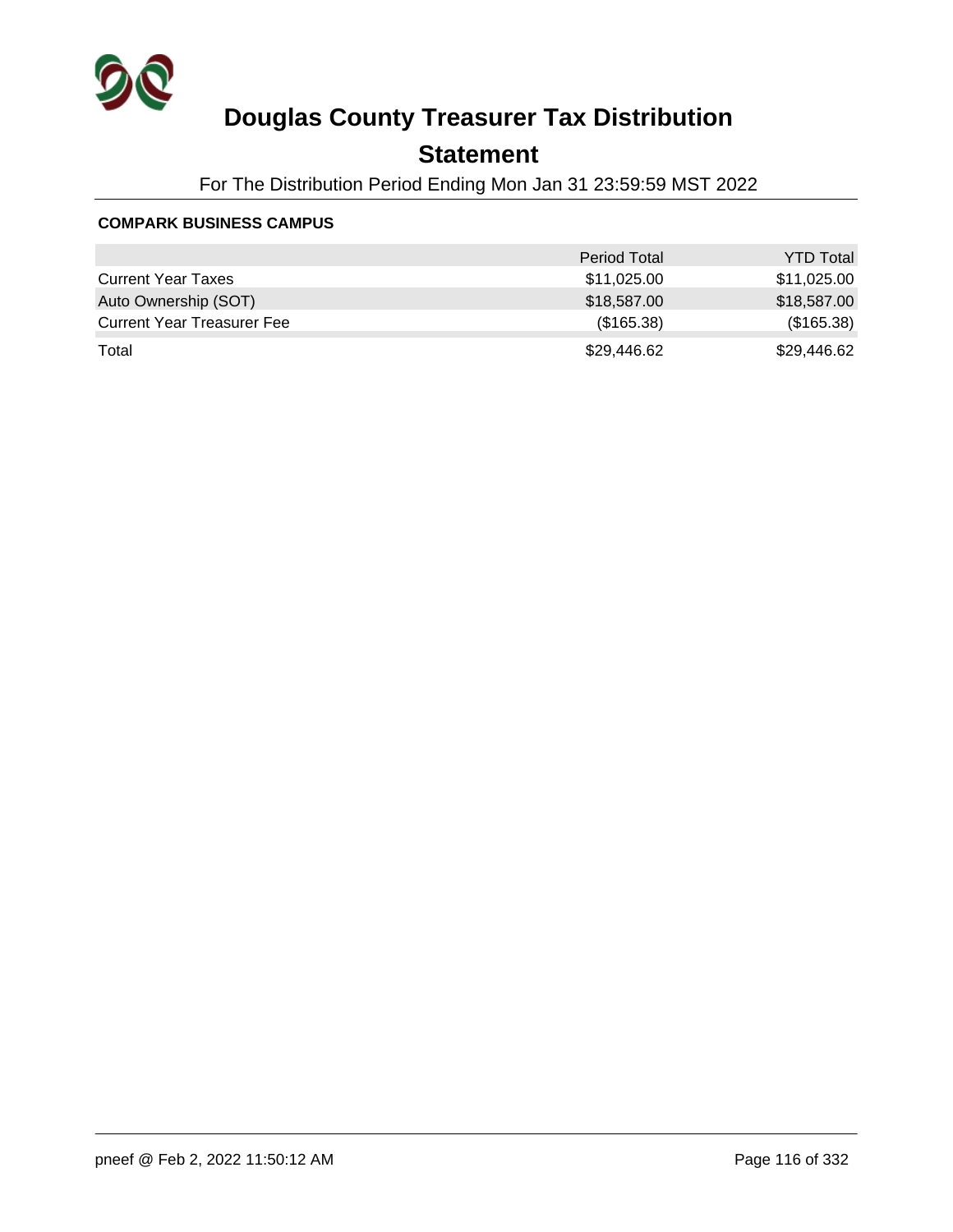

## **Statement**

For The Distribution Period Ending Mon Jan 31 23:59:59 MST 2022

#### **CONSOLIDATED BELL MOUNTAIN**

|                                   | <b>Period Total</b> | <b>YTD Total</b> |
|-----------------------------------|---------------------|------------------|
| <b>Current Year Taxes</b>         | \$5.434.41          | \$5,434.41       |
| Auto Ownership (SOT)              | \$9,110.56          | \$9,110.56       |
| <b>Current Year Treasurer Fee</b> | (\$81.52)           | (\$81.52)        |
| Total                             | \$14,463.45         | \$14,463.45      |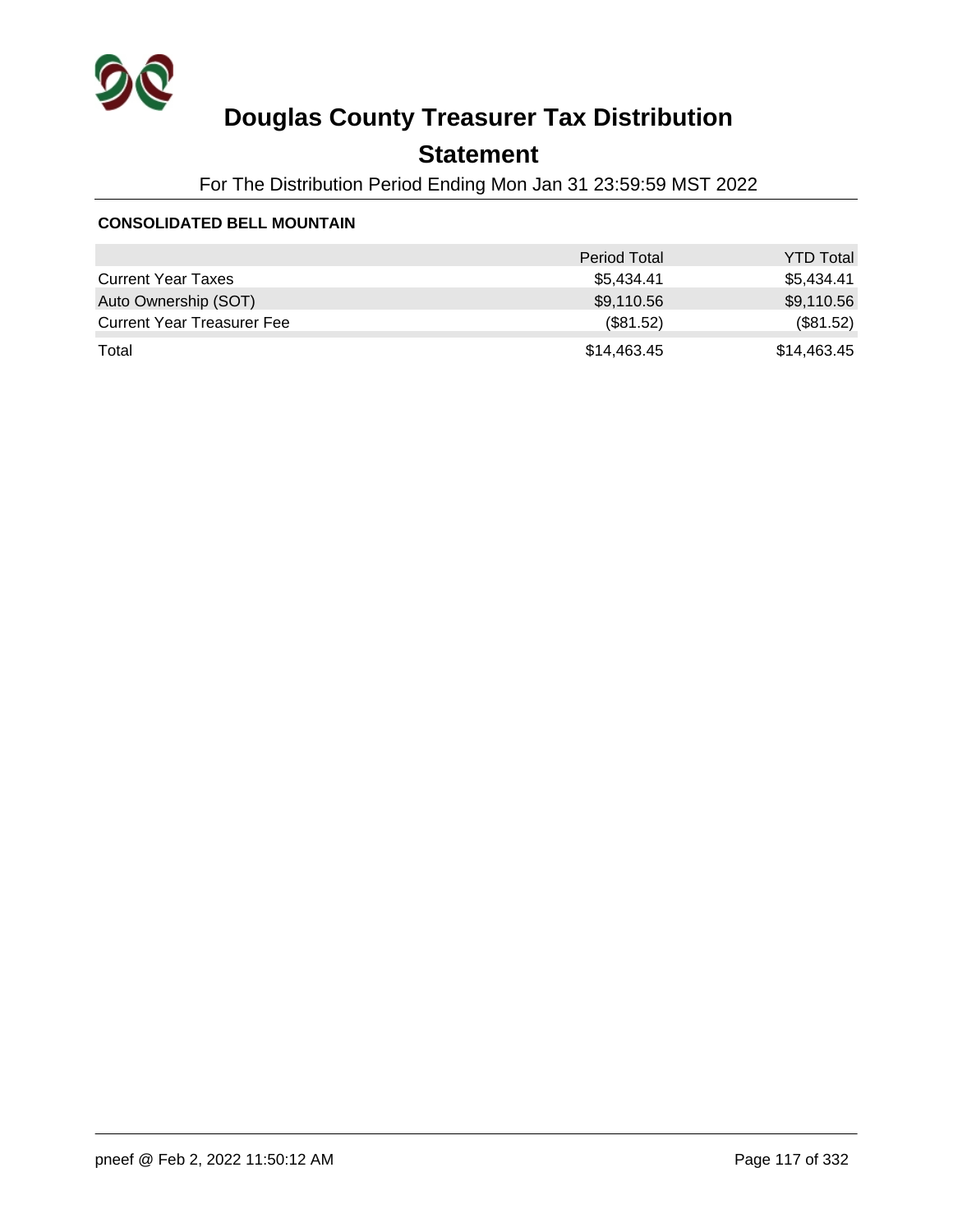

## **Statement**

For The Distribution Period Ending Mon Jan 31 23:59:59 MST 2022

#### **E-470 POTOMAC METRO DISTRICT**

|       | <b>Period Total</b> | otal   |
|-------|---------------------|--------|
| Total | \$0.00              | \$0.00 |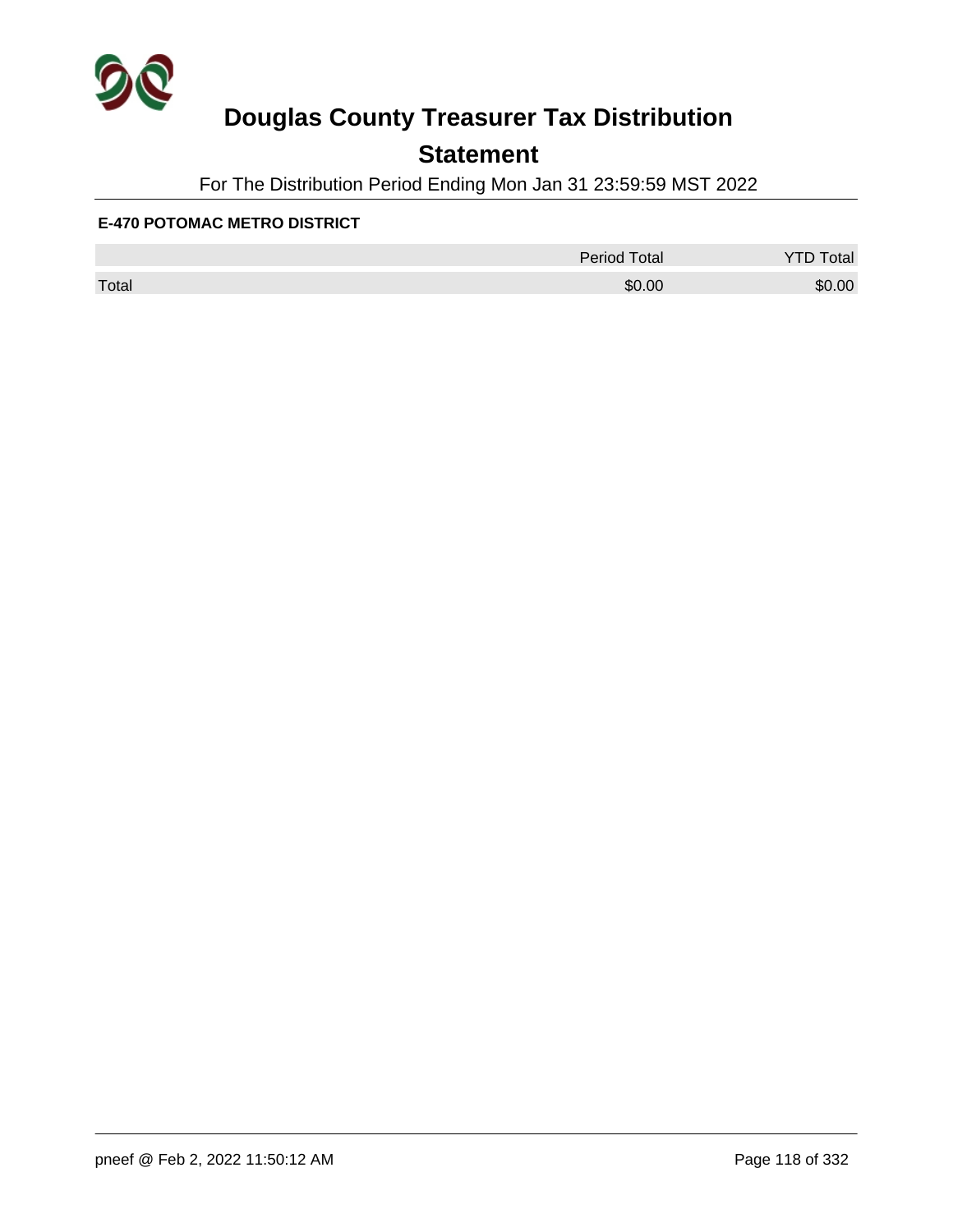

## **Statement**

For The Distribution Period Ending Mon Jan 31 23:59:59 MST 2022

### **WEST METRO FIRE PROTECTION DISTRICT**

|                                   | <b>Period Total</b> | <b>YTD Total</b> |
|-----------------------------------|---------------------|------------------|
| <b>Current Year Taxes</b>         | \$28,991.36         | \$28,991.36      |
| Auto Ownership (SOT)              | \$15,721.93         | \$15,721.93      |
| <b>Current Year Treasurer Fee</b> | (\$434.85)          | (\$434.85)       |
| Total                             | \$44,278.44         | \$44,278.44      |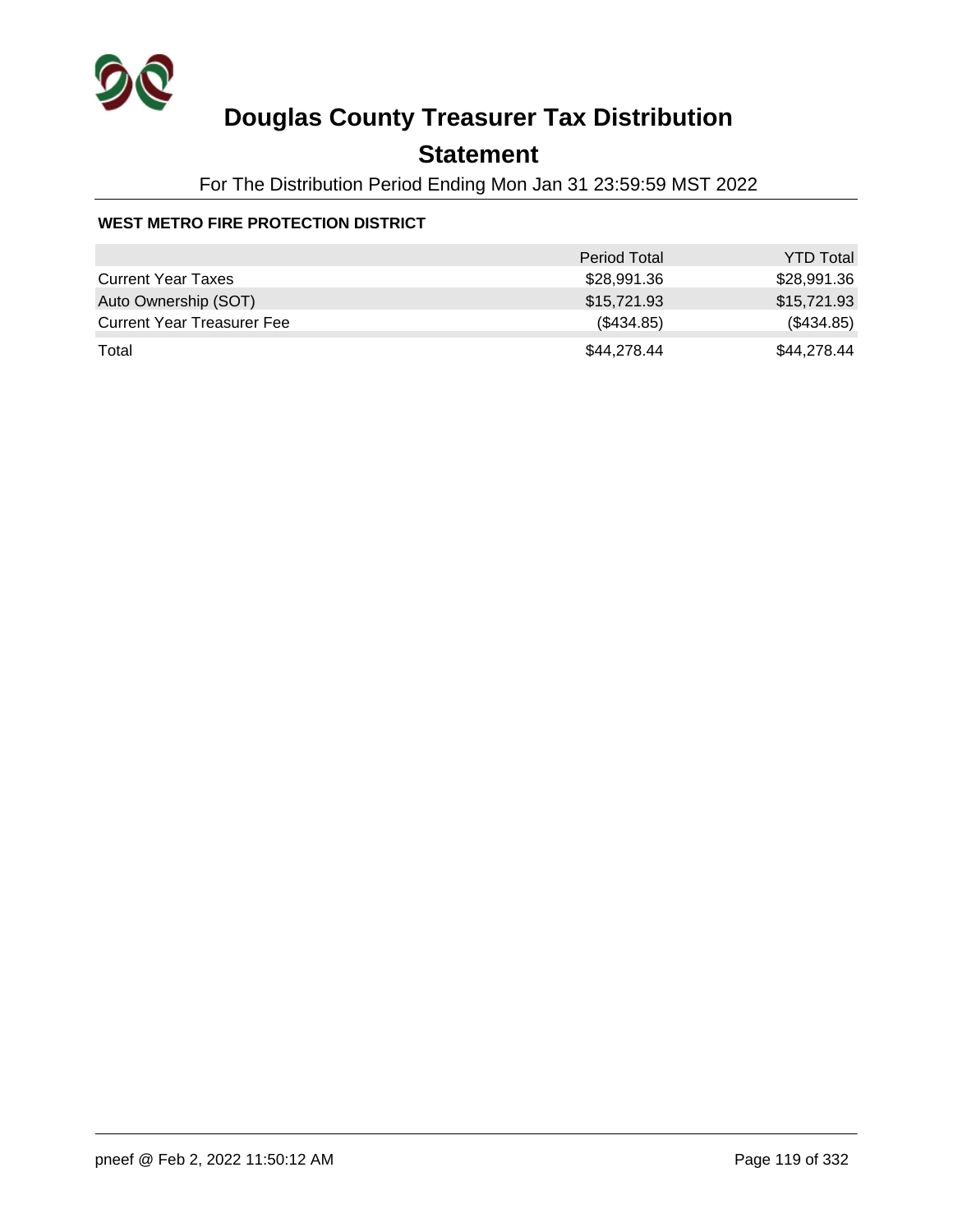

## **Statement**

For The Distribution Period Ending Mon Jan 31 23:59:59 MST 2022

#### **PINERY WEST METRO DISTRICT #2**

|                                   | <b>Period Total</b> | <b>YTD Total</b> |
|-----------------------------------|---------------------|------------------|
| <b>Current Year Taxes</b>         | \$38,487.25         | \$38,487.25      |
| Auto Ownership (SOT)              | \$18,107.86         | \$18,107.86      |
| <b>Current Year Treasurer Fee</b> | (\$577.32)          | (\$577.32)       |
| Total                             | \$56,017.79         | \$56,017.79      |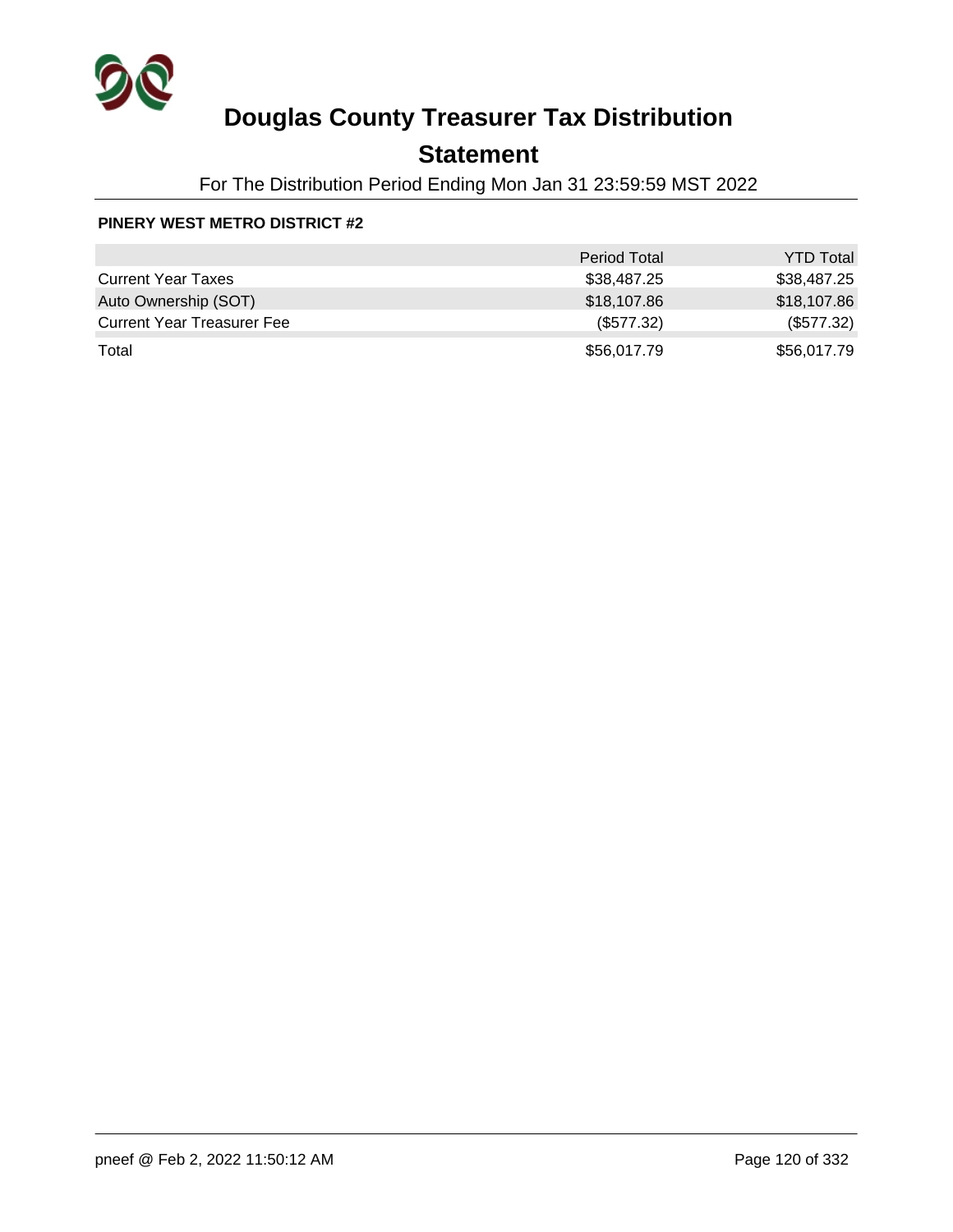

## **Statement**

For The Distribution Period Ending Mon Jan 31 23:59:59 MST 2022

#### **MERIDIAN METRO DEBT SERVICE**

|                      | Period Total | <b>YTD Total</b> |
|----------------------|--------------|------------------|
| Auto Ownership (SOT) | \$2,662.26   | \$2,662.26       |
| Total                | \$2,662.26   | \$2,662.26       |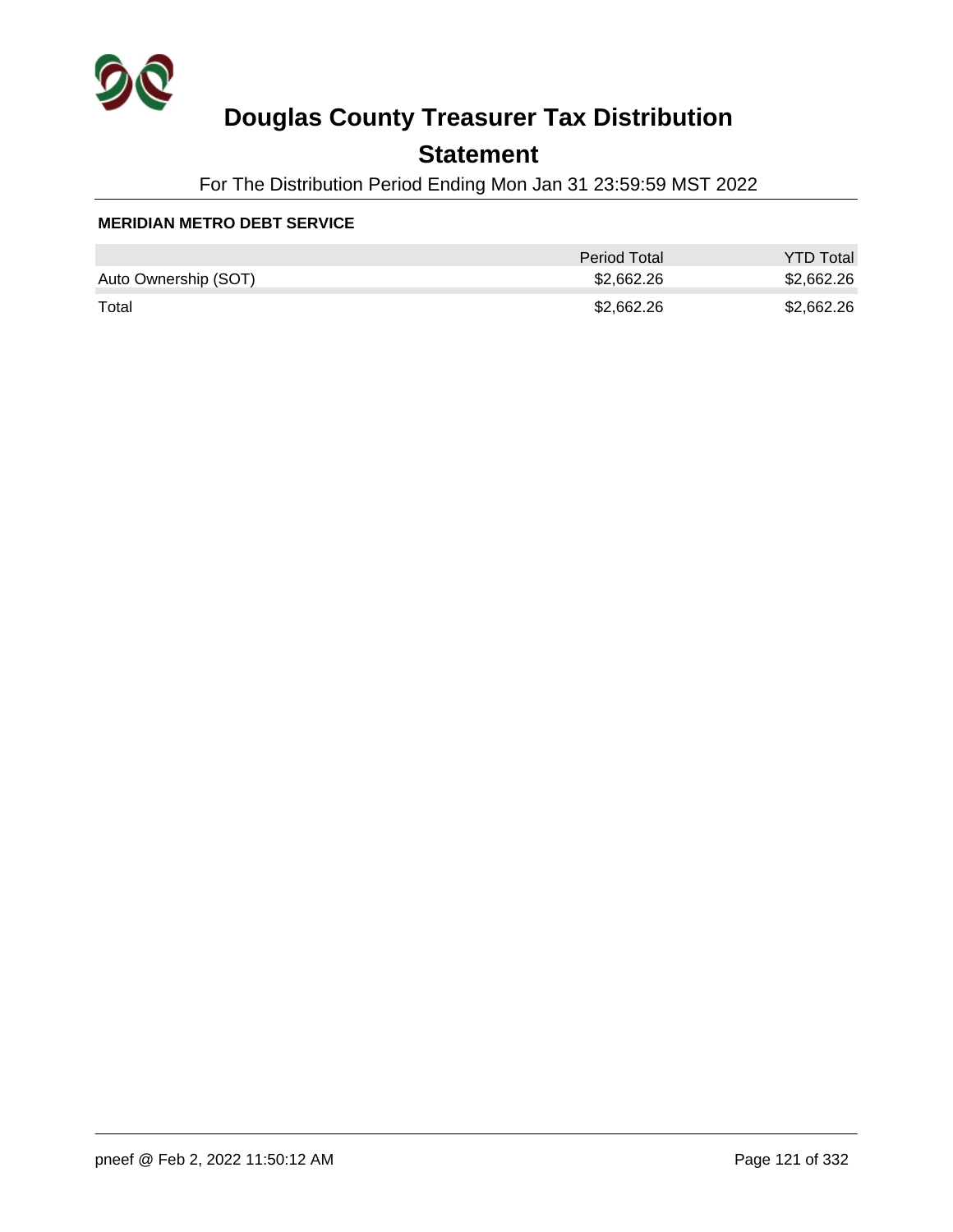

## **Statement**

For The Distribution Period Ending Mon Jan 31 23:59:59 MST 2022

### **CONCORD METRO DIST**

|                                   | <b>Period Total</b> | <b>YTD Total</b> |
|-----------------------------------|---------------------|------------------|
| <b>Current Year Taxes</b>         | \$53.55             | \$53.55          |
| Auto Ownership (SOT)              | \$3,046.04          | \$3,046.04       |
| <b>Current Year Treasurer Fee</b> | $($ \$0.80)         | (\$0.80)         |
| Total                             | \$3,098.79          | \$3,098.79       |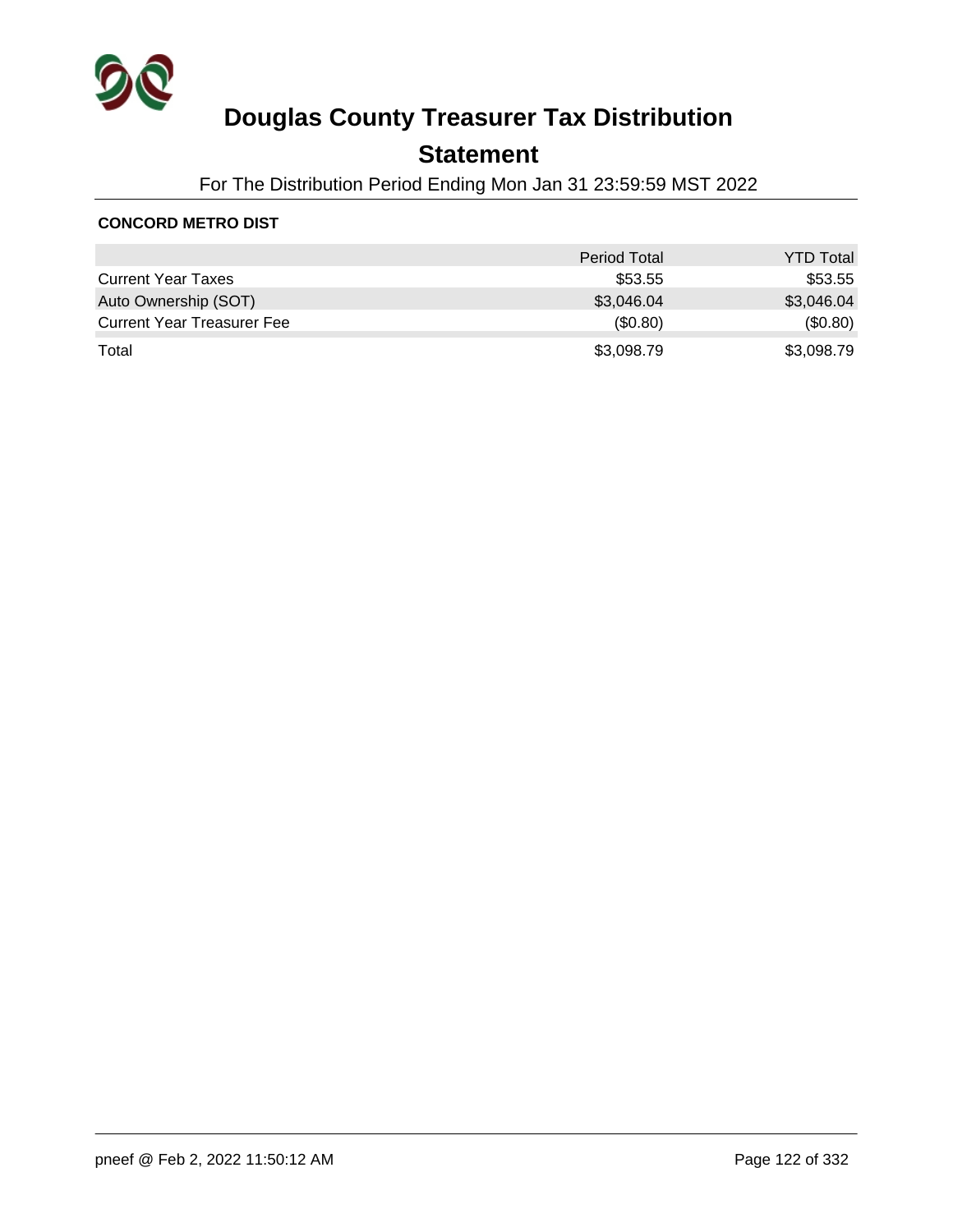

## **Statement**

For The Distribution Period Ending Mon Jan 31 23:59:59 MST 2022

### **SOUTH MERIDIAN METRO DIST**

|                                         | <b>Period Total</b> | <b>YTD Total</b> |
|-----------------------------------------|---------------------|------------------|
| <b>Current Year Taxes</b>               | \$7,091.20          | \$7,091.20       |
| Prior Year Value Adjustment (Abatement) | (\$7,969.60)        | (\$7,969.60)     |
| Auto Ownership (SOT)                    | \$2,334.69          | \$2,334.69       |
| <b>Current Year Treasurer Fee</b>       | (\$106.37)          | (\$106.37)       |
| <b>Prior Year Treasurer Fee</b>         | \$119.55            | \$119.55         |
| Total                                   | \$1,469.47          | \$1,469.47       |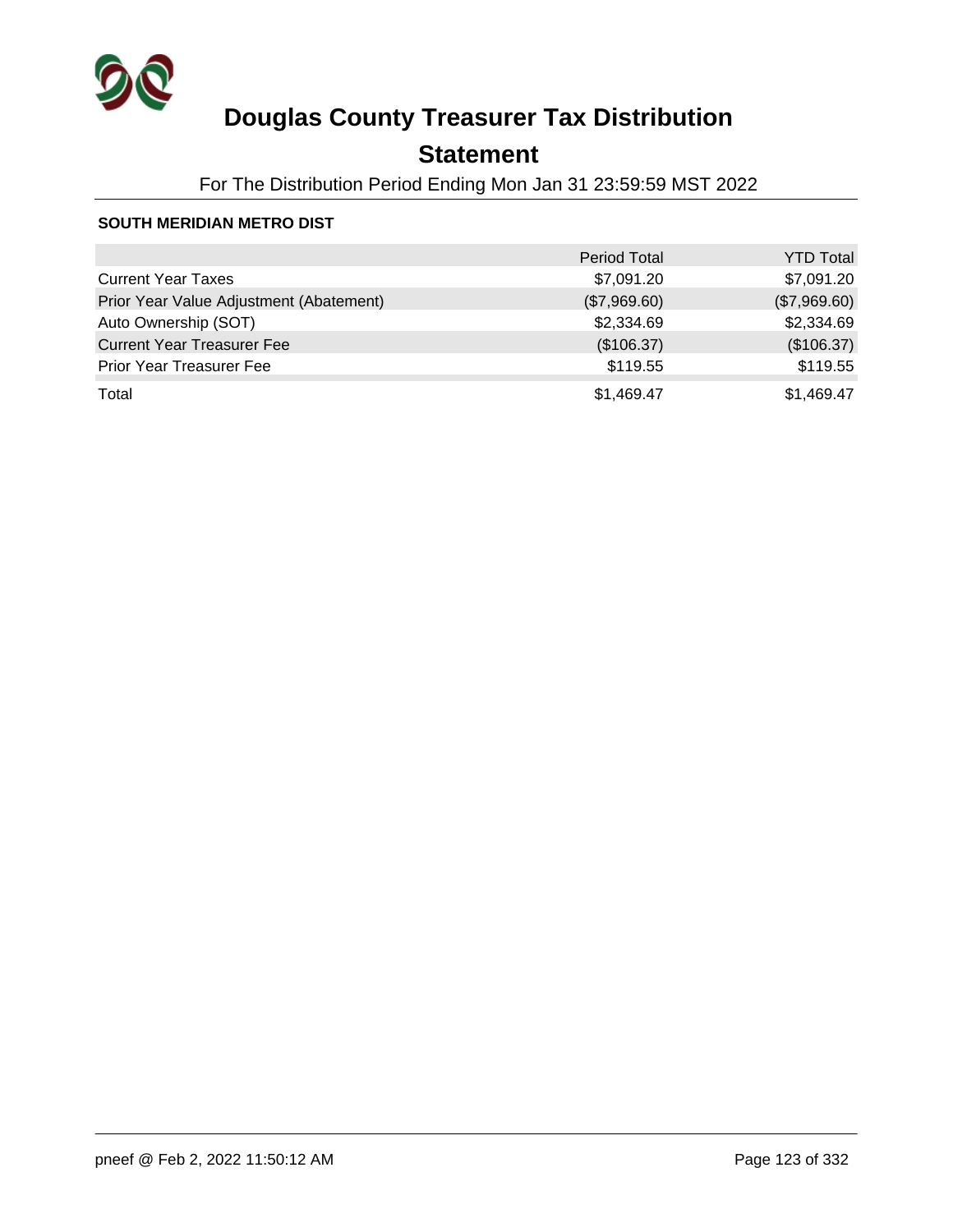

## **Statement**

For The Distribution Period Ending Mon Jan 31 23:59:59 MST 2022

#### **SOUTH MERIDIAN METRO DEBT SVC**

|                                   | <b>Period Total</b> | <b>YTD Total</b> |
|-----------------------------------|---------------------|------------------|
| <b>Current Year Taxes</b>         | \$825.18            | \$825.18         |
| Auto Ownership (SOT)              | \$864.66            | \$864.66         |
| <b>Current Year Treasurer Fee</b> | (\$12.39)           | (\$12.39)        |
| Total                             | \$1,677.45          | \$1.677.45       |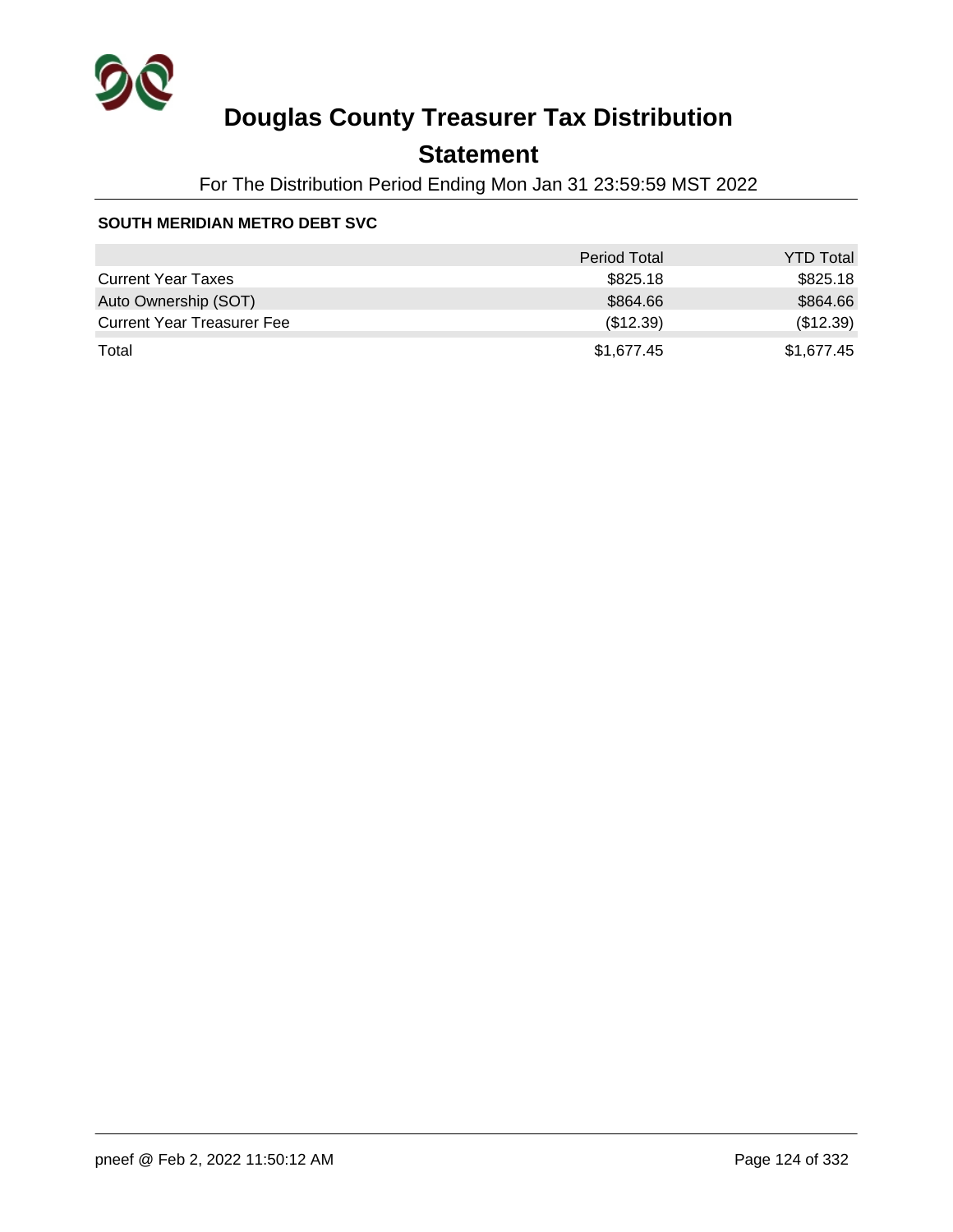

## **Statement**

For The Distribution Period Ending Mon Jan 31 23:59:59 MST 2022

### **FRANKTOWN BUSINESS AREA METRO DISTRICT**

|                                   | <b>Period Total</b> | <b>YTD Total</b> |
|-----------------------------------|---------------------|------------------|
| <b>Current Year Taxes</b>         | \$1,414.90          | \$1.414.90       |
| Auto Ownership (SOT)              | \$280.75            | \$280.75         |
| <b>Current Year Treasurer Fee</b> | (\$21.22)           | (\$21.22)        |
| Total                             | \$1,674.43          | \$1.674.43       |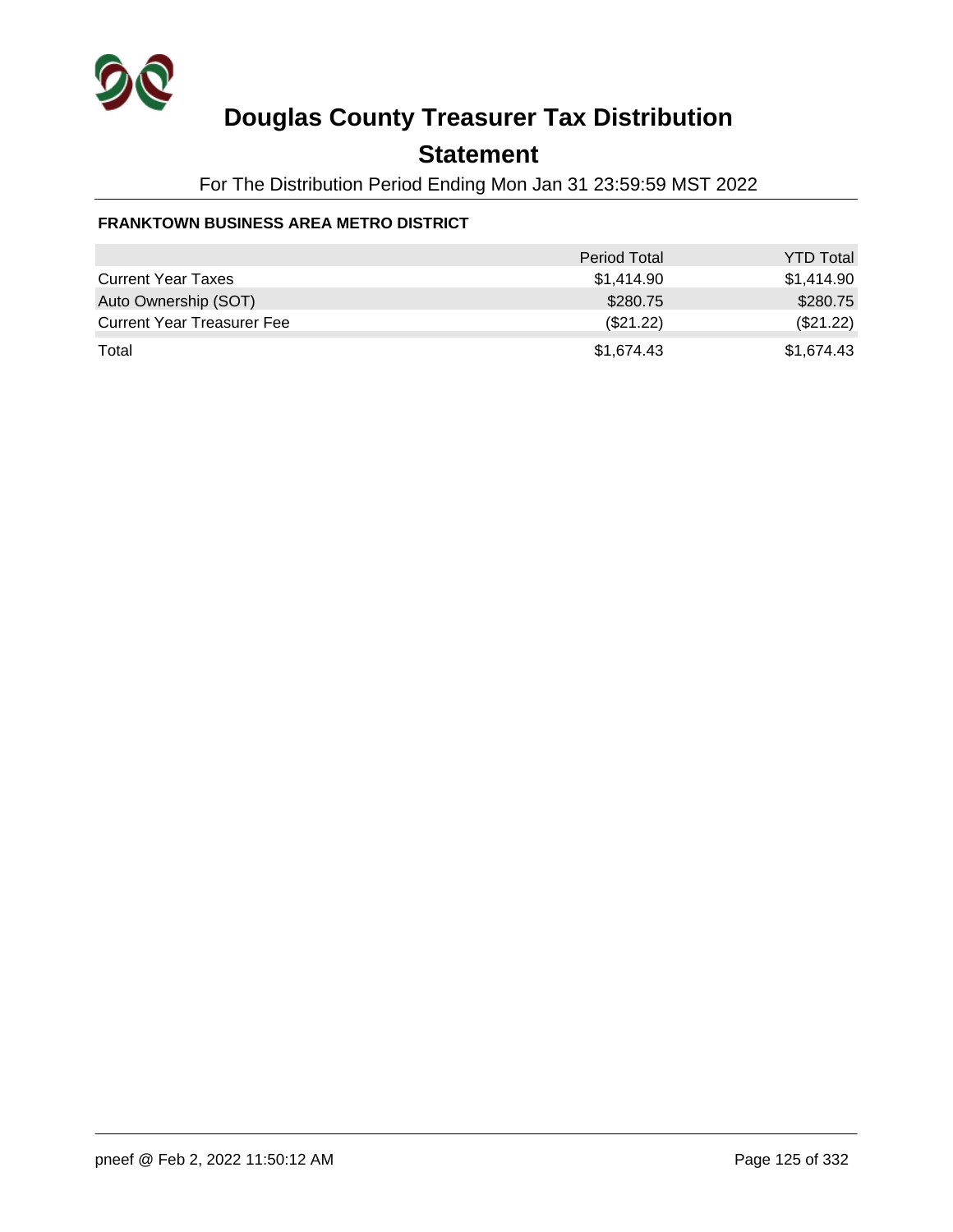

## **Statement**

For The Distribution Period Ending Mon Jan 31 23:59:59 MST 2022

### **CASTLE OAKS METRO DISTRICT**

|                                   | <b>Period Total</b> | <b>YTD Total</b> |
|-----------------------------------|---------------------|------------------|
| <b>Current Year Taxes</b>         | \$15,341.18         | \$15,341.18      |
| Auto Ownership (SOT)              | \$11,296.40         | \$11,296.40      |
| <b>Current Year Treasurer Fee</b> | $(\$230.13)$        | $(\$230.13)$     |
| Total                             | \$26,407.45         | \$26,407.45      |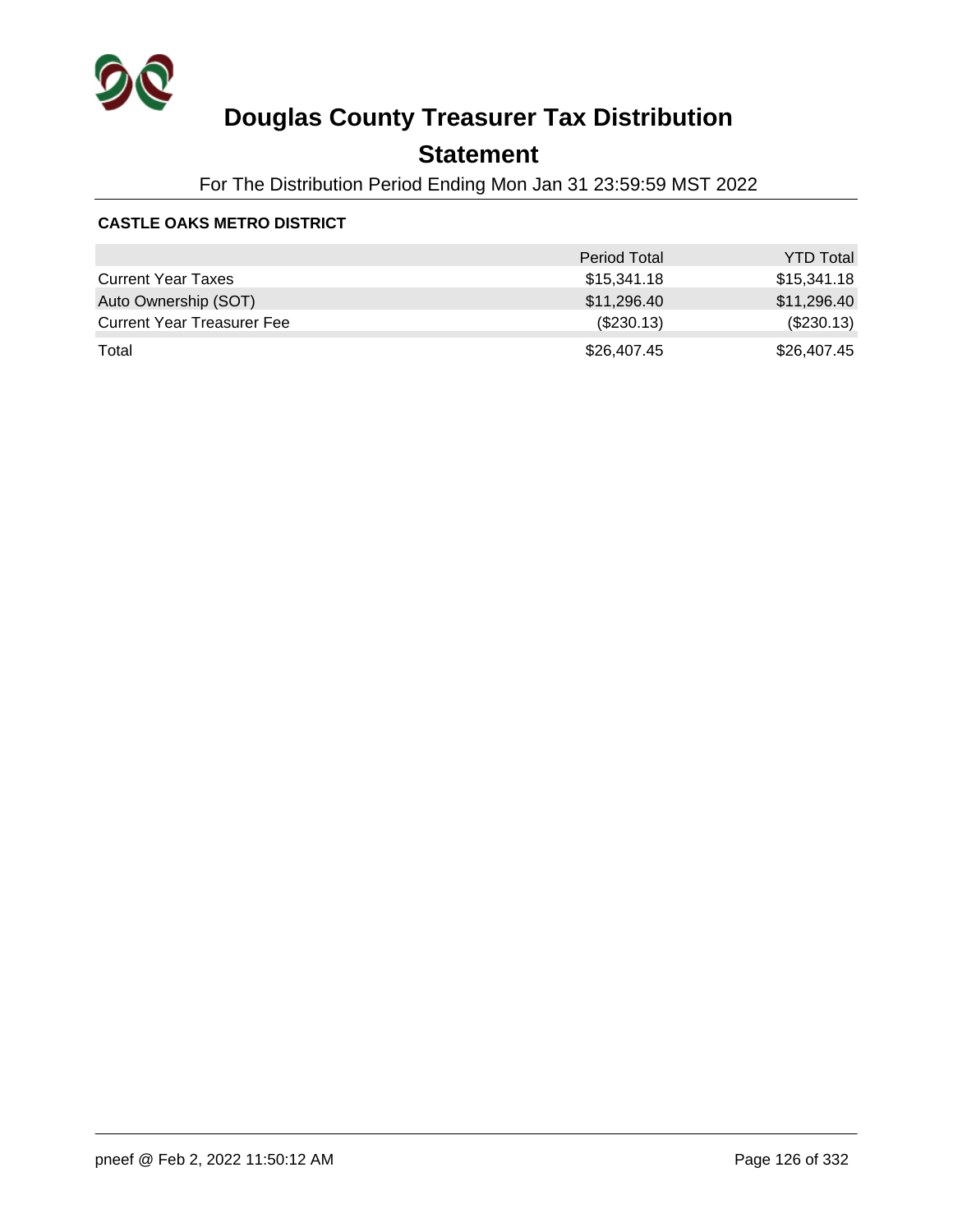

## **Statement**

For The Distribution Period Ending Mon Jan 31 23:59:59 MST 2022

### **CANTERBERRY CROSSING II METRO DISTRICT**

|                                   | <b>Period Total</b> | <b>YTD Total</b> |
|-----------------------------------|---------------------|------------------|
| <b>Current Year Taxes</b>         | \$10,230.36         | \$10,230.36      |
| Auto Ownership (SOT)              | \$6,449.14          | \$6,449.14       |
| <b>Current Year Treasurer Fee</b> | (\$153.45)          | (\$153.45)       |
| Total                             | \$16,526.05         | \$16,526.05      |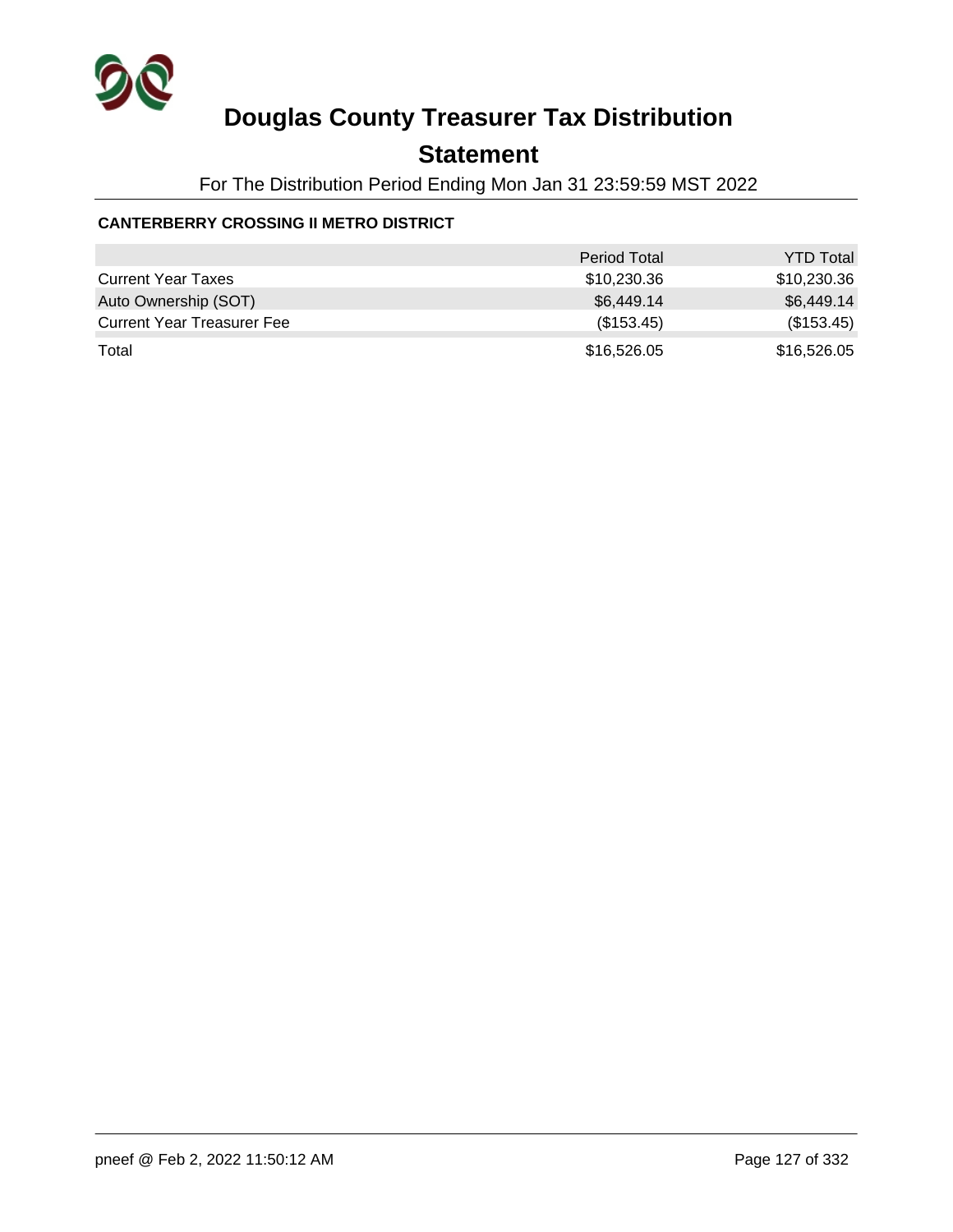

## **Statement**

For The Distribution Period Ending Mon Jan 31 23:59:59 MST 2022

### **SOUTH MERIDIAN METRO DIST DEBT SVC #2**

|       | Period Total | <b>YTD Total</b> |
|-------|--------------|------------------|
| Total | \$0.00       | \$0.00           |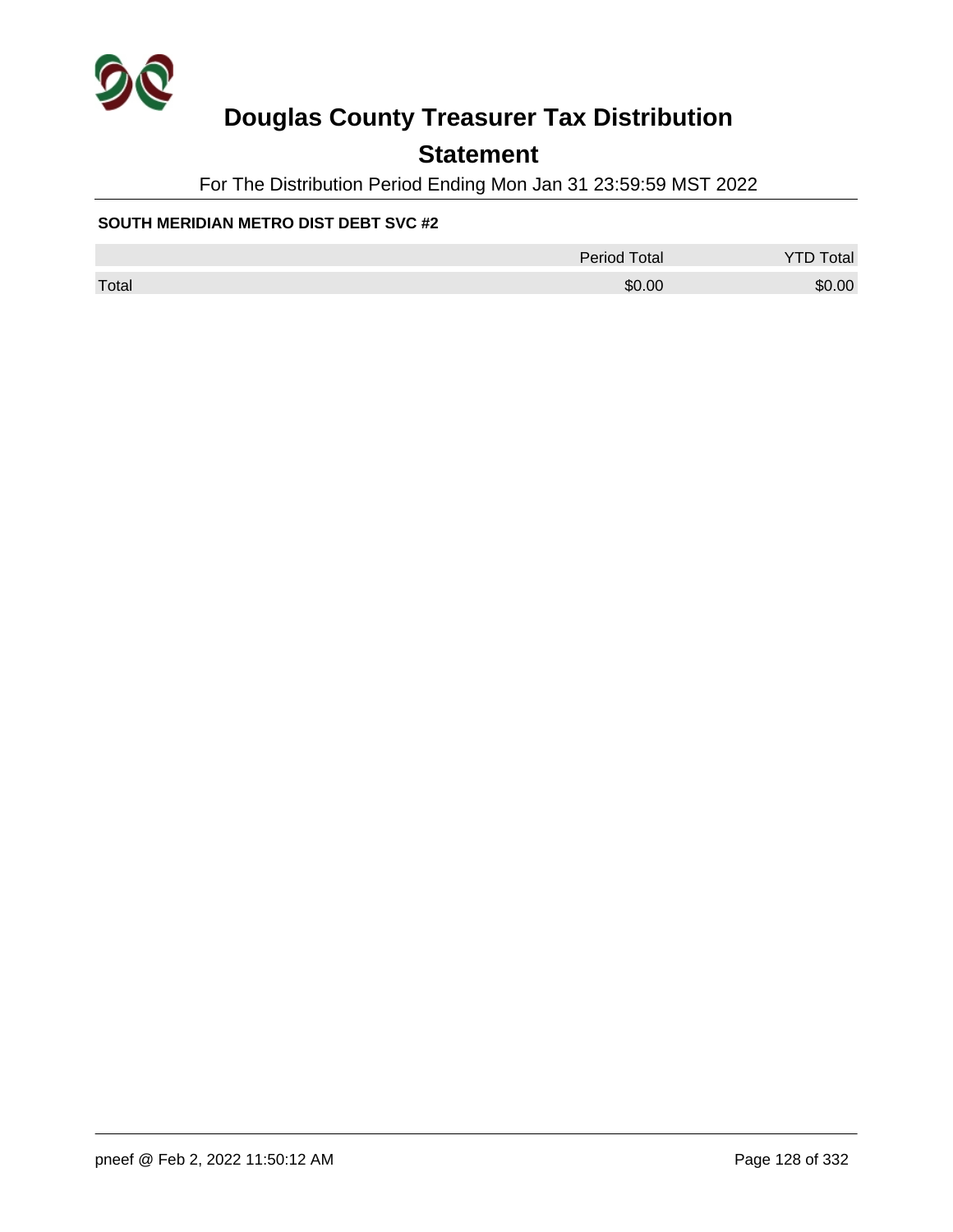

## **Statement**

For The Distribution Period Ending Mon Jan 31 23:59:59 MST 2022

#### **MERIDIAN METRO DISTRICT #2**

|                      | Period Total | <b>YTD Total</b> |
|----------------------|--------------|------------------|
| Auto Ownership (SOT) | \$106.42     | \$106.42         |
| Total                | \$106.42     | \$106.42         |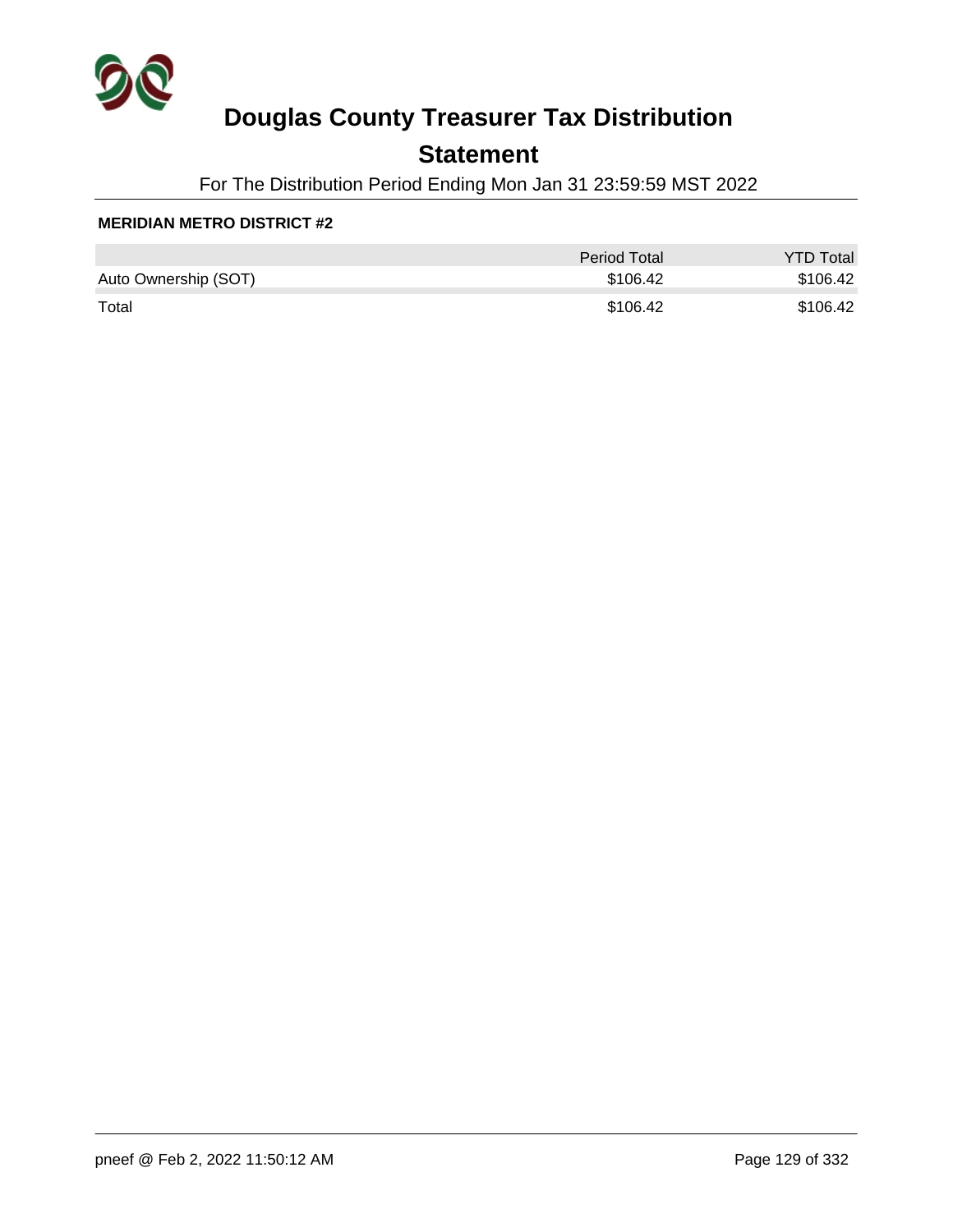

## **Statement**

For The Distribution Period Ending Mon Jan 31 23:59:59 MST 2022

#### **RAMPART RANGE #1 METRO DISTRICT**

|       | <b>Period Total</b> | otal   |
|-------|---------------------|--------|
| Total | \$0.00              | \$0.00 |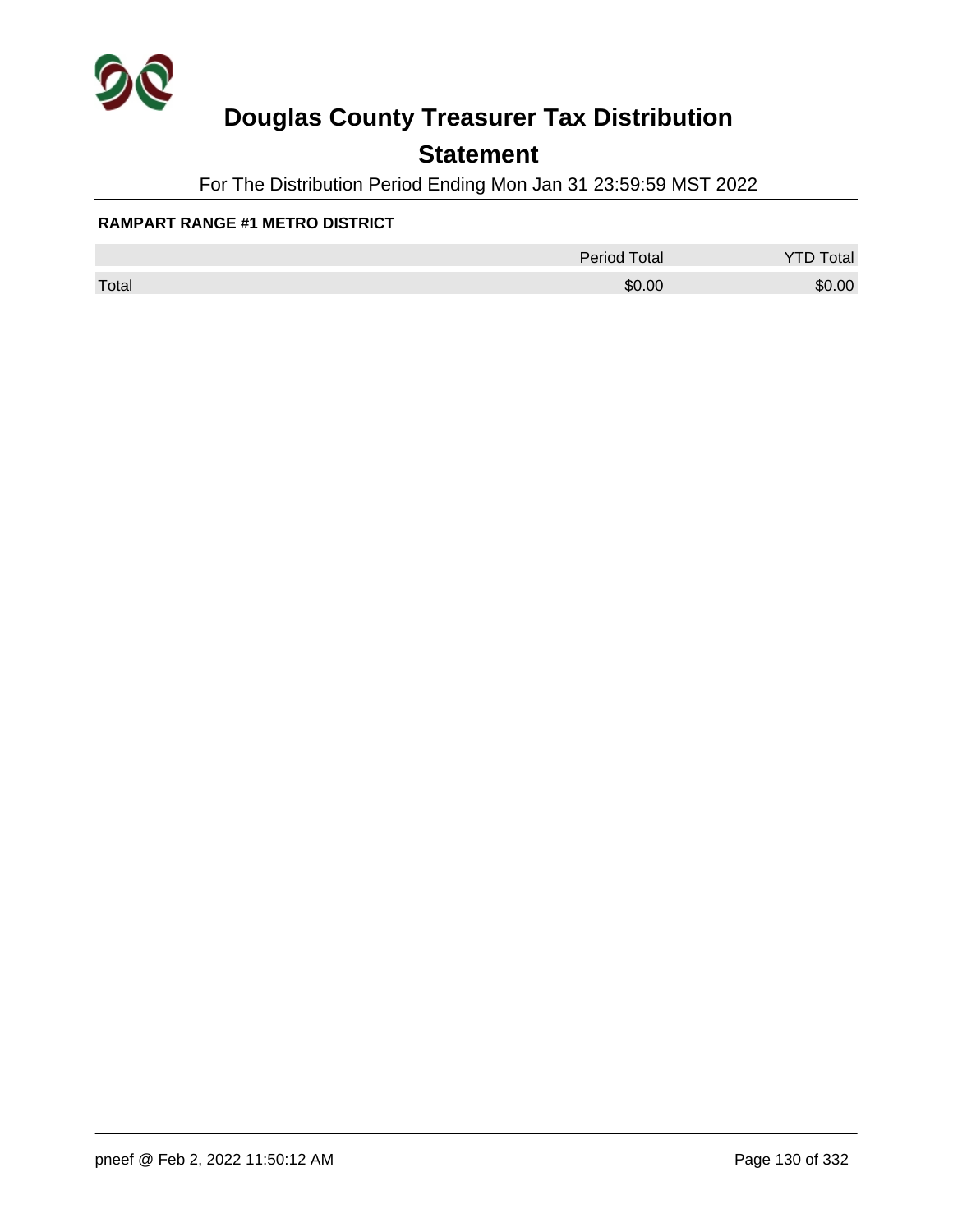

## **Statement**

For The Distribution Period Ending Mon Jan 31 23:59:59 MST 2022

### **RAMPART RANGE #2 METRO DISTRICT**

|                                   | <b>Period Total</b> | <b>YTD Total</b> |
|-----------------------------------|---------------------|------------------|
| <b>Current Year Taxes</b>         | \$141,009.67        | \$141,009.67     |
| Auto Ownership (SOT)              | \$9,660.92          | \$9,660.92       |
| <b>Current Year Treasurer Fee</b> | (\$2,115.15)        | (\$2,115.15)     |
| Total                             | \$148,555.44        | \$148,555.44     |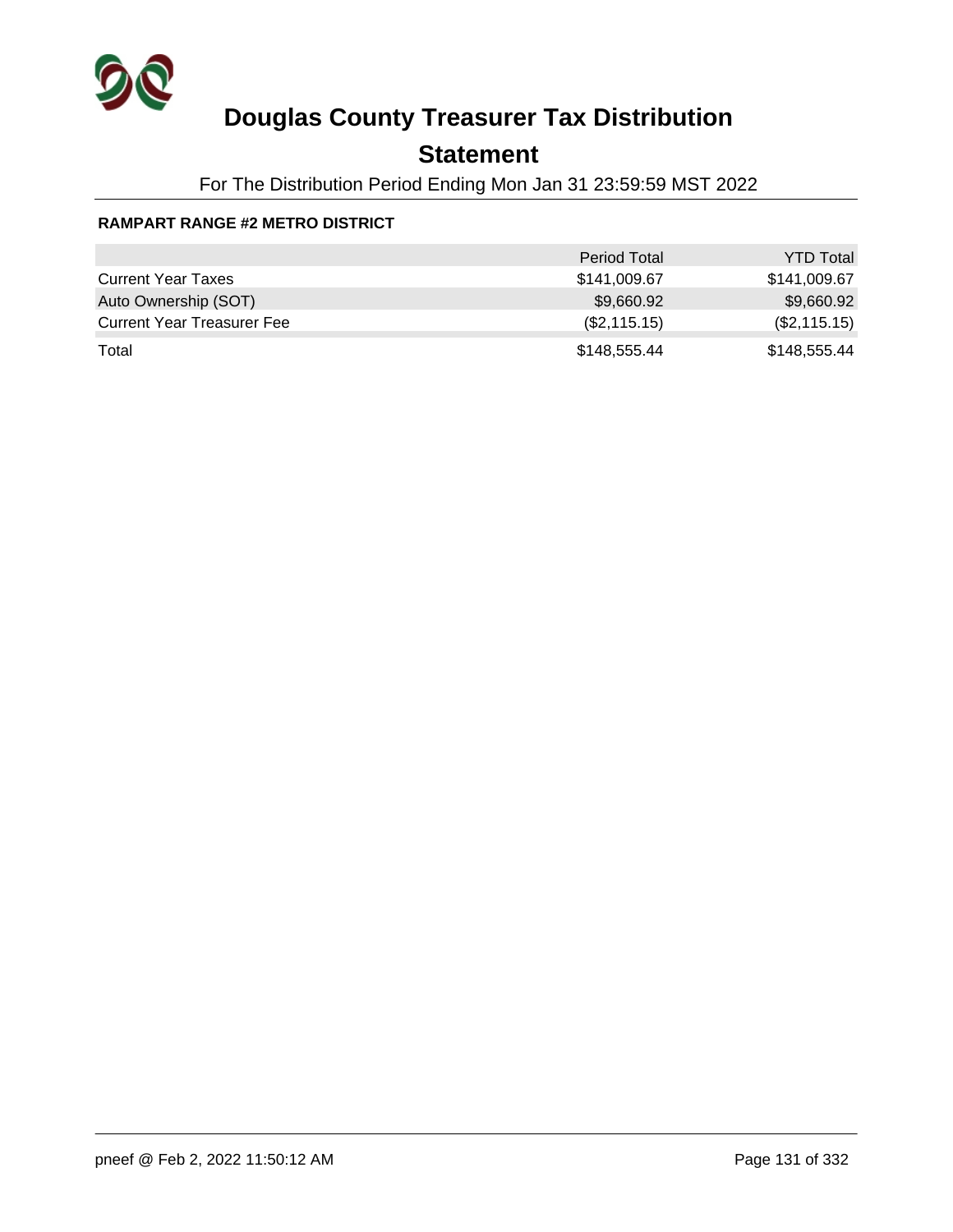

## **Statement**

For The Distribution Period Ending Mon Jan 31 23:59:59 MST 2022

#### **RAMPART RANGE #3 METRO DISTRICT**

|       | <b>Period Total</b> | otal   |
|-------|---------------------|--------|
| Total | \$0.00              | \$0.00 |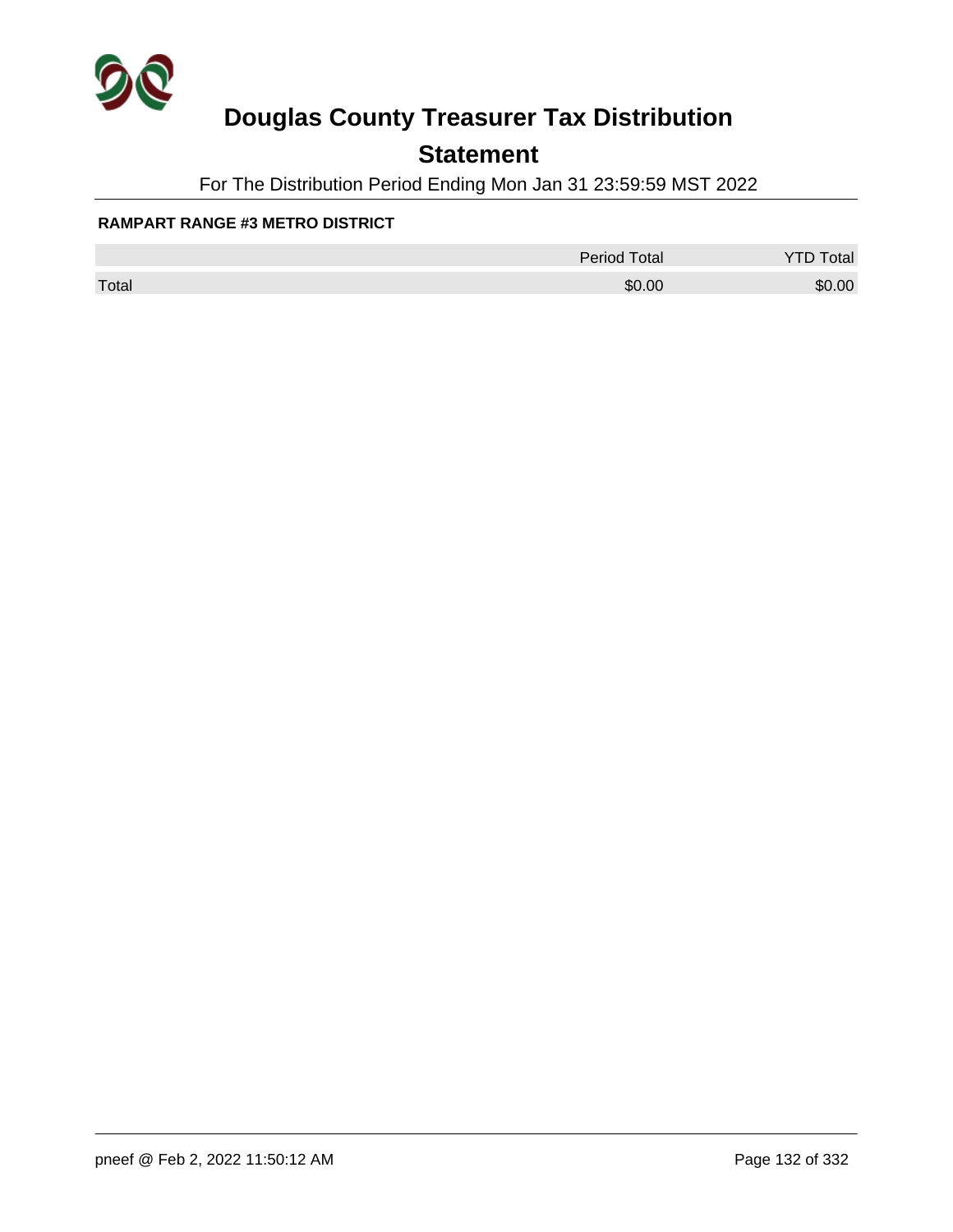

## **Statement**

For The Distribution Period Ending Mon Jan 31 23:59:59 MST 2022

#### **RAMPART RANGE #4 METRO DISTRICT**

|       | <b>Period Total</b> | otal   |
|-------|---------------------|--------|
| Total | \$0.00              | \$0.00 |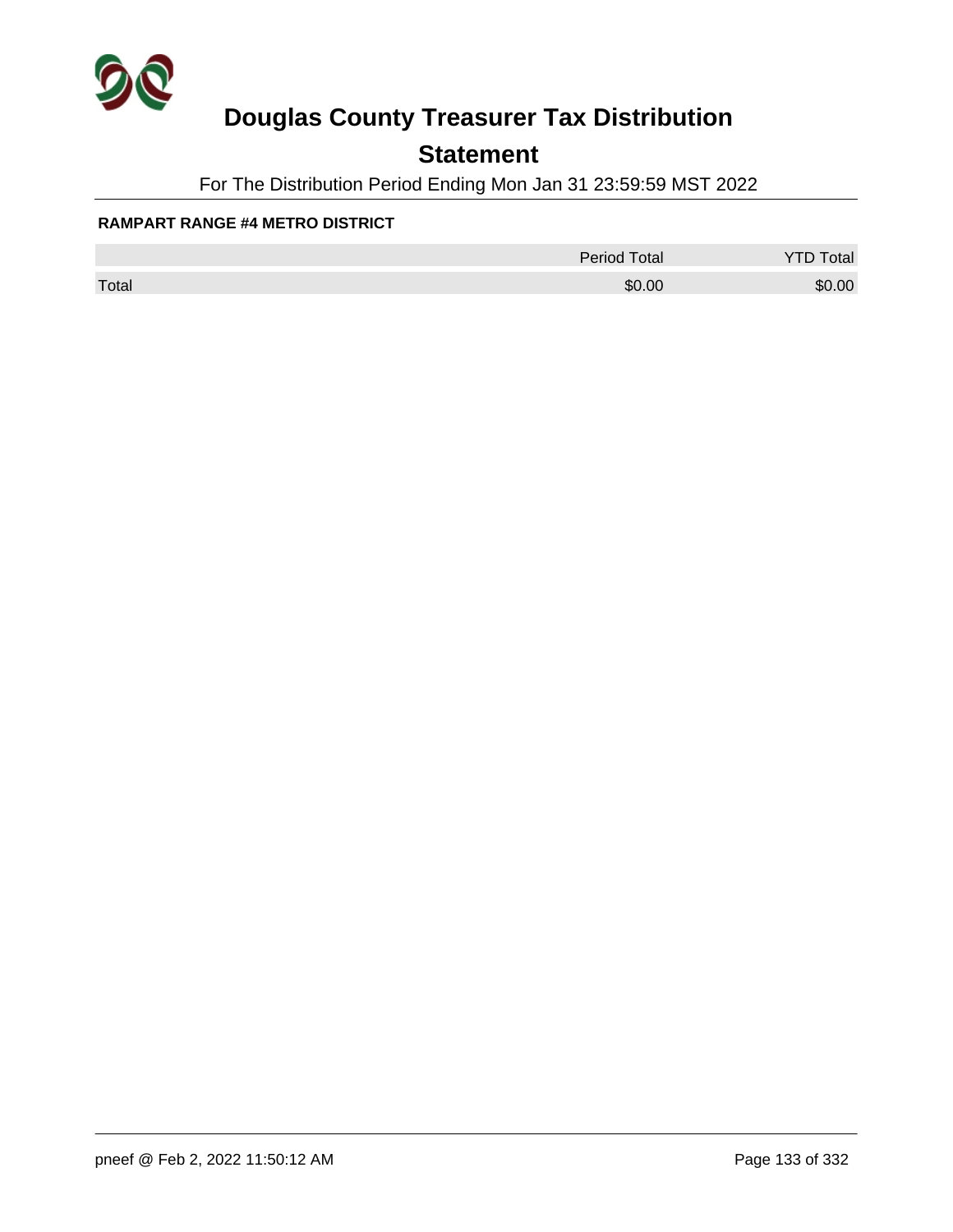

## **Statement**

For The Distribution Period Ending Mon Jan 31 23:59:59 MST 2022

#### **RAMPART RANGE #5 METRO DISTRICT**

|       | <b>Period Total</b> | otal   |
|-------|---------------------|--------|
| Total | \$0.00              | \$0.00 |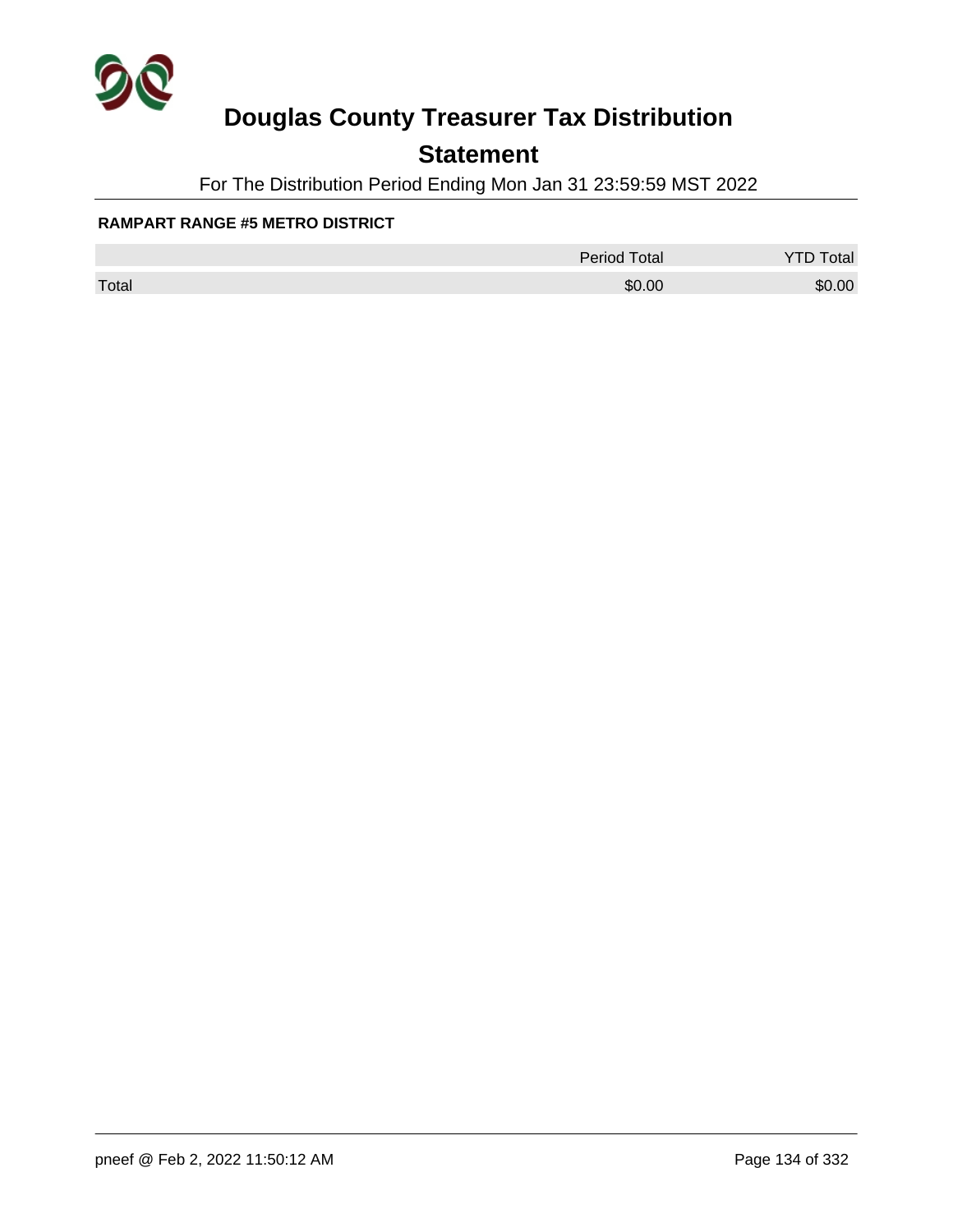

## **Statement**

For The Distribution Period Ending Mon Jan 31 23:59:59 MST 2022

### **RAMPART RANGE #6 METRO DISTRICT**

|                      | Period Total | <b>YTD Total</b> |
|----------------------|--------------|------------------|
| Auto Ownership (SOT) | \$0.94       | \$0.94           |
| Total                | \$0.94       | \$0.94           |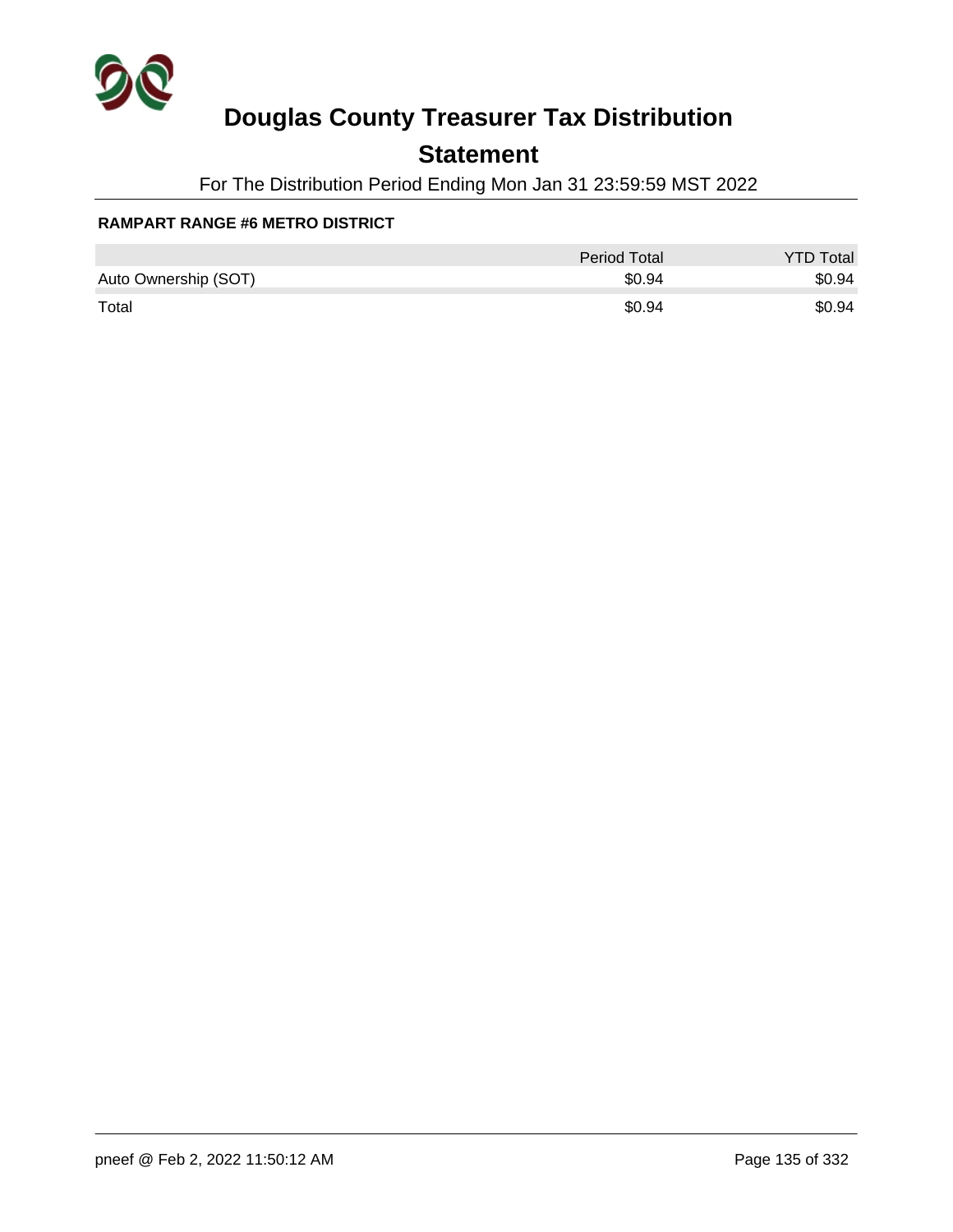

## **Statement**

For The Distribution Period Ending Mon Jan 31 23:59:59 MST 2022

### **ROCKINGHORSE METRO #1**

|       | <b>Period Total</b> | otal   |
|-------|---------------------|--------|
| Total | \$0.00              | \$0.00 |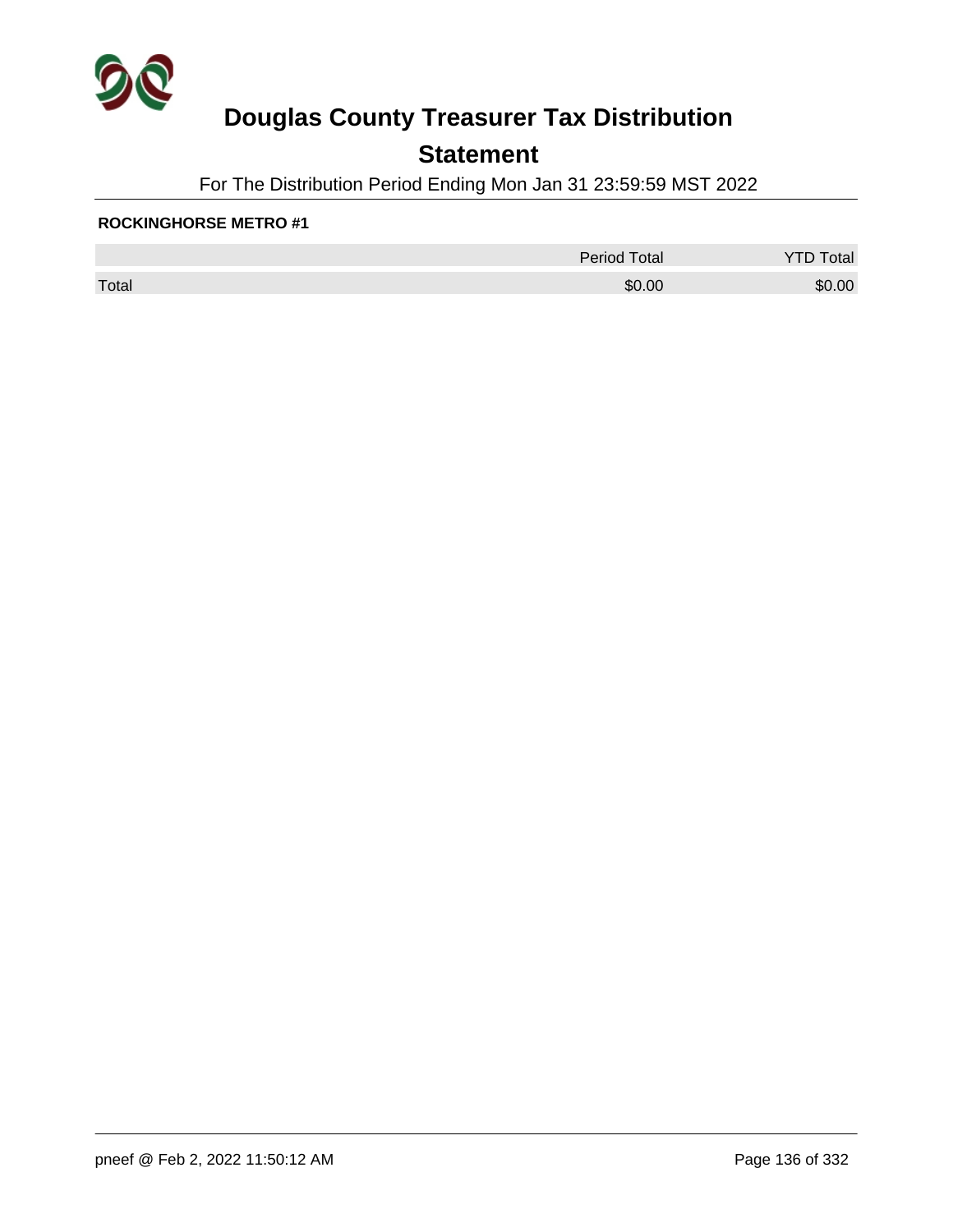

## **Statement**

For The Distribution Period Ending Mon Jan 31 23:59:59 MST 2022

#### **INSPIRATION METRO DISTRICT**

|                                   | <b>Period Total</b> | <b>YTD Total</b> |
|-----------------------------------|---------------------|------------------|
| <b>Current Year Taxes</b>         | \$66,724.23         | \$66,724.23      |
| Auto Ownership (SOT)              | \$33,328.98         | \$33,328.98      |
| <b>Current Year Treasurer Fee</b> | (\$1,000.88)        | (\$1,000.88)     |
| Total                             | \$99,052.33         | \$99,052.33      |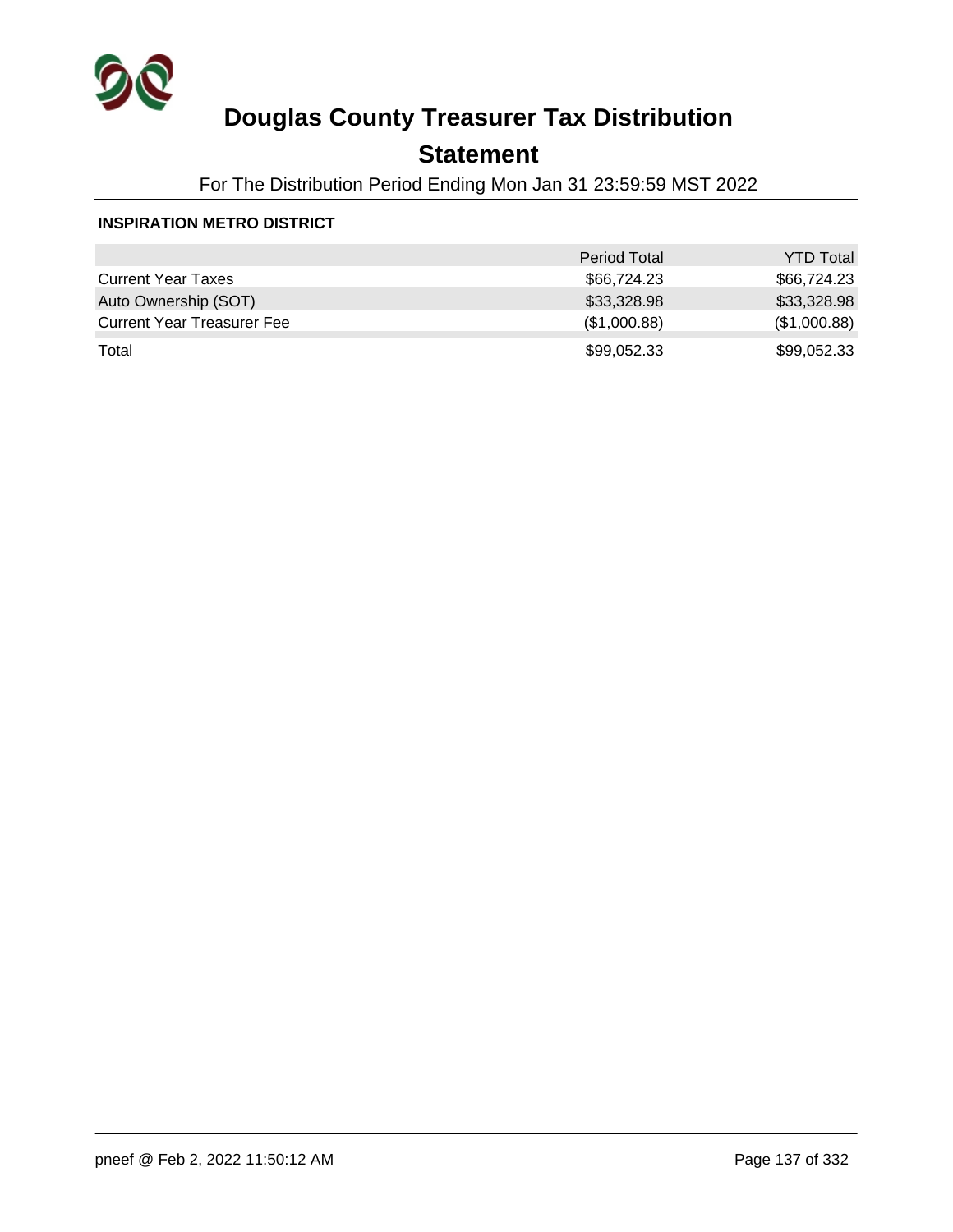

## **Statement**

For The Distribution Period Ending Mon Jan 31 23:59:59 MST 2022

|       | <b>Period Total</b> | otal   |
|-------|---------------------|--------|
| Total | \$0.00              | \$0.00 |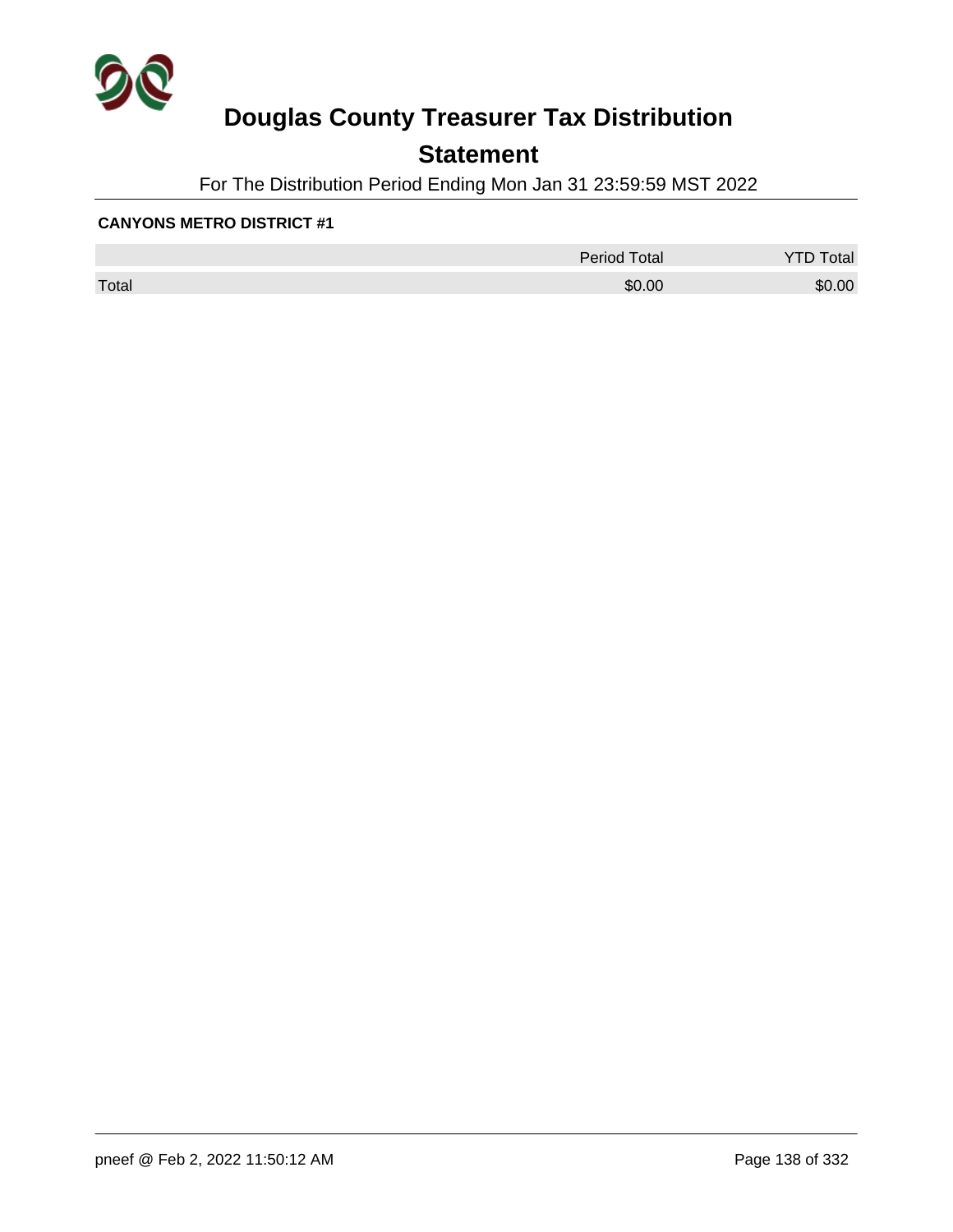

## **Statement**

For The Distribution Period Ending Mon Jan 31 23:59:59 MST 2022

|                      | Period Total | <b>YTD Total</b> |
|----------------------|--------------|------------------|
| Auto Ownership (SOT) | \$189.28     | \$189.28         |
| Total                | \$189.28     | \$189.28         |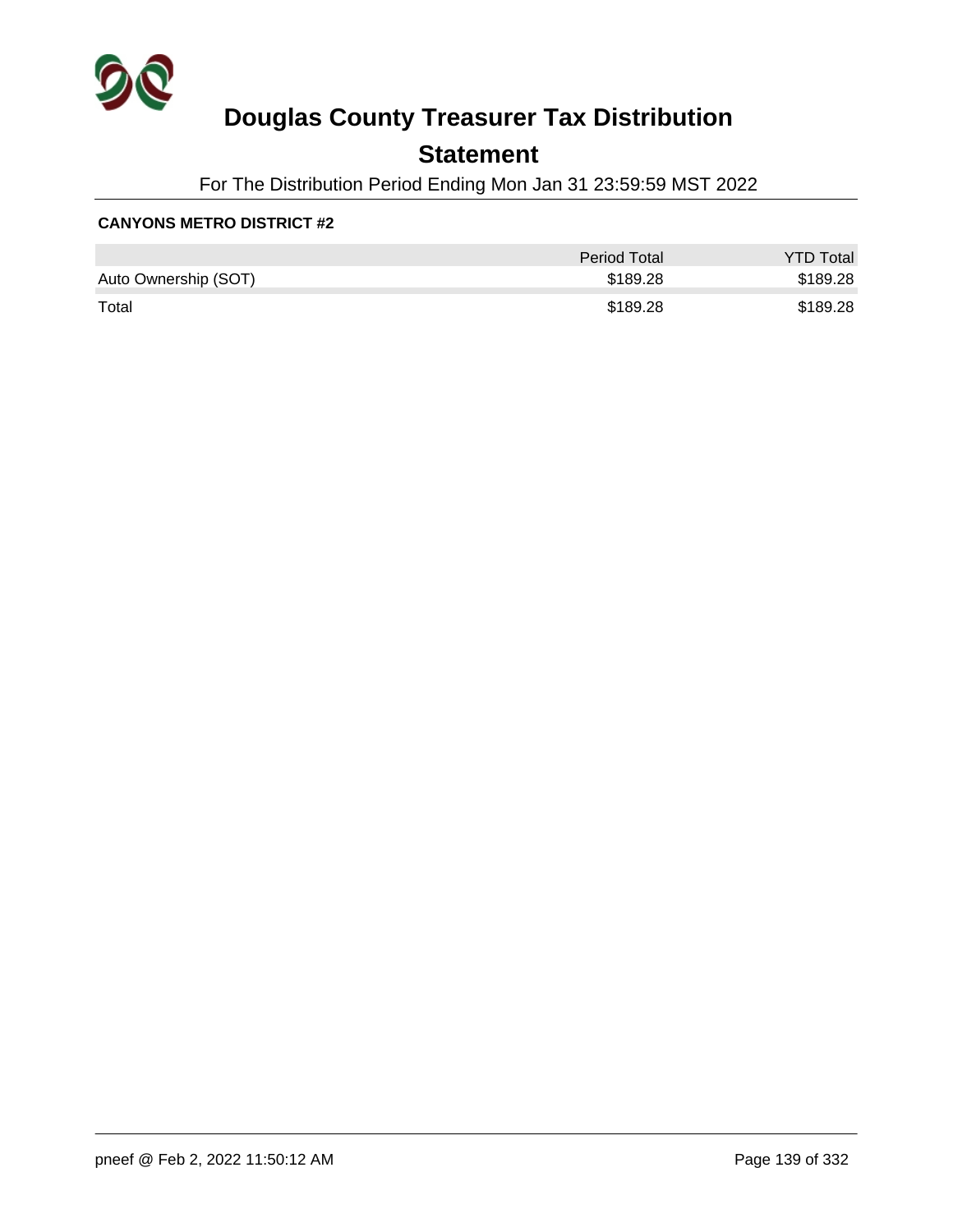

## **Statement**

For The Distribution Period Ending Mon Jan 31 23:59:59 MST 2022

|                      | Period Total | <b>YTD Total</b> |
|----------------------|--------------|------------------|
| Auto Ownership (SOT) | \$0.48       | \$0.48           |
| Total                | \$0.48       | \$0.48           |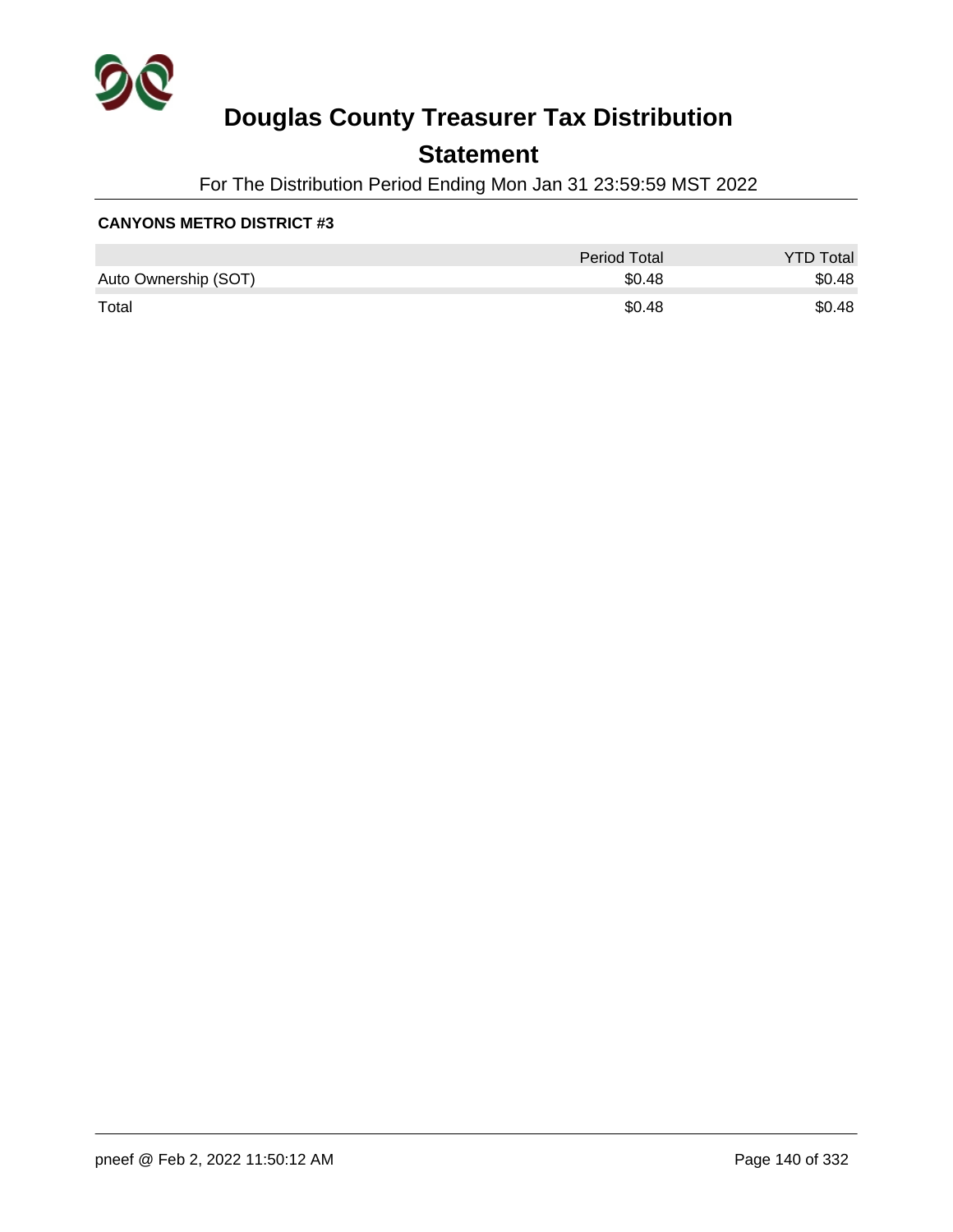

## **Statement**

For The Distribution Period Ending Mon Jan 31 23:59:59 MST 2022

|                      | Period Total | <b>YTD Total</b> |
|----------------------|--------------|------------------|
| Auto Ownership (SOT) | \$12.40      | \$12.40          |
| Total                | \$12.40      | \$12.40          |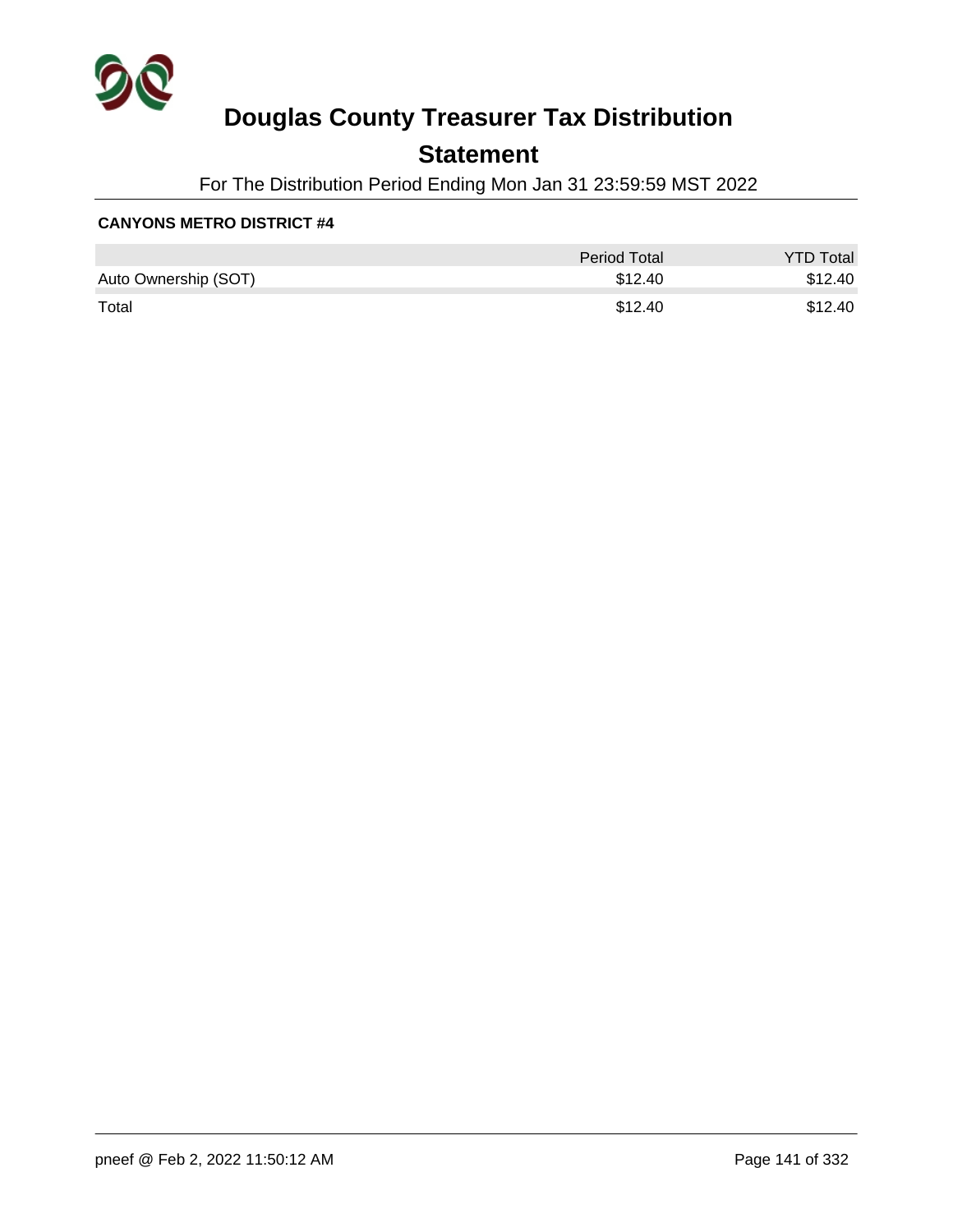

## **Statement**

For The Distribution Period Ending Mon Jan 31 23:59:59 MST 2022

### **HERITAGE HILLS METRO BOND DEBT DISTRICT**

|       | Period Total | <b>YTD Total</b> |
|-------|--------------|------------------|
| Total | \$0.00       | \$0.00           |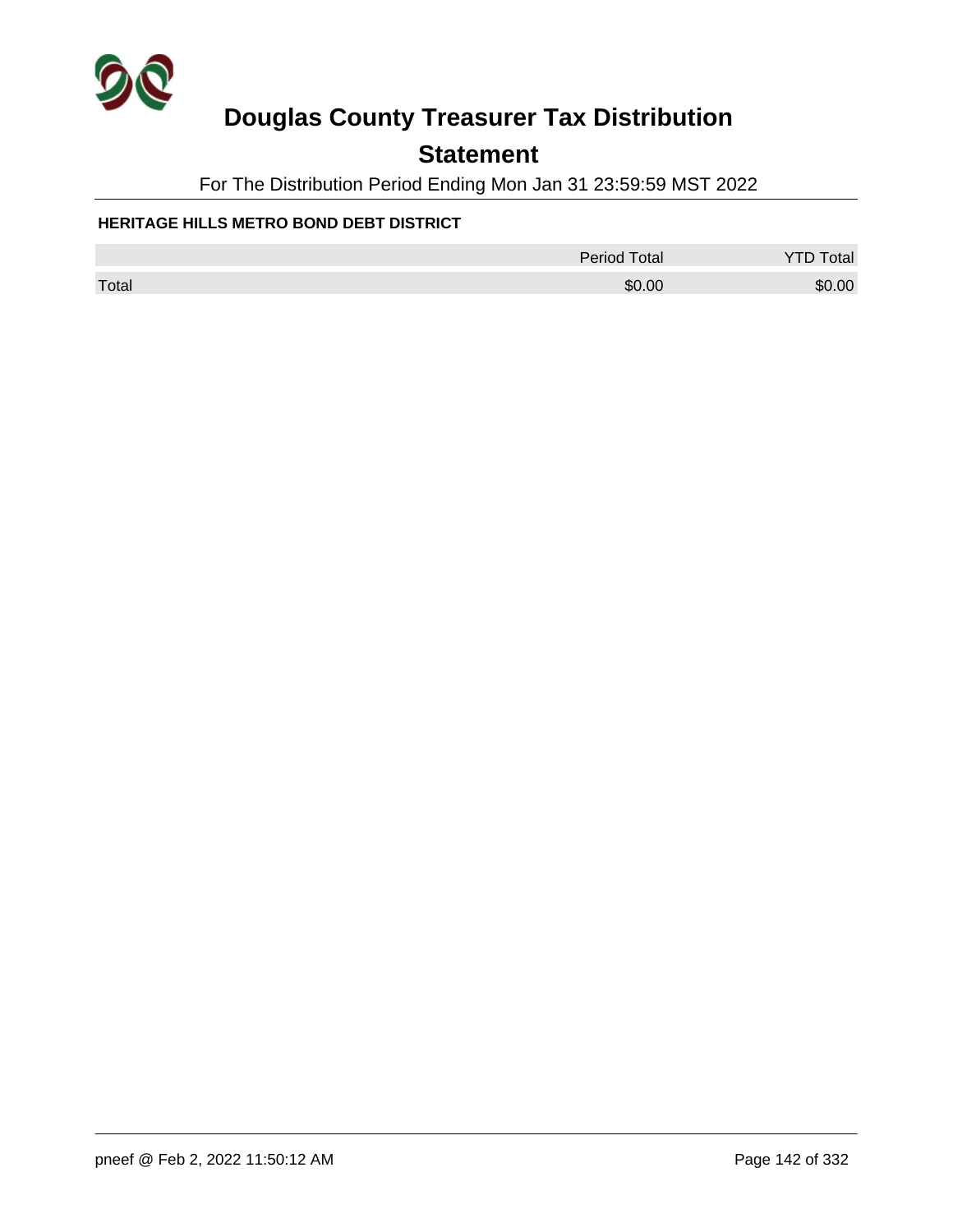

## **Statement**

For The Distribution Period Ending Mon Jan 31 23:59:59 MST 2022

### **CHEROKEE RIDGE ESTATES METRO**

|                                   | <b>Period Total</b> | <b>YTD Total</b> |
|-----------------------------------|---------------------|------------------|
| <b>Current Year Taxes</b>         | \$3,219.00          | \$3,219.00       |
| Auto Ownership (SOT)              | \$1,524.76          | \$1,524.76       |
| <b>Current Year Treasurer Fee</b> | (\$48.29)           | (\$48.29)        |
| Total                             | \$4,695.47          | \$4,695.47       |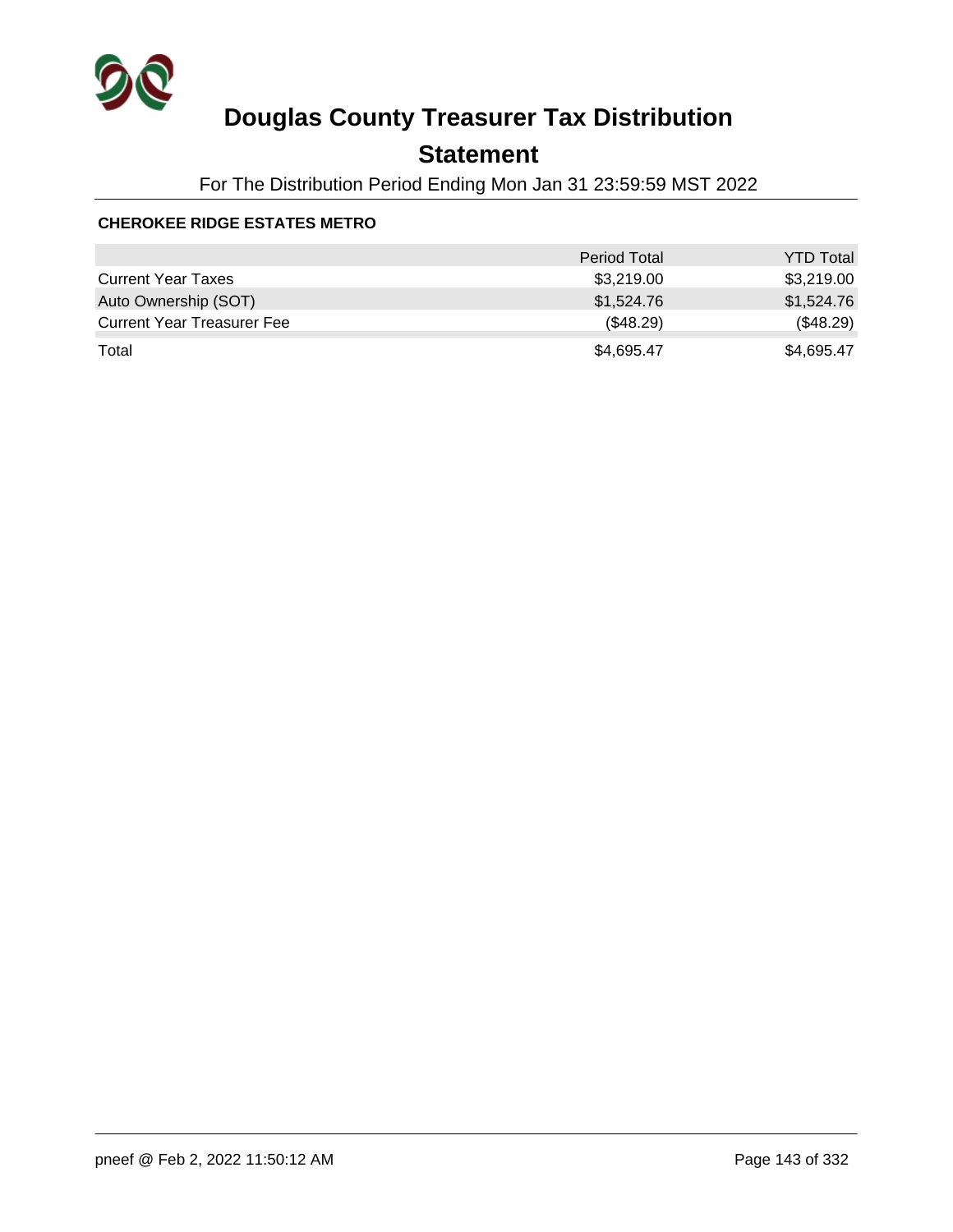

## **Statement**

For The Distribution Period Ending Mon Jan 31 23:59:59 MST 2022

### **SOLILTUDE METRO DIST**

|                                   | <b>Period Total</b> | <b>YTD Total</b> |
|-----------------------------------|---------------------|------------------|
| <b>Current Year Taxes</b>         | \$7,269.00          | \$7,269.00       |
| Auto Ownership (SOT)              | \$1,105.53          | \$1,105.53       |
| <b>Current Year Treasurer Fee</b> | (\$109.04)          | (\$109.04)       |
| Total                             | \$8,265.49          | \$8,265.49       |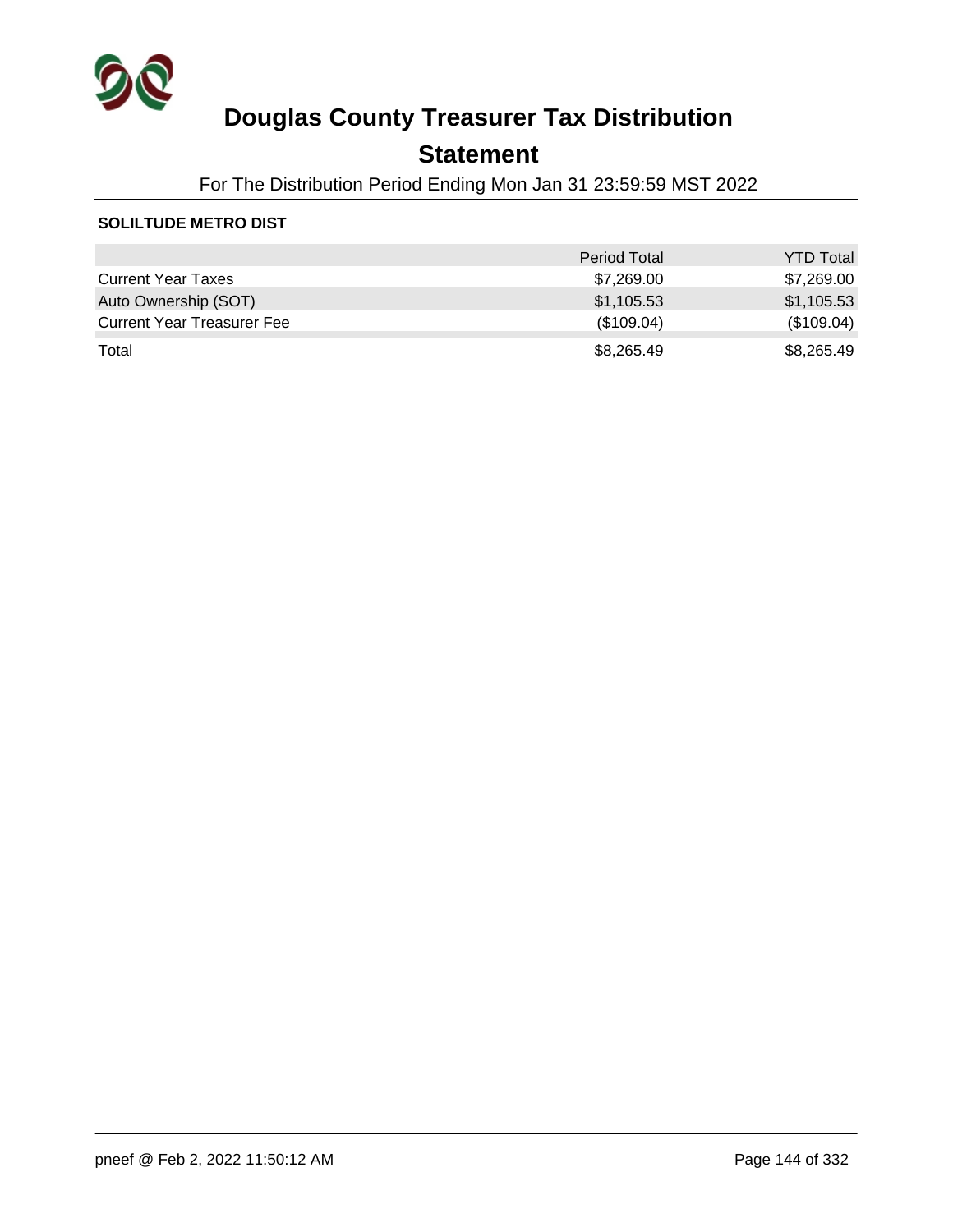

## **Statement**

For The Distribution Period Ending Mon Jan 31 23:59:59 MST 2022

### **CRYSTAL CROSSING METRO DIST**

|                                   | <b>Period Total</b> | <b>YTD Total</b> |
|-----------------------------------|---------------------|------------------|
| <b>Current Year Taxes</b>         | \$5,843.14          | \$5,843.14       |
| Auto Ownership (SOT)              | \$6,058.85          | \$6,058.85       |
| <b>Current Year Treasurer Fee</b> | (\$87.64)           | (\$87.64)        |
| Total                             | \$11,814.35         | \$11,814.35      |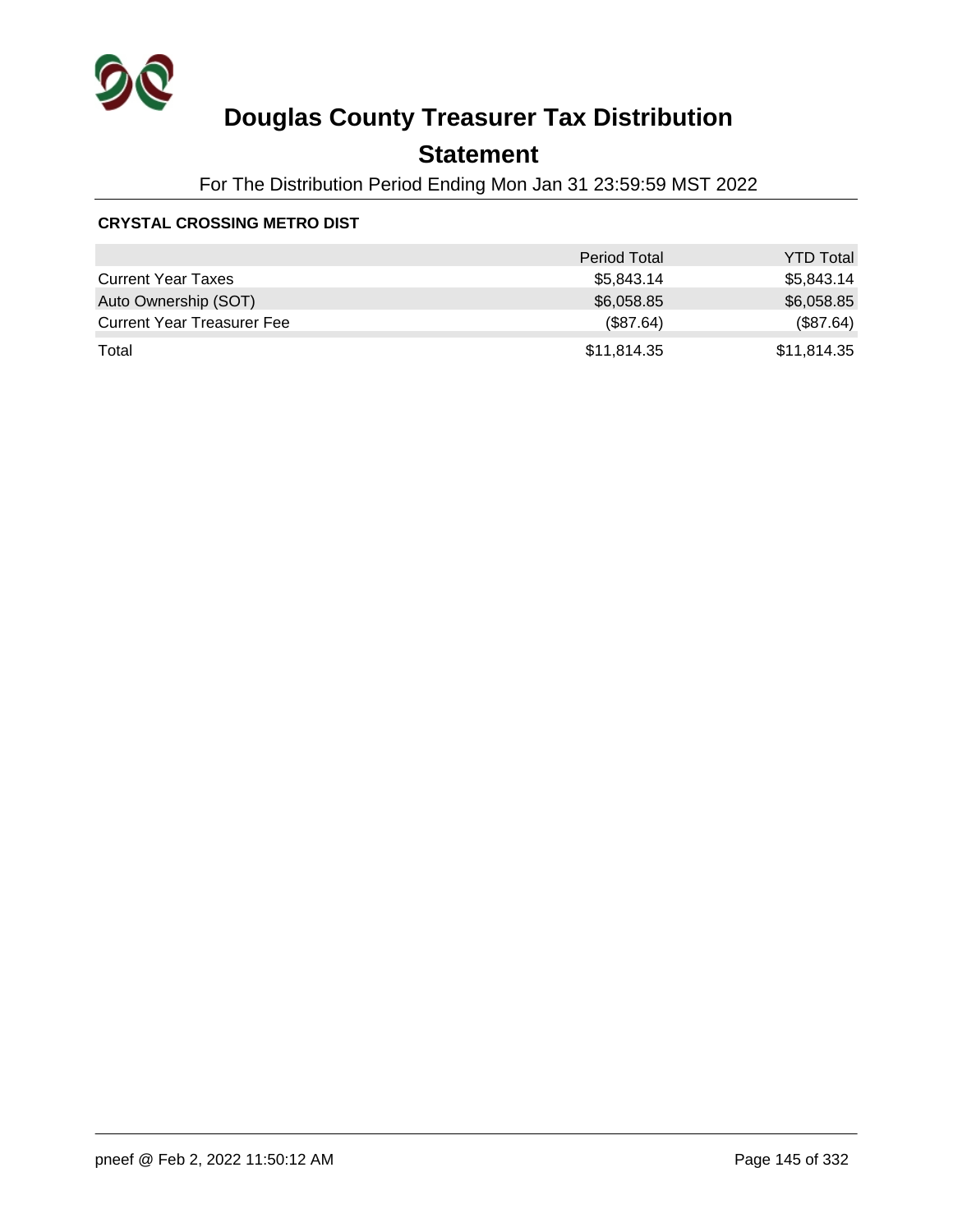

## **Statement**

For The Distribution Period Ending Mon Jan 31 23:59:59 MST 2022

#### **LINCOLN MEADOWS METRO DIST**

|                                   | <b>Period Total</b> | <b>YTD Total</b> |
|-----------------------------------|---------------------|------------------|
| <b>Current Year Taxes</b>         | \$19,722.94         | \$19,722.94      |
| Auto Ownership (SOT)              | \$4,961.34          | \$4,961.34       |
| <b>Current Year Treasurer Fee</b> | (\$295.84)          | (\$295.84)       |
| Total                             | \$24,388.44         | \$24,388.44      |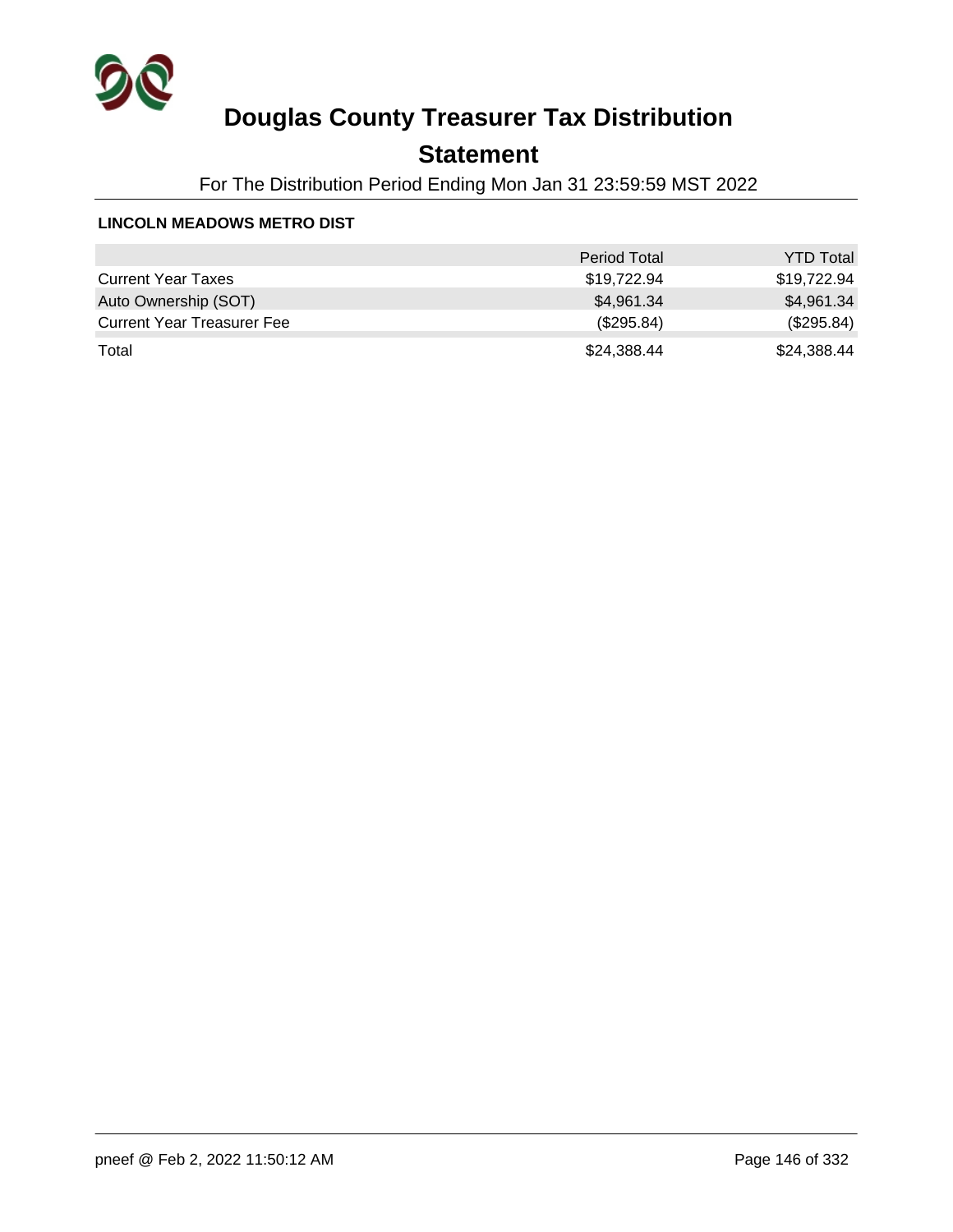

## **Statement**

For The Distribution Period Ending Mon Jan 31 23:59:59 MST 2022

### **CROWFOOT VALLEY RANCH METRO #1**

|                      | <b>Period Total</b> | <b>YTD Total</b> |
|----------------------|---------------------|------------------|
| Auto Ownership (SOT) | \$3.93              | \$3.93           |
| Total                | \$3.93              | \$3.93           |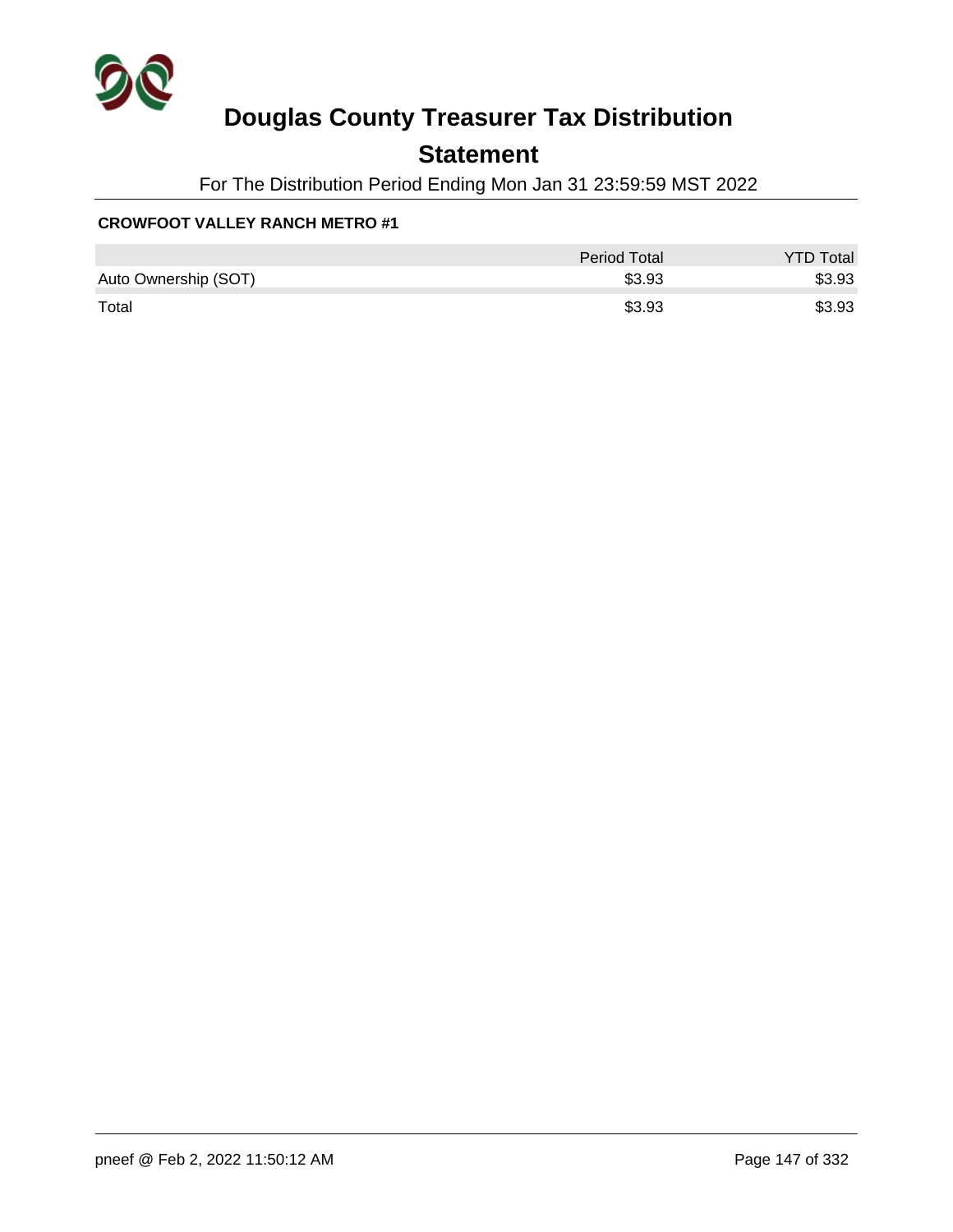

## **Statement**

For The Distribution Period Ending Mon Jan 31 23:59:59 MST 2022

### **CROWFOOT VALLEY RANCH METRO #2**

|                                   | <b>Period Total</b> | <b>YTD Total</b> |
|-----------------------------------|---------------------|------------------|
| <b>Current Year Taxes</b>         | \$44,821.26         | \$44,821.26      |
| Auto Ownership (SOT)              | \$5,313.98          | \$5,313.98       |
| <b>Current Year Treasurer Fee</b> | $(\$672.32)$        | (\$672.32)       |
| Total                             | \$49,462.92         | \$49,462.92      |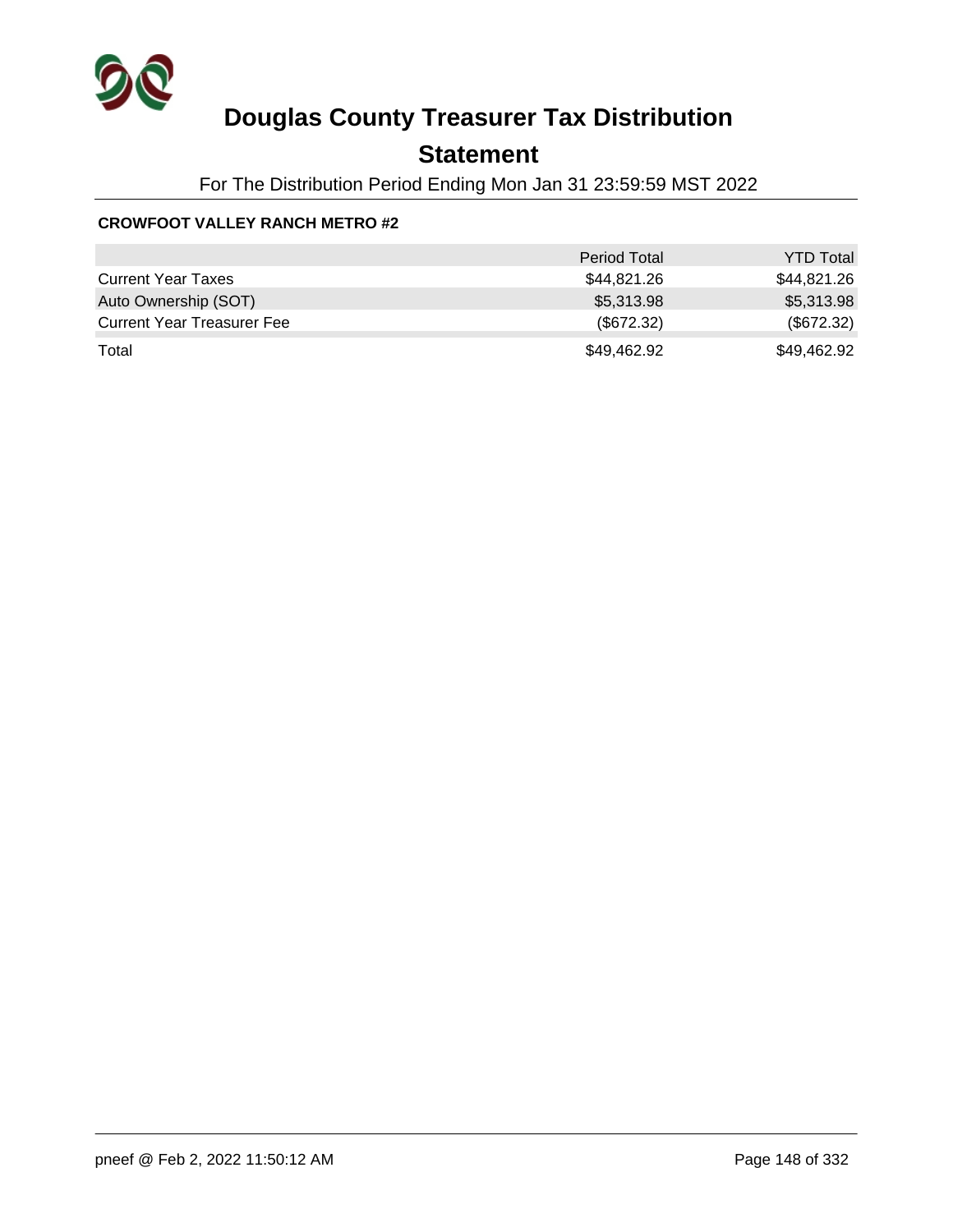

## **Statement**

For The Distribution Period Ending Mon Jan 31 23:59:59 MST 2022

### **ANTELOPE HEIGHTS METRO DIST**

|                                   | <b>Period Total</b> | <b>YTD Total</b> |
|-----------------------------------|---------------------|------------------|
| <b>Current Year Taxes</b>         | \$15,718.53         | \$15,718.53      |
| Auto Ownership (SOT)              | \$5,877.79          | \$5,877.79       |
| <b>Current Year Treasurer Fee</b> | (\$235.76)          | (\$235.76)       |
| Total                             | \$21,360.56         | \$21,360.56      |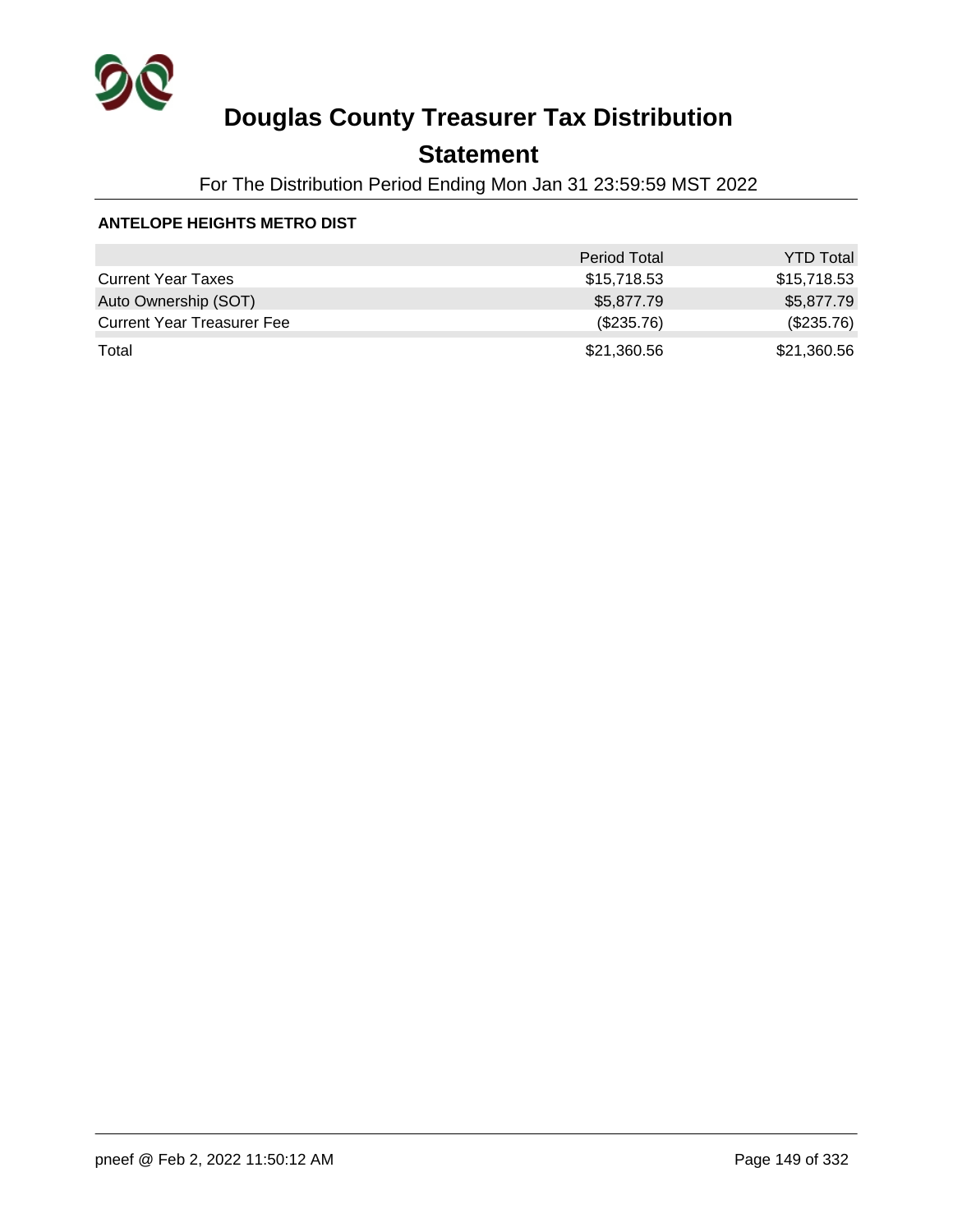

## **Statement**

For The Distribution Period Ending Mon Jan 31 23:59:59 MST 2022

#### **KINGS POINT SOUTH METRO #1**

|       | <b>Period Total</b> | otal<br>້ |
|-------|---------------------|-----------|
| Total | \$0.00              | \$0.00    |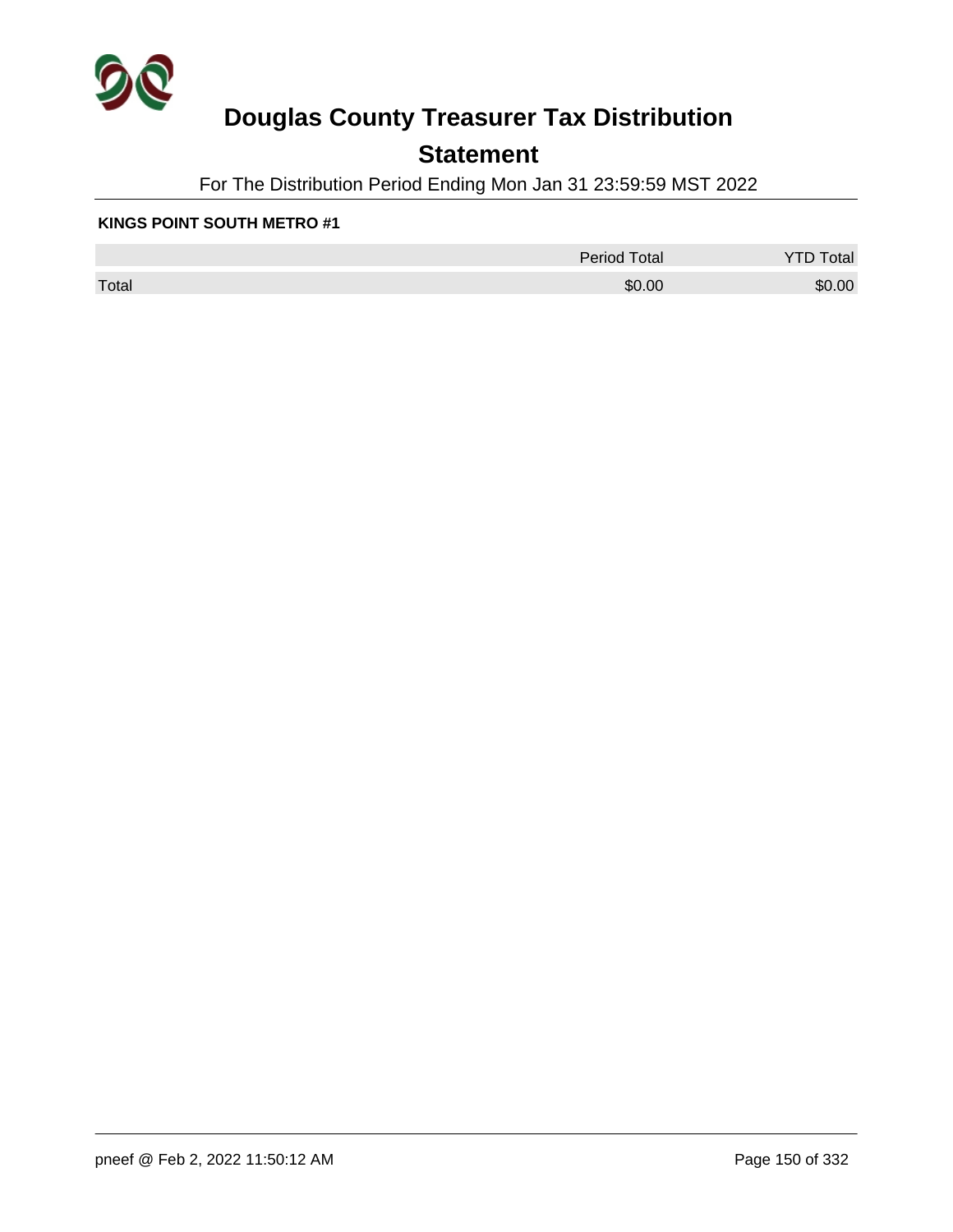

## **Statement**

For The Distribution Period Ending Mon Jan 31 23:59:59 MST 2022

#### **KINGS POINT SOUTH METRO #2**

|       | <b>Period Total</b> | otal<br>້ |
|-------|---------------------|-----------|
| Total | \$0.00              | \$0.00    |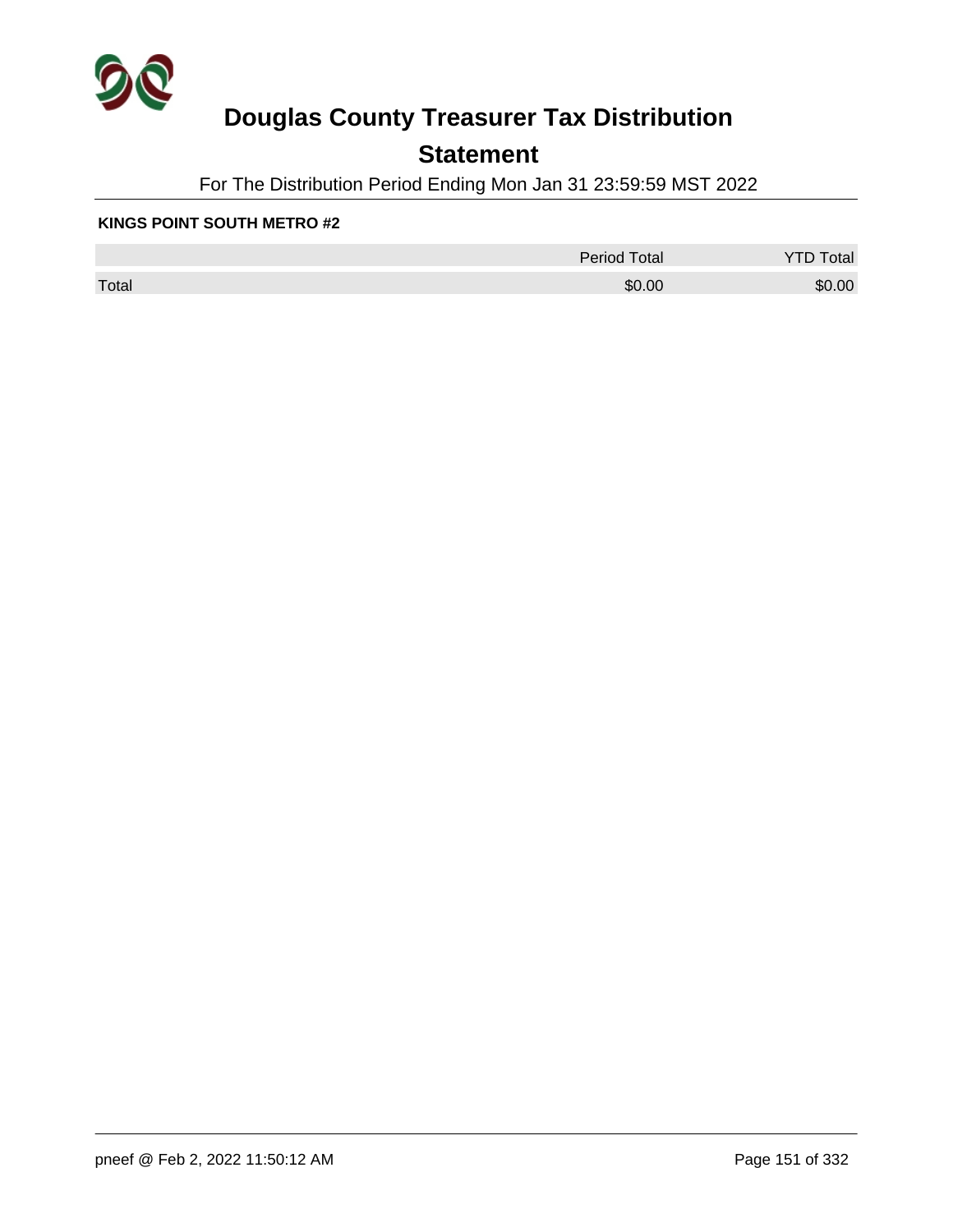

## **Statement**

For The Distribution Period Ending Mon Jan 31 23:59:59 MST 2022

#### **LINCOLN STATION METRO DIST**

|                      | Period Total | <b>YTD Total</b> |
|----------------------|--------------|------------------|
| Auto Ownership (SOT) | \$12,080.21  | \$12,080.21      |
| Other                | \$2,652.86   |                  |
| Total                | \$14,733.07  | \$12,080.21      |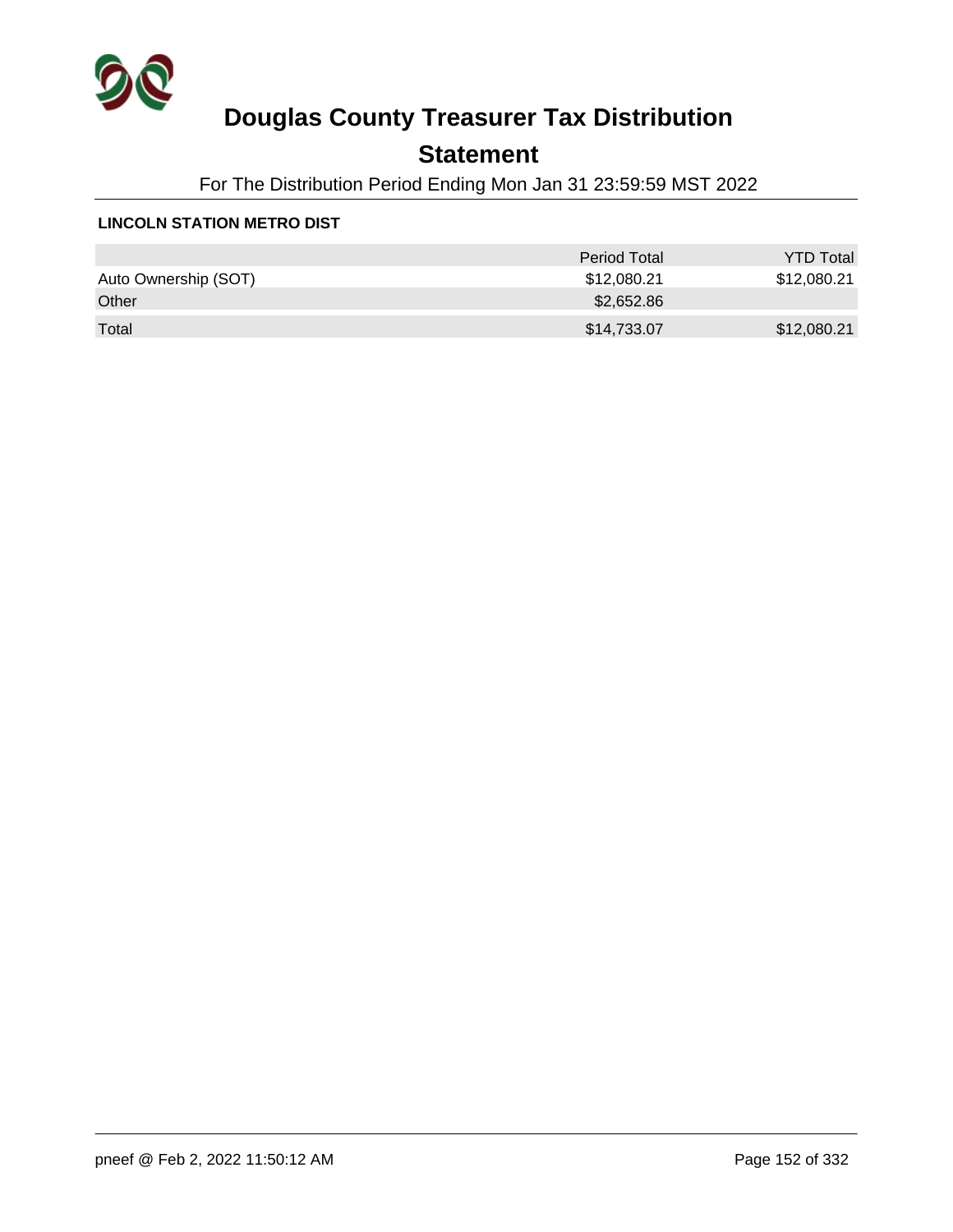

## **Statement**

For The Distribution Period Ending Mon Jan 31 23:59:59 MST 2022

#### **STONE CANON RANCH METRO DIST**

|                      | <b>Period Total</b> | <b>YTD Total</b> |
|----------------------|---------------------|------------------|
| Auto Ownership (SOT) | \$730.89            | \$730.89         |
| Total                | \$730.89            | \$730.89         |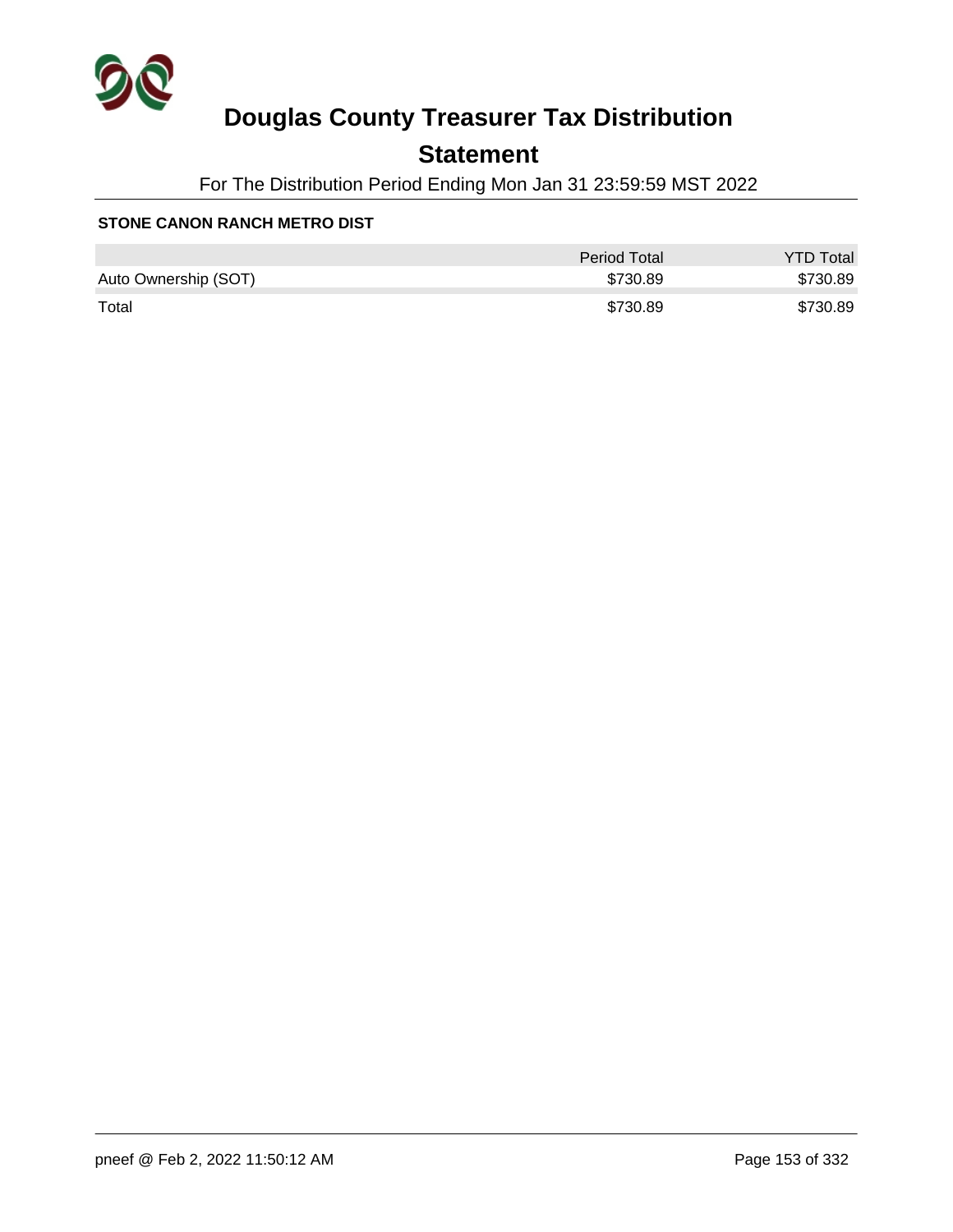

### **Statement**

For The Distribution Period Ending Mon Jan 31 23:59:59 MST 2022

### **HORSE CREEK METRO**

|                                   | <b>Period Total</b> | <b>YTD Total</b> |
|-----------------------------------|---------------------|------------------|
| <b>Current Year Taxes</b>         | \$7,197.03          | \$7,197.03       |
| Auto Ownership (SOT)              | \$2,875.80          | \$2,875.80       |
| <b>Current Year Treasurer Fee</b> | (\$107.96)          | (\$107.96)       |
| Total                             | \$9,964.87          | \$9,964.87       |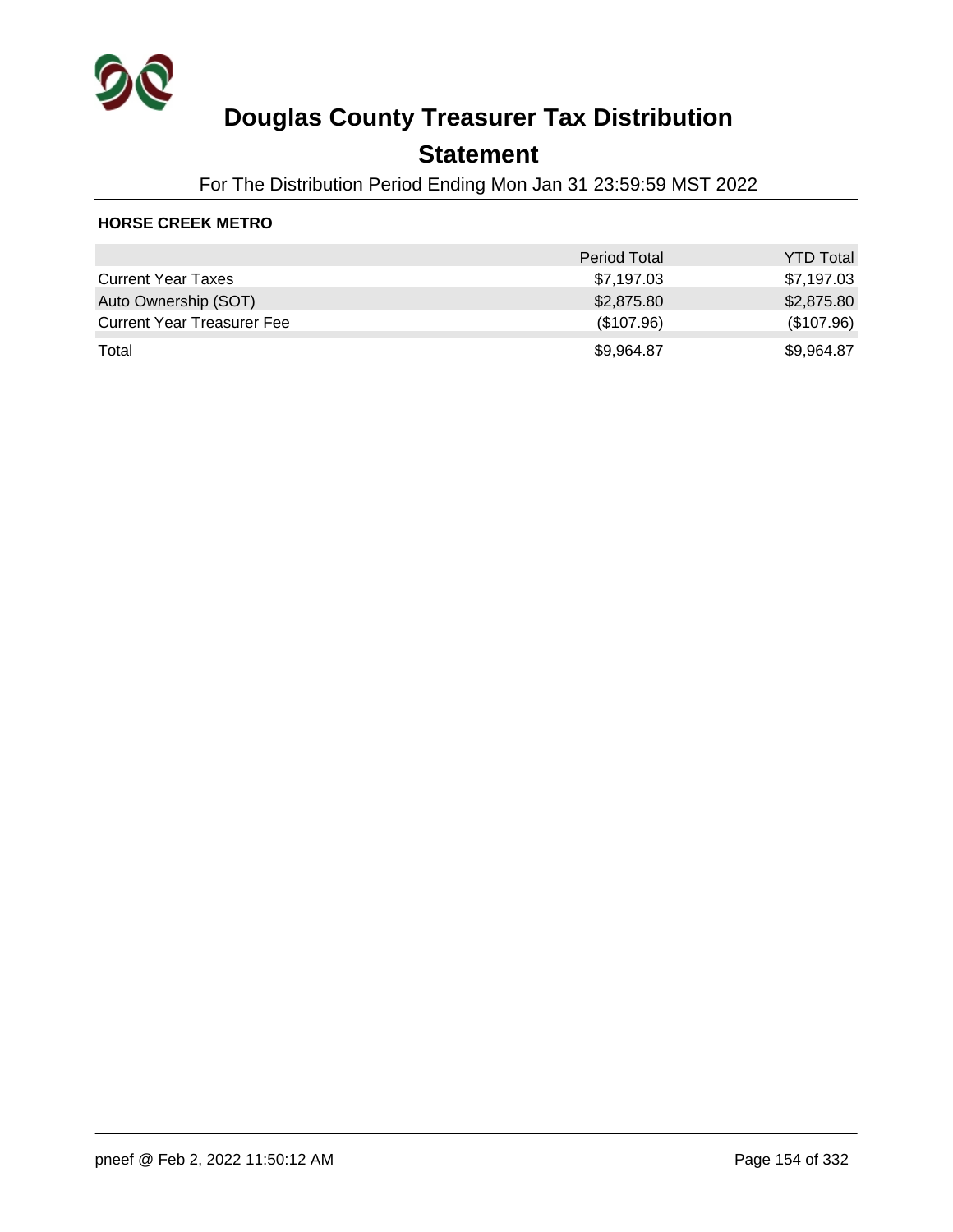

## **Statement**

For The Distribution Period Ending Mon Jan 31 23:59:59 MST 2022

### **LANTERNS METRO DIST**

|                                   | <b>Period Total</b> | <b>YTD Total</b> |
|-----------------------------------|---------------------|------------------|
| <b>Current Year Taxes</b>         | \$3,849.21          | \$3,849.21       |
| Auto Ownership (SOT)              | \$4,959.10          | \$4,959.10       |
| <b>Current Year Treasurer Fee</b> | (\$57.74)           | (\$57.74)        |
| Total                             | \$8,750.57          | \$8,750.57       |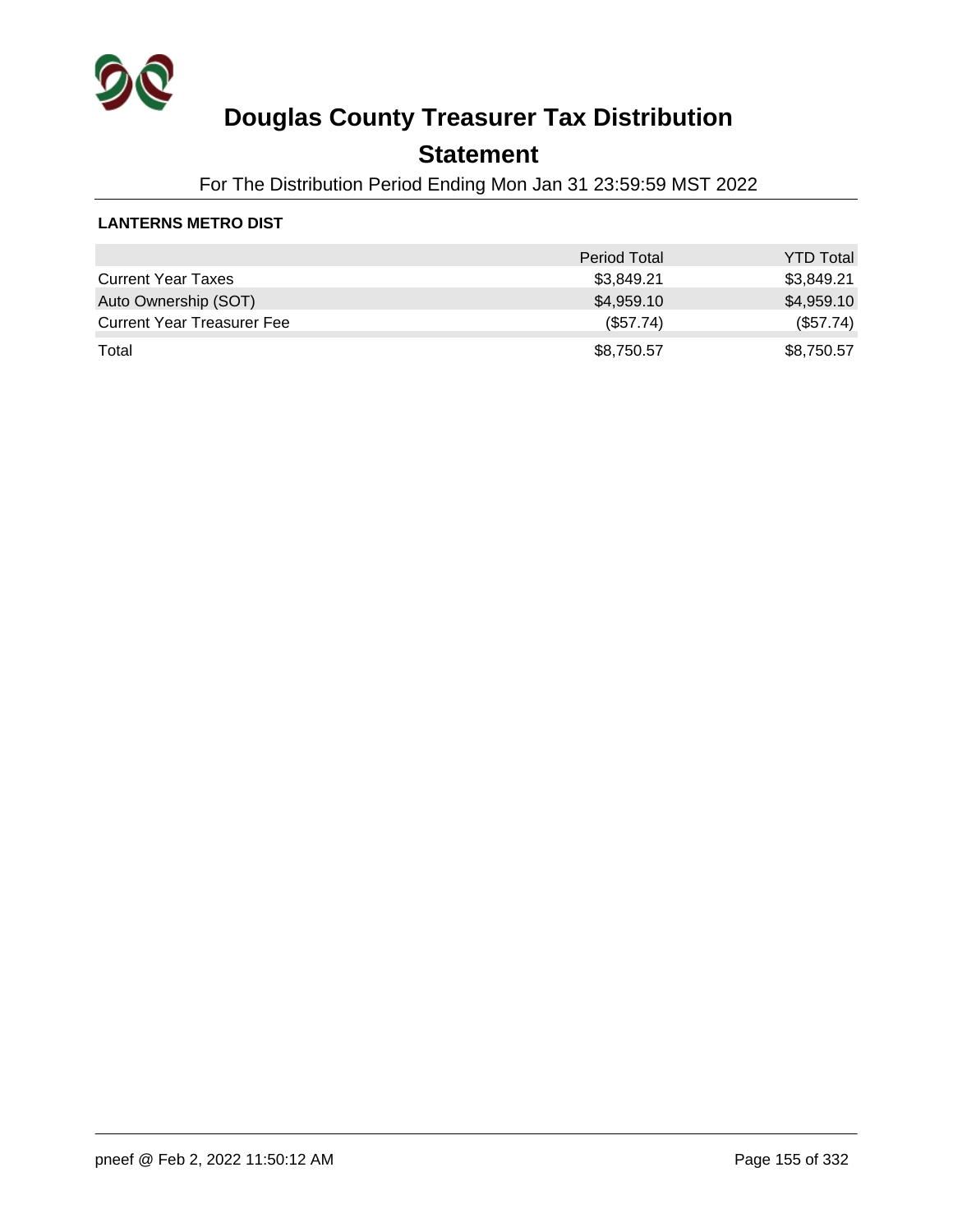

## **Statement**

For The Distribution Period Ending Mon Jan 31 23:59:59 MST 2022

|                      | <b>Period Total</b> | <b>YTD Total</b> |
|----------------------|---------------------|------------------|
| Auto Ownership (SOT) | \$0.07              | \$0.07           |
| Total                | \$0.07              | \$0.07           |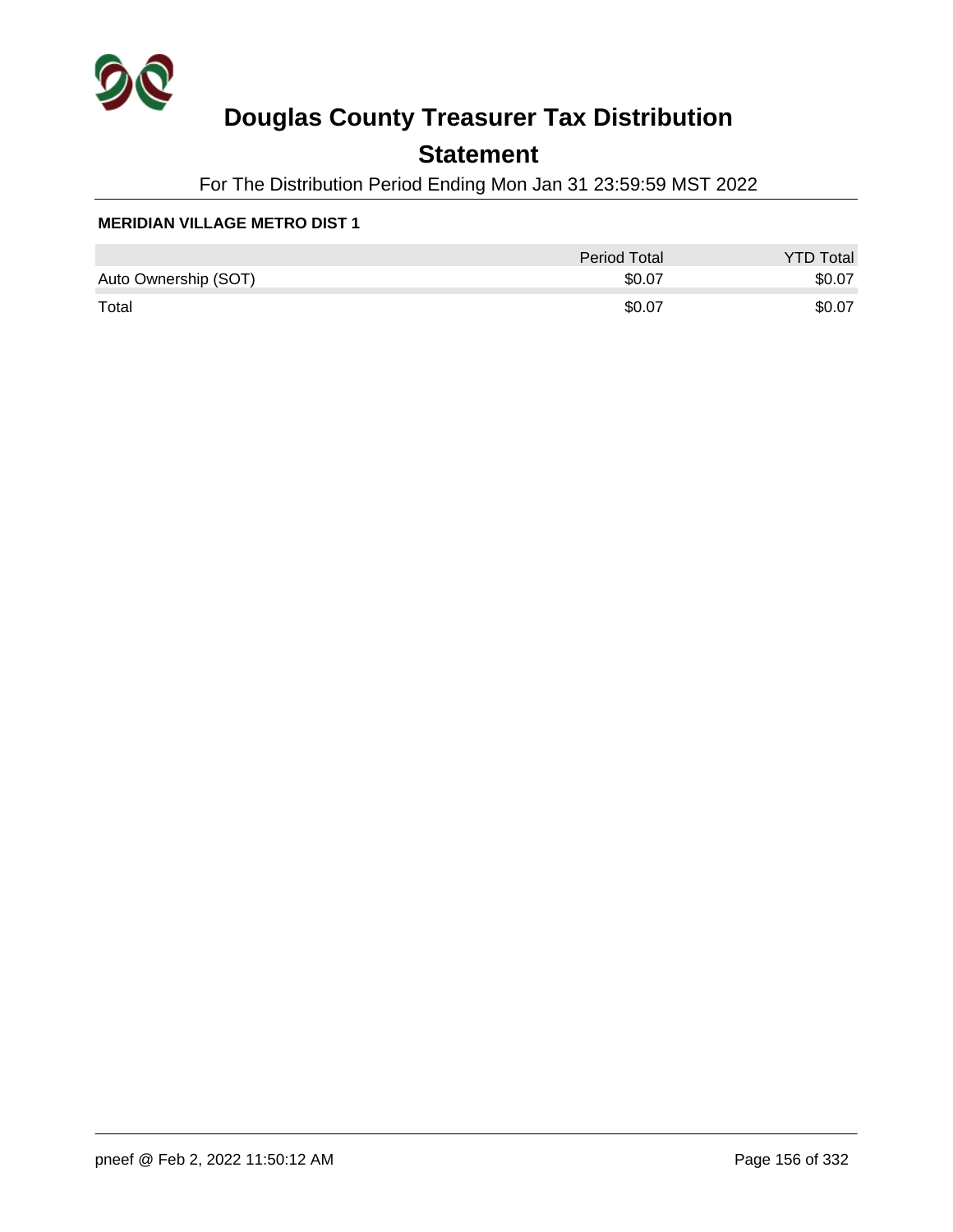

## **Statement**

For The Distribution Period Ending Mon Jan 31 23:59:59 MST 2022

|                                   | <b>Period Total</b> | <b>YTD Total</b> |
|-----------------------------------|---------------------|------------------|
| <b>Current Year Taxes</b>         | \$57,262.60         | \$57,262.60      |
| Auto Ownership (SOT)              | \$31,926.29         | \$31,926.29      |
| <b>Current Year Treasurer Fee</b> | (\$858.93)          | (\$858.93)       |
| Total                             | \$88,329.96         | \$88,329.96      |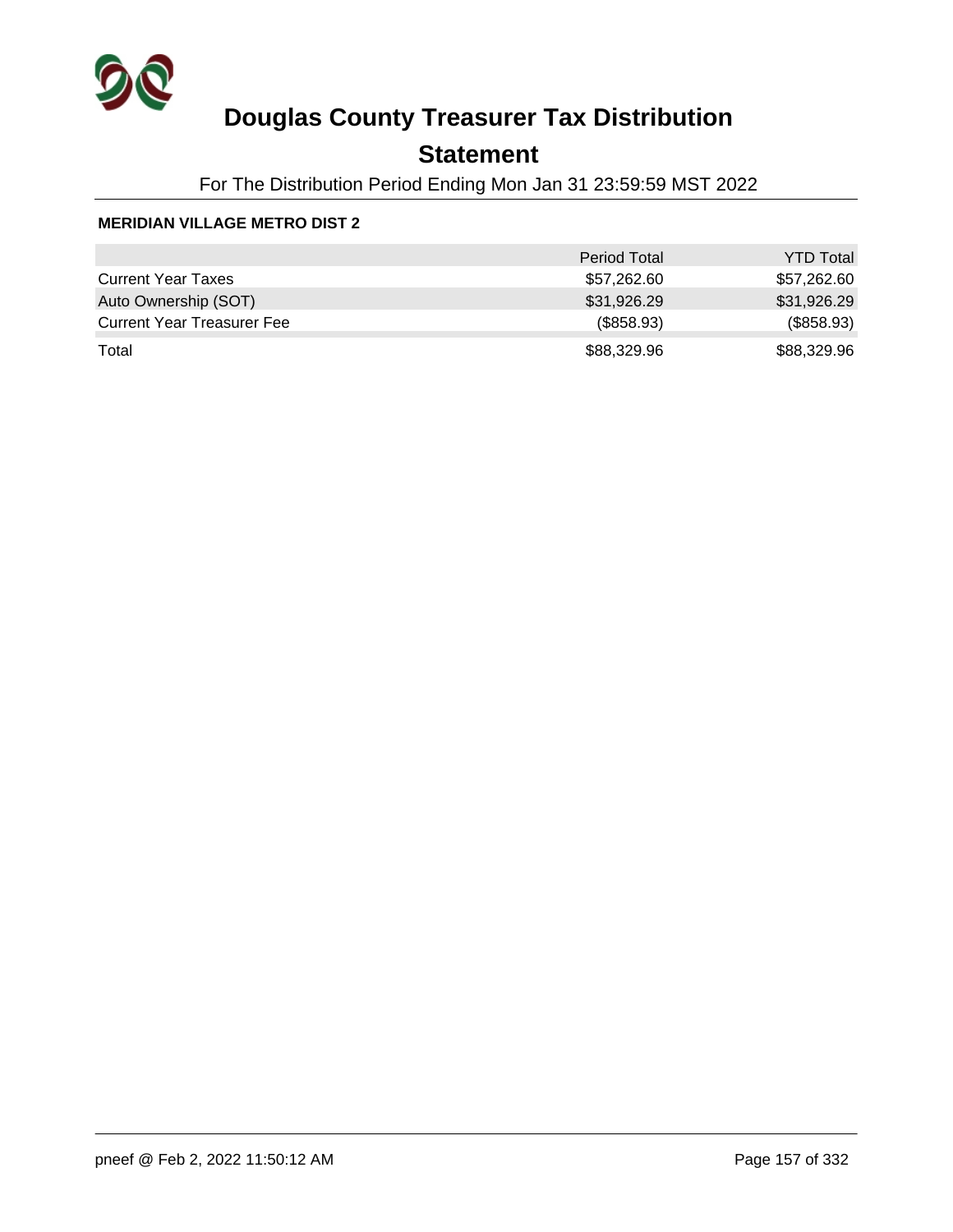

## **Statement**

For The Distribution Period Ending Mon Jan 31 23:59:59 MST 2022

|       | <b>Period Total</b> | otal   |
|-------|---------------------|--------|
| Total | \$0.00              | \$0.00 |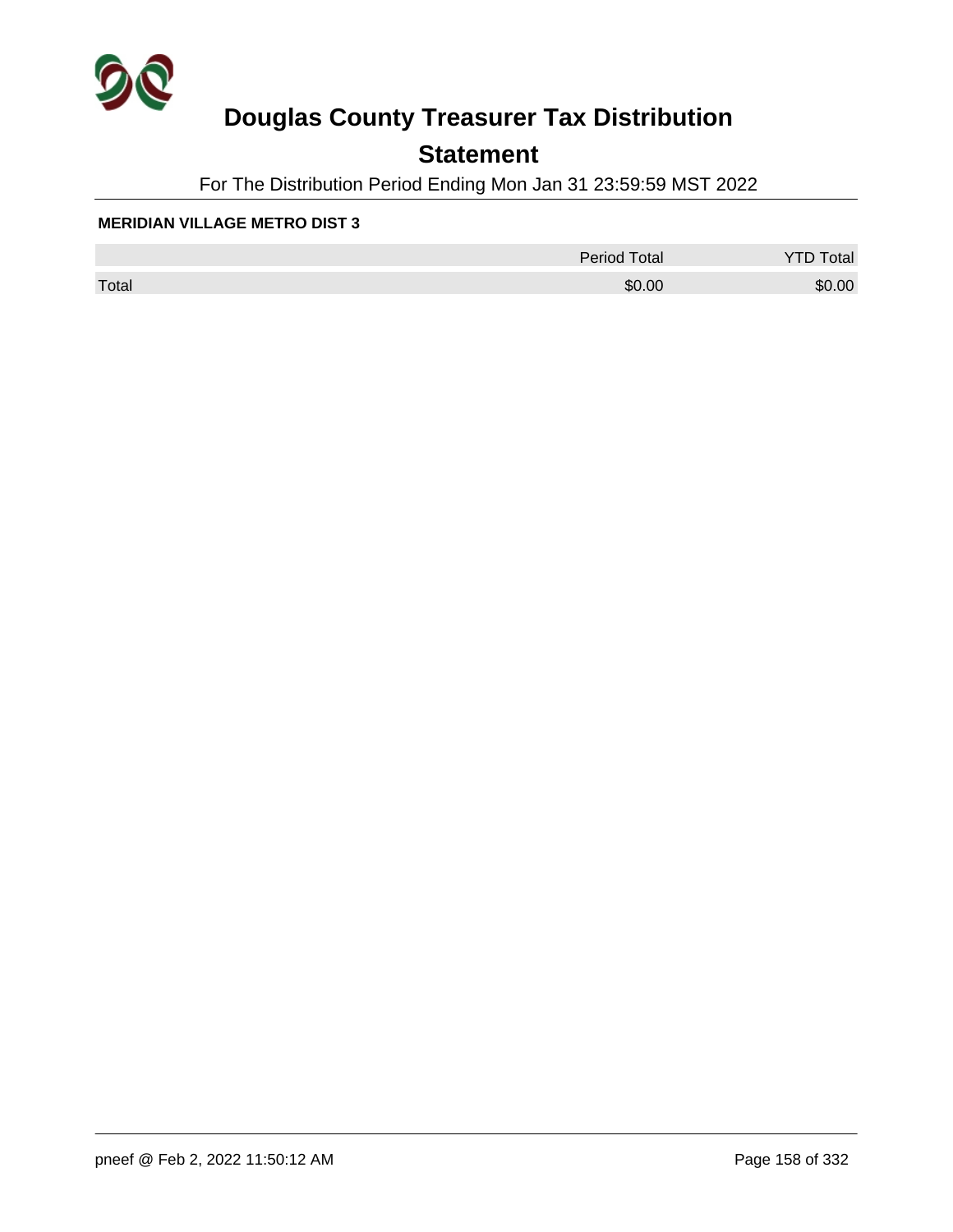

## **Statement**

For The Distribution Period Ending Mon Jan 31 23:59:59 MST 2022

|       | <b>Period Total</b> | otal   |
|-------|---------------------|--------|
| Total | \$0.00              | \$0.00 |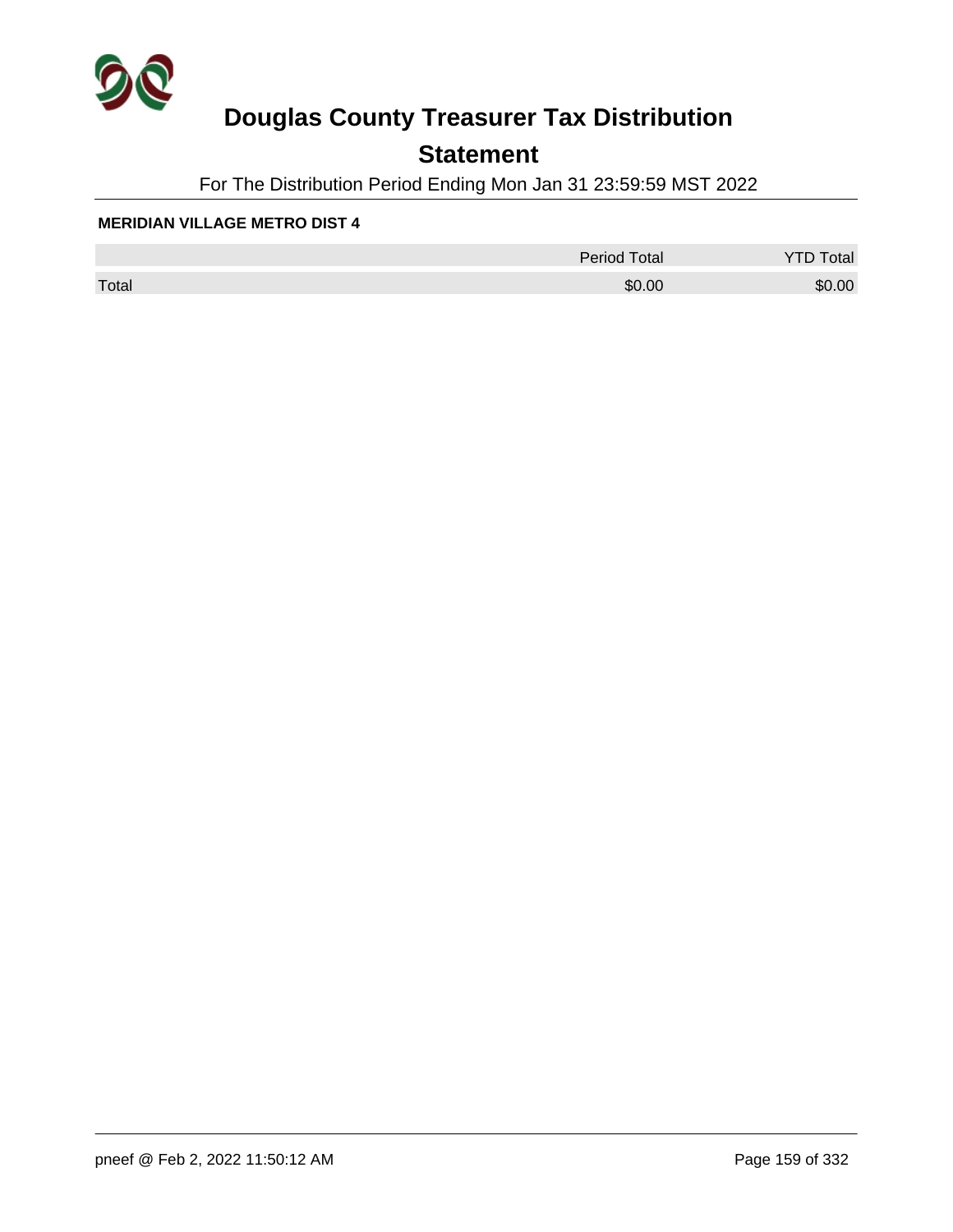

## **Statement**

For The Distribution Period Ending Mon Jan 31 23:59:59 MST 2022

#### **PINE BLUFF METRO DIST**

|                                   | <b>Period Total</b> | <b>YTD Total</b> |
|-----------------------------------|---------------------|------------------|
| <b>Current Year Taxes</b>         | \$2,542.20          | \$2,542.20       |
| Auto Ownership (SOT)              | \$3,747.50          | \$3,747.50       |
| <b>Current Year Treasurer Fee</b> | (\$38.13)           | (\$38.13)        |
| Total                             | \$6,251.57          | \$6,251.57       |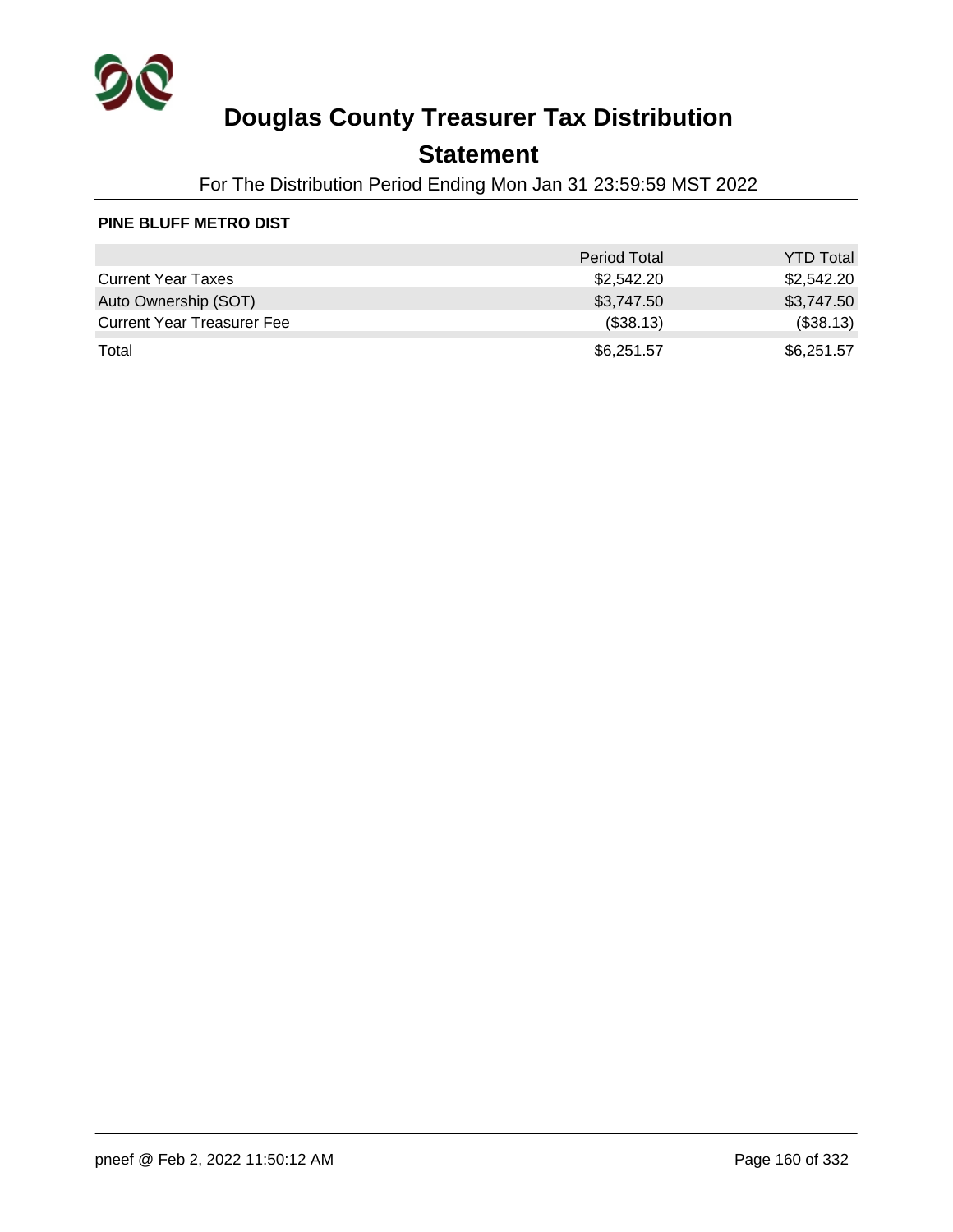

## **Statement**

For The Distribution Period Ending Mon Jan 31 23:59:59 MST 2022

### **RAVENNA METRO DIST**

|                                   | <b>Period Total</b> | <b>YTD Total</b> |
|-----------------------------------|---------------------|------------------|
| <b>Current Year Taxes</b>         | \$48,635.24         | \$48,635.24      |
| Auto Ownership (SOT)              | \$13,631.93         | \$13,631.93      |
| <b>Current Year Treasurer Fee</b> | $(\$729.53)$        | $(\$729.53)$     |
| Total                             | \$61,537.64         | \$61,537.64      |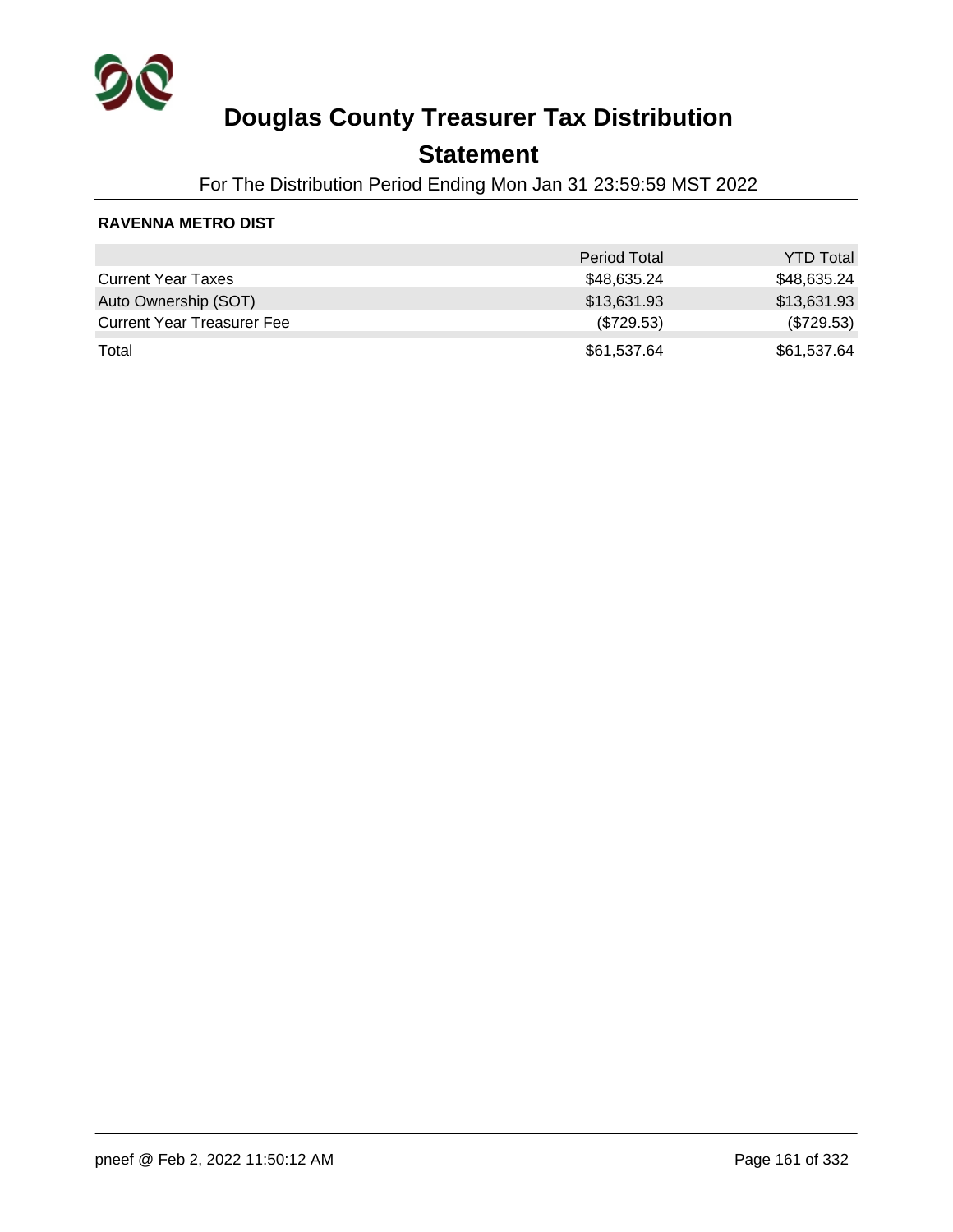

## **Statement**

For The Distribution Period Ending Mon Jan 31 23:59:59 MST 2022

### **REATA NORTH METRO DIST**

|                                   | <b>Period Total</b> | <b>YTD Total</b> |
|-----------------------------------|---------------------|------------------|
| <b>Current Year Taxes</b>         | \$9,414.38          | \$9,414.38       |
| Auto Ownership (SOT)              | \$5,195.27          | \$5,195.27       |
| <b>Current Year Treasurer Fee</b> | (\$141.22)          | (\$141.22)       |
| Total                             | \$14,468.43         | \$14,468.43      |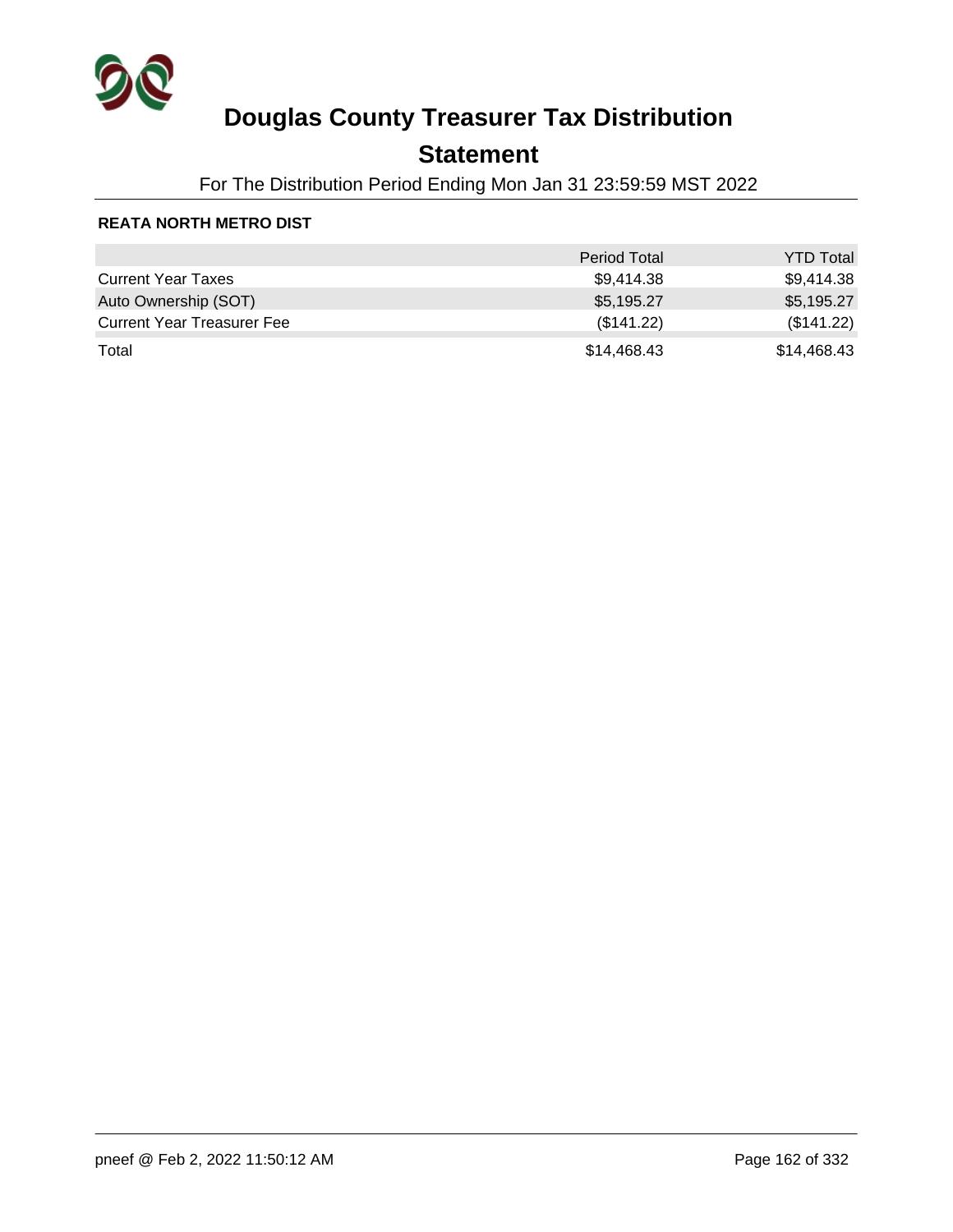

## **Statement**

For The Distribution Period Ending Mon Jan 31 23:59:59 MST 2022

### **SOUTHEAST PUBLIC IMPROV METRO DIST**

|                                         | <b>Period Total</b> | <b>YTD Total</b> |
|-----------------------------------------|---------------------|------------------|
| <b>Current Year Taxes</b>               | \$15,290.92         | \$15,290.92      |
| Prior Year Value Adjustment (Abatement) | (\$1,266.26)        | (\$1,266.26)     |
| Prior Year Interest Value Adjustment    | (\$33.09)           | (\$33.09)        |
| Auto Ownership (SOT)                    | \$12,752.03         | \$12,752.03      |
| <b>Current Year Treasurer Fee</b>       | (\$229.36)          | $(\$229.36)$     |
| <b>Prior Year Treasurer Fee</b>         | \$18.99             | \$18.99          |
| Total                                   | \$26,533.23         | \$26,533.23      |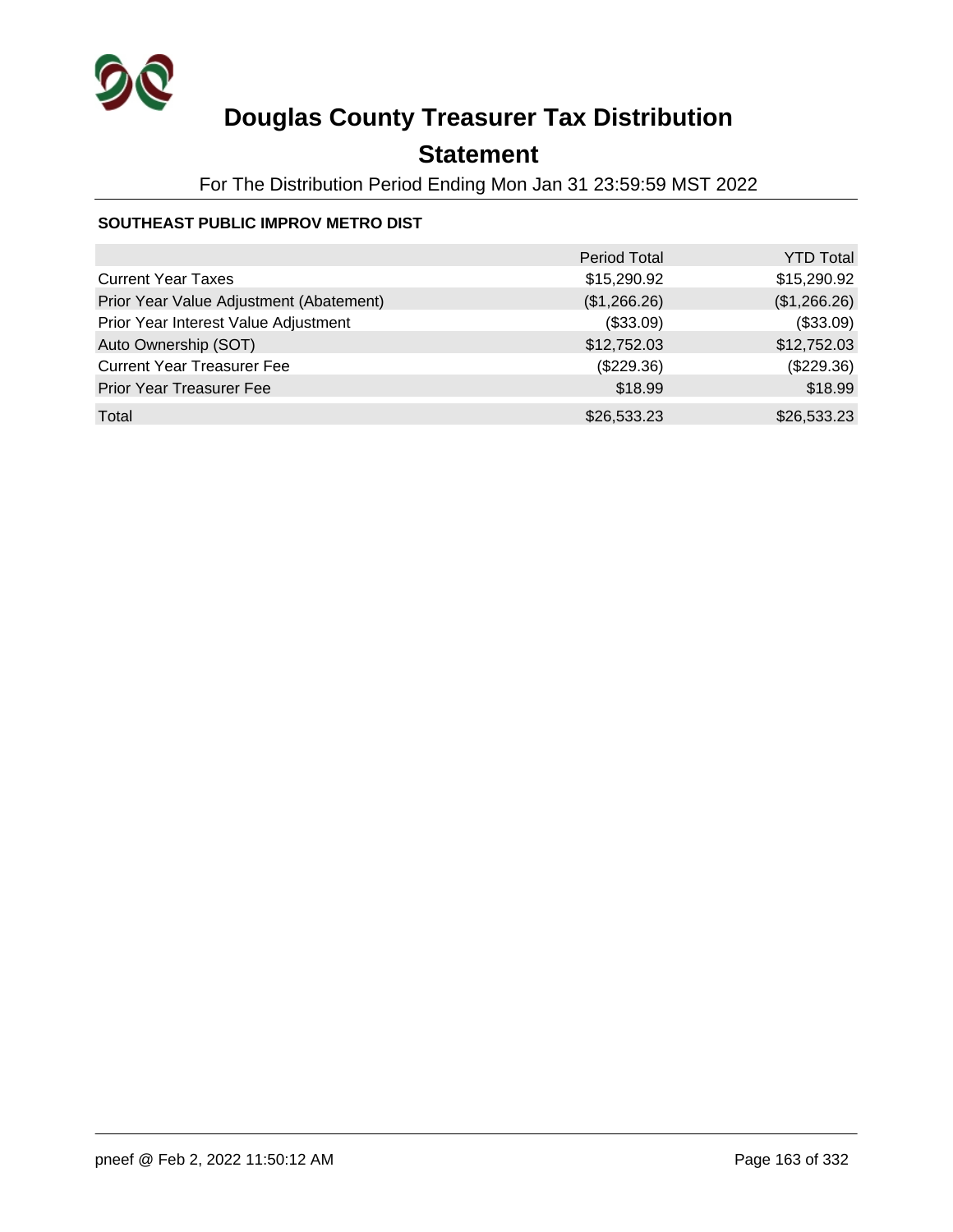

## **Statement**

For The Distribution Period Ending Mon Jan 31 23:59:59 MST 2022

### **PARKER AUTOMOTIVE**

|                                   | <b>Period Total</b> | <b>YTD Total</b> |
|-----------------------------------|---------------------|------------------|
| <b>Current Year Taxes</b>         | \$4,130.25          | \$4,130.25       |
| Auto Ownership (SOT)              | \$4,040.35          | \$4,040.35       |
| <b>Current Year Treasurer Fee</b> | (\$61.95)           | (\$61.95)        |
| Total                             | \$8,108.65          | \$8,108.65       |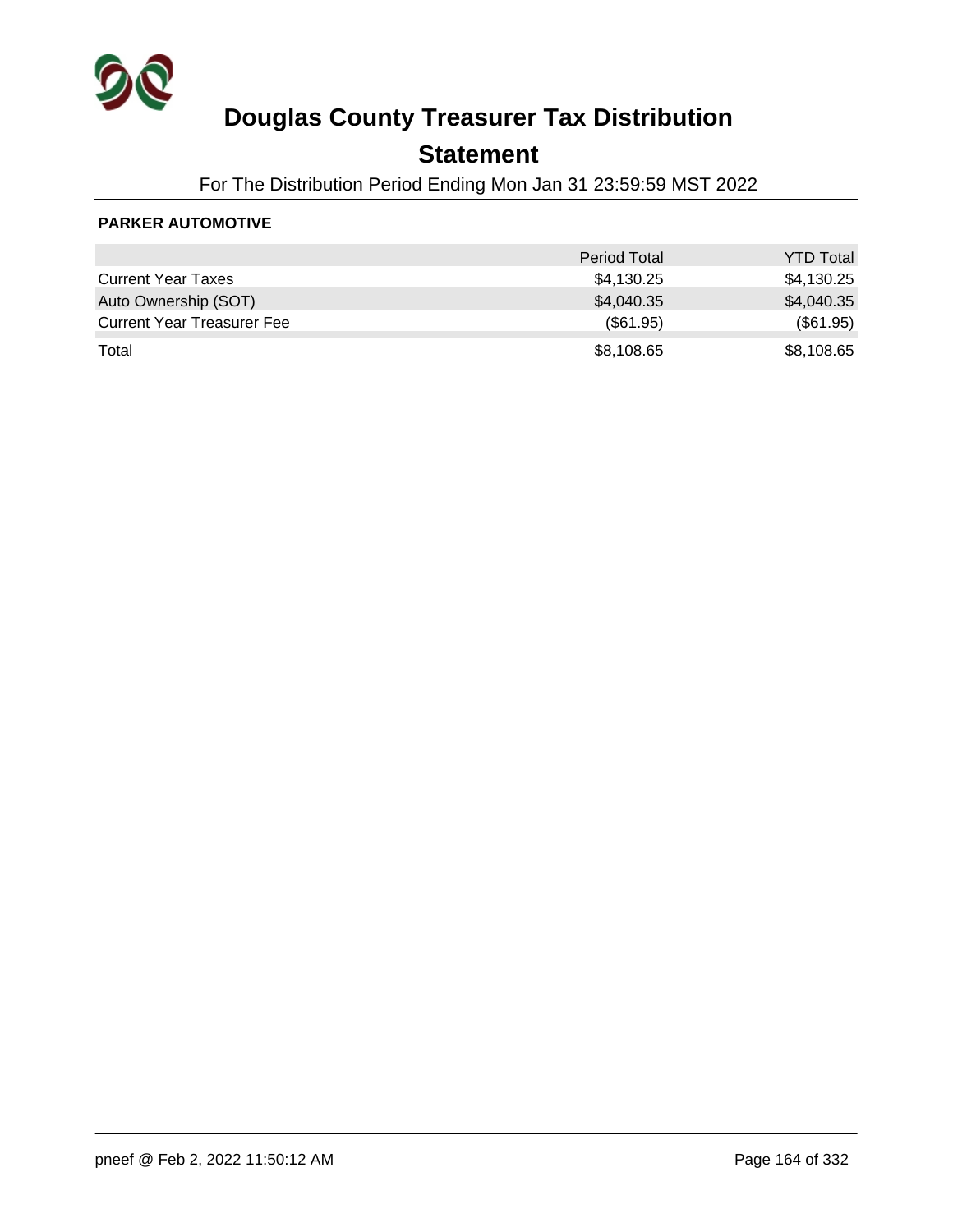

## **Statement**

For The Distribution Period Ending Mon Jan 31 23:59:59 MST 2022

### **COMPARK BUSINESS CAMPUS DEBT SERVICE**

|                                   | <b>Period Total</b> | <b>YTD Total</b> |
|-----------------------------------|---------------------|------------------|
| <b>Current Year Taxes</b>         | \$2,270.78          | \$2,270.78       |
| Auto Ownership (SOT)              | \$769.50            | \$769.50         |
| <b>Current Year Treasurer Fee</b> | (\$34.06)           | (\$34.06)        |
| Total                             | \$3,006.22          | \$3,006.22       |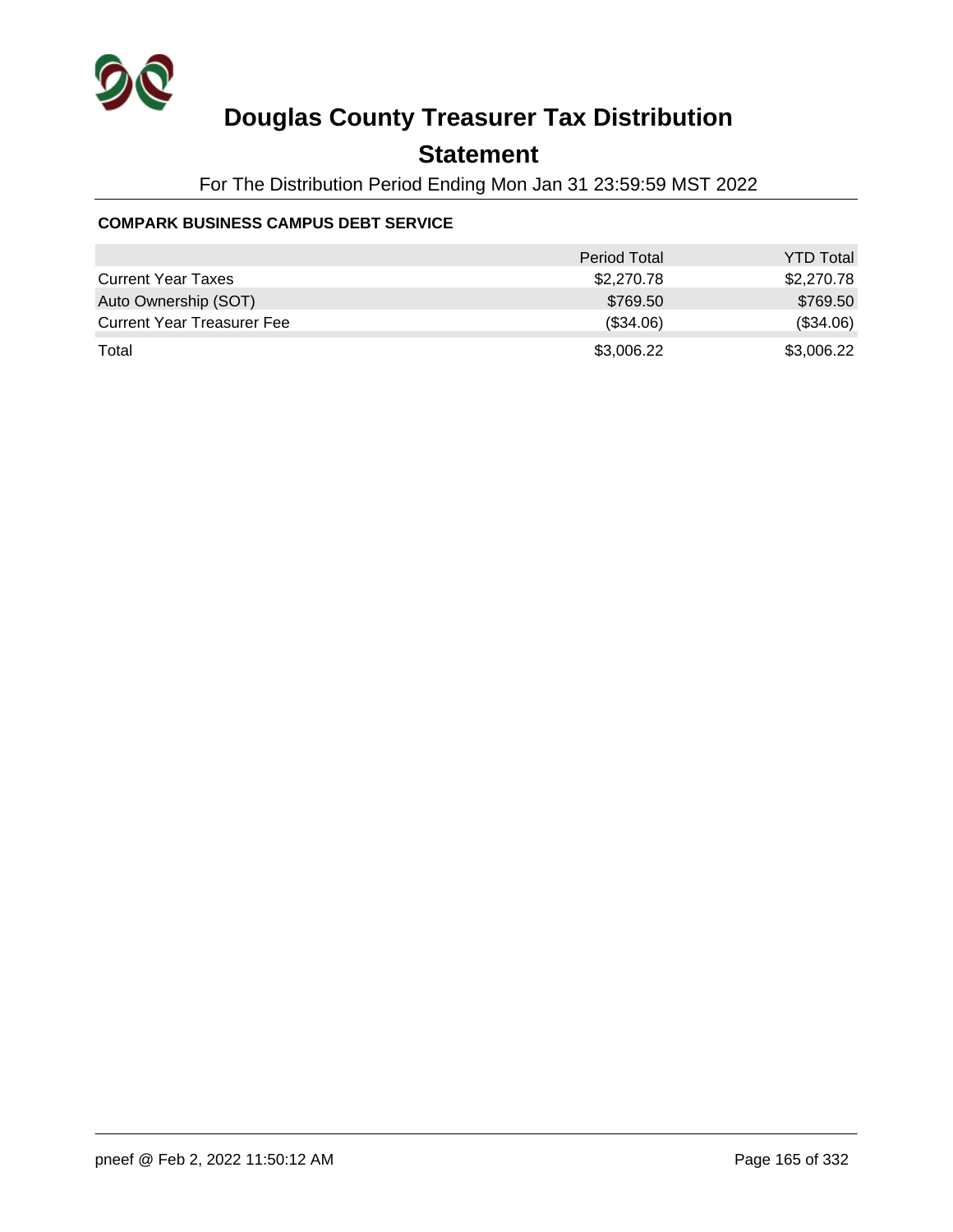

## **Statement**

For The Distribution Period Ending Mon Jan 31 23:59:59 MST 2022

### **NORTH MERIDIAN METRO DEBT SERVICE**

|       | <b>Period Total</b> | otal   |
|-------|---------------------|--------|
| Total | \$0.00              | \$0.00 |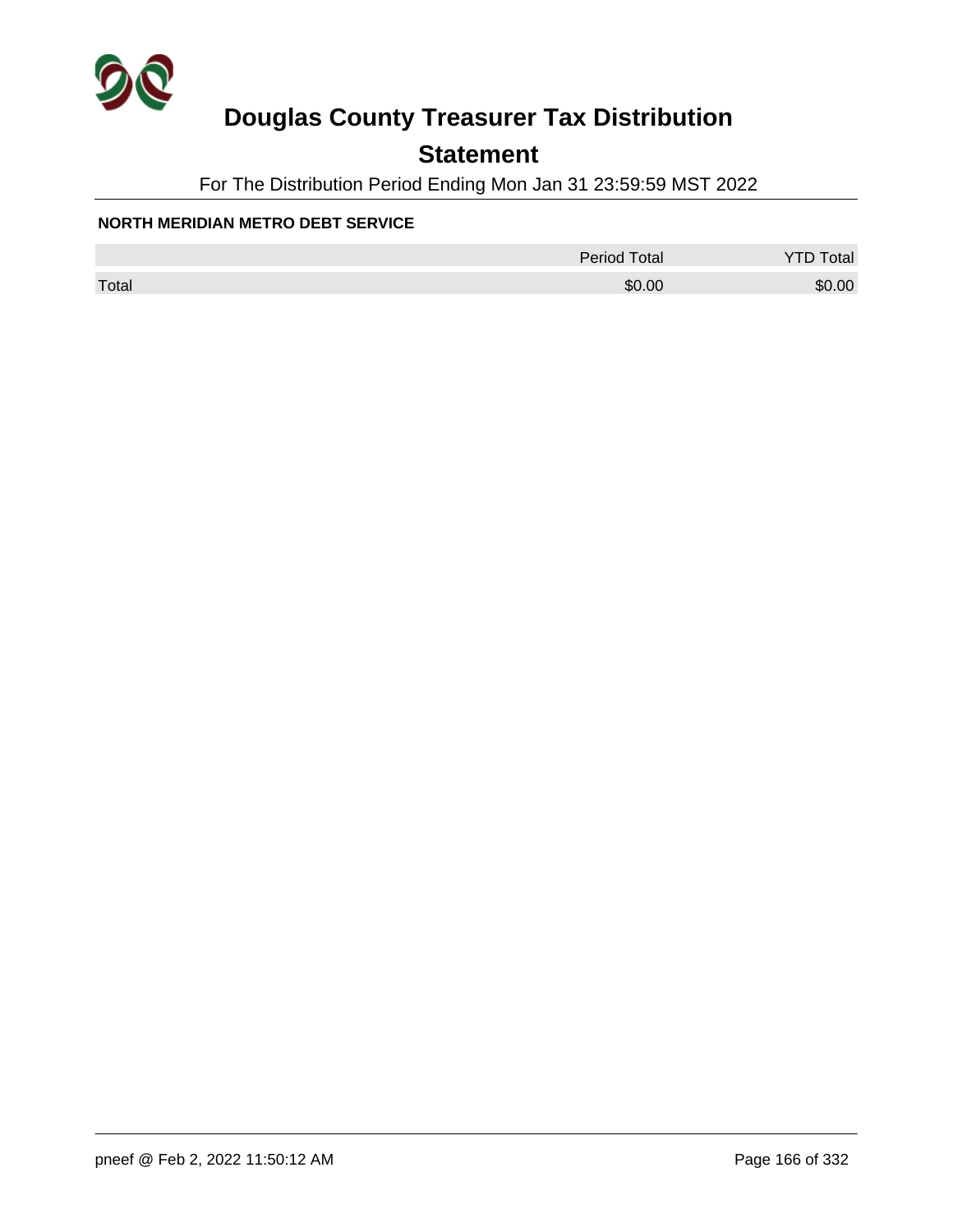

## **Statement**

For The Distribution Period Ending Mon Jan 31 23:59:59 MST 2022

### **ARAPAHOE WATER & WASTEWATER PID**

|                                   | <b>Period Total</b> | <b>YTD Total</b> |
|-----------------------------------|---------------------|------------------|
| <b>Current Year Taxes</b>         | \$45,392.96         | \$45,392.96      |
| Auto Ownership (SOT)              | \$5,378.81          | \$5,378.81       |
| <b>Current Year Treasurer Fee</b> | (\$680.89)          | (\$680.89)       |
| Total                             | \$50,090.88         | \$50,090.88      |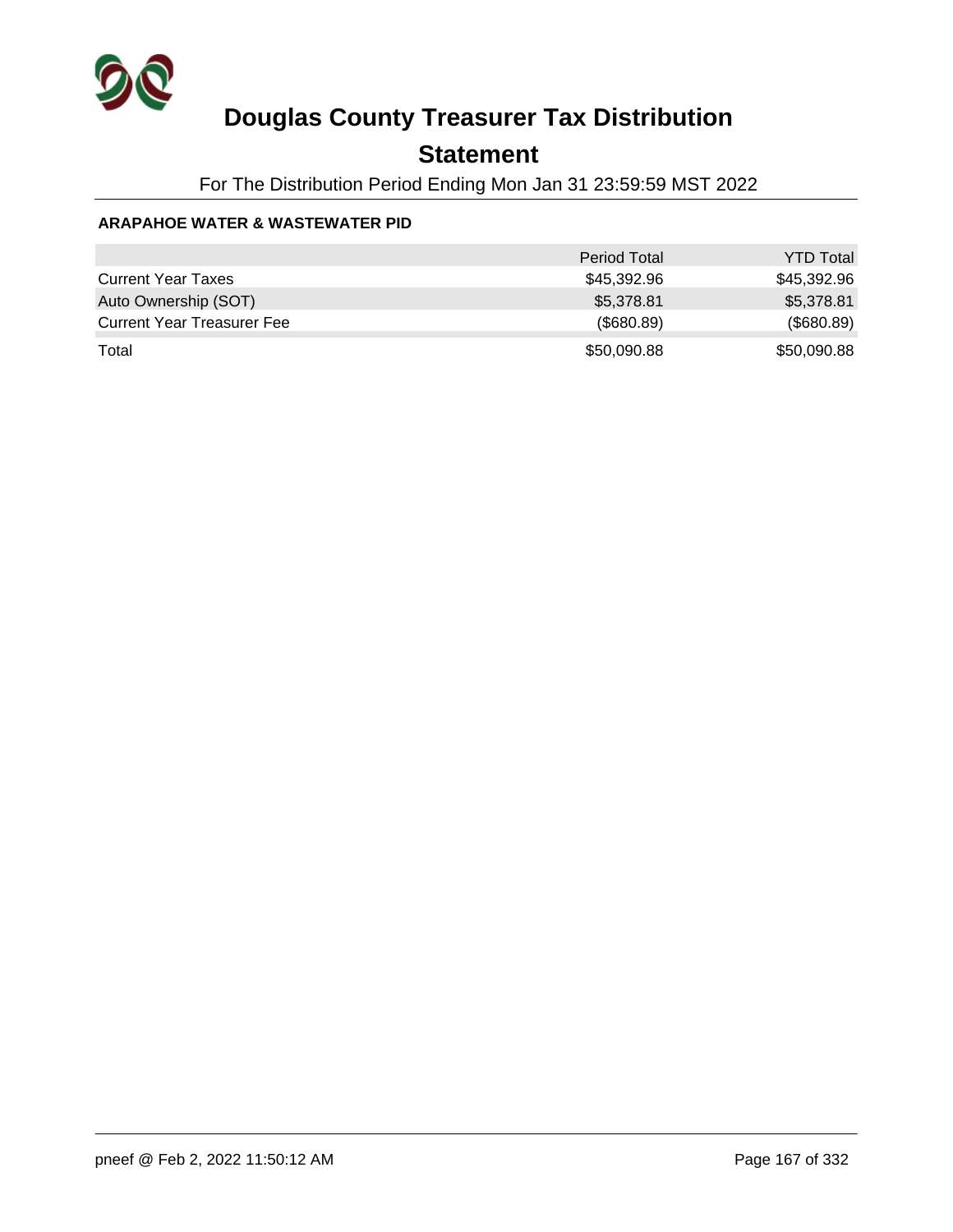

## **Statement**

For The Distribution Period Ending Mon Jan 31 23:59:59 MST 2022

#### **DOMINION WATER & SANITATION DIST**

|       | <b>Period Total</b> | otal   |
|-------|---------------------|--------|
| Total | \$0.00              | \$0.00 |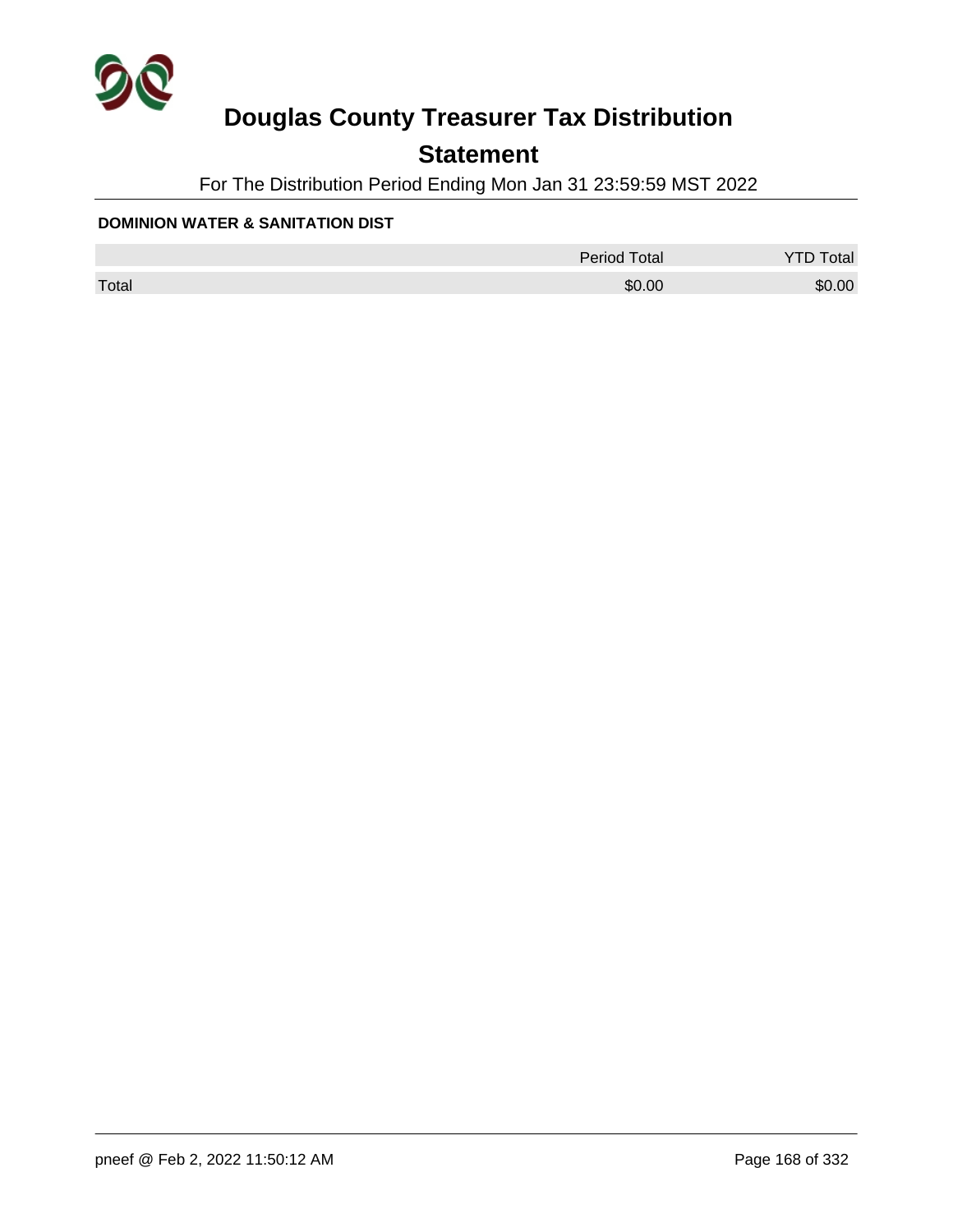

## **Statement**

For The Distribution Period Ending Mon Jan 31 23:59:59 MST 2022

### **OLDE TOWN METRO DIST**

|                      | Period Total | <b>YTD Total</b> |
|----------------------|--------------|------------------|
| Auto Ownership (SOT) | \$961.16     | \$961.16         |
| Total                | \$961.16     | \$961.16         |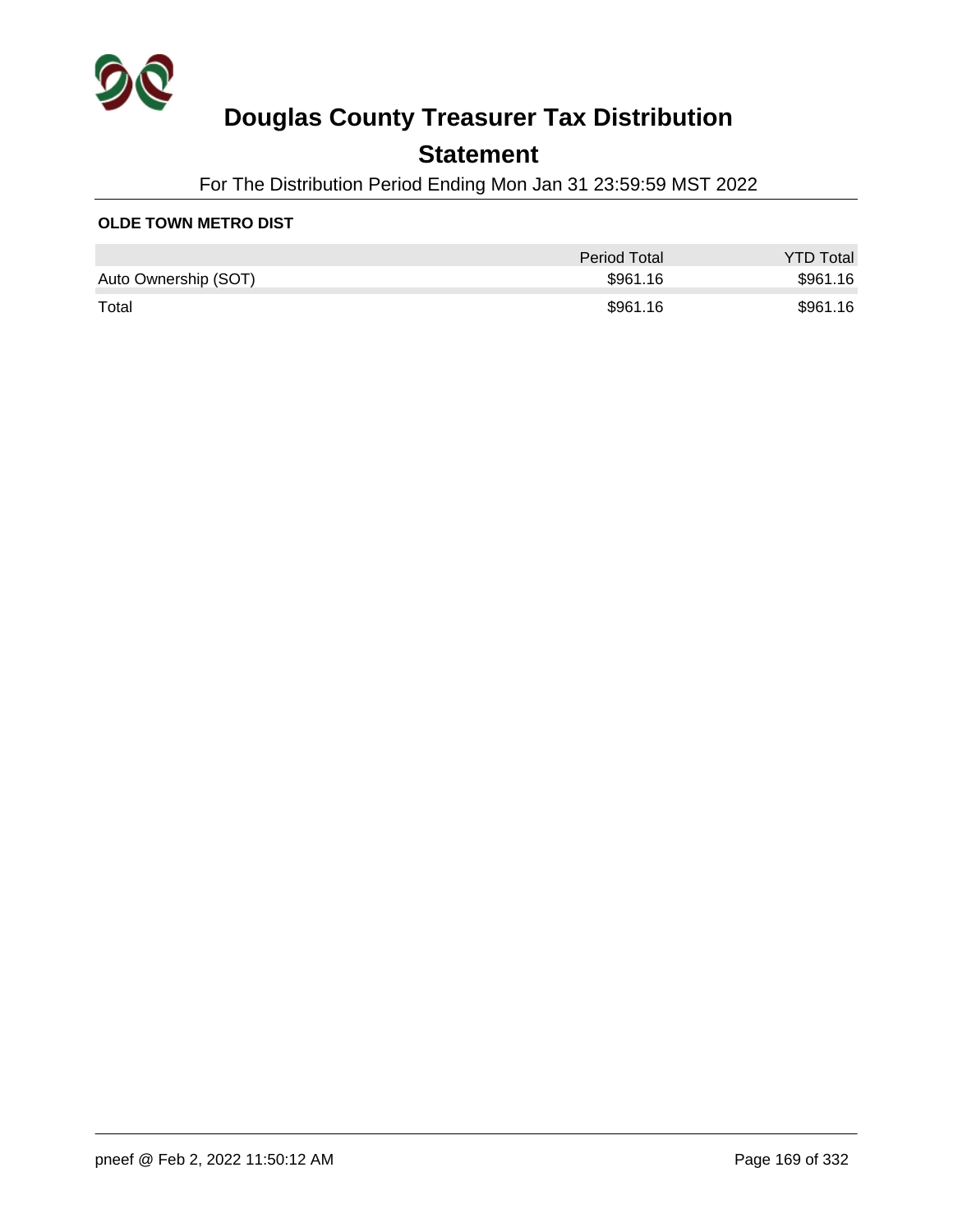

## **Statement**

For The Distribution Period Ending Mon Jan 31 23:59:59 MST 2022

#### **NEU TOWNE METRO DISTRICT**

|                                   | <b>Period Total</b> | <b>YTD Total</b> |
|-----------------------------------|---------------------|------------------|
| <b>Current Year Taxes</b>         | \$4,093.44          | \$4,093.44       |
| Auto Ownership (SOT)              | \$4,070.87          | \$4,070.87       |
| <b>Current Year Treasurer Fee</b> | $(\$61.40)$         | (\$61.40)        |
| Total                             | \$8,102.91          | \$8,102.91       |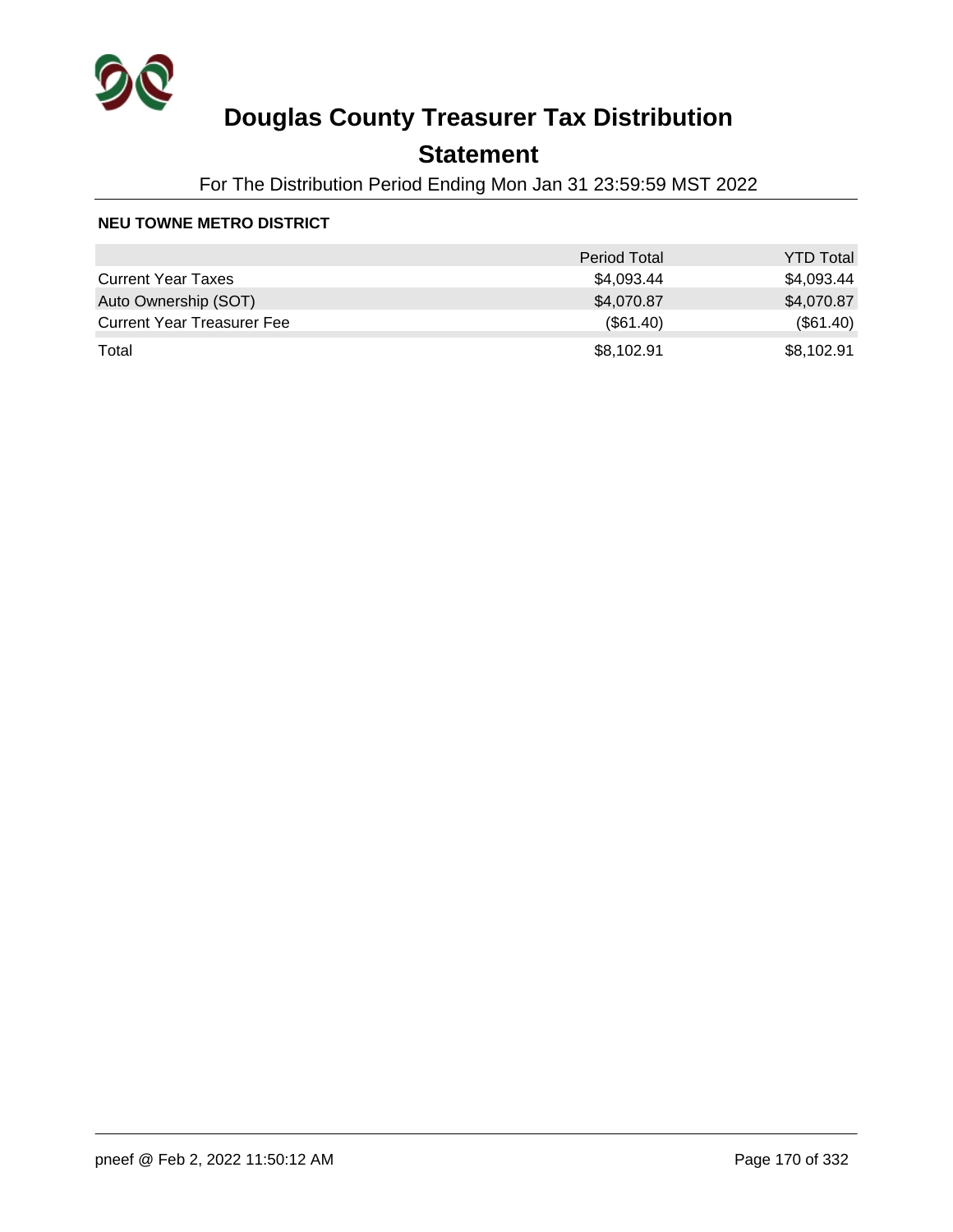

## **Statement**

For The Distribution Period Ending Mon Jan 31 23:59:59 MST 2022

### **ANTHOLOGY WEST METRO DISTRICT #3**

|                      | <b>Period Total</b> | <b>YTD Total</b> |
|----------------------|---------------------|------------------|
| Auto Ownership (SOT) | \$0.07              | \$0.07           |
| Total                | \$0.07              | \$0.07           |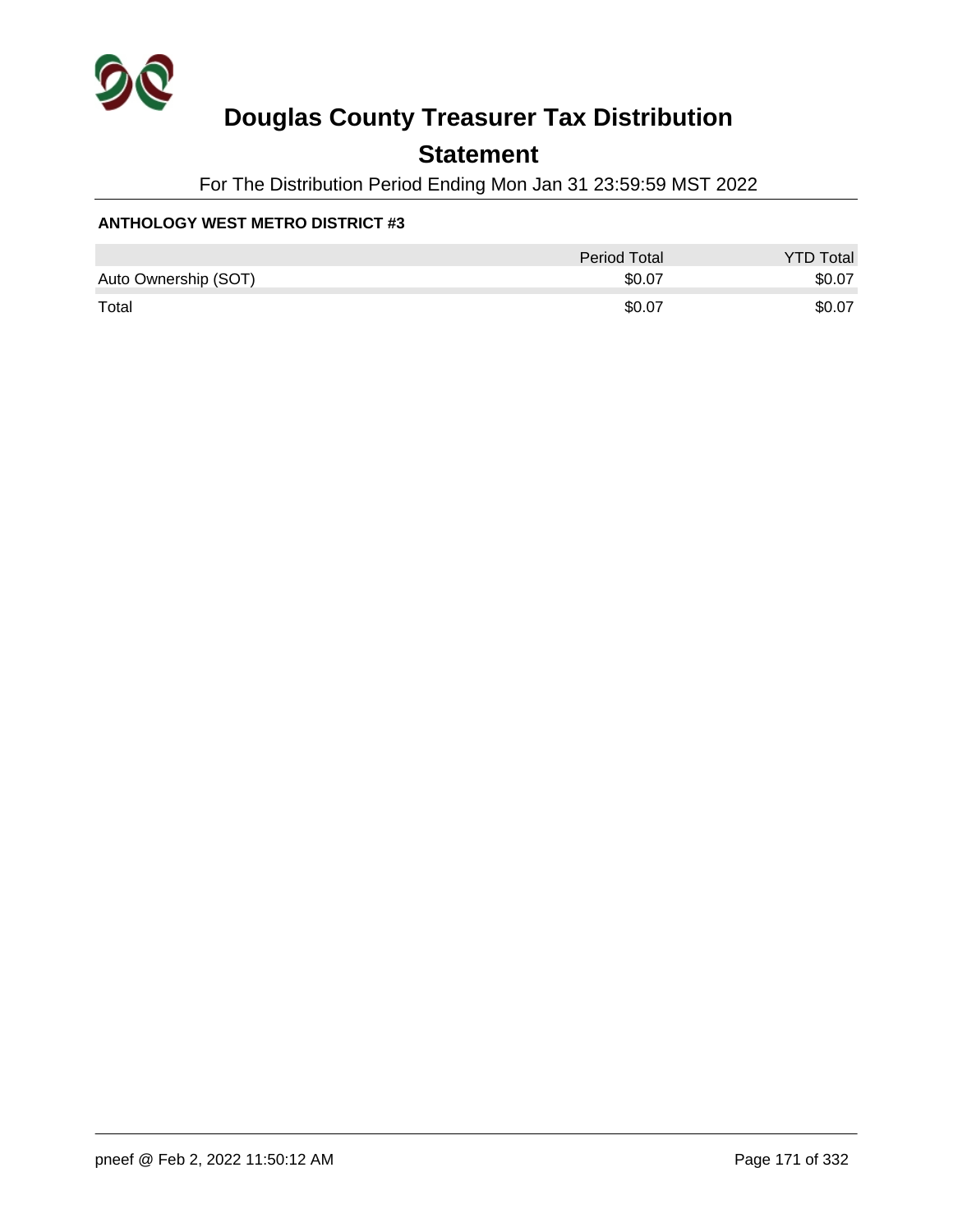

## **Statement**

For The Distribution Period Ending Mon Jan 31 23:59:59 MST 2022

|                      | <b>Period Total</b> | <b>YTD Total</b> |
|----------------------|---------------------|------------------|
| Auto Ownership (SOT) | \$0.17              | \$0.17           |
| Total                | \$0.17              | \$0.17           |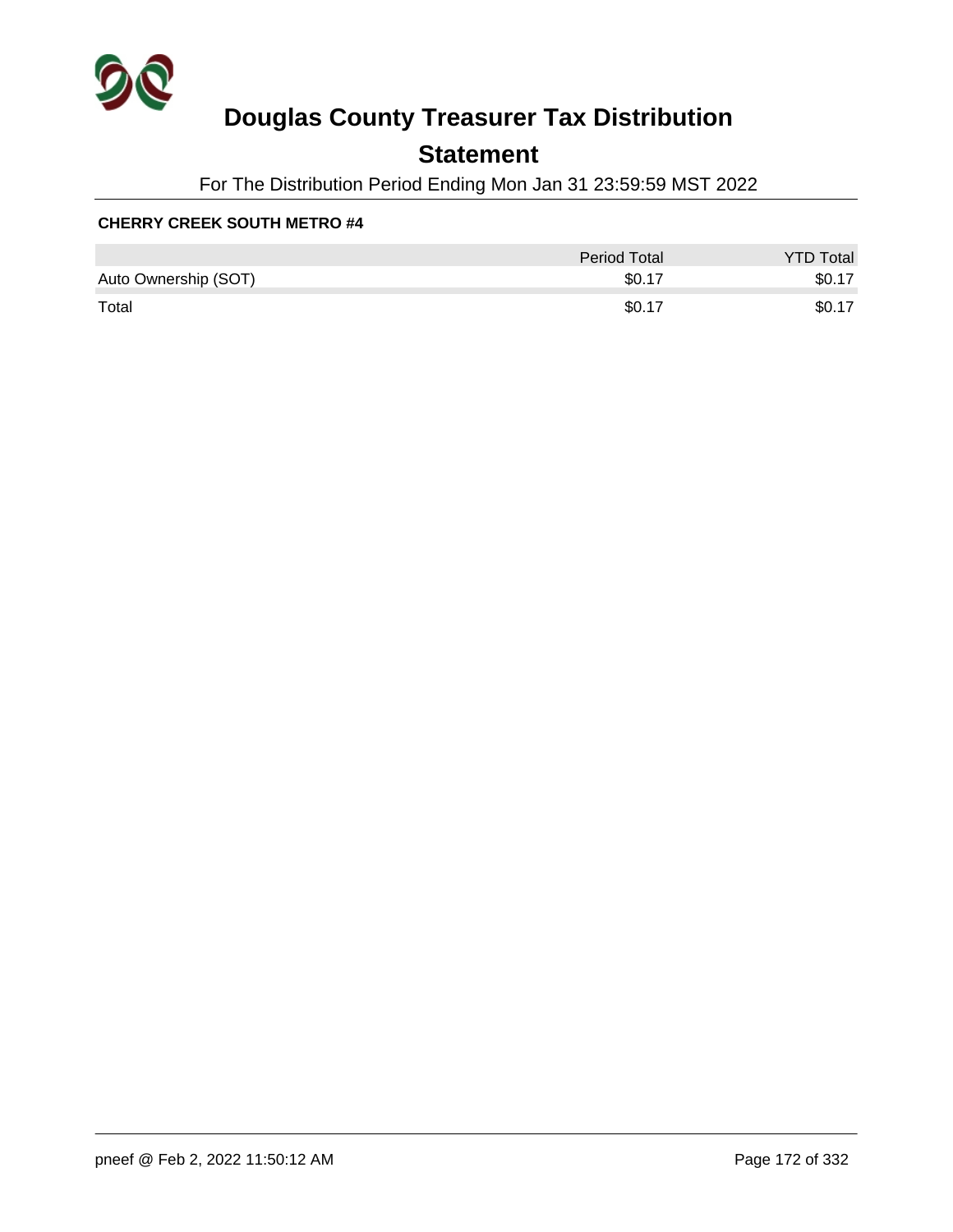

## **Statement**

For The Distribution Period Ending Mon Jan 31 23:59:59 MST 2022

|                      | Period Total | <b>YTD Total</b> |
|----------------------|--------------|------------------|
| Auto Ownership (SOT) | \$1.11       | \$1.11           |
| Total                | \$1.11       | \$1.11           |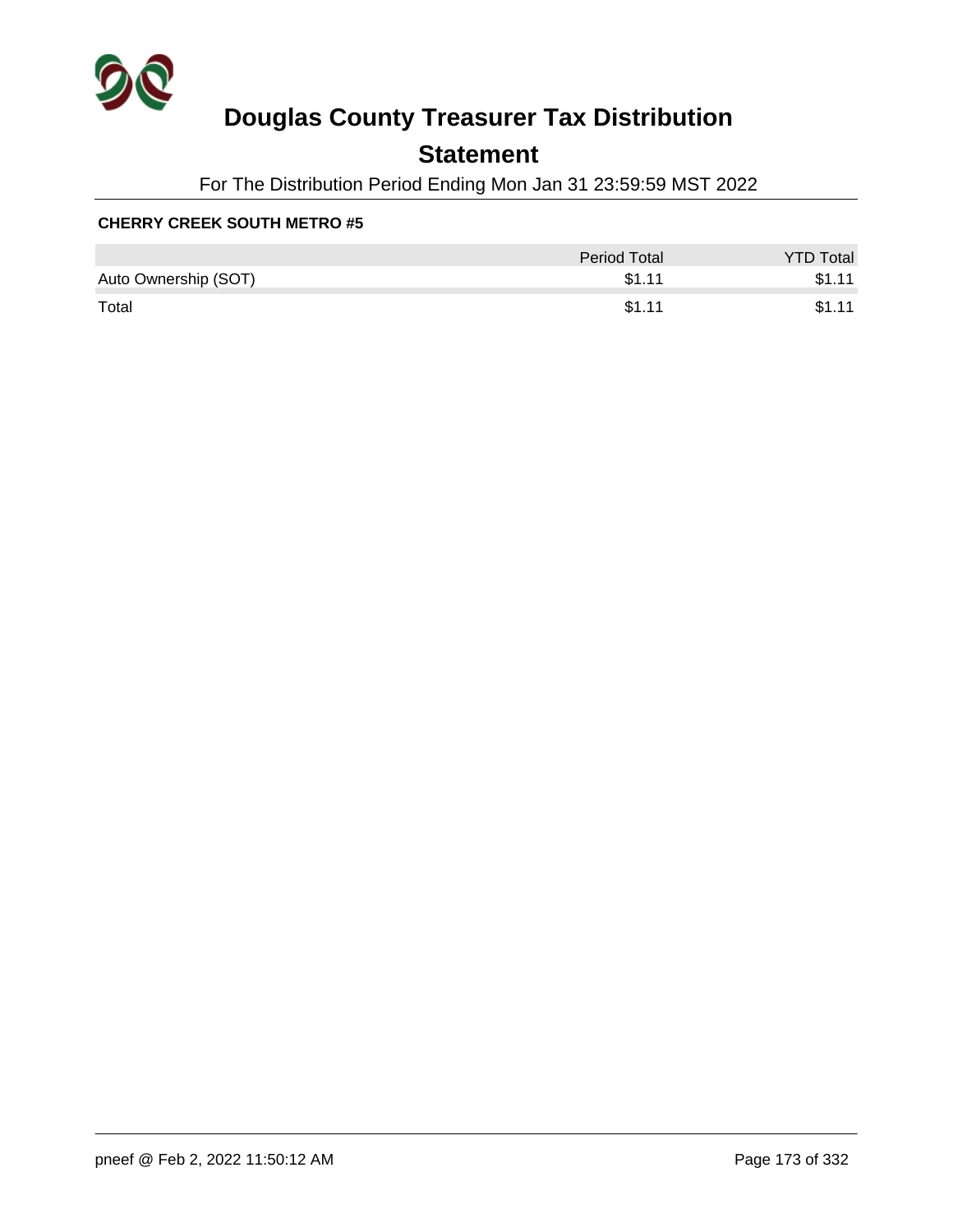

## **Statement**

For The Distribution Period Ending Mon Jan 31 23:59:59 MST 2022

|                      | Period Total | <b>YTD Total</b> |
|----------------------|--------------|------------------|
| Auto Ownership (SOT) | \$0.76       | \$0.76           |
| Total                | \$0.76       | \$0.76           |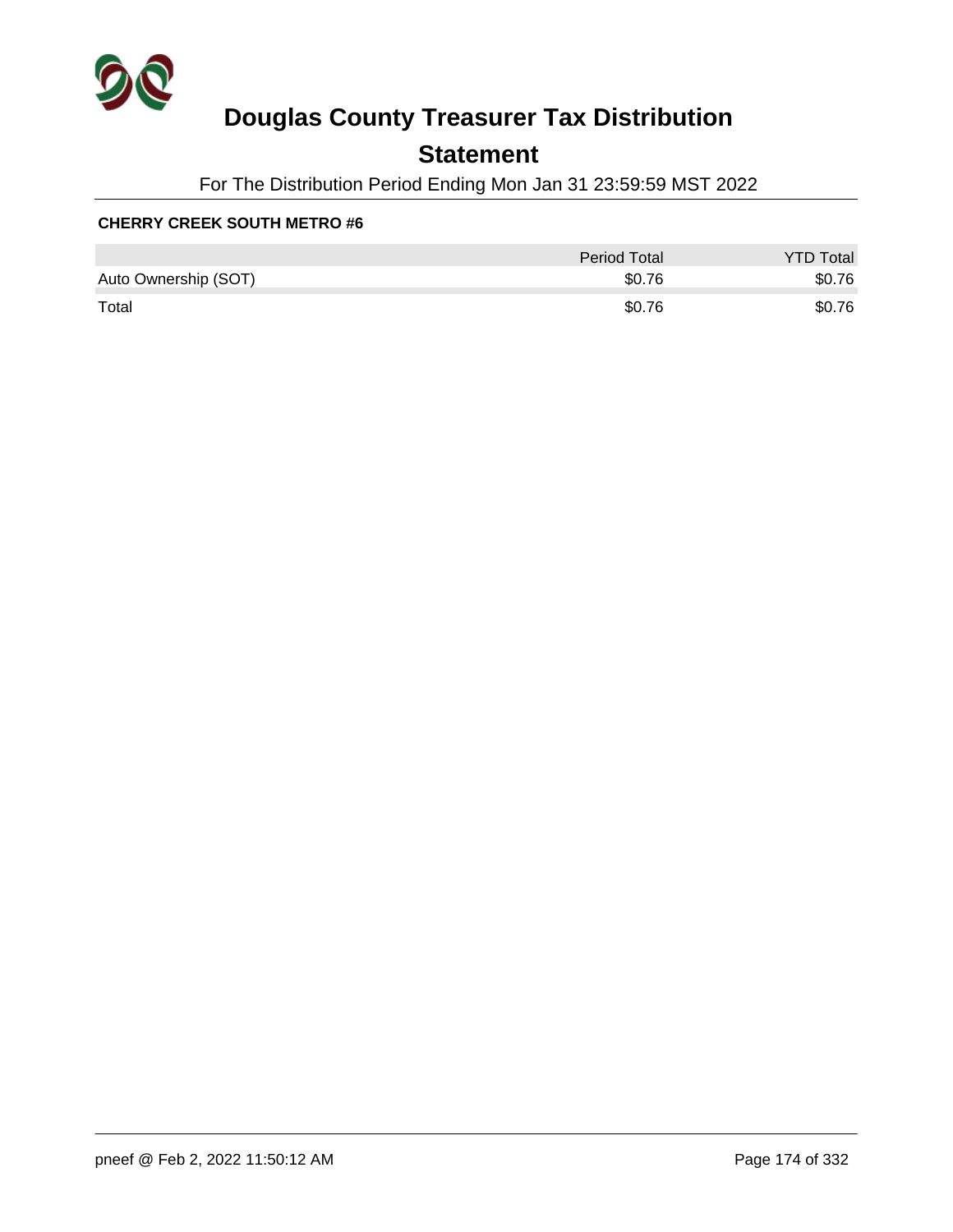

## **Statement**

For The Distribution Period Ending Mon Jan 31 23:59:59 MST 2022

|       | <b>Period Total</b> | otal   |
|-------|---------------------|--------|
| Total | \$0.00              | \$0.00 |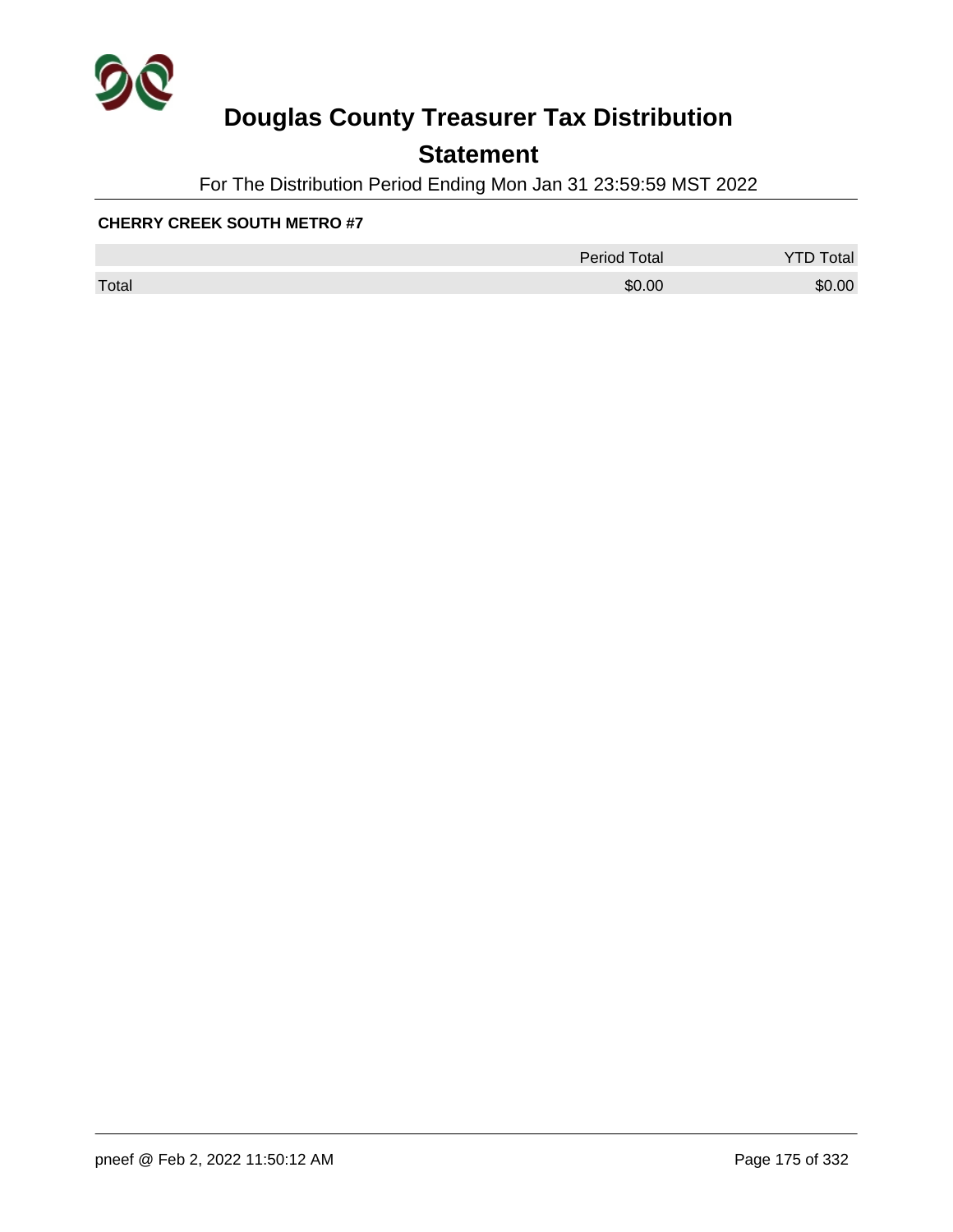

## **Statement**

For The Distribution Period Ending Mon Jan 31 23:59:59 MST 2022

|       | <b>Period Total</b> | otal   |
|-------|---------------------|--------|
| Total | \$0.00              | \$0.00 |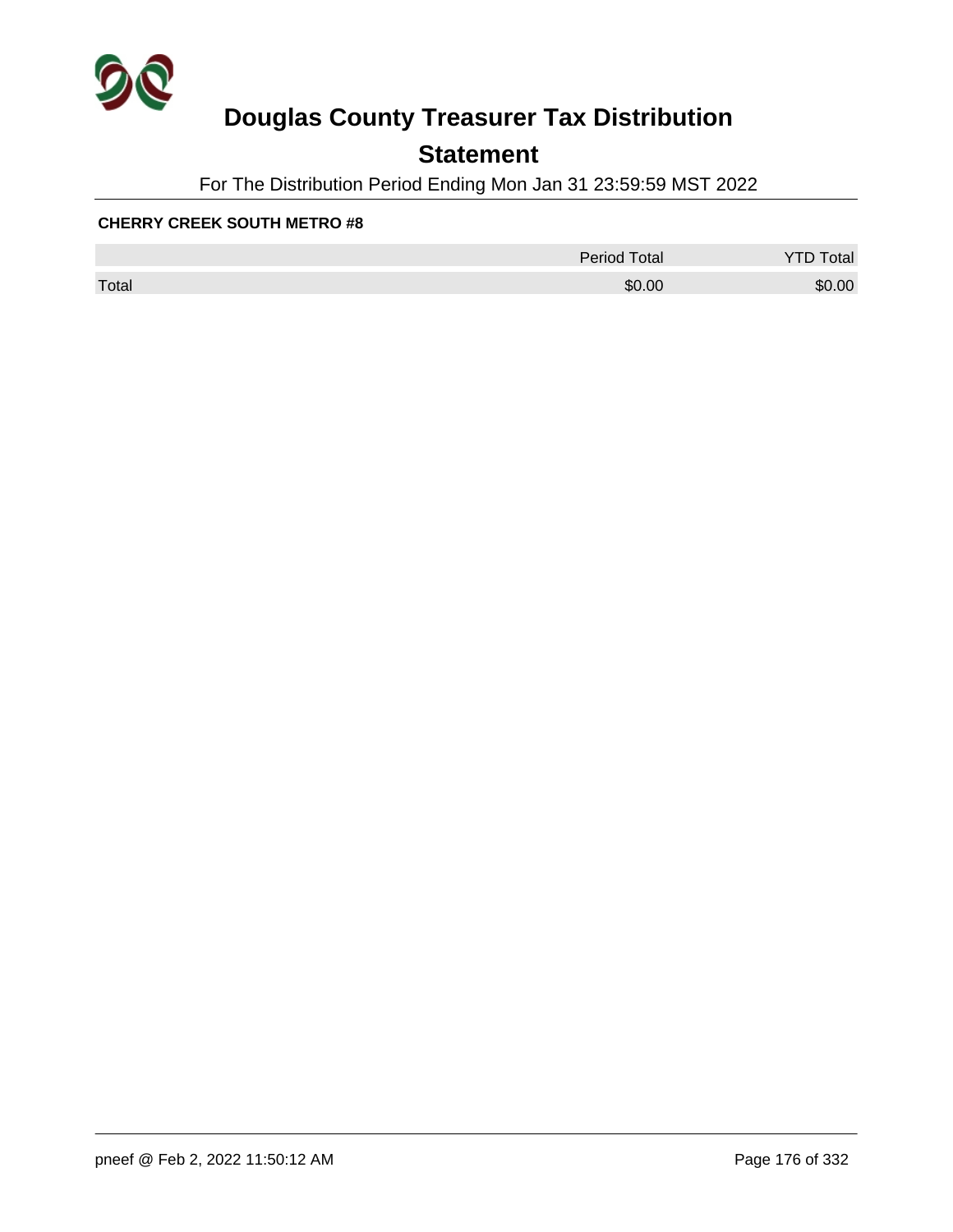

## **Statement**

For The Distribution Period Ending Mon Jan 31 23:59:59 MST 2022

|       | <b>Period Total</b> | otal<br>້ |
|-------|---------------------|-----------|
| Total | \$0.00              | \$0.00    |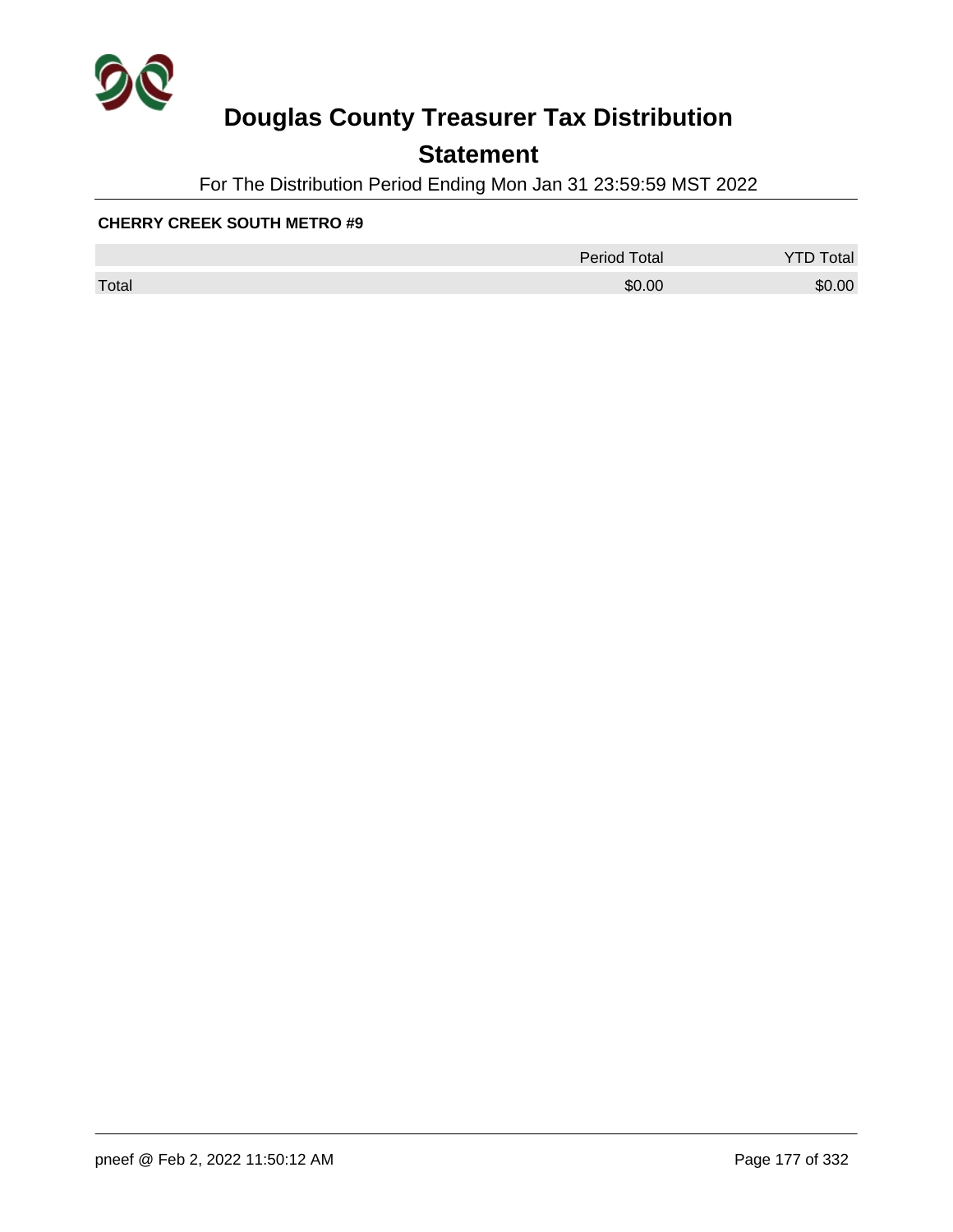

## **Statement**

For The Distribution Period Ending Mon Jan 31 23:59:59 MST 2022

|       | <b>Period Total</b> | otal<br>້ |
|-------|---------------------|-----------|
| Total | \$0.00              | \$0.00    |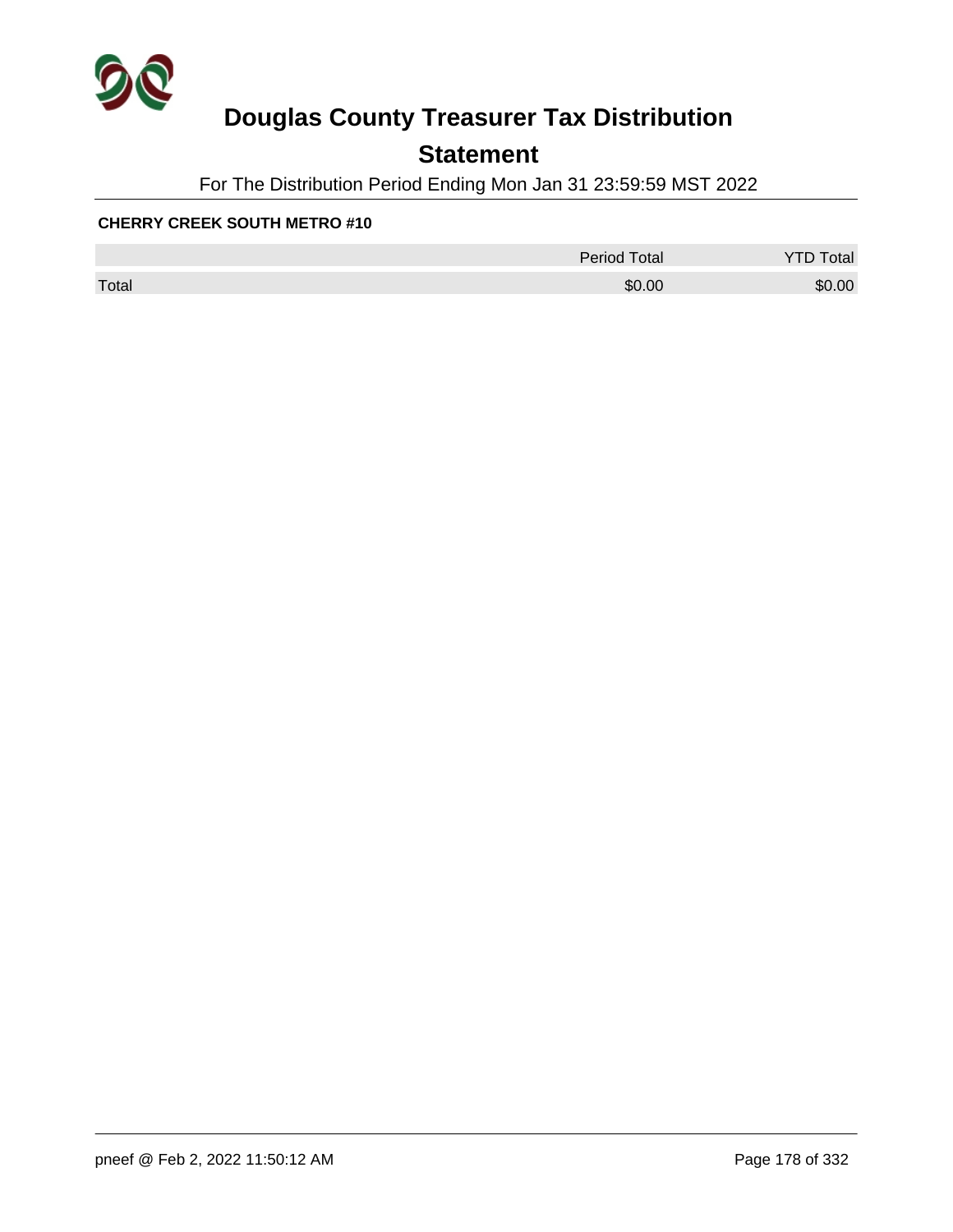

## **Statement**

For The Distribution Period Ending Mon Jan 31 23:59:59 MST 2022

|                      | <b>Period Total</b> | <b>YTD Total</b> |
|----------------------|---------------------|------------------|
| Auto Ownership (SOT) | \$0.40              | \$0.40           |
| Total                | \$0.40              | \$0.40           |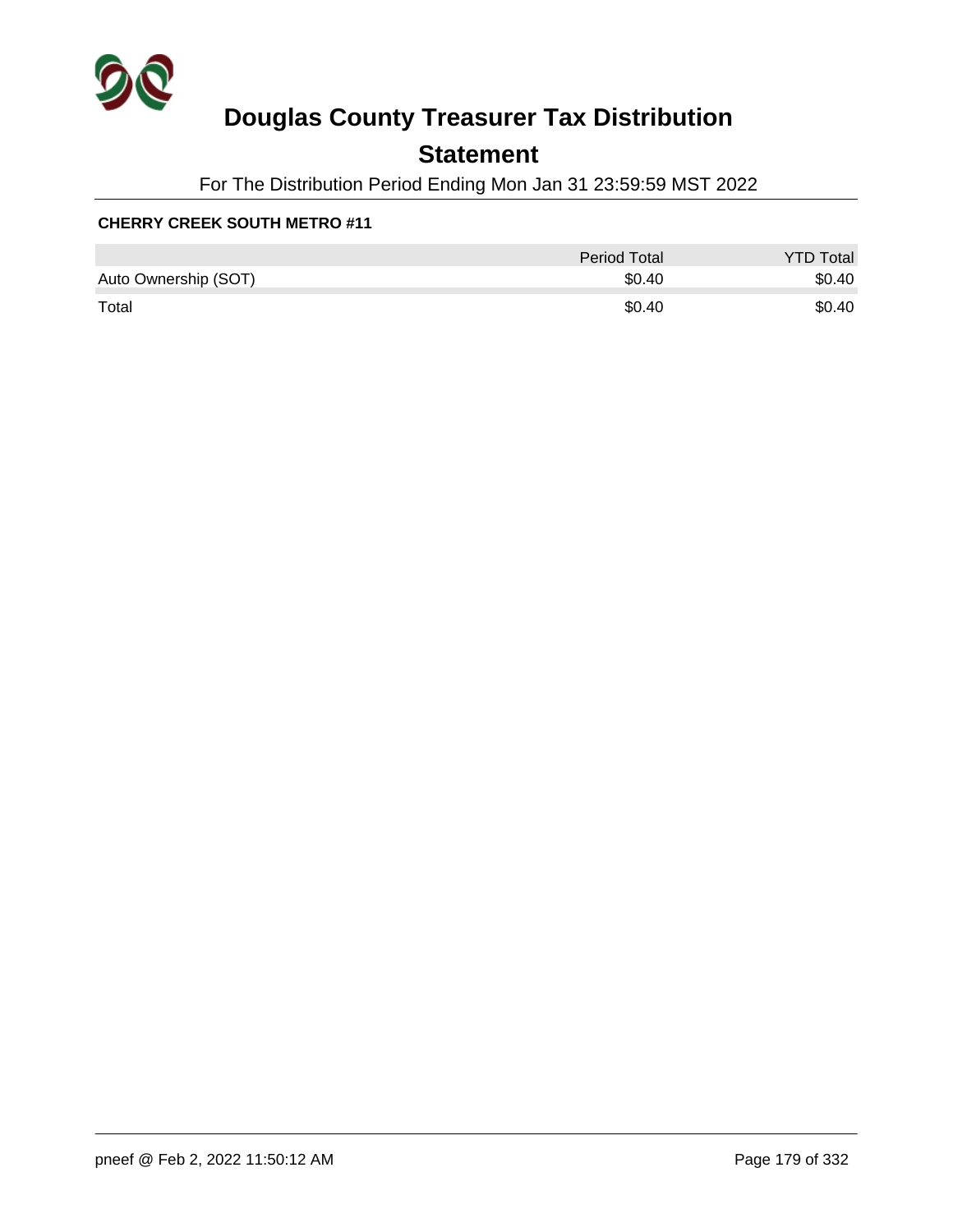

## **Statement**

For The Distribution Period Ending Mon Jan 31 23:59:59 MST 2022

### **BELLA MESA METRO DISTRICT**

|                                   | <b>Period Total</b> | <b>YTD Total</b> |
|-----------------------------------|---------------------|------------------|
| <b>Current Year Taxes</b>         | \$40,415.60         | \$40,415.60      |
| Auto Ownership (SOT)              | \$2,263.40          | \$2,263.40       |
| <b>Current Year Treasurer Fee</b> | (\$606.23)          | (\$606.23)       |
| Total                             | \$42,072.77         | \$42,072.77      |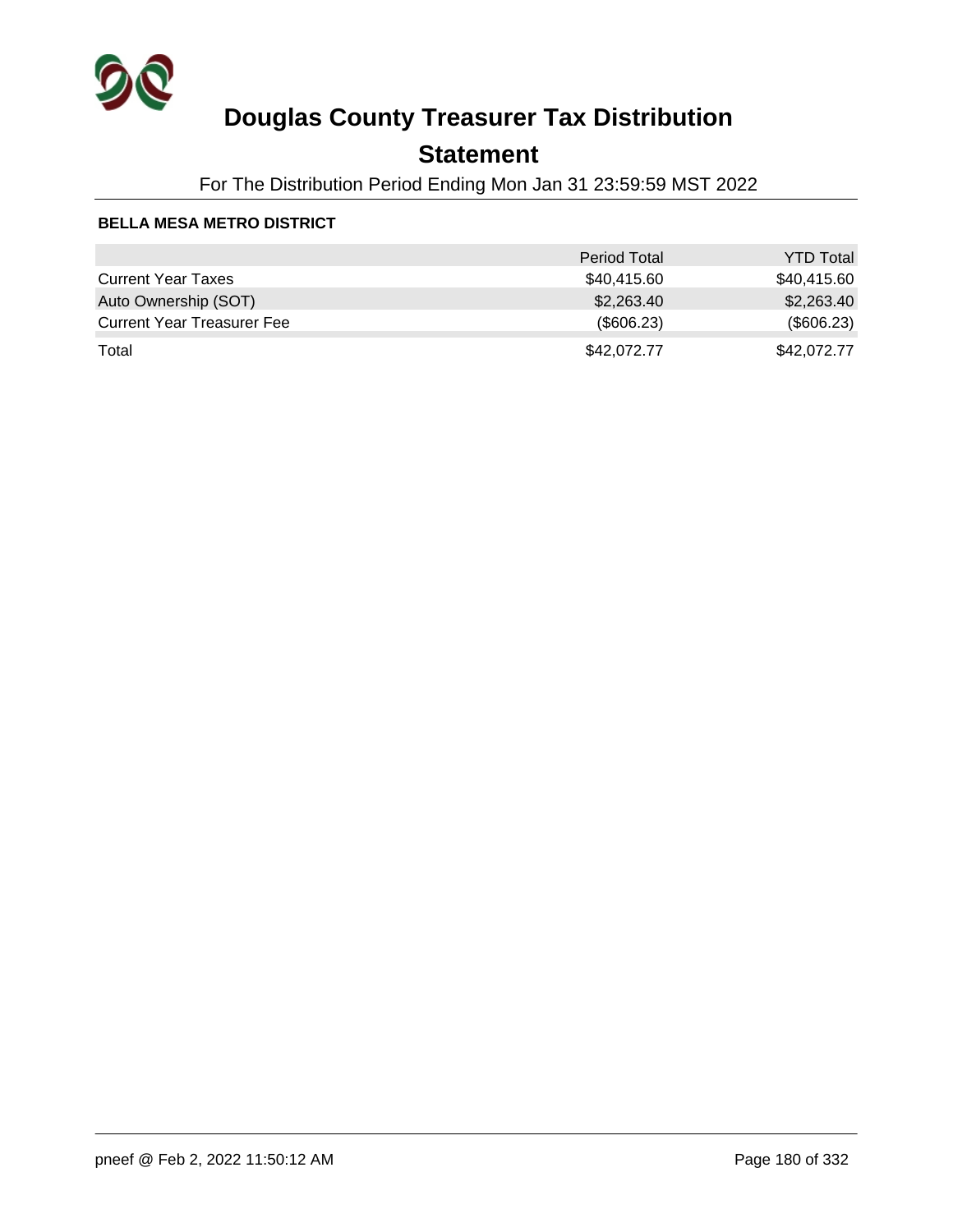

## **Statement**

For The Distribution Period Ending Mon Jan 31 23:59:59 MST 2022

### **UTE PASS REGIONAL AMBULANCE DISTRICT**

|                                   | <b>Period Total</b> | <b>YTD Total</b> |
|-----------------------------------|---------------------|------------------|
| <b>Current Year Taxes</b>         | \$530.07            | \$530.07         |
| Auto Ownership (SOT)              | \$187.10            | \$187.10         |
| <b>Current Year Treasurer Fee</b> | (\$7.95)            | (\$7.95)         |
| Total                             | \$709.22            | \$709.22         |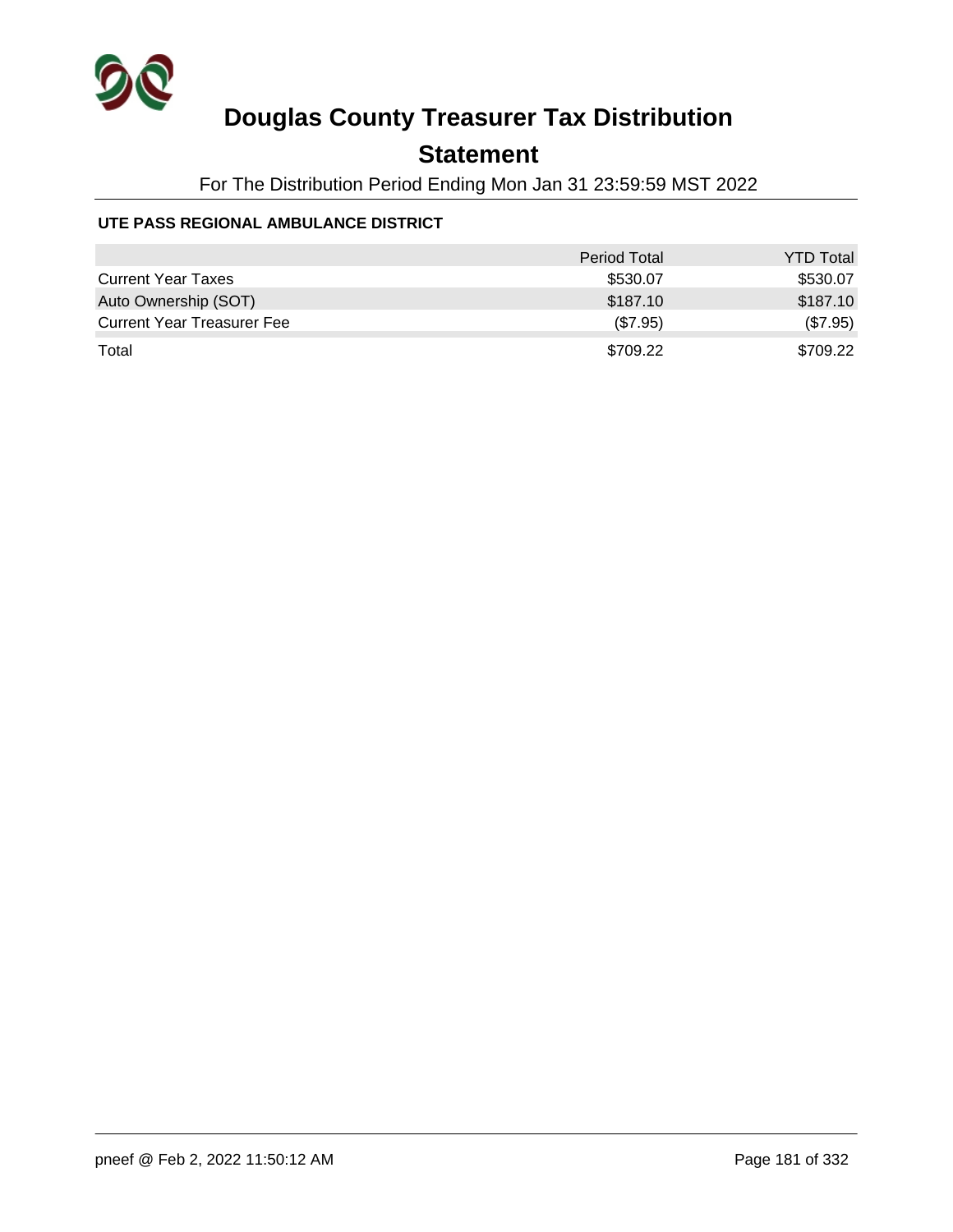

## **Statement**

For The Distribution Period Ending Mon Jan 31 23:59:59 MST 2022

### **NORTH FORK FIRE PROTECTION DIST**

|                                   | <b>Period Total</b> | <b>YTD Total</b> |
|-----------------------------------|---------------------|------------------|
| <b>Current Year Taxes</b>         | \$435.60            | \$435.60         |
| Auto Ownership (SOT)              | \$243.03            | \$243.03         |
| <b>Current Year Treasurer Fee</b> | $($ \$6.53)         | (\$6.53)         |
| Total                             | \$672.10            | \$672.10         |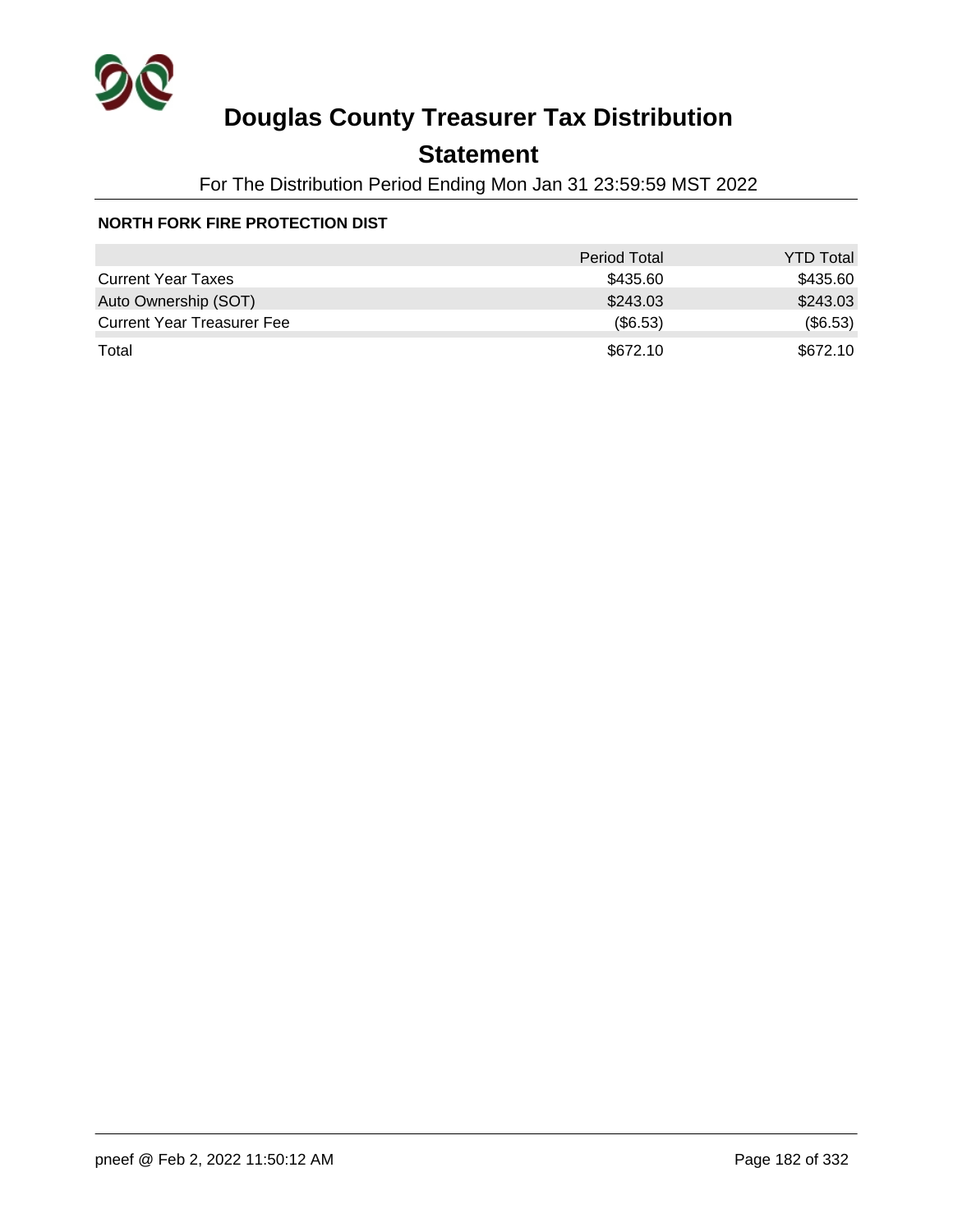

## **Statement**

For The Distribution Period Ending Mon Jan 31 23:59:59 MST 2022

### **LINCOLN CREEK METRO DISTRICT**

|                                   | <b>Period Total</b> | <b>YTD Total</b> |
|-----------------------------------|---------------------|------------------|
| <b>Current Year Taxes</b>         | \$4,604.19          | \$4,604.19       |
| Auto Ownership (SOT)              | \$2,988.81          | \$2,988.81       |
| <b>Current Year Treasurer Fee</b> | (\$69.07)           | (\$69.07)        |
| Total                             | \$7,523.93          | \$7,523.93       |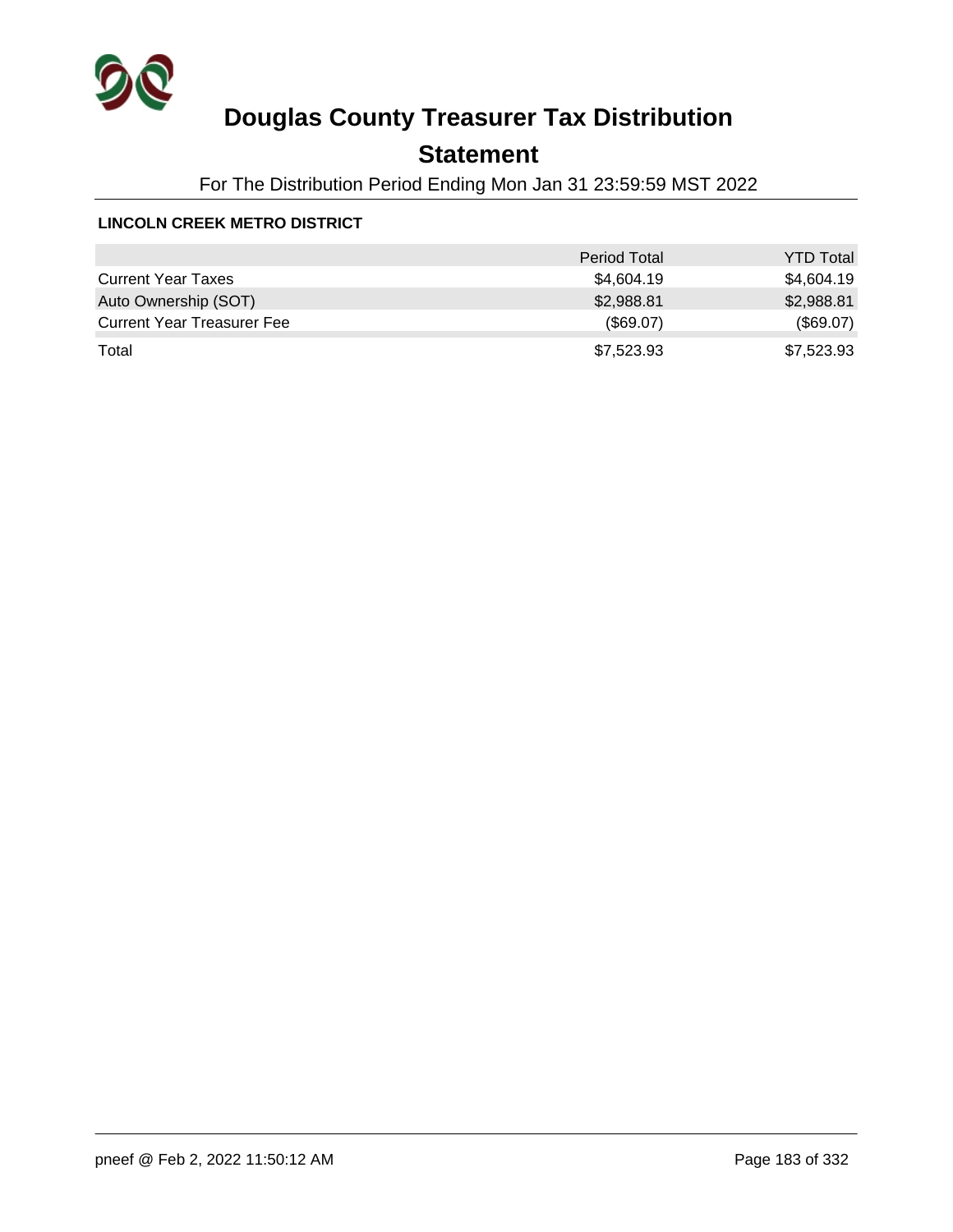

## **Statement**

For The Distribution Period Ending Mon Jan 31 23:59:59 MST 2022

### **RAMPART RANGE METRO DIST #7**

|                                         | <b>Period Total</b> | <b>YTD Total</b> |
|-----------------------------------------|---------------------|------------------|
| <b>Current Year Taxes</b>               | \$44,926.89         | \$44,926.89      |
| Prior Year Value Adjustment (Abatement) | (\$5,719.28)        | (\$5,719.28)     |
| Auto Ownership (SOT)                    | \$81,929.50         | \$81,929.50      |
| <b>Current Year Treasurer Fee</b>       | (\$673.90)          | $(\$673.90)$     |
| <b>Prior Year Treasurer Fee</b>         | \$85.78             | \$85.78          |
| Total                                   | \$120,548.99        | \$120,548.99     |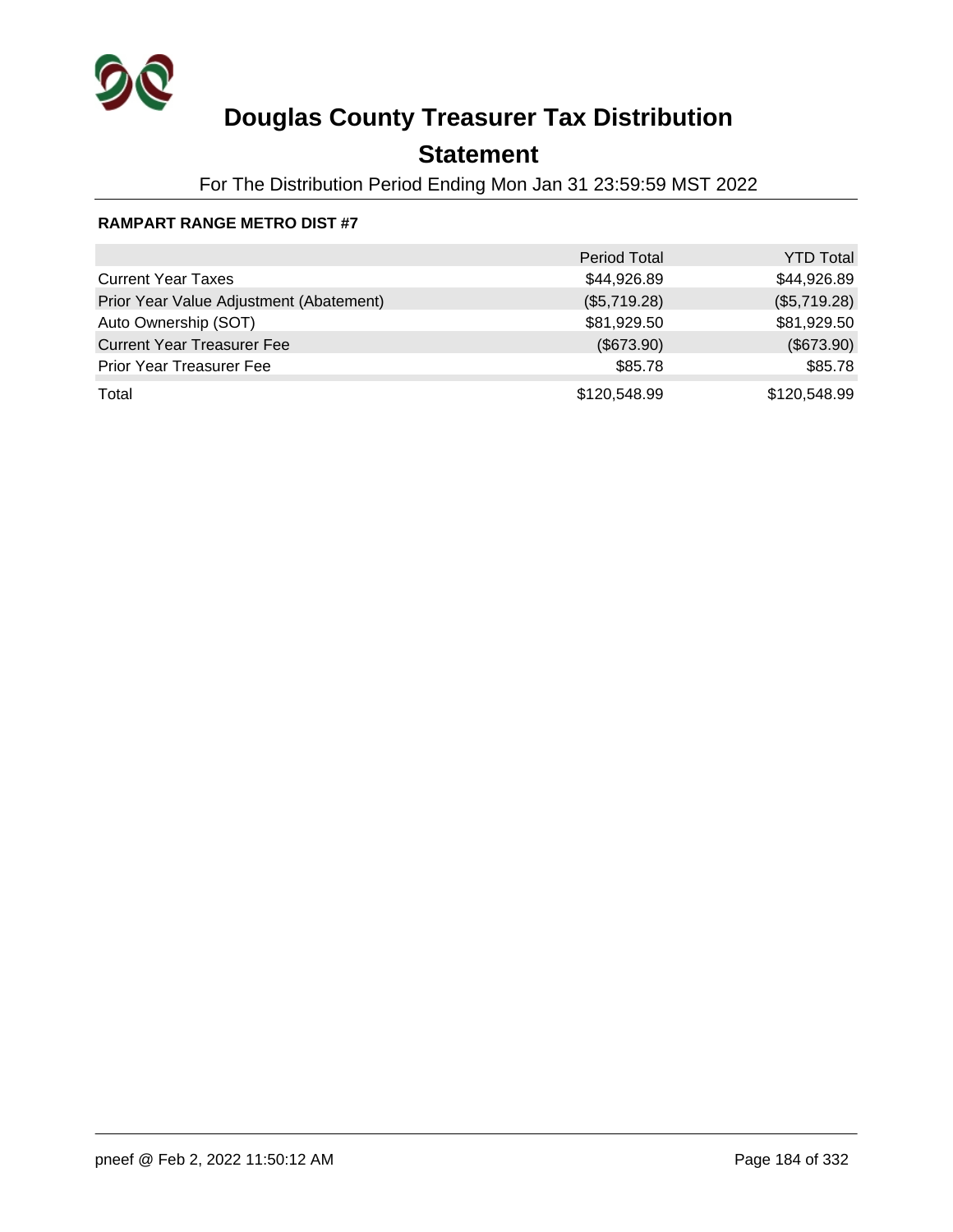

## **Statement**

For The Distribution Period Ending Mon Jan 31 23:59:59 MST 2022

### **RAMPART RANGE METRO DISTRICT #8**

|                      | <b>Period Total</b> | <b>YTD Total</b> |
|----------------------|---------------------|------------------|
| Auto Ownership (SOT) | \$36.04             | \$36.04          |
| Total                | \$36.04             | \$36.04          |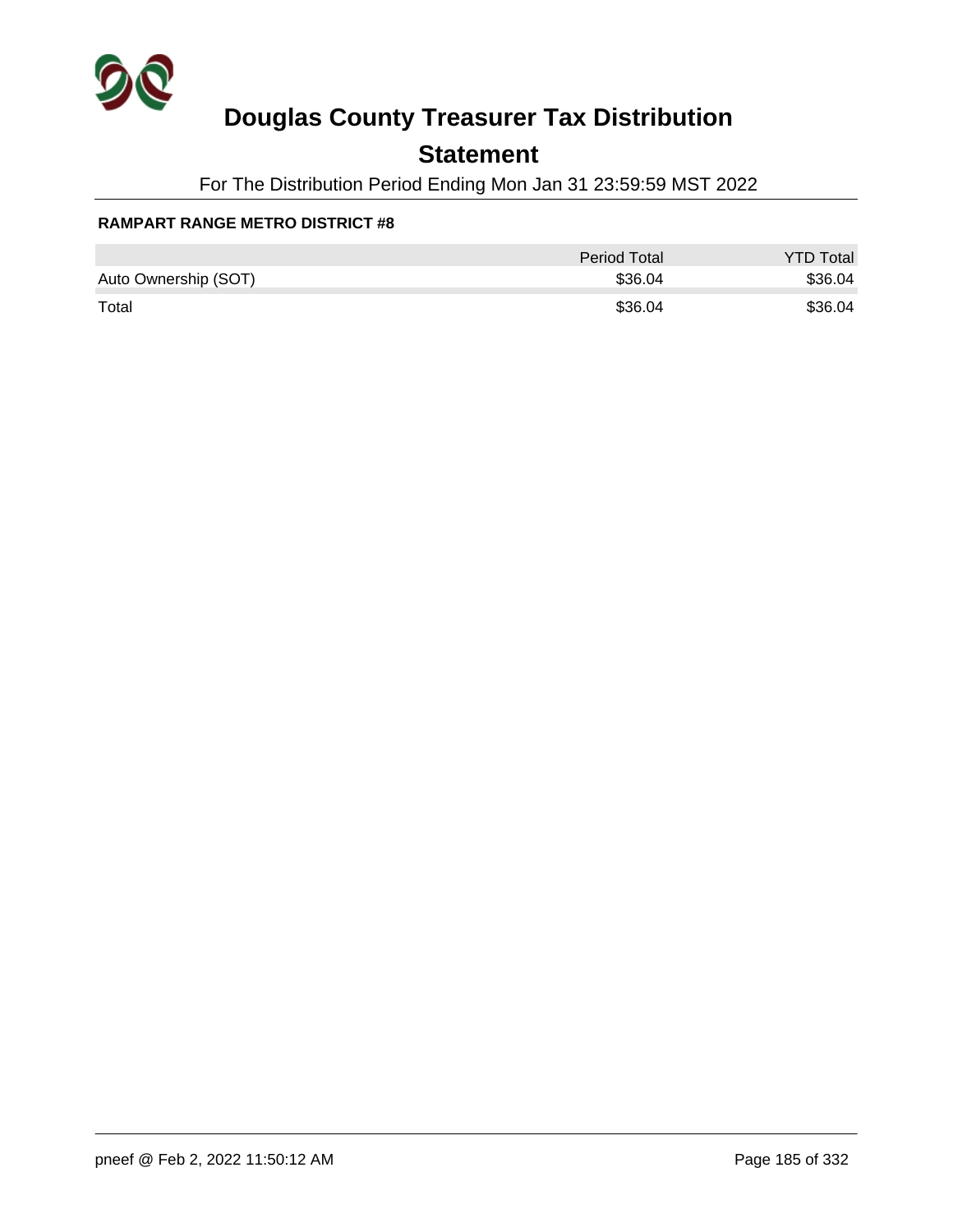

## **Statement**

For The Distribution Period Ending Mon Jan 31 23:59:59 MST 2022

### **RAMPART RANGE METRO DISTRICT #9**

|       | <b>Period Total</b> | otal   |
|-------|---------------------|--------|
| Total | \$0.00              | \$0.00 |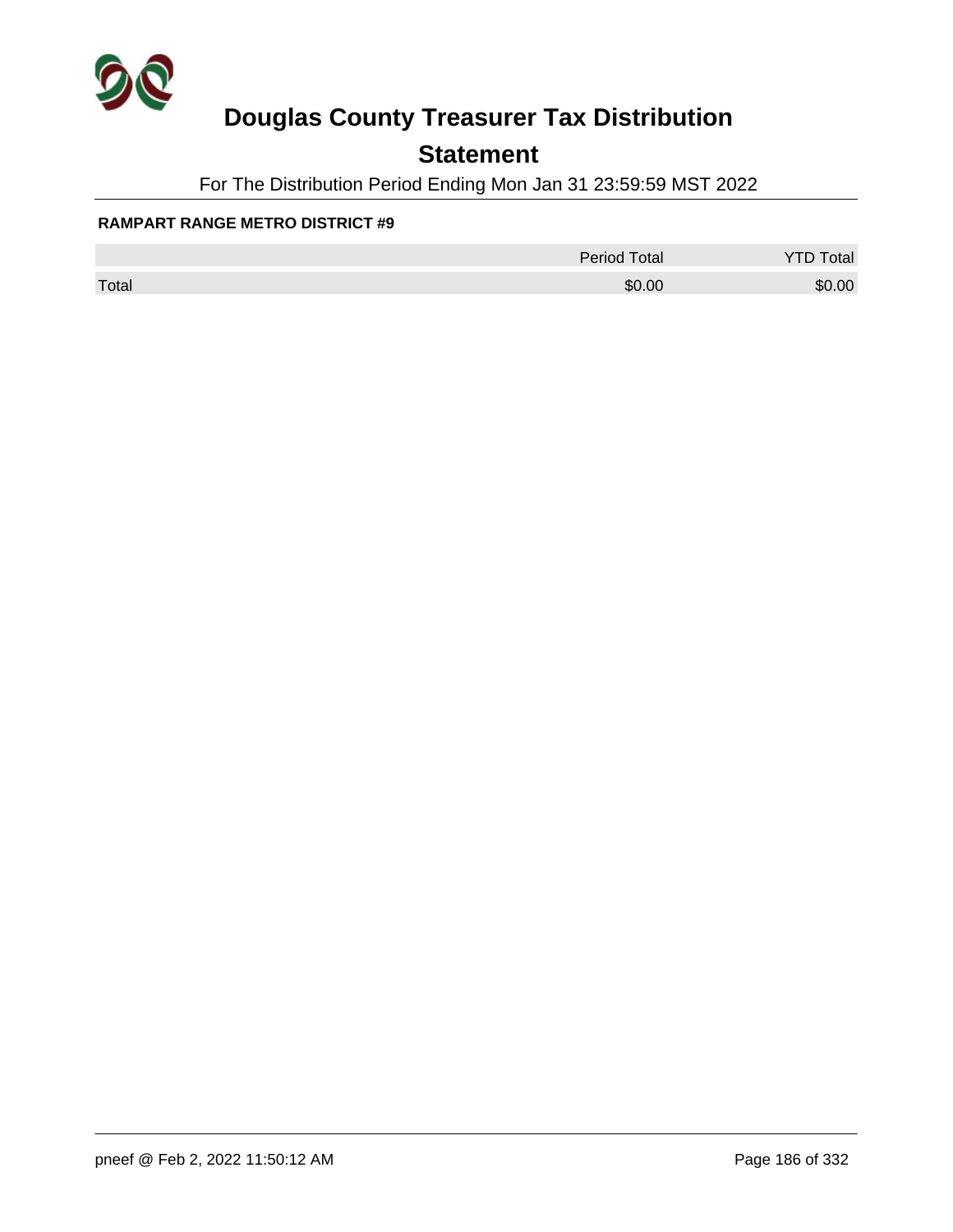

## **Statement**

For The Distribution Period Ending Mon Jan 31 23:59:59 MST 2022

### **REATA SOUTH METRO DISTRICT**

|                                   | <b>Period Total</b> | <b>YTD Total</b> |
|-----------------------------------|---------------------|------------------|
| <b>Current Year Taxes</b>         | \$58,881.84         | \$58,881.84      |
| Auto Ownership (SOT)              | \$11,464.73         | \$11,464.73      |
| <b>Current Year Treasurer Fee</b> | (\$883.23)          | (\$883.23)       |
| Total                             | \$69,463.34         | \$69,463.34      |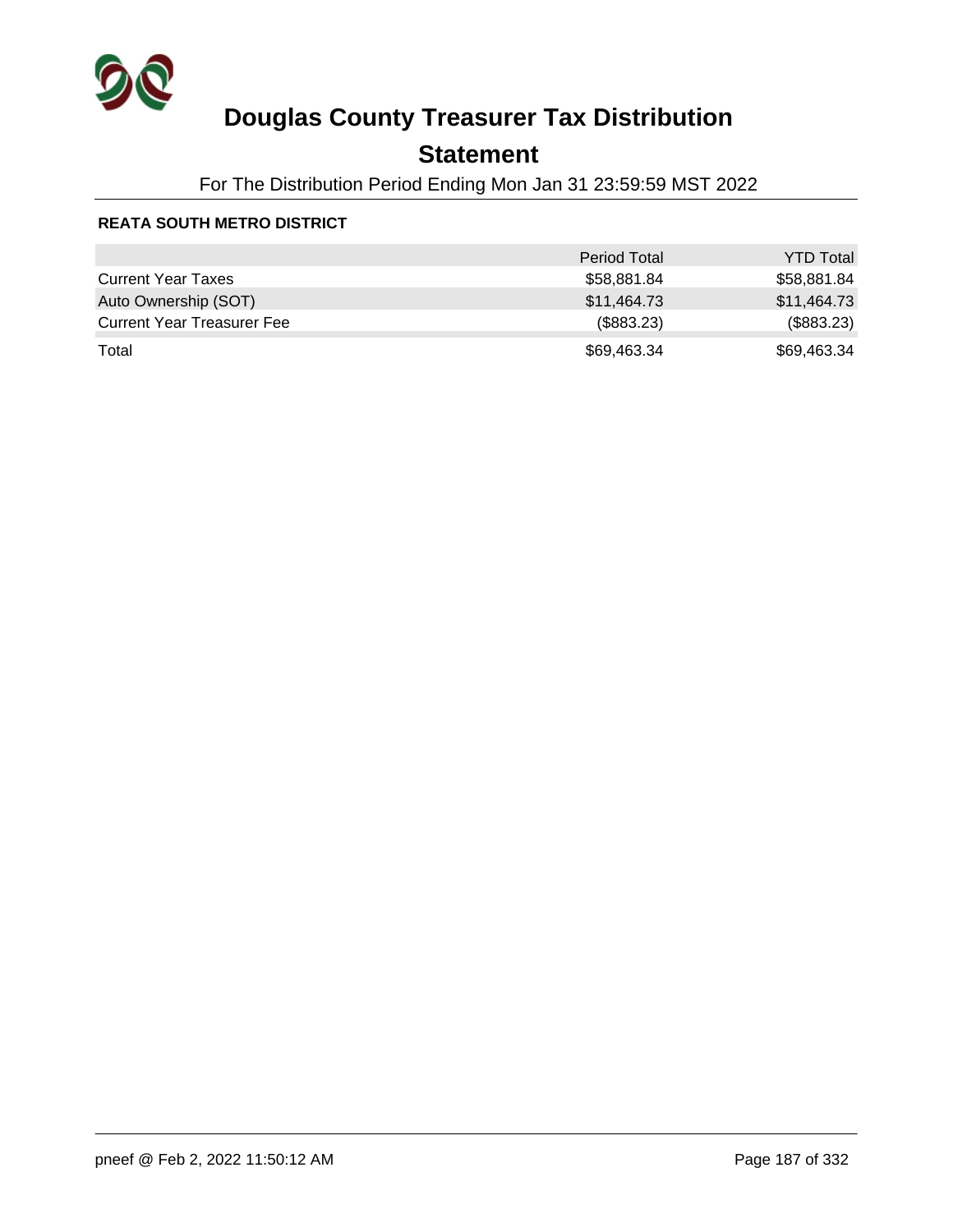

## **Statement**

For The Distribution Period Ending Mon Jan 31 23:59:59 MST 2022

### **SIERRA RIDGE METRO DISTRICT #1**

|       | <b>Period Total</b> | otal<br>້ |
|-------|---------------------|-----------|
| Total | \$0.00              | \$0.00    |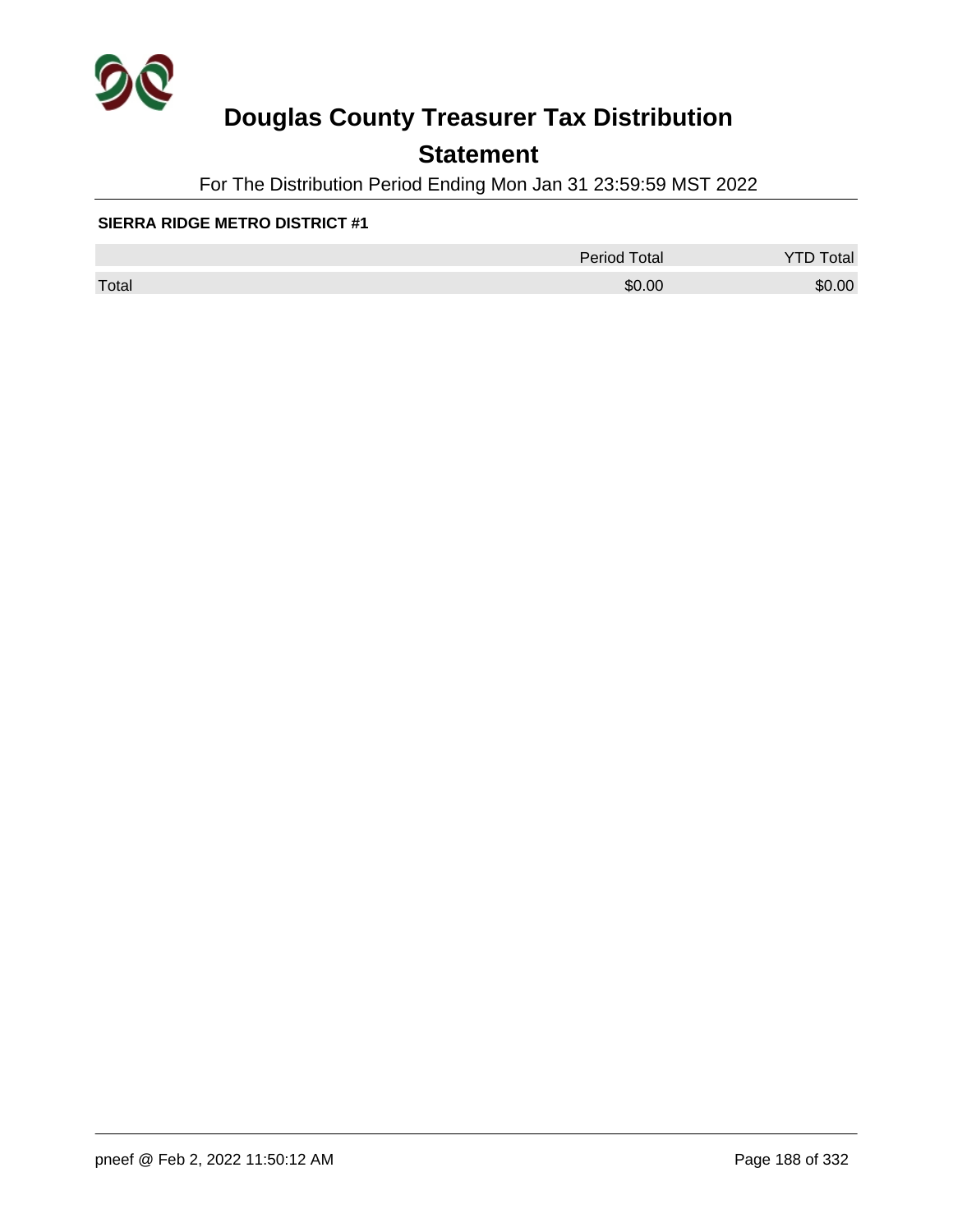

## **Statement**

For The Distribution Period Ending Mon Jan 31 23:59:59 MST 2022

### **SIERRA RIDGE METRO DISTRICT #2**

|                                   | <b>Period Total</b> | <b>YTD Total</b> |
|-----------------------------------|---------------------|------------------|
| <b>Current Year Taxes</b>         | \$20,943.57         | \$20,943.57      |
| Auto Ownership (SOT)              | \$18,759.50         | \$18,759.50      |
| <b>Current Year Treasurer Fee</b> | (\$314.16)          | (\$314.16)       |
| Total                             | \$39,388.91         | \$39,388.91      |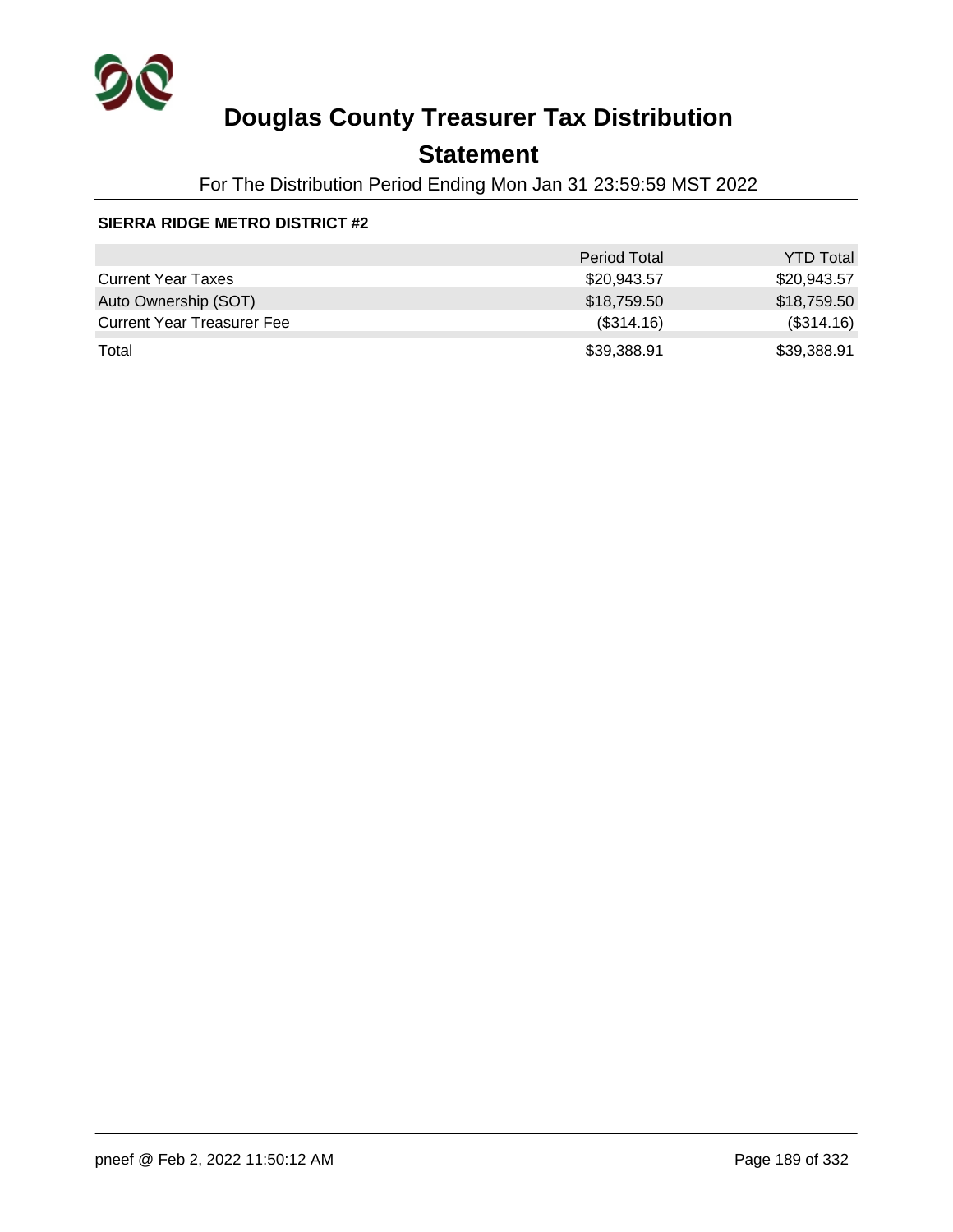

## **Statement**

For The Distribution Period Ending Mon Jan 31 23:59:59 MST 2022

### **PINERY COMM METRO DISTRICT #1**

|                      | Period Total | <b>YTD Total</b> |
|----------------------|--------------|------------------|
| Auto Ownership (SOT) | \$1.37       | \$1.37           |
| Total                | \$1.37       | \$1.37           |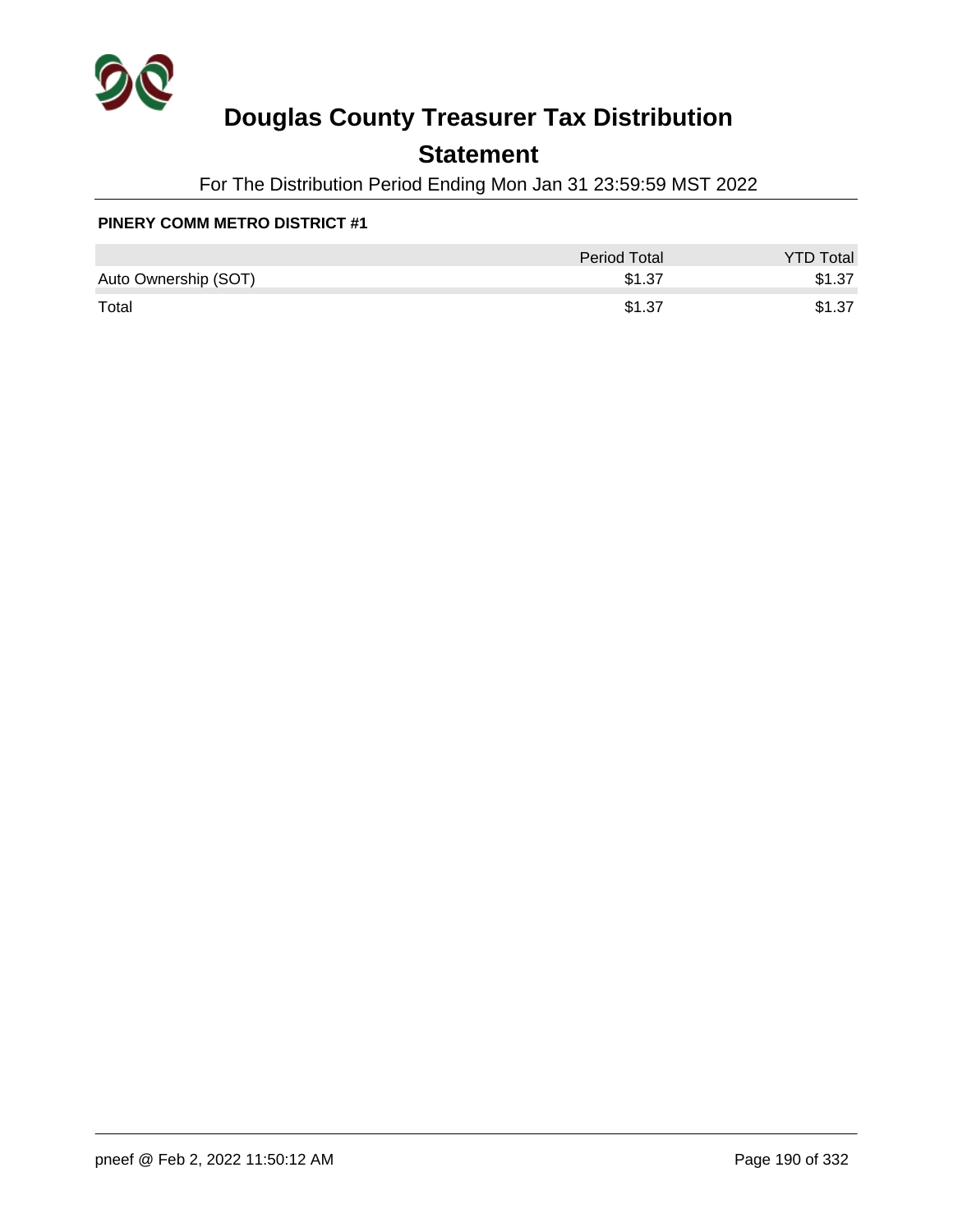

## **Statement**

For The Distribution Period Ending Mon Jan 31 23:59:59 MST 2022

### **PINERY COMM METRO DISTRICT #2**

|                      | <b>Period Total</b> | <b>YTD Total</b> |
|----------------------|---------------------|------------------|
| Auto Ownership (SOT) | \$217.28            | \$217.28         |
| Total                | \$217.28            | \$217.28         |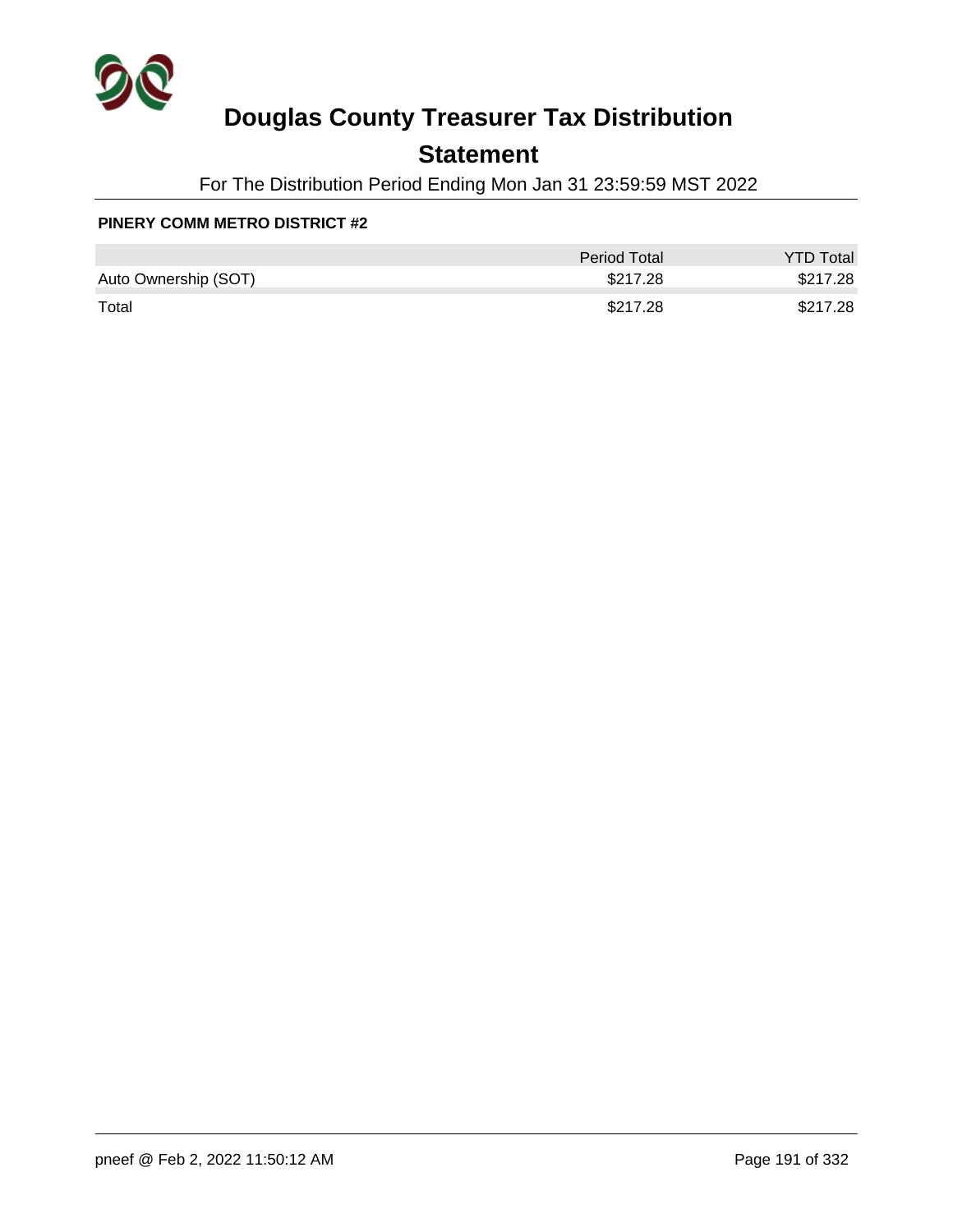

## **Statement**

For The Distribution Period Ending Mon Jan 31 23:59:59 MST 2022

### **FOXHILL METRO DISTRICT #1**

|       | <b>Period Total</b> | otal<br>້ |
|-------|---------------------|-----------|
| Total | \$0.00              | \$0.00    |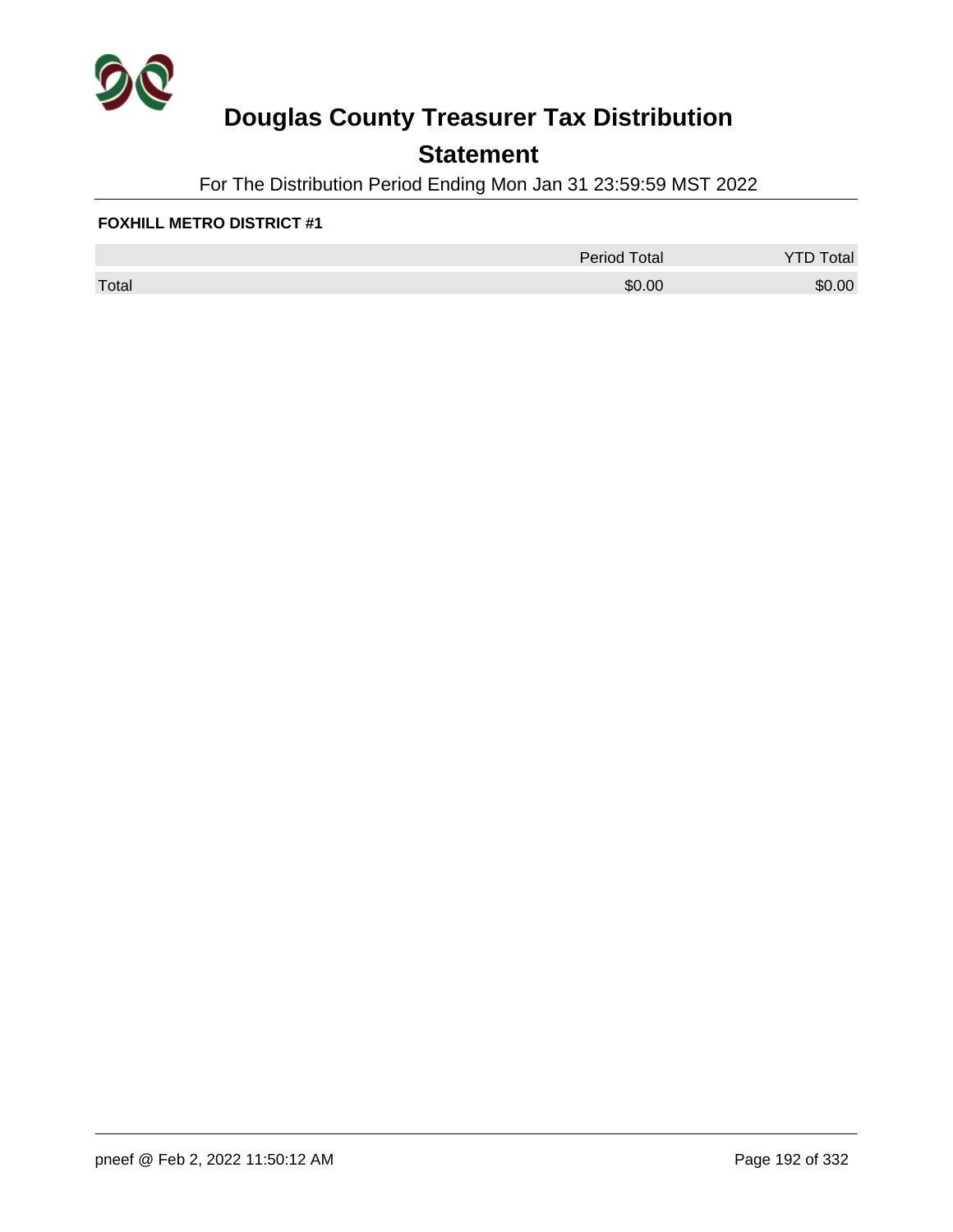

## **Statement**

For The Distribution Period Ending Mon Jan 31 23:59:59 MST 2022

### **HORSESHOE RIDGE METRO DIST #1**

|       | <b>Period Total</b> | otal<br>້ |
|-------|---------------------|-----------|
| Total | \$0.00              | \$0.00    |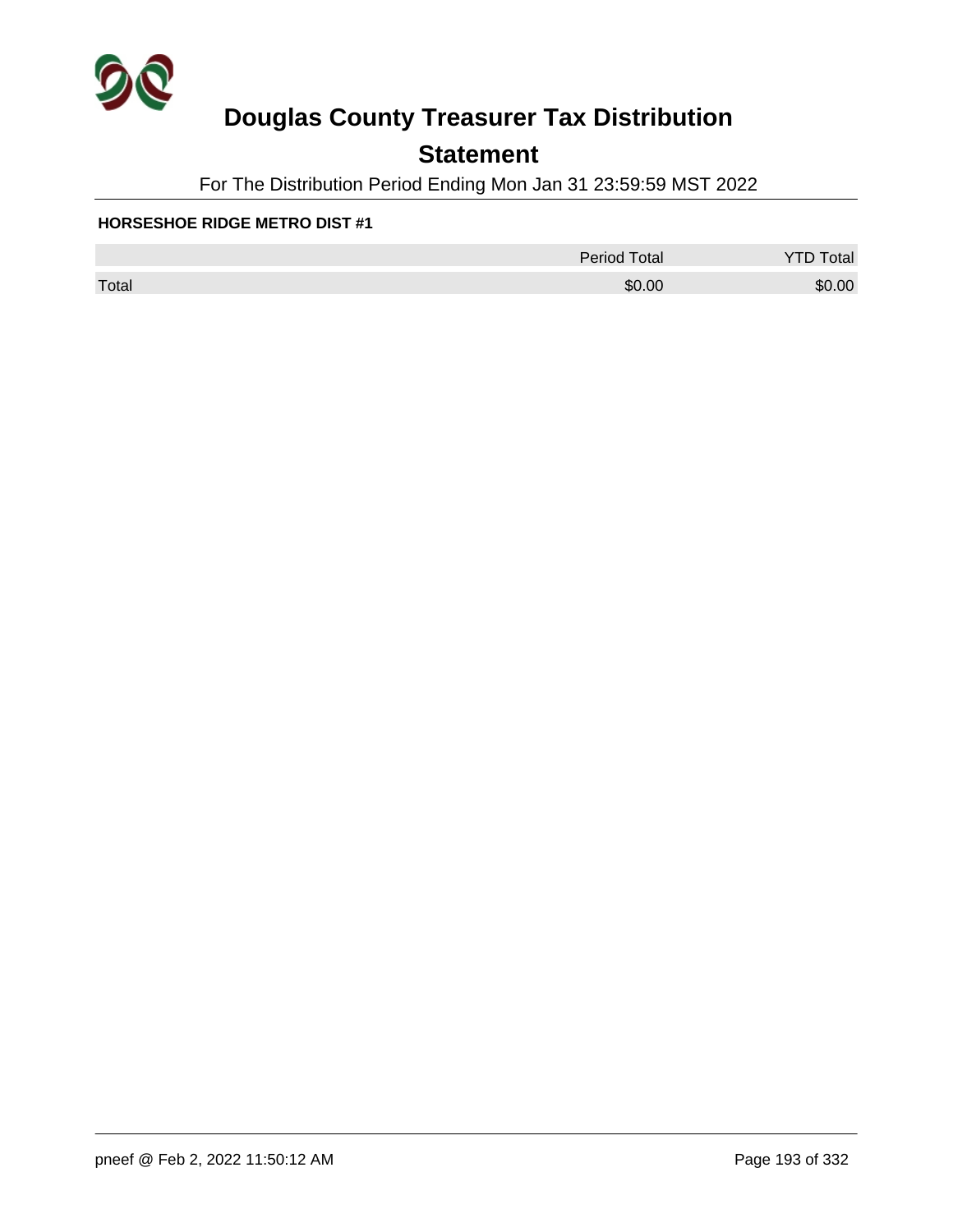

## **Statement**

For The Distribution Period Ending Mon Jan 31 23:59:59 MST 2022

### **HORSESHOE RIDGE METRO DIST #2**

|                                   | <b>Period Total</b> | <b>YTD Total</b> |
|-----------------------------------|---------------------|------------------|
| <b>Current Year Taxes</b>         | \$1,330.67          | \$1,330.67       |
| Auto Ownership (SOT)              | \$3,431.79          | \$3,431.79       |
| <b>Current Year Treasurer Fee</b> | (\$19.96)           | (\$19.96)        |
| Total                             | \$4,742.50          | \$4,742.50       |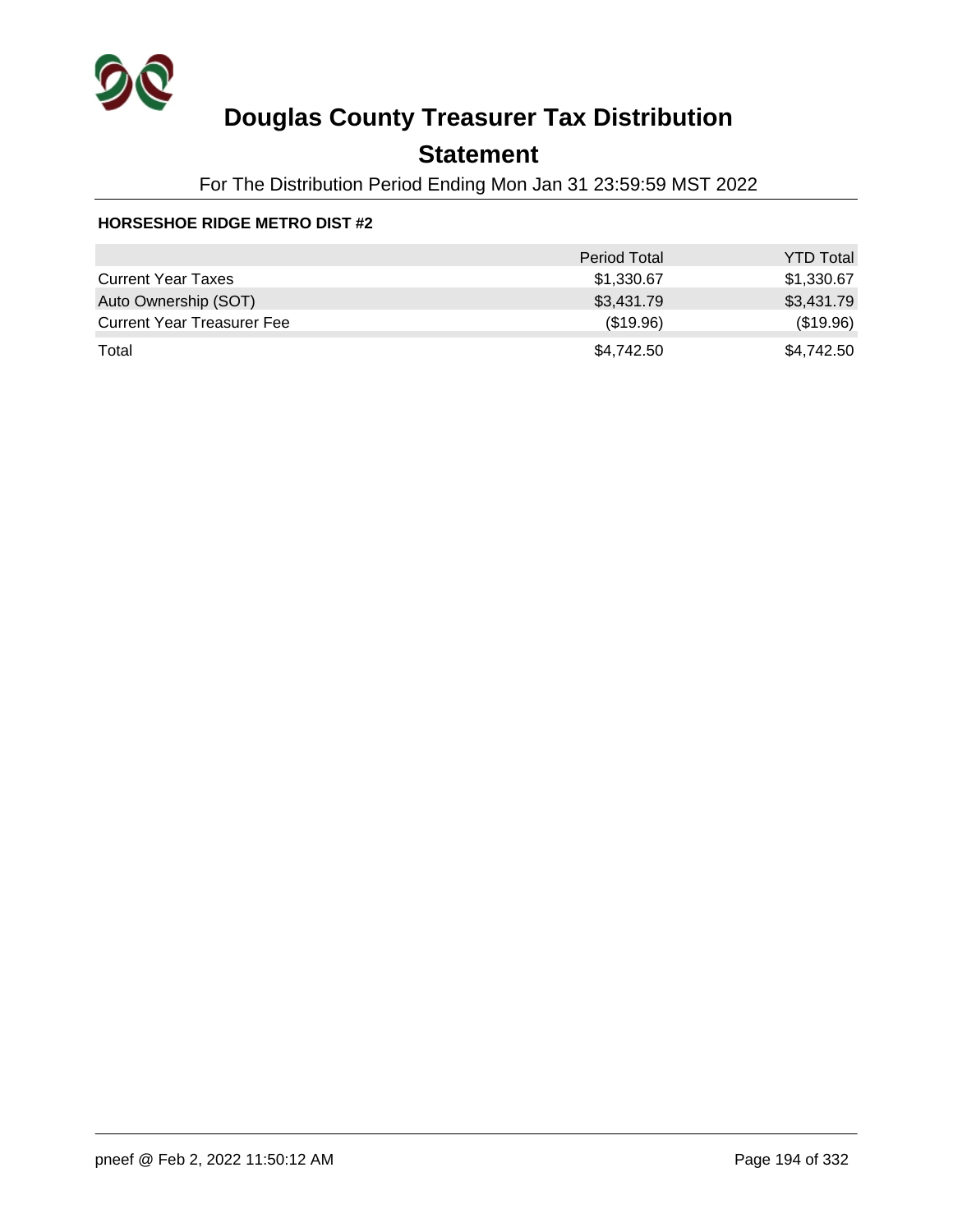

## **Statement**

For The Distribution Period Ending Mon Jan 31 23:59:59 MST 2022

### **HORSESHOE RIDGE METRO DIST #3**

|                      | <b>Period Total</b> | <b>YTD Total</b> |
|----------------------|---------------------|------------------|
| Auto Ownership (SOT) | \$60.95             | \$60.95          |
| Total                | \$60.95             | \$60.95          |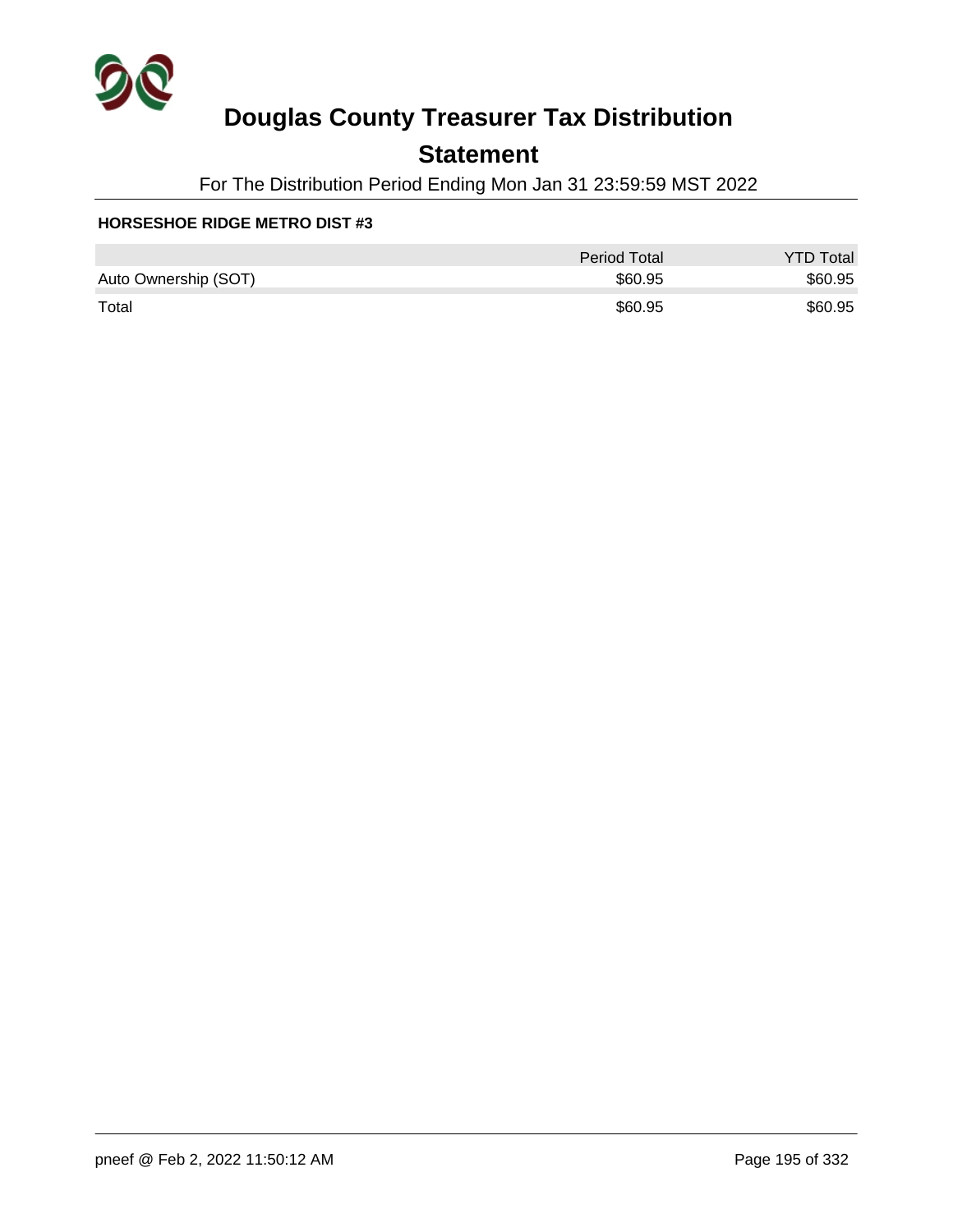

## **Statement**

For The Distribution Period Ending Mon Jan 31 23:59:59 MST 2022

### **GRANDVIEW ESTATES RURAL WTR CONS**

|                                   | <b>Period Total</b> | <b>YTD Total</b> |
|-----------------------------------|---------------------|------------------|
| <b>Current Year Taxes</b>         | \$254.77            | \$254.77         |
| Auto Ownership (SOT)              | \$120.10            | \$120.10         |
| <b>Current Year Treasurer Fee</b> | (\$3.82)            | (\$3.82)         |
| Total                             | \$371.05            | \$371.05         |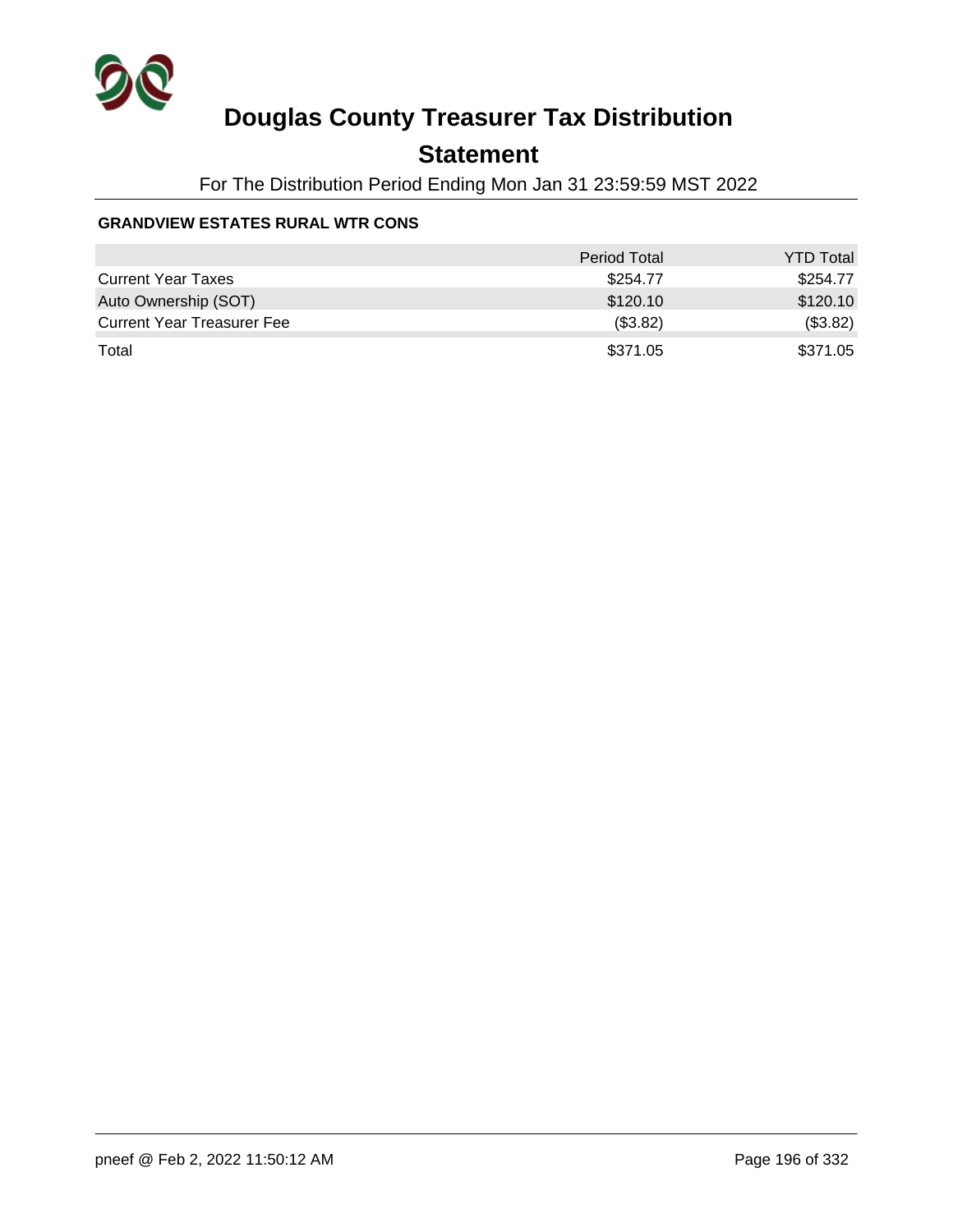

## **Statement**

For The Distribution Period Ending Mon Jan 31 23:59:59 MST 2022

#### **SOUTHEAST PUBLIC IMPROVEMENT METRO DEBT SERVICE**

|       | <b>Period Total</b> | otal   |
|-------|---------------------|--------|
| Total | \$0.00              | \$0.00 |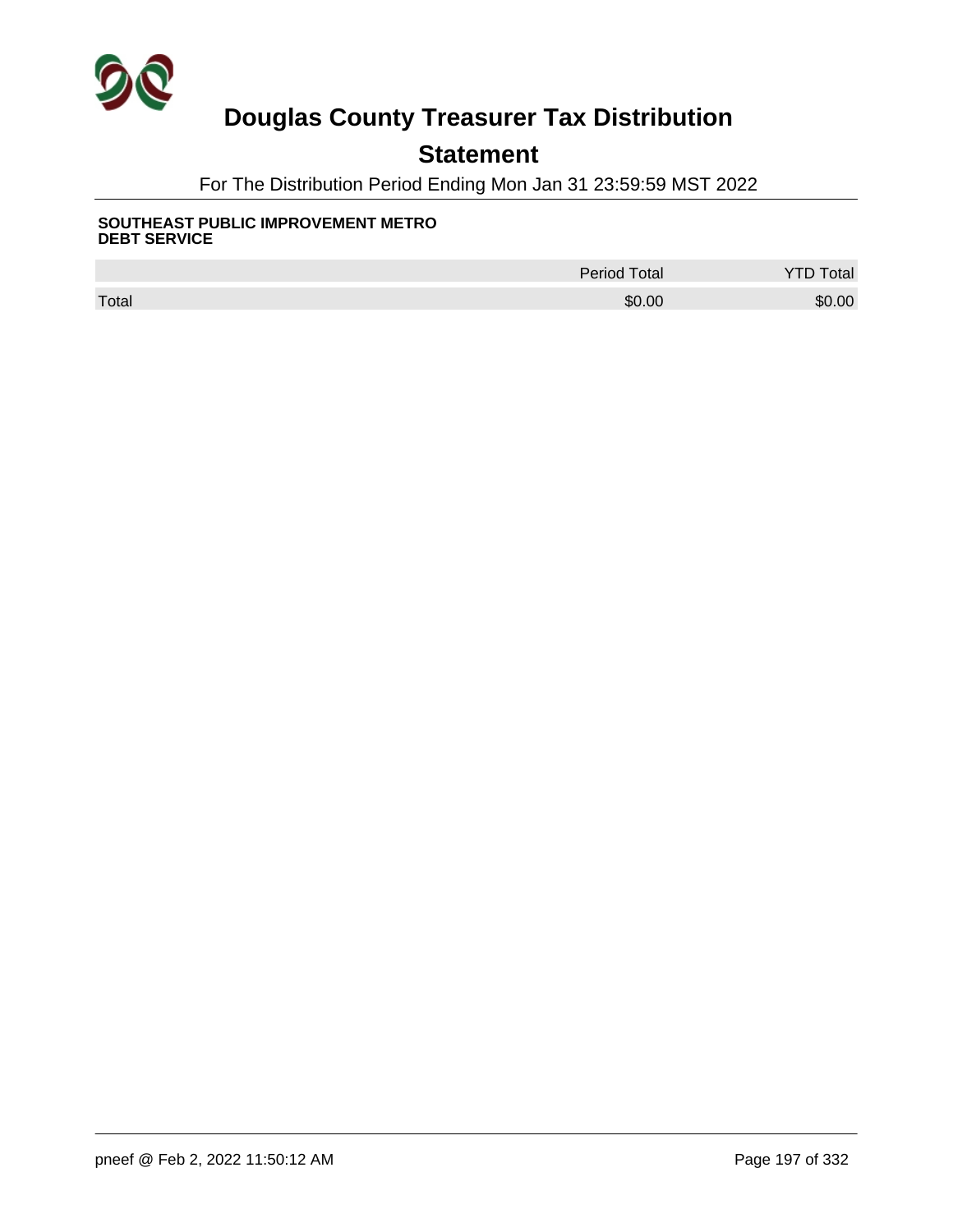

## **Statement**

For The Distribution Period Ending Mon Jan 31 23:59:59 MST 2022

### **JORDAN CROSSING METRO DIST**

|                                   | <b>Period Total</b> | <b>YTD Total</b> |
|-----------------------------------|---------------------|------------------|
| <b>Current Year Taxes</b>         | \$3,467.22          | \$3,467.22       |
| Auto Ownership (SOT)              | \$1,214.36          | \$1,214.36       |
| <b>Current Year Treasurer Fee</b> | $(\$52.00)$         | (\$52.00)        |
| Total                             | \$4,629.58          | \$4,629.58       |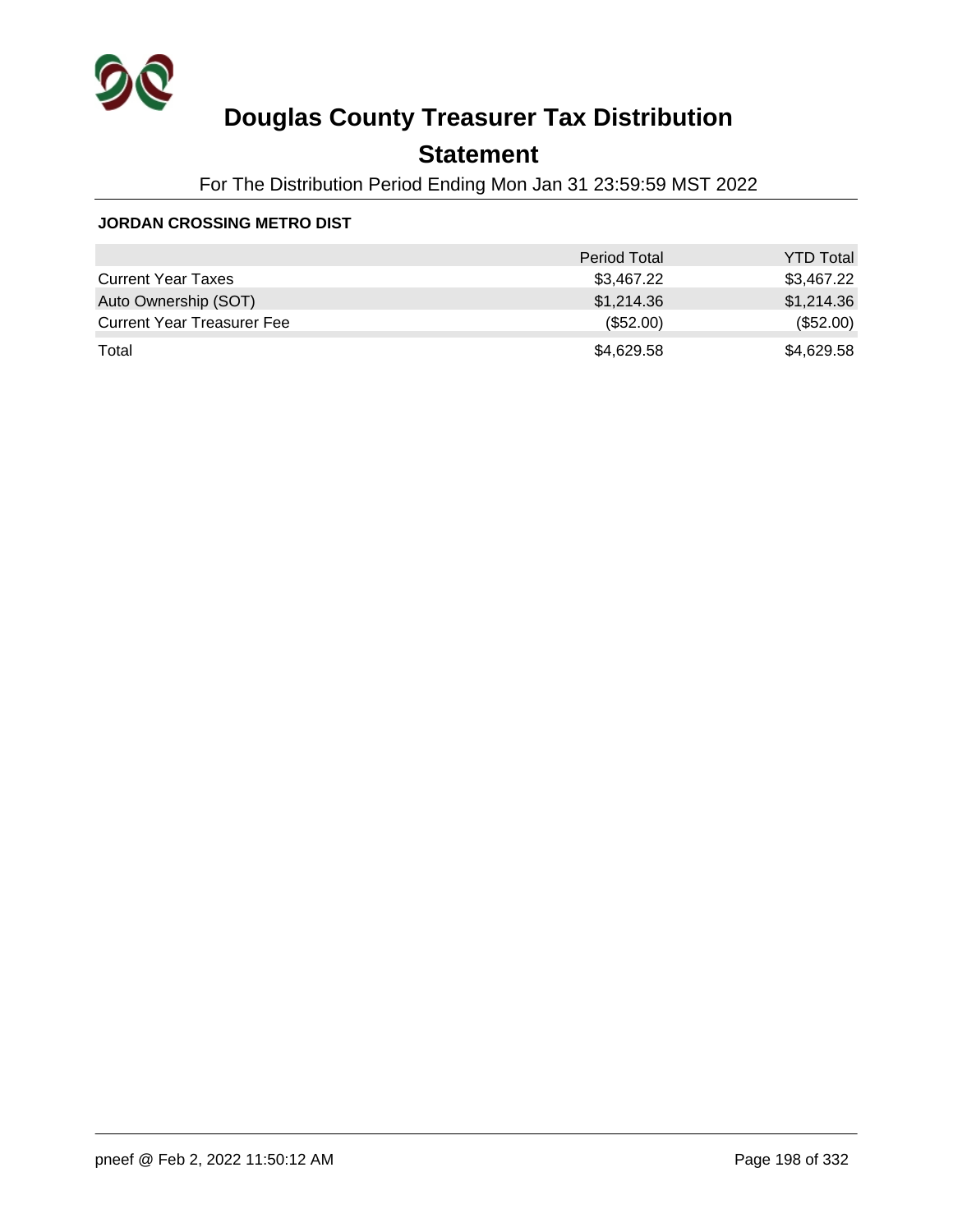

## **Statement**

For The Distribution Period Ending Mon Jan 31 23:59:59 MST 2022

### **REGENCY METRO DISTRICT**

|                                   | <b>Period Total</b> | <b>YTD Total</b> |
|-----------------------------------|---------------------|------------------|
| <b>Current Year Taxes</b>         | \$4,326.65          | \$4,326.65       |
| Auto Ownership (SOT)              | \$2,445.57          | \$2,445.57       |
| <b>Current Year Treasurer Fee</b> | $(\$64.90)$         | (\$64.90)        |
| Total                             | \$6,707.32          | \$6,707.32       |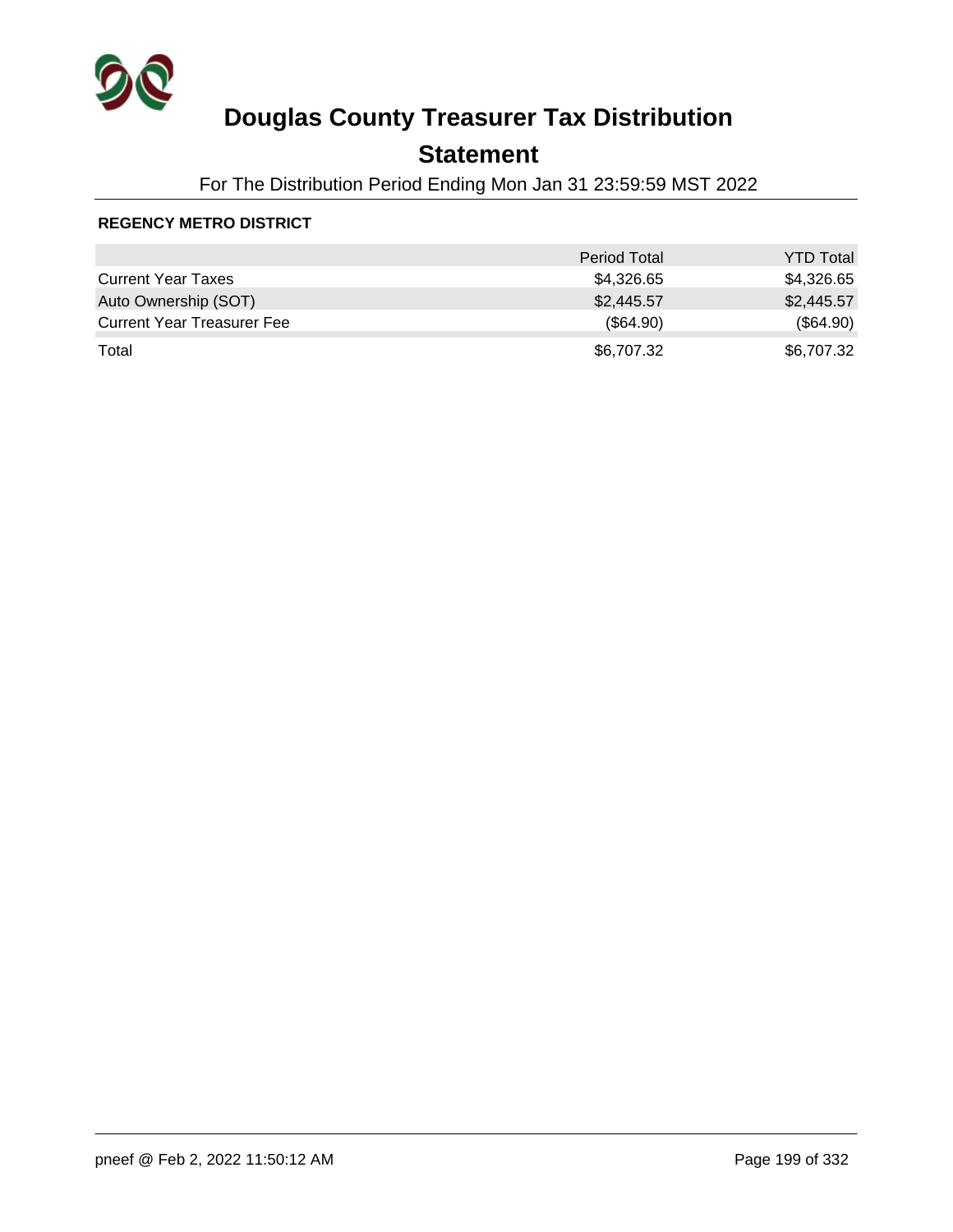

## **Statement**

For The Distribution Period Ending Mon Jan 31 23:59:59 MST 2022

### **TALLMAN GULTCH METRO DISTRICT**

|                                   | <b>Period Total</b> | <b>YTD Total</b> |
|-----------------------------------|---------------------|------------------|
| <b>Current Year Taxes</b>         | \$2,352.95          | \$2,352.95       |
| Auto Ownership (SOT)              | \$2,744.92          | \$2,744.92       |
| <b>Current Year Treasurer Fee</b> | $(\$35.29)$         | (\$35.29)        |
| Total                             | \$5,062.58          | \$5,062.58       |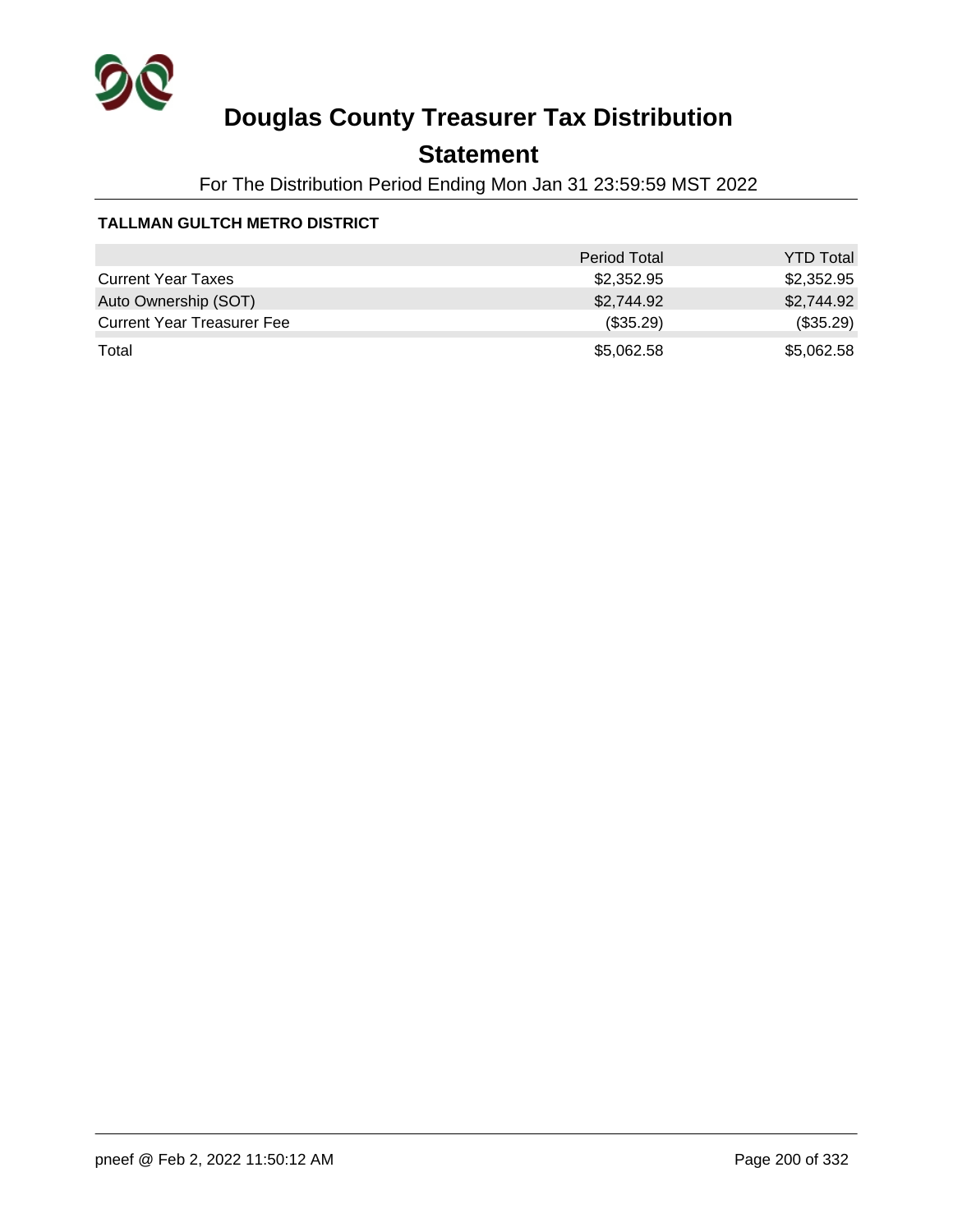

## **Statement**

For The Distribution Period Ending Mon Jan 31 23:59:59 MST 2022

### **CASTLE OAKS METRO DIST #2**

|       | <b>Period Total</b> | otal<br>້ |
|-------|---------------------|-----------|
| Total | \$0.00              | \$0.00    |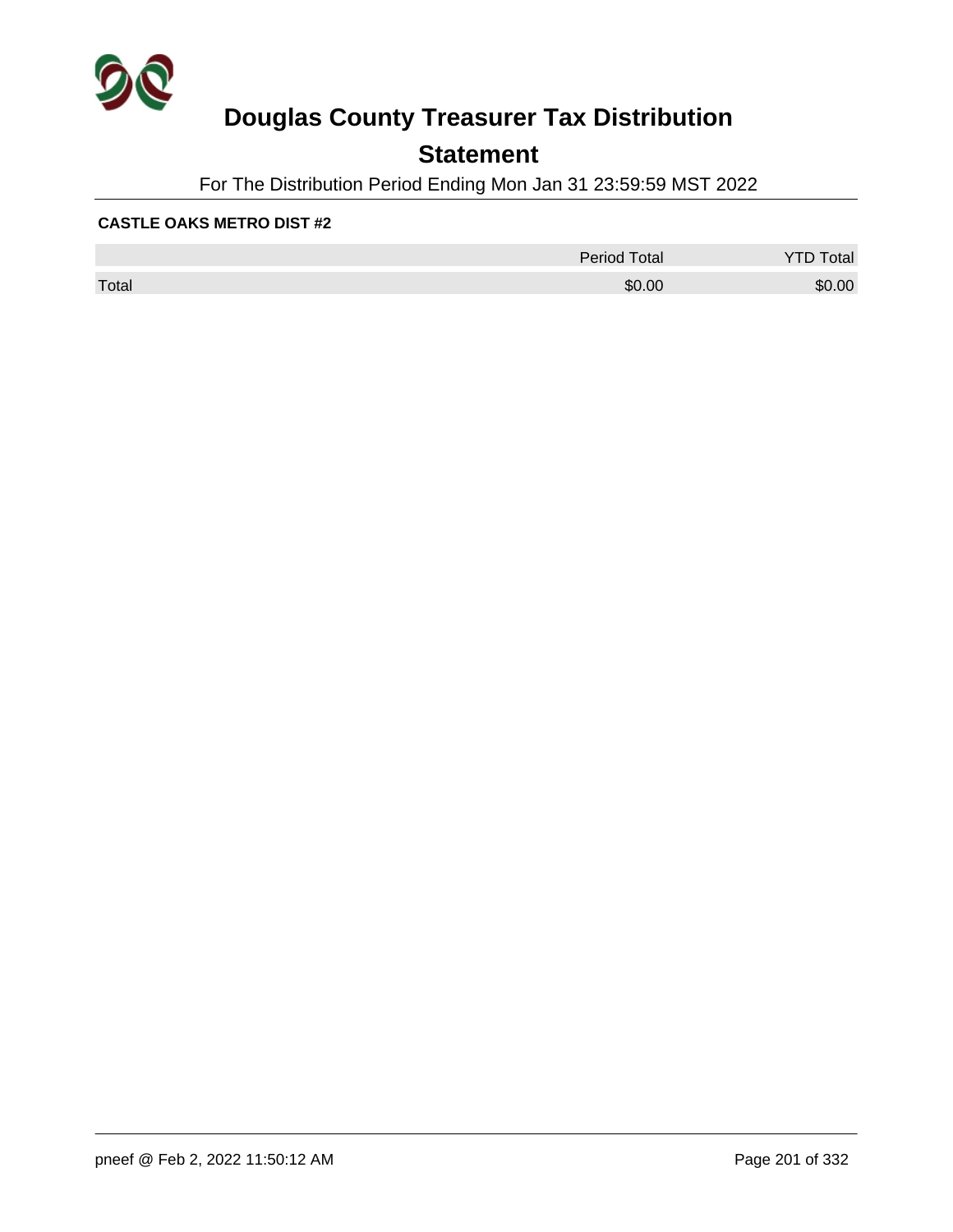

## **Statement**

For The Distribution Period Ending Mon Jan 31 23:59:59 MST 2022

### **CASTLE OAKS METRO DIST #3**

|                                   | <b>Period Total</b> | <b>YTD Total</b> |
|-----------------------------------|---------------------|------------------|
| <b>Current Year Taxes</b>         | \$33,273.04         | \$33,273.04      |
| Auto Ownership (SOT)              | \$12,523.21         | \$12,523.21      |
| <b>Current Year Treasurer Fee</b> | (\$499.10)          | (\$499.10)       |
| Total                             | \$45,297.15         | \$45,297.15      |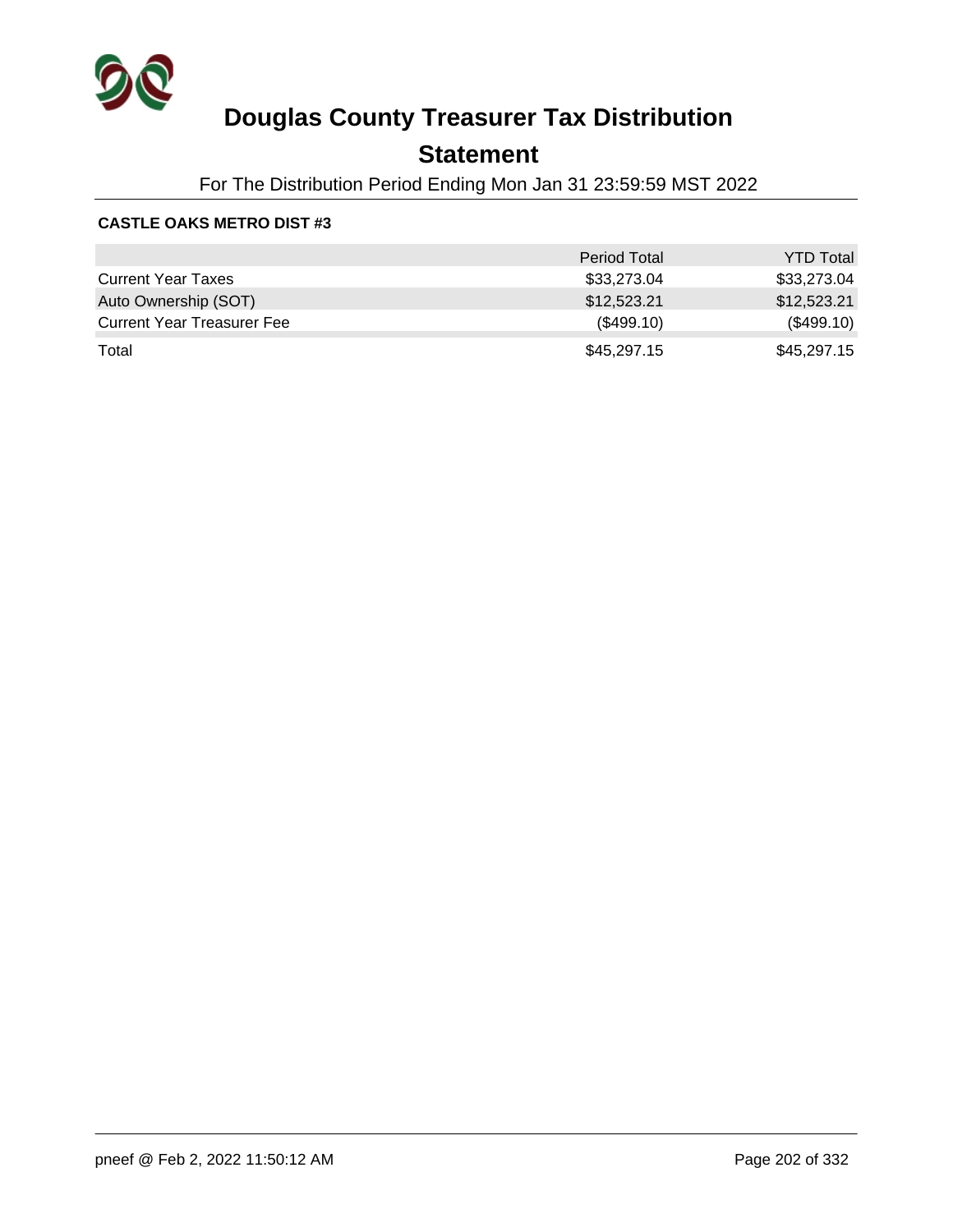

## **Statement**

For The Distribution Period Ending Mon Jan 31 23:59:59 MST 2022

### **CASTLEVIEW METRO DISTRICT**

|                      | Period Total | <b>YTD Total</b> |
|----------------------|--------------|------------------|
| Auto Ownership (SOT) | \$8.19       | \$8.19           |
| Total                | \$8.19       | \$8.19           |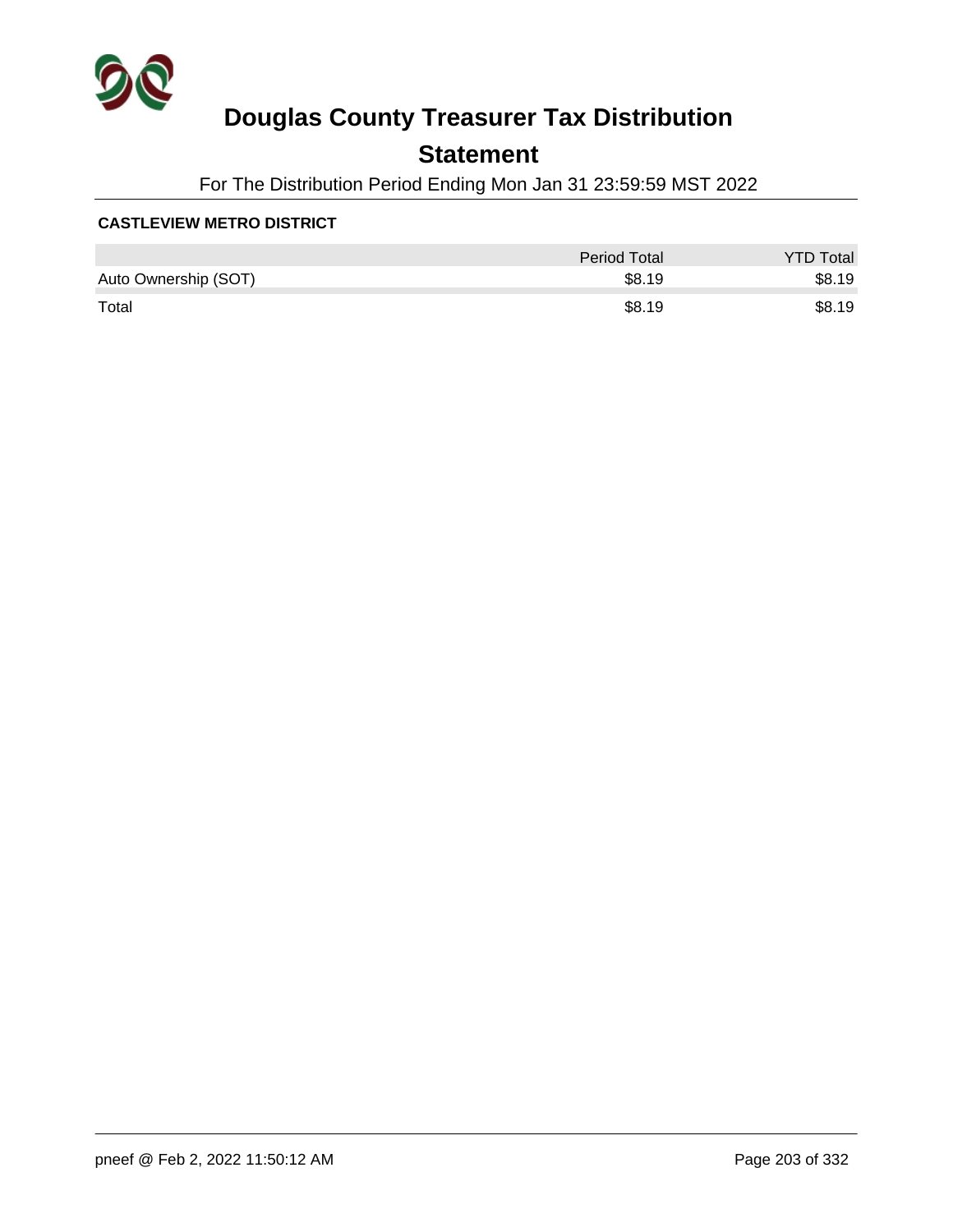

## **Statement**

For The Distribution Period Ending Mon Jan 31 23:59:59 MST 2022

### **WESTCREEK METRO DISTRICT 1**

|                                   | <b>Period Total</b> | <b>YTD Total</b> |
|-----------------------------------|---------------------|------------------|
| <b>Current Year Taxes</b>         | \$444.20            | \$444.20         |
| Auto Ownership (SOT)              | \$1,535.98          | \$1,535.98       |
| <b>Current Year Treasurer Fee</b> | $($ \$6.66)         | (\$6.66)         |
| Total                             | \$1,973.52          | \$1,973.52       |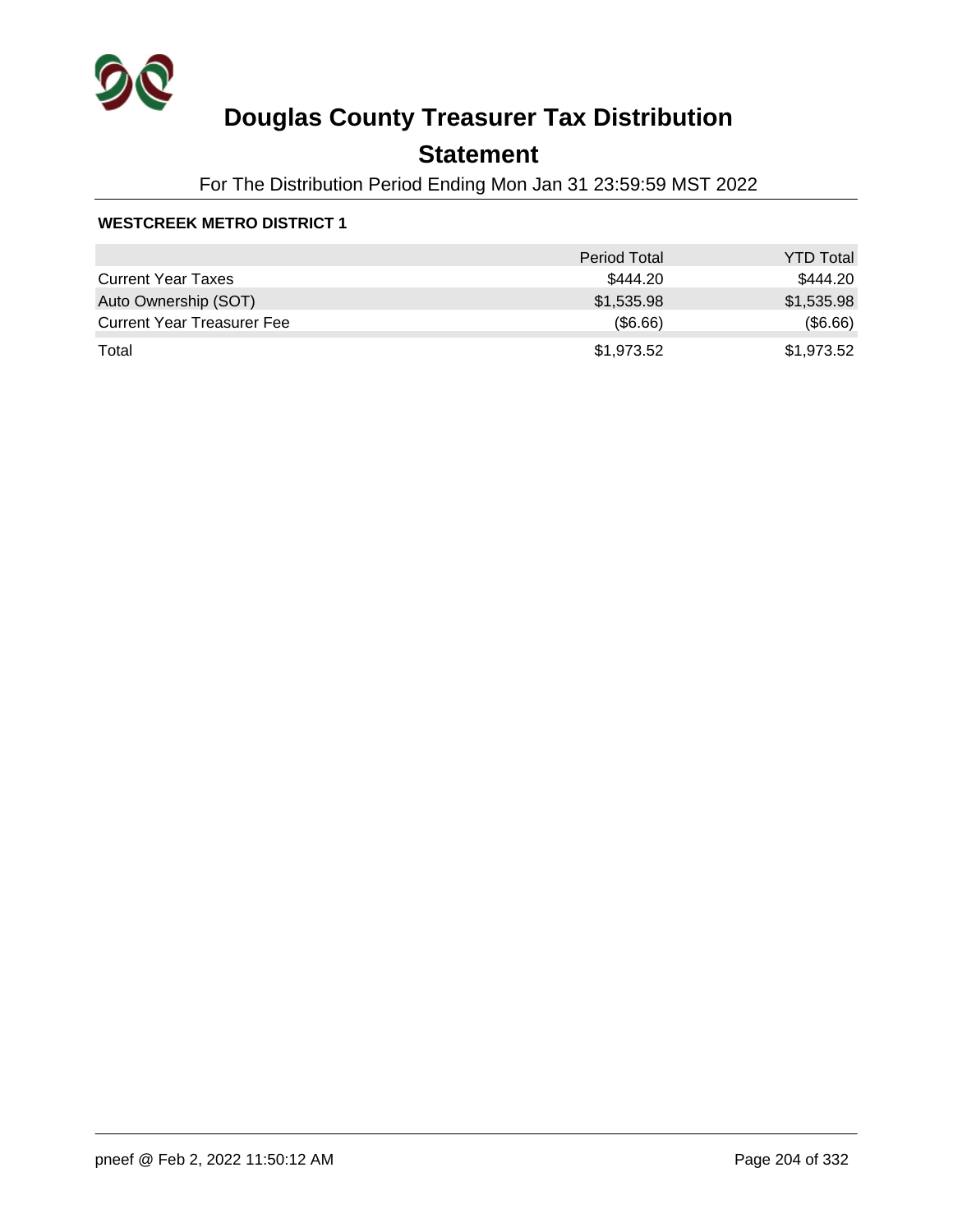

## **Statement**

For The Distribution Period Ending Mon Jan 31 23:59:59 MST 2022

### **WESTCREEK METRO DISTRICT 2**

|                      | <b>Period Total</b> | <b>YTD Total</b> |
|----------------------|---------------------|------------------|
| Auto Ownership (SOT) | \$1,462.49          | \$1,462.49       |
| Total                | \$1,462.49          | \$1,462.49       |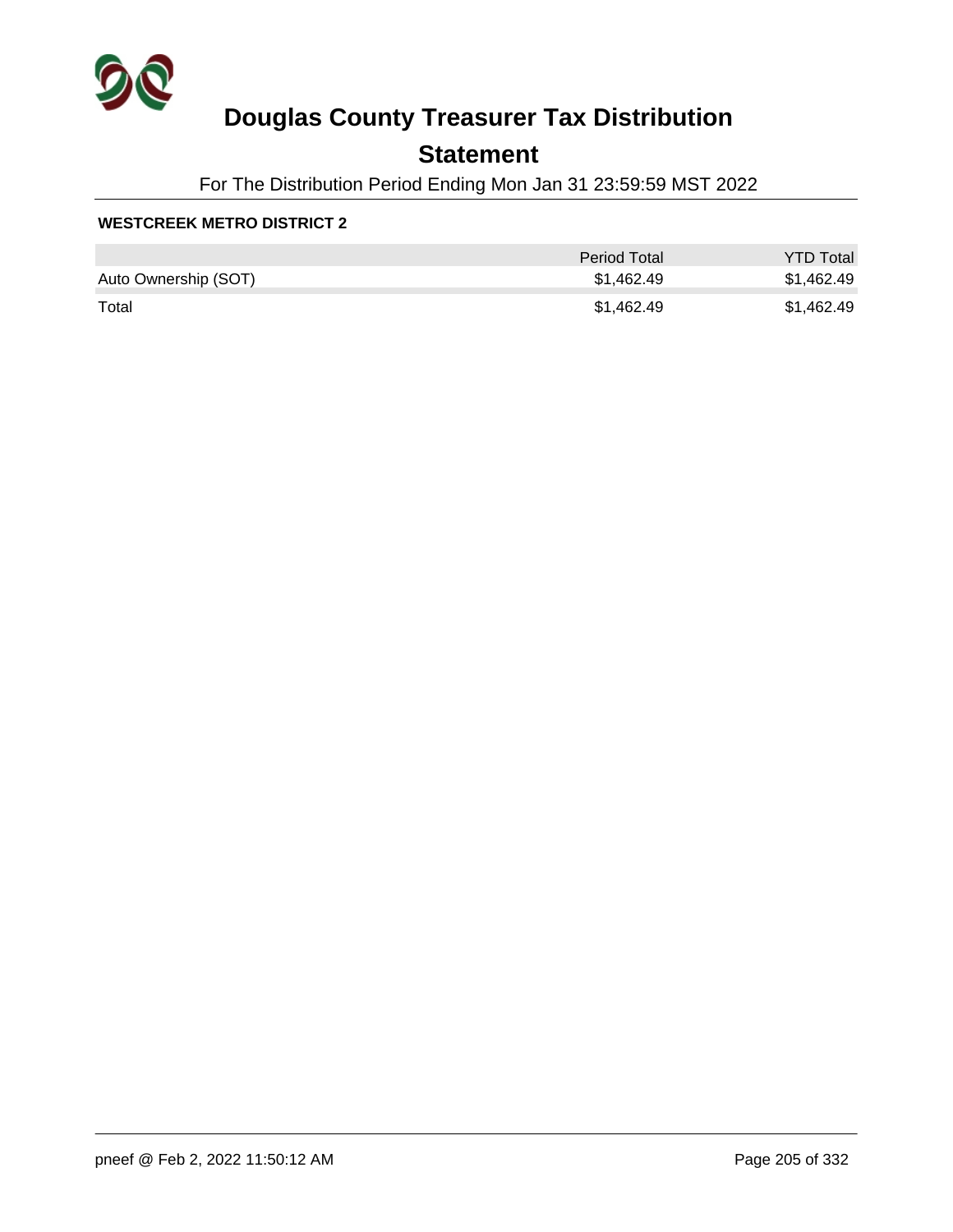

## **Statement**

For The Distribution Period Ending Mon Jan 31 23:59:59 MST 2022

#### **PARK MEADOWS BUS IMP DIST**

|       | <b>Period Total</b> | otal<br>້ |
|-------|---------------------|-----------|
| Total | \$0.00              | \$0.00    |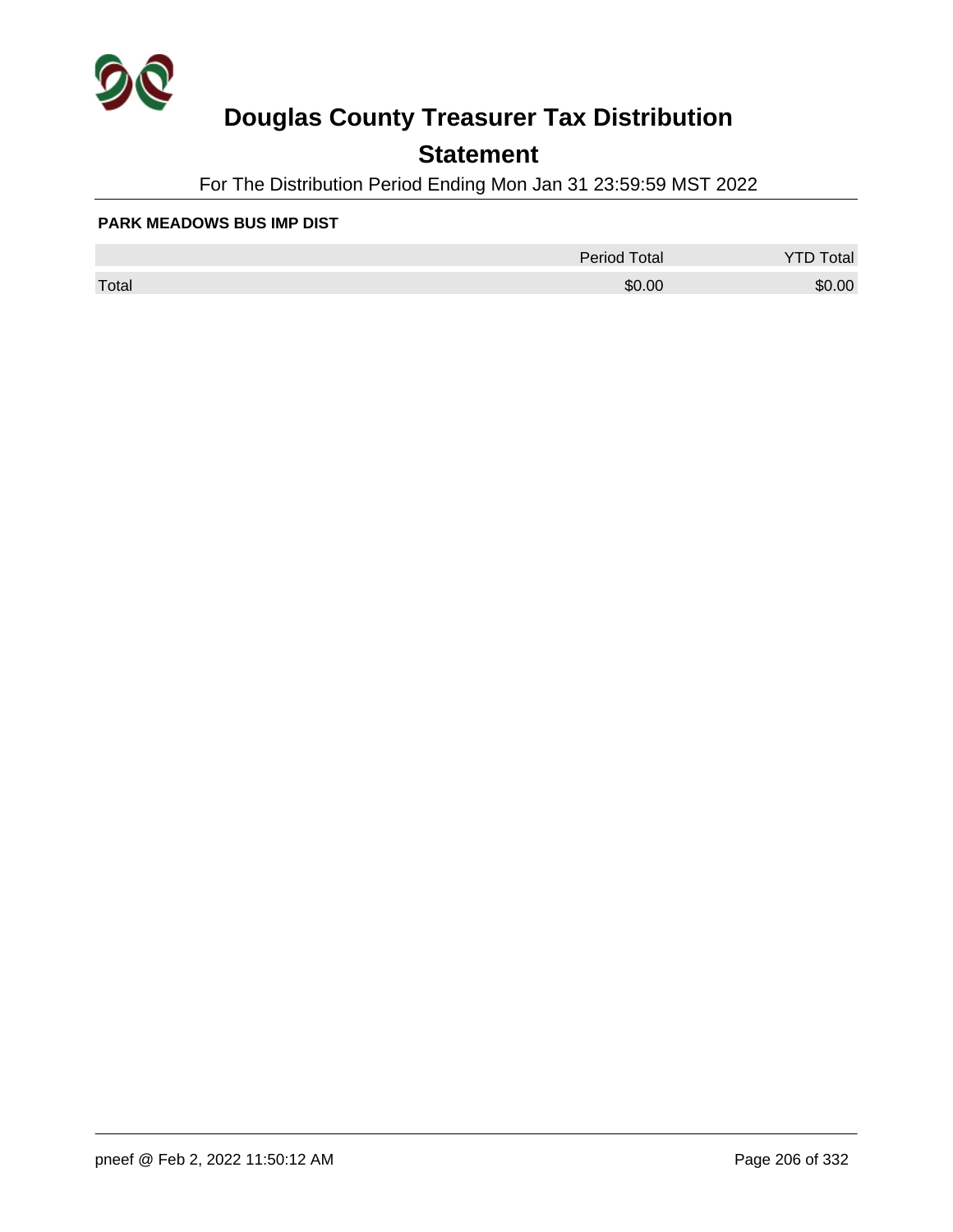

## **Statement**

For The Distribution Period Ending Mon Jan 31 23:59:59 MST 2022

### **HIGHLANDS RANCH METRO DIST**

|                                   | <b>Period Total</b> | <b>YTD Total</b> |
|-----------------------------------|---------------------|------------------|
| <b>Current Year Taxes</b>         | \$461,763.92        | \$461,763.92     |
| <b>Current Year Interest</b>      | \$67.28             | \$67.28          |
| Auto Ownership (SOT)              | \$148,408.06        | \$148,408.06     |
| <b>Current Year Treasurer Fee</b> | (\$6,927.44)        | (\$6,927.44)     |
| Total                             | \$603,311.82        | \$603,311.82     |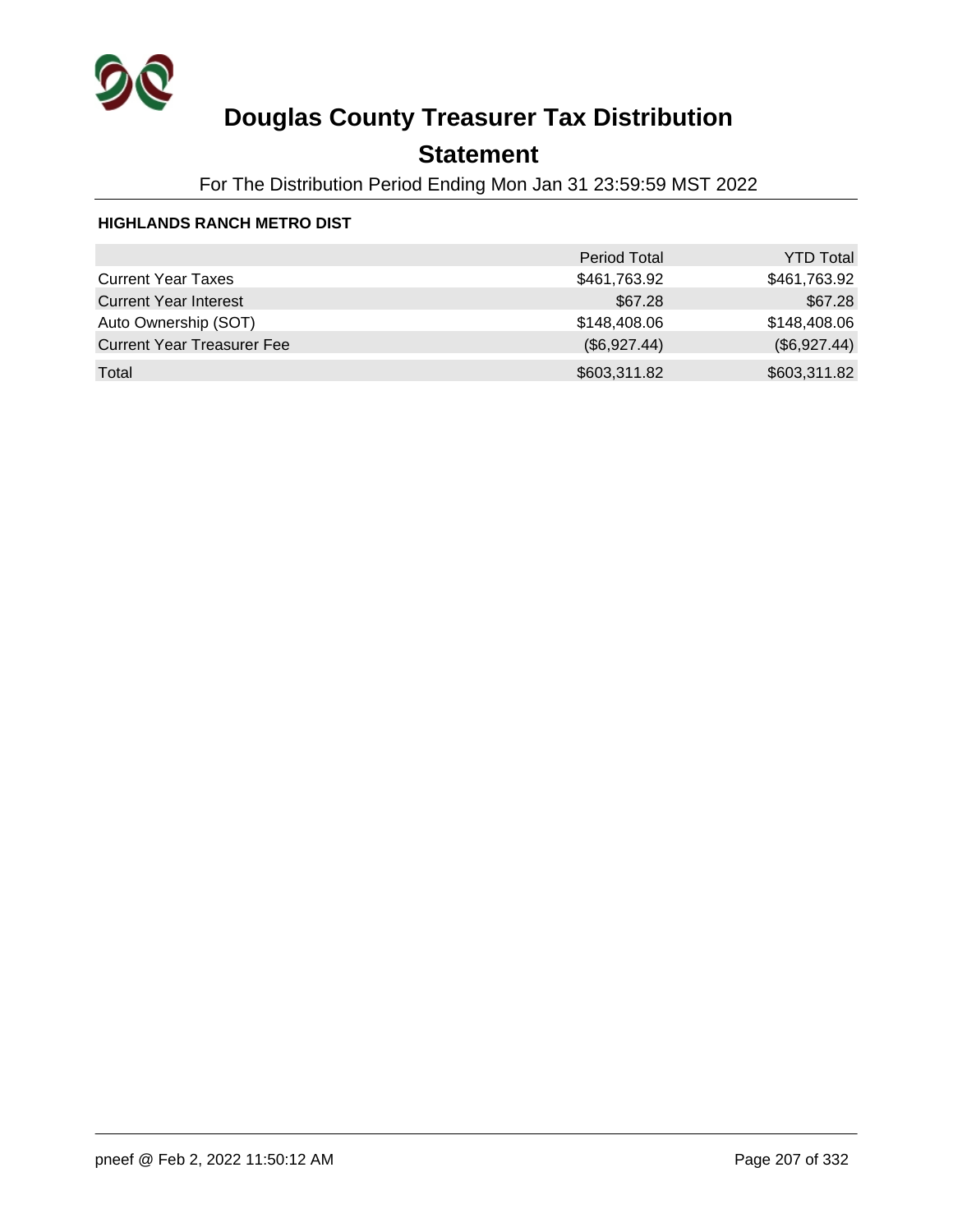

## **Statement**

For The Distribution Period Ending Mon Jan 31 23:59:59 MST 2022

### **SOUTH SANTA FE METRO DIST 1**

|       | <b>Period Total</b> | otal<br>້ |
|-------|---------------------|-----------|
| Total | \$0.00              | \$0.00    |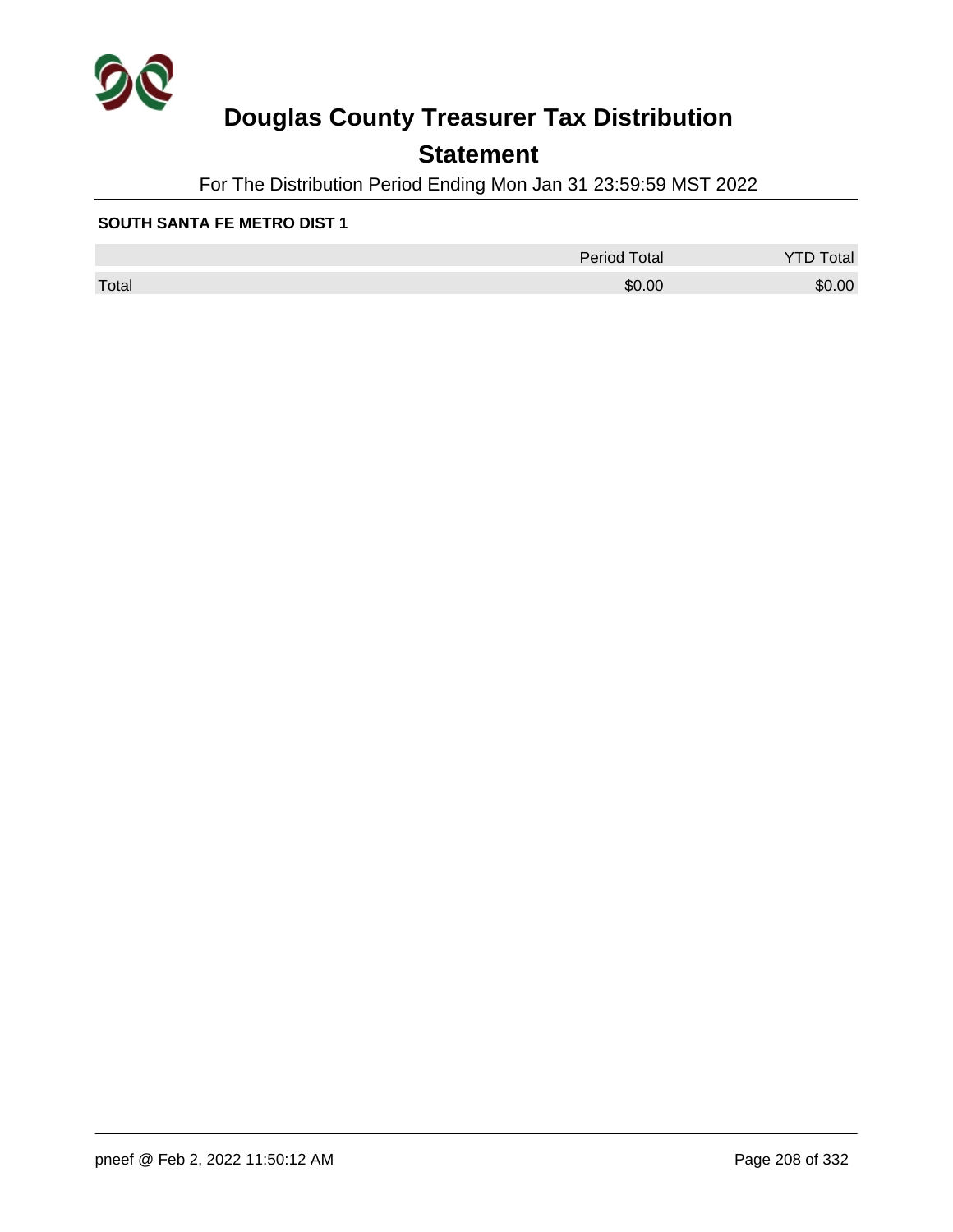

## **Statement**

For The Distribution Period Ending Mon Jan 31 23:59:59 MST 2022

### **SOUTH SANTA FE METRO DIST 2**

|       | Period Total | otal<br>້ |
|-------|--------------|-----------|
| Total | \$0.00       | \$0.00    |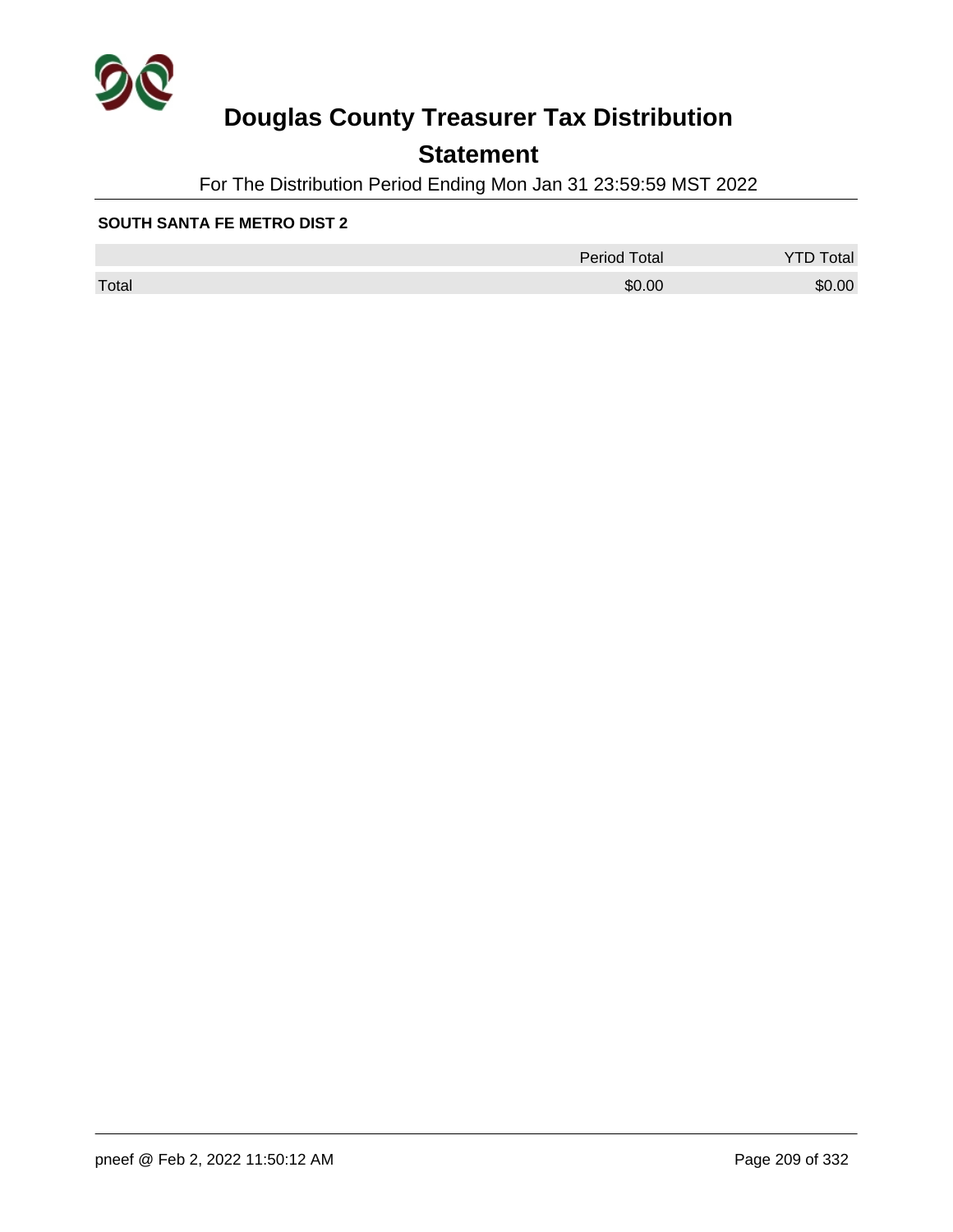

## **Statement**

For The Distribution Period Ending Mon Jan 31 23:59:59 MST 2022

### **HIGHFIELD METRO DISTRICT**

|                                   | <b>Period Total</b> | <b>YTD Total</b> |
|-----------------------------------|---------------------|------------------|
| <b>Current Year Taxes</b>         | \$107,887.26        | \$107,887.26     |
| Auto Ownership (SOT)              | \$7,800.09          | \$7,800.09       |
| <b>Current Year Treasurer Fee</b> | (\$1,618.31)        | (\$1,618.31)     |
| Total                             | \$114,069.04        | \$114,069.04     |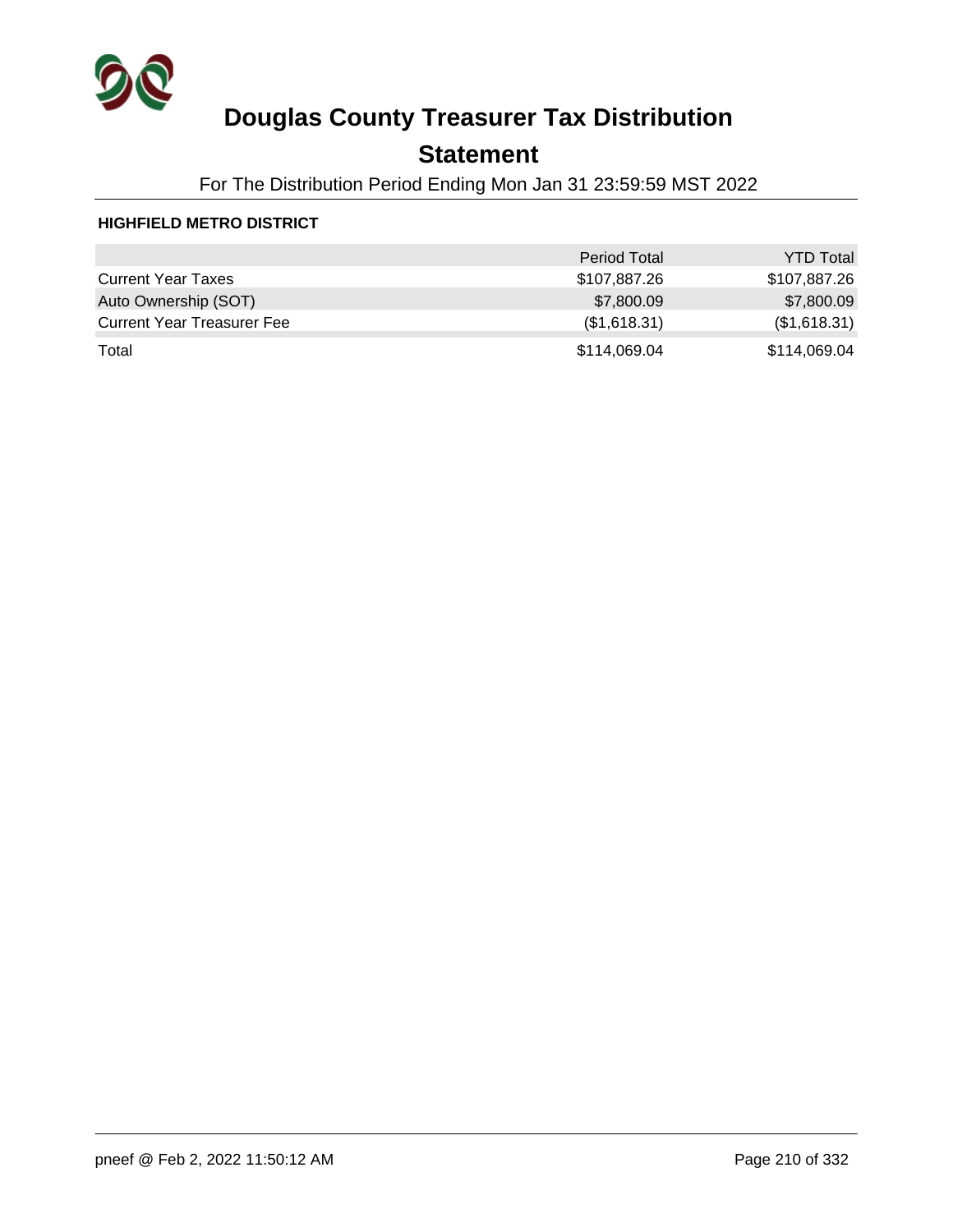

## **Statement**

For The Distribution Period Ending Mon Jan 31 23:59:59 MST 2022

### **HUNTING HILL METRO DISTRICT**

|                                   | <b>Period Total</b> | <b>YTD Total</b> |
|-----------------------------------|---------------------|------------------|
| <b>Current Year Taxes</b>         | \$8,979.41          | \$8,979.41       |
| Auto Ownership (SOT)              | \$3,613.14          | \$3,613.14       |
| <b>Current Year Treasurer Fee</b> | (\$134.70)          | (\$134.70)       |
| Total                             | \$12,457.85         | \$12,457.85      |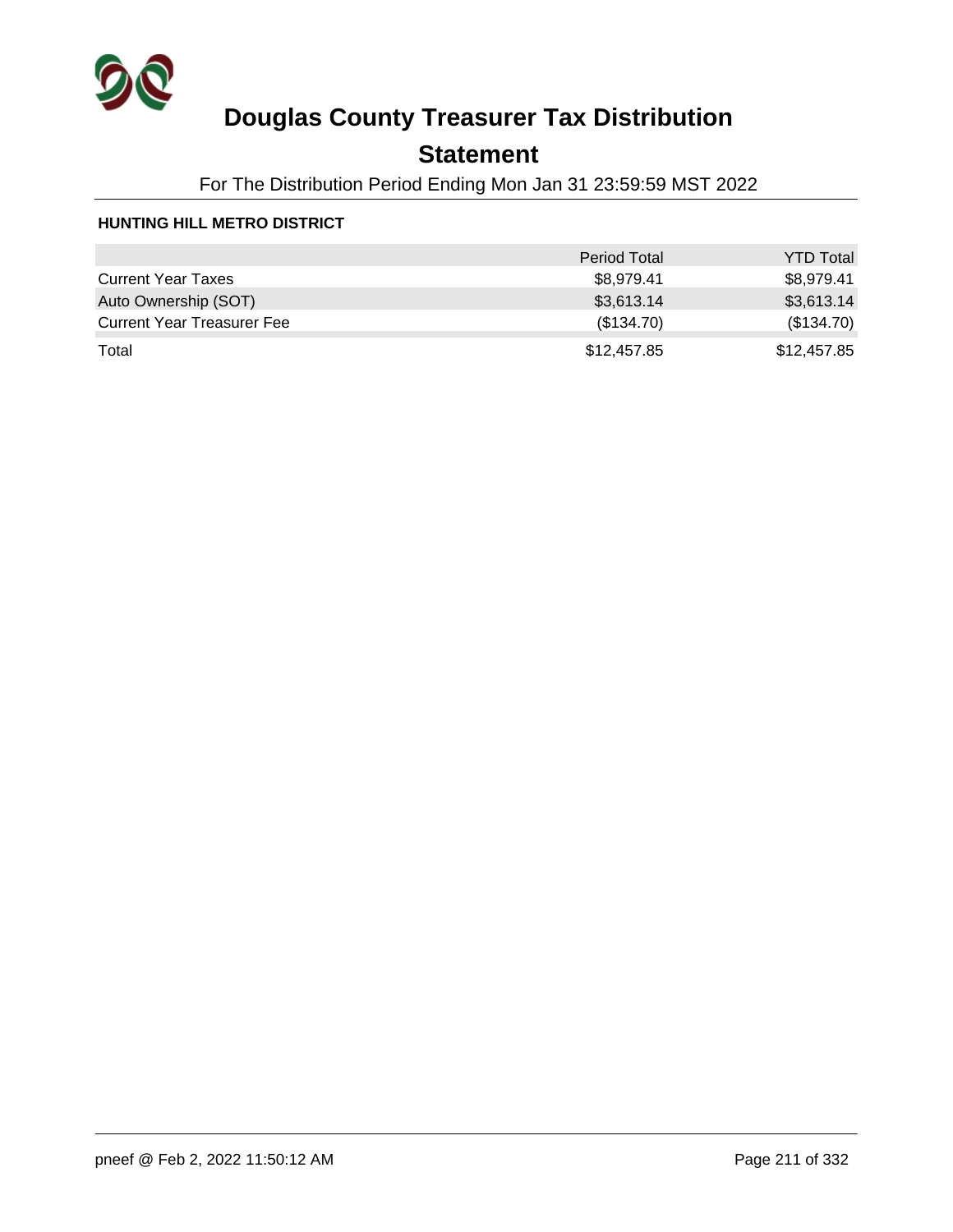

## **Statement**

For The Distribution Period Ending Mon Jan 31 23:59:59 MST 2022

### **MEADOWS METRO 4 DEBT SVC**

|                                   | <b>Period Total</b> | <b>YTD Total</b> |
|-----------------------------------|---------------------|------------------|
| <b>Current Year Taxes</b>         | \$1,560.65          | \$1,560.65       |
| Auto Ownership (SOT)              | \$1,410.69          | \$1,410.69       |
| <b>Current Year Treasurer Fee</b> | (\$23.41)           | (\$23.41)        |
| Total                             | \$2,947.93          | \$2,947.93       |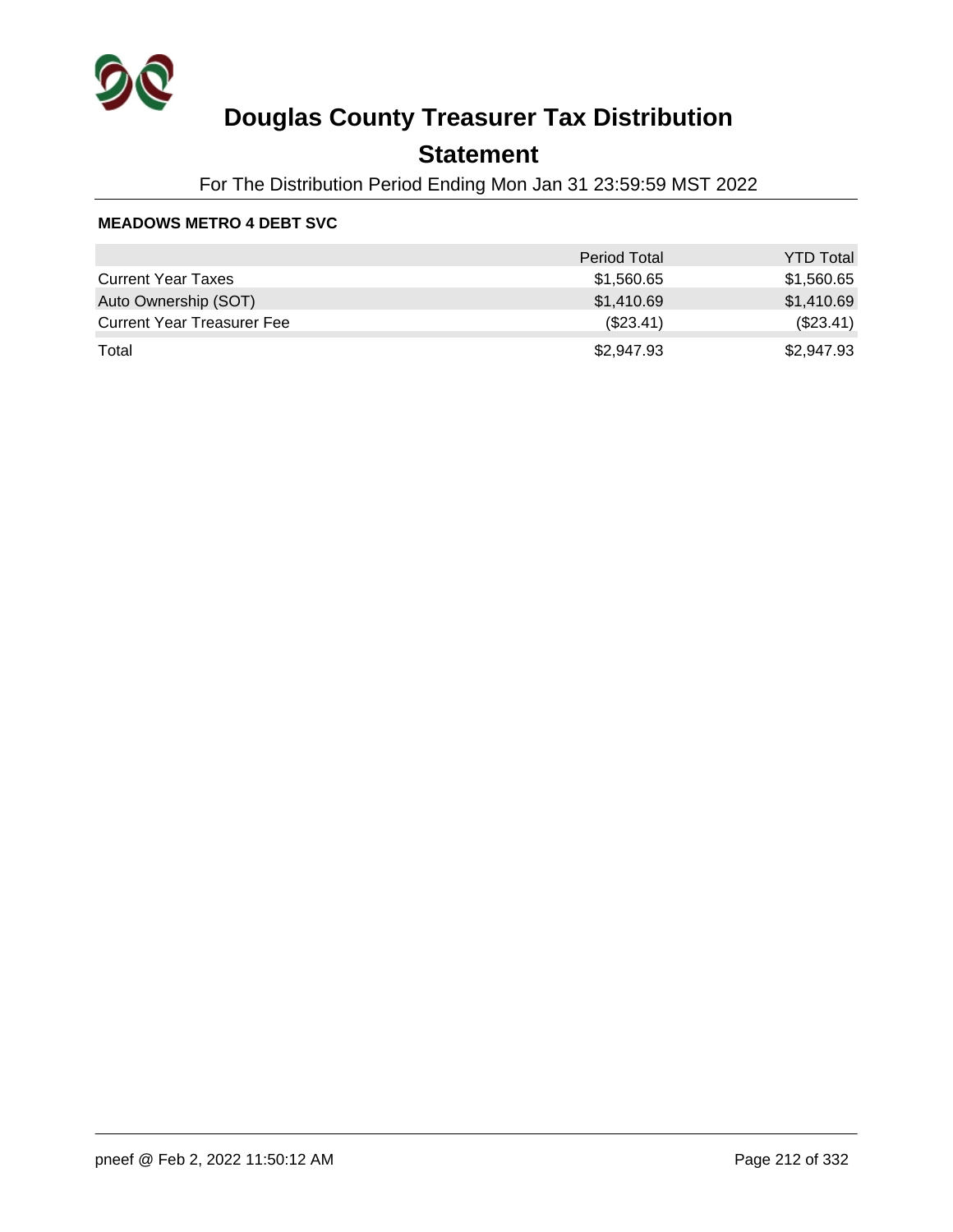

## **Statement**

For The Distribution Period Ending Mon Jan 31 23:59:59 MST 2022

### **LINCOLN STATION MET DEBT SVC**

|                      | Period Total | <b>YTD Total</b> |
|----------------------|--------------|------------------|
| Auto Ownership (SOT) | \$1,147.13   | \$1,147.13       |
| Total                | \$1,147.13   | \$1,147.13       |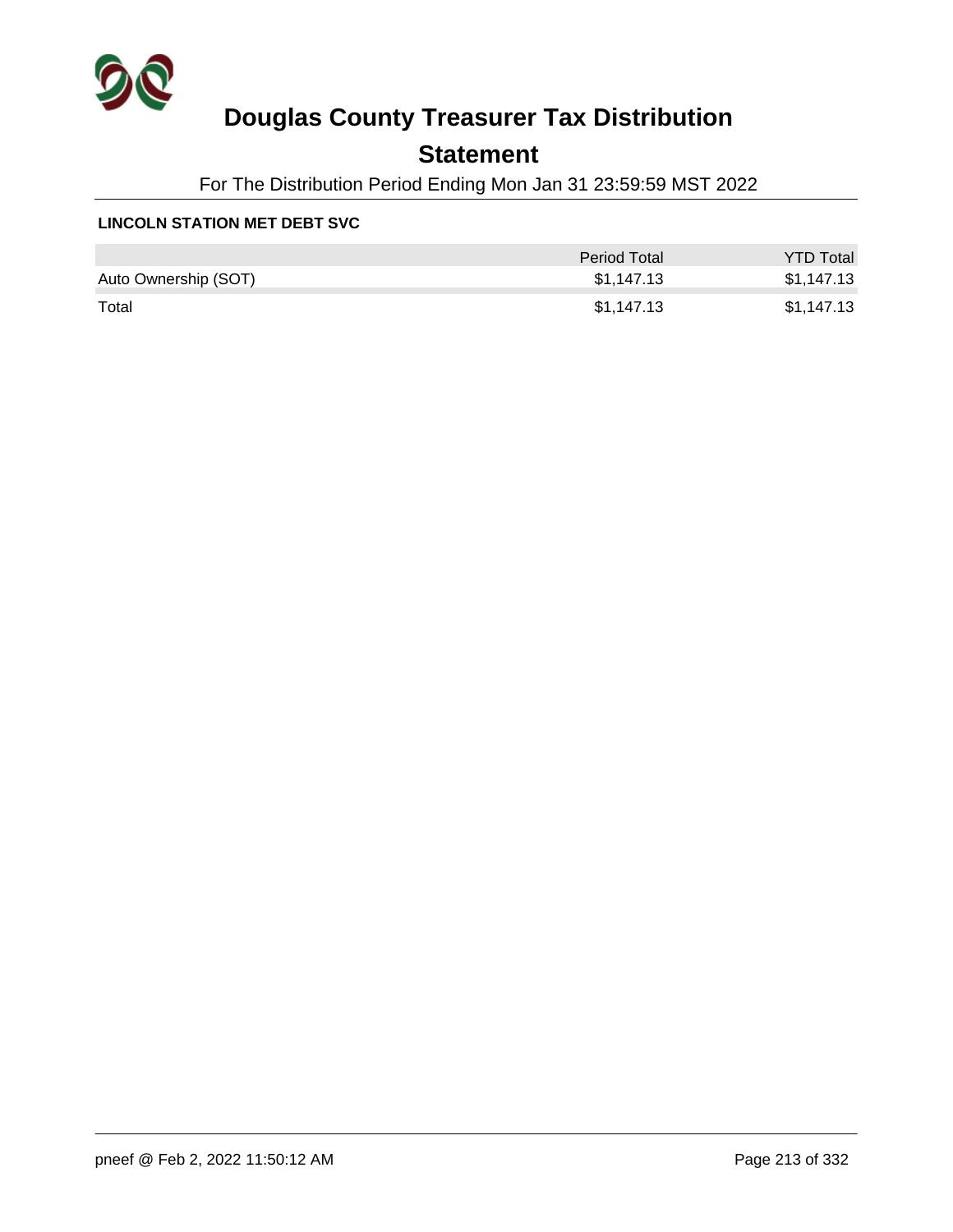

## **Statement**

For The Distribution Period Ending Mon Jan 31 23:59:59 MST 2022

### **LINCOLN MEADOWS METRO DEBT SVC**

|       | <b>Period Total</b> | otal   |
|-------|---------------------|--------|
| Total | \$0.00              | \$0.00 |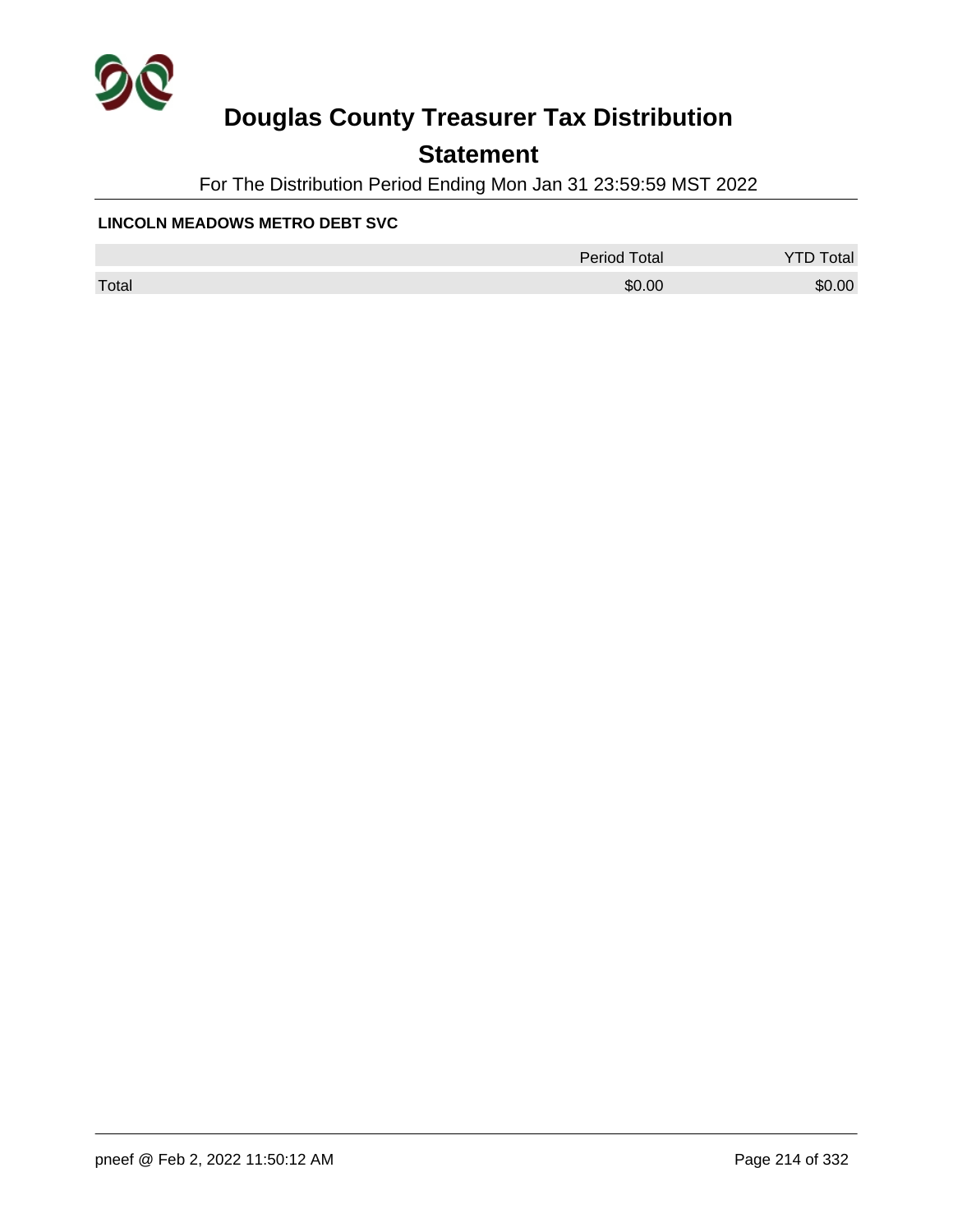

### **Statement**

For The Distribution Period Ending Mon Jan 31 23:59:59 MST 2022

### **COMPARK BUSINESS CAMPUS DEBT SVC 2**

|                      | Period Total | <b>YTD Total</b> |
|----------------------|--------------|------------------|
| Auto Ownership (SOT) | \$188.50     | \$188.50         |
| Total                | \$188.50     | \$188.50         |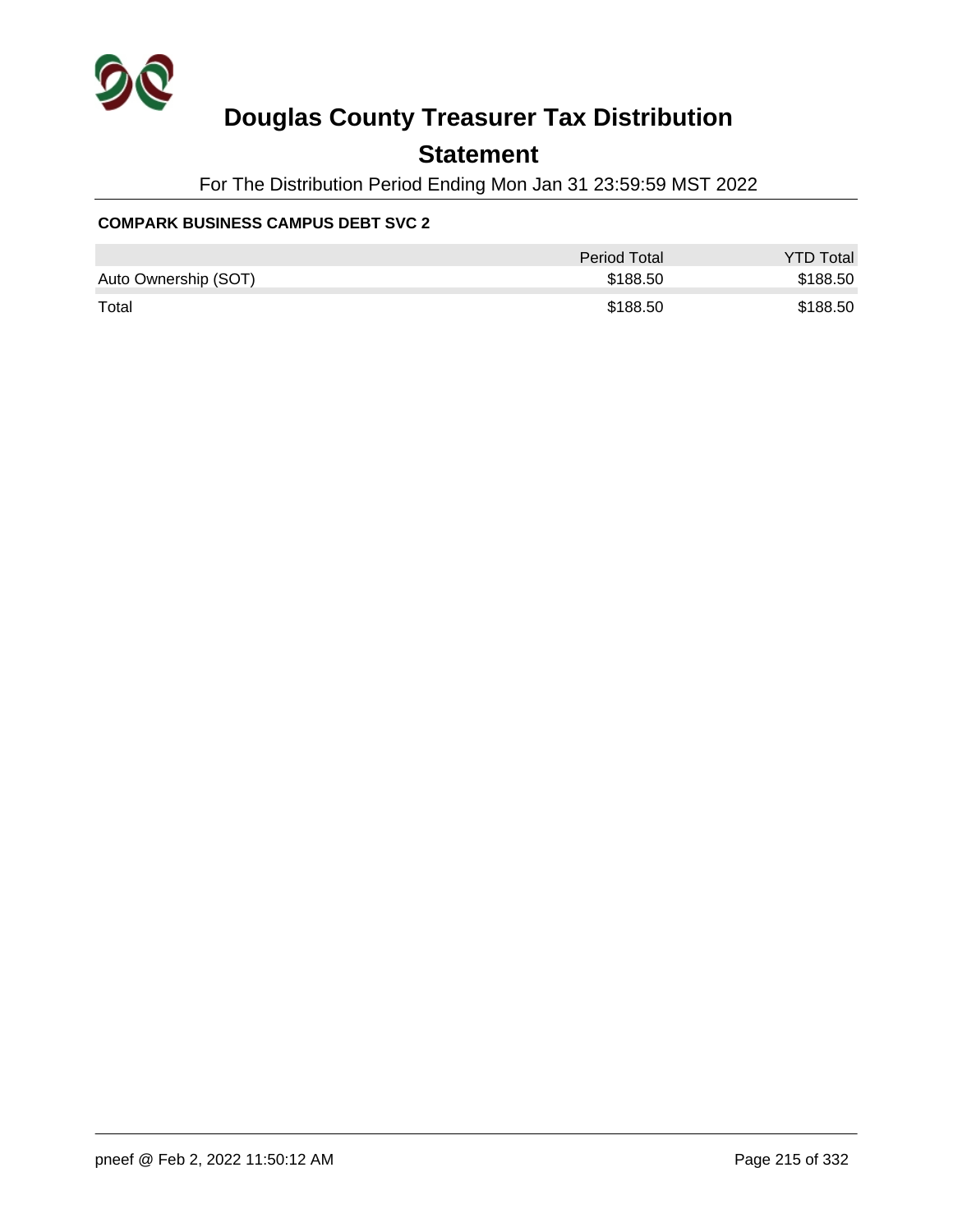

## **Statement**

For The Distribution Period Ending Mon Jan 31 23:59:59 MST 2022

### **CASTLE ROCK DOWNTOWN DEV AUTH**

|                                   | <b>Period Total</b> | <b>YTD Total</b> |
|-----------------------------------|---------------------|------------------|
| <b>Current Year Taxes</b>         | \$7,164.25          | \$7,164.25       |
| <b>Current Year TIF Expense</b>   | (\$1,428.21)        | (\$1,428.21)     |
| Auto Ownership (SOT)              | \$1,804.77          | \$1,804.77       |
| <b>Current Year Treasurer Fee</b> | (\$86.03)           | (\$86.03)        |
| Total                             | \$7,454.78          | \$7,454.78       |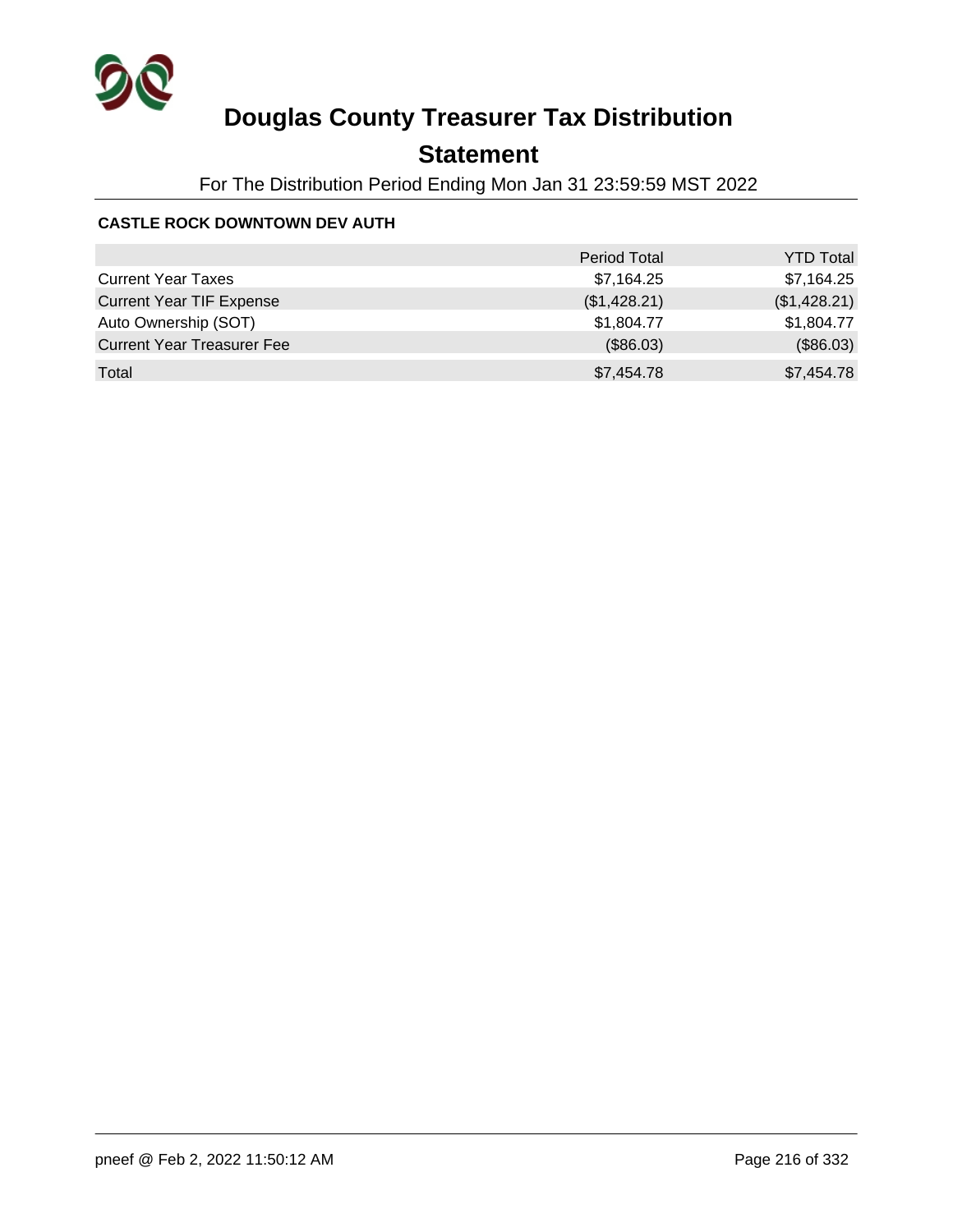

## **Statement**

For The Distribution Period Ending Mon Jan 31 23:59:59 MST 2022

#### **REMUDA RANCH METRO DISTRICT**

|                      | Period Total | <b>YTD Total</b> |
|----------------------|--------------|------------------|
| Auto Ownership (SOT) | \$763.73     | \$763.73         |
| Total                | \$763.73     | \$763.73         |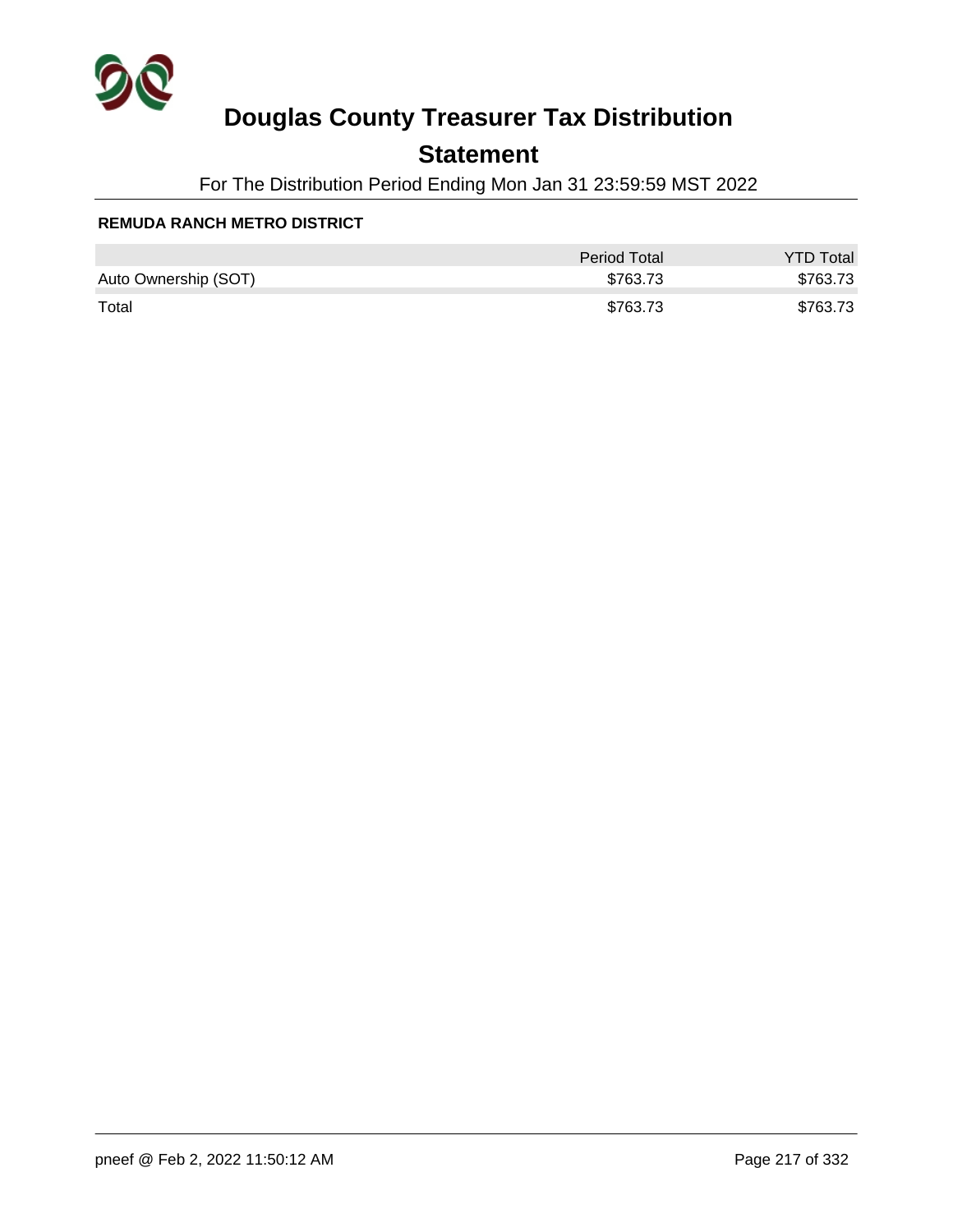

## **Statement**

For The Distribution Period Ending Mon Jan 31 23:59:59 MST 2022

#### **AIRPORT VISTA METRO DIST #1**

|       | <b>Period Total</b> | Total  |
|-------|---------------------|--------|
| Total | \$0.00              | \$0.00 |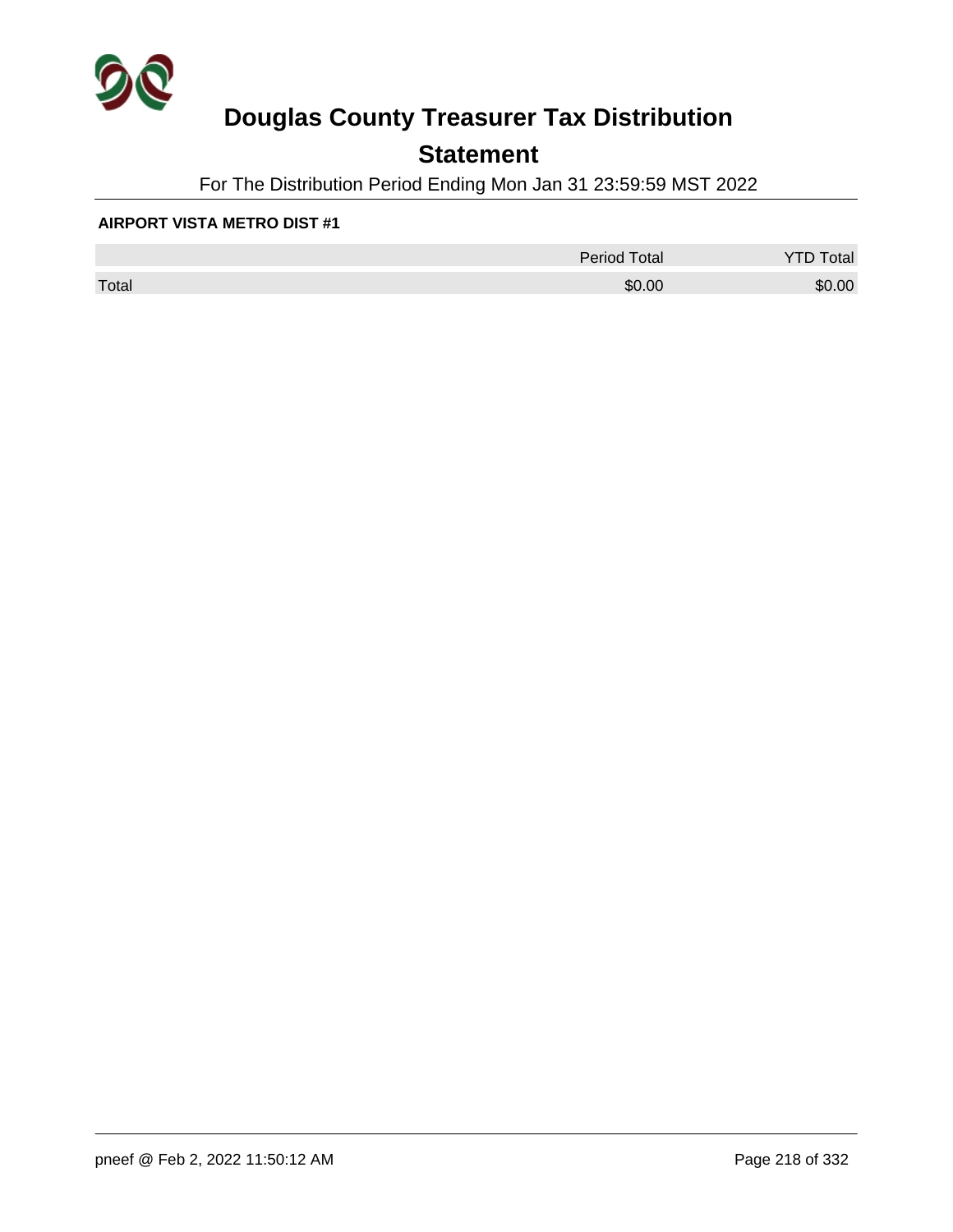

## **Statement**

For The Distribution Period Ending Mon Jan 31 23:59:59 MST 2022

#### **AIRPORT VISTA METRO DISTRICT #2**

|                      | <b>Period Total</b> | <b>YTD Total</b> |
|----------------------|---------------------|------------------|
| Auto Ownership (SOT) | \$3.23              | \$3.23           |
| Total                | \$3.23              | \$3.23           |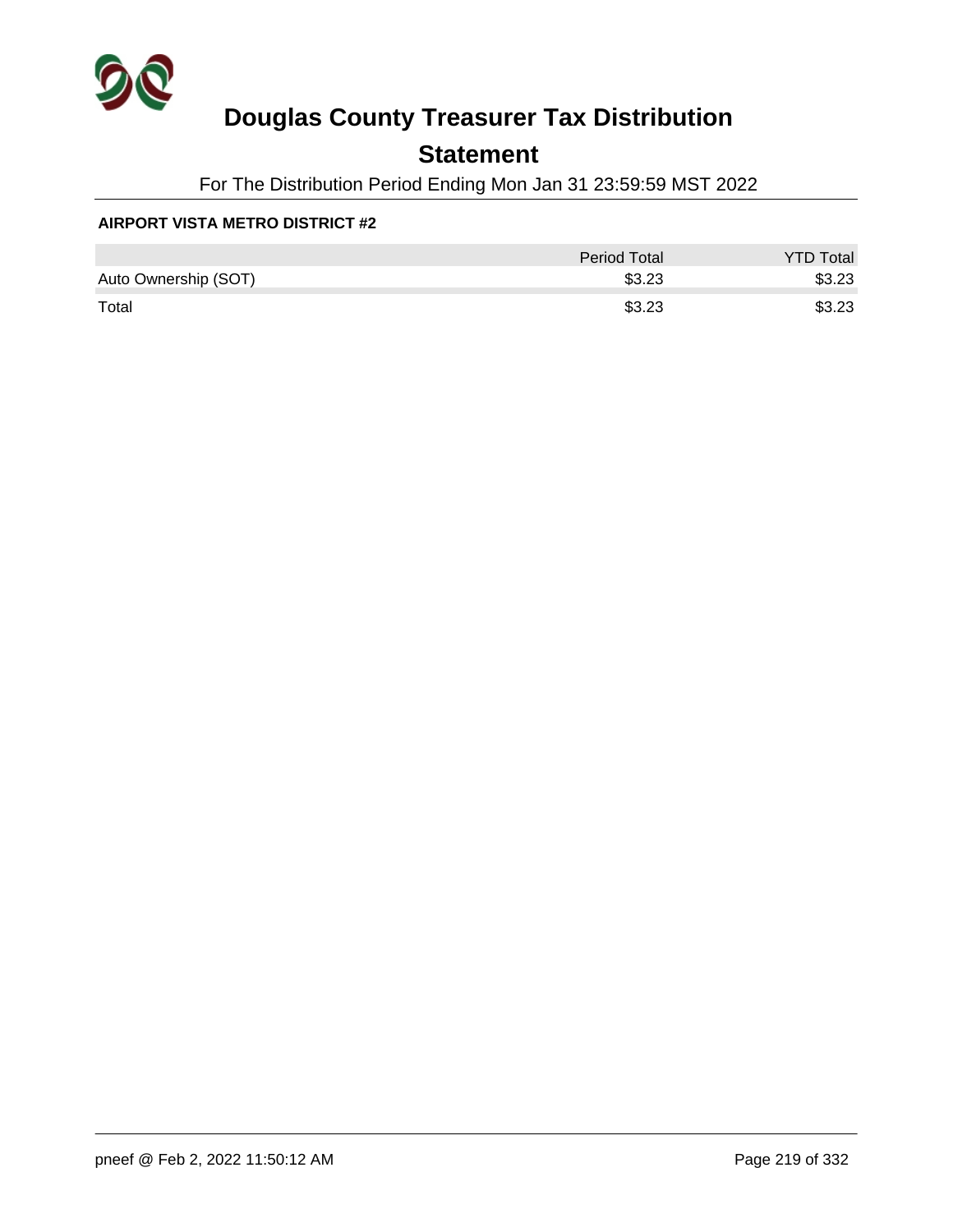

## **Statement**

For The Distribution Period Ending Mon Jan 31 23:59:59 MST 2022

#### **LOUVIERS WATER & SANITATION DISTRICT**

|                      | <b>Period Total</b> | <b>YTD Total</b> |
|----------------------|---------------------|------------------|
| Auto Ownership (SOT) | \$508.09            | \$508.09         |
| Total                | \$508.09            | \$508.09         |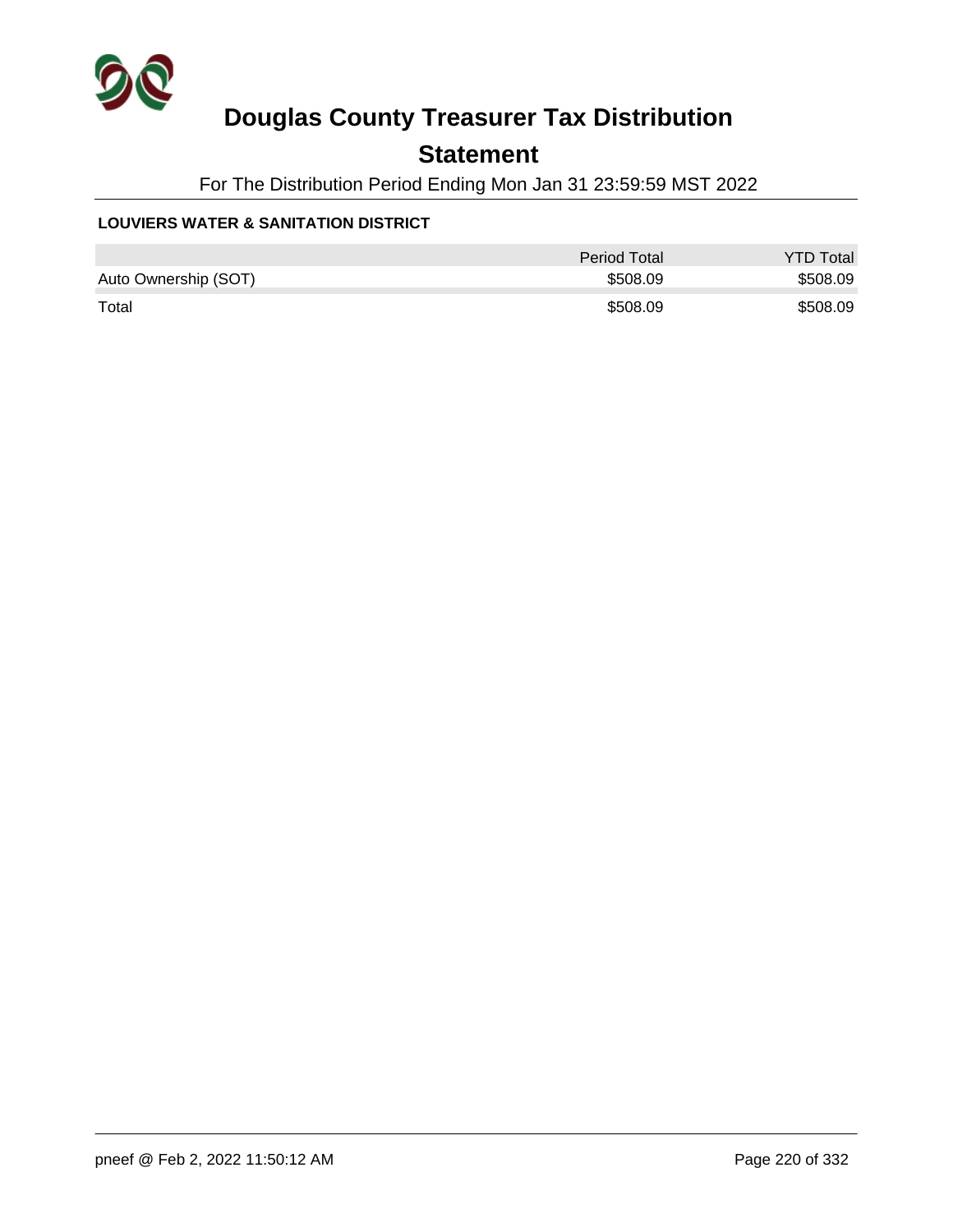

## **Statement**

For The Distribution Period Ending Mon Jan 31 23:59:59 MST 2022

#### **PARKER CENTRAL AREA URP**

|       | <b>Period Total</b> | otal<br>້ |
|-------|---------------------|-----------|
| Total | \$0.00              | \$0.00    |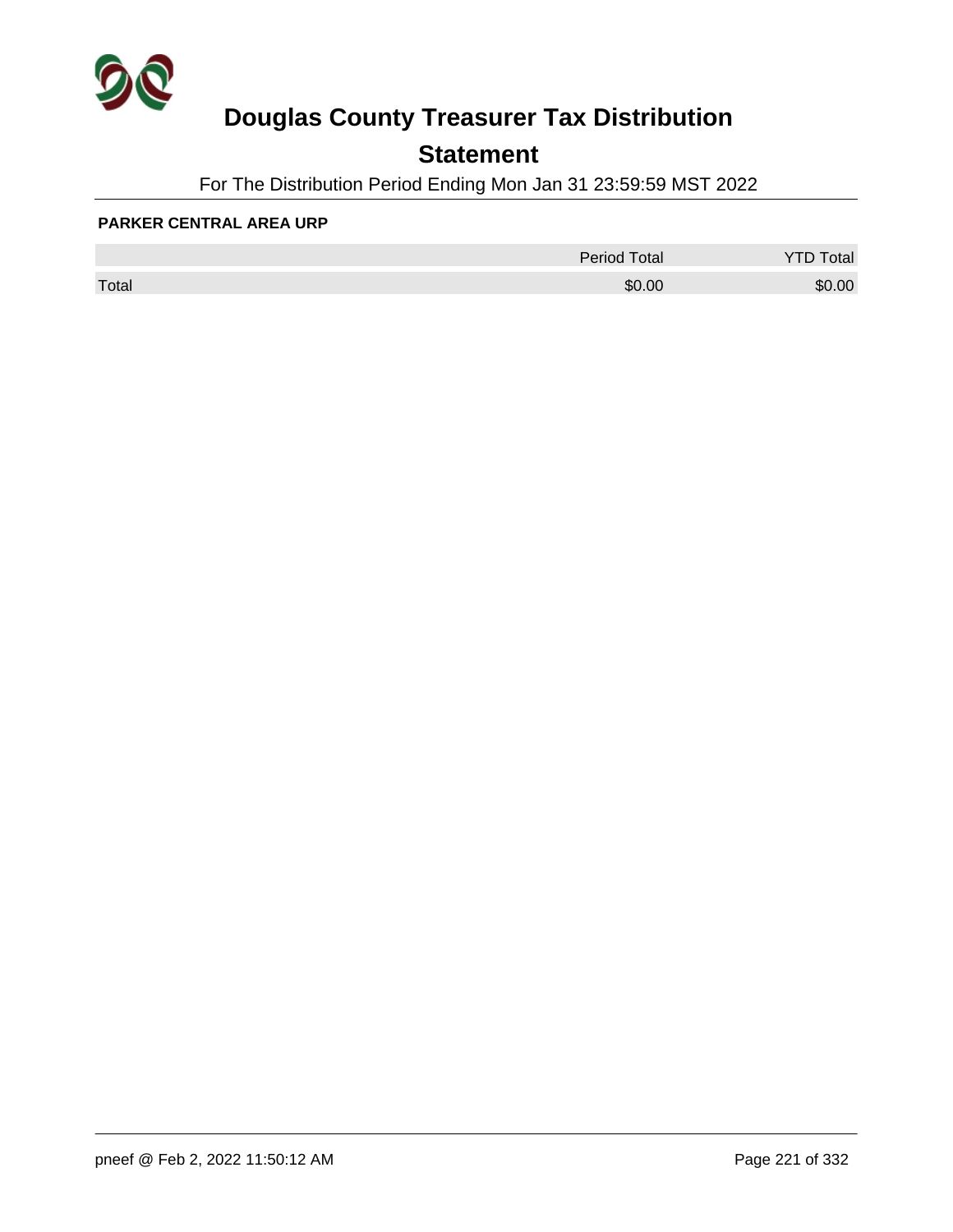

## **Statement**

For The Distribution Period Ending Mon Jan 31 23:59:59 MST 2022

#### **INVERNESS WATER & SANITATION DEBT SERV**

|                                   | <b>Period Total</b> | <b>YTD Total</b> |
|-----------------------------------|---------------------|------------------|
| <b>Current Year Taxes</b>         | \$314.02            | \$314.02         |
| Auto Ownership (SOT)              | \$83.15             | \$83.15          |
| <b>Current Year Treasurer Fee</b> | (S4.72)             | (\$4.72)         |
| Total                             | \$392.45            | \$392.45         |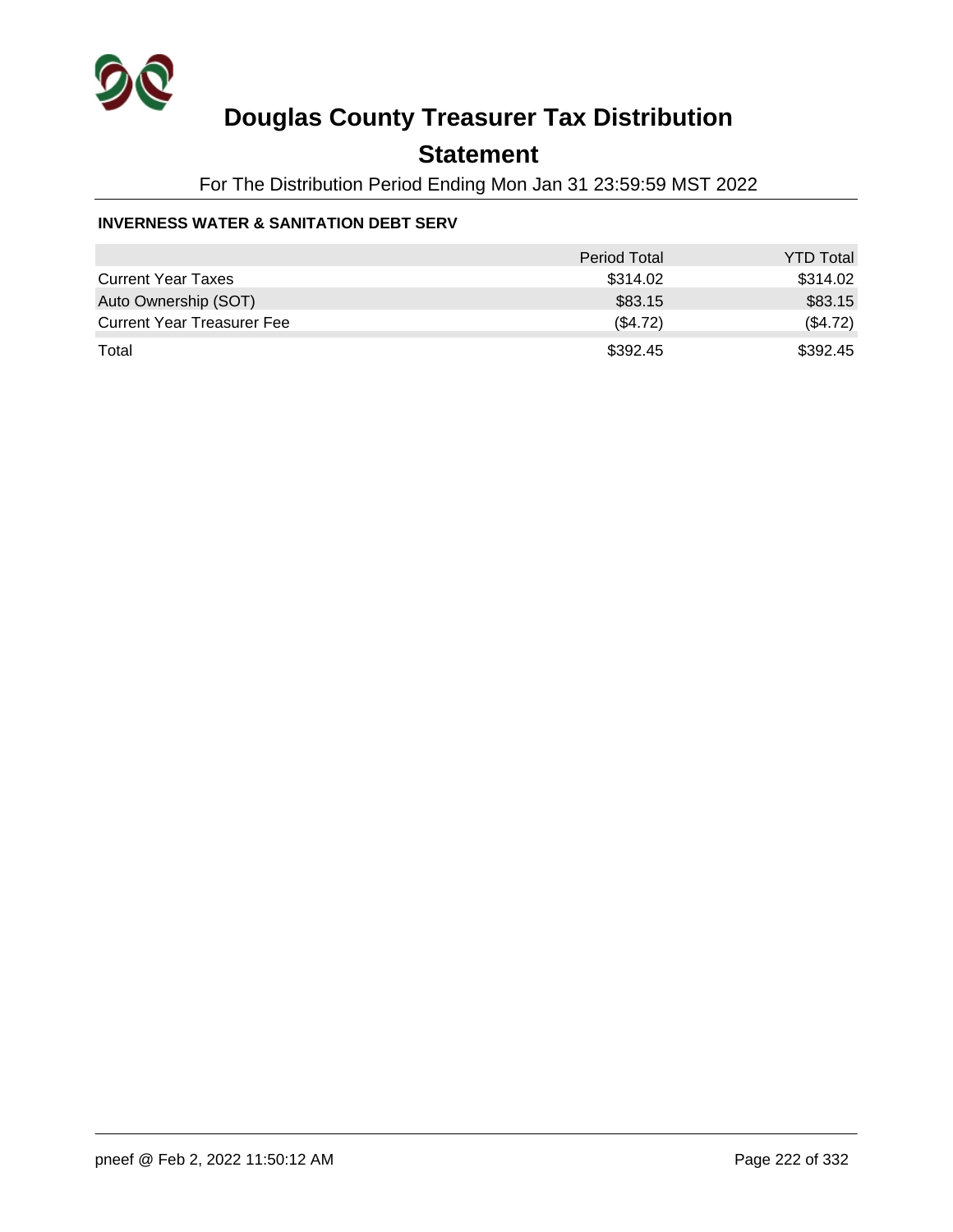

## **Statement**

For The Distribution Period Ending Mon Jan 31 23:59:59 MST 2022

#### **INVERNESS METRO DISTRICT DEBT SERV**

|                                   | <b>Period Total</b> | <b>YTD Total</b> |
|-----------------------------------|---------------------|------------------|
| <b>Current Year Taxes</b>         | \$429.14            | \$429.14         |
| Auto Ownership (SOT)              | \$113.64            | \$113.64         |
| <b>Current Year Treasurer Fee</b> | (S6.44)             | (\$6.44)         |
| Total                             | \$536.34            | \$536.34         |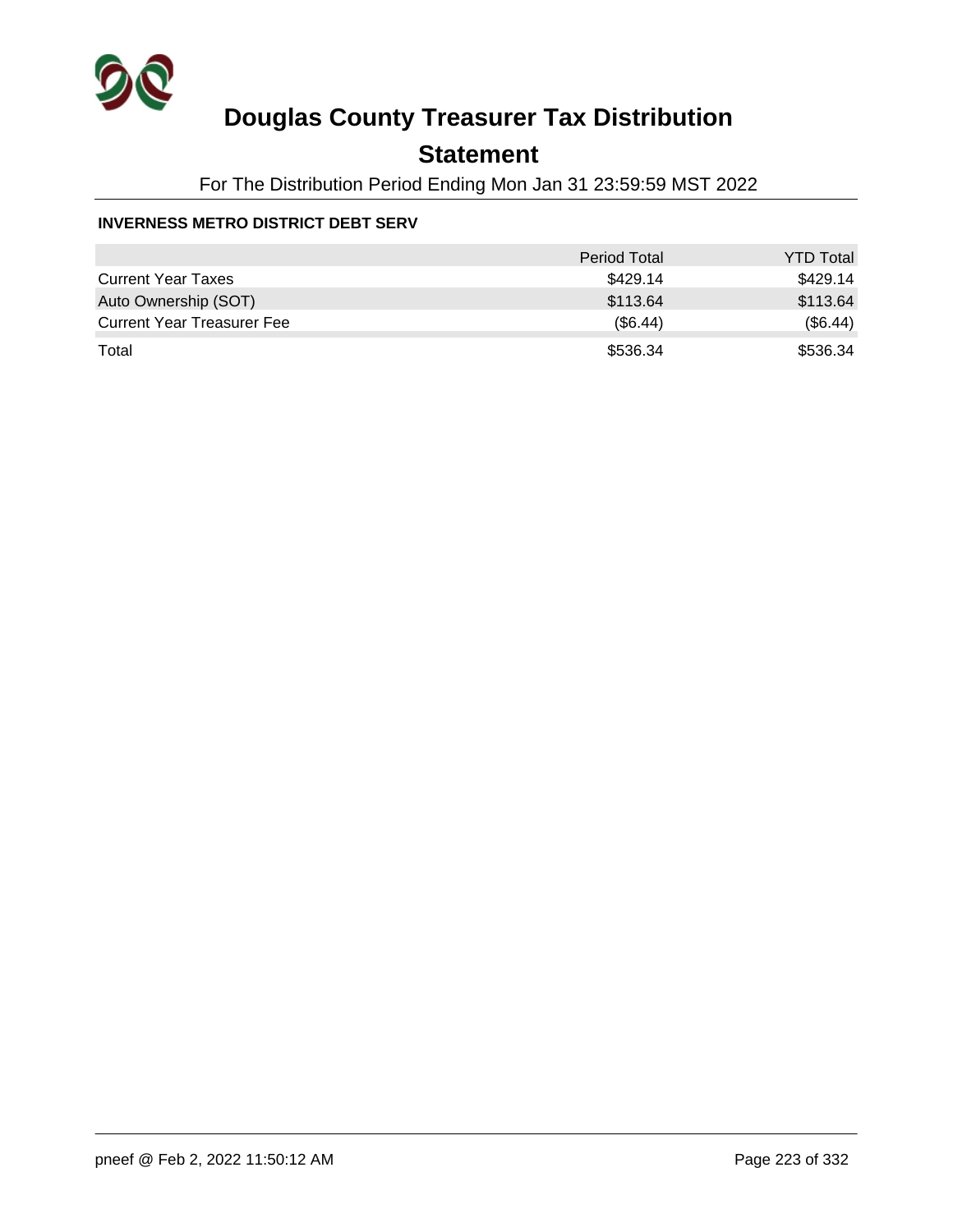

## **Statement**

For The Distribution Period Ending Mon Jan 31 23:59:59 MST 2022

#### **TWO BRIDGES METROPOLITAN DISTRICT**

|                                   | <b>Period Total</b> | <b>YTD Total</b> |
|-----------------------------------|---------------------|------------------|
| <b>Current Year Taxes</b>         | \$7,508.62          | \$7,508.62       |
| Auto Ownership (SOT)              | \$1,891.61          | \$1,891.61       |
| <b>Current Year Treasurer Fee</b> | (\$112.63)          | (\$112.63)       |
| Total                             | \$9,287.60          | \$9,287.60       |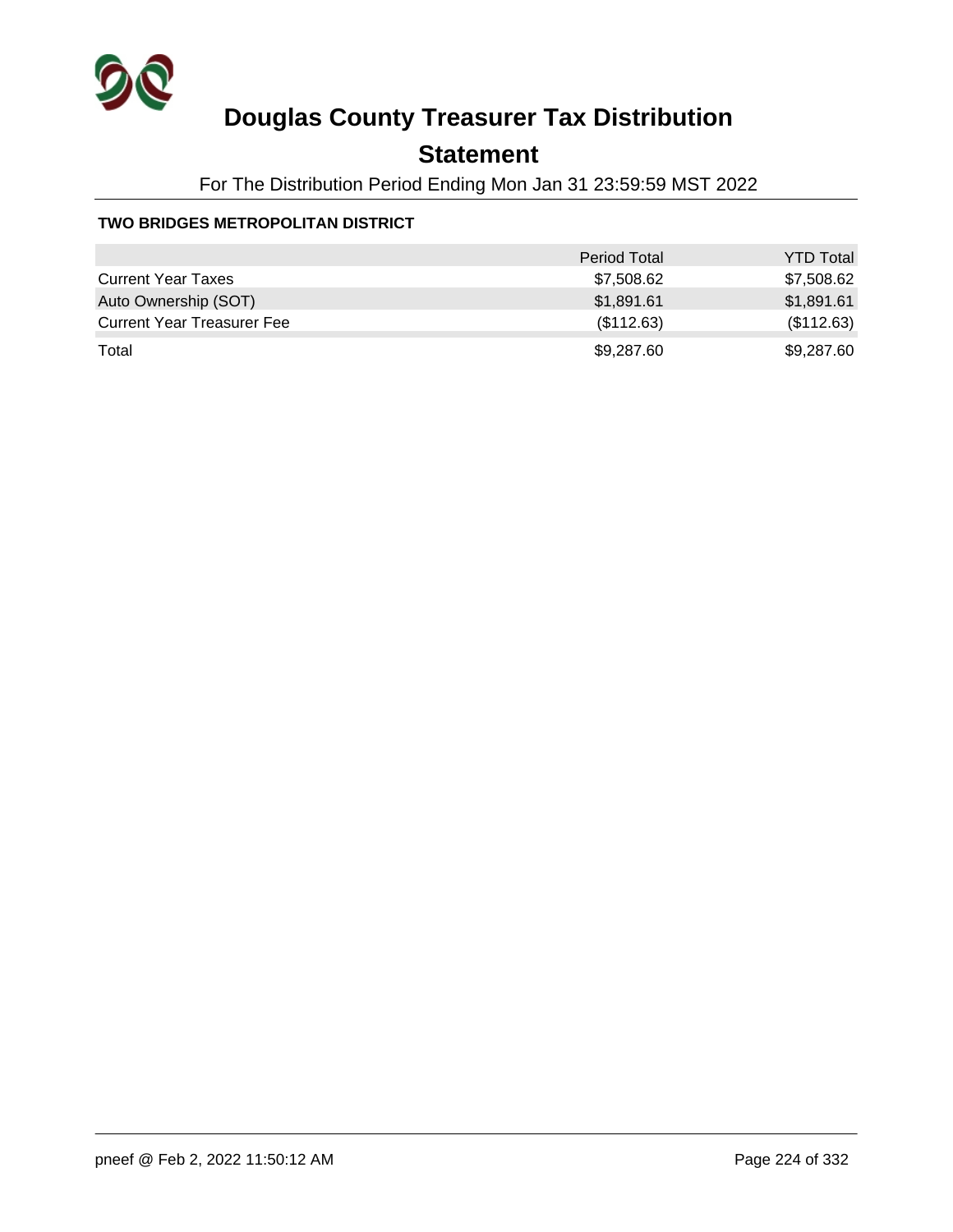

## **Statement**

For The Distribution Period Ending Mon Jan 31 23:59:59 MST 2022

#### **ROBINSON RANCH METRO DISTRICT**

|                      | Period Total | <b>YTD Total</b> |
|----------------------|--------------|------------------|
| Auto Ownership (SOT) | \$1,126.16   | \$1,126.16       |
| Total                | \$1,126.16   | \$1,126.16       |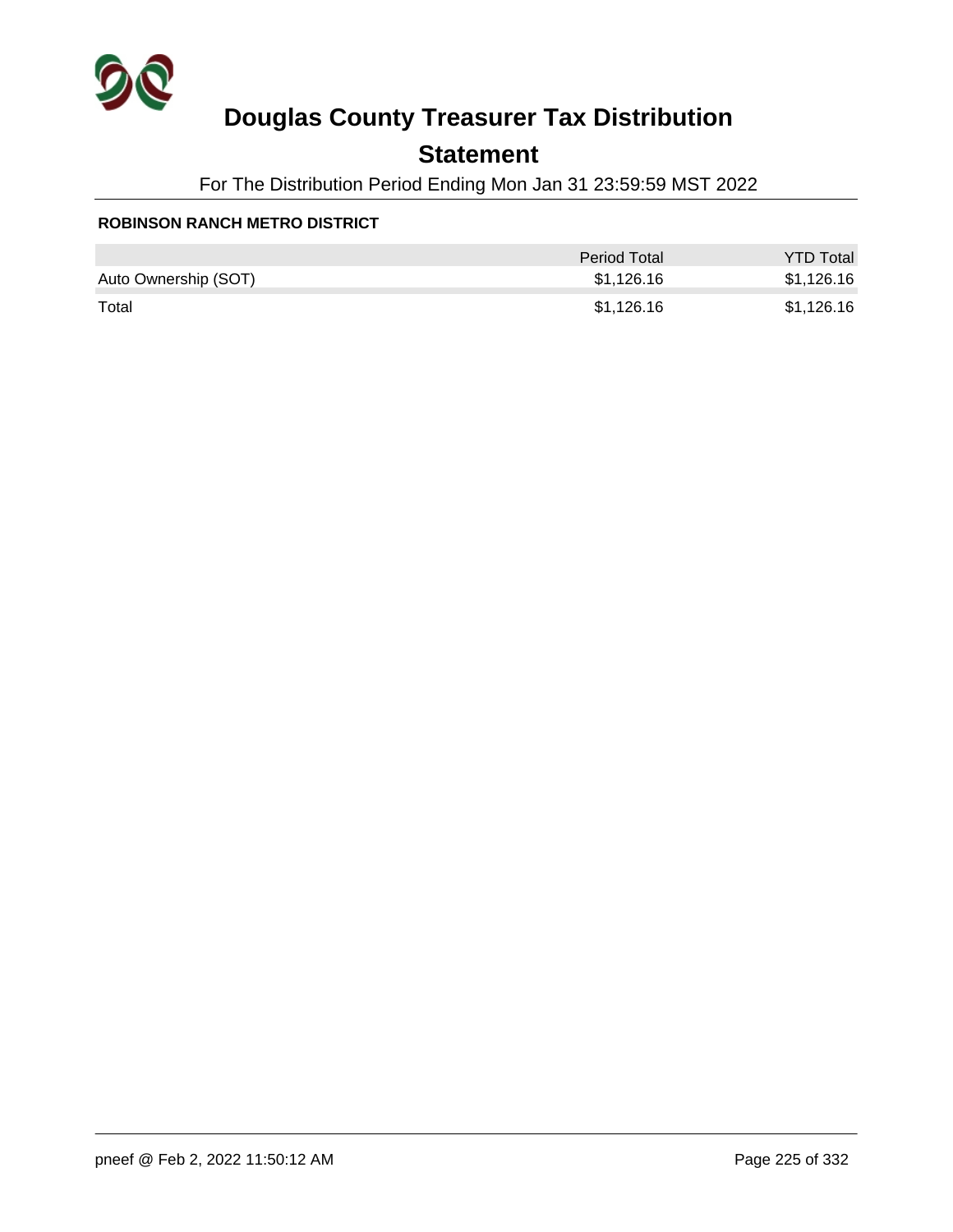

## **Statement**

For The Distribution Period Ending Mon Jan 31 23:59:59 MST 2022

|                                   | <b>Period Total</b> | <b>YTD Total</b> |
|-----------------------------------|---------------------|------------------|
| <b>Current Year Taxes</b>         | \$14,098.90         | \$14,098.90      |
| Auto Ownership (SOT)              | \$10,091.36         | \$10,091.36      |
| <b>Current Year Treasurer Fee</b> | (\$211.51)          | (\$211.51)       |
| Total                             | \$23,978.75         | \$23,978.75      |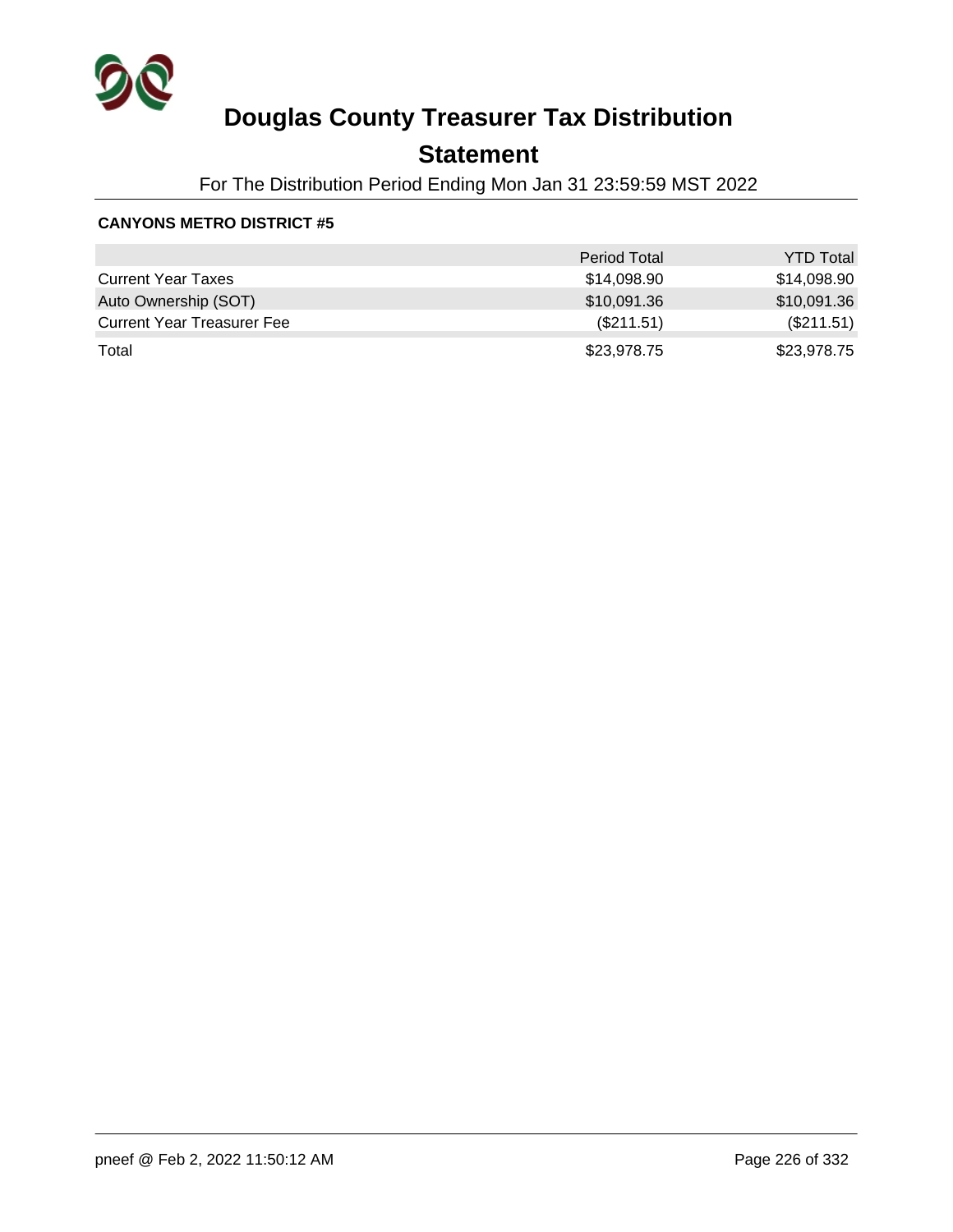

## **Statement**

For The Distribution Period Ending Mon Jan 31 23:59:59 MST 2022

|                                   | <b>Period Total</b> | <b>YTD Total</b> |
|-----------------------------------|---------------------|------------------|
| <b>Current Year Taxes</b>         | \$3,782.10          | \$3,782.10       |
| Auto Ownership (SOT)              | \$2,707.07          | \$2,707.07       |
| <b>Current Year Treasurer Fee</b> | (\$56.73)           | (\$56.73)        |
| Total                             | \$6,432.44          | \$6,432.44       |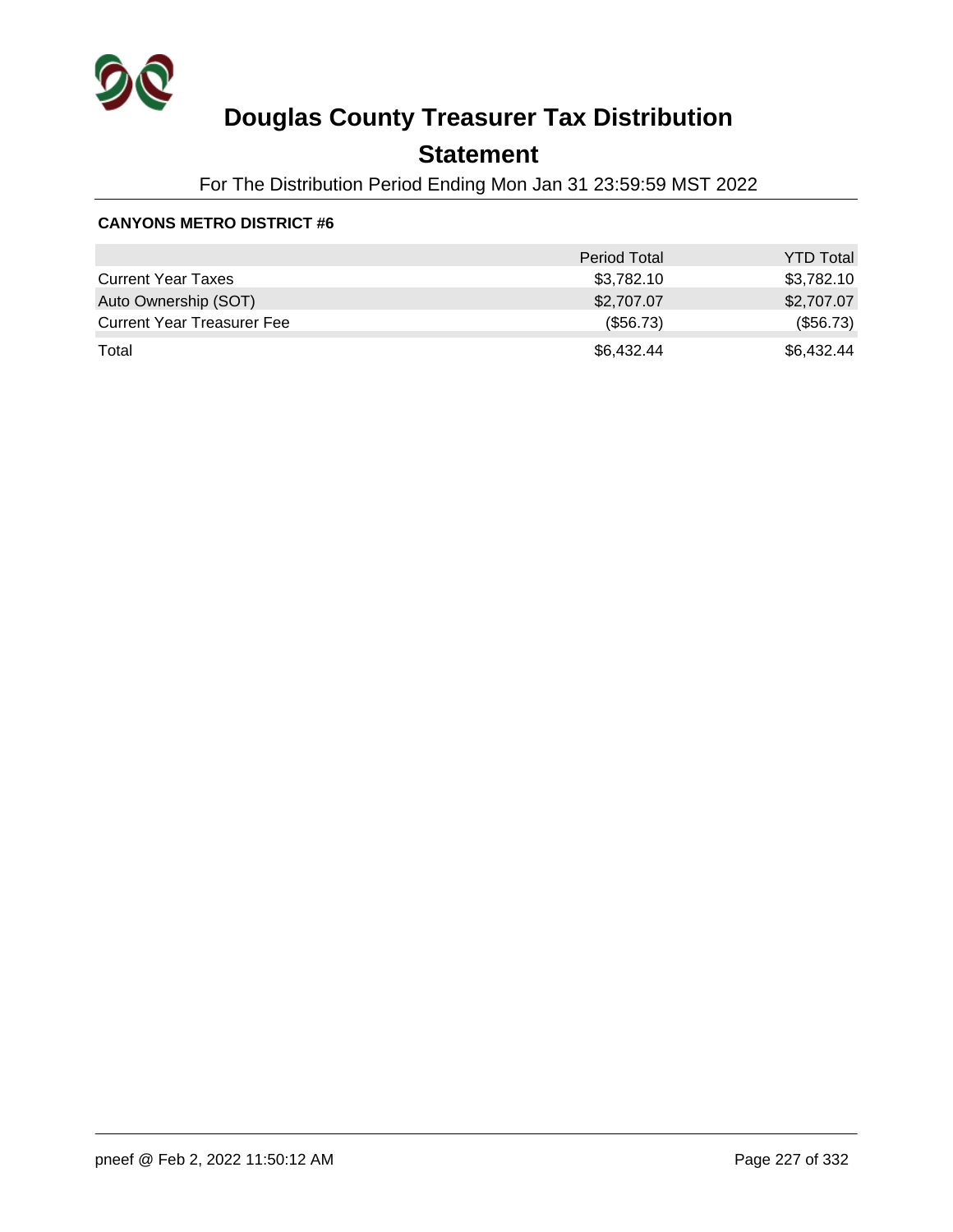

## **Statement**

For The Distribution Period Ending Mon Jan 31 23:59:59 MST 2022

|                                   | <b>Period Total</b> | <b>YTD Total</b> |
|-----------------------------------|---------------------|------------------|
| <b>Current Year Taxes</b>         | \$5,845.86          | \$5,845.86       |
| Auto Ownership (SOT)              | \$4,184.19          | \$4,184.19       |
| <b>Current Year Treasurer Fee</b> | (\$87.69)           | (\$87.69)        |
| Total                             | \$9,942.36          | \$9,942.36       |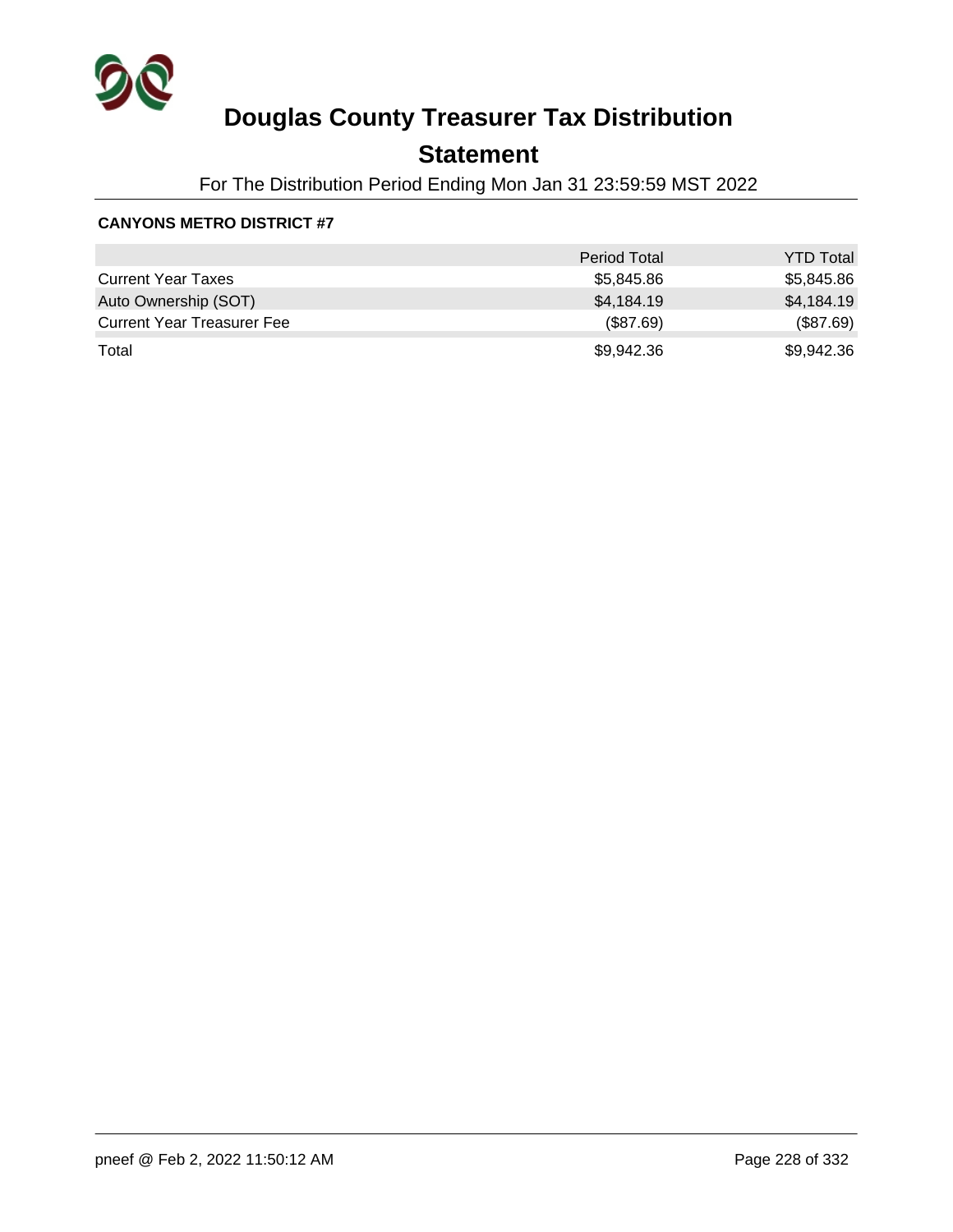

## **Statement**

For The Distribution Period Ending Mon Jan 31 23:59:59 MST 2022

|       | <b>Period Total</b> | otal<br>້ |
|-------|---------------------|-----------|
| Total | \$0.00              | \$0.00    |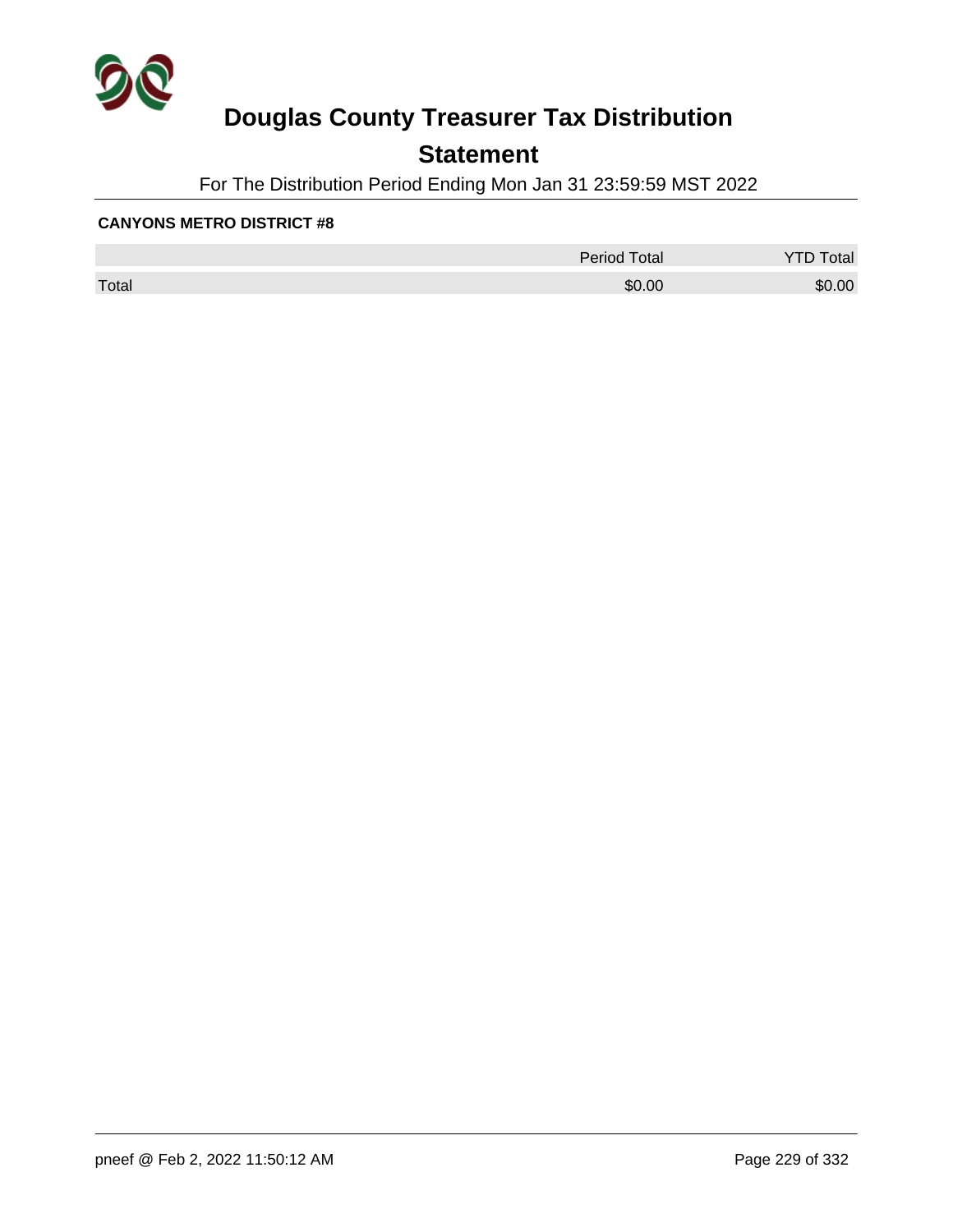

## **Statement**

For The Distribution Period Ending Mon Jan 31 23:59:59 MST 2022

|       | <b>Period Total</b> | otal<br>້ |
|-------|---------------------|-----------|
| Total | \$0.00              | \$0.00    |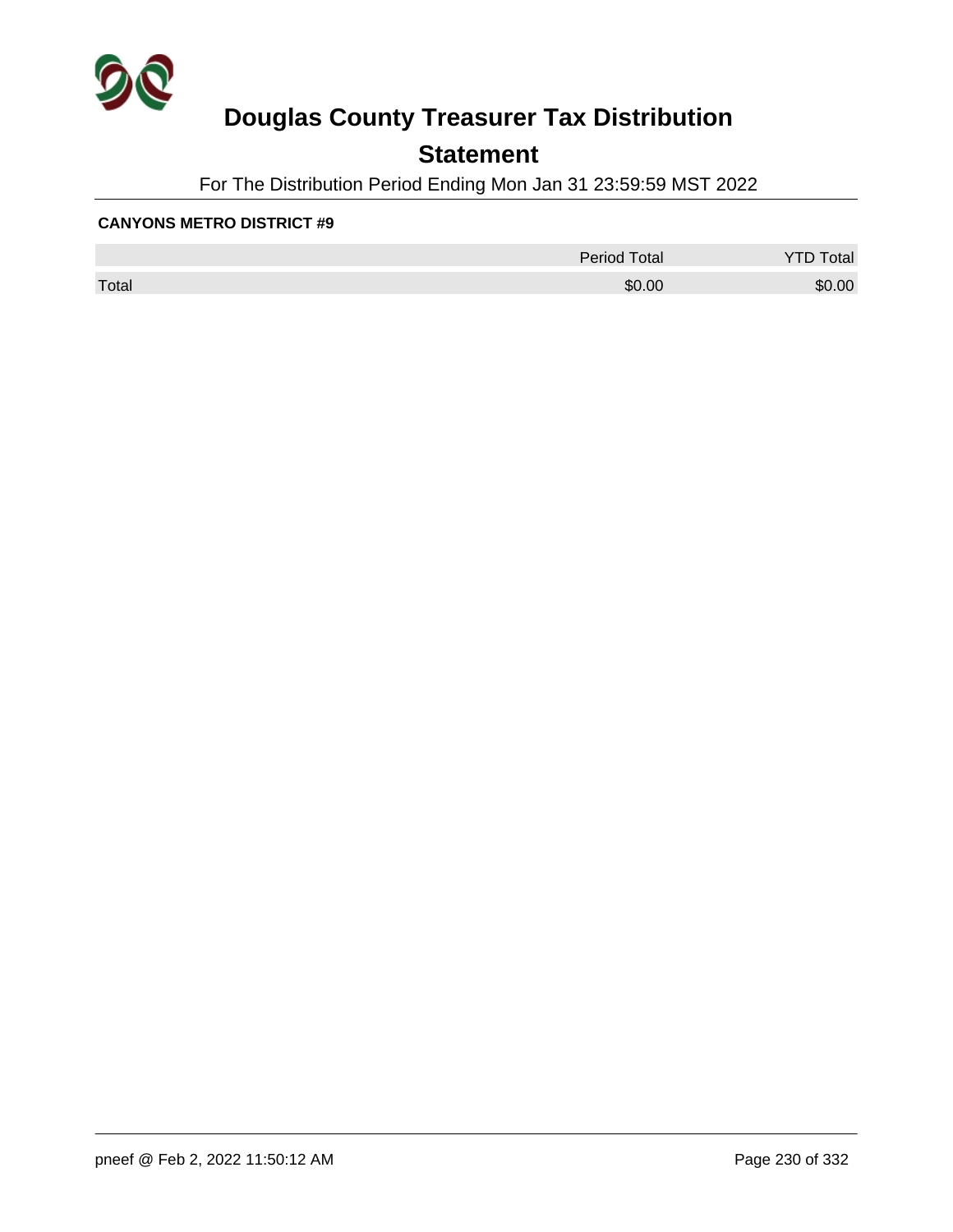

## **Statement**

For The Distribution Period Ending Mon Jan 31 23:59:59 MST 2022

|       | <b>Period Total</b> | otal<br>້ |
|-------|---------------------|-----------|
| Total | \$0.00              | \$0.00    |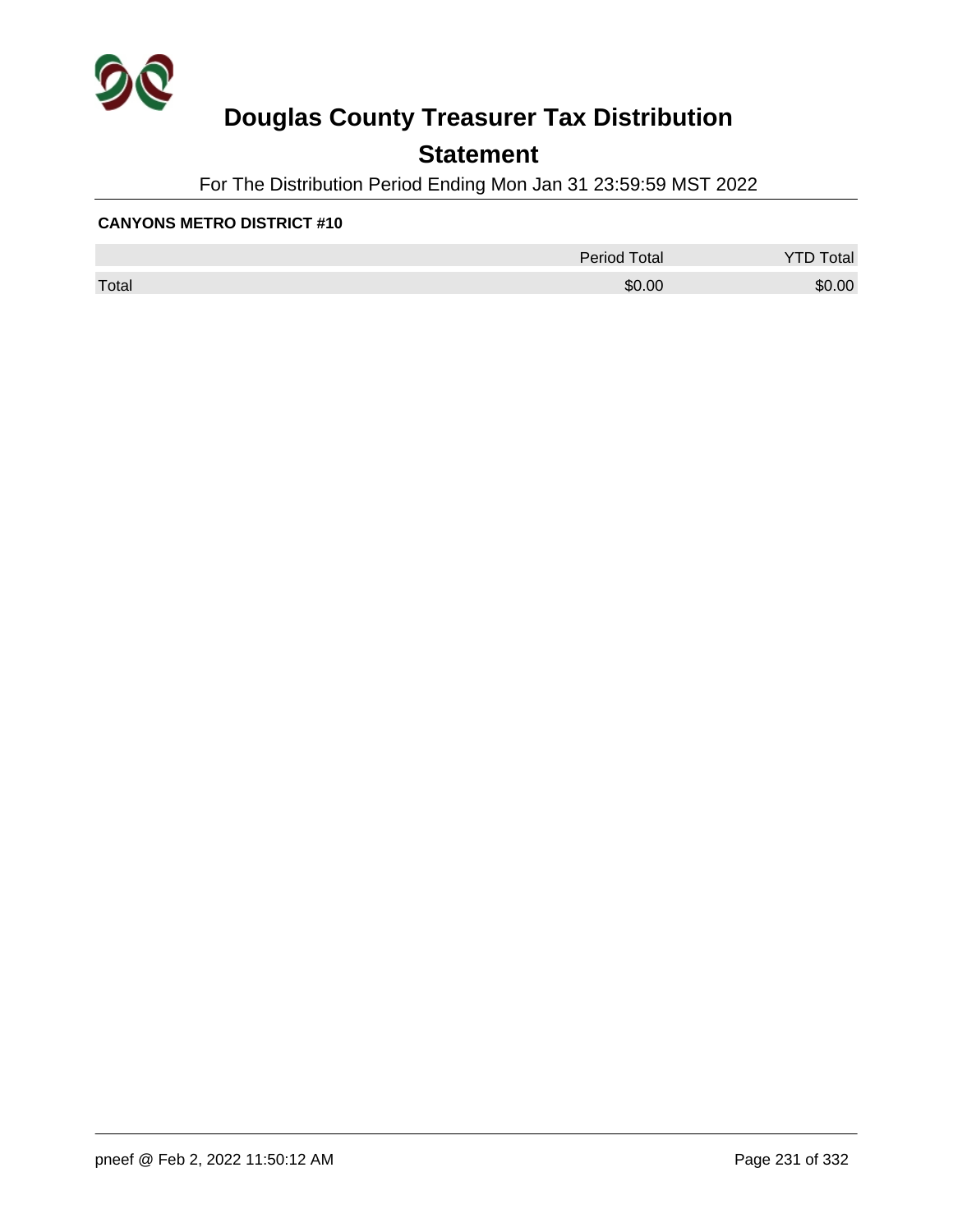

## **Statement**

For The Distribution Period Ending Mon Jan 31 23:59:59 MST 2022

|       | <b>Period Total</b> | otal<br>້ |
|-------|---------------------|-----------|
| Total | \$0.00              | \$0.00    |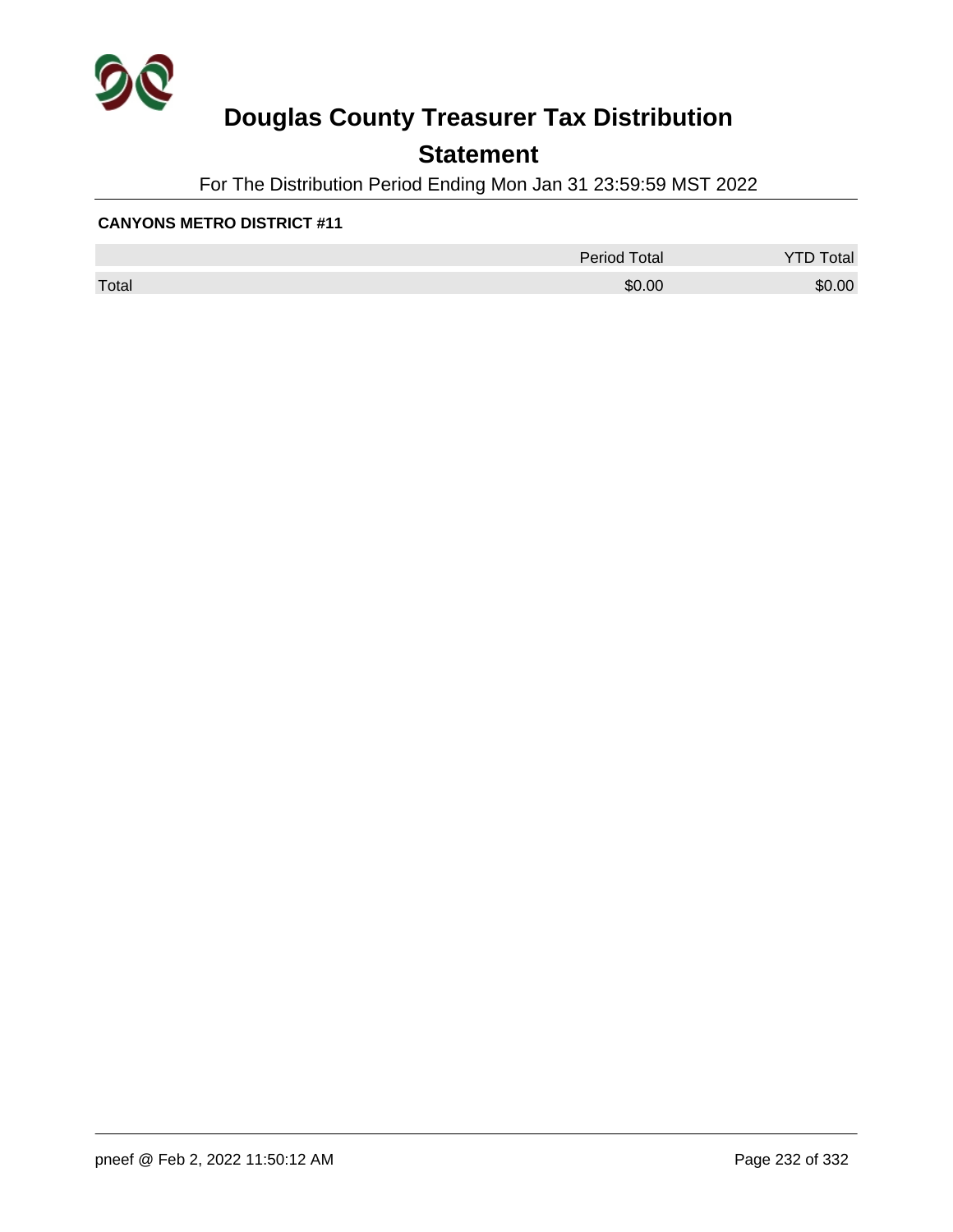

## **Statement**

For The Distribution Period Ending Mon Jan 31 23:59:59 MST 2022

#### **SOUTH MERIDIAN METRO DEBT SERVICE 3**

|                      | Period Total | <b>YTD Total</b> |
|----------------------|--------------|------------------|
| Auto Ownership (SOT) | \$320.32     | \$320.32         |
| Total                | \$320.32     | \$320.32         |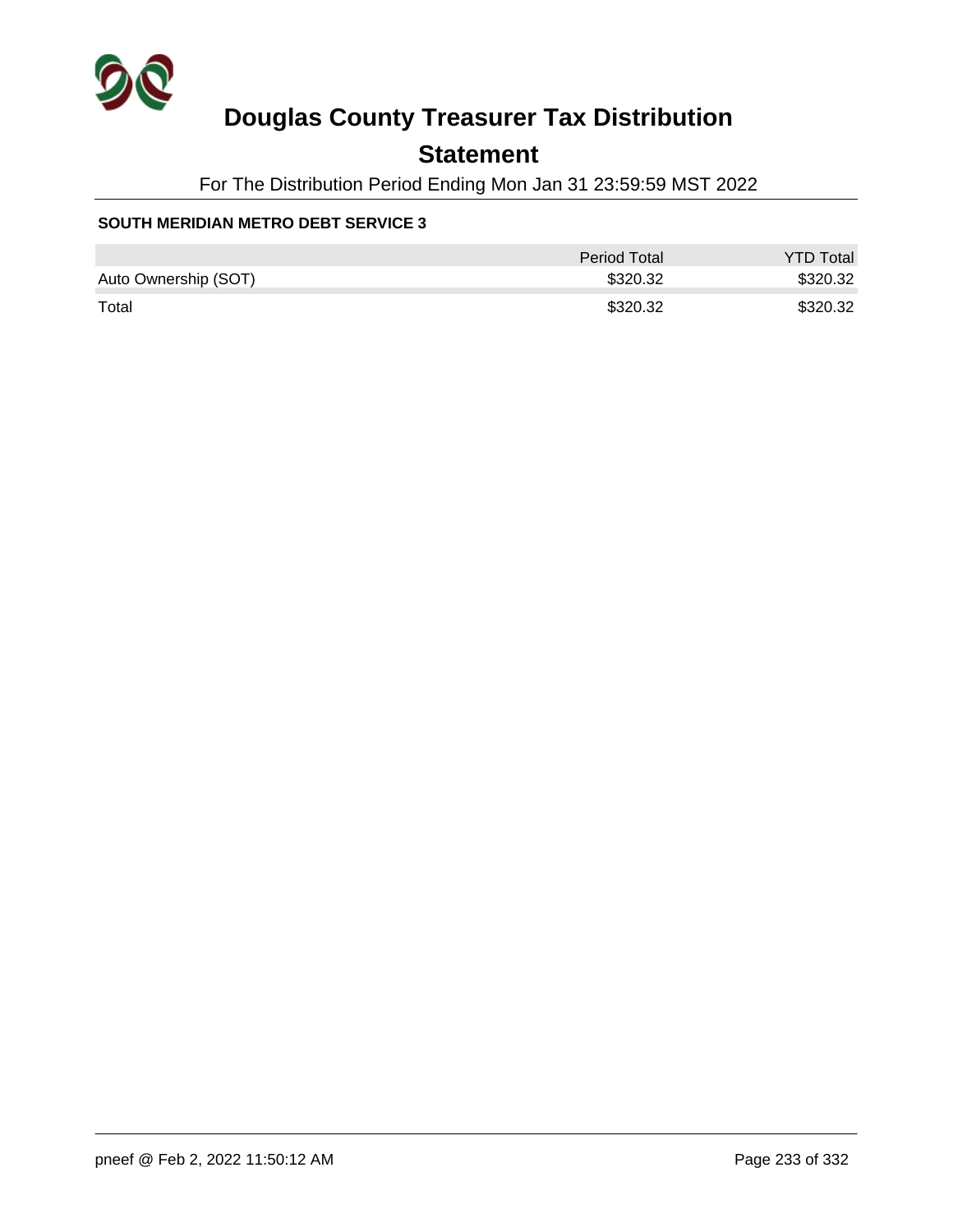

## **Statement**

For The Distribution Period Ending Mon Jan 31 23:59:59 MST 2022

#### **PARKER HOMESTEAD METRO DISTRICT**

|                                   | <b>Period Total</b> | <b>YTD Total</b> |
|-----------------------------------|---------------------|------------------|
| <b>Current Year Taxes</b>         | \$14,809.06         | \$14,809.06      |
| Auto Ownership (SOT)              | \$5,128.25          | \$5,128.25       |
| <b>Current Year Treasurer Fee</b> | (\$222.13)          | (\$222.13)       |
| Total                             | \$19,715.18         | \$19,715.18      |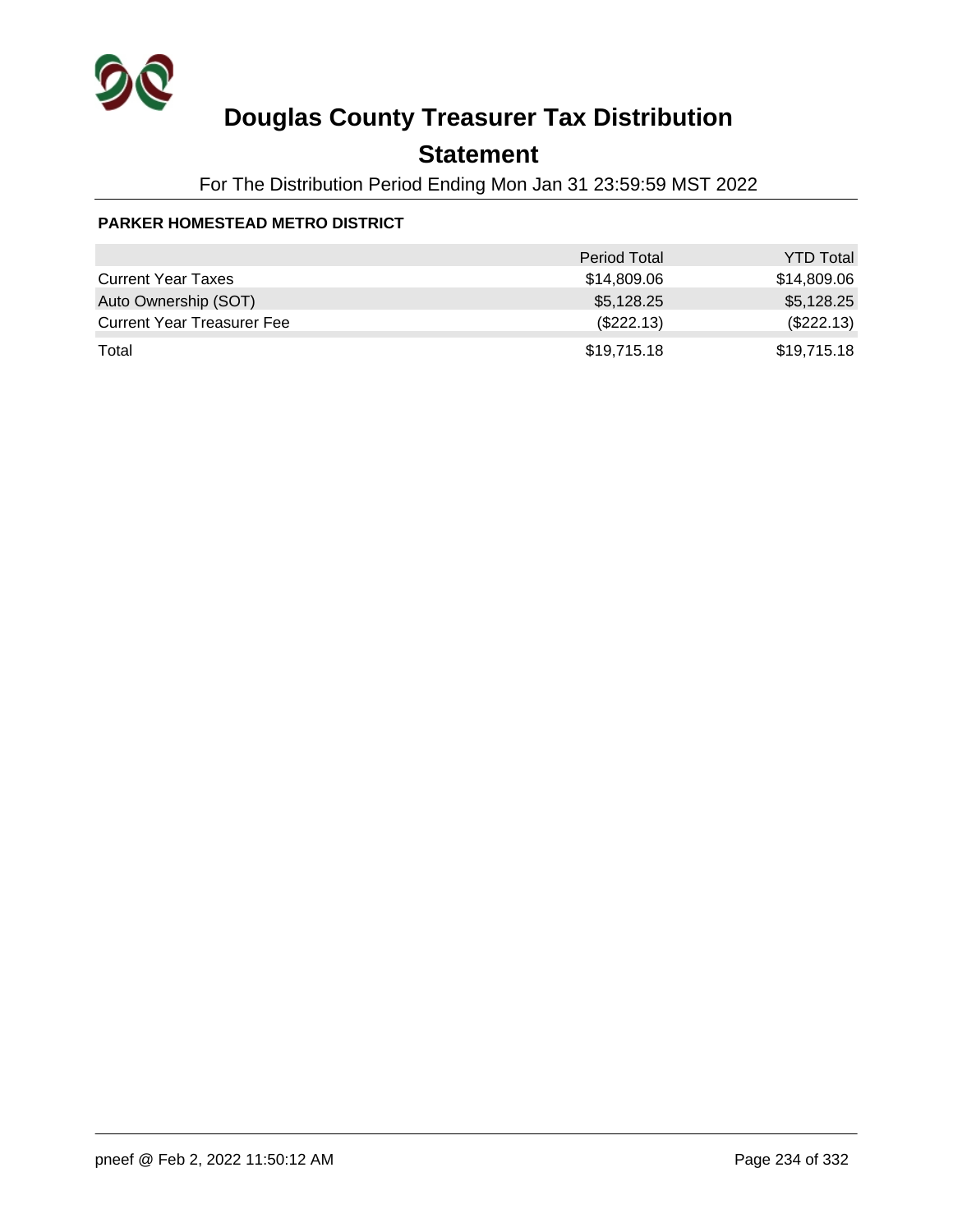

## **Statement**

For The Distribution Period Ending Mon Jan 31 23:59:59 MST 2022

#### **NORTH PINE VISTAS METRO DISTRICT 1**

|       | <b>Period Total</b> | otal<br>້ |
|-------|---------------------|-----------|
| Total | \$0.00              | \$0.00    |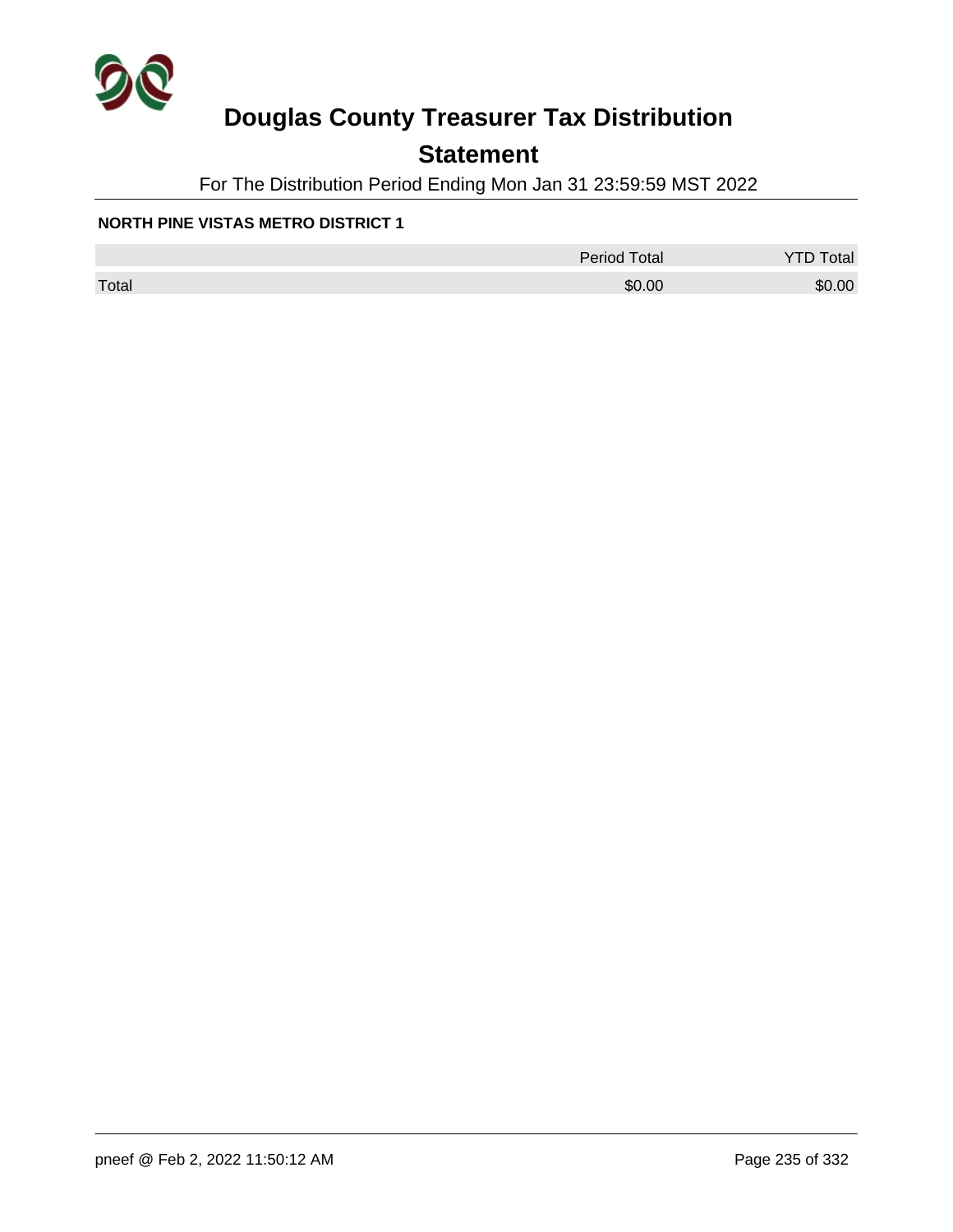

## **Statement**

For The Distribution Period Ending Mon Jan 31 23:59:59 MST 2022

#### **NORTH PINE VISTAS METRO DISTRICT 2**

|                                   | <b>Period Total</b> | <b>YTD Total</b> |
|-----------------------------------|---------------------|------------------|
| <b>Current Year Taxes</b>         | \$13,195.43         | \$13,195.43      |
| Auto Ownership (SOT)              | \$4,527.80          | \$4,527.80       |
| <b>Current Year Treasurer Fee</b> | (\$197.92)          | (\$197.92)       |
| Total                             | \$17,525.31         | \$17,525.31      |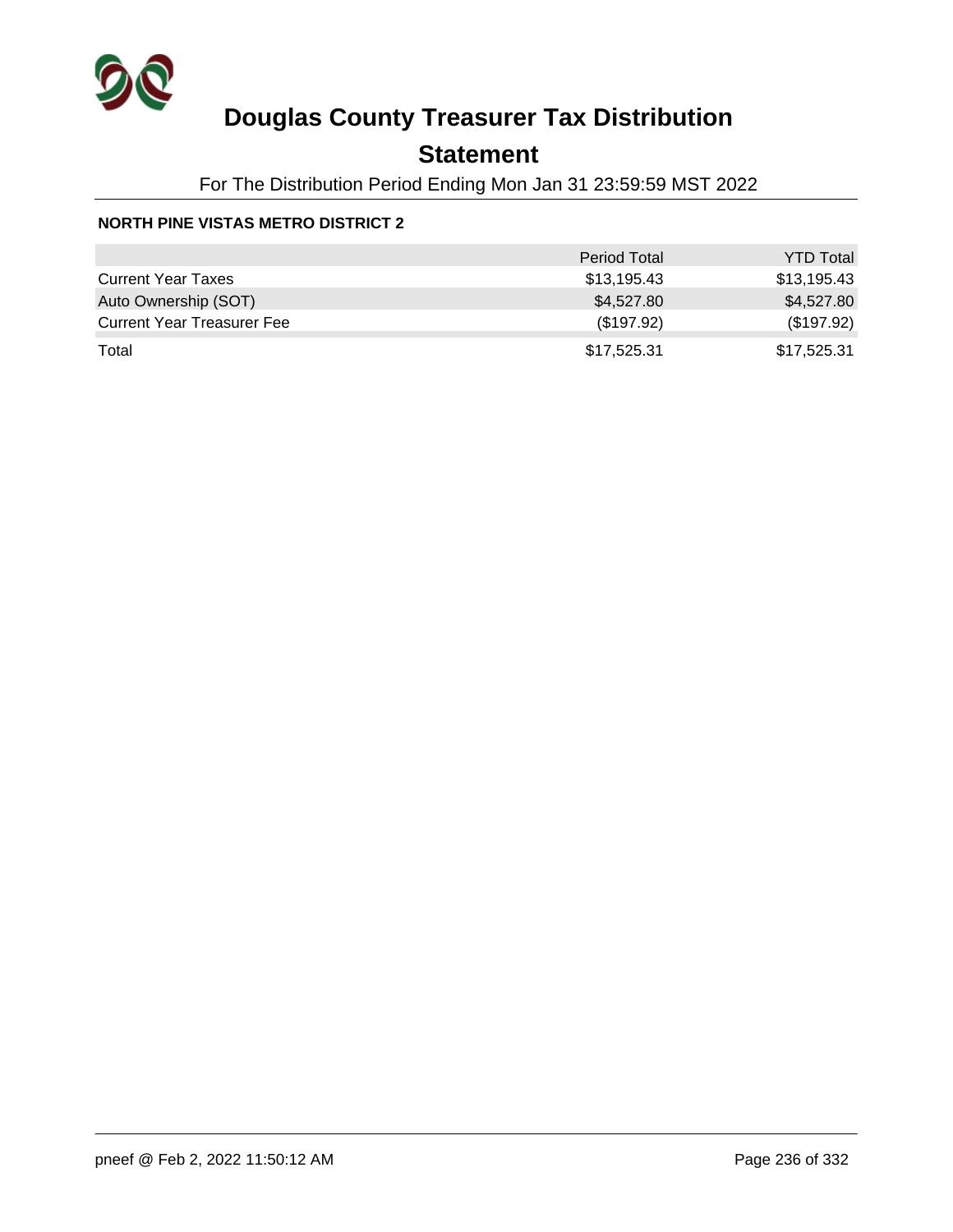

## **Statement**

For The Distribution Period Ending Mon Jan 31 23:59:59 MST 2022

#### **NORTH PINE VISTAS METRO DISTRICT 3**

|                                   | <b>Period Total</b> | <b>YTD Total</b> |
|-----------------------------------|---------------------|------------------|
| <b>Current Year Taxes</b>         | \$20,483.02         | \$20,483.02      |
| Auto Ownership (SOT)              | \$9,450.02          | \$9,450.02       |
| <b>Current Year Treasurer Fee</b> | (\$307.24)          | (\$307.24)       |
| Total                             | \$29,625.80         | \$29,625.80      |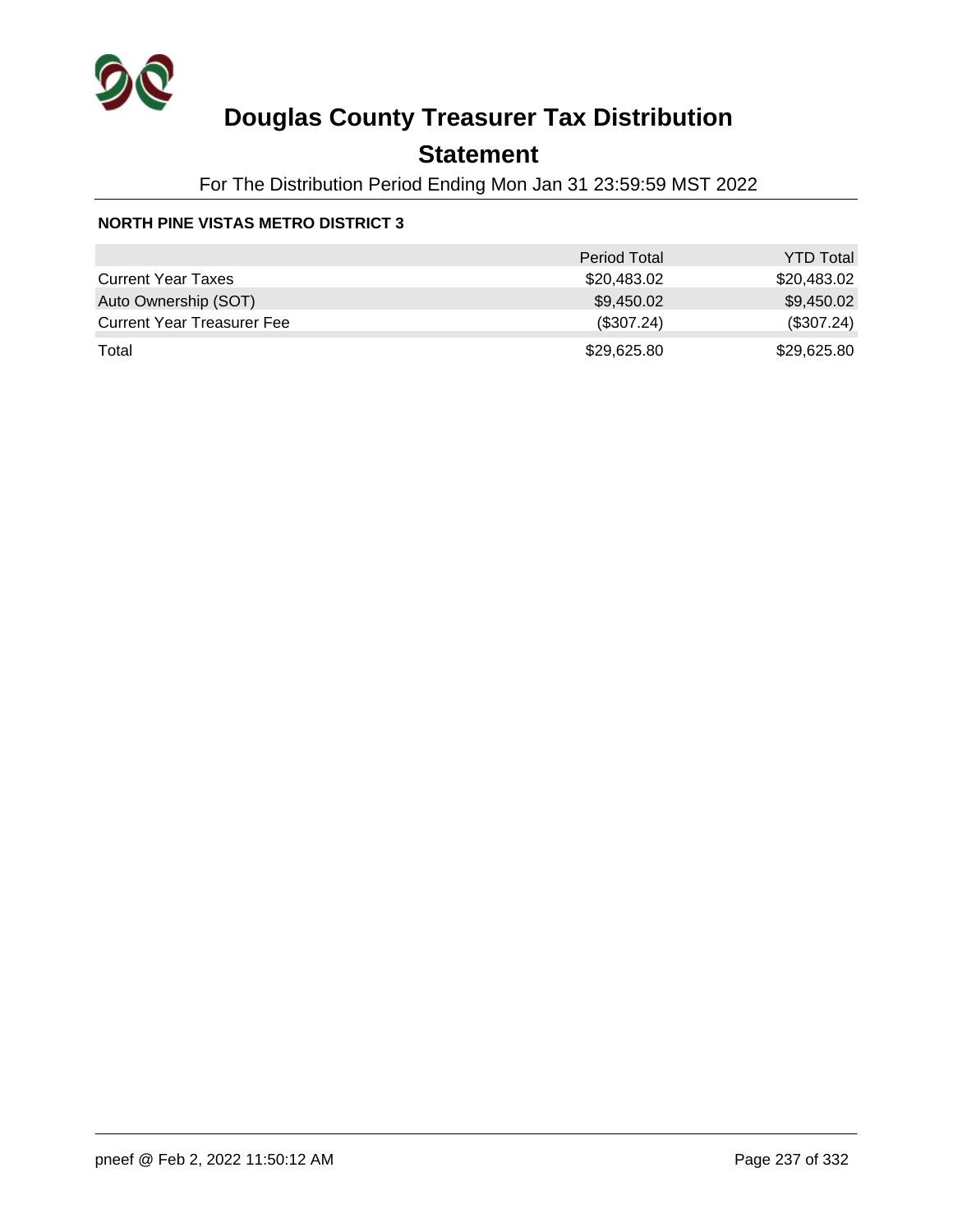

## **Statement**

For The Distribution Period Ending Mon Jan 31 23:59:59 MST 2022

#### **STONEGATE NO VILLAGES METRO DEBT SERVICE**

|                      | <b>Period Total</b> | <b>YTD Total</b> |
|----------------------|---------------------|------------------|
| Auto Ownership (SOT) | \$0.02              | \$0.02           |
| Total                | \$0.02              | \$0.02           |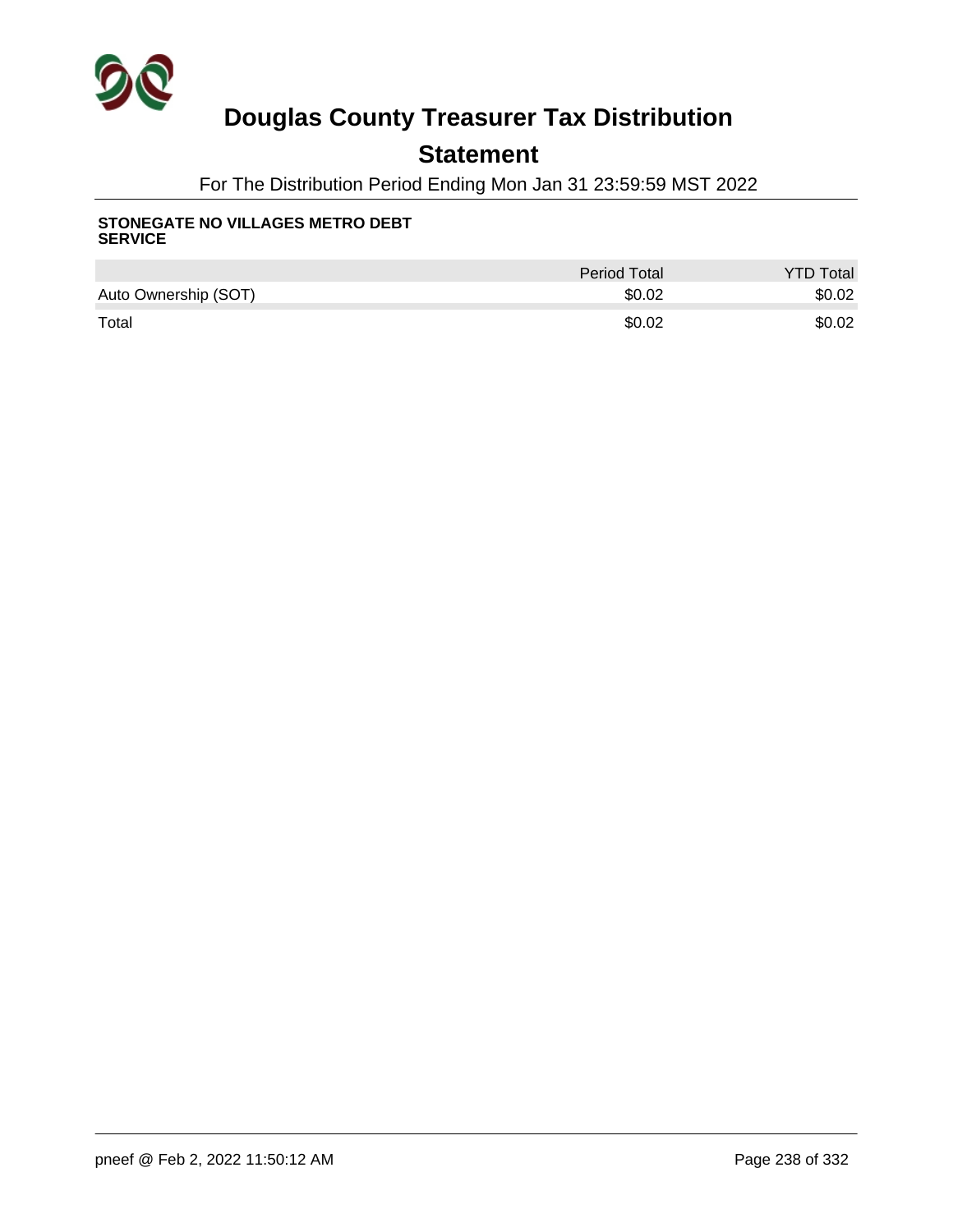

## **Statement**

For The Distribution Period Ending Mon Jan 31 23:59:59 MST 2022

#### **MERIDIAN METRO DISTRICT DEBT SERVICE 2**

|                                   | <b>Period Total</b> | <b>YTD Total</b> |
|-----------------------------------|---------------------|------------------|
| <b>Current Year Taxes</b>         | \$2,477.22          | \$2,477.22       |
| Auto Ownership (SOT)              | \$1,650.48          | \$1,650.48       |
| <b>Current Year Treasurer Fee</b> | (\$37.16)           | (\$37.16)        |
| Total                             | \$4,090.54          | \$4,090.54       |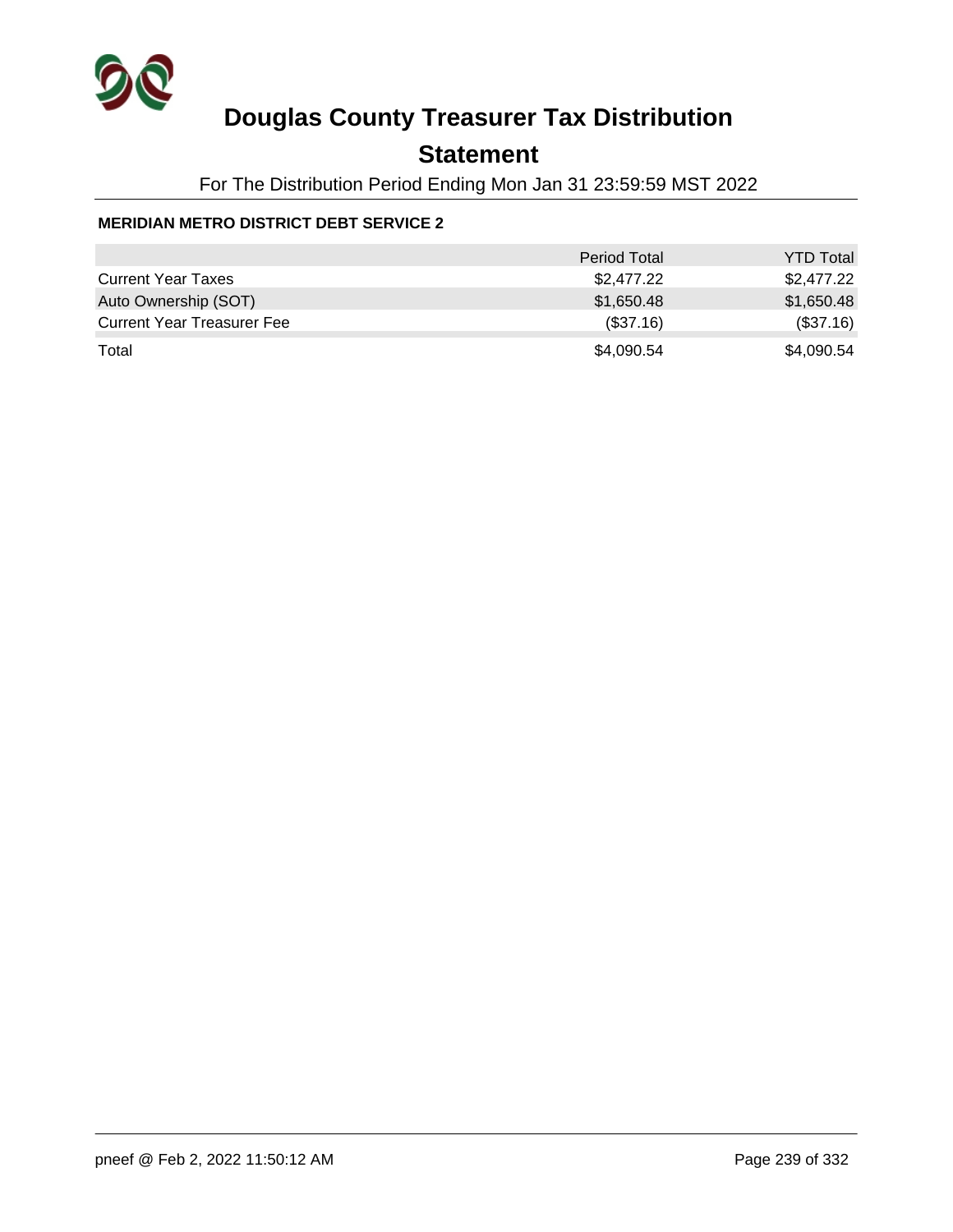

## **Statement**

For The Distribution Period Ending Mon Jan 31 23:59:59 MST 2022

#### **CASTLE PINES TOWN CENTER METRO 1**

|       | <b>Period Total</b> | otal<br>້ |
|-------|---------------------|-----------|
| Total | \$0.00              | \$0.00    |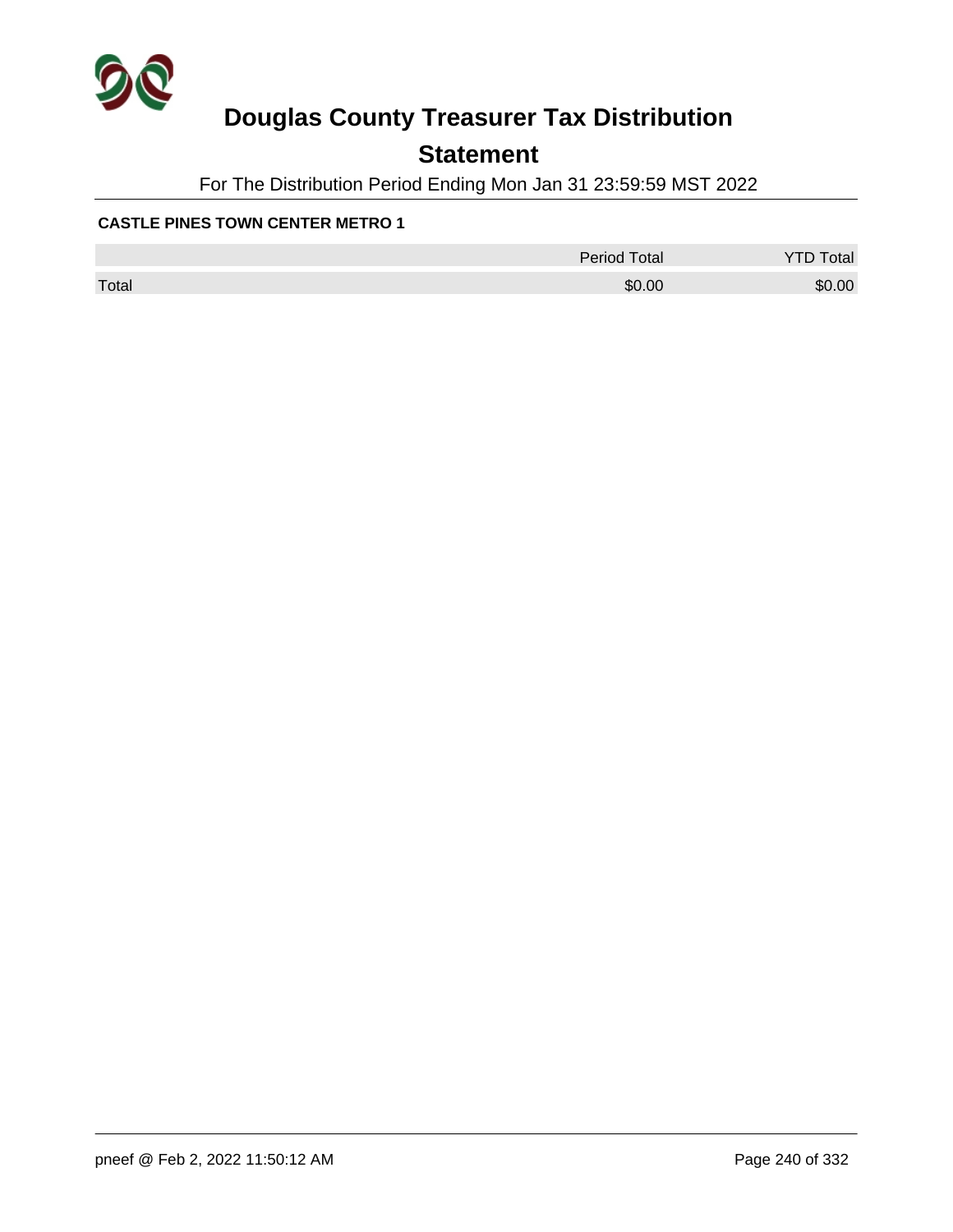

## **Statement**

For The Distribution Period Ending Mon Jan 31 23:59:59 MST 2022

#### **CASTLE PINES TOWN CENTER METRO 2**

|                      | <b>Period Total</b> | <b>YTD Total</b> |
|----------------------|---------------------|------------------|
| Auto Ownership (SOT) | \$0.23              | \$0.23           |
| Total                | \$0.23              | \$0.23           |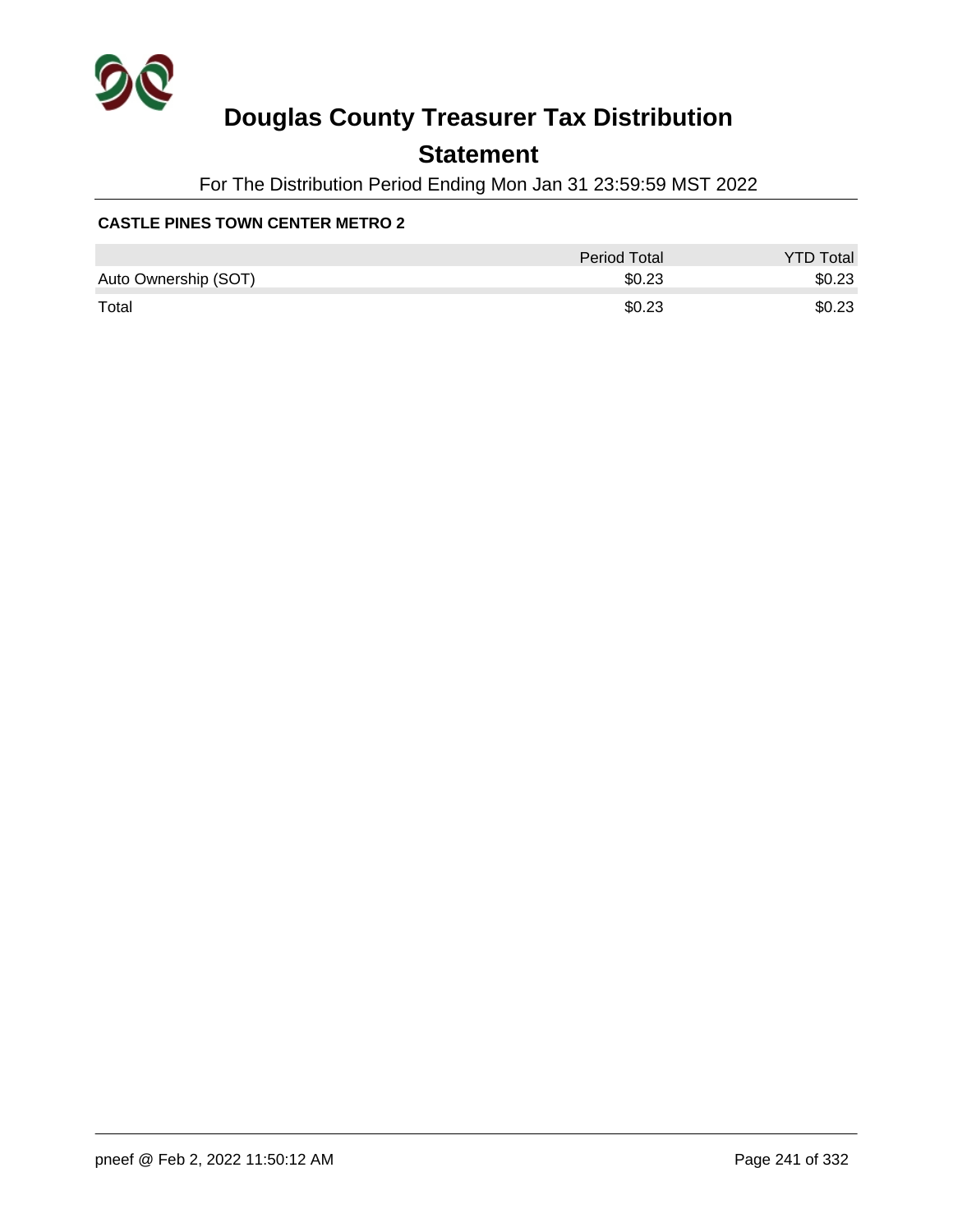

## **Statement**

For The Distribution Period Ending Mon Jan 31 23:59:59 MST 2022

#### **CASTLE PINES TOWN CENTER METRO 3**

|                      | <b>Period Total</b> | <b>YTD Total</b> |
|----------------------|---------------------|------------------|
| Auto Ownership (SOT) | \$0.31              | \$0.31           |
| Total                | \$0.31              | \$0.31           |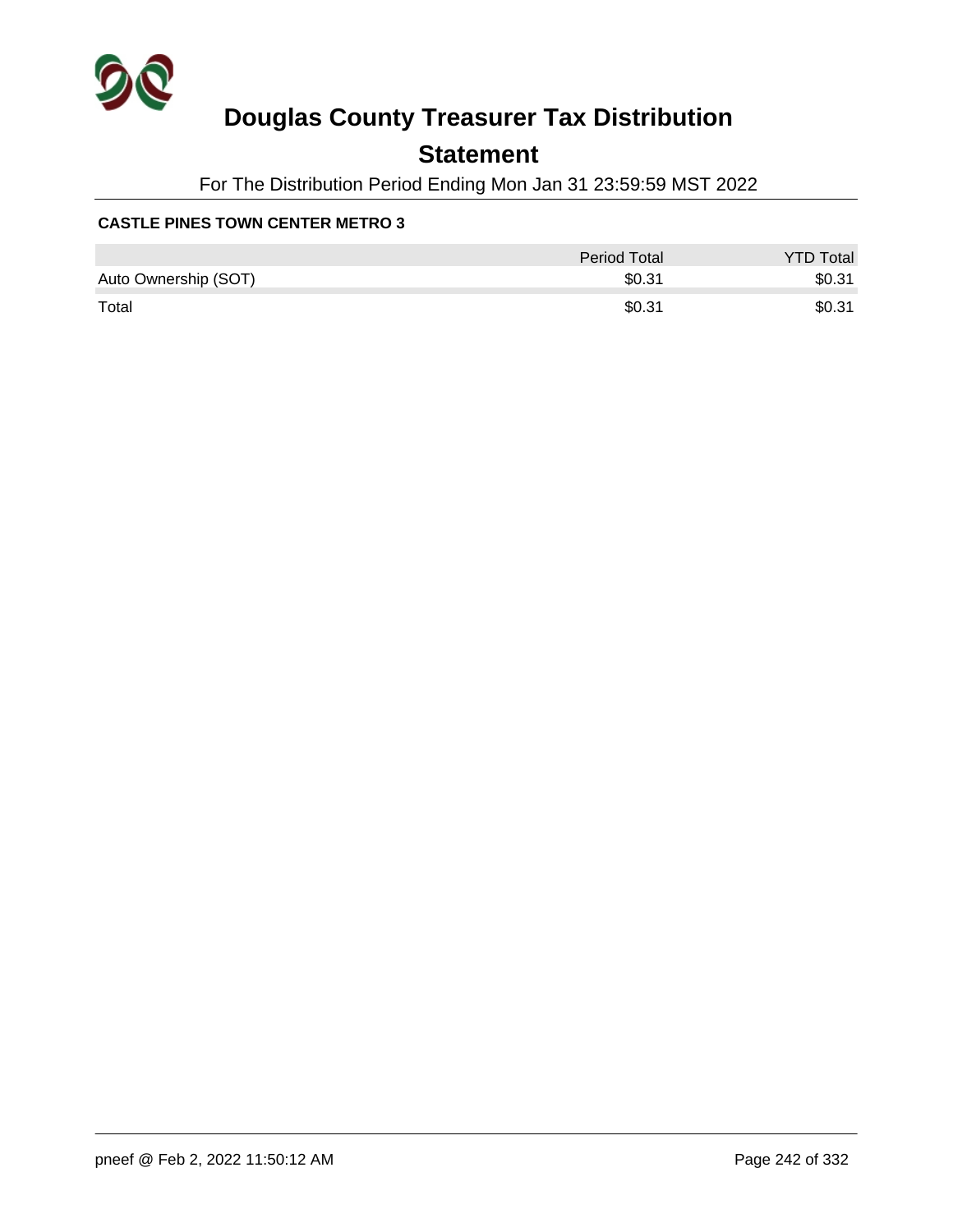

## **Statement**

For The Distribution Period Ending Mon Jan 31 23:59:59 MST 2022

#### **VILLAGE ON THE GREEN METRO DISTRICT 1**

|                      | Period Total | <b>YTD Total</b> |
|----------------------|--------------|------------------|
| Auto Ownership (SOT) | \$989.99     | \$989.99         |
| Total                | \$989.99     | \$989.99         |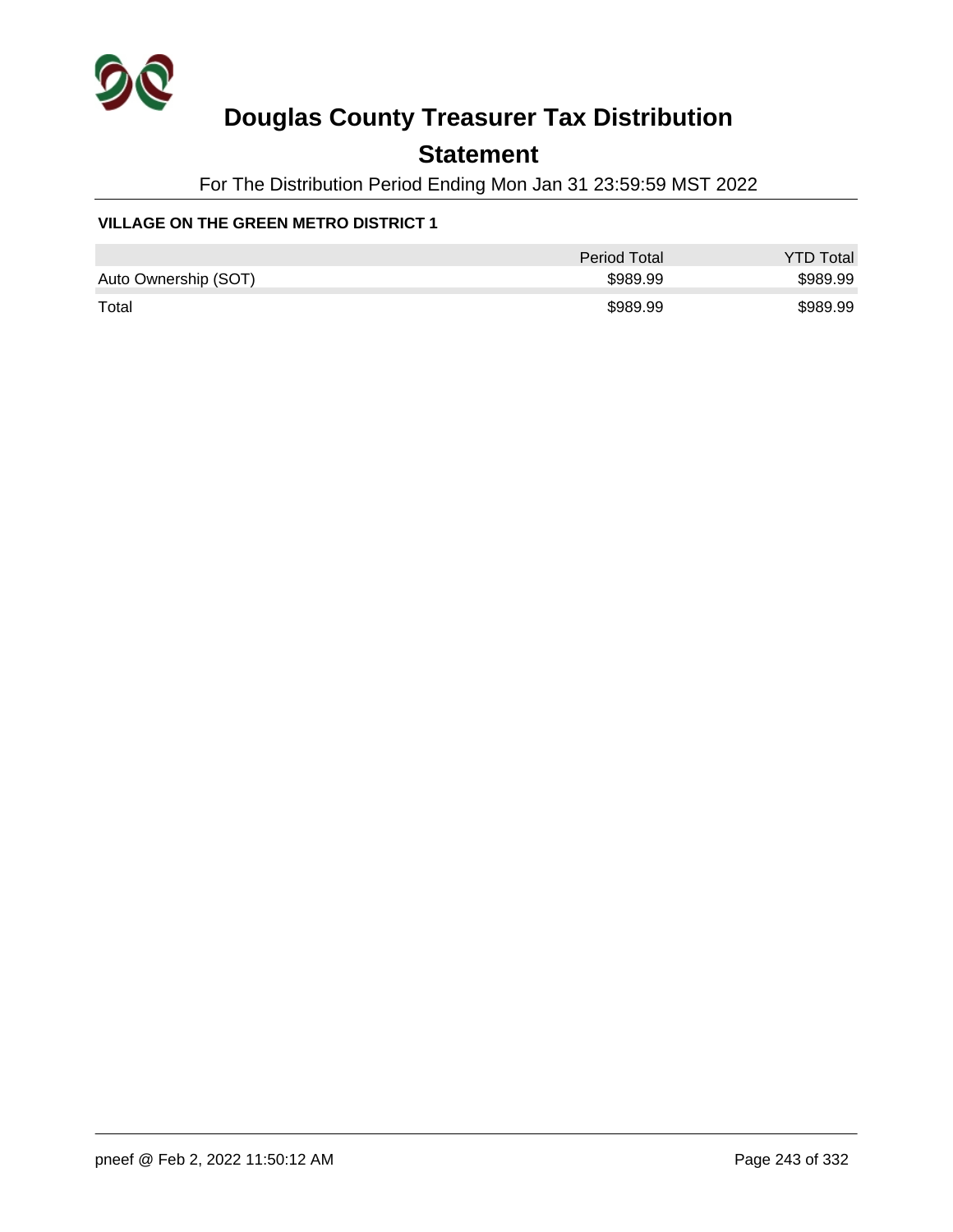

## **Statement**

For The Distribution Period Ending Mon Jan 31 23:59:59 MST 2022

#### **NORTH MERIDIAN METRO DEBT SERVICE 2**

|       | <b>Period Total</b> | otal   |
|-------|---------------------|--------|
| Total | \$0.00              | \$0.00 |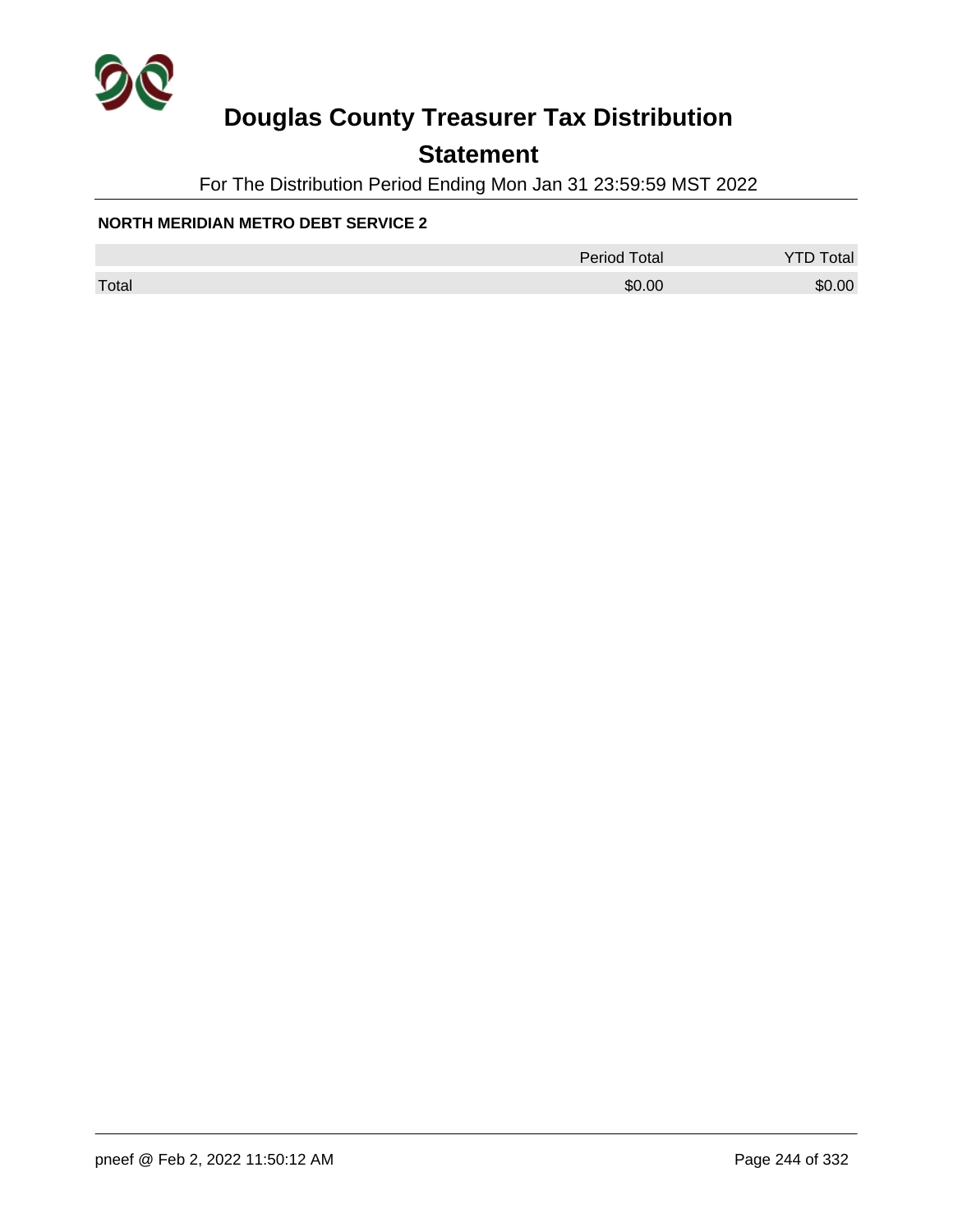

## **Statement**

For The Distribution Period Ending Mon Jan 31 23:59:59 MST 2022

#### **PLUM VALLEY HEIGHTS-SUB OF ROXBOROUGH WTR & SAN**

|                                   | <b>Period Total</b> | <b>YTD Total</b> |
|-----------------------------------|---------------------|------------------|
| <b>Current Year Taxes</b>         | \$28,912.40         | \$28,912.40      |
| Auto Ownership (SOT)              | \$3,242.92          | \$3,242.92       |
| <b>Current Year Treasurer Fee</b> | (\$433.69)          | (\$433.69)       |
| Total                             | \$31,721.63         | \$31,721.63      |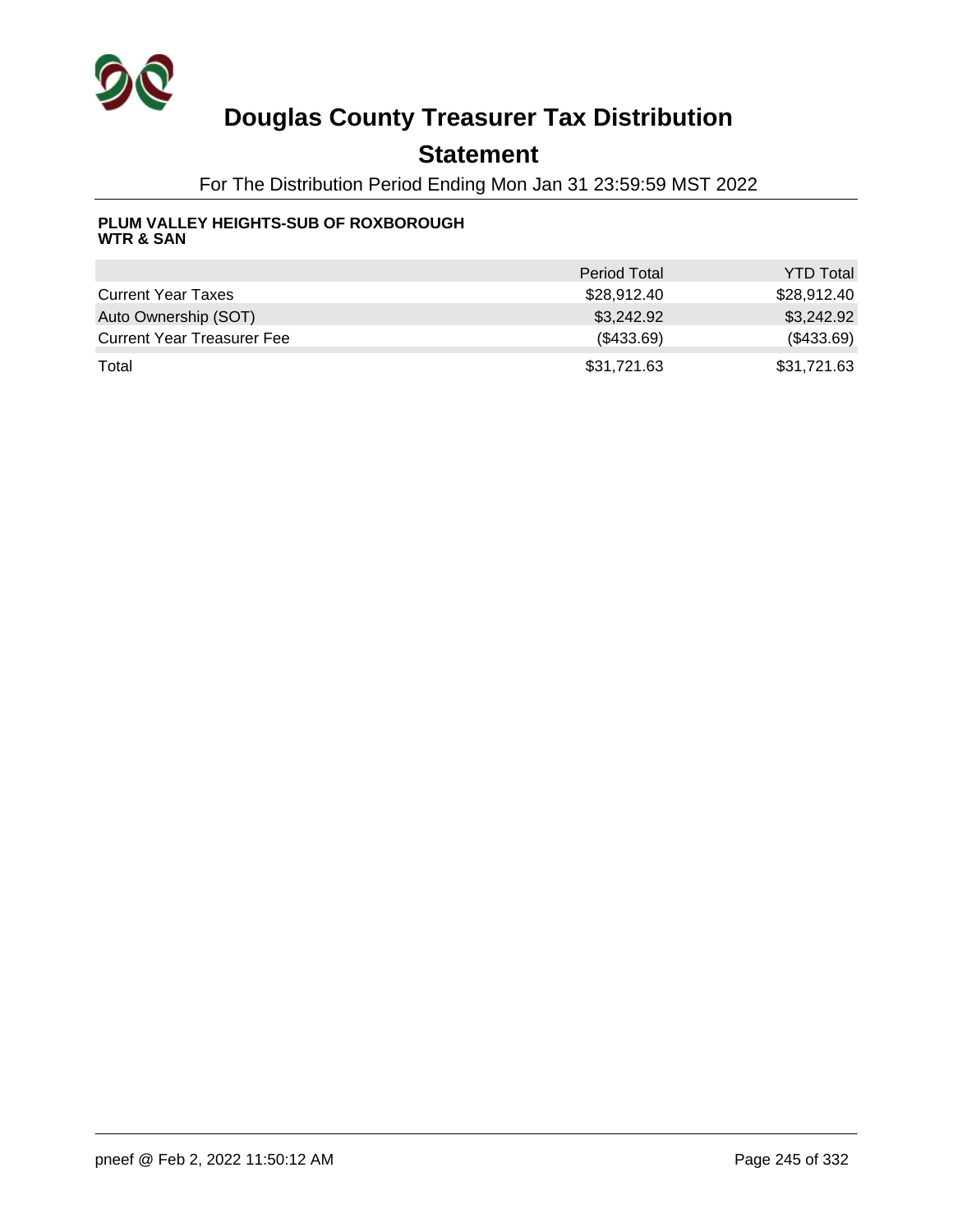

## **Statement**

For The Distribution Period Ending Mon Jan 31 23:59:59 MST 2022

|       | <b>Period Total</b> | <b>YTD Total</b> |
|-------|---------------------|------------------|
| Total | \$0.00              | \$0.00           |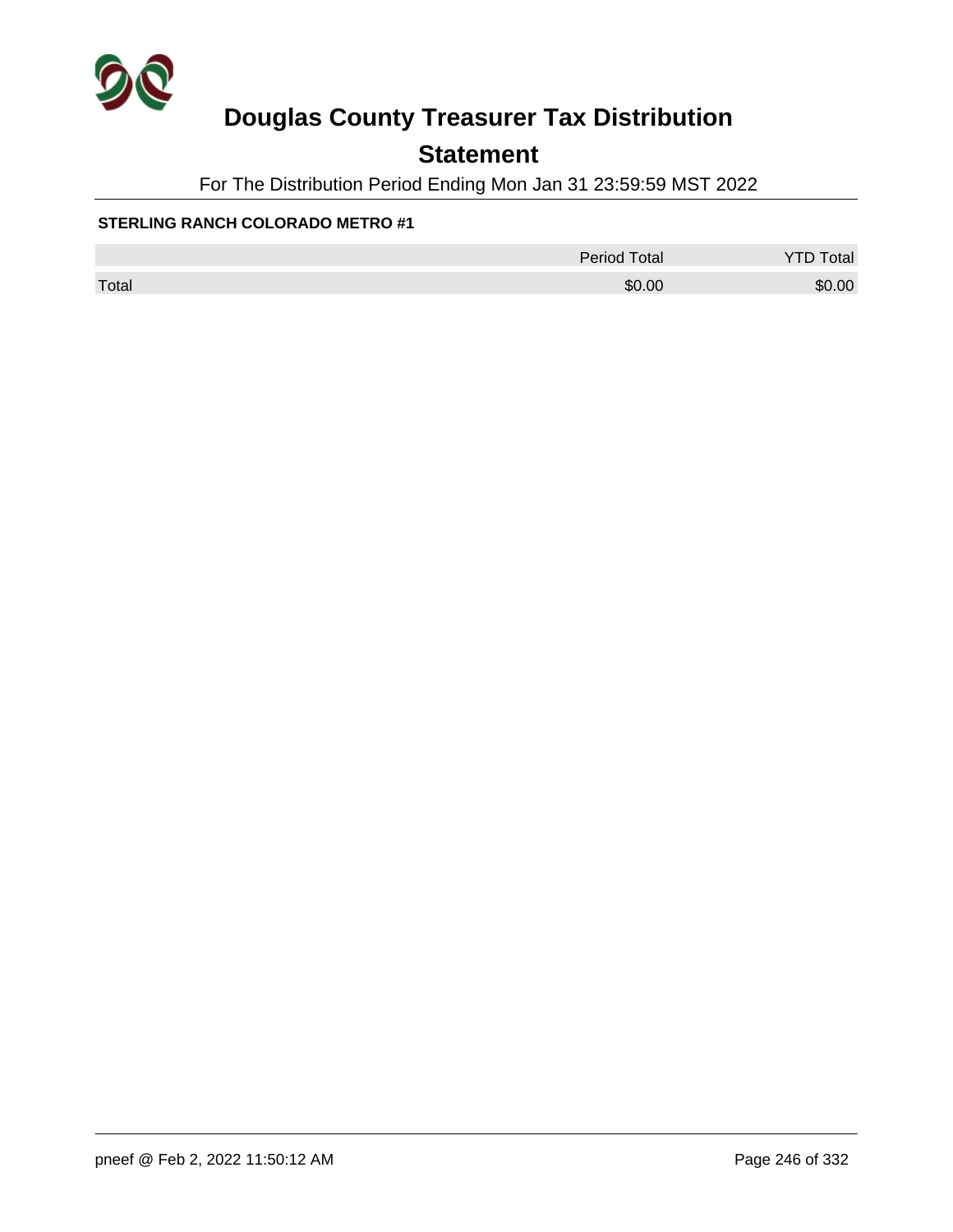

## **Statement**

For The Distribution Period Ending Mon Jan 31 23:59:59 MST 2022

|                                   | <b>Period Total</b> | <b>YTD Total</b> |
|-----------------------------------|---------------------|------------------|
| <b>Current Year Taxes</b>         | \$56,718.42         | \$56,718.42      |
| Auto Ownership (SOT)              | \$22,957.33         | \$22,957.33      |
| <b>Current Year Treasurer Fee</b> | (\$850.79)          | (\$850.79)       |
| Total                             | \$78,824.96         | \$78,824.96      |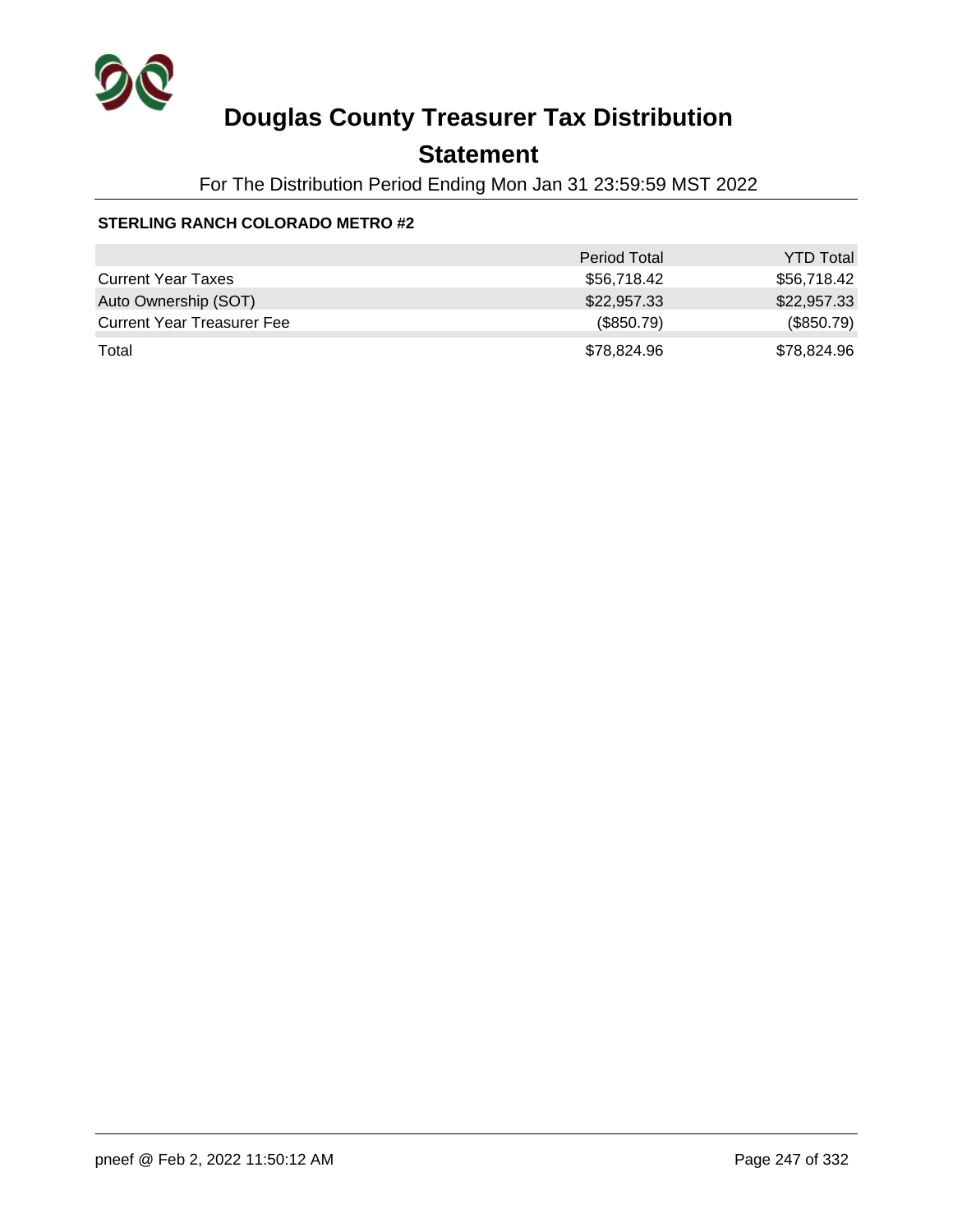

## **Statement**

For The Distribution Period Ending Mon Jan 31 23:59:59 MST 2022

|                                   | <b>Period Total</b> | <b>YTD Total</b> |
|-----------------------------------|---------------------|------------------|
| <b>Current Year Taxes</b>         | \$37,395.77         | \$37,395.77      |
| Auto Ownership (SOT)              | \$15,801.22         | \$15,801.22      |
| <b>Current Year Treasurer Fee</b> | (\$560.94)          | (\$560.94)       |
| Total                             | \$52,636.05         | \$52,636.05      |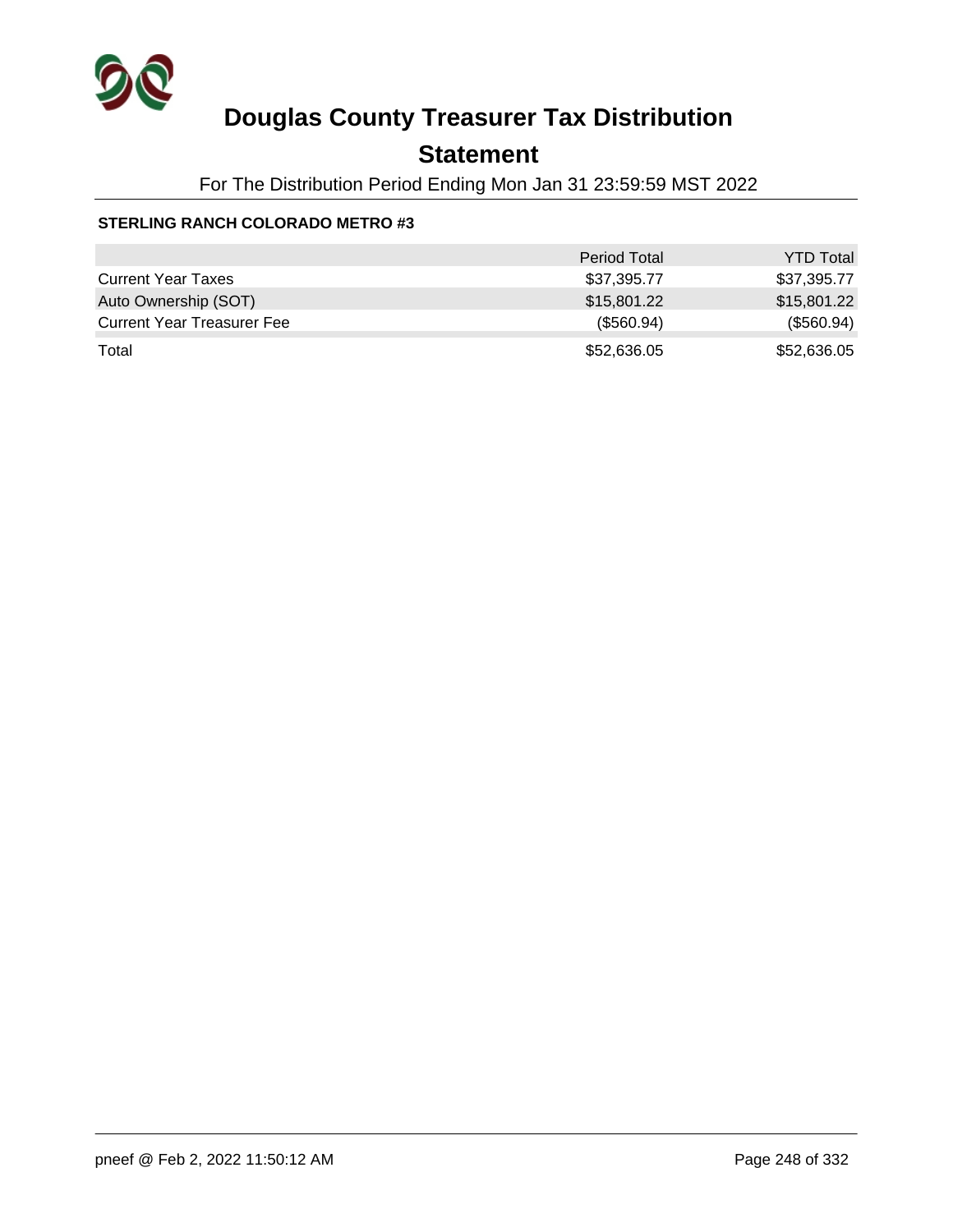

## **Statement**

For The Distribution Period Ending Mon Jan 31 23:59:59 MST 2022

|       | <b>Period Total</b> | otal<br><u>.</u> |
|-------|---------------------|------------------|
| Total | \$0.00              | \$0.00           |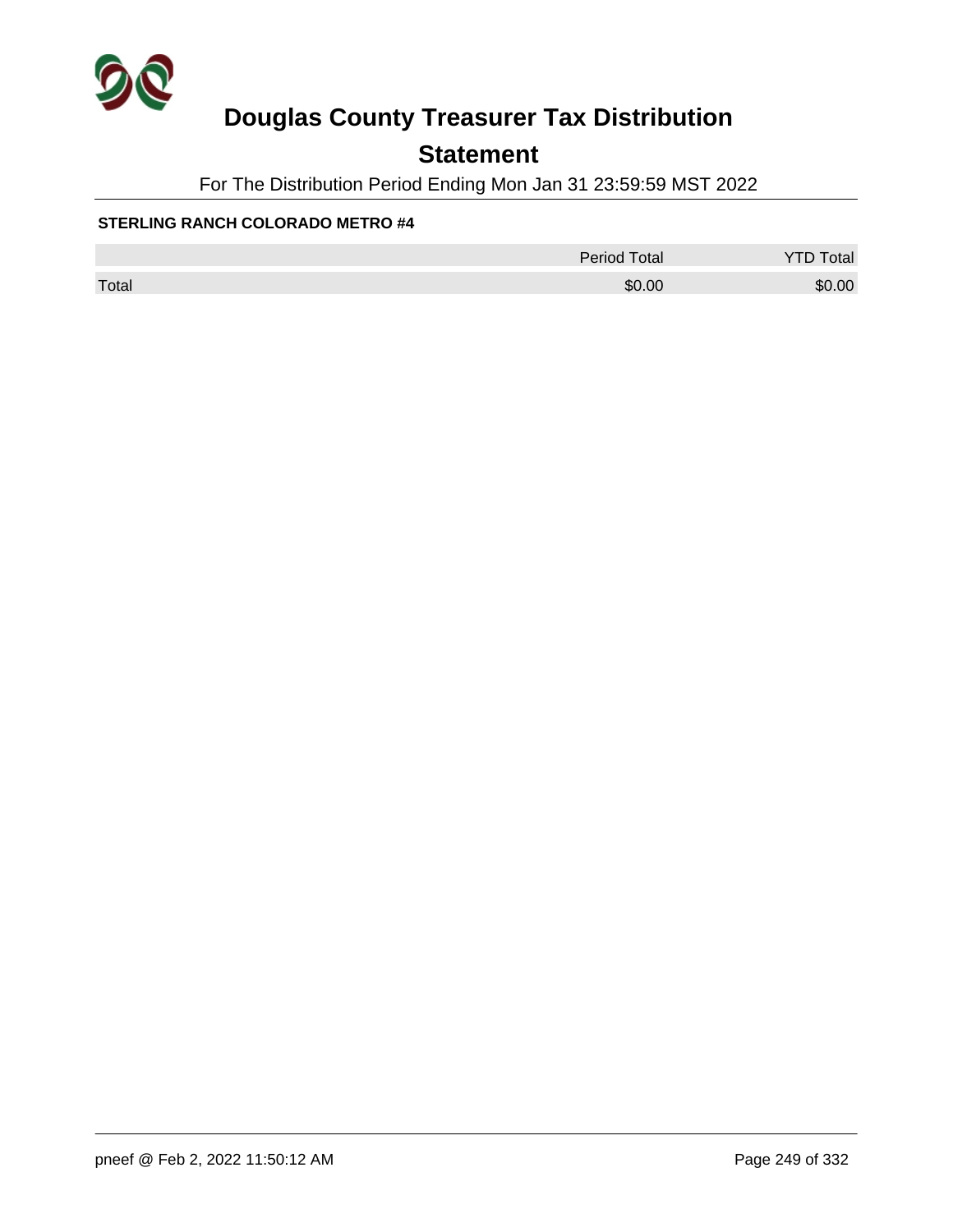

## **Statement**

For The Distribution Period Ending Mon Jan 31 23:59:59 MST 2022

|       | <b>Period Total</b> | otal<br><u>.</u> |
|-------|---------------------|------------------|
| Total | \$0.00              | \$0.00           |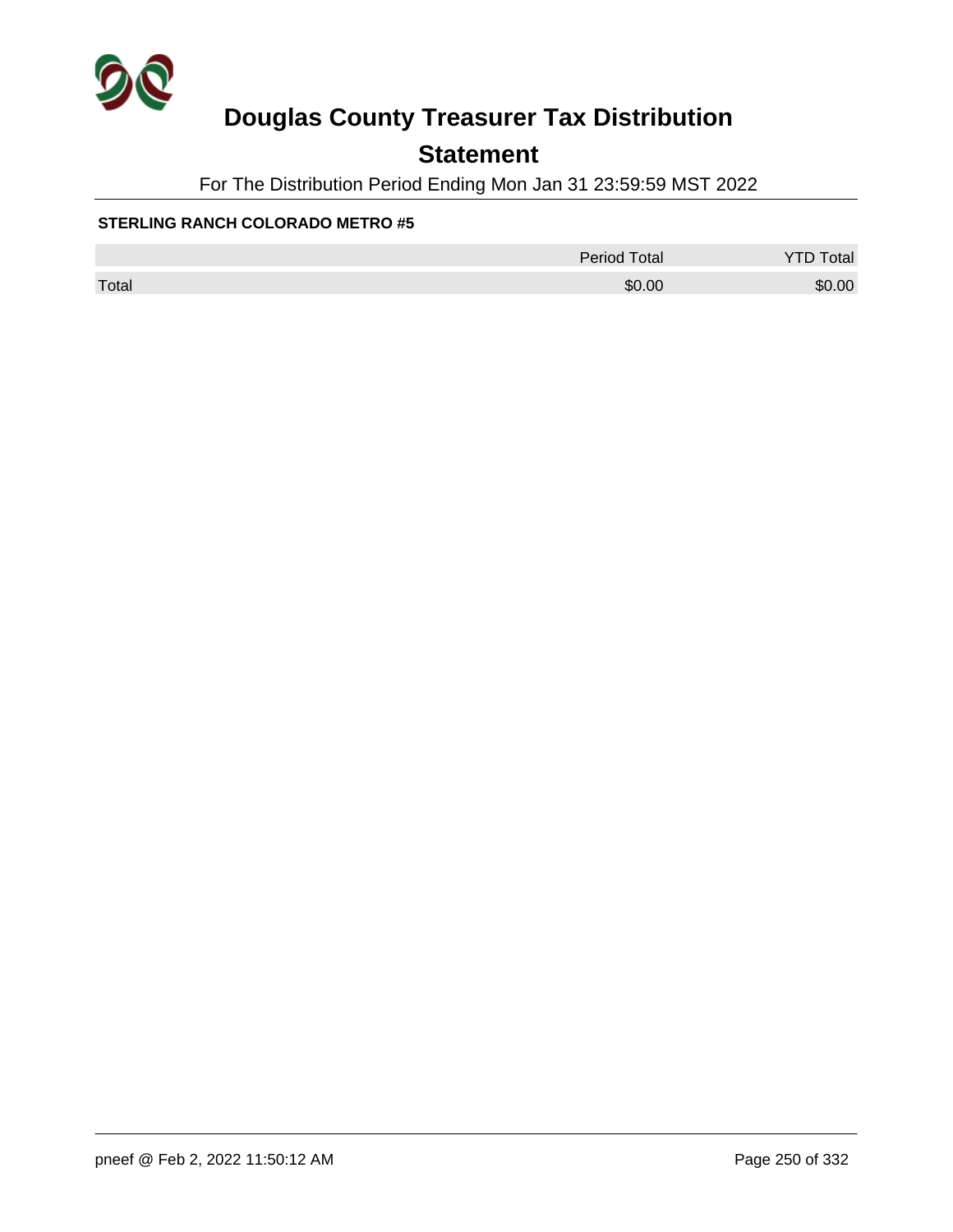

## **Statement**

For The Distribution Period Ending Mon Jan 31 23:59:59 MST 2022

|       | <b>Period Total</b> | otal   |
|-------|---------------------|--------|
| Total | \$0.00              | \$0.00 |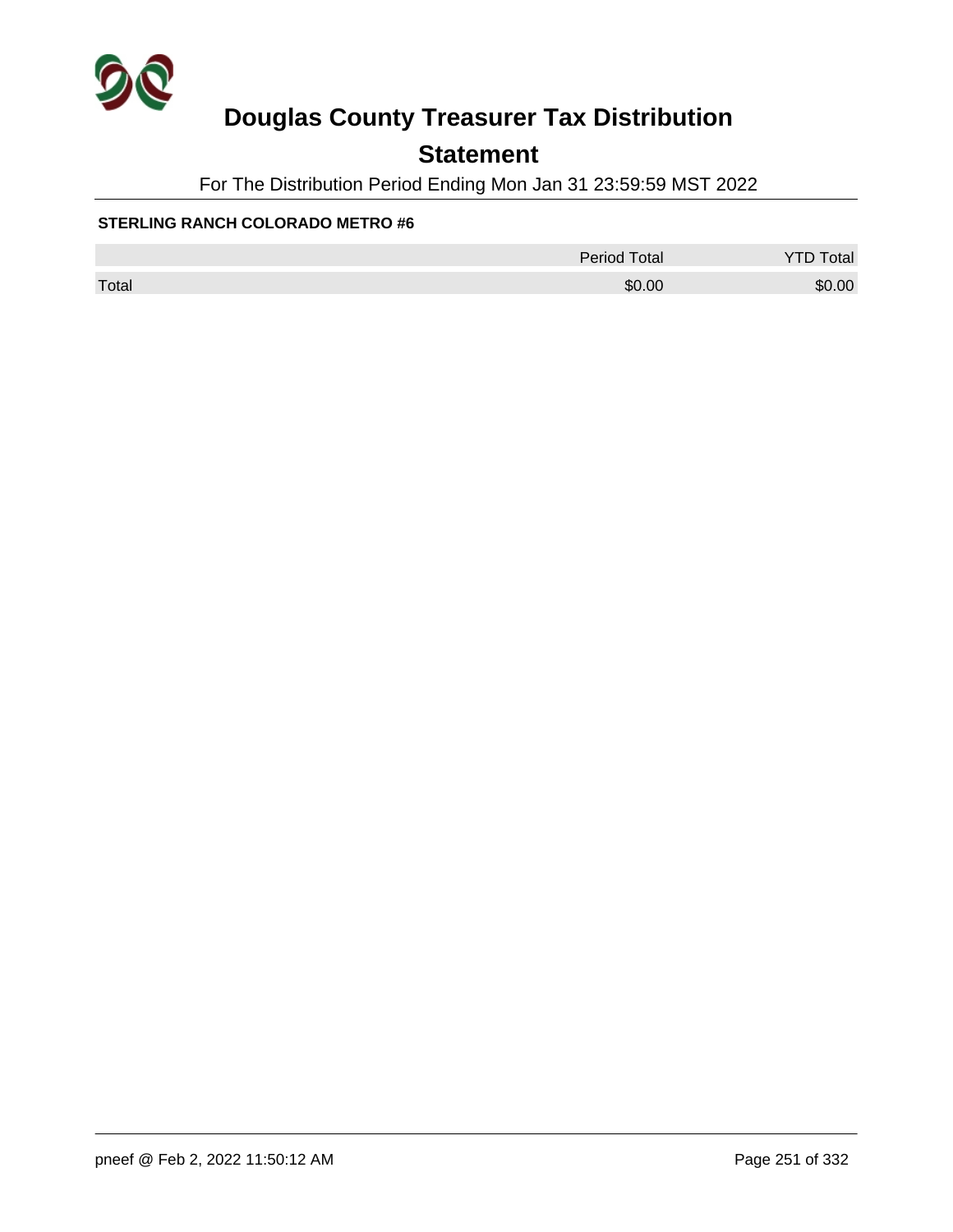

## **Statement**

For The Distribution Period Ending Mon Jan 31 23:59:59 MST 2022

|                                   | <b>Period Total</b> | <b>YTD Total</b> |
|-----------------------------------|---------------------|------------------|
| <b>Current Year Taxes</b>         | \$213.95            | \$213.95         |
| Auto Ownership (SOT)              | \$60.90             | \$60.90          |
| <b>Current Year Treasurer Fee</b> | (\$3.21)            | (\$3.21)         |
| Total                             | \$271.64            | \$271.64         |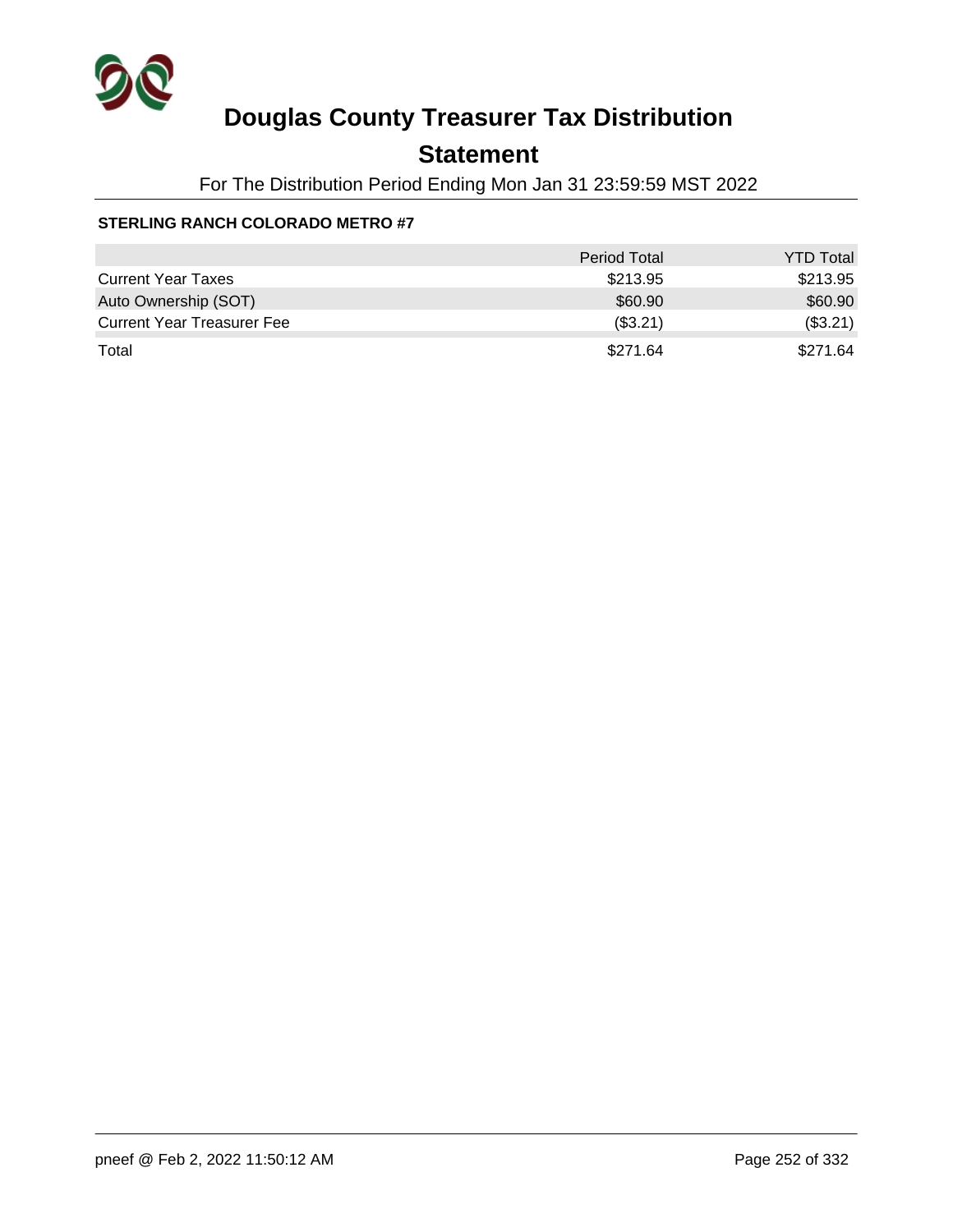

## **Statement**

For The Distribution Period Ending Mon Jan 31 23:59:59 MST 2022

#### **COTTONWOOD COMMERCIAL AREA URP**

|       | <b>Period Total</b> | otal   |
|-------|---------------------|--------|
| Total | \$0.00              | \$0.00 |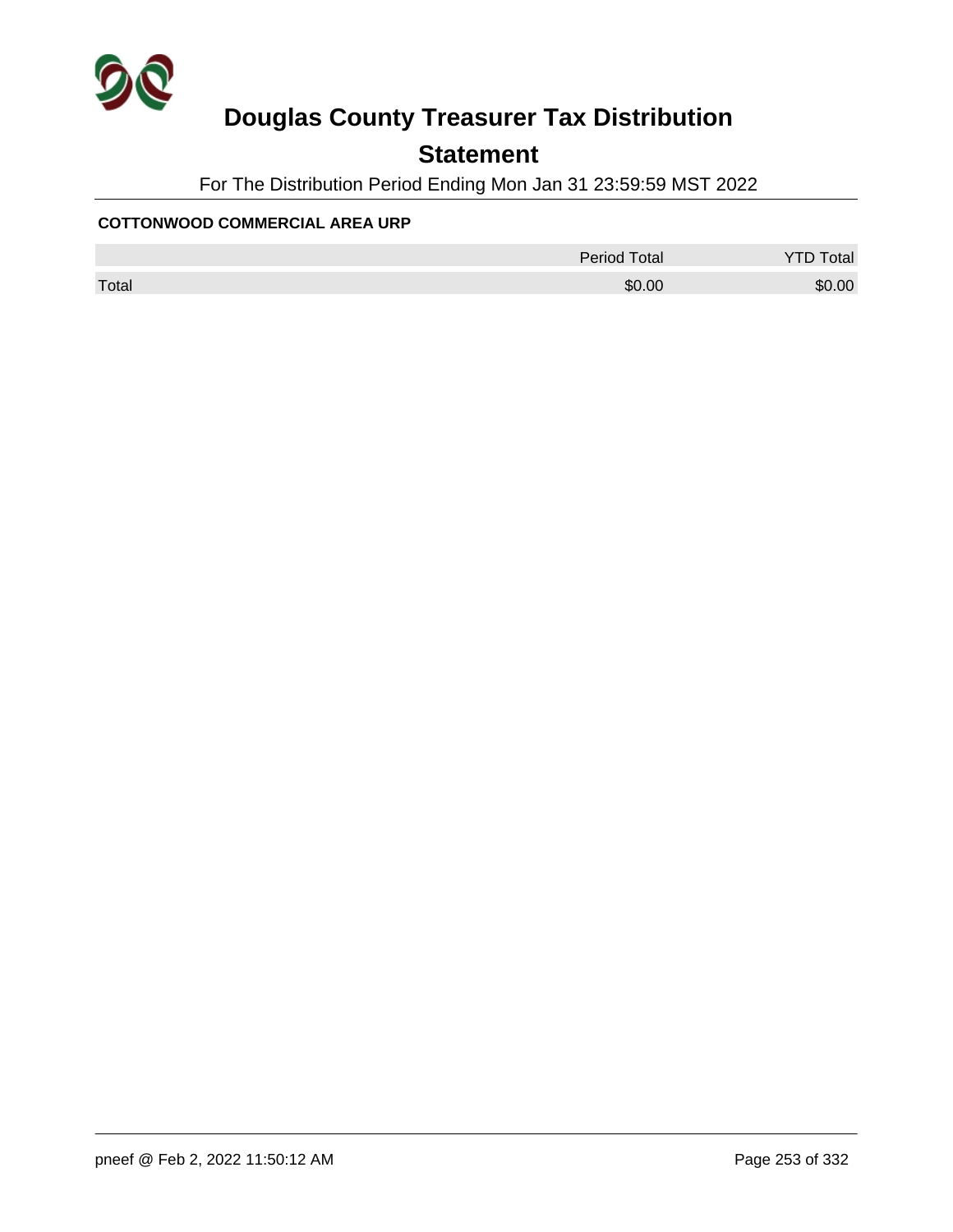

## **Statement**

For The Distribution Period Ending Mon Jan 31 23:59:59 MST 2022

#### **PARKER ROAD AREA URP**

|       | <b>Period Total</b> | otal   |
|-------|---------------------|--------|
| Total | \$0.00              | \$0.00 |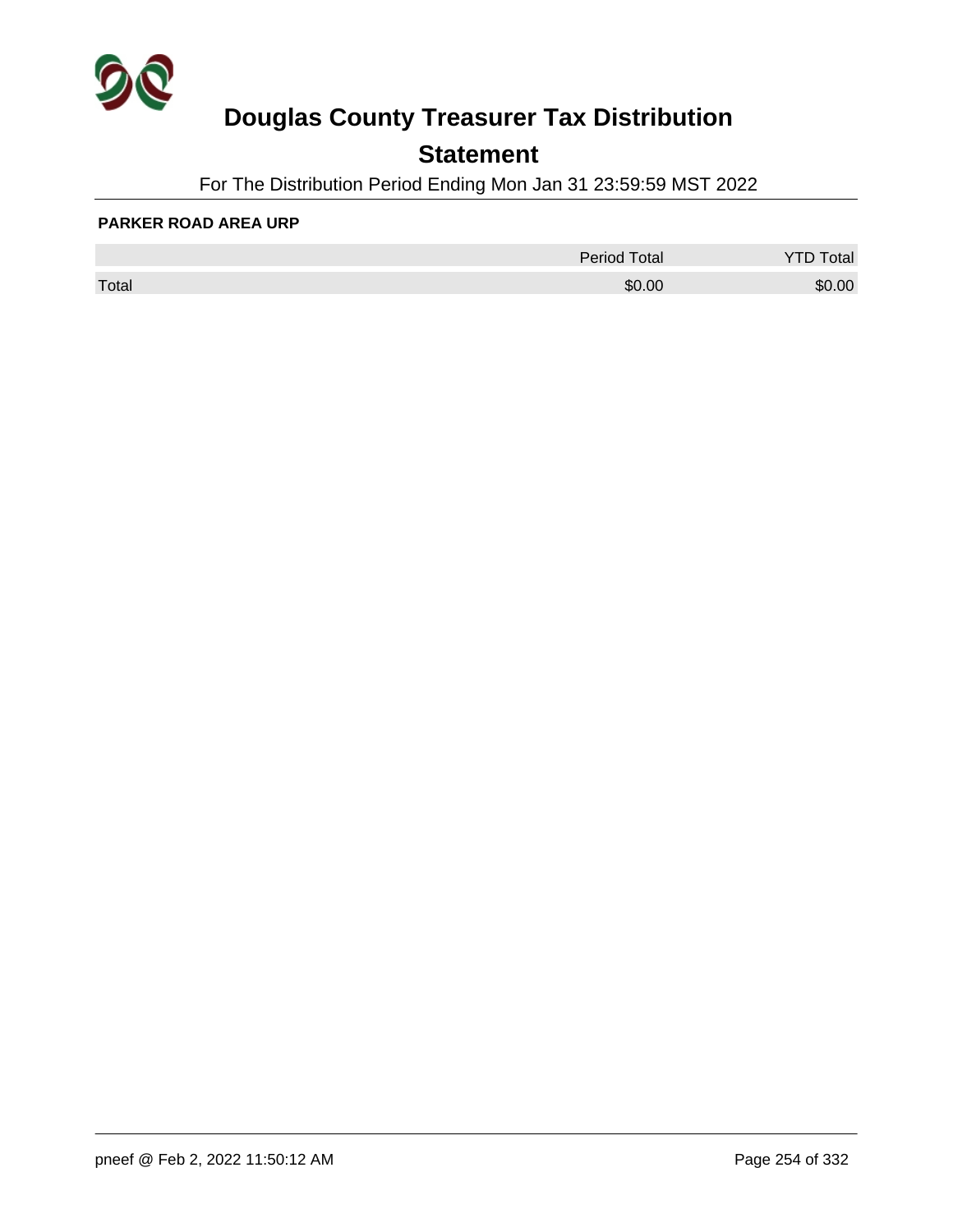

### **Statement**

For The Distribution Period Ending Mon Jan 31 23:59:59 MST 2022

### **PROMENADE @ CASTLE ROCK METRO #1**

|                      | Period Total | <b>YTD Total</b> |
|----------------------|--------------|------------------|
| Auto Ownership (SOT) | \$2.502.41   | \$2,502.41       |
| Total                | \$2,502.41   | \$2,502.41       |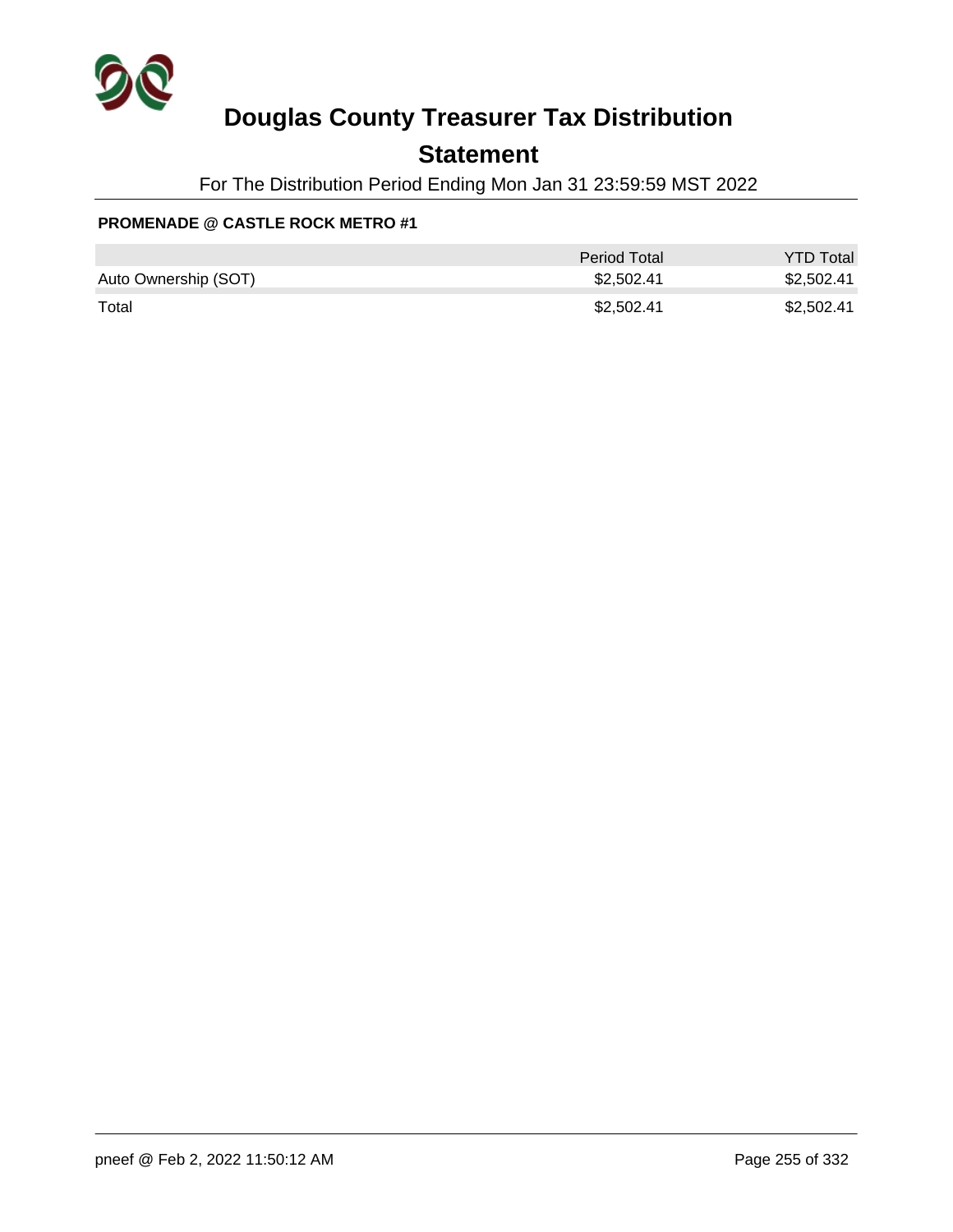

## **Statement**

For The Distribution Period Ending Mon Jan 31 23:59:59 MST 2022

#### **PROMENADE @ CASTLE ROCK METRO #2**

|       | <b>Period Total</b> | <b>YTD Total</b> |
|-------|---------------------|------------------|
| Total | \$0.00              | \$0.00           |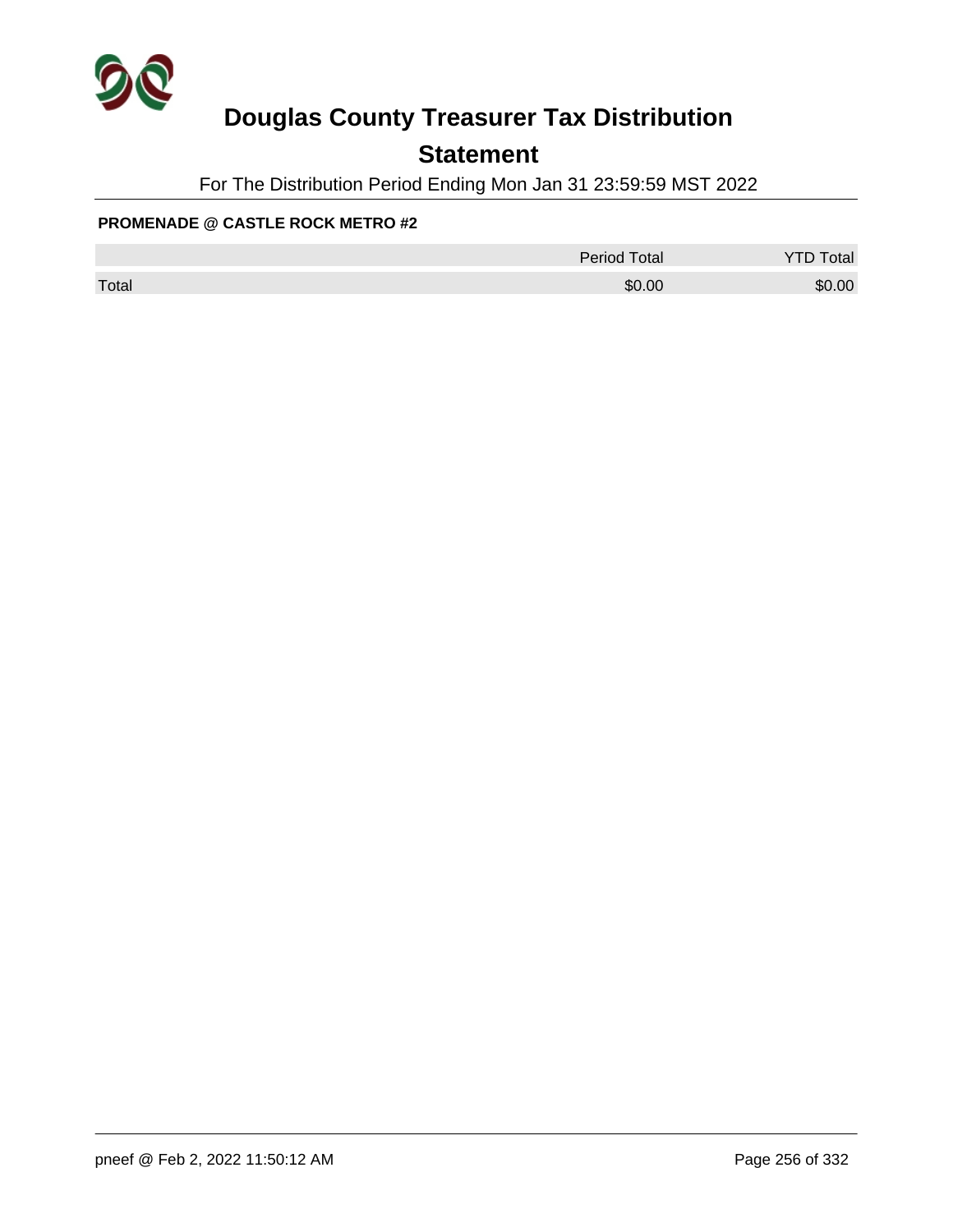

### **Statement**

For The Distribution Period Ending Mon Jan 31 23:59:59 MST 2022

#### **PROMENADE @ CASTLE ROCK METRO #3**

|                                   | <b>Period Total</b> | <b>YTD Total</b> |
|-----------------------------------|---------------------|------------------|
| <b>Current Year Taxes</b>         | \$108,890.01        | \$108,890.01     |
| Auto Ownership (SOT)              | \$24,156.71         | \$24,156.71      |
| <b>Current Year Treasurer Fee</b> | (\$1,633.35)        | (\$1,633.35)     |
| Total                             | \$131,413.37        | \$131,413.37     |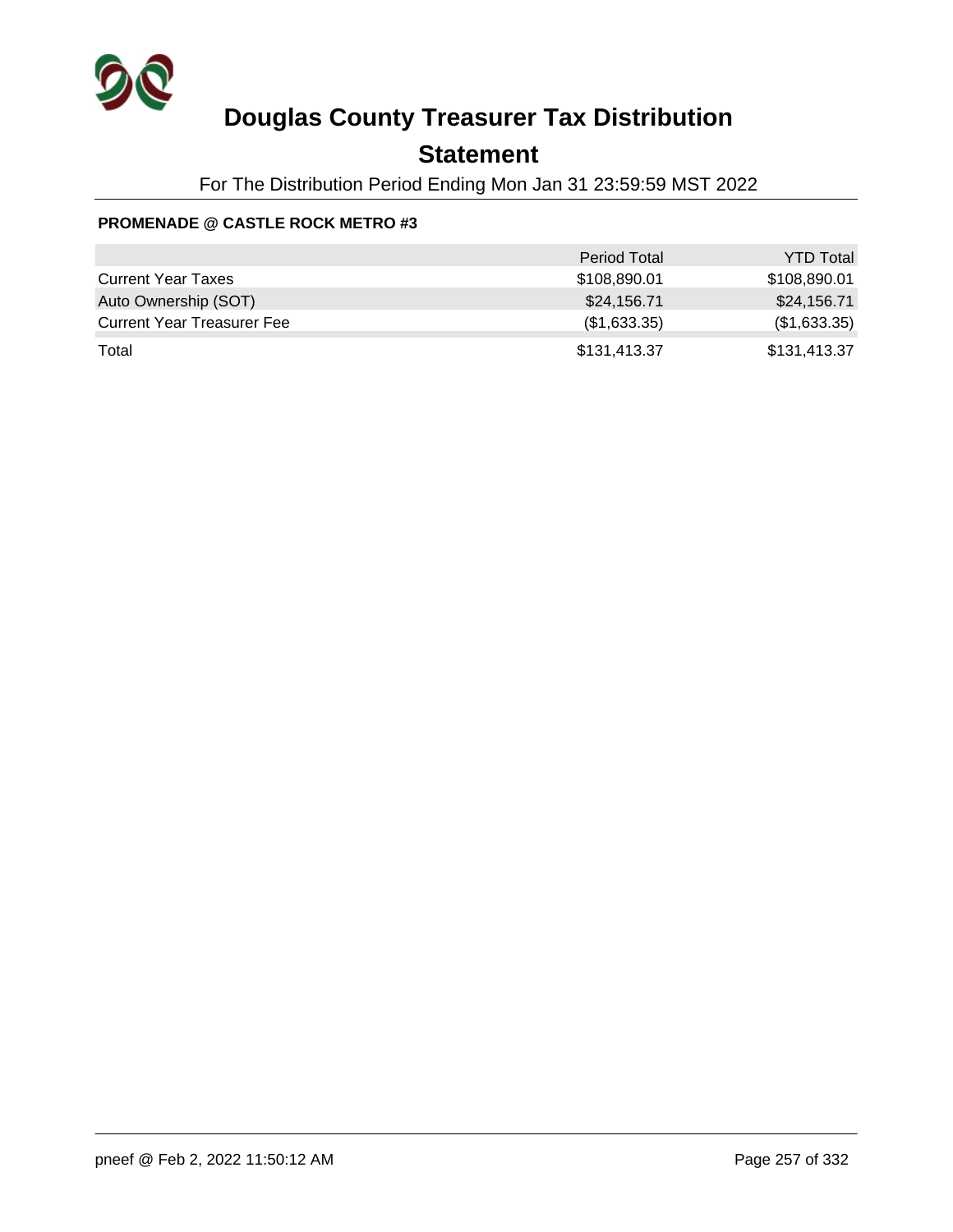

### **Statement**

For The Distribution Period Ending Mon Jan 31 23:59:59 MST 2022

#### **INVERNESS WATER & SANITATION DEBT SERVICE #2**

|                      | <b>Period Total</b> | <b>YTD Total</b> |
|----------------------|---------------------|------------------|
| Auto Ownership (SOT) | \$198.54            | \$198.54         |
| Total                | \$198.54            | \$198.54         |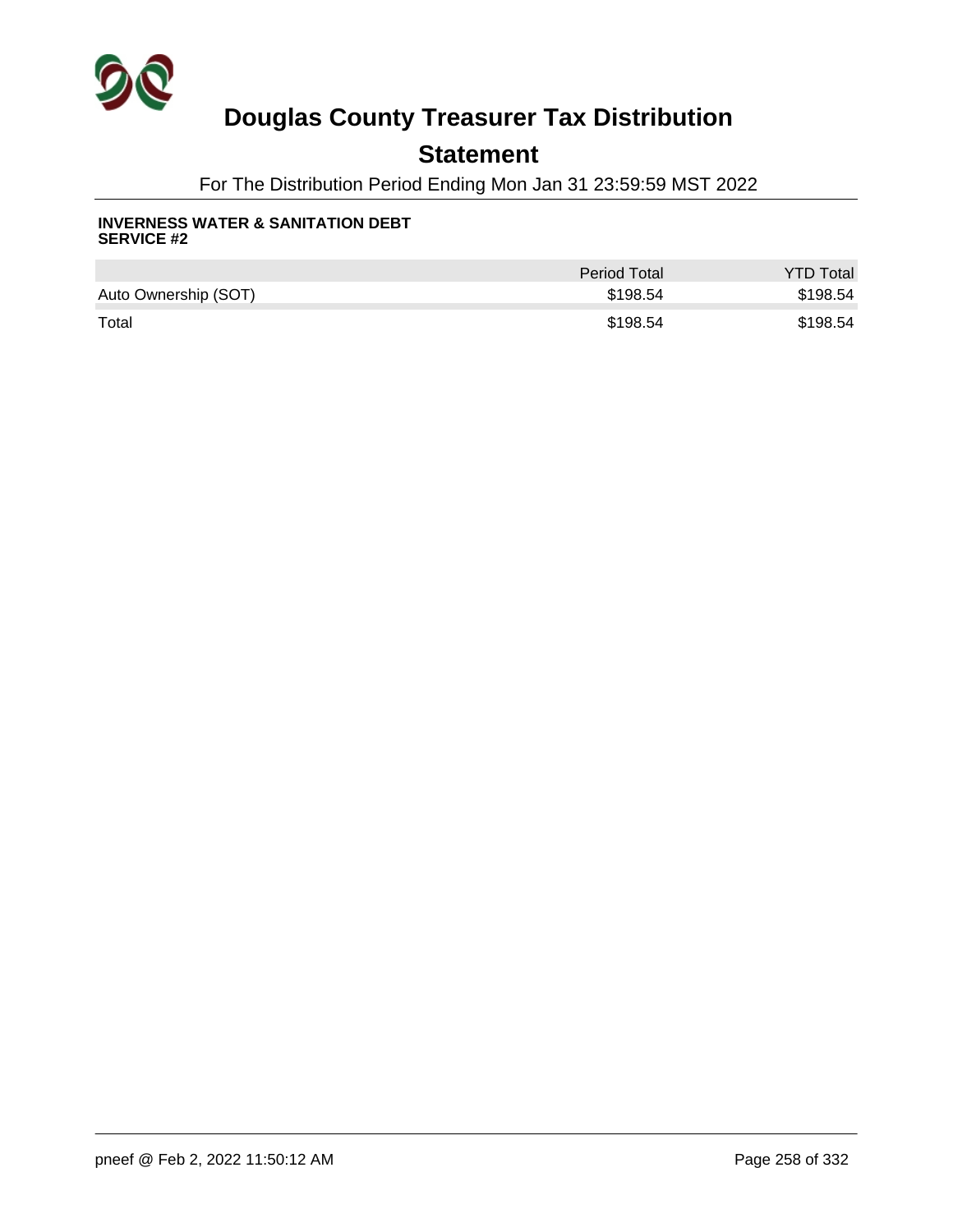

### **Statement**

For The Distribution Period Ending Mon Jan 31 23:59:59 MST 2022

#### **INVERNESS METRO IMPROVEMENT DEBT SERVICE #2**

|                      | Period Total | <b>YTD Total</b> |
|----------------------|--------------|------------------|
| Auto Ownership (SOT) | \$515.68     | \$515.68         |
| Total                | \$515.68     | \$515.68         |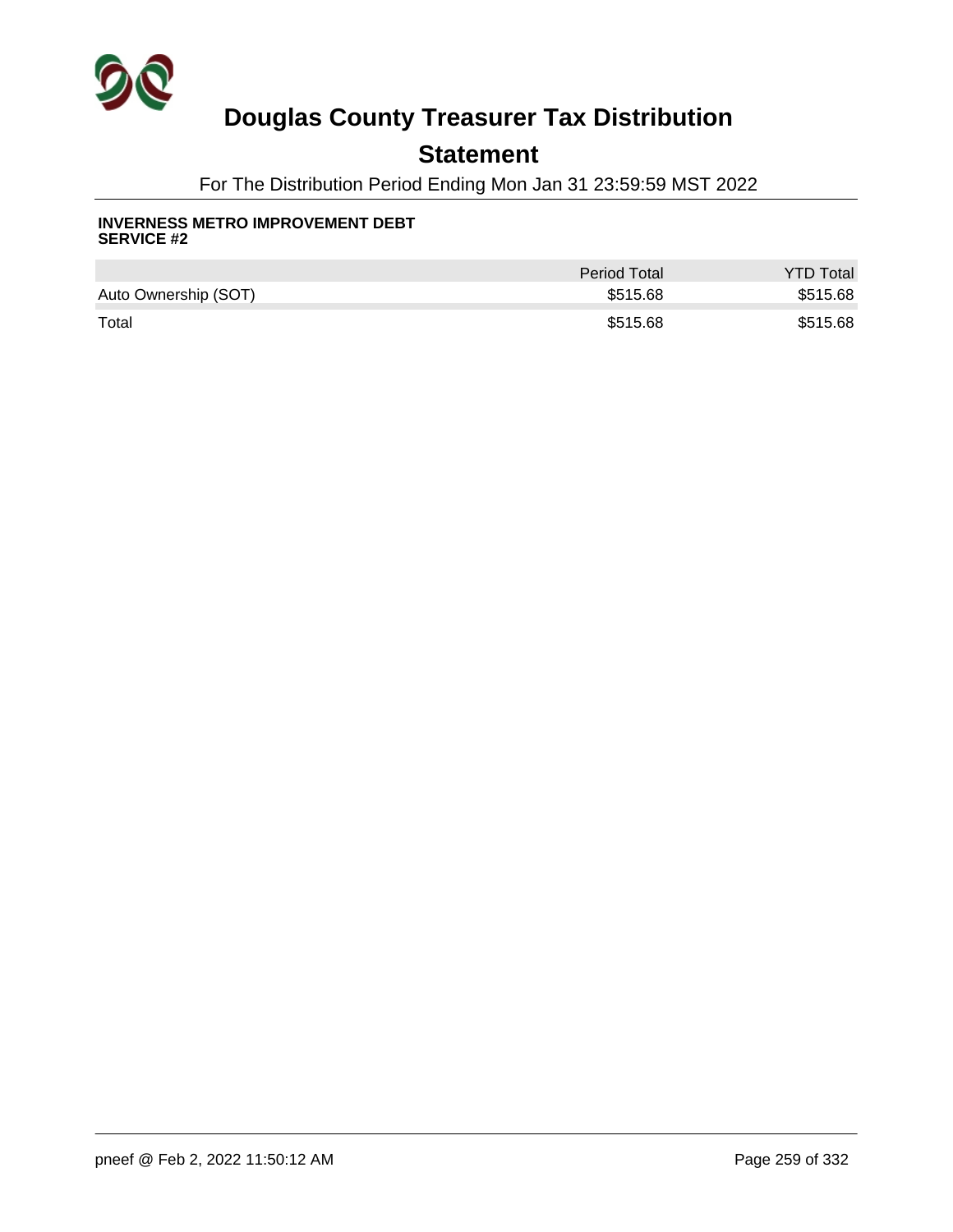

## **Statement**

For The Distribution Period Ending Mon Jan 31 23:59:59 MST 2022

#### **CAROUSEL FARMS METRO DISTRICT**

|                      | <b>Period Total</b> | <b>YTD Total</b> |
|----------------------|---------------------|------------------|
| Auto Ownership (SOT) | \$914.48            | \$914.48         |
| Total                | \$914.48            | \$914.48         |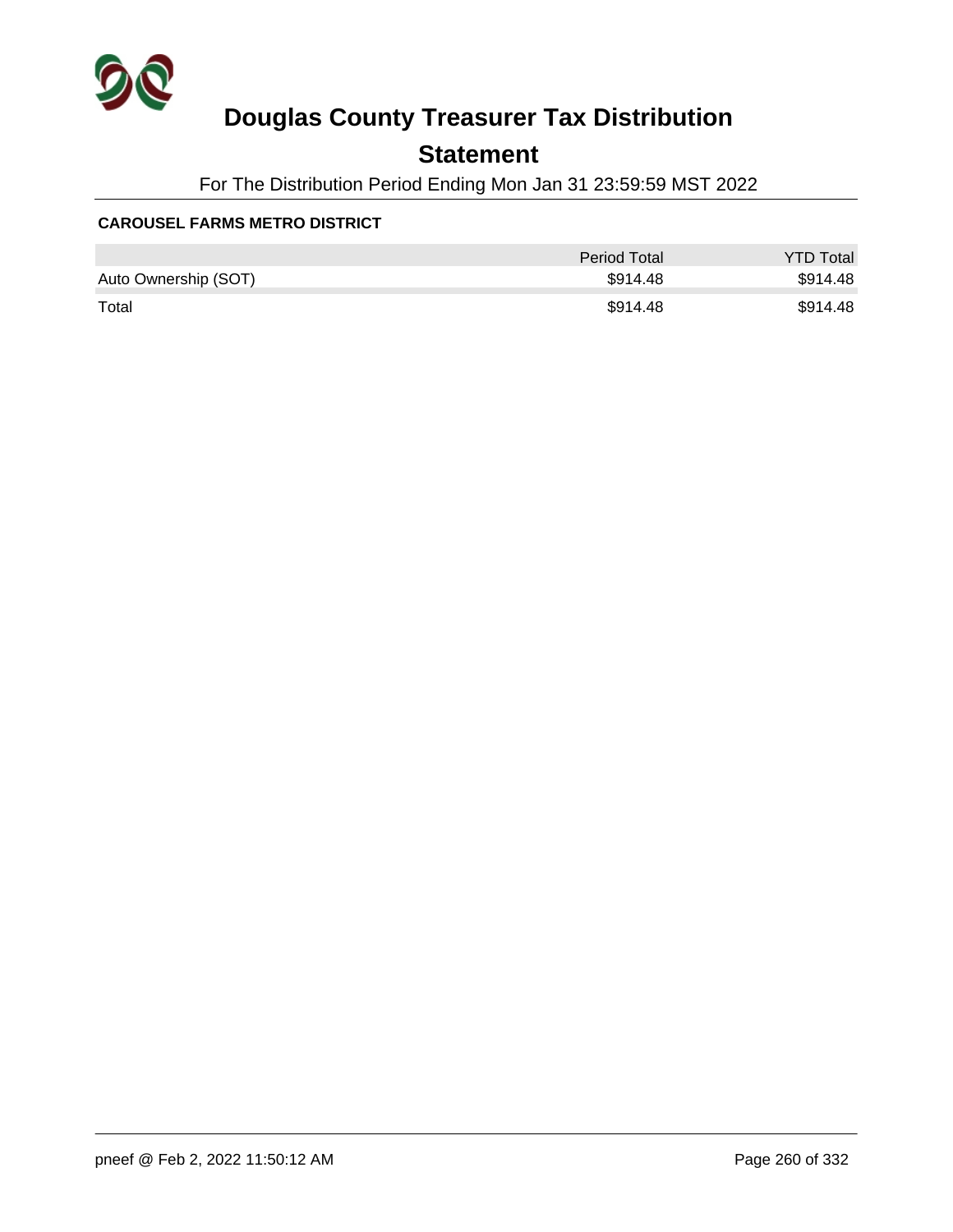

## **Statement**

For The Distribution Period Ending Mon Jan 31 23:59:59 MST 2022

#### **SALISBURY HEIGHTS METRO DISTRICT**

|                                   | <b>Period Total</b> | <b>YTD Total</b> |
|-----------------------------------|---------------------|------------------|
| <b>Current Year Taxes</b>         | \$2,548.63          | \$2,548.63       |
| Auto Ownership (SOT)              | \$1,570.62          | \$1,570.62       |
| <b>Current Year Treasurer Fee</b> | (\$38.23)           | (\$38.23)        |
| Total                             | \$4,081.02          | \$4,081.02       |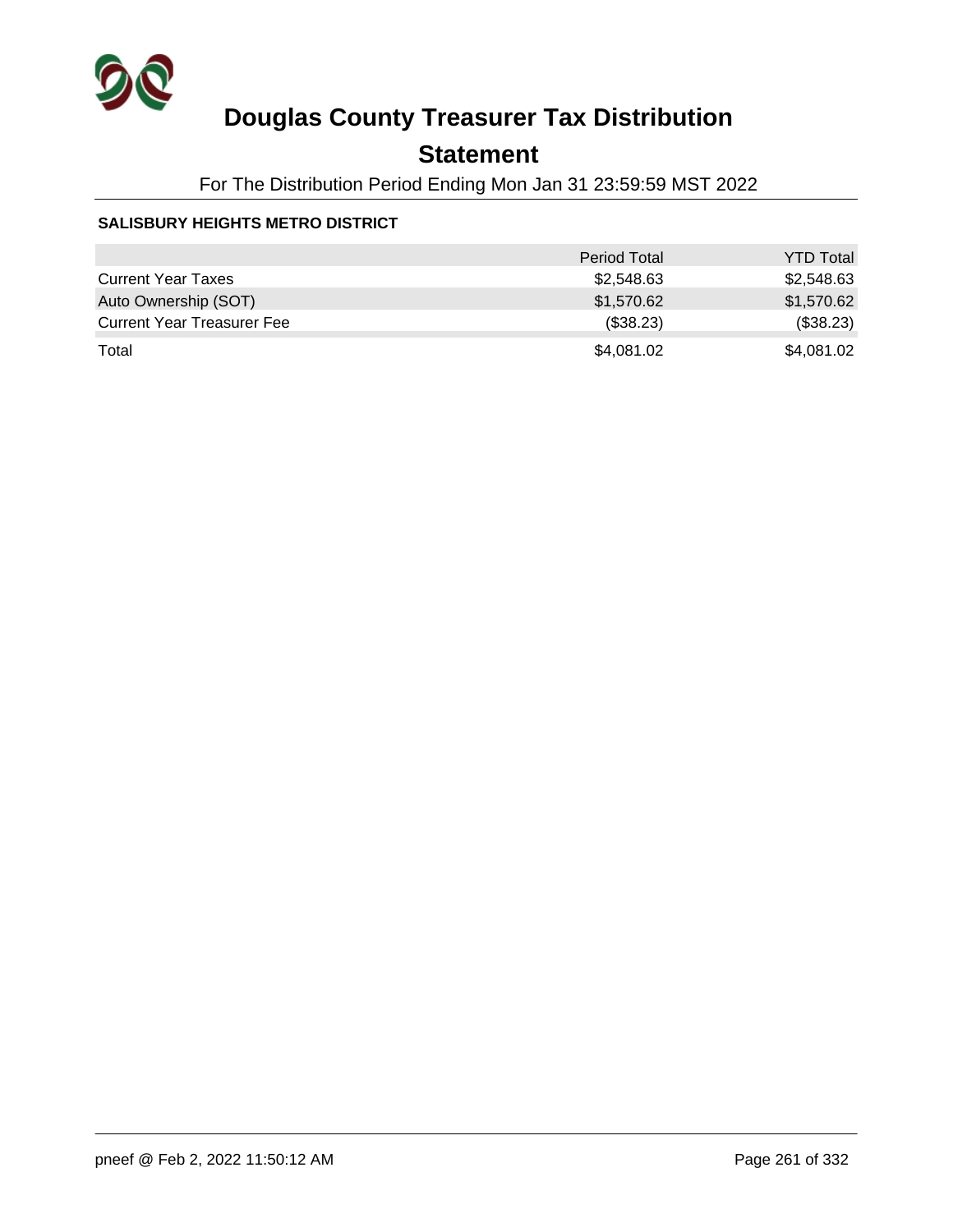

### **Statement**

For The Distribution Period Ending Mon Jan 31 23:59:59 MST 2022

#### **LANTERNS METRO DISTRICT 2**

|                      | <b>Period Total</b> | <b>YTD Total</b> |
|----------------------|---------------------|------------------|
| Auto Ownership (SOT) | \$1,808.42          | \$1,808.42       |
| Total                | \$1,808.42          | \$1,808.42       |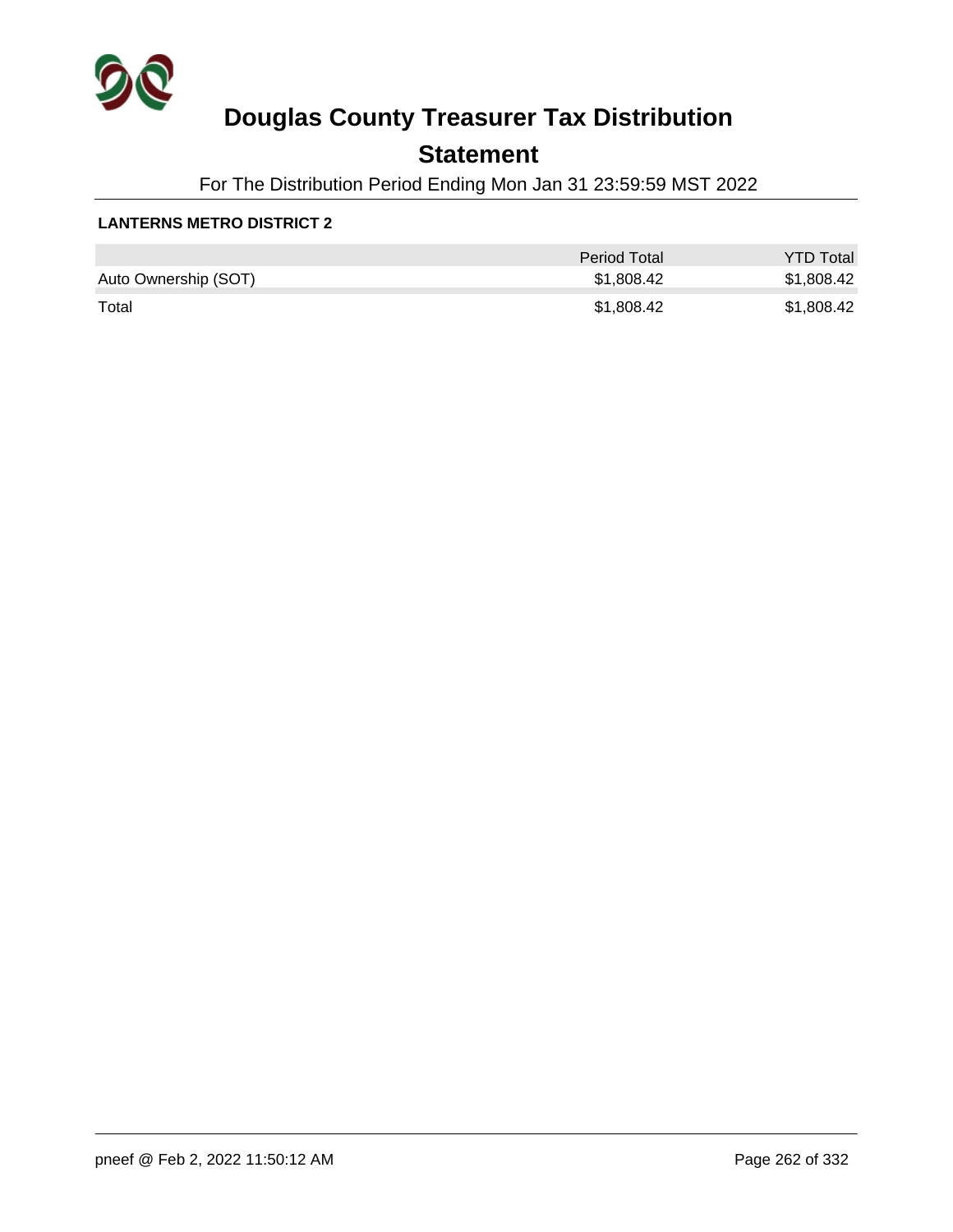

## **Statement**

For The Distribution Period Ending Mon Jan 31 23:59:59 MST 2022

#### **LANTERNS METRO DISTRICT 3**

|       | Period Total | otal<br>້ |
|-------|--------------|-----------|
| Total | \$0.00       | \$0.00    |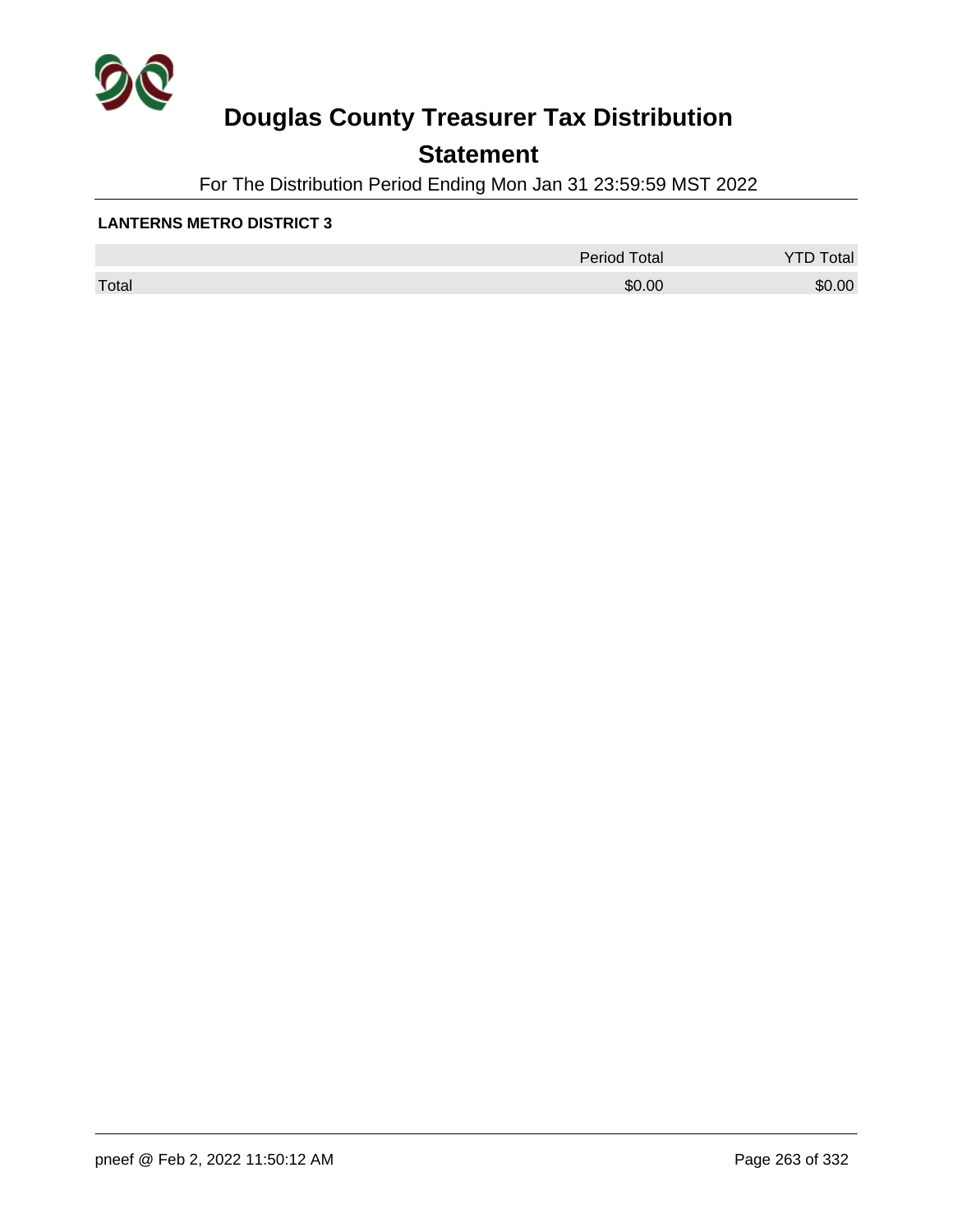

## **Statement**

For The Distribution Period Ending Mon Jan 31 23:59:59 MST 2022

#### **STONE CREEK METRO DISTRICT**

|                                   | <b>Period Total</b> | <b>YTD Total</b> |
|-----------------------------------|---------------------|------------------|
| <b>Current Year Taxes</b>         | \$8,683.62          | \$8,683.62       |
| Auto Ownership (SOT)              | \$4,098.31          | \$4,098.31       |
| <b>Current Year Treasurer Fee</b> | (\$130.25)          | (\$130.25)       |
| Total                             | \$12,651.68         | \$12,651.68      |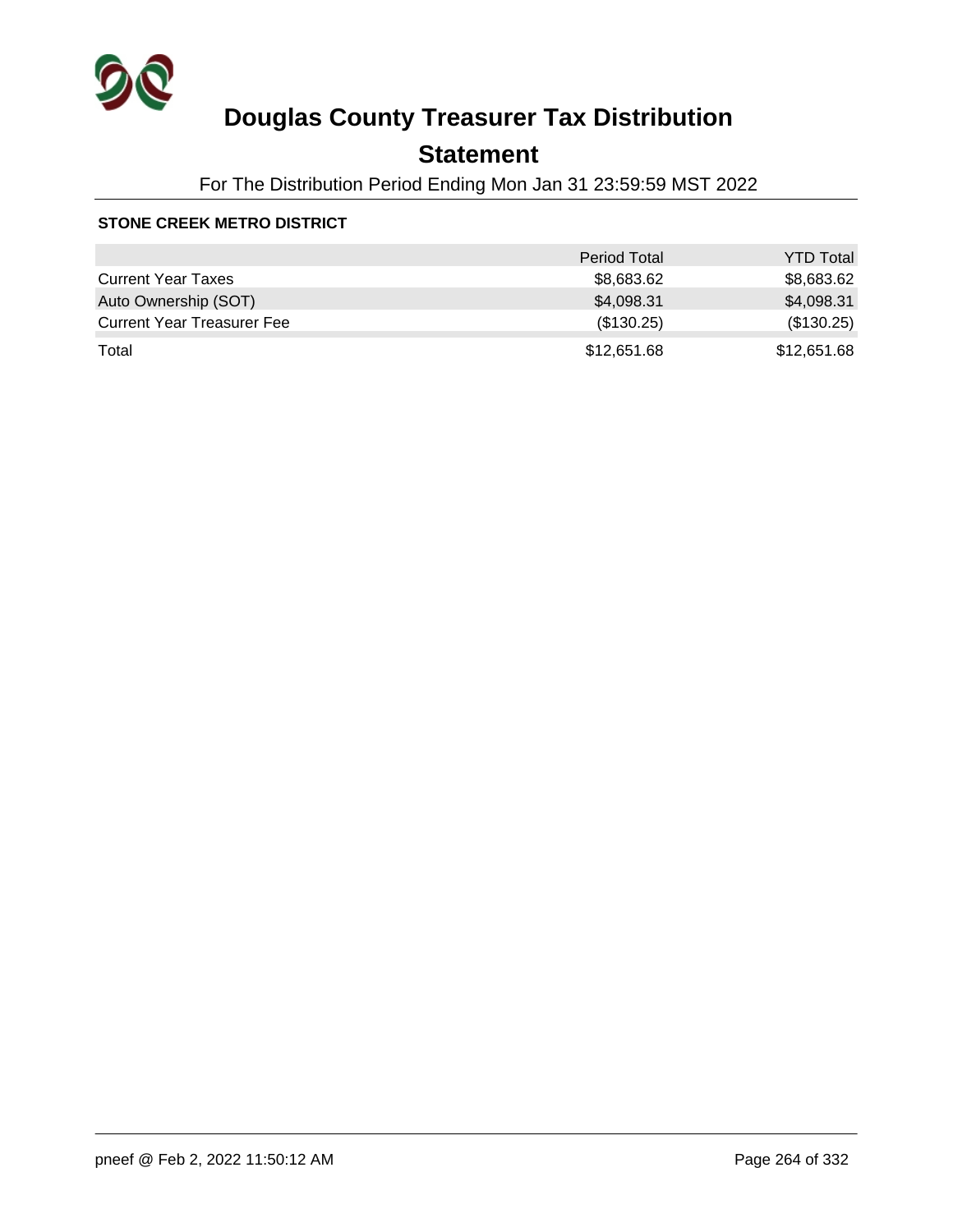

### **Statement**

For The Distribution Period Ending Mon Jan 31 23:59:59 MST 2022

#### **COTTONWOOD HIGHLANDS METRO DISTRICT 1**

|                                   | <b>Period Total</b> | <b>YTD Total</b> |
|-----------------------------------|---------------------|------------------|
| <b>Current Year Taxes</b>         | \$12,113.82         | \$12,113.82      |
| Auto Ownership (SOT)              | \$7,046.29          | \$7,046.29       |
| <b>Current Year Treasurer Fee</b> | (\$181.71)          | (\$181.71)       |
| Total                             | \$18,978.40         | \$18,978.40      |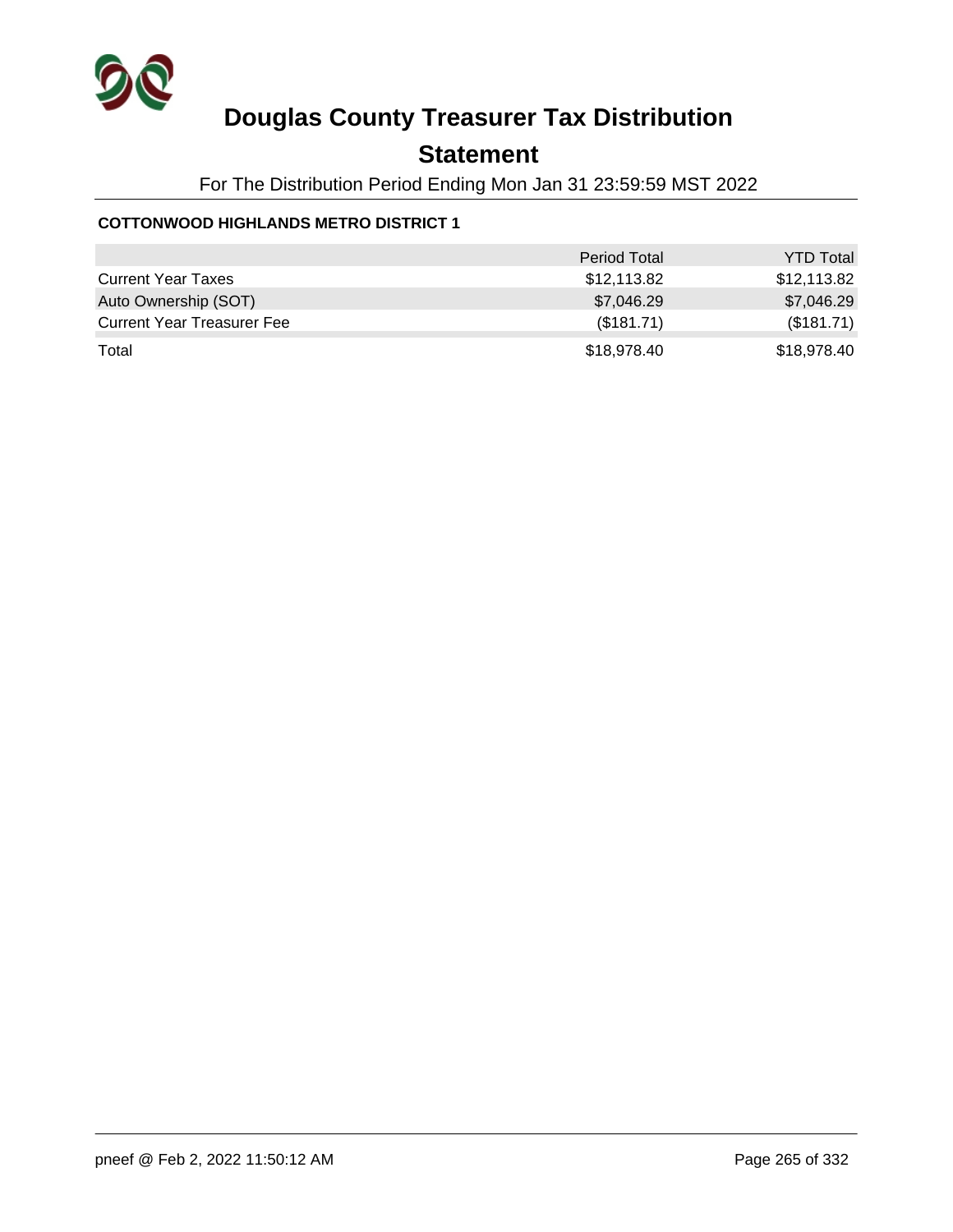

### **Statement**

For The Distribution Period Ending Mon Jan 31 23:59:59 MST 2022

#### **COTTONWOOD HIGHLANDS METRO DISTRICT 2**

|                      | Period Total | <b>YTD Total</b> |
|----------------------|--------------|------------------|
| Auto Ownership (SOT) | \$285.33     | \$285.33         |
| Total                | \$285.33     | \$285.33         |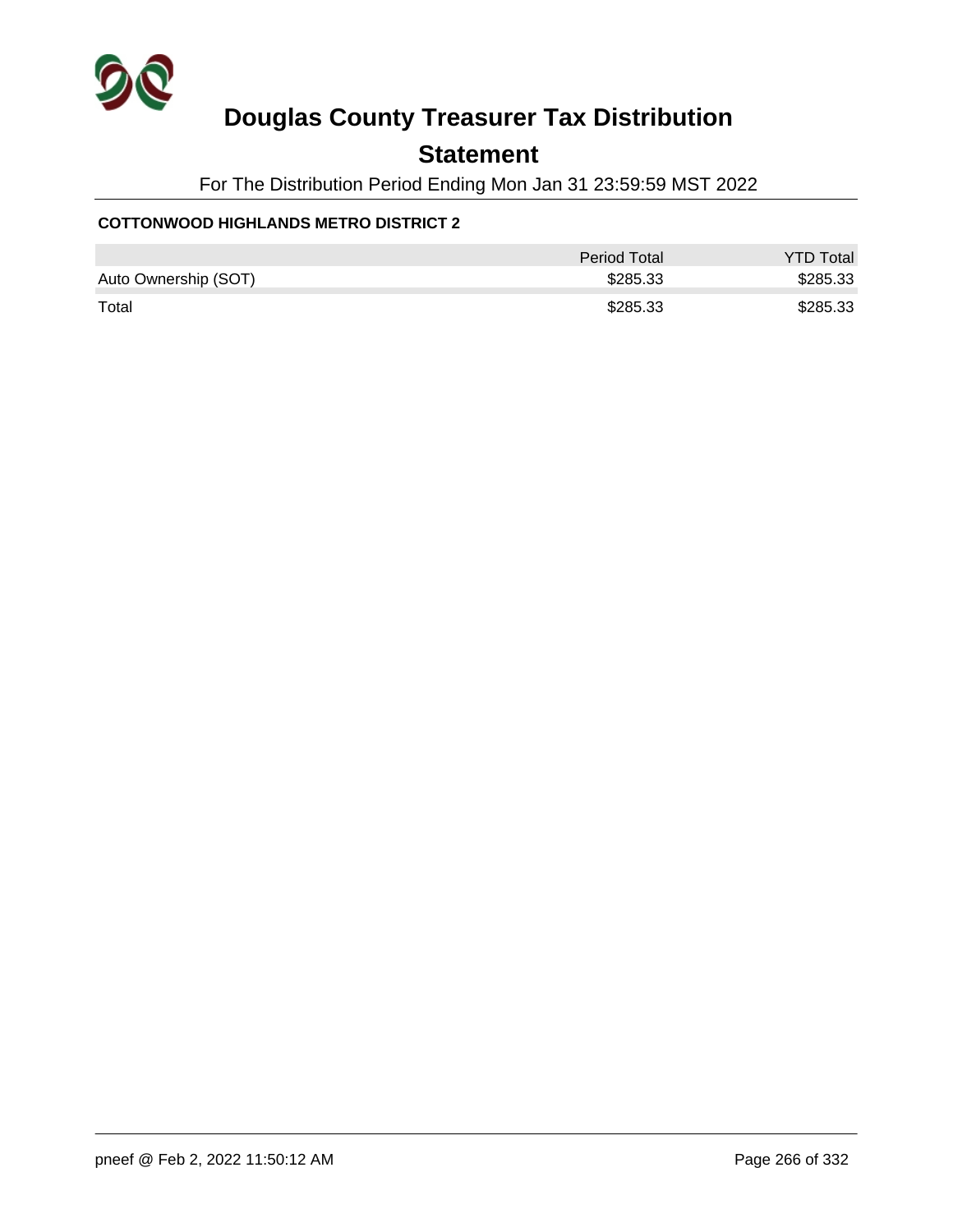

### **Statement**

For The Distribution Period Ending Mon Jan 31 23:59:59 MST 2022

#### **CITADEL STATION - CASTLE MEADOWS URP**

|       | <b>Period Total</b> | <b>YTD Total</b> |
|-------|---------------------|------------------|
| Total | \$0.00              | \$0.00           |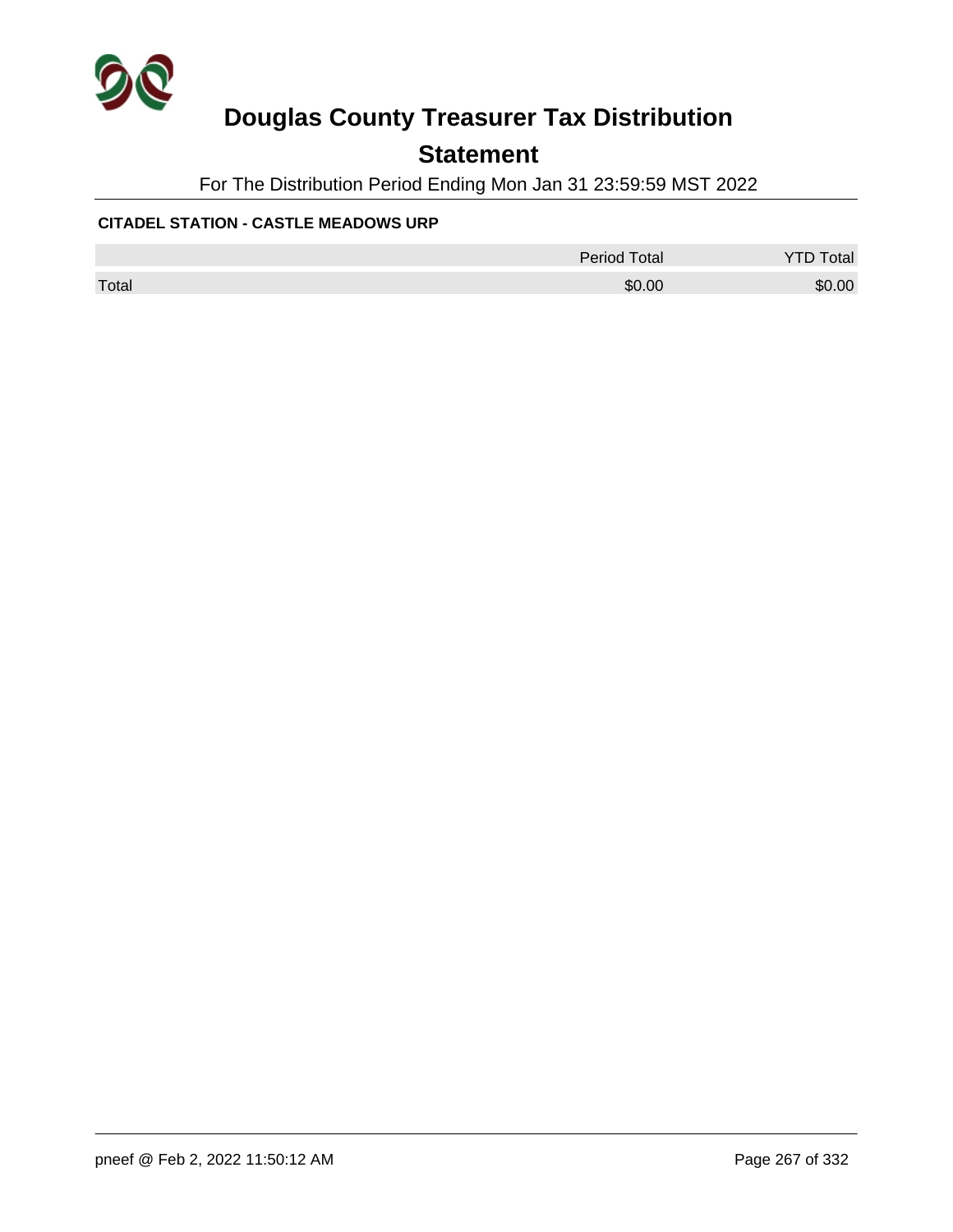

## **Statement**

For The Distribution Period Ending Mon Jan 31 23:59:59 MST 2022

#### **OVERLOOK METRO DISTRICT**

|                                   | <b>Period Total</b> | <b>YTD Total</b> |
|-----------------------------------|---------------------|------------------|
| <b>Current Year Taxes</b>         | \$4,887.71          | \$4,887.71       |
| Auto Ownership (SOT)              | \$2,735.22          | \$2,735.22       |
| <b>Current Year Treasurer Fee</b> | (\$73.31)           | (\$73.31)        |
| Total                             | \$7,549.62          | \$7,549.62       |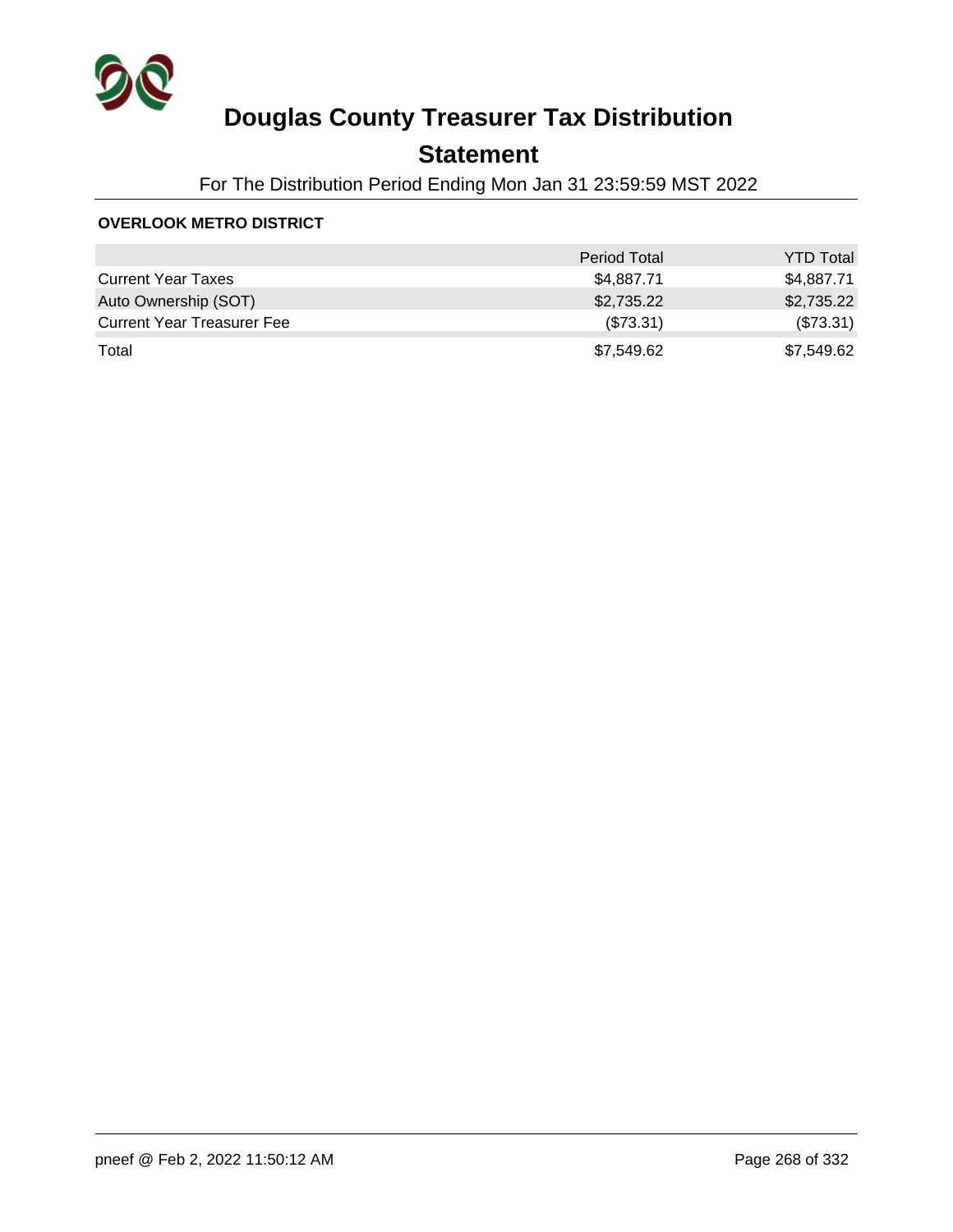

## **Statement**

For The Distribution Period Ending Mon Jan 31 23:59:59 MST 2022

#### **LONE TREE BUSINESS IMPROVEMENT DISTRICT**

|                                         | <b>Period Total</b> | <b>YTD Total</b> |
|-----------------------------------------|---------------------|------------------|
| Prior Year Value Adjustment (Abatement) | (\$2,227.23)        | (\$2,227.23)     |
| Prior Year Interest Value Adjustment    | (\$289.54)          | (\$289.54)       |
| Auto Ownership (SOT)                    | \$1,855.60          | \$1,855.60       |
| <b>Prior Year Treasurer Fee</b>         | \$33.41             | \$33.41          |
| Total                                   | (\$627.76)          | (\$627.76)       |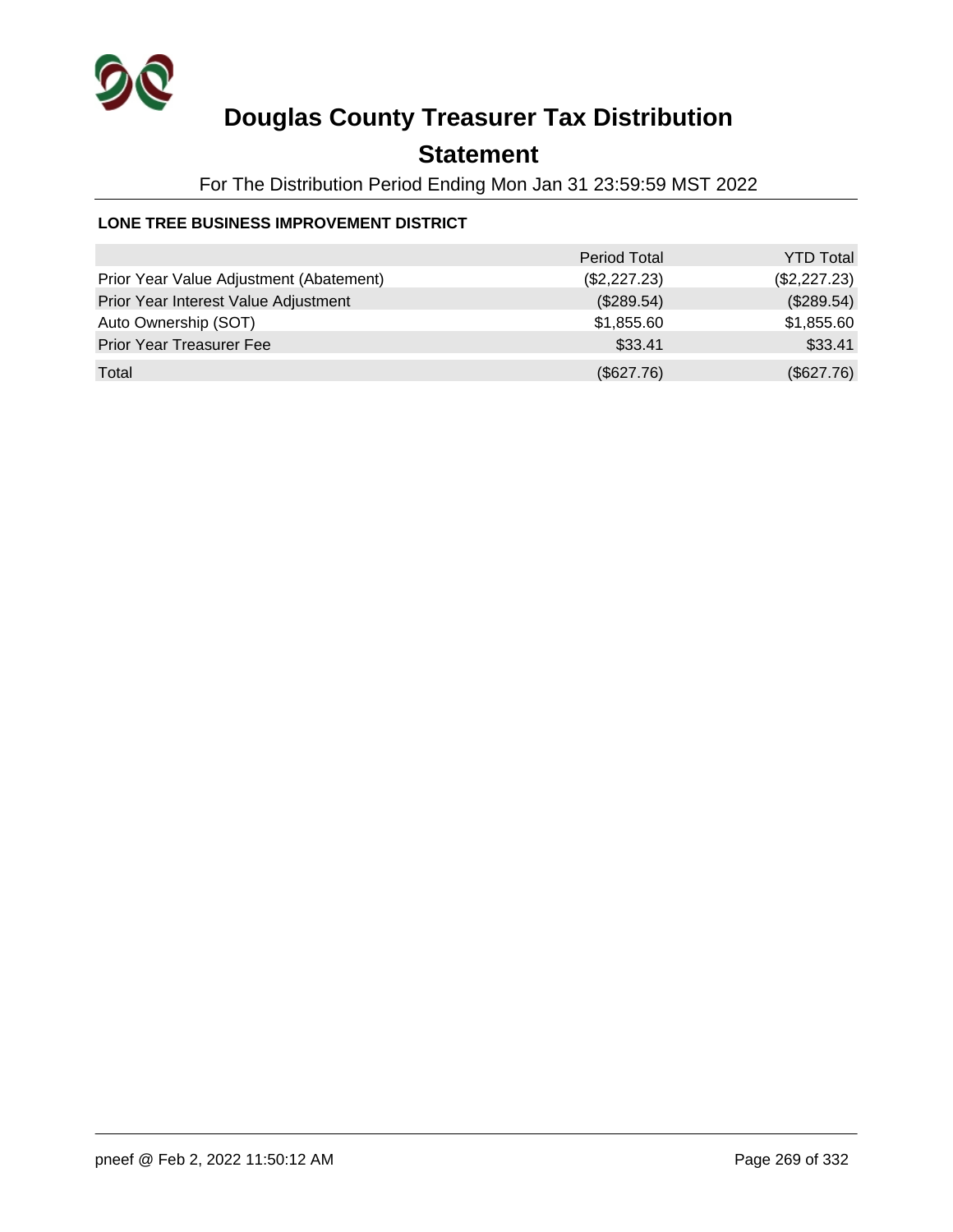

### **Statement**

For The Distribution Period Ending Mon Jan 31 23:59:59 MST 2022

|                                   | <b>Period Total</b> | <b>YTD Total</b> |
|-----------------------------------|---------------------|------------------|
| <b>Current Year Taxes</b>         | \$14,167.61         | \$14,167.61      |
| Auto Ownership (SOT)              | \$2,704.74          | \$2,704.74       |
| <b>Current Year Treasurer Fee</b> | (\$212.51)          | (\$212.51)       |
| Total                             | \$16,659.84         | \$16,659.84      |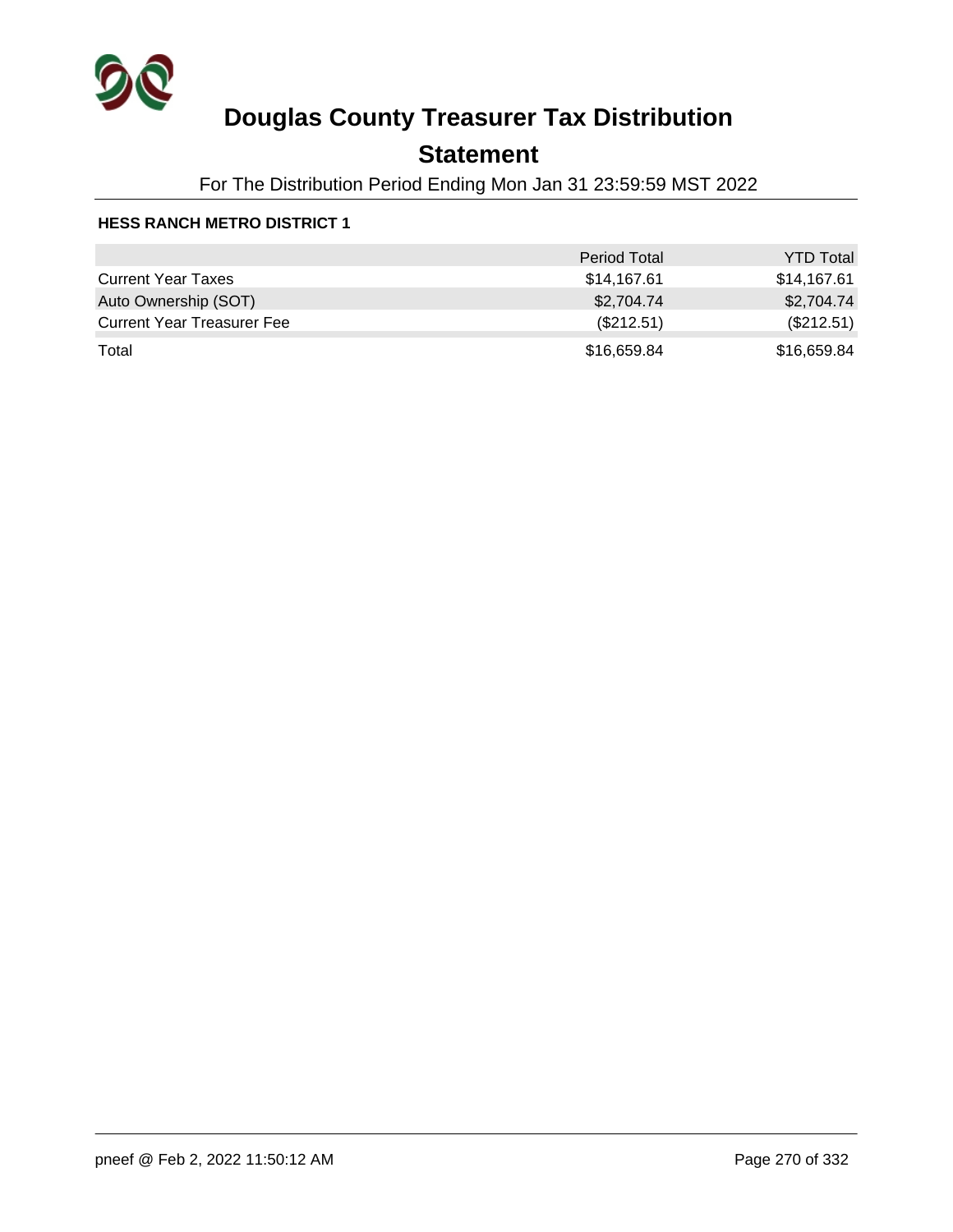

## **Statement**

For The Distribution Period Ending Mon Jan 31 23:59:59 MST 2022

|                                   | <b>Period Total</b> | <b>YTD Total</b> |
|-----------------------------------|---------------------|------------------|
| <b>Current Year Taxes</b>         | \$6,900.27          | \$6,900.27       |
| Auto Ownership (SOT)              | \$3,387.88          | \$3,387.88       |
| <b>Current Year Treasurer Fee</b> | (\$103.50)          | (\$103.50)       |
| Total                             | \$10,184.65         | \$10,184.65      |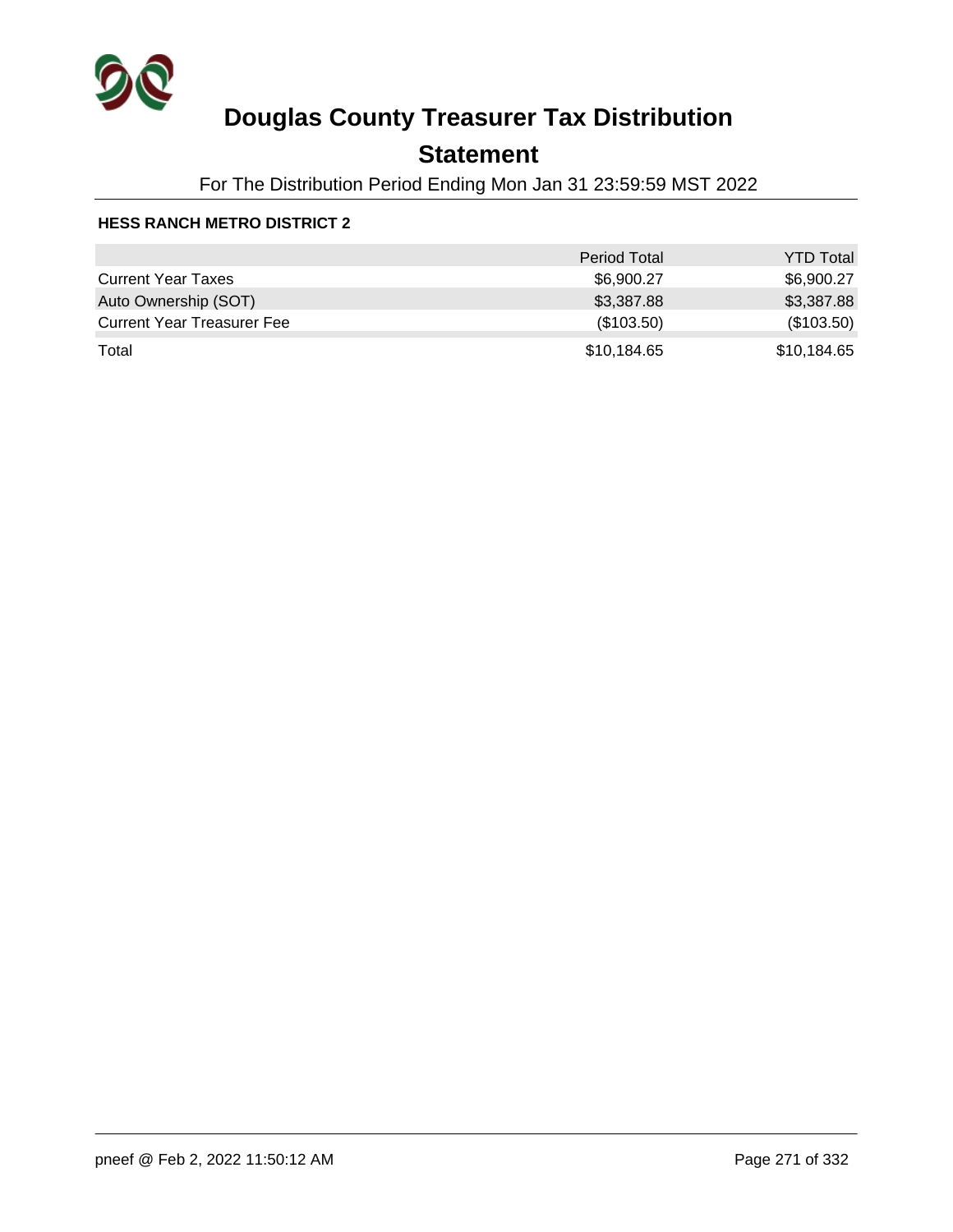

### **Statement**

For The Distribution Period Ending Mon Jan 31 23:59:59 MST 2022

|                      | <b>Period Total</b> | <b>YTD Total</b> |
|----------------------|---------------------|------------------|
| Auto Ownership (SOT) | \$2,389.34          | \$2,389.34       |
| Total                | \$2,389.34          | \$2,389.34       |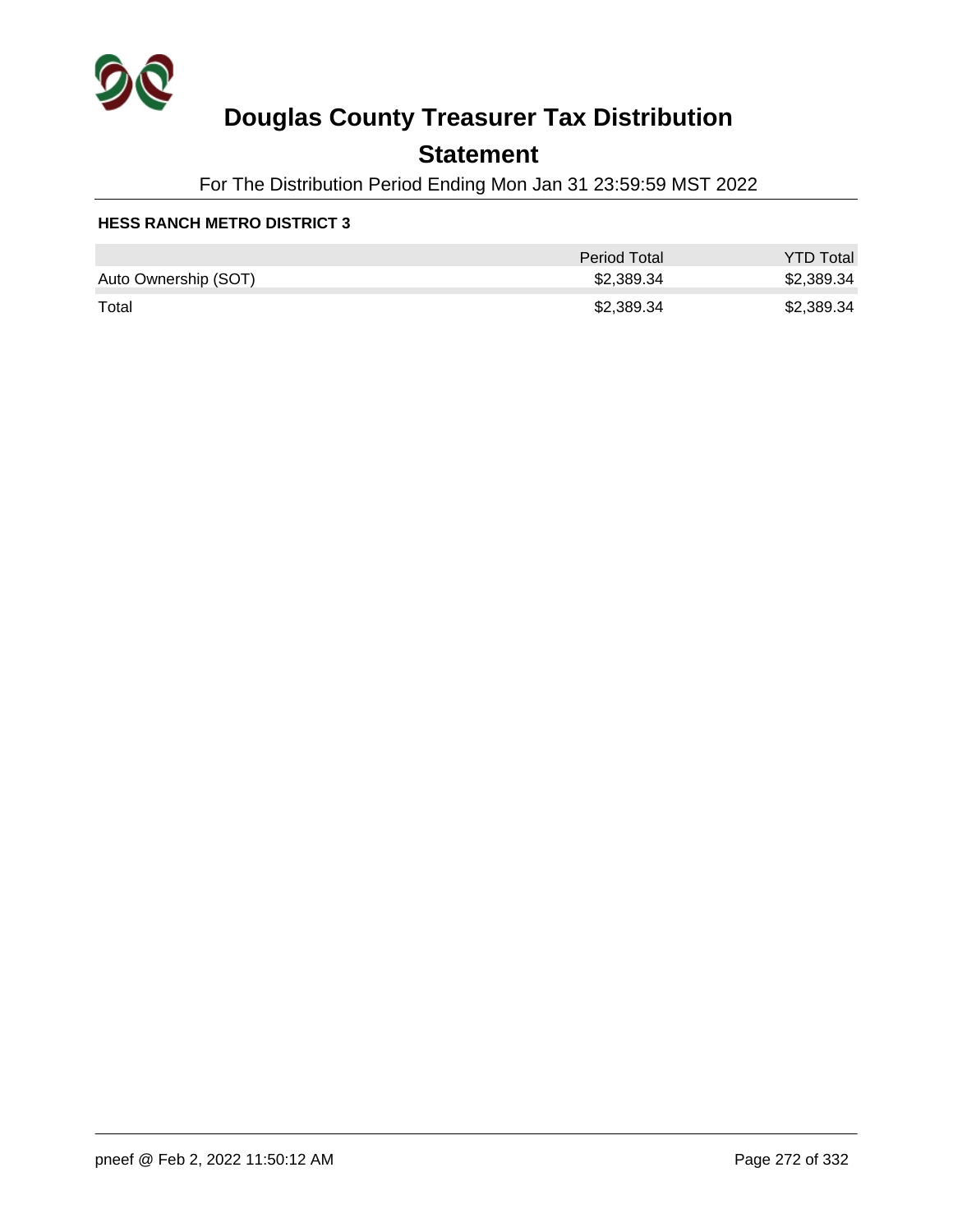

## **Statement**

For The Distribution Period Ending Mon Jan 31 23:59:59 MST 2022

|                      | Period Total | <b>YTD Total</b> |
|----------------------|--------------|------------------|
| Auto Ownership (SOT) | \$5,669.79   | \$5,669.79       |
| Total                | \$5,669.79   | \$5,669.79       |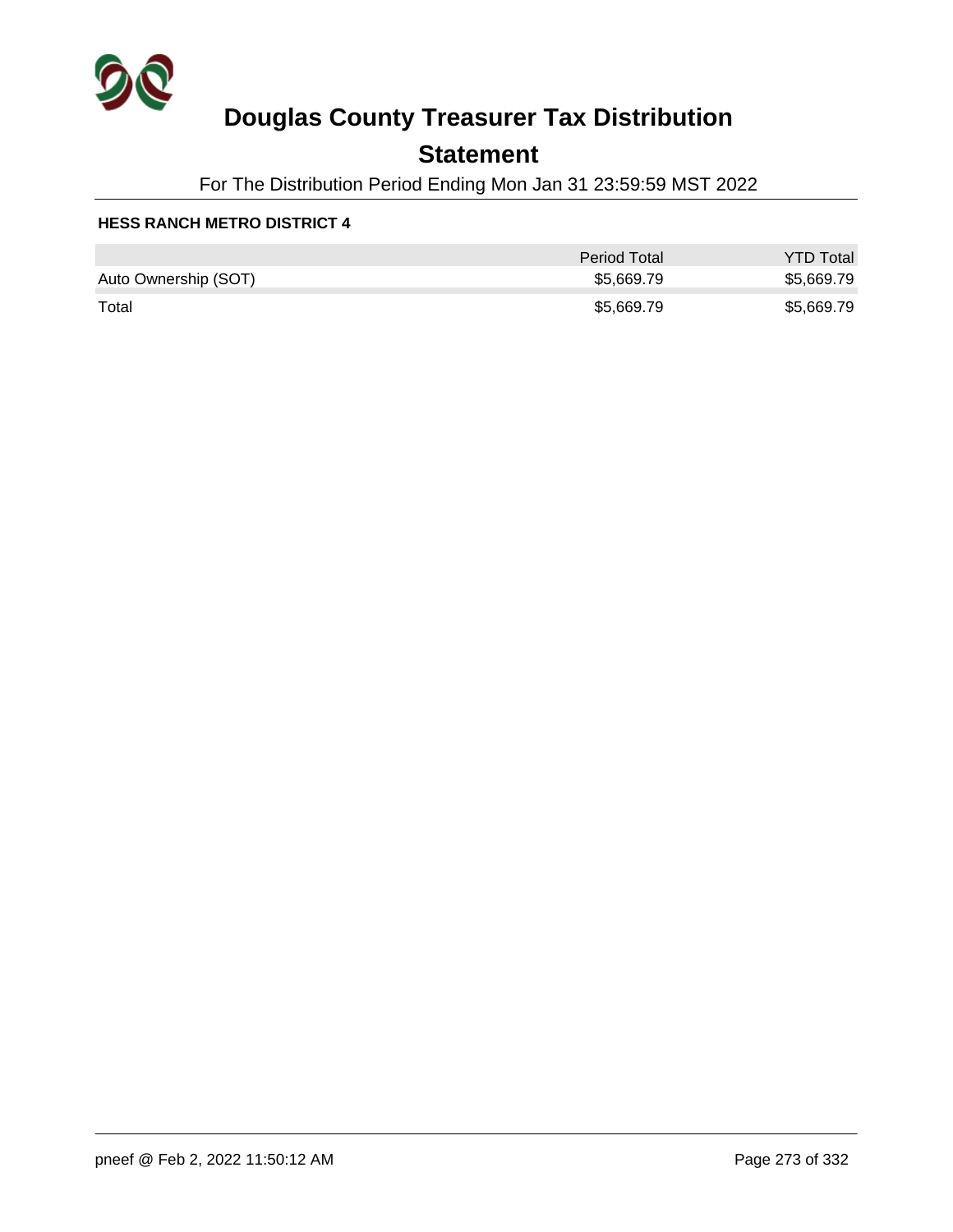

## **Statement**

For The Distribution Period Ending Mon Jan 31 23:59:59 MST 2022

|                      | Period Total | <b>YTD Total</b> |
|----------------------|--------------|------------------|
| Auto Ownership (SOT) | \$0.57       | \$0.57           |
| Total                | \$0.57       | \$0.57           |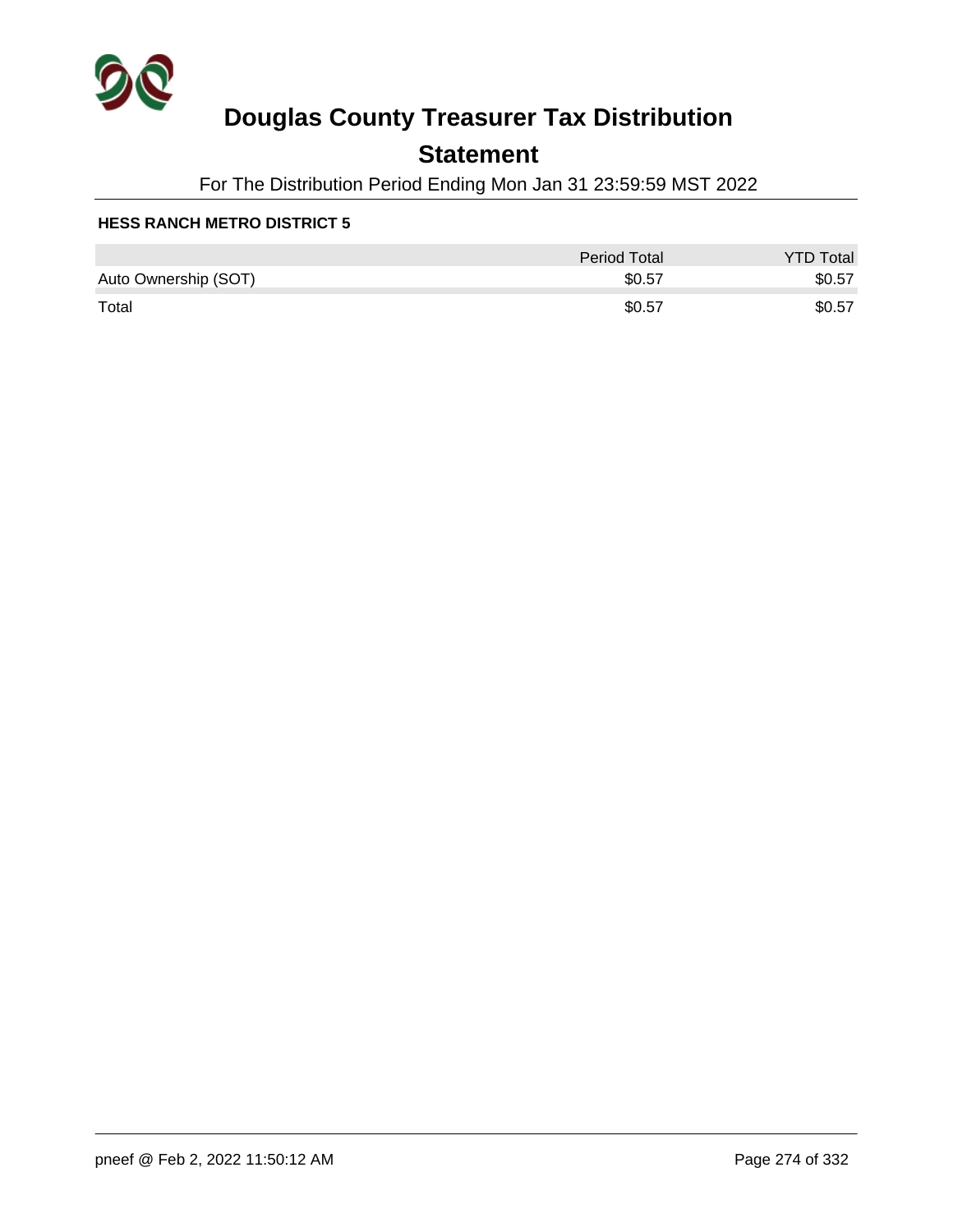

## **Statement**

For The Distribution Period Ending Mon Jan 31 23:59:59 MST 2022

|                      | <b>Period Total</b> | <b>YTD Total</b> |
|----------------------|---------------------|------------------|
| Auto Ownership (SOT) | \$0.05              | \$0.05           |
| Total                | \$0.05              | \$0.05           |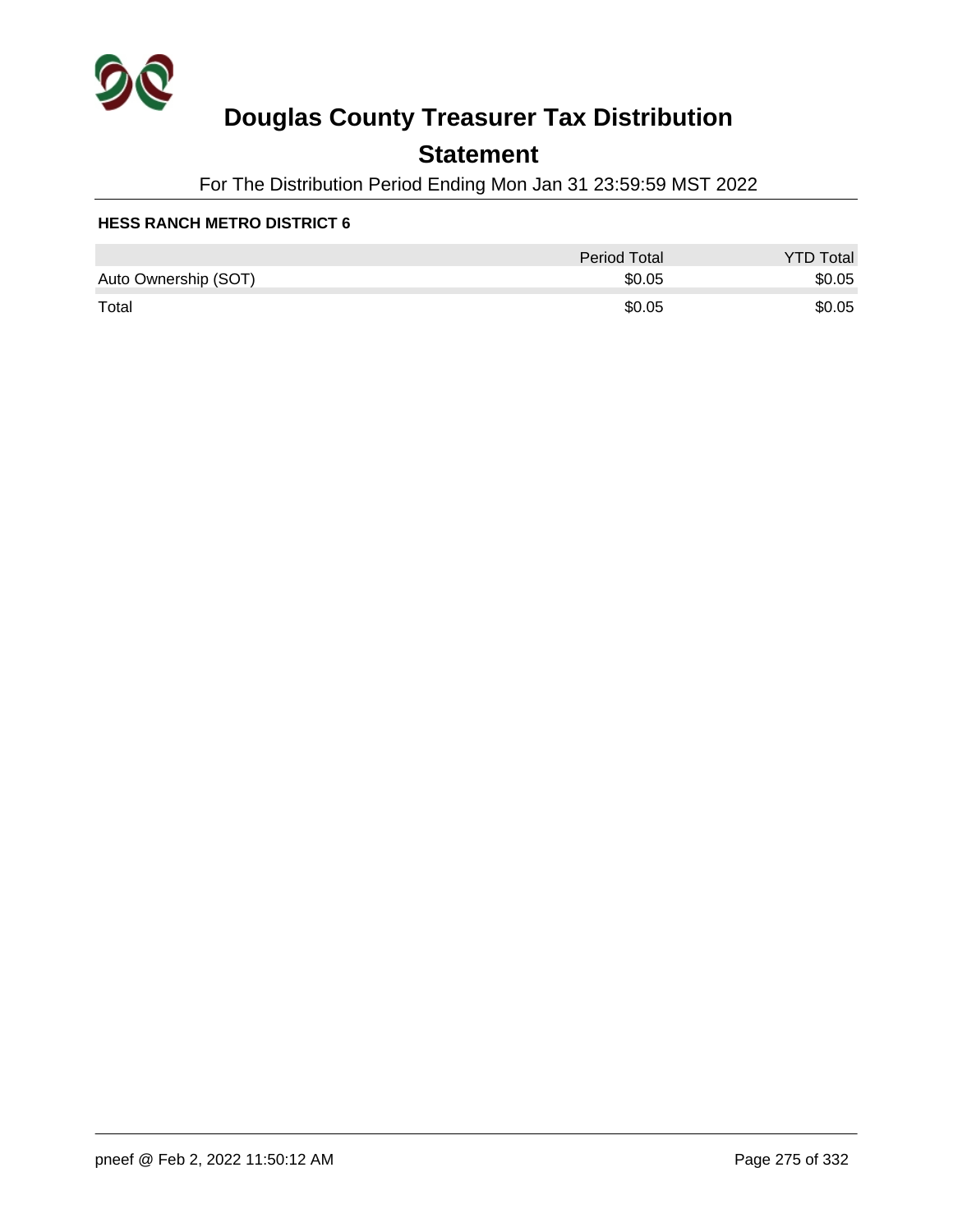

## **Statement**

For The Distribution Period Ending Mon Jan 31 23:59:59 MST 2022

|       | <b>Period Total</b> | otal<br>້ |
|-------|---------------------|-----------|
| Total | \$0.00              | \$0.00    |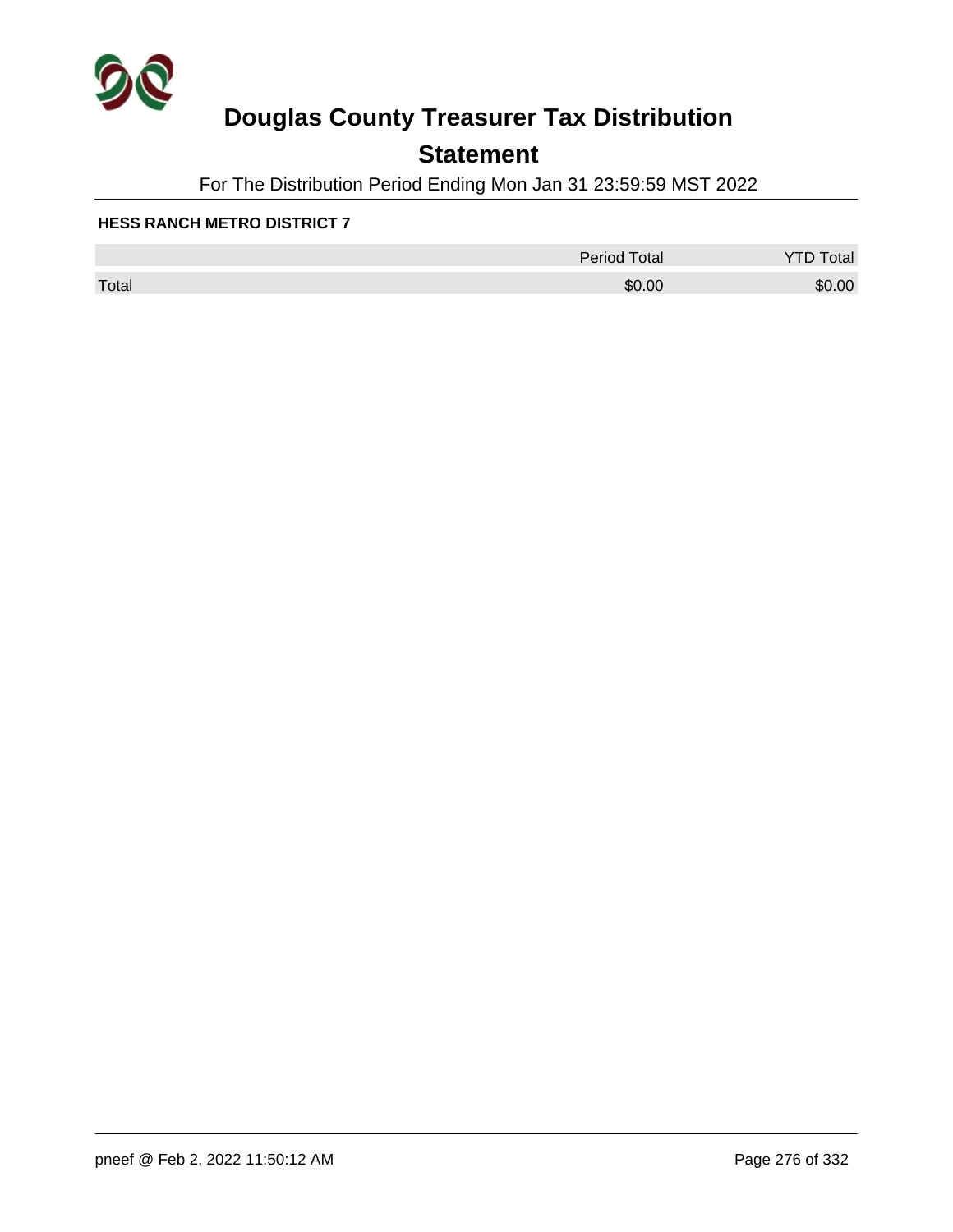

## **Statement**

For The Distribution Period Ending Mon Jan 31 23:59:59 MST 2022

|       | <b>Period Total</b> | otal<br>້ |
|-------|---------------------|-----------|
| Total | \$0.00              | \$0.00    |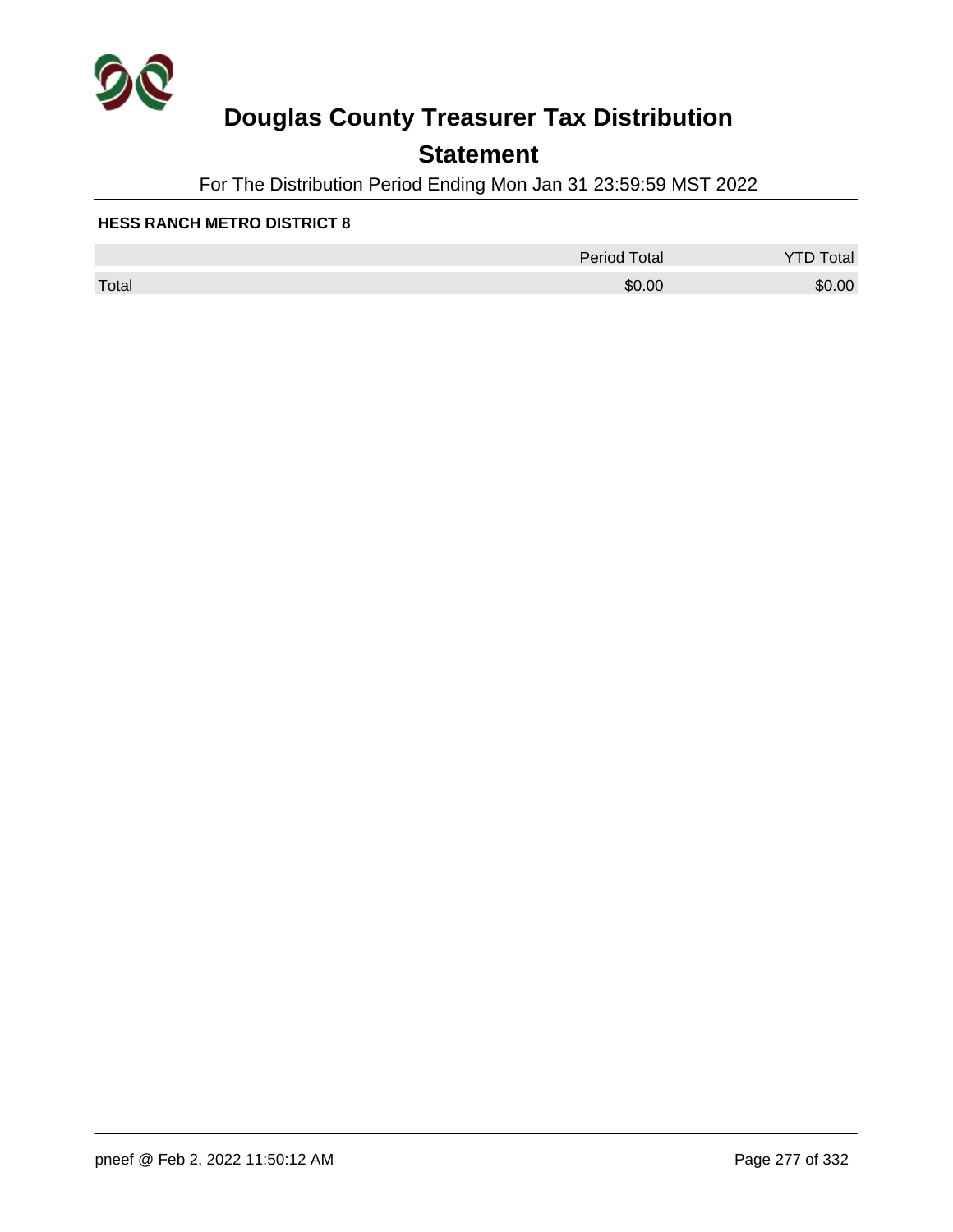

## **Statement**

For The Distribution Period Ending Mon Jan 31 23:59:59 MST 2022

#### **BELFORD SOUTH METRO DISTRICT**

|                      | Period Total | <b>YTD Total</b> |
|----------------------|--------------|------------------|
| Auto Ownership (SOT) | \$0.76       | \$0.76           |
| Total                | \$0.76       | \$0.76           |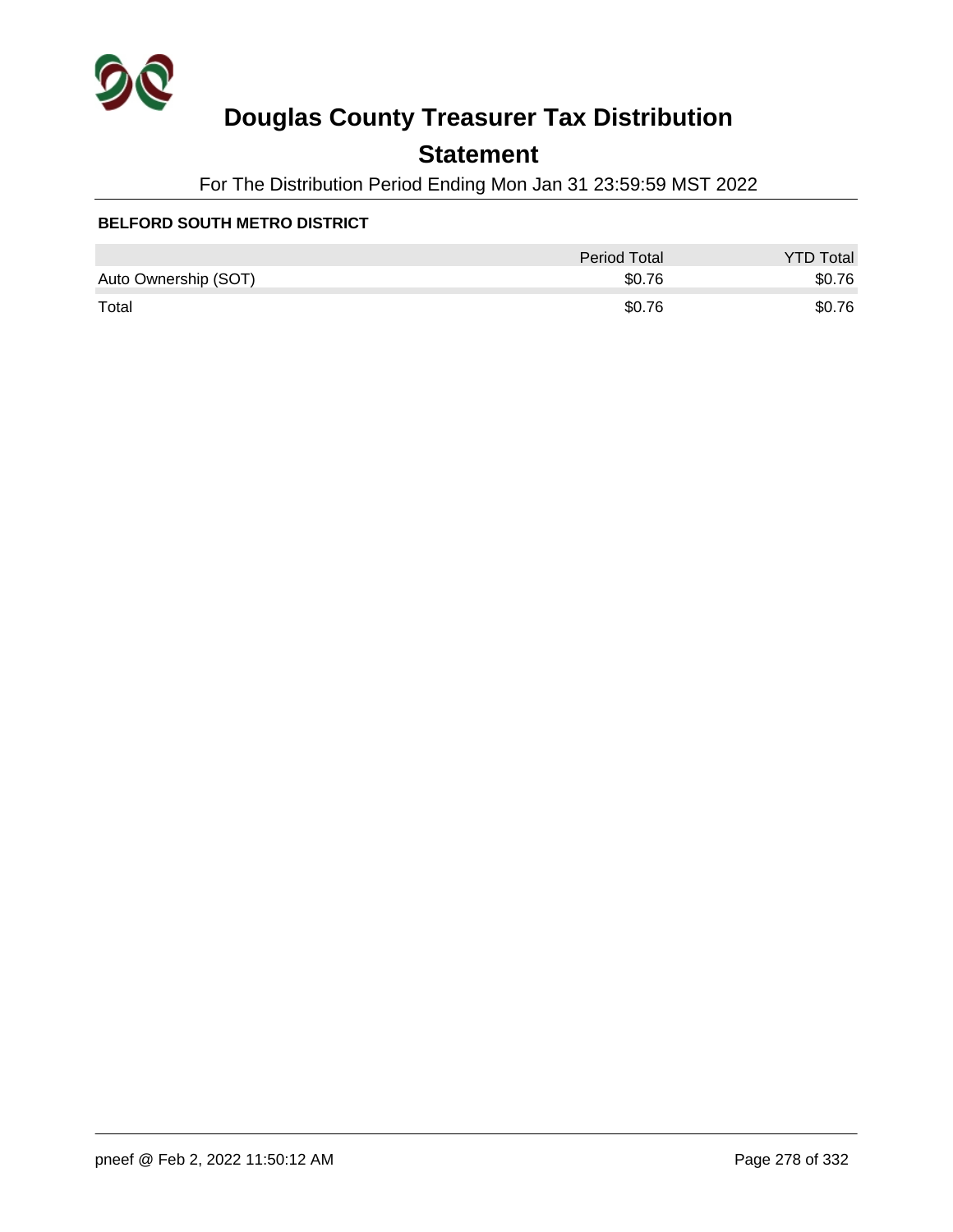

### **Statement**

For The Distribution Period Ending Mon Jan 31 23:59:59 MST 2022

#### **CIELO METRO DISTRICT**

|                      | Period Total | <b>YTD Total</b> |
|----------------------|--------------|------------------|
| Auto Ownership (SOT) | \$1,057.65   | \$1,057.65       |
| Total                | \$1,057.65   | \$1,057.65       |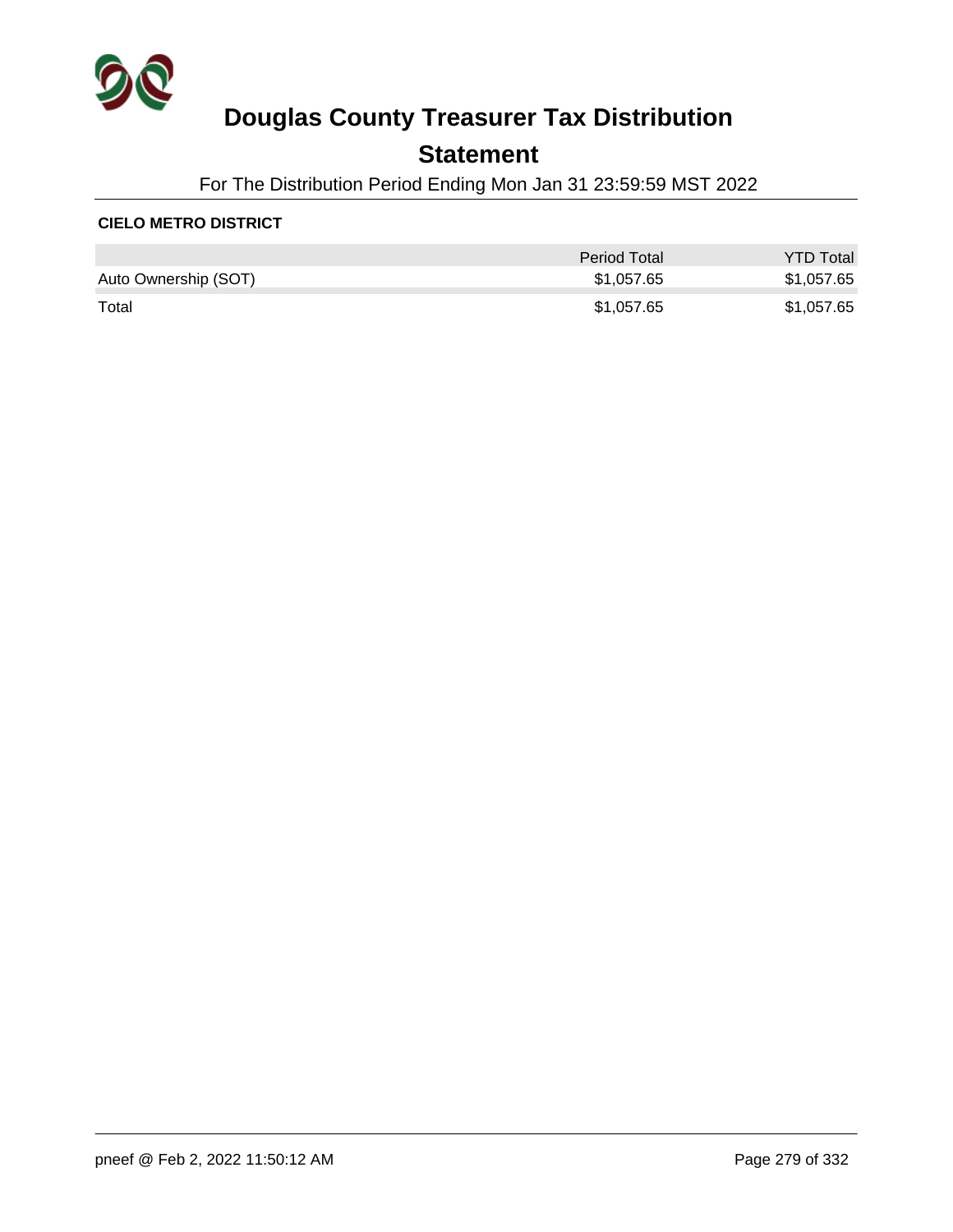

## **Statement**

For The Distribution Period Ending Mon Jan 31 23:59:59 MST 2022

### **REATA RIDGE VILLAGE METRO DISTRICT 1**

|                                   | <b>Period Total</b> | <b>YTD Total</b> |
|-----------------------------------|---------------------|------------------|
| <b>Current Year Taxes</b>         | \$3,622.68          | \$3,622.68       |
| Auto Ownership (SOT)              | \$1,289.30          | \$1,289.30       |
| <b>Current Year Treasurer Fee</b> | (\$54.34)           | (\$54.34)        |
| Total                             | \$4,857.64          | \$4,857.64       |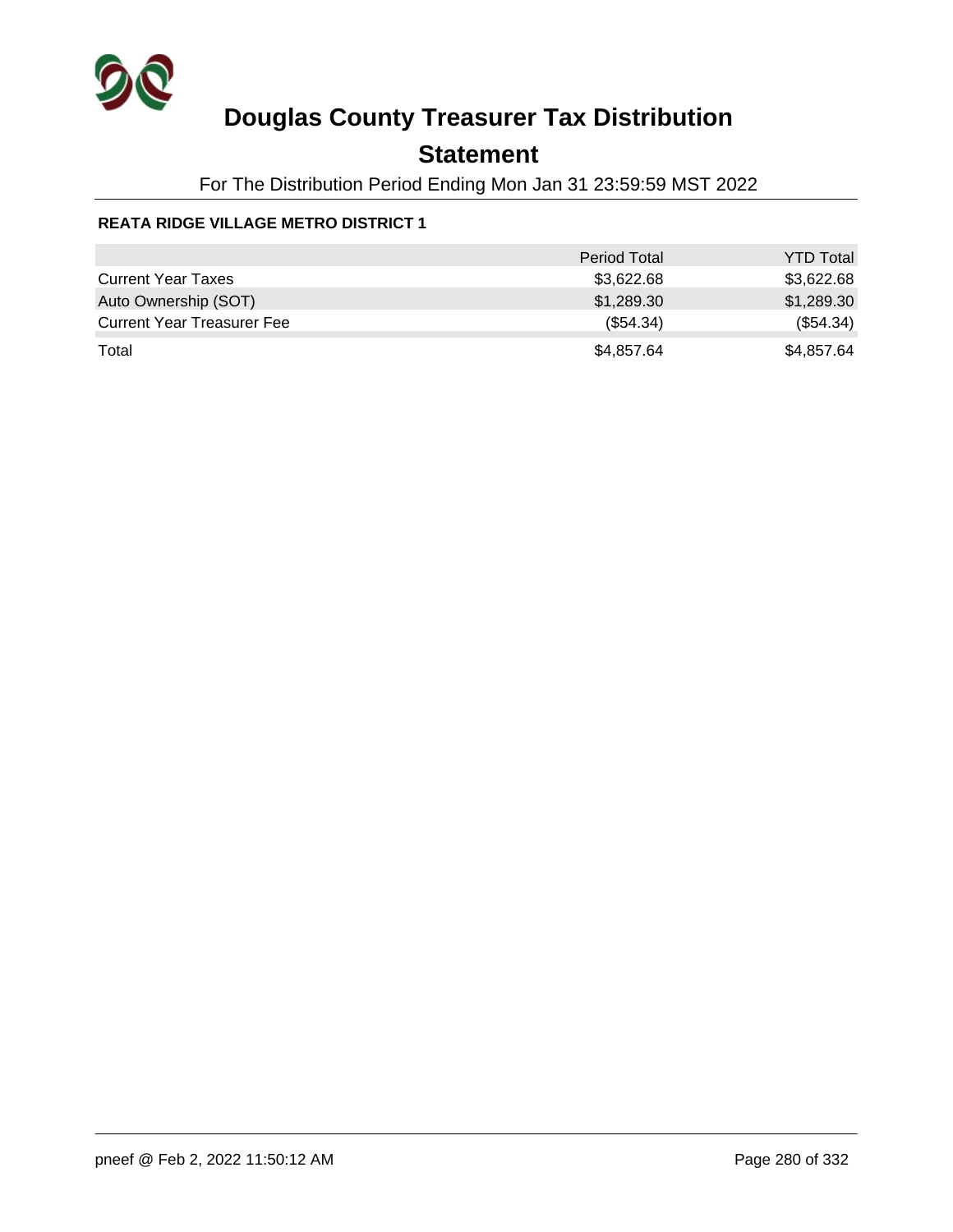

## **Statement**

For The Distribution Period Ending Mon Jan 31 23:59:59 MST 2022

### **REATA RIDGE VILLAGE METRO DISTRICT 2**

|                                   | <b>Period Total</b> | <b>YTD Total</b> |
|-----------------------------------|---------------------|------------------|
| <b>Current Year Taxes</b>         | \$4,379.51          | \$4,379.51       |
| Auto Ownership (SOT)              | \$796.16            | \$796.16         |
| <b>Current Year Treasurer Fee</b> | (\$65.69)           | (\$65.69)        |
| Total                             | \$5,109.98          | \$5,109.98       |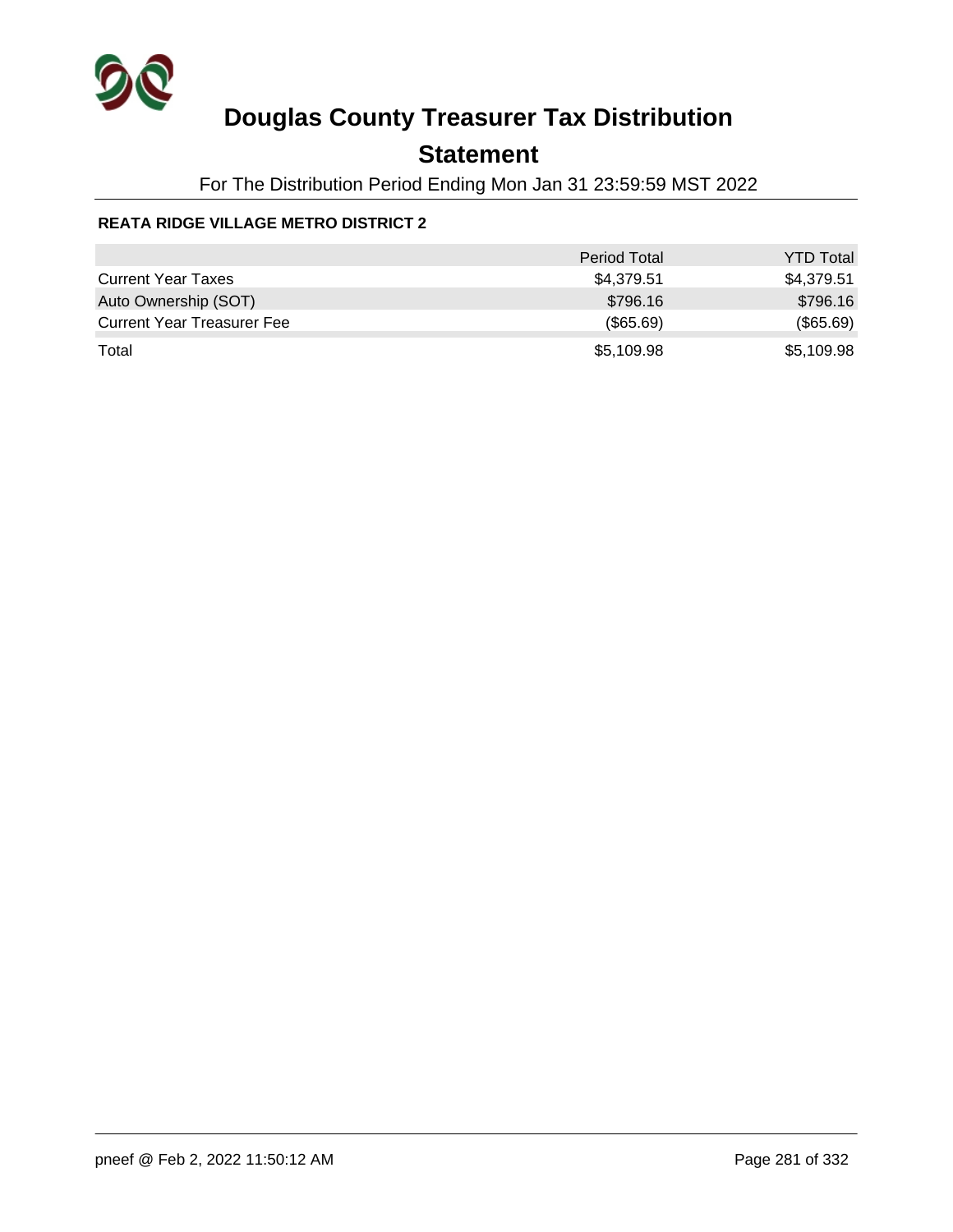

### **Statement**

For The Distribution Period Ending Mon Jan 31 23:59:59 MST 2022

#### **ANTHOLOGY WEST METRO DISTRICT 4**

|                                   | <b>Period Total</b> | <b>YTD Total</b> |
|-----------------------------------|---------------------|------------------|
| <b>Current Year Taxes</b>         | \$3,365.60          | \$3,365.60       |
| Auto Ownership (SOT)              | \$3,327.38          | \$3,327.38       |
| <b>Current Year Treasurer Fee</b> | $(\$50.49)$         | (\$50.49)        |
| Total                             | \$6,642.49          | \$6,642.49       |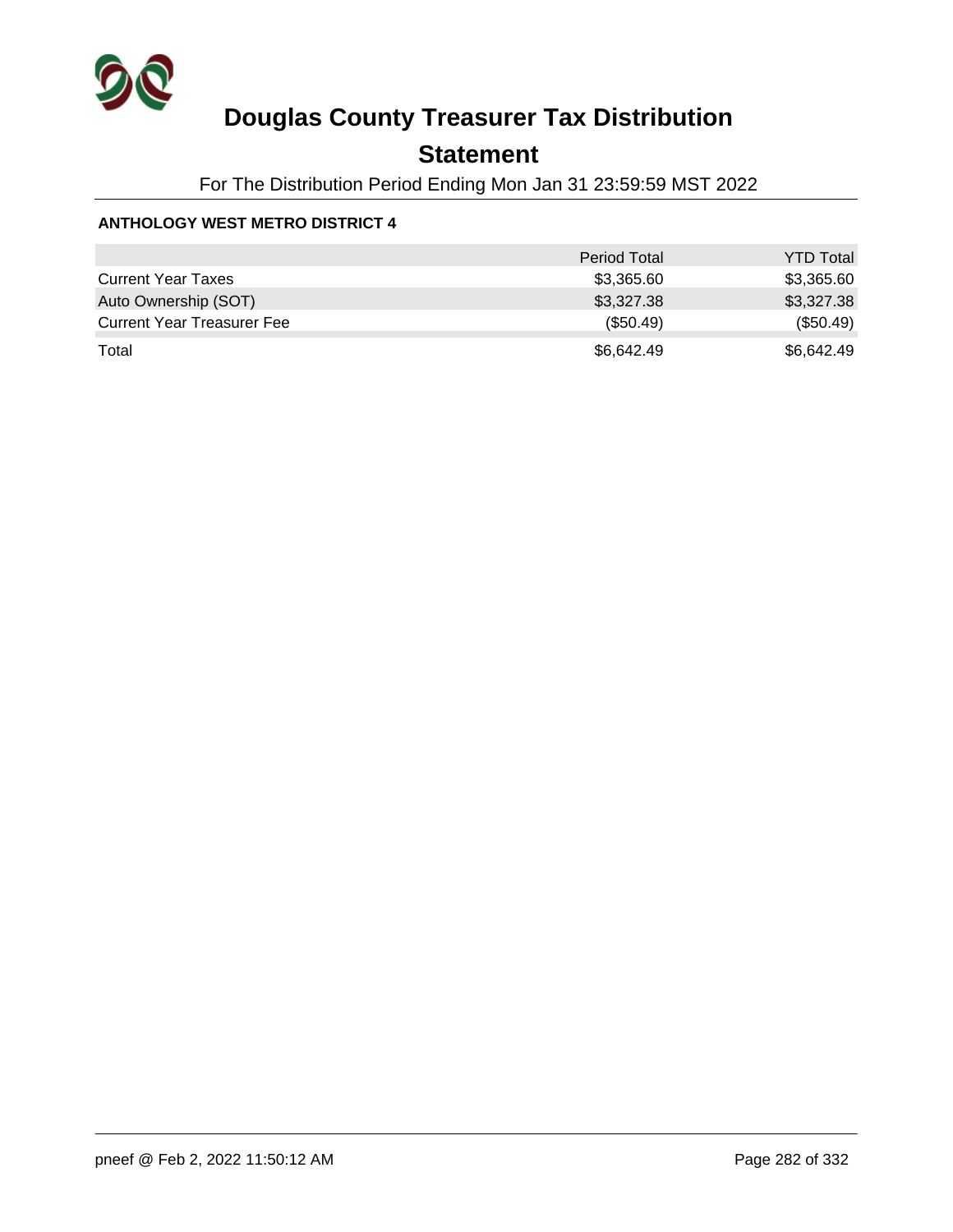

## **Statement**

For The Distribution Period Ending Mon Jan 31 23:59:59 MST 2022

#### **ANTHOLOGY WEST METRO DISTRICT 5**

|                      | Period Total | <b>YTD Total</b> |
|----------------------|--------------|------------------|
| Auto Ownership (SOT) | \$981.58     | \$981.58         |
| Total                | \$981.58     | \$981.58         |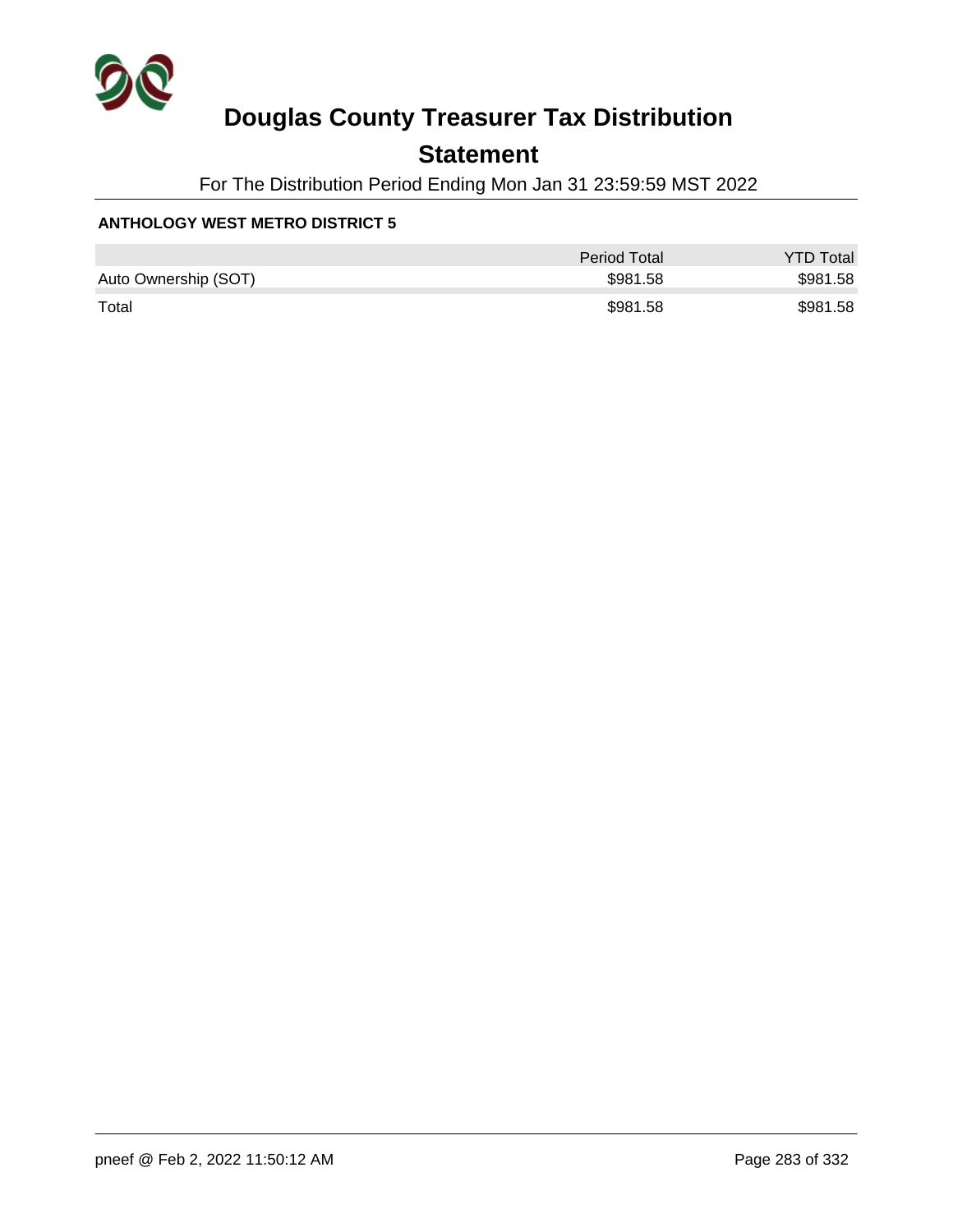

## **Statement**

For The Distribution Period Ending Mon Jan 31 23:59:59 MST 2022

#### **ANTHOLOGY WEST METRO DISTRICT 6**

|       | <b>Period Total</b> | otal   |
|-------|---------------------|--------|
| Total | \$0.00              | \$0.00 |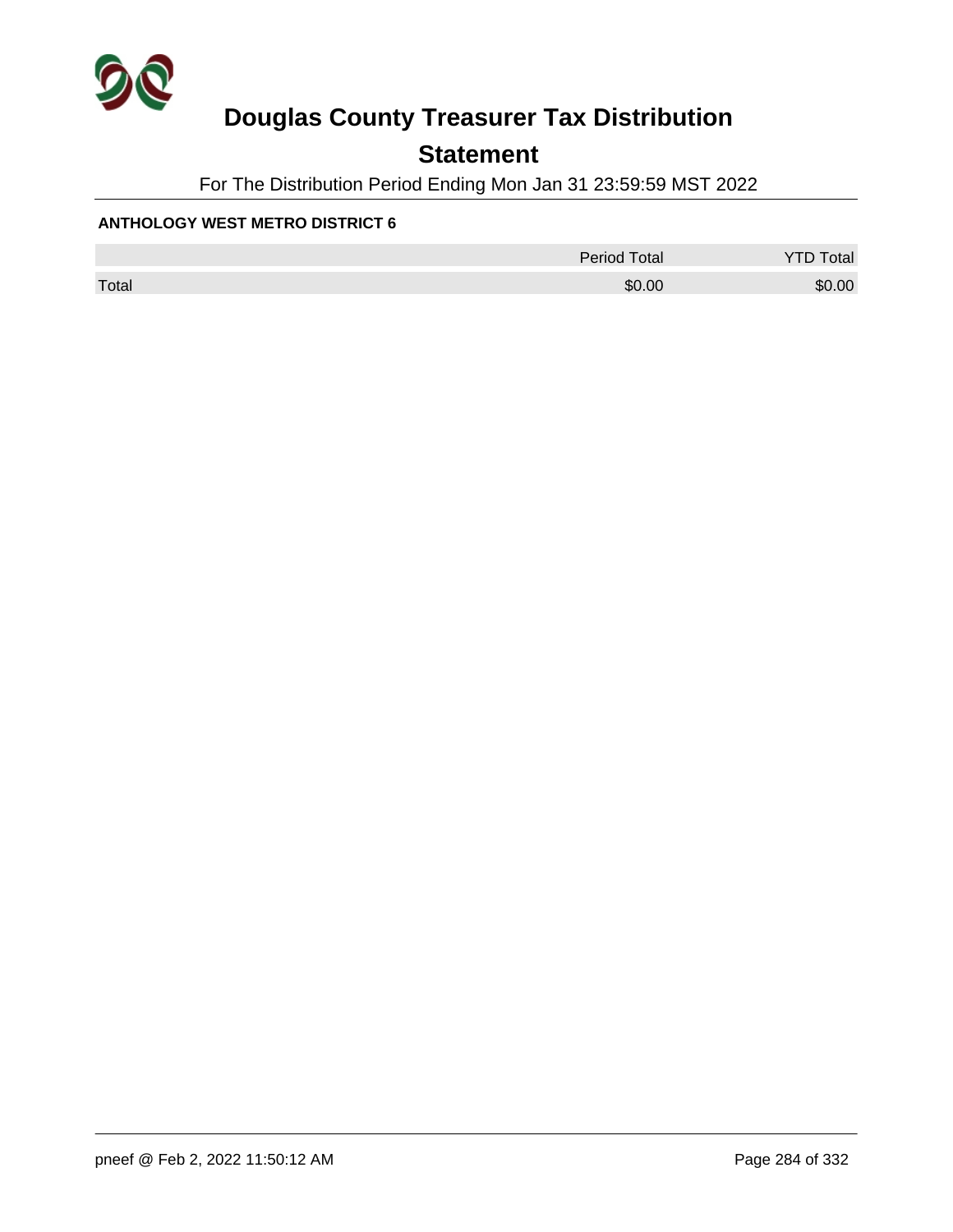

## **Statement**

For The Distribution Period Ending Mon Jan 31 23:59:59 MST 2022

#### **MIRABELLE METRO DISTRICT 2**

|                                   | <b>Period Total</b> | <b>YTD Total</b> |
|-----------------------------------|---------------------|------------------|
| <b>Current Year Taxes</b>         | \$2,355.43          | \$2,355.43       |
| Auto Ownership (SOT)              | \$5,525.33          | \$5,525.33       |
| <b>Current Year Treasurer Fee</b> | (\$35.33)           | (\$35.33)        |
| Total                             | \$7,845.43          | \$7,845.43       |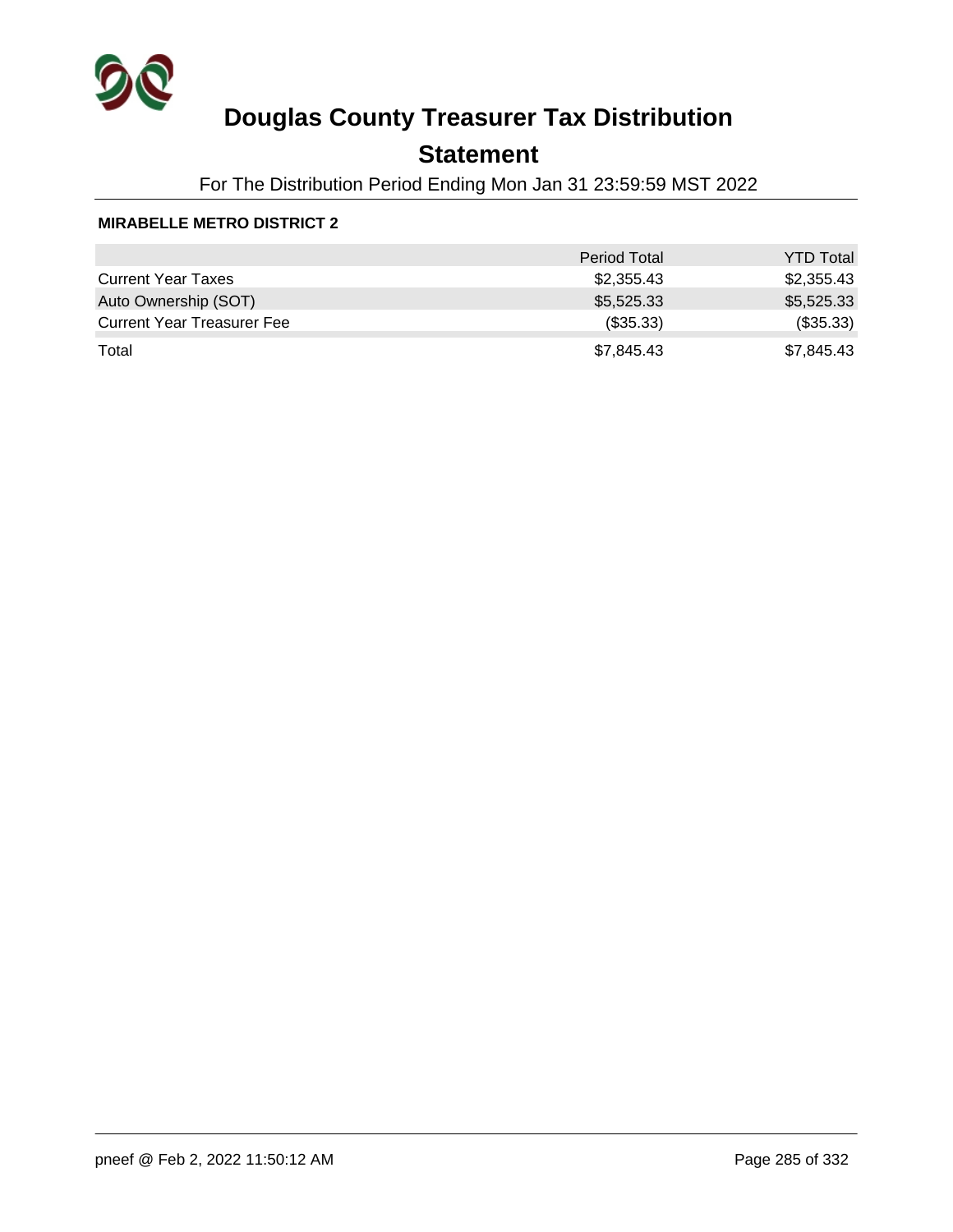

## **Statement**

For The Distribution Period Ending Mon Jan 31 23:59:59 MST 2022

#### **MIRABELLE METRO DISTRICT 3**

|       | <b>Period Total</b> | otal   |
|-------|---------------------|--------|
| Total | \$0.00              | \$0.00 |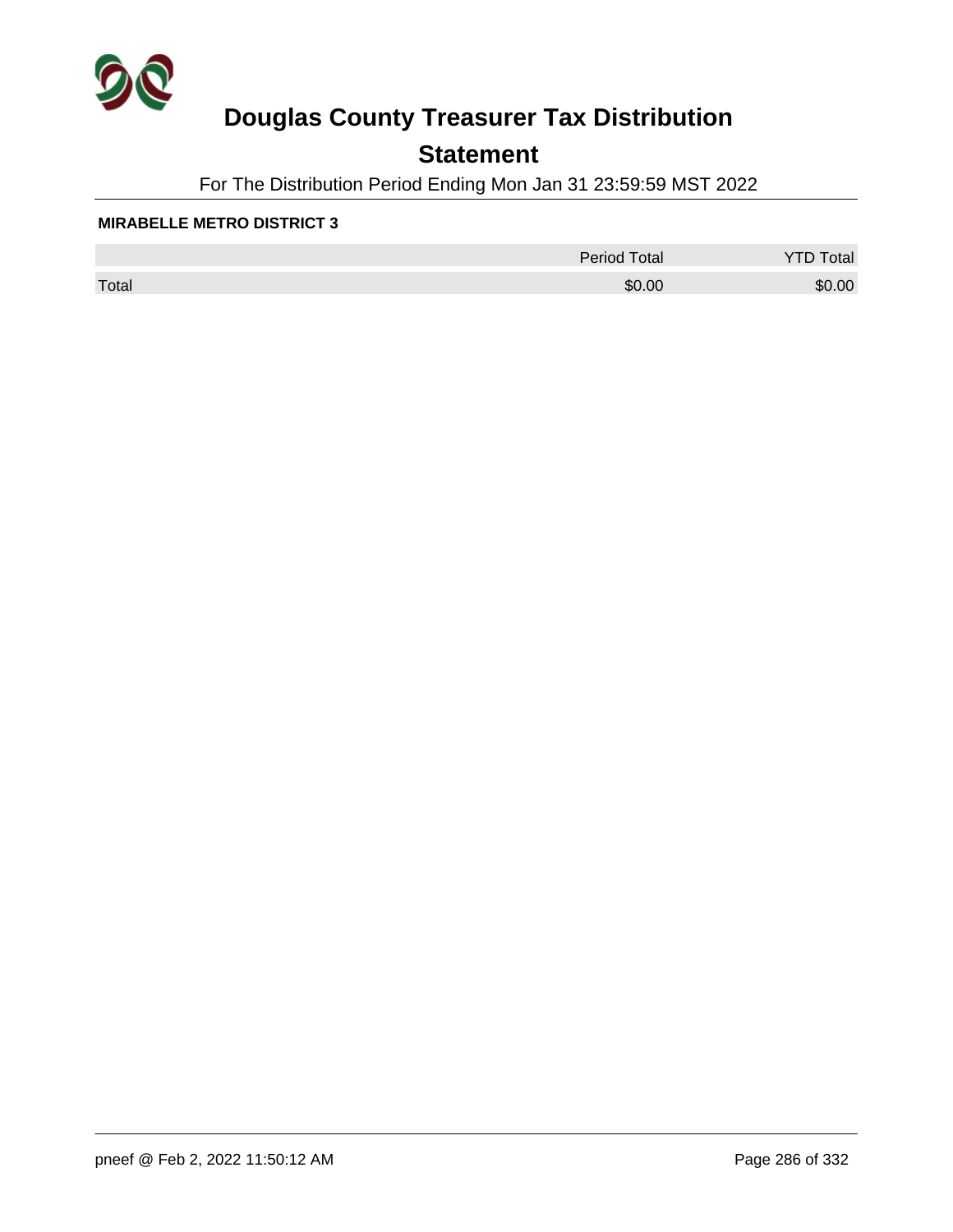

## **Statement**

For The Distribution Period Ending Mon Jan 31 23:59:59 MST 2022

#### **MIRABELLE METRO DISTRICT 4**

|       | <b>Period Total</b> | otal<br>້ |
|-------|---------------------|-----------|
| Total | \$0.00              | \$0.00    |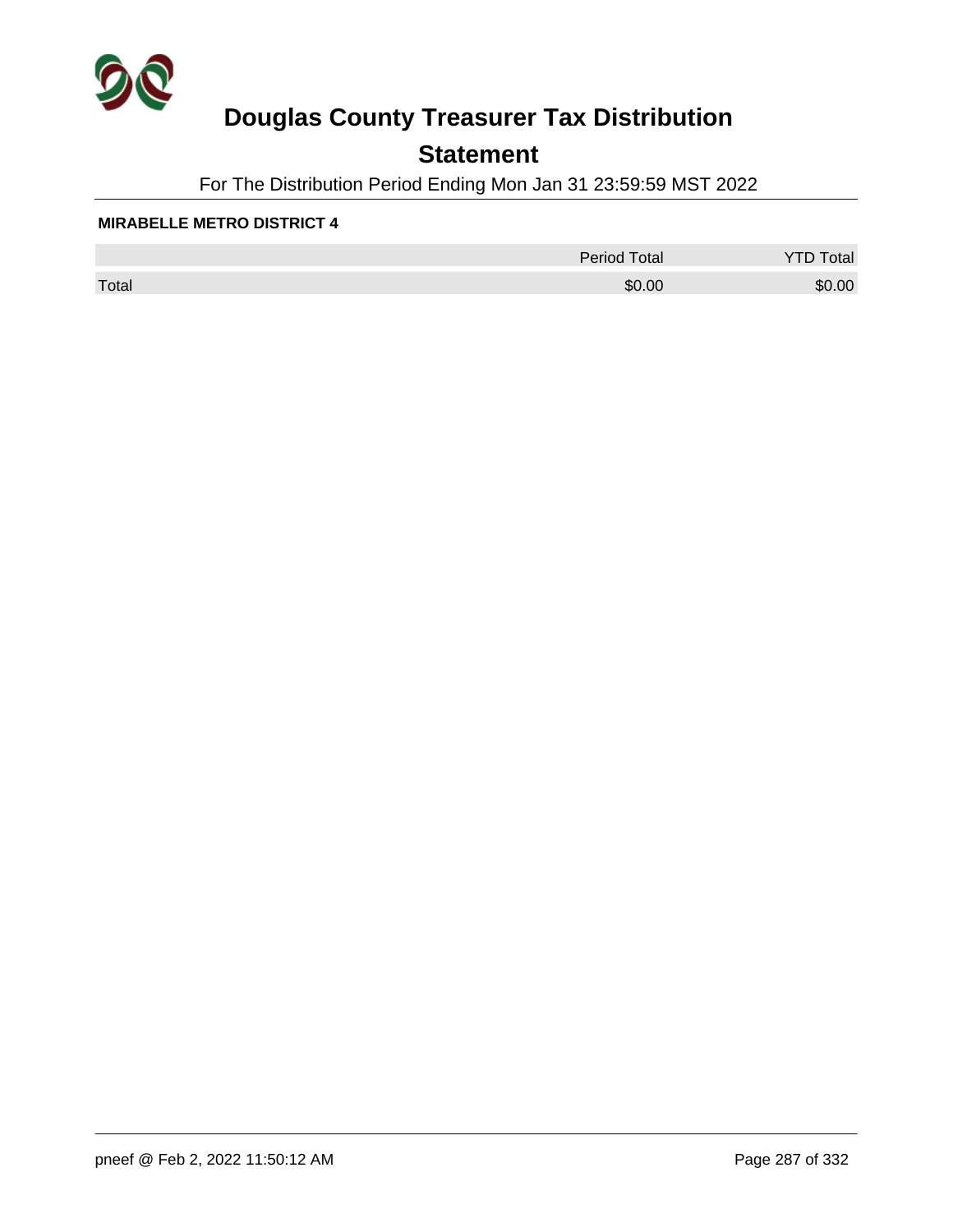

### **Statement**

For The Distribution Period Ending Mon Jan 31 23:59:59 MST 2022

#### **VILLAS METRO DISTRICT**

|                                   | <b>Period Total</b> | <b>YTD Total</b> |
|-----------------------------------|---------------------|------------------|
| <b>Current Year Taxes</b>         | \$2,290.06          | \$2,290.06       |
| Auto Ownership (SOT)              | \$2,006.53          | \$2,006.53       |
| <b>Current Year Treasurer Fee</b> | $(\$34.35)$         | (\$34.35)        |
| Total                             | \$4,262.24          | \$4,262.24       |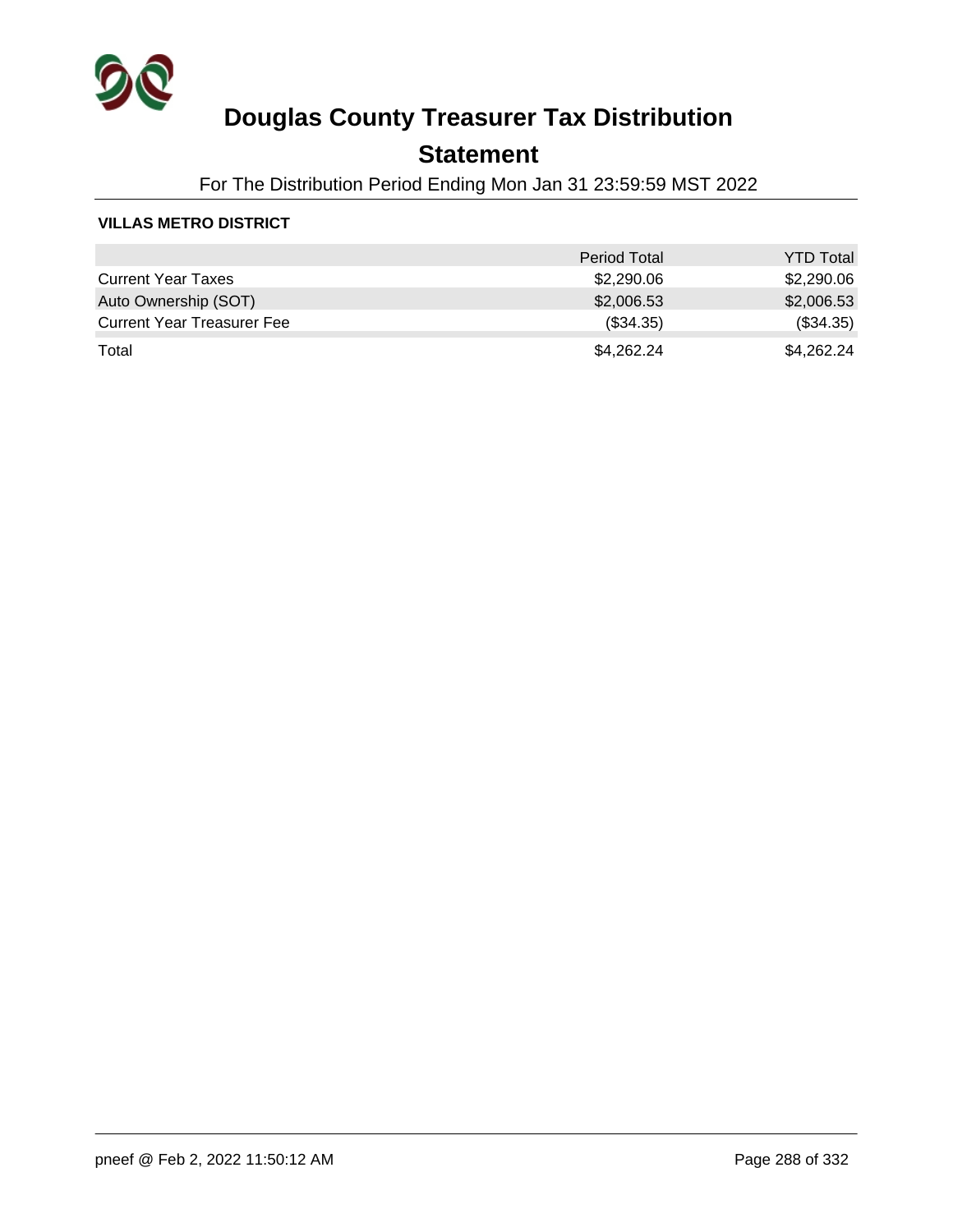

## **Statement**

For The Distribution Period Ending Mon Jan 31 23:59:59 MST 2022

#### **LINCOLN CREEK METRO DISTRICT DEBT SERVICE**

|       | <b>Period Total</b> | otal   |
|-------|---------------------|--------|
| Total | \$0.00              | \$0.00 |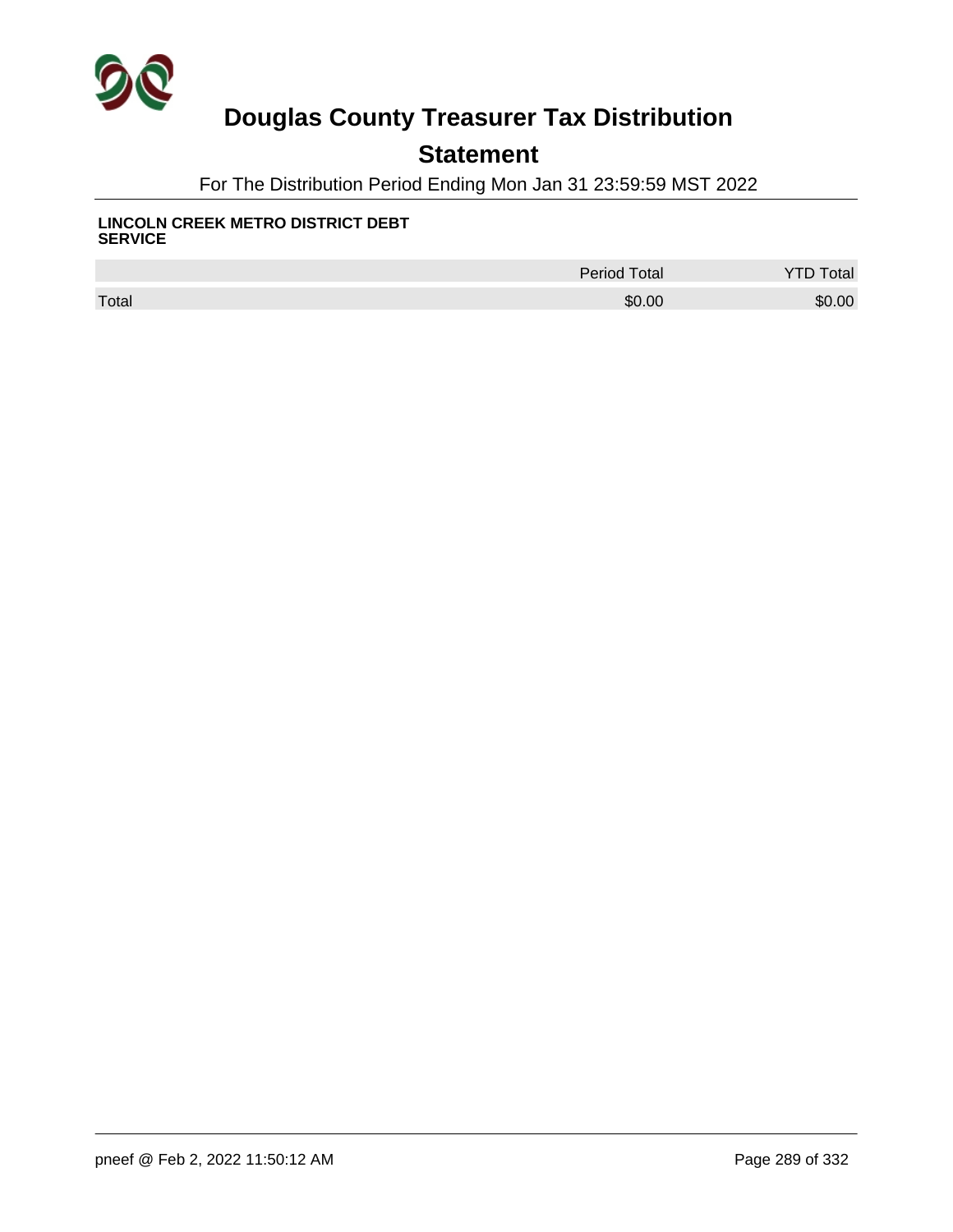

## **Statement**

For The Distribution Period Ending Mon Jan 31 23:59:59 MST 2022

#### **CHAMBERS HIGHPOINT METRO DISTRICT 1**

|                      | Period Total | <b>YTD Total</b> |
|----------------------|--------------|------------------|
| Auto Ownership (SOT) | \$0.18       | \$0.18           |
| Total                | \$0.18       | \$0.18           |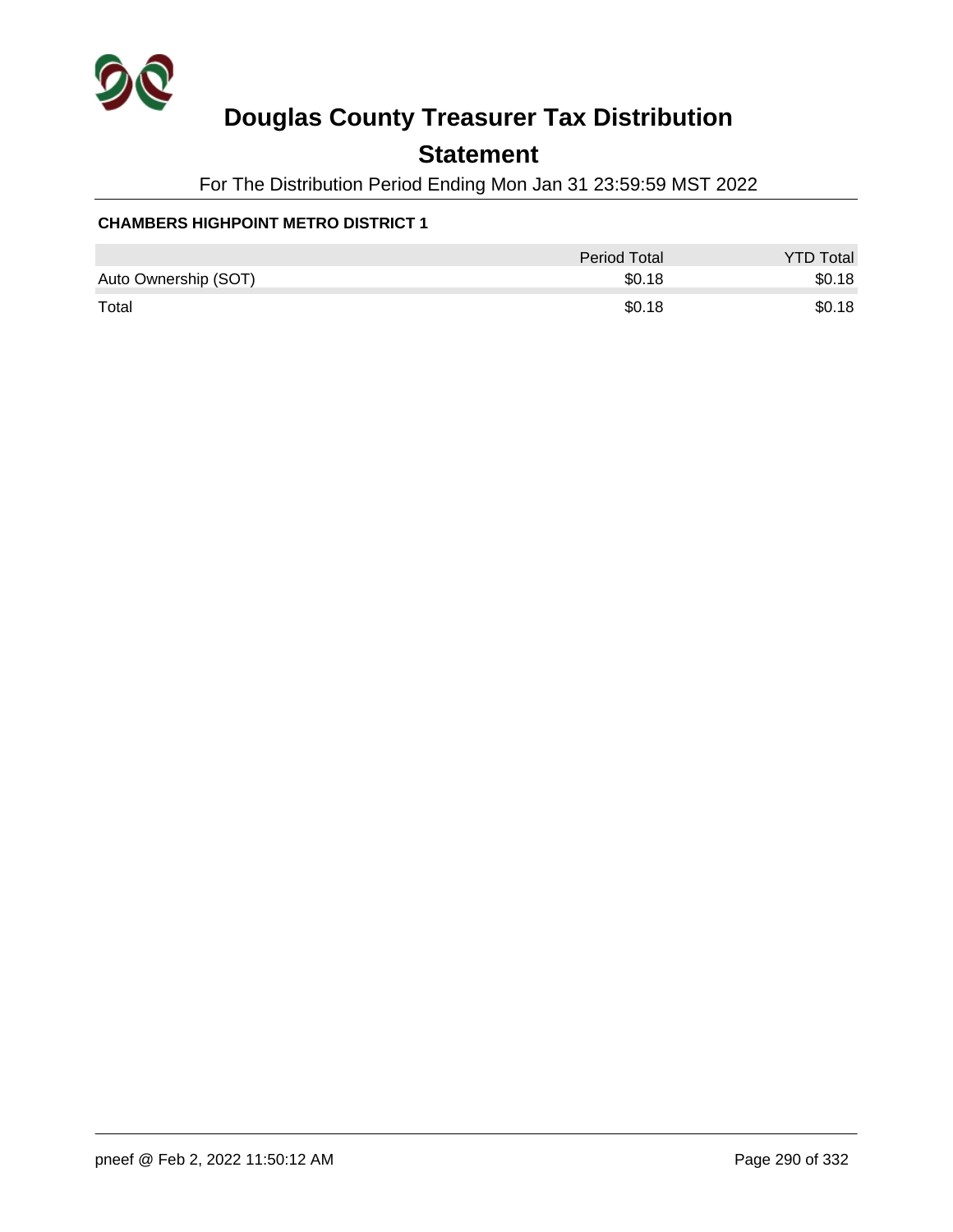

## **Statement**

For The Distribution Period Ending Mon Jan 31 23:59:59 MST 2022

#### **CHAMBERS HIGHPOINT METRO DISTRICT 2**

|                      | Period Total | <b>YTD Total</b> |
|----------------------|--------------|------------------|
| Auto Ownership (SOT) | \$0.15       | \$0.15           |
| Total                | \$0.15       | \$0.15           |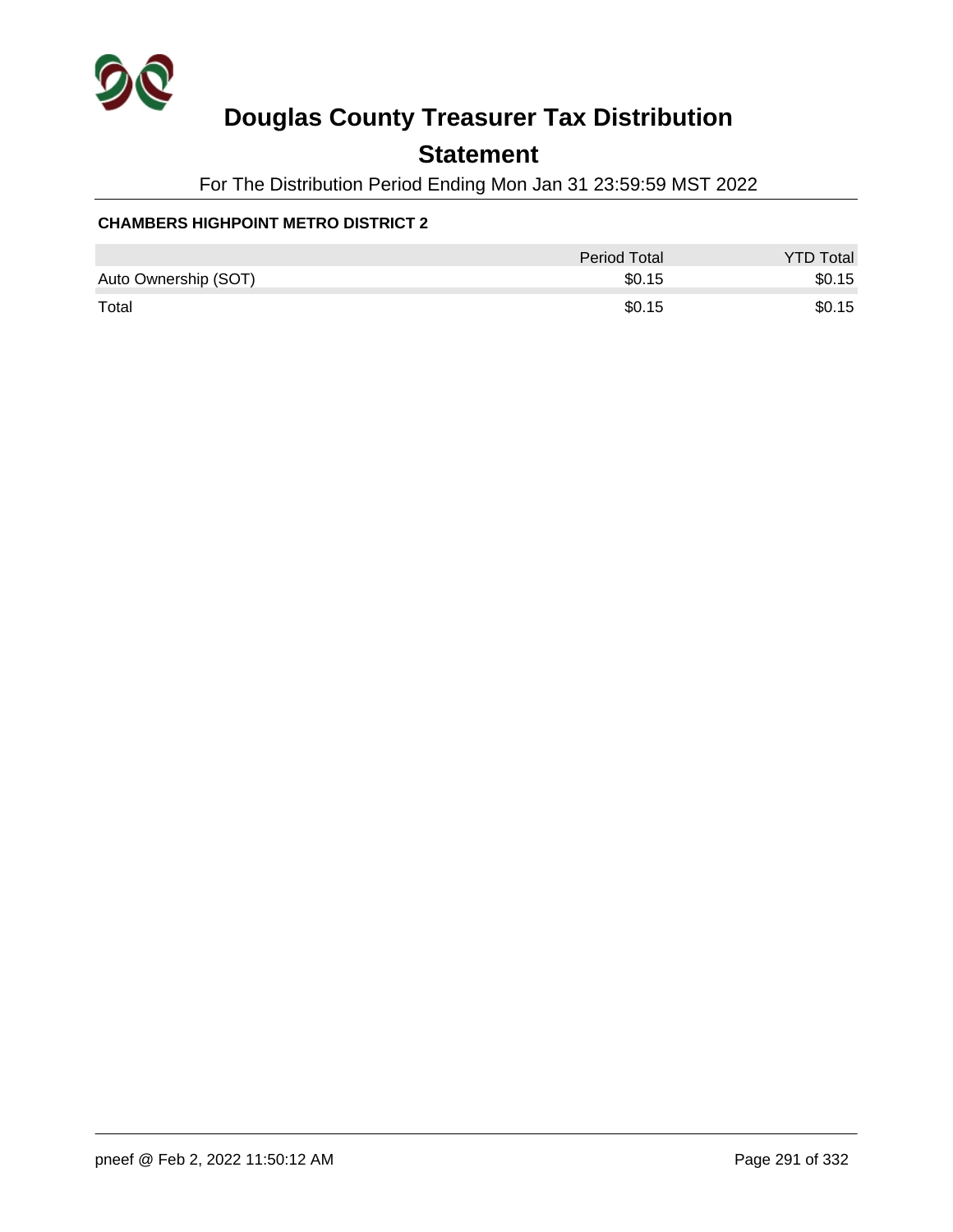

## **Statement**

For The Distribution Period Ending Mon Jan 31 23:59:59 MST 2022

#### **COTTONWOOD WATER & SANITATION DISTRICT DEBT SVC**

|                      | <b>Period Total</b> | <b>YTD Total</b> |
|----------------------|---------------------|------------------|
| Auto Ownership (SOT) | \$0.02              | \$0.02           |
| Total                | \$0.02              | \$0.02           |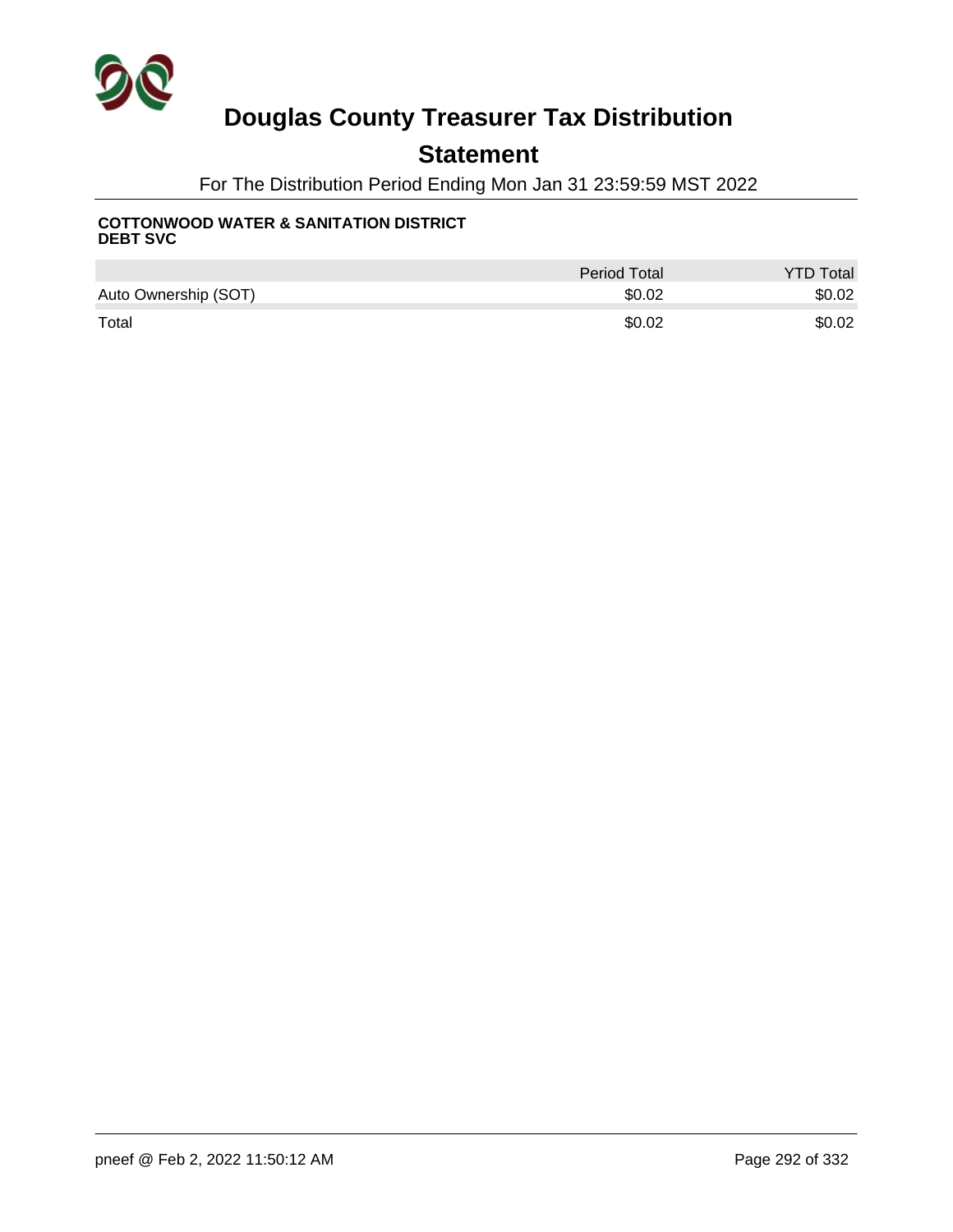

## **Statement**

For The Distribution Period Ending Mon Jan 31 23:59:59 MST 2022

#### **HILLSIDE AT CASTLE ROCK METRO DISTRICT**

|       | <b>Period Total</b> | <b>YTD Total</b> |
|-------|---------------------|------------------|
| Total | \$0.00              | \$0.00           |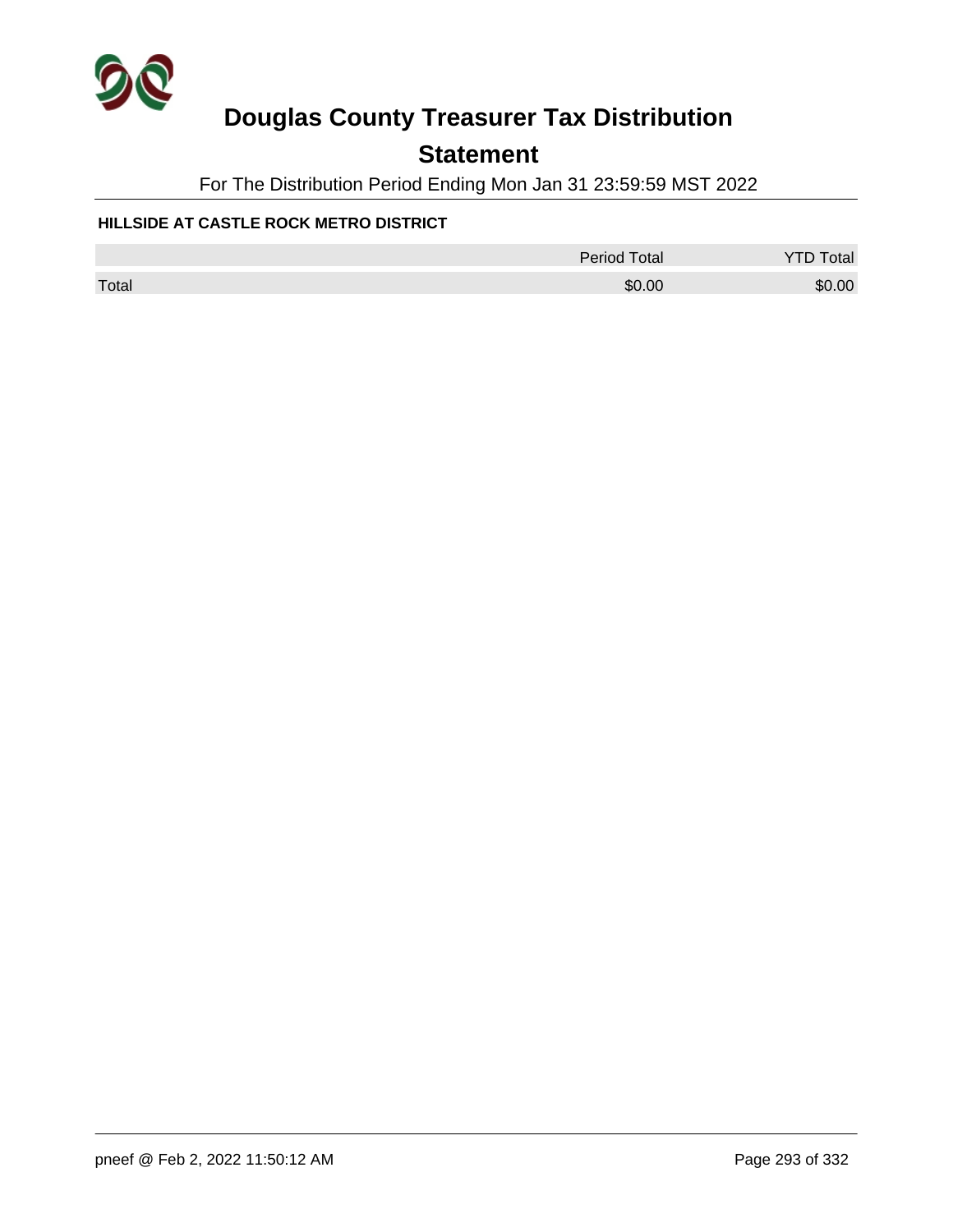

## **Statement**

For The Distribution Period Ending Mon Jan 31 23:59:59 MST 2022

#### **ANTHOLOGY WEST METRO DISTRICT 2 DEBT SERVICE**

|       | <b>Period Total</b> | <b>Total</b> |
|-------|---------------------|--------------|
| Total | \$0.00              | \$0.00       |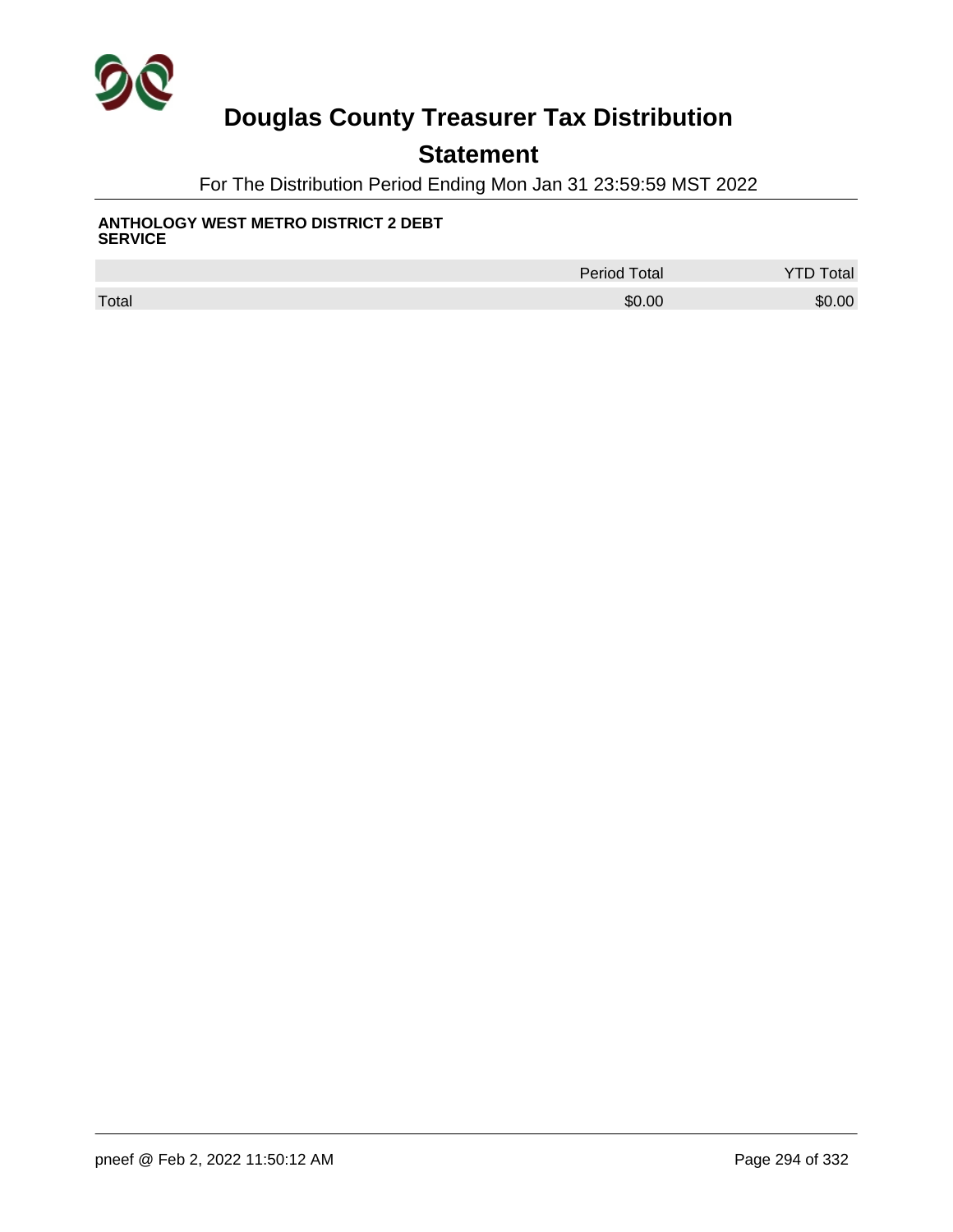

## **Statement**

For The Distribution Period Ending Mon Jan 31 23:59:59 MST 2022

#### **THE YARD METRO DISTRICT**

|       | <b>Period Total</b> | otal<br>້ |
|-------|---------------------|-----------|
| Total | \$0.00              | \$0.00    |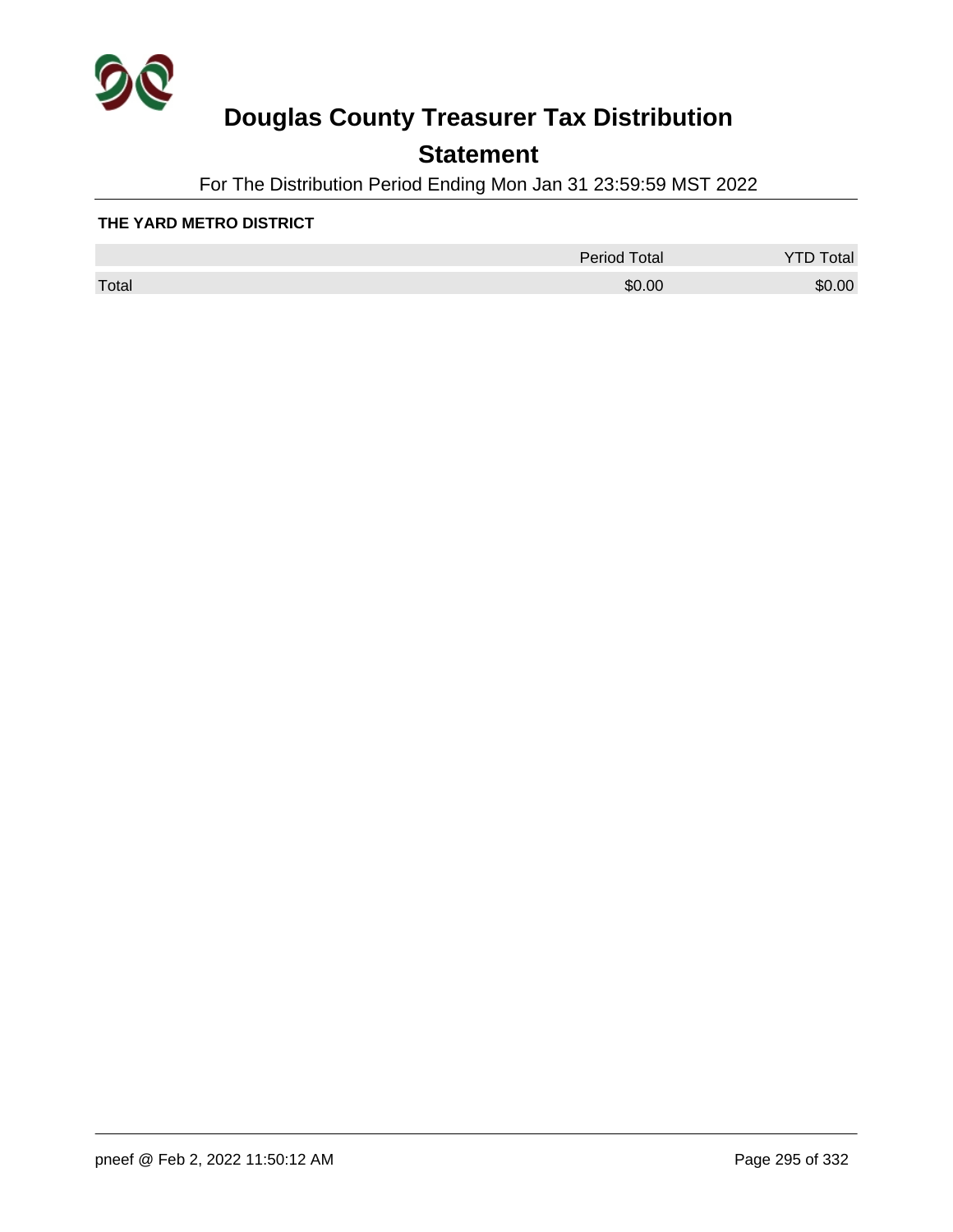

## **Statement**

For The Distribution Period Ending Mon Jan 31 23:59:59 MST 2022

#### **TIMBERS METRO DISTRICT**

|                                   | <b>Period Total</b> | <b>YTD Total</b> |
|-----------------------------------|---------------------|------------------|
| <b>Current Year Taxes</b>         | \$3,643.62          | \$3,643.62       |
| Auto Ownership (SOT)              | \$2,388.33          | \$2,388.33       |
| <b>Current Year Treasurer Fee</b> | $(\$54.65)$         | (\$54.65)        |
| Total                             | \$5,977.30          | \$5,977.30       |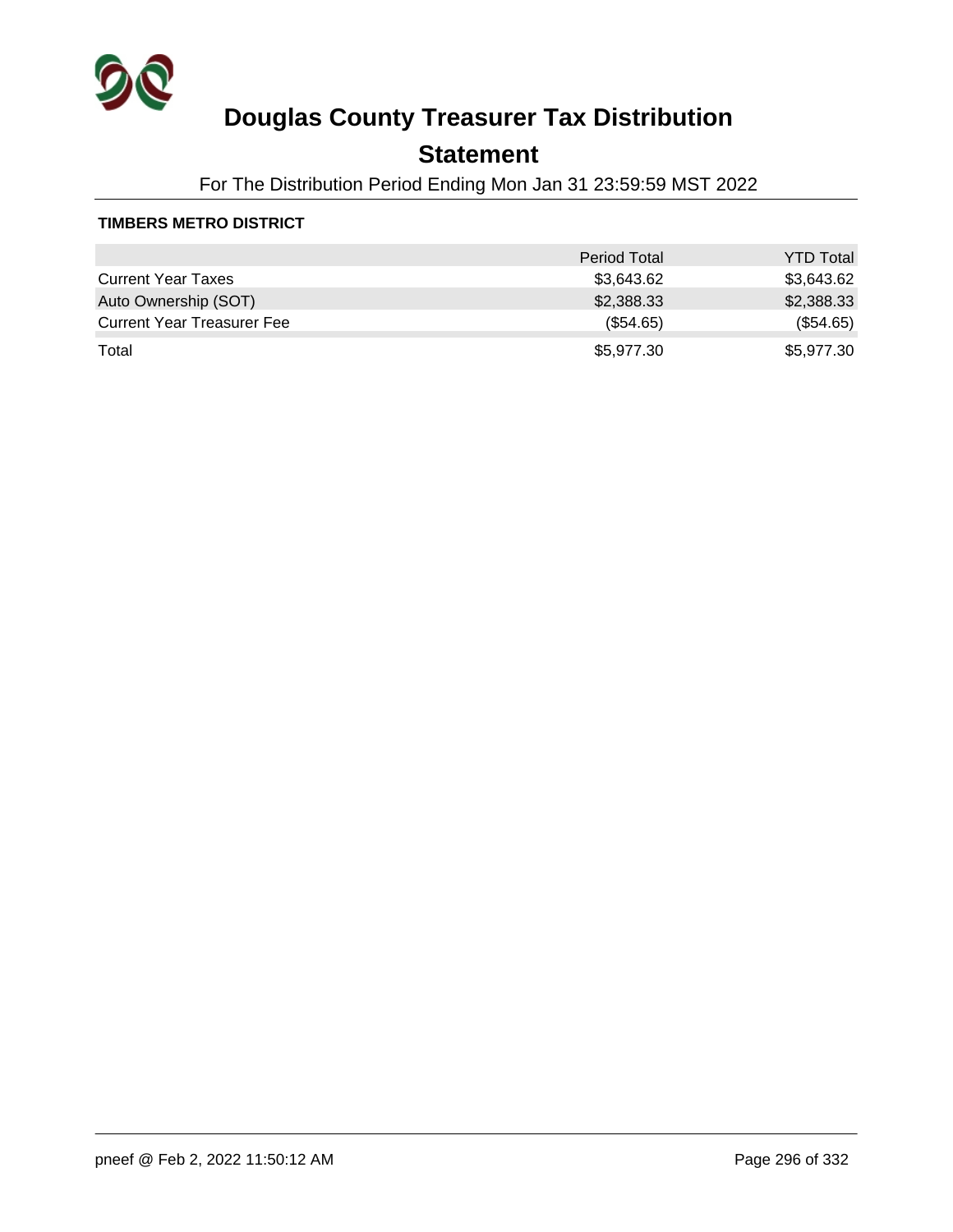

## **Statement**

For The Distribution Period Ending Mon Jan 31 23:59:59 MST 2022

#### **MILLERS LANDING BUSINESS IMPROVEMENT DISTRICT**

|                      | <b>Period Total</b> | <b>YTD Total</b> |
|----------------------|---------------------|------------------|
| Auto Ownership (SOT) | \$891.80            | \$891.80         |
| Total                | \$891.80            | \$891.80         |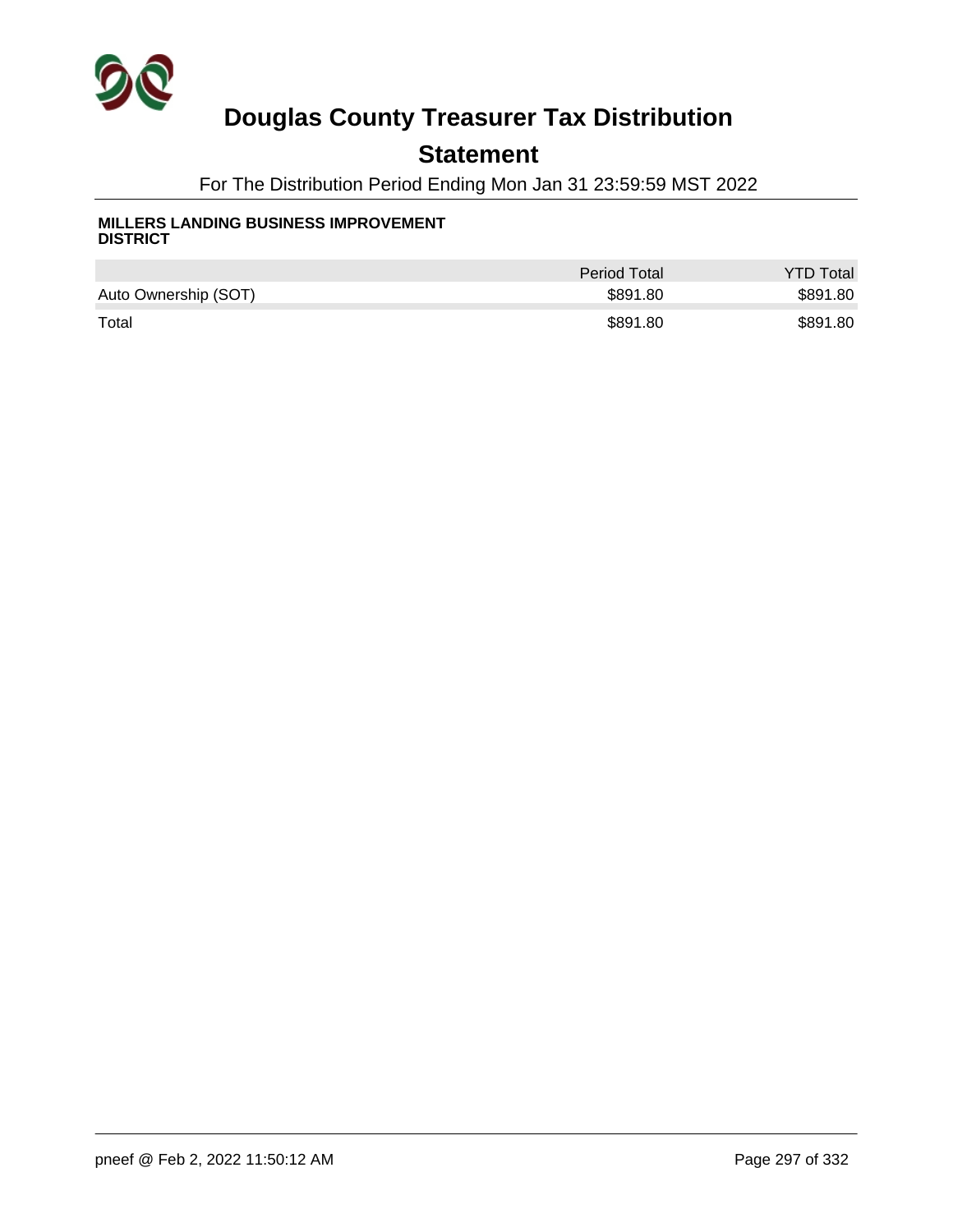

## **Statement**

For The Distribution Period Ending Mon Jan 31 23:59:59 MST 2022

#### **BELFORD NORTH METRO DISTRICT**

|                      | Period Total | <b>YTD Total</b> |
|----------------------|--------------|------------------|
| Auto Ownership (SOT) | \$0.75       | \$0.75           |
| Total                | \$0.75       | \$0.75           |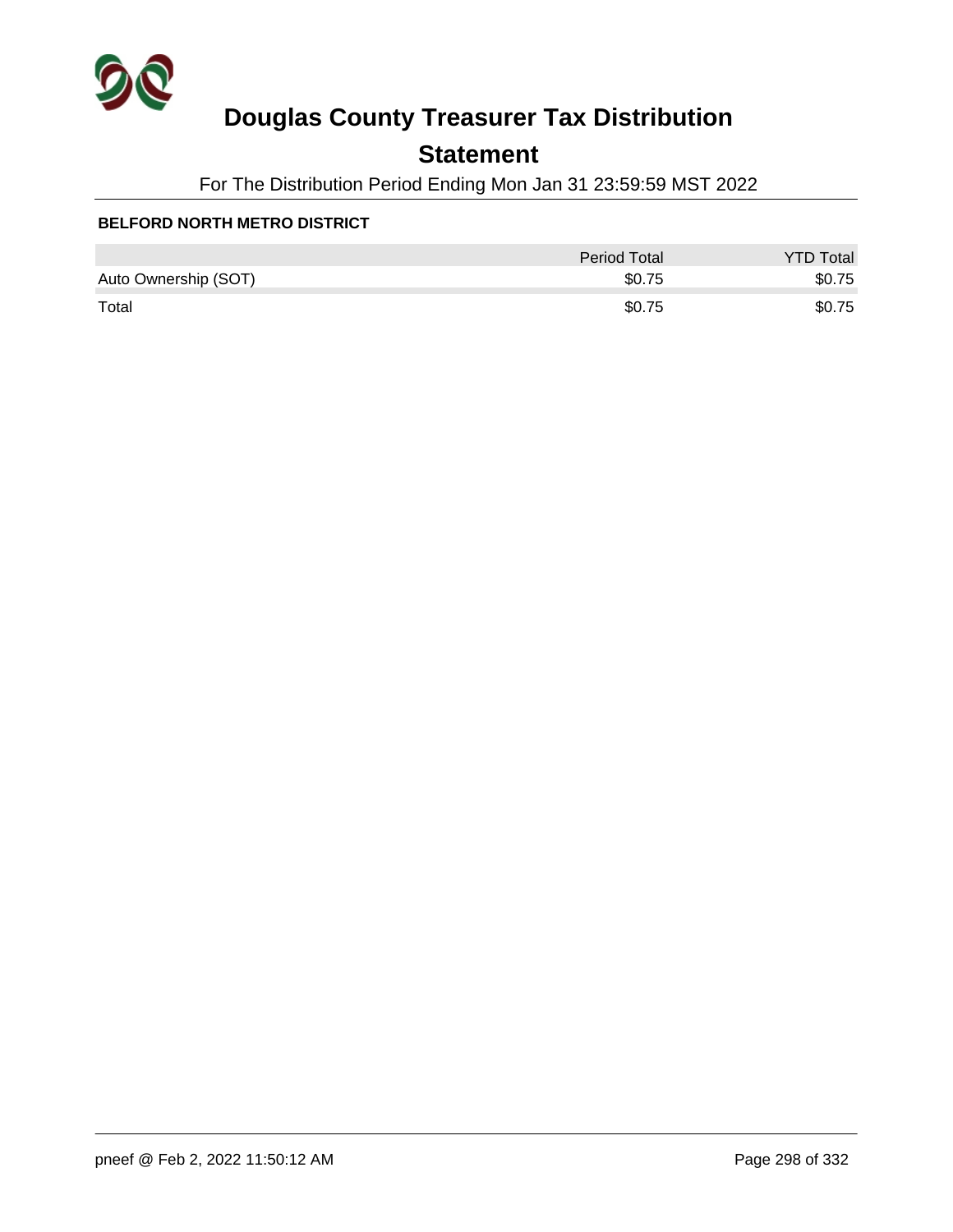

## **Statement**

For The Distribution Period Ending Mon Jan 31 23:59:59 MST 2022

#### **MERIDIAN VILLAGE METRO DISTRICT 1 DEBT SERVICE**

|       | <b>Period Total</b> | <b>Total</b> |
|-------|---------------------|--------------|
| Total | \$0.00              | \$0.00       |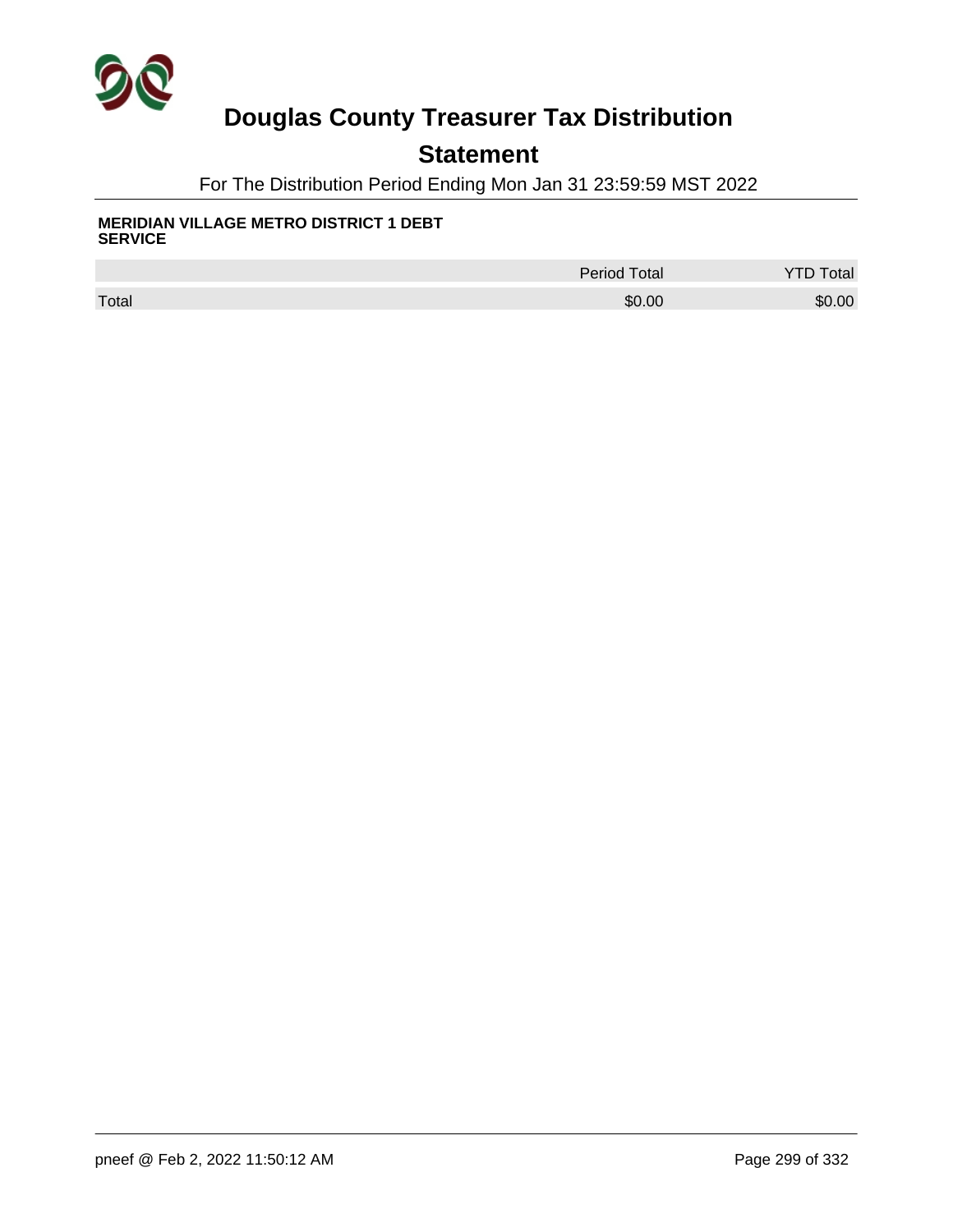

## **Statement**

For The Distribution Period Ending Mon Jan 31 23:59:59 MST 2022

#### **HILLTOP METRO DISTRICT**

|                      | Period Total | <b>YTD Total</b> |
|----------------------|--------------|------------------|
| Auto Ownership (SOT) | \$0.50       | \$0.50           |
| Total                | \$0.50       | \$0.50           |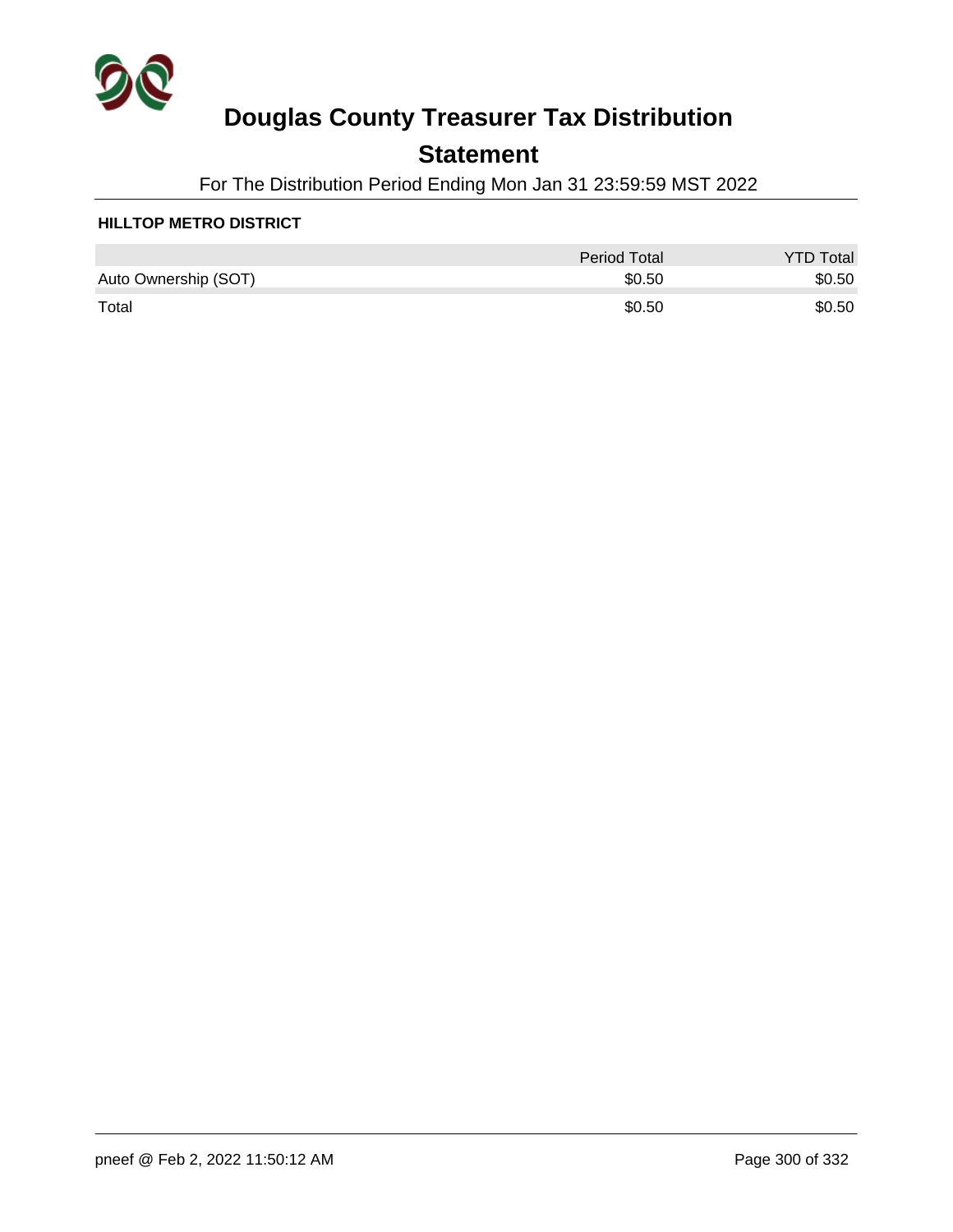

## **Statement**

For The Distribution Period Ending Mon Jan 31 23:59:59 MST 2022

#### **DEVILS HEAD METRO DISTRICT**

|                      | Period Total | <b>YTD Total</b> |
|----------------------|--------------|------------------|
| Auto Ownership (SOT) | \$7.59       | \$7.59           |
| Total                | \$7.59       | \$7.59           |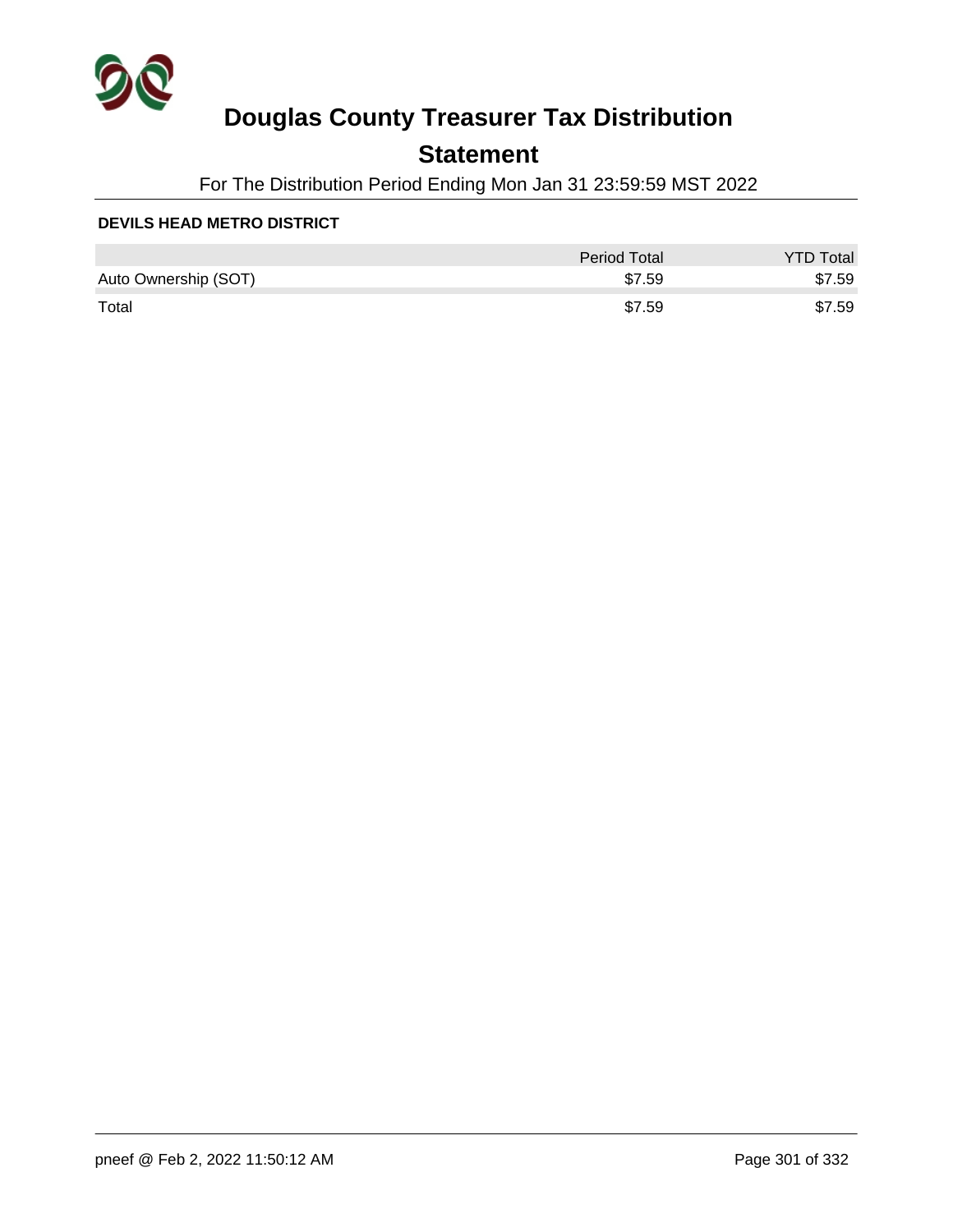

## **Statement**

For The Distribution Period Ending Mon Jan 31 23:59:59 MST 2022

#### **MEADOWLARK METRO DISTRICT**

|                                   | <b>Period Total</b> | <b>YTD Total</b> |
|-----------------------------------|---------------------|------------------|
| <b>Current Year Taxes</b>         | \$5,122.13          | \$5,122.13       |
| Auto Ownership (SOT)              | \$2,283.12          | \$2,283.12       |
| <b>Current Year Treasurer Fee</b> | (\$76.83)           | (\$76.83)        |
| Total                             | \$7,328.42          | \$7,328.42       |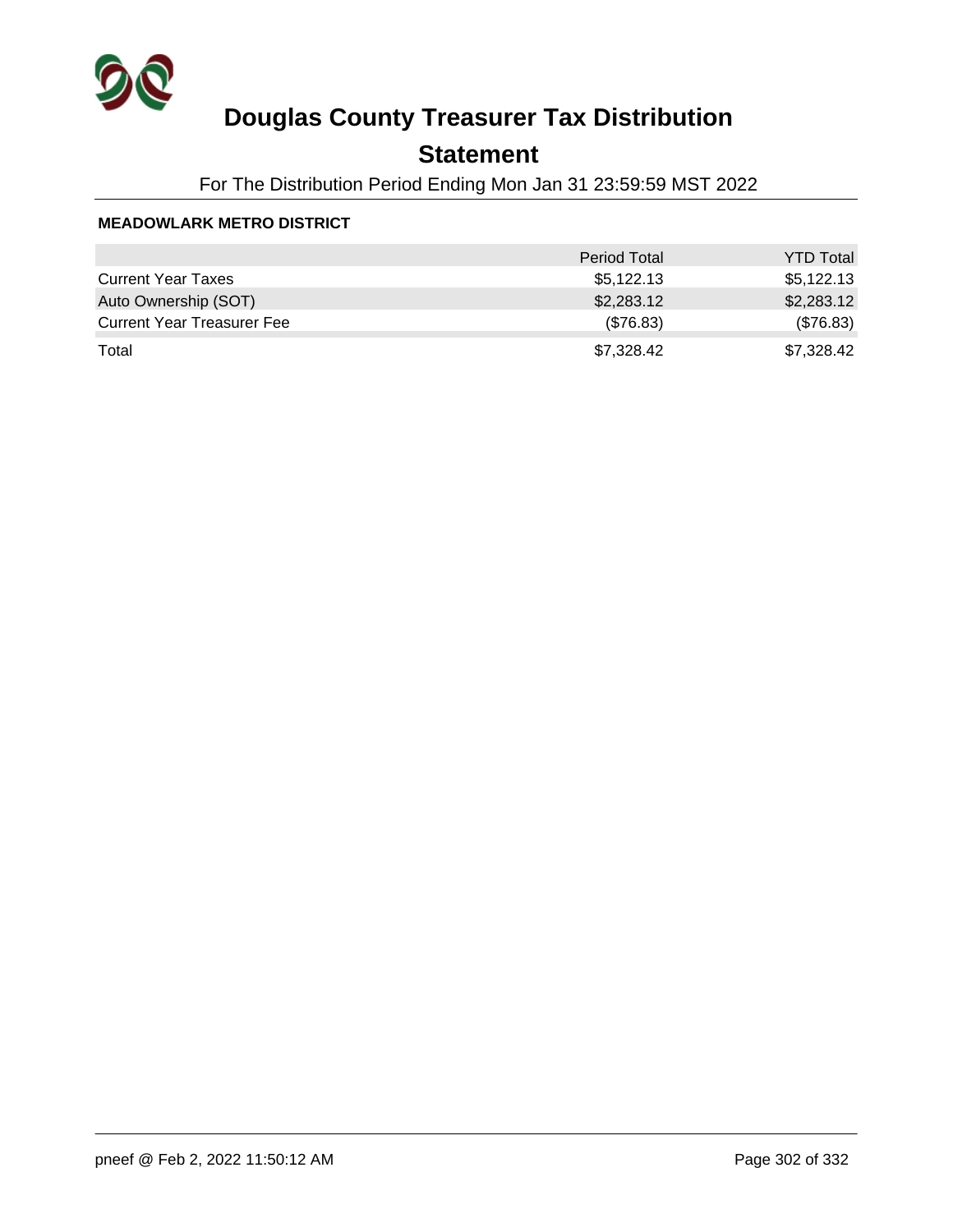

## **Statement**

For The Distribution Period Ending Mon Jan 31 23:59:59 MST 2022

#### **ROCK CANYON METRO DISTRICT**

|                      | Period Total | <b>YTD Total</b> |
|----------------------|--------------|------------------|
| Auto Ownership (SOT) | \$450.74     | \$450.74         |
| Total                | \$450.74     | \$450.74         |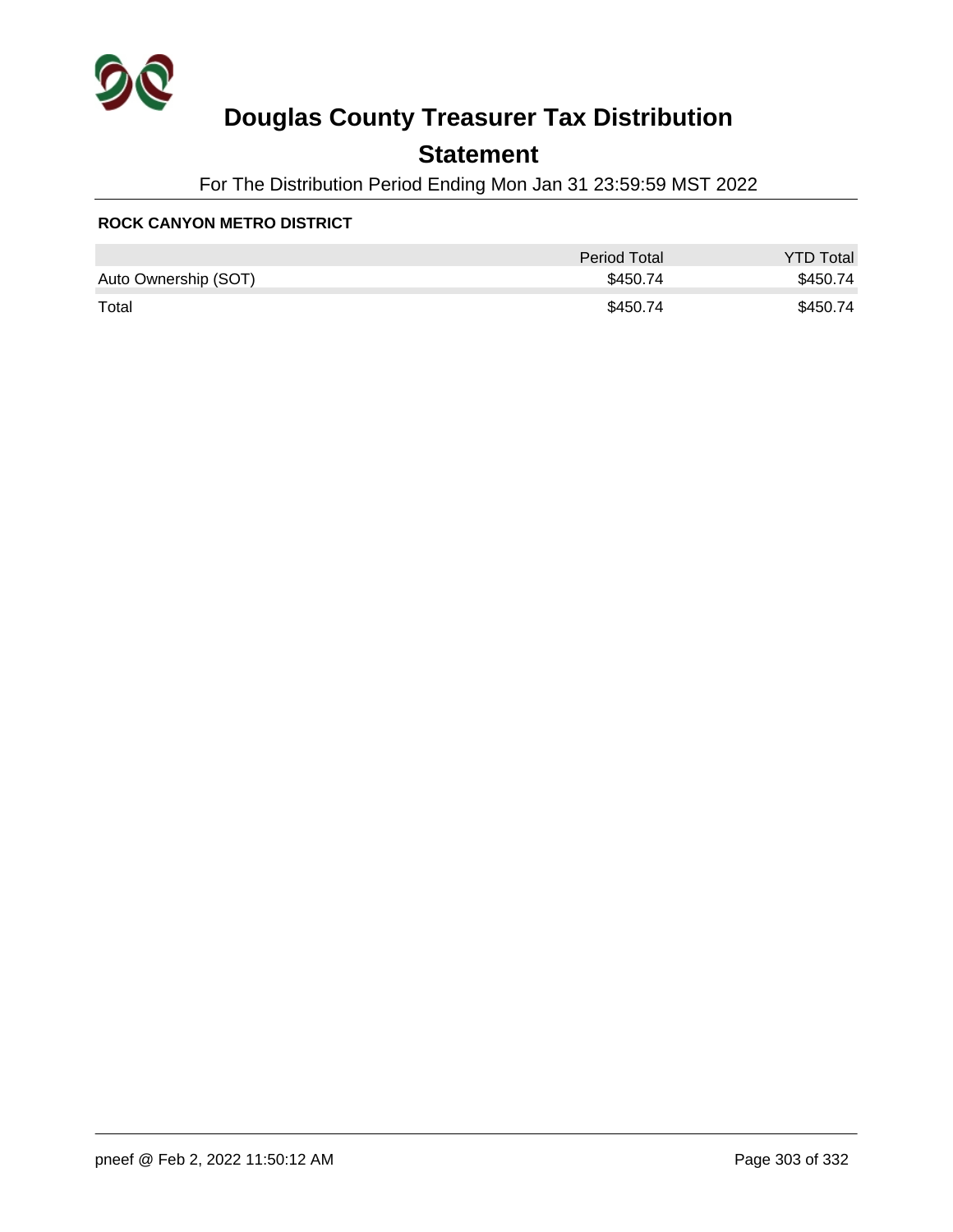

## **Statement**

For The Distribution Period Ending Mon Jan 31 23:59:59 MST 2022

#### **STERLING RANCH COLORADO METRO DISTRICT 3 DEBT SVC**

|                                   | <b>Period Total</b> | <b>YTD Total</b> |
|-----------------------------------|---------------------|------------------|
| <b>Current Year Taxes</b>         | \$2,381.87          | \$2,381.87       |
| Auto Ownership (SOT)              | \$69.61             | \$69.61          |
| <b>Current Year Treasurer Fee</b> | (\$35.73)           | (\$35.73)        |
| Total                             | \$2,415.75          | \$2,415.75       |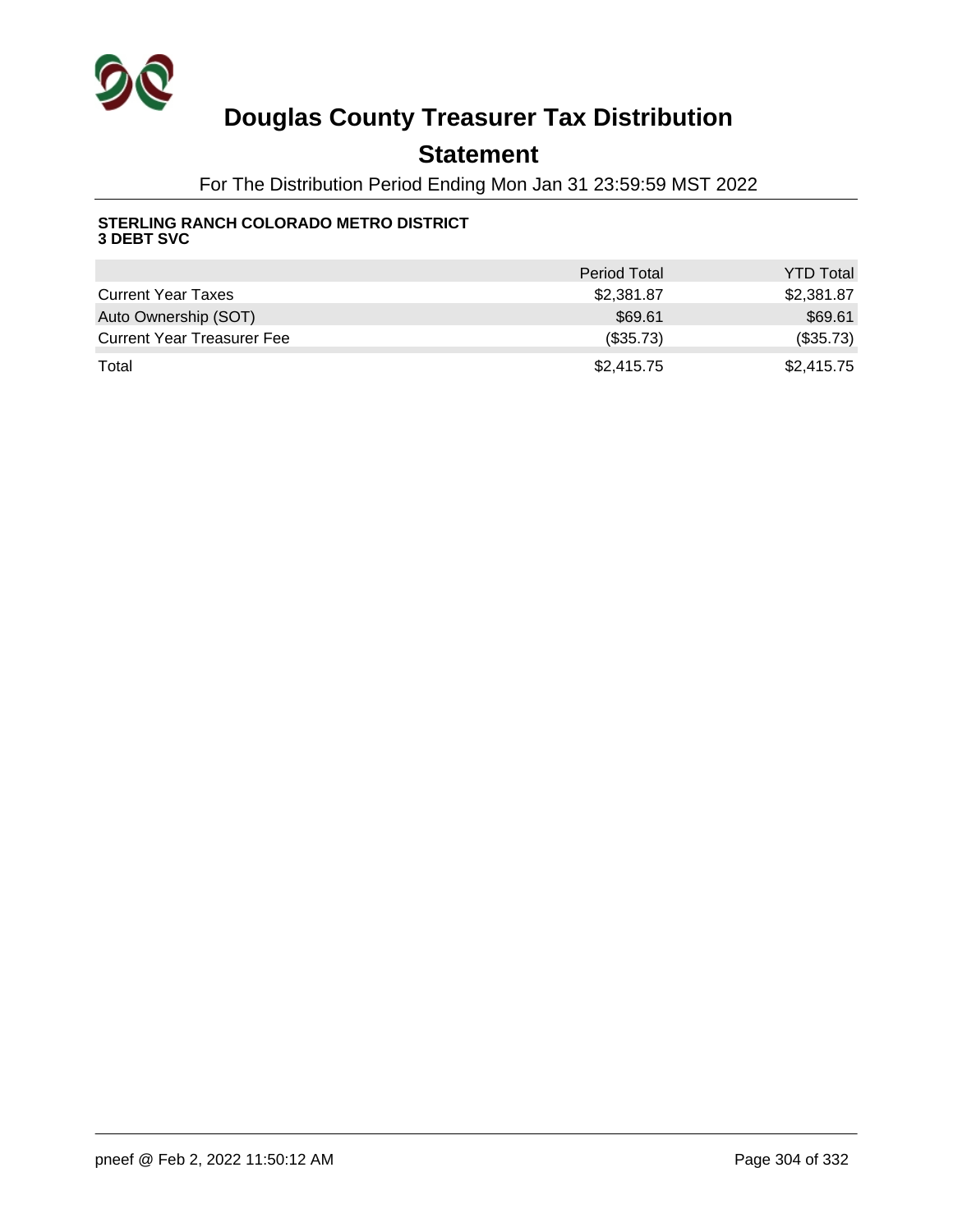

## **Statement**

For The Distribution Period Ending Mon Jan 31 23:59:59 MST 2022

#### **RAMPART RANGE METRO DISTRICT 1 DEBT SERVICE**

|       | <b>Period Total</b> | otal   |
|-------|---------------------|--------|
| Total | \$0.00              | \$0.00 |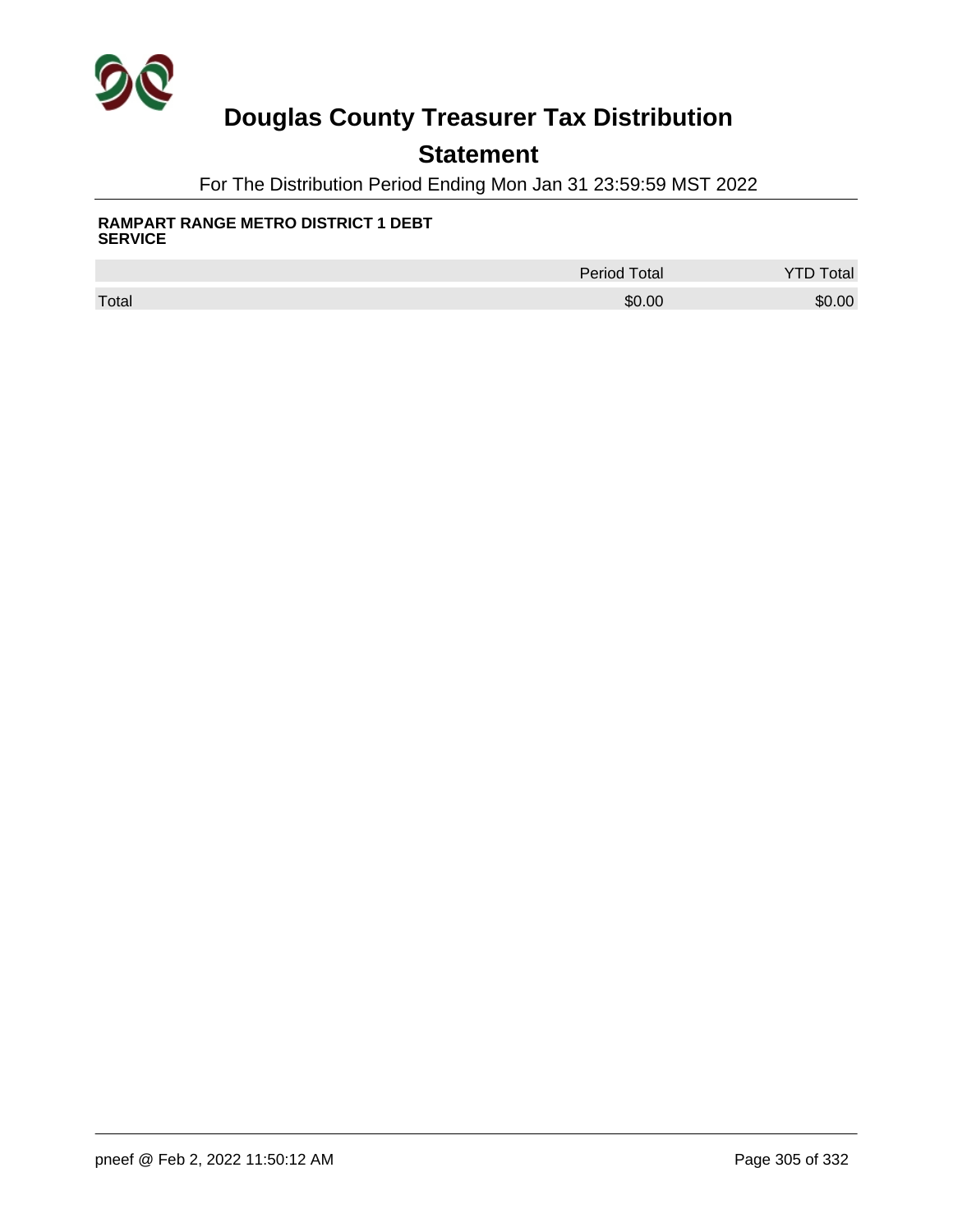

## **Statement**

For The Distribution Period Ending Mon Jan 31 23:59:59 MST 2022

#### **CASTLEVIEW METRO DISTRICT 2**

|                                   | <b>Period Total</b> | <b>YTD Total</b> |
|-----------------------------------|---------------------|------------------|
| <b>Current Year Taxes</b>         | \$3,939.72          | \$3,939.72       |
| Auto Ownership (SOT)              | \$990.96            | \$990.96         |
| <b>Current Year Treasurer Fee</b> | (\$59.09)           | (\$59.09)        |
| Total                             | \$4,871.59          | \$4,871.59       |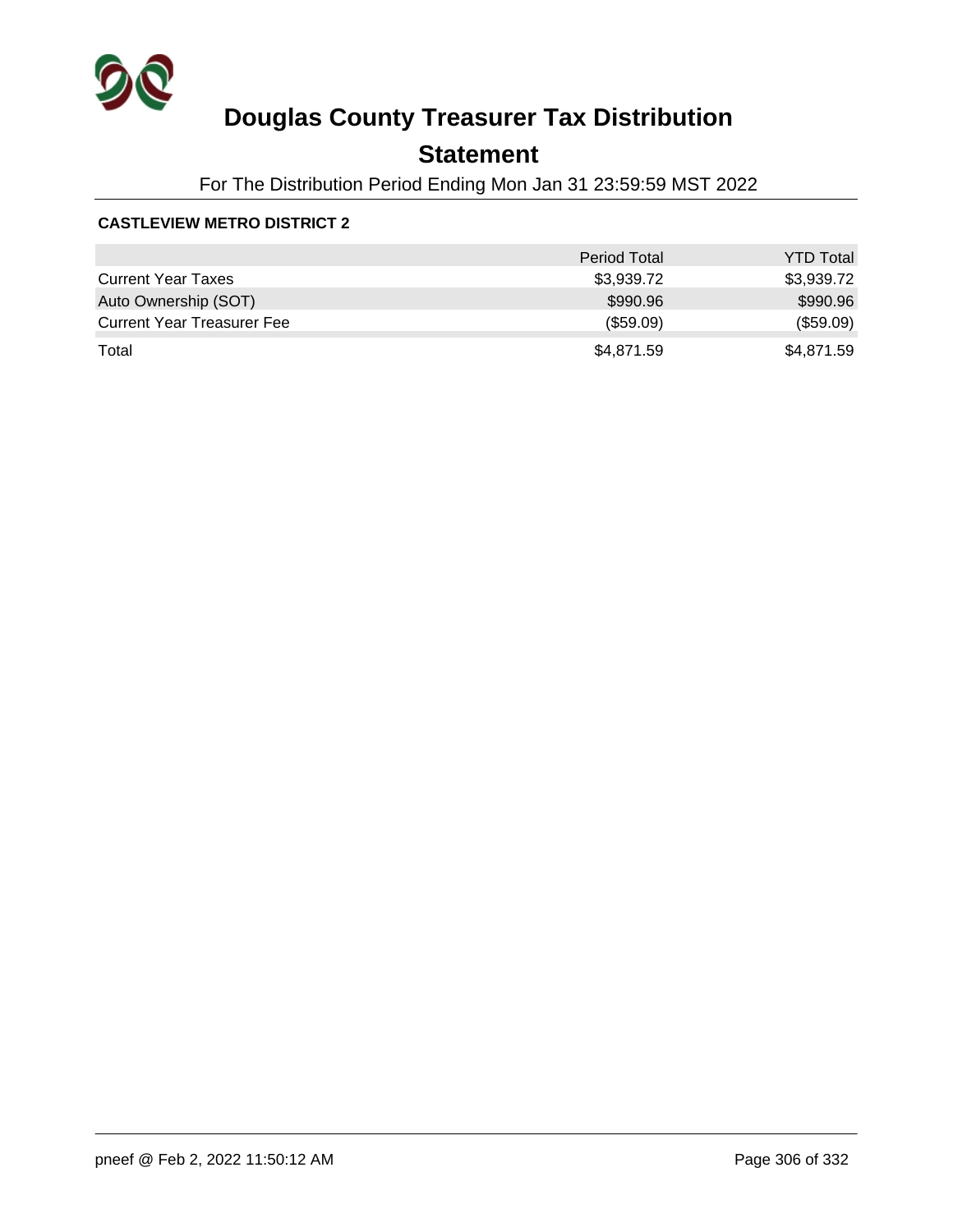

## **Statement**

For The Distribution Period Ending Mon Jan 31 23:59:59 MST 2022

#### **TOWN OF CASTLE ROCK FESTIVAL PARK COMMONS GID**

|                                   | <b>Period Total</b> | <b>YTD Total</b> |
|-----------------------------------|---------------------|------------------|
| <b>Current Year Taxes</b>         | \$837.06            | \$837.06         |
| <b>Current Year TIF Expense</b>   | (\$166.88)          | (\$166.88)       |
| Auto Ownership (SOT)              | \$434.37            | \$434.37         |
| <b>Current Year Treasurer Fee</b> | (\$10.05)           | (\$10.05)        |
| Total                             | \$1,094.50          | \$1,094.50       |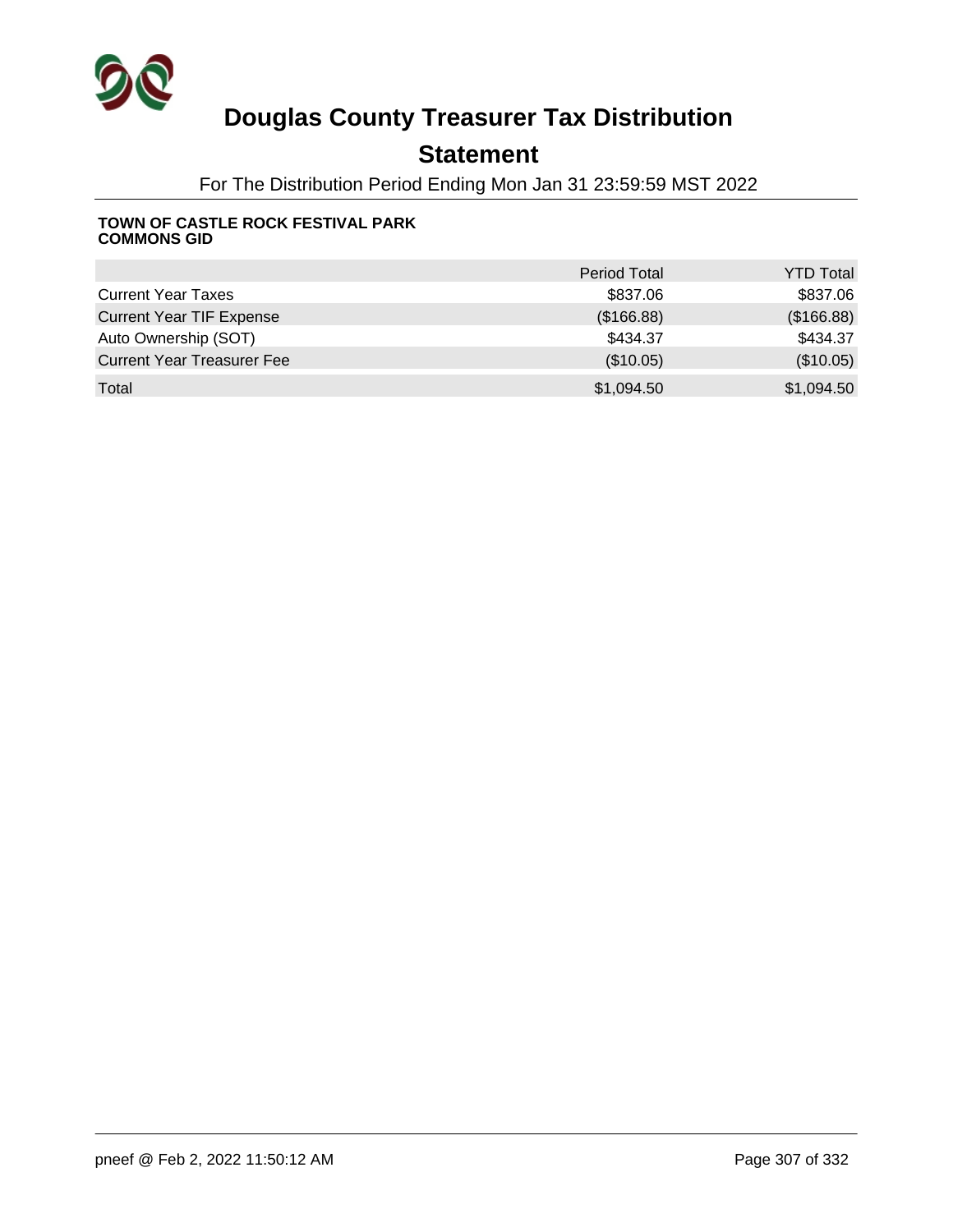

## **Statement**

For The Distribution Period Ending Mon Jan 31 23:59:59 MST 2022

#### **LANTERNS METRO DISTRICT 4**

|       | <b>Period Total</b> | otal<br>້ |
|-------|---------------------|-----------|
| Total | \$0.00              | \$0.00    |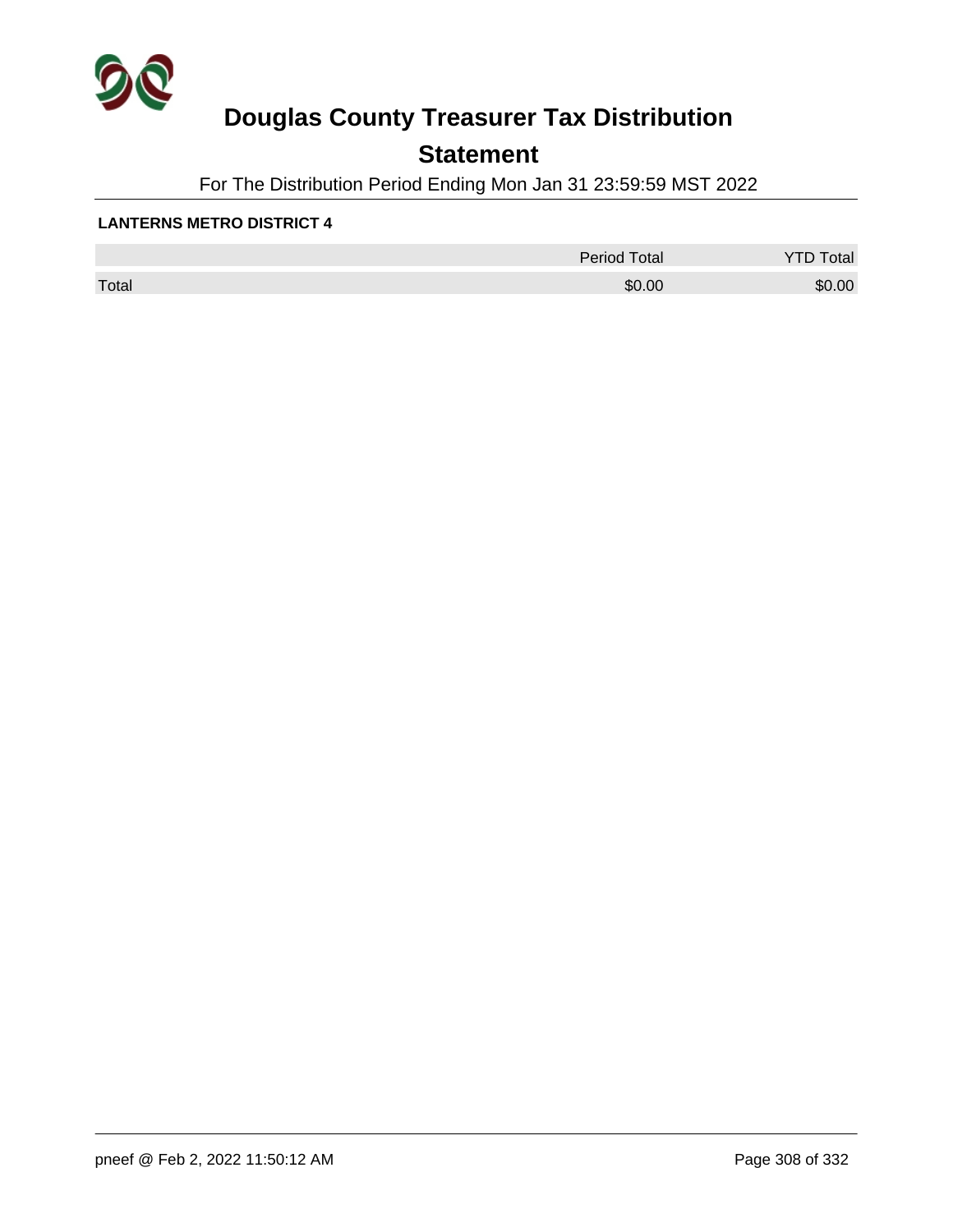

## **Statement**

For The Distribution Period Ending Mon Jan 31 23:59:59 MST 2022

#### **LANTERNS METRO DISTRICT 5**

|       | Period Total | otal<br>້ |
|-------|--------------|-----------|
| Total | \$0.00       | \$0.00    |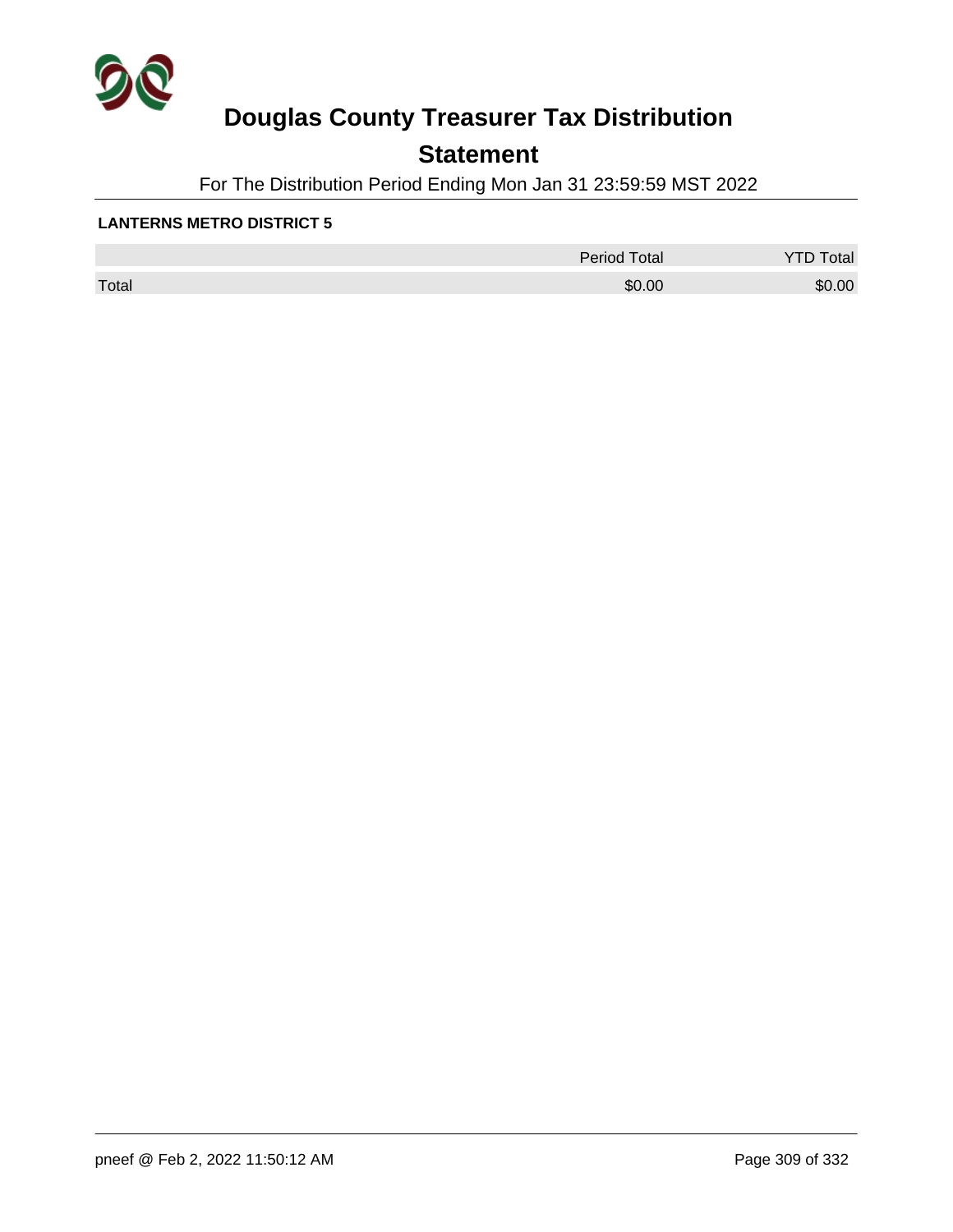

## **Statement**

For The Distribution Period Ending Mon Jan 31 23:59:59 MST 2022

#### **CHERRY CREEK SOUTH METRO #11 DEBT SVC**

|       | <b>Period Total</b> | <b>YTD Total</b> |
|-------|---------------------|------------------|
| Total | \$0.00              | \$0.00           |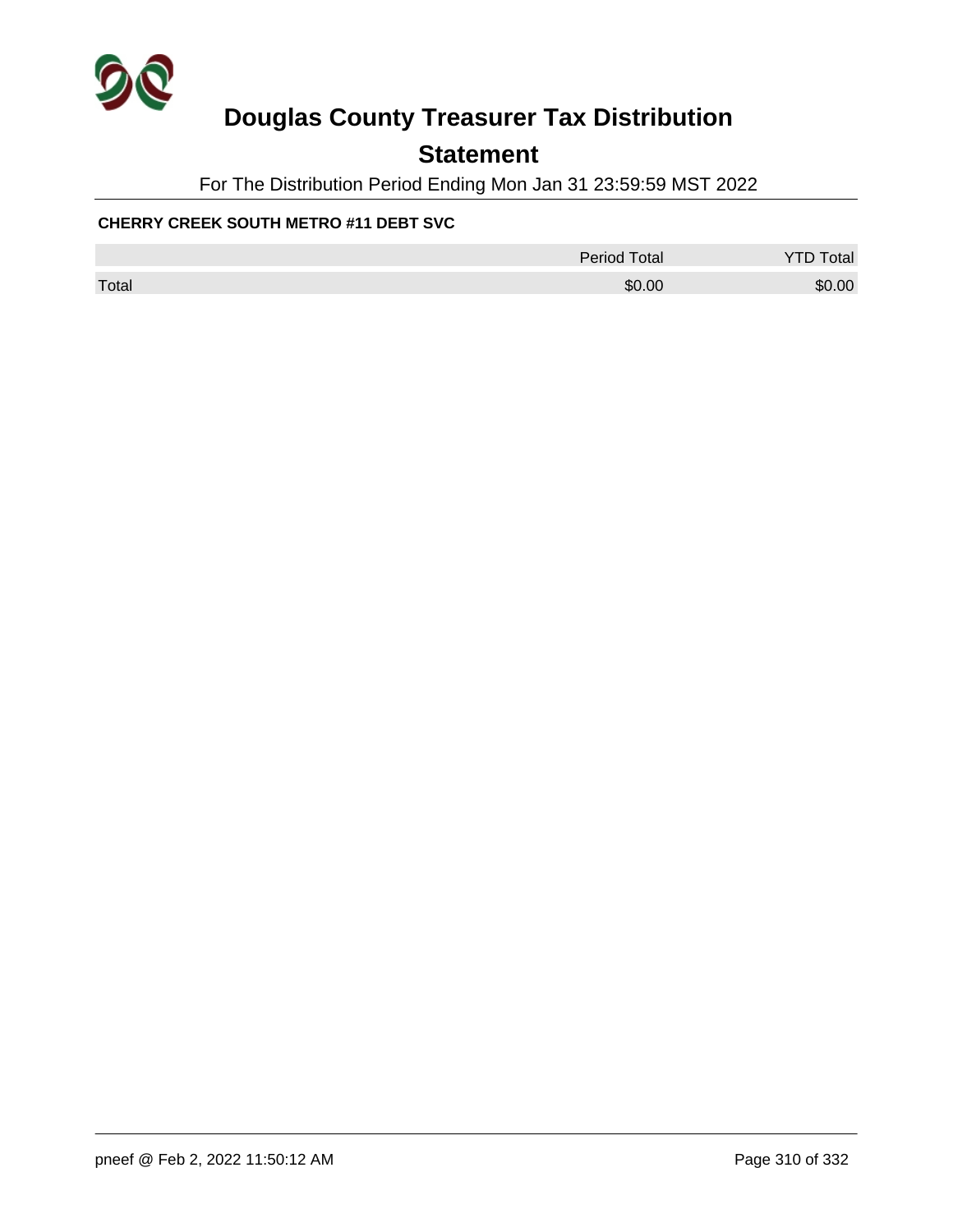

### **Statement**

For The Distribution Period Ending Mon Jan 31 23:59:59 MST 2022

#### **INVERNESS WATER & SANITATION DEBT SVC 3**

|                      | Period Total | <b>YTD Total</b> |
|----------------------|--------------|------------------|
| Auto Ownership (SOT) | \$180.70     | \$180.70         |
| Total                | \$180.70     | \$180.70         |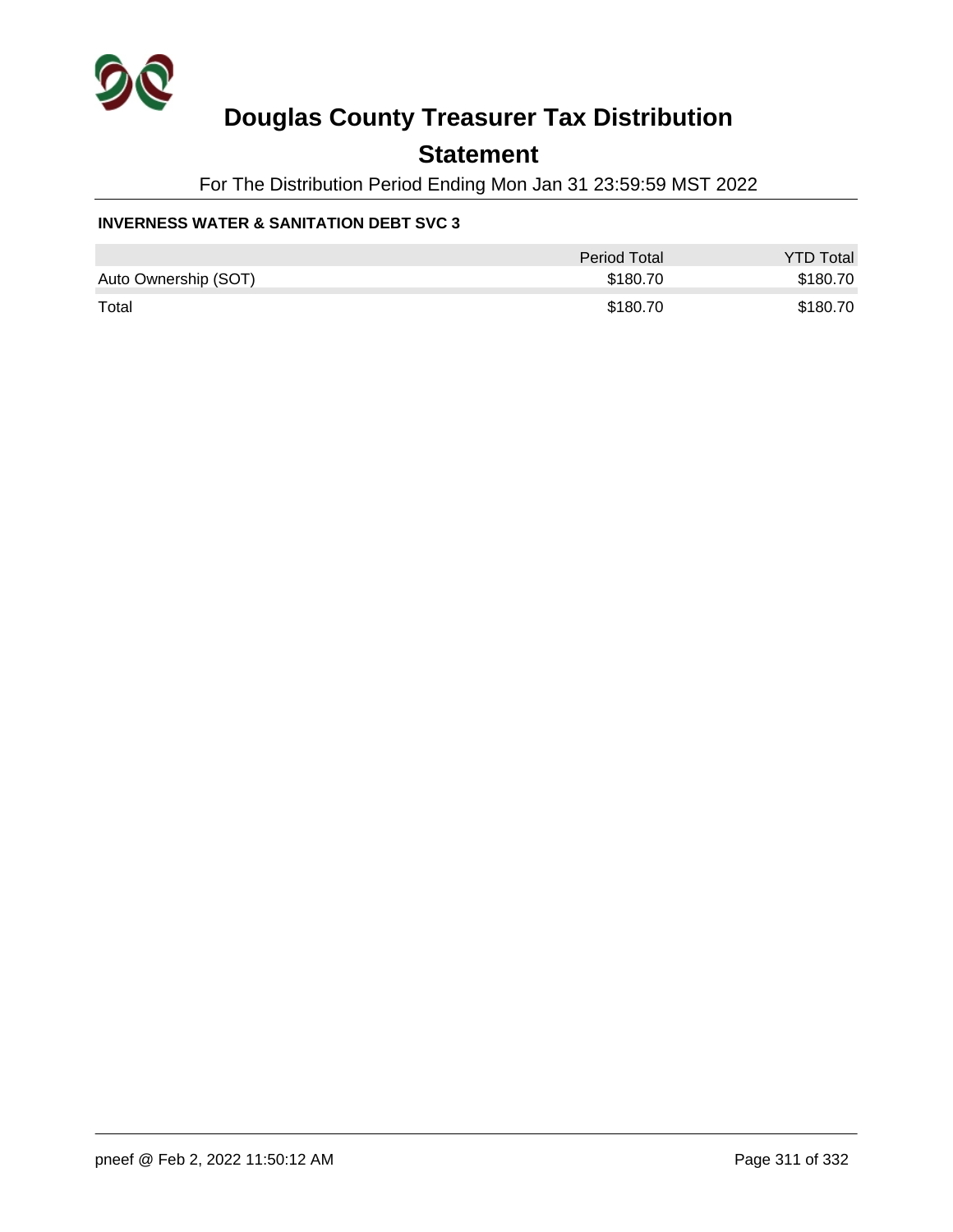

## **Statement**

For The Distribution Period Ending Mon Jan 31 23:59:59 MST 2022

#### **TRAILS METRO DISTRICT**

|                      | Period Total | <b>YTD Total</b> |
|----------------------|--------------|------------------|
| Auto Ownership (SOT) | \$1.59       | \$1.59           |
| Total                | \$1.59       | \$1.59           |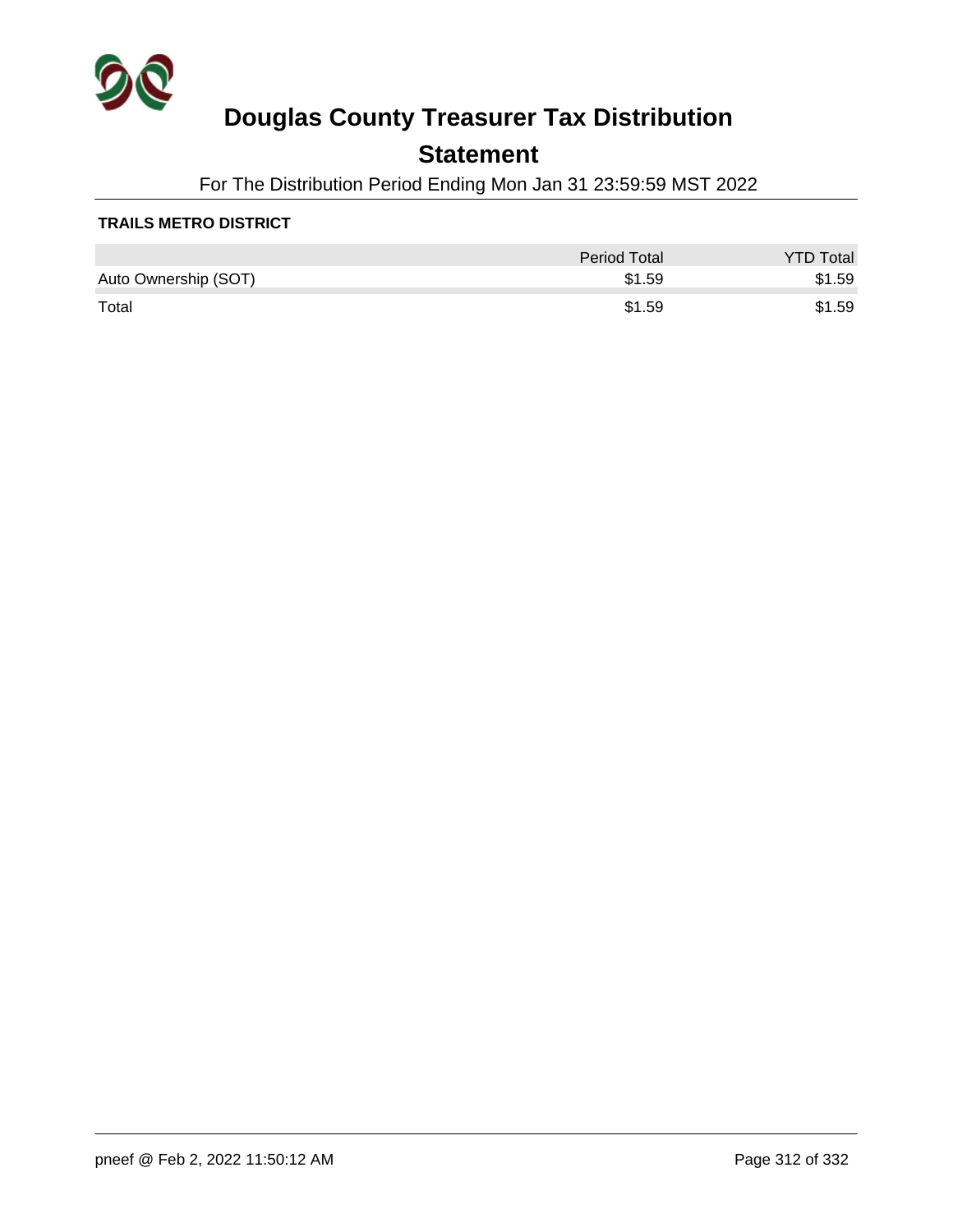

## **Statement**

For The Distribution Period Ending Mon Jan 31 23:59:59 MST 2022

#### **VILLAGES AT CASTLE ROCK METRO #7 DEBT SVC**

|       | <b>Period Total</b> | <b>YTD Total</b> |
|-------|---------------------|------------------|
| Total | \$0.00              | \$0.00           |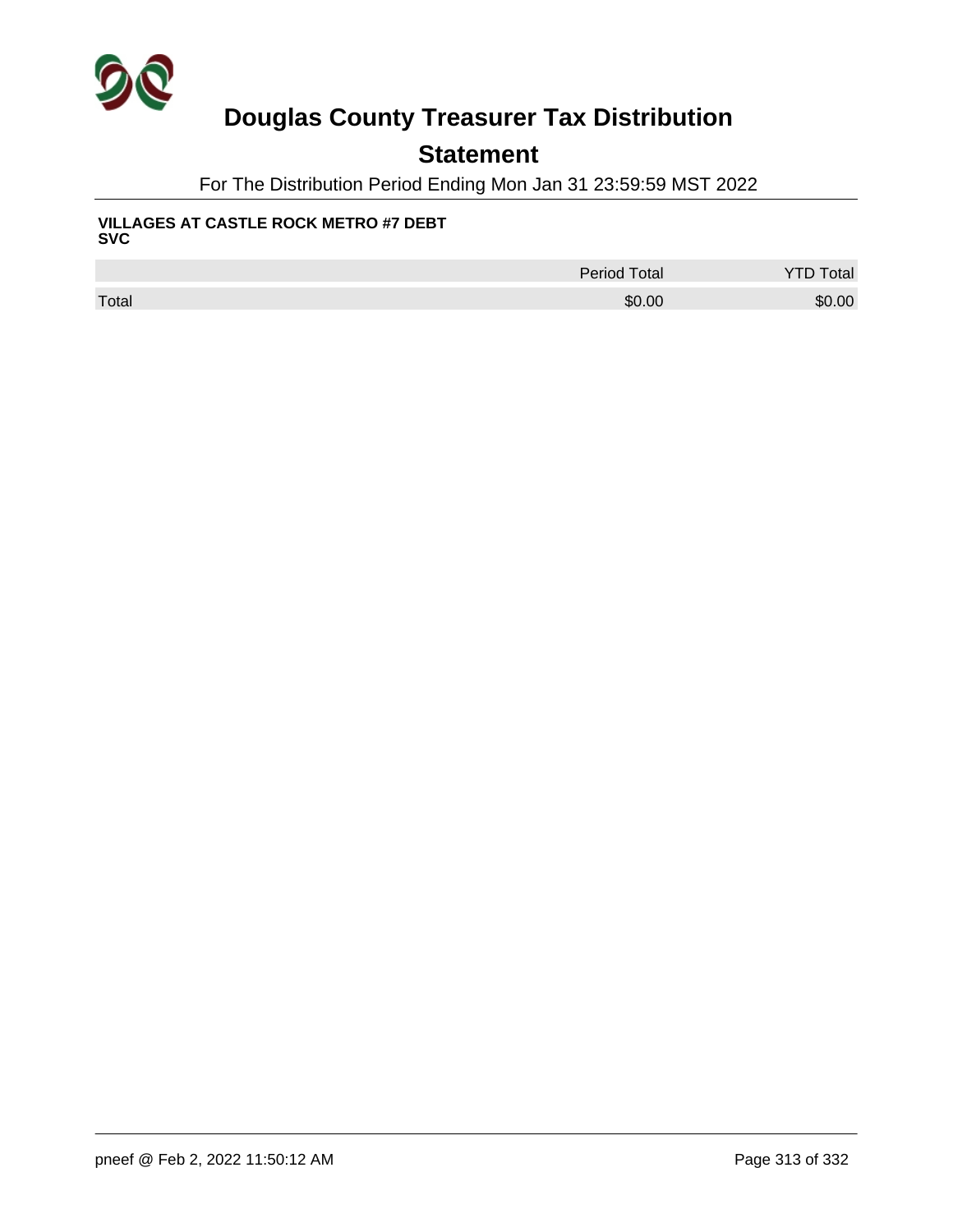

## **Statement**

For The Distribution Period Ending Mon Jan 31 23:59:59 MST 2022

#### **CANYONS METRO DISTRICT 3 DEBT SERVICE**

|       | <b>Period Total</b> | <b>YTD Total</b> |
|-------|---------------------|------------------|
| Total | \$0.00              | \$0.00           |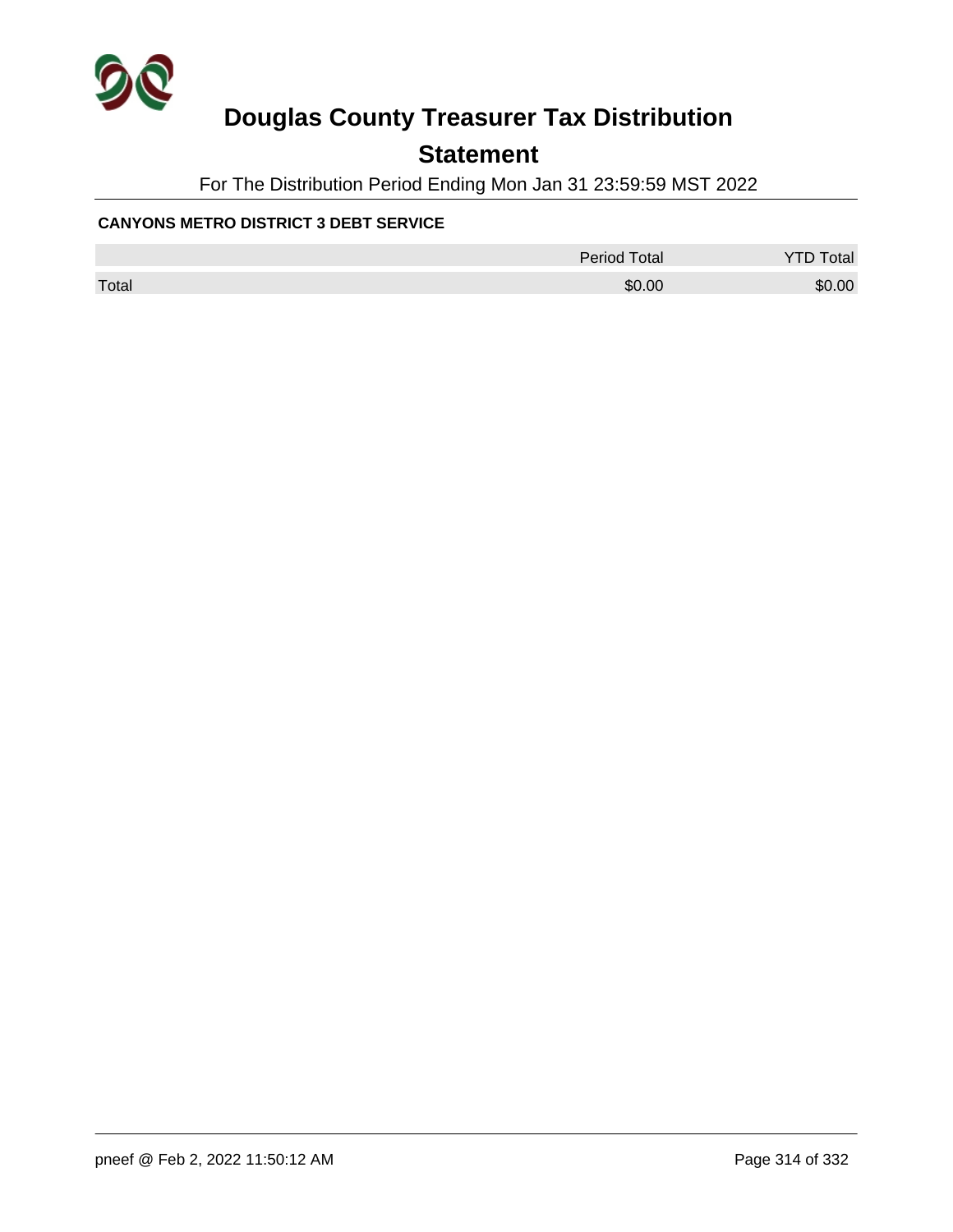

## **Statement**

For The Distribution Period Ending Mon Jan 31 23:59:59 MST 2022

#### **STERLING RANCH COLORADO METRO DIST 7 SUBDISTRICT-A**

|                                   | <b>Period Total</b> | <b>YTD Total</b> |
|-----------------------------------|---------------------|------------------|
| <b>Current Year Taxes</b>         | \$313.78            | \$313.78         |
| Auto Ownership (SOT)              | \$2.25              | \$2.25           |
| <b>Current Year Treasurer Fee</b> | (S4.71)             | (\$4.71)         |
| Total                             | \$311.32            | \$311.32         |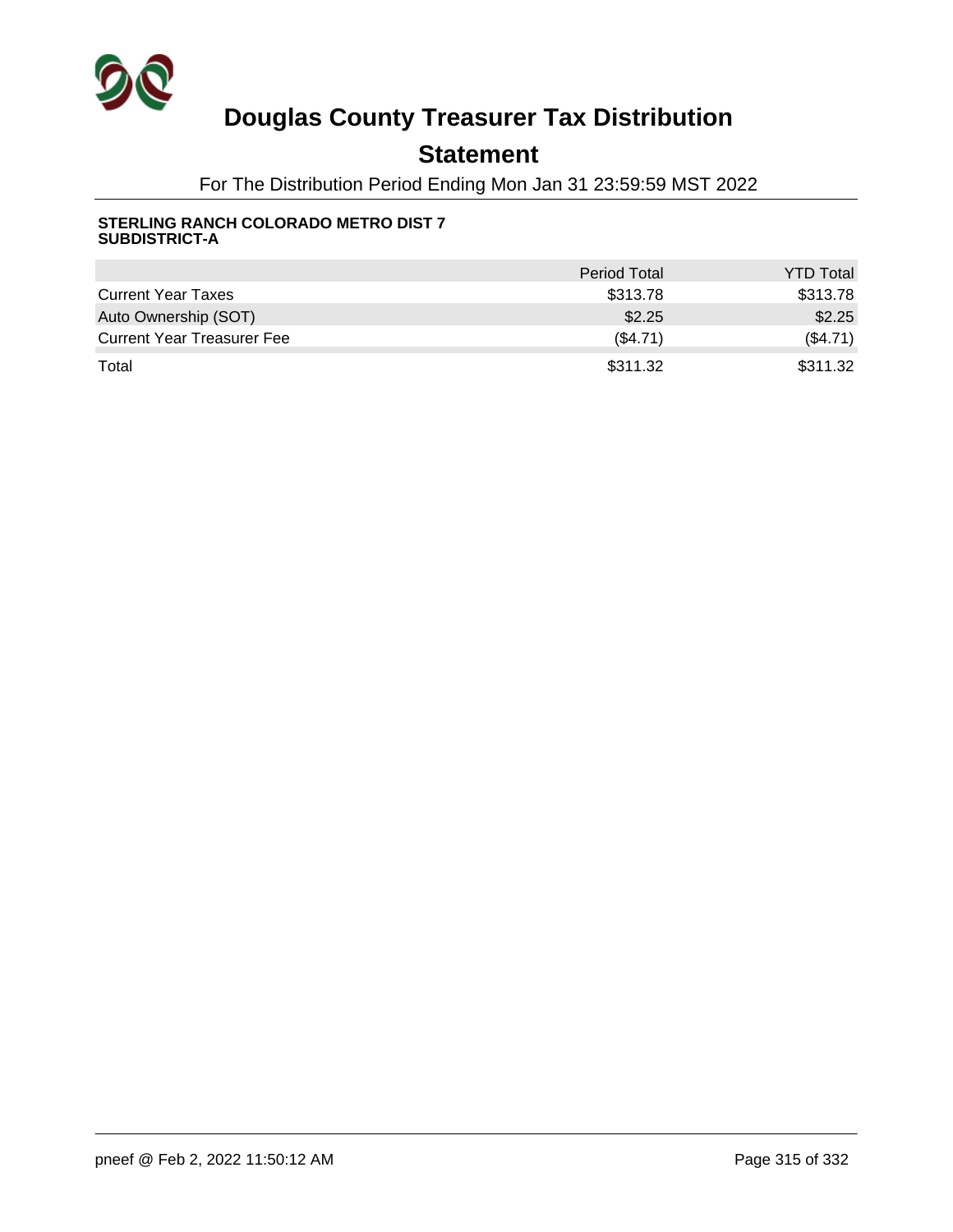

## **Statement**

For The Distribution Period Ending Mon Jan 31 23:59:59 MST 2022

#### **STERLING RANCH COLORADO METRO DIST 7 SUBDISTRICT-B**

|                      | <b>Period Total</b> | <b>YTD Total</b> |
|----------------------|---------------------|------------------|
| Auto Ownership (SOT) | \$382.37            | \$382.37         |
| Total                | \$382.37            | \$382.37         |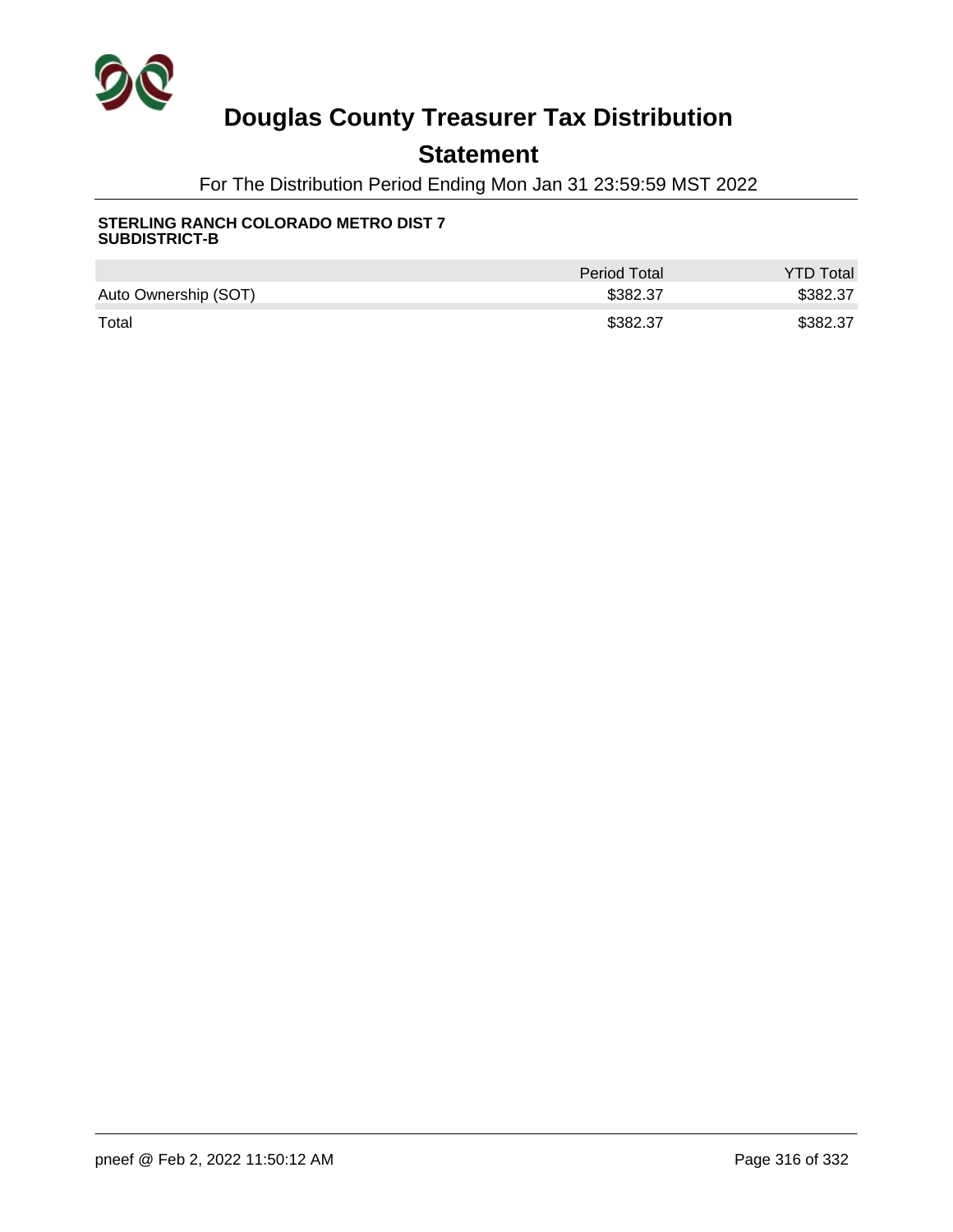

## **Statement**

For The Distribution Period Ending Mon Jan 31 23:59:59 MST 2022

#### **CASTLE PINES COMM METRO DISTRICT 1 DEBT SERVICE**

|       | <b>Period Total</b> | <b>Total</b> |
|-------|---------------------|--------------|
| Total | \$0.00              | \$0.00       |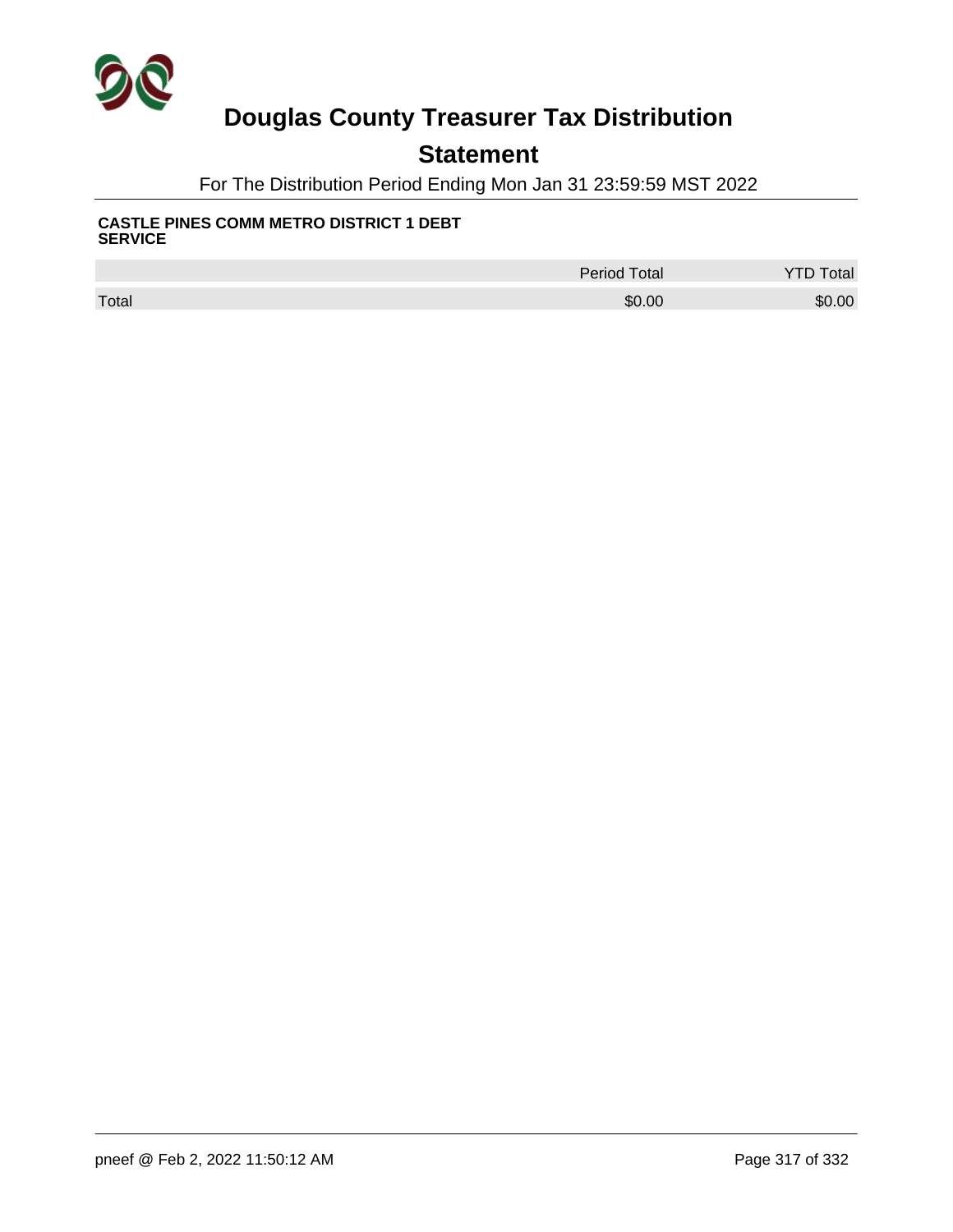

## **Statement**

For The Distribution Period Ending Mon Jan 31 23:59:59 MST 2022

#### **CASTLE PINES COMM METRO DISTRICT 4 DEBT SERVICE**

|       | <b>Period Total</b> | <b>Total</b> |
|-------|---------------------|--------------|
| Total | \$0.00              | \$0.00       |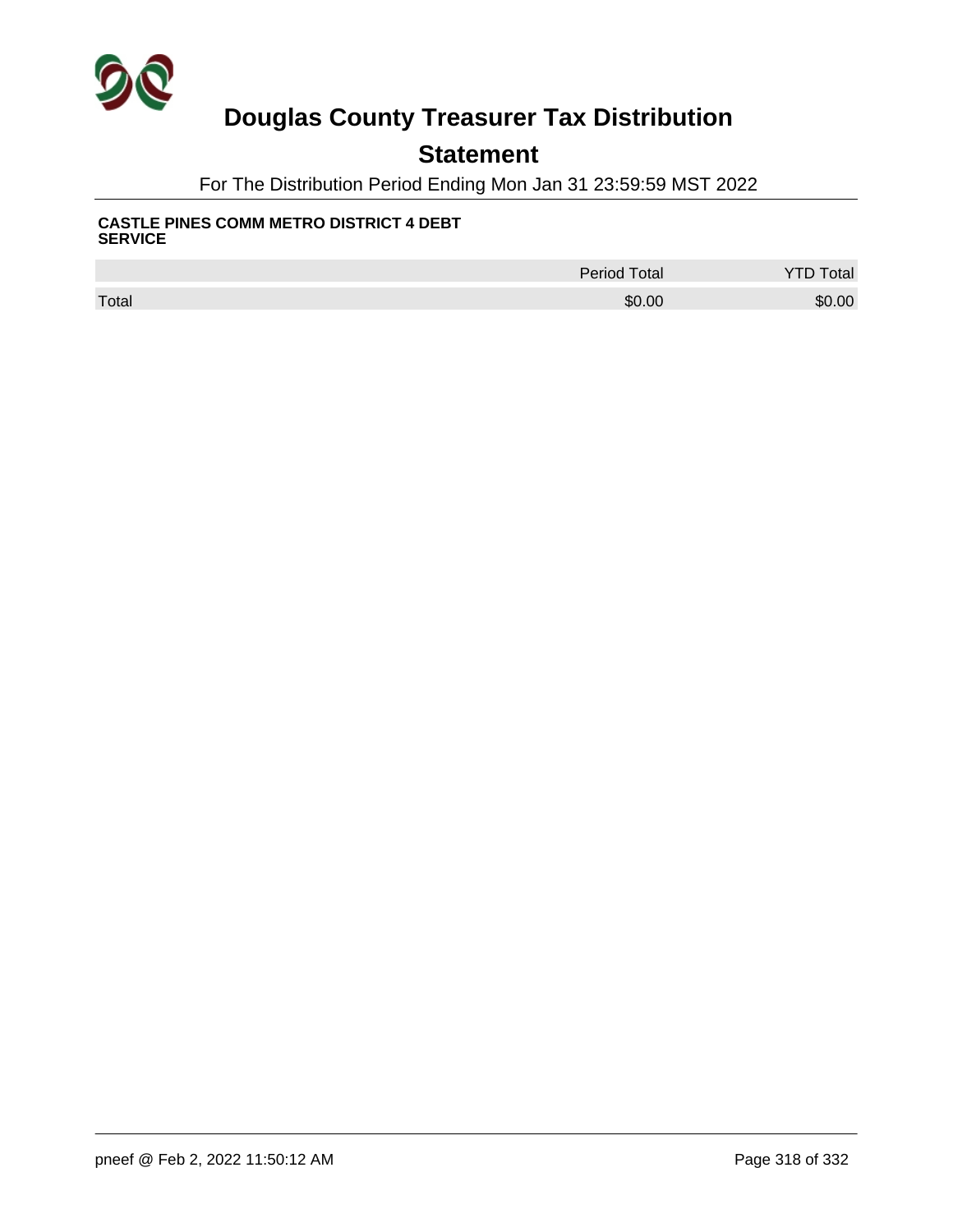

## **Statement**

For The Distribution Period Ending Mon Jan 31 23:59:59 MST 2022

#### **ANTHOLOGY WEST METRO DISTRICT 4 DEBT SERVICE**

|       | <b>Period Total</b> | Total  |
|-------|---------------------|--------|
| Total | \$0.00              | \$0.00 |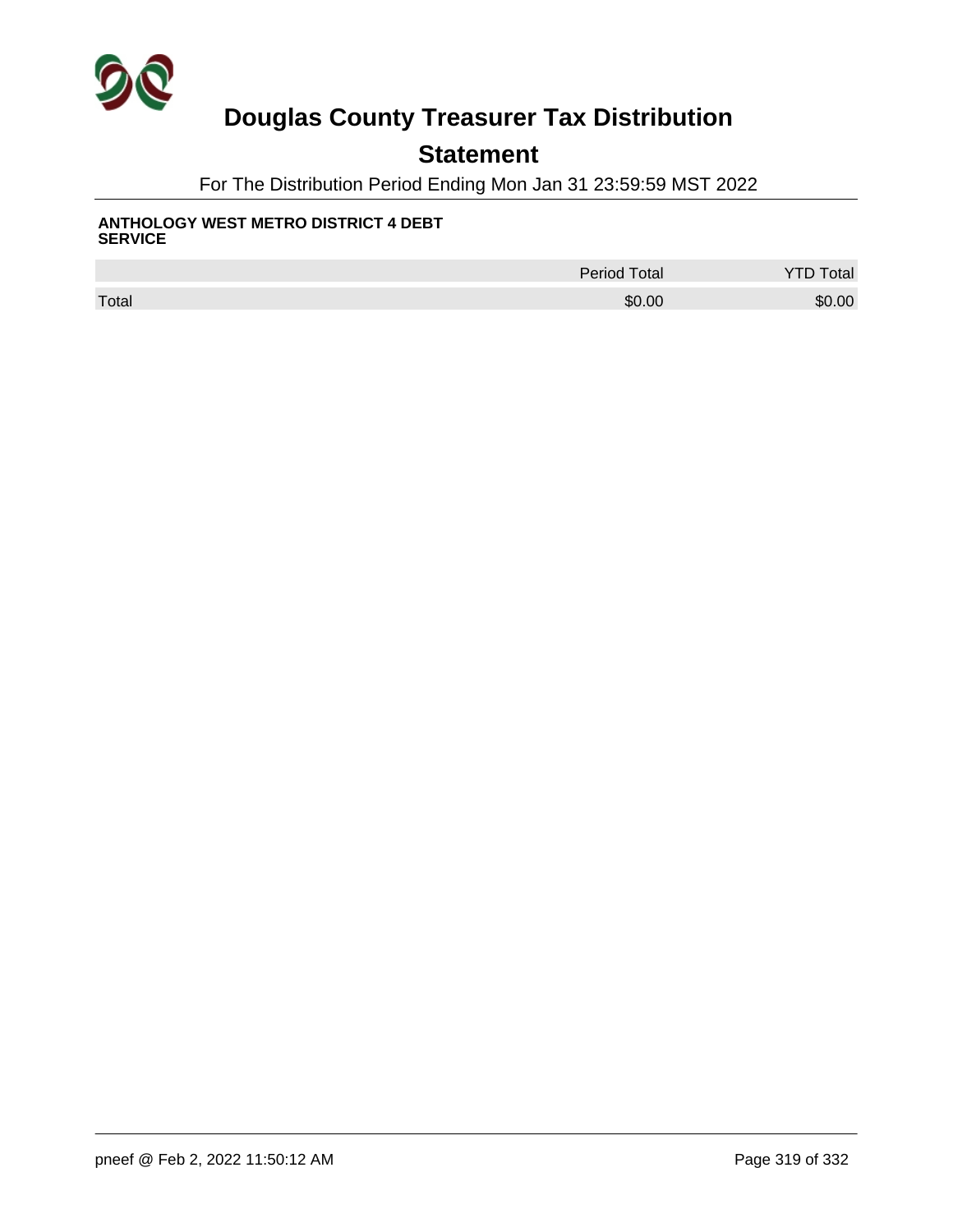

## **Statement**

For The Distribution Period Ending Mon Jan 31 23:59:59 MST 2022

#### **ANTHOLOGY WEST METRO DISTRICT 6 DEBT SERVICE**

|       | <b>Period Total</b> | <b>YTD Total</b> |
|-------|---------------------|------------------|
| Total | \$0.00              | \$0.00           |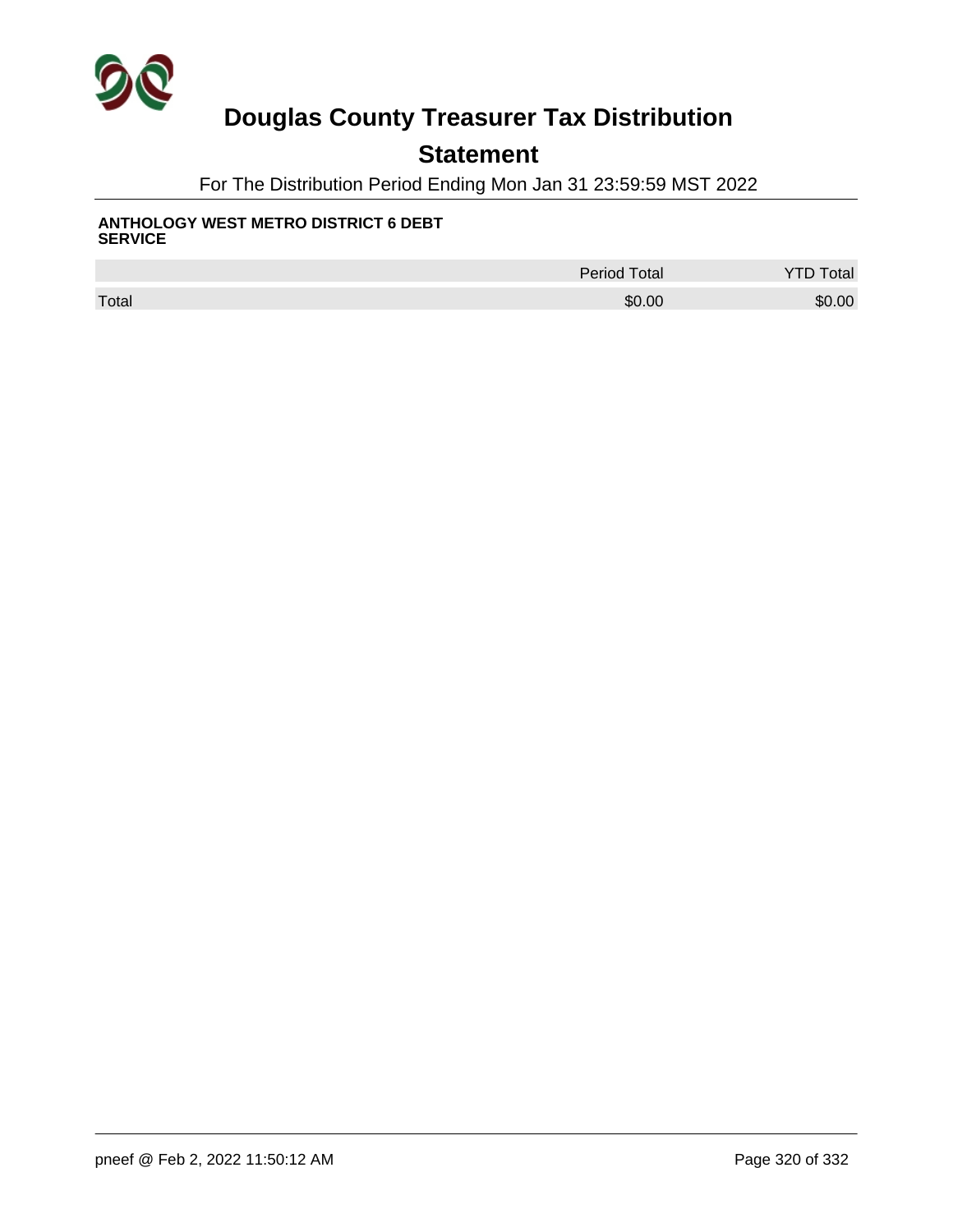

## **Statement**

For The Distribution Period Ending Mon Jan 31 23:59:59 MST 2022

#### **MSP INVESTMENTS 1**

|       | <b>Period Total</b> | otal   |
|-------|---------------------|--------|
| Total | \$0.00              | \$0.00 |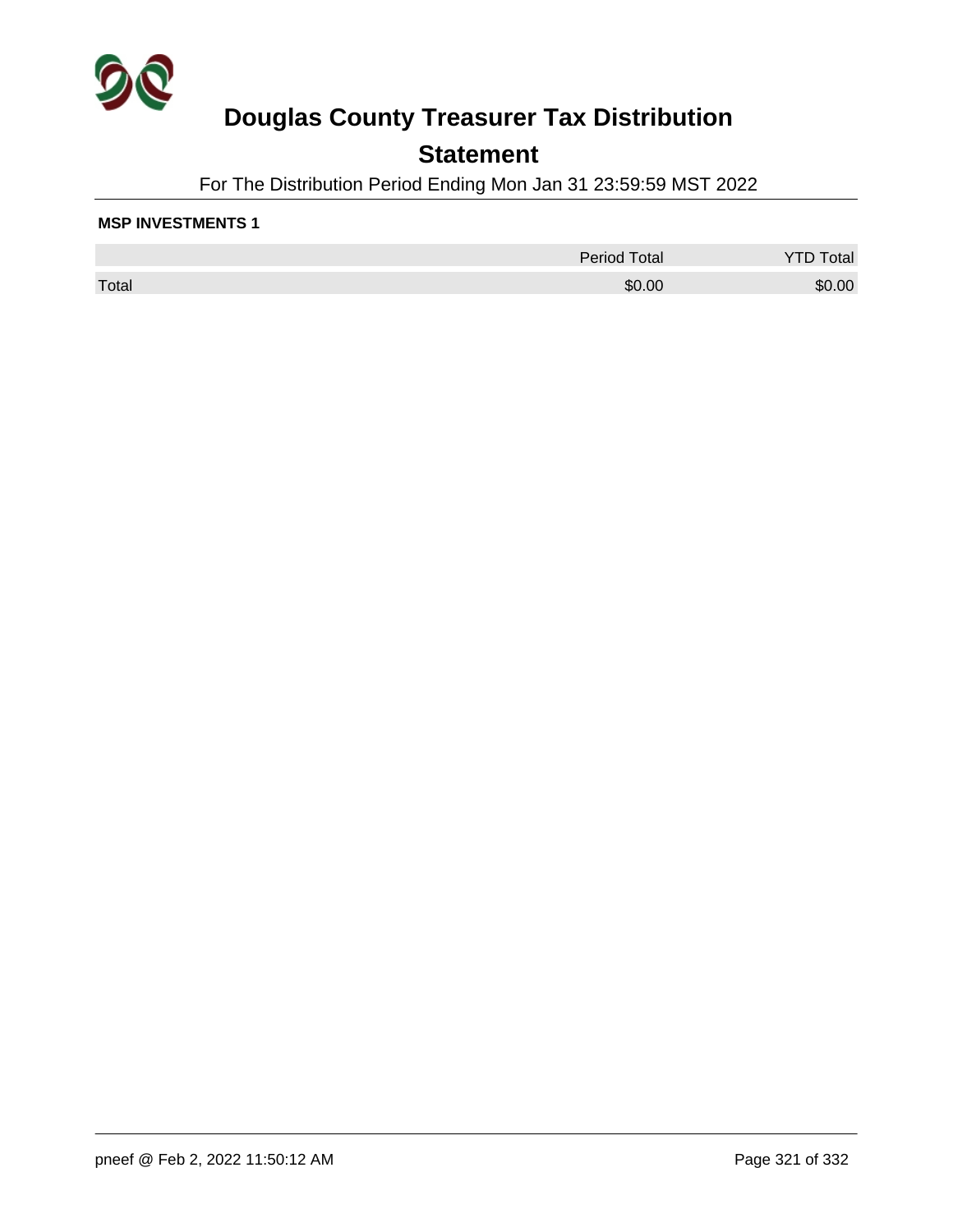

## **Statement**

For The Distribution Period Ending Mon Jan 31 23:59:59 MST 2022

#### **MSP INVESTMENTS 2**

|       | <b>Period Total</b> | Total  |
|-------|---------------------|--------|
| Total | \$0.00              | \$0.00 |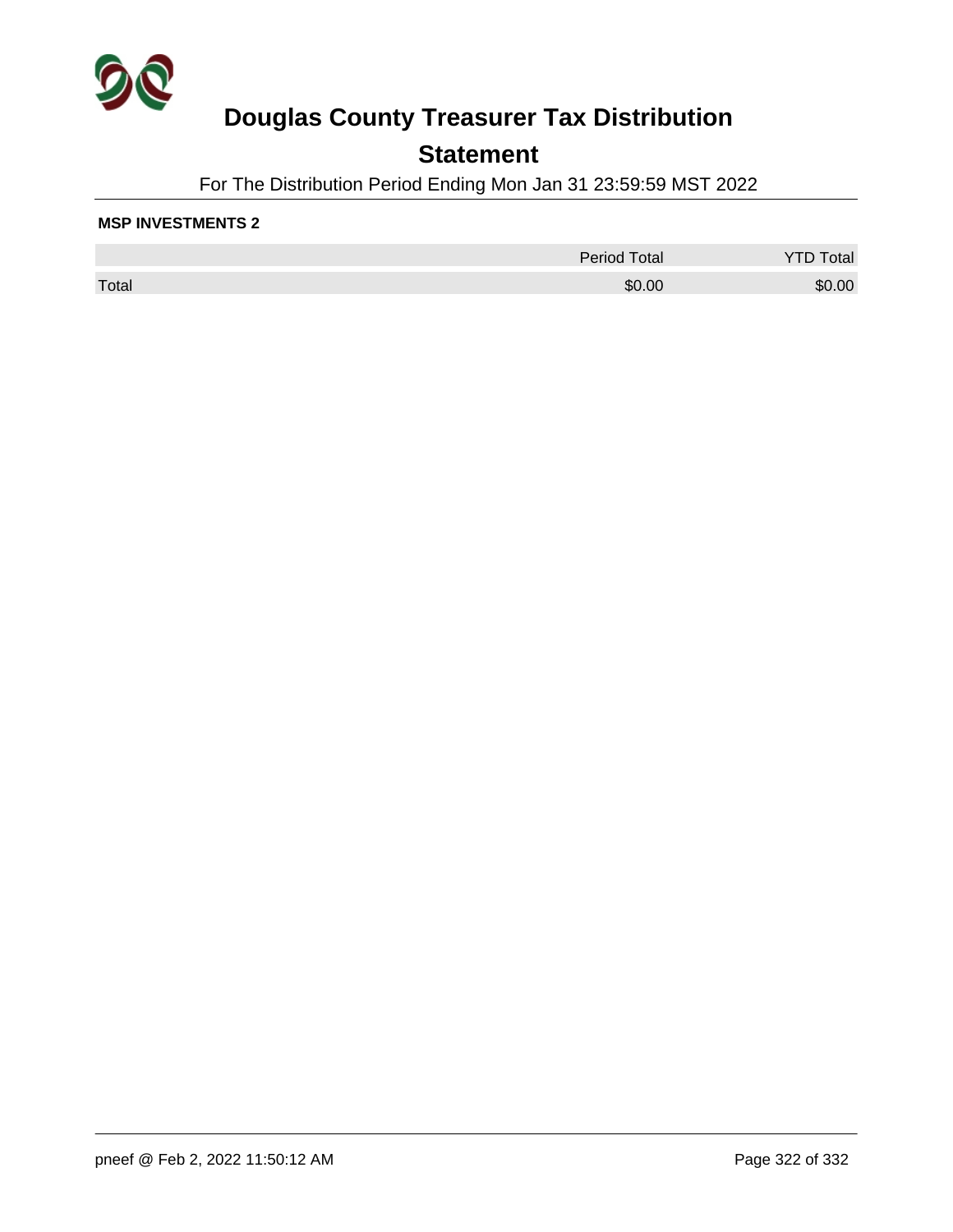

## **Statement**

For The Distribution Period Ending Mon Jan 31 23:59:59 MST 2022

#### **CASTLE ROCK DOWNTOWN DEV AUTH - TIF**

|                                 | Period Total | <b>YTD Total</b> |
|---------------------------------|--------------|------------------|
| <b>Current Year TIF Revenue</b> | \$33.701.42  | \$33,701.42      |
| Current Year Treasurer Fee      | (\$505.49)   | (\$505.49)       |
| Total                           | \$33,195.93  | \$33,195.93      |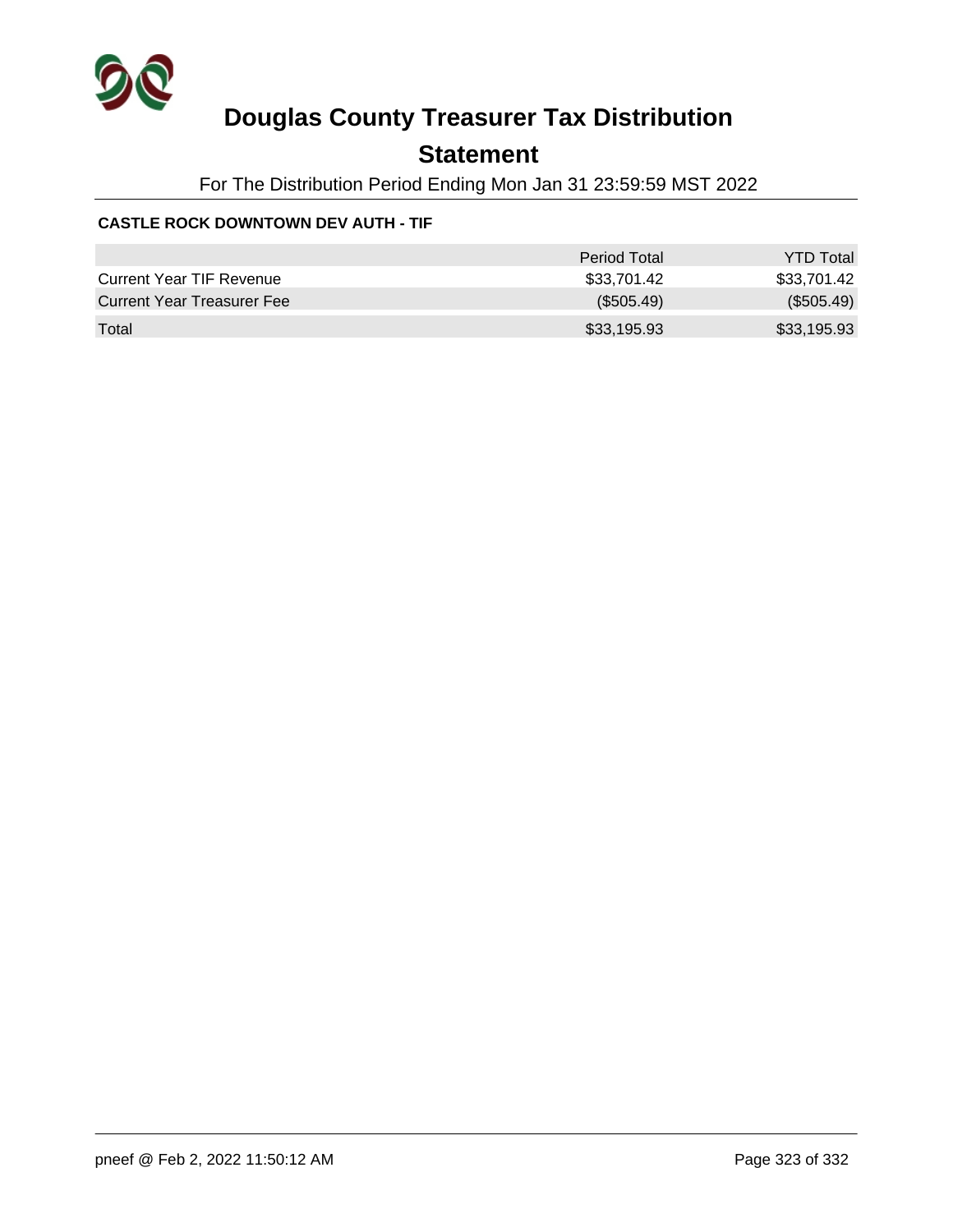

## **Statement**

For The Distribution Period Ending Mon Jan 31 23:59:59 MST 2022

#### **PARKER CENTRAL AREA REINV - URA**

|                                 | Period Total | <b>YTD Total</b> |
|---------------------------------|--------------|------------------|
| <b>Current Year TIF Revenue</b> | \$42.226.84  | \$42,226.84      |
| Current Year Treasurer Fee      | (\$633.44)   | $(\$633.44)$     |
| Total                           | \$41,593.40  | \$41,593.40      |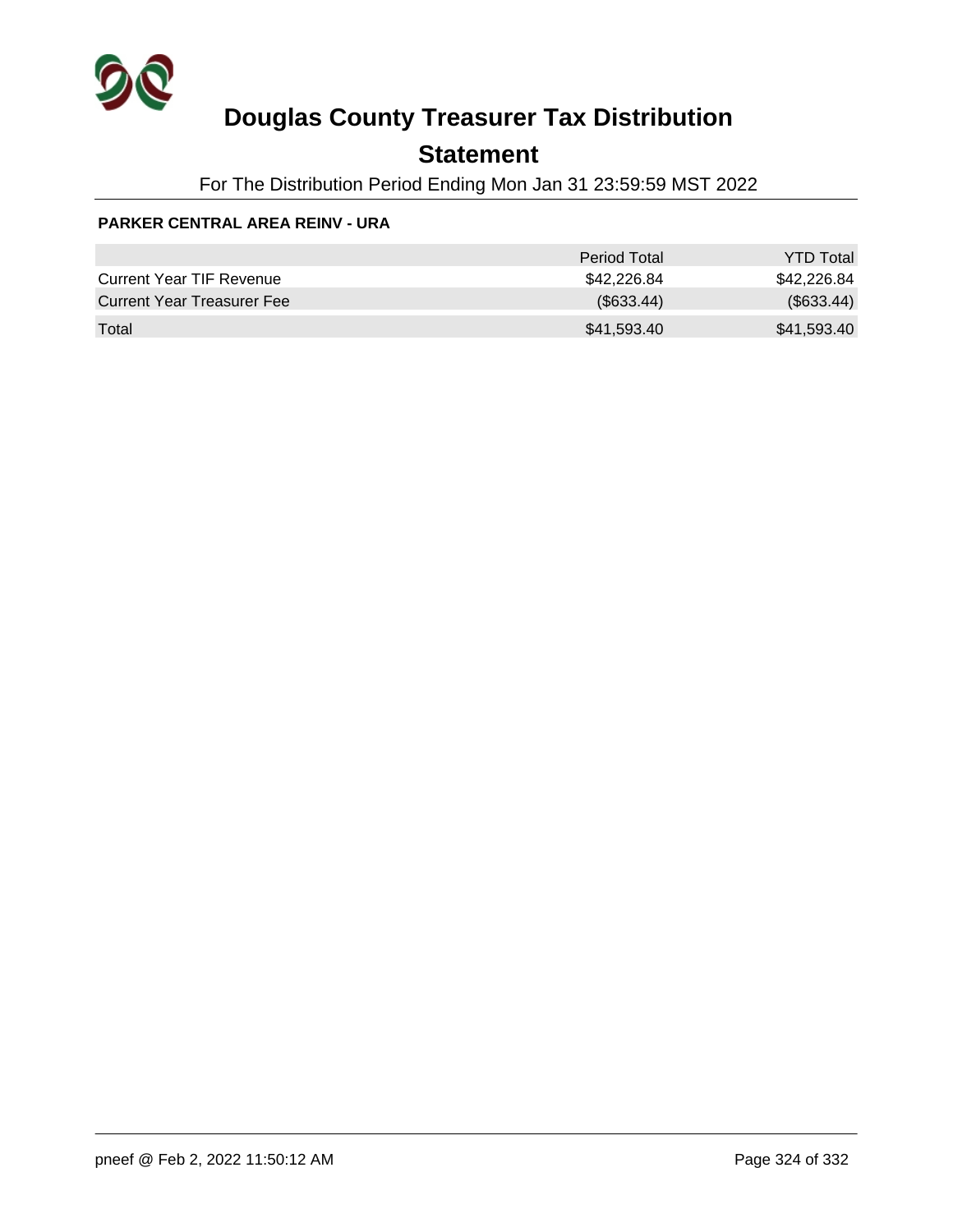

## **Statement**

For The Distribution Period Ending Mon Jan 31 23:59:59 MST 2022

#### **COTTONWOOD COMMERCIAL AREA URP**

|                                   | Period Total | <b>YTD Total</b> |
|-----------------------------------|--------------|------------------|
| <b>Current Year TIF Revenue</b>   | \$914.84     | \$914.84         |
| <b>Current Year Treasurer Fee</b> | (\$13.73)    | (\$13.73)        |
| Total                             | \$901.11     | \$901.11         |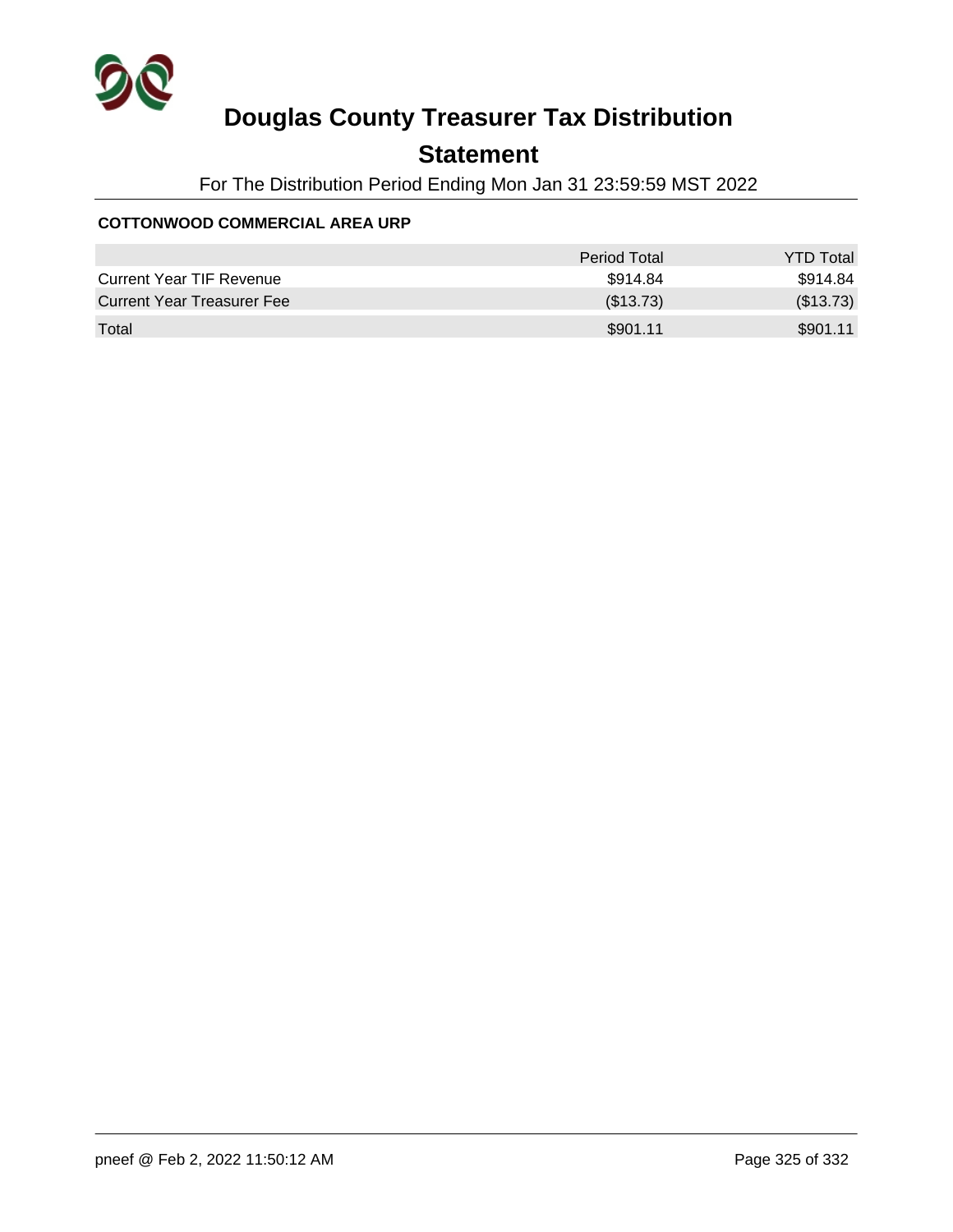

## **Statement**

For The Distribution Period Ending Mon Jan 31 23:59:59 MST 2022

#### **PARKER ROAD AREA URP**

|                                   | <b>Period Total</b> | <b>YTD Total</b> |
|-----------------------------------|---------------------|------------------|
| <b>Current Year TIF Revenue</b>   | \$22,857.22         | \$22,857.22      |
| Prior Year TIF Revenue            | (\$1.31)            | (\$1.31)         |
| <b>Current Year Treasurer Fee</b> | (\$342.90)          | (\$342.90)       |
| <b>Prior Year Treasurer Fee</b>   | \$0.01              | \$0.01           |
| Total                             | \$22,513.02         | \$22,513.02      |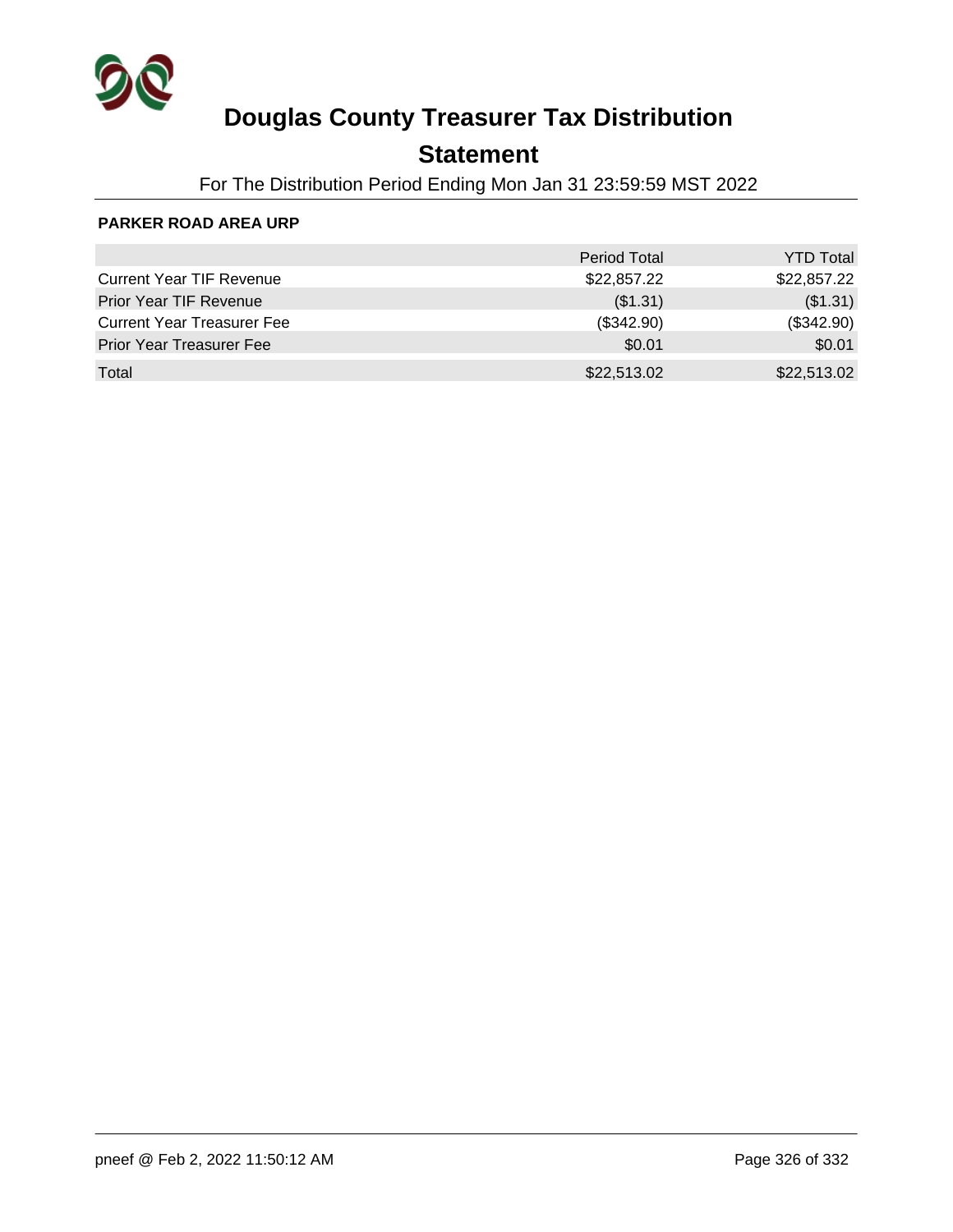

### **Statement**

For The Distribution Period Ending Mon Jan 31 23:59:59 MST 2022

#### **CITADEL STATION-CASTLE MEADOWS URP**

|       | <b>Period Total</b> | <b>YTD Total</b> |
|-------|---------------------|------------------|
| Total | \$0.00              | \$0.00           |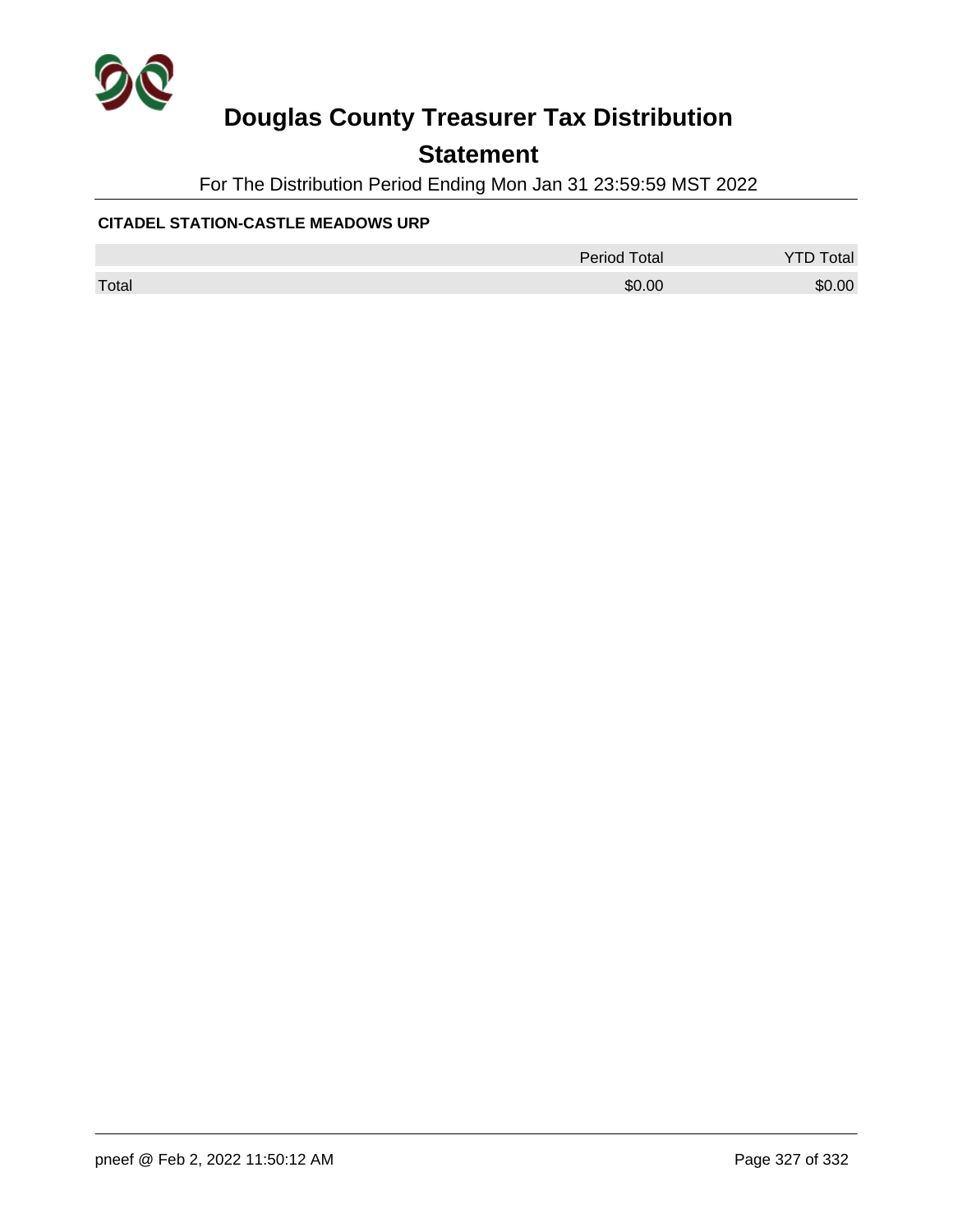

## **Statement**

For The Distribution Period Ending Mon Jan 31 23:59:59 MST 2022

#### **NEU TOWNE COLLINS COCKREL & COLE JUDGEMENT**

|       | Period Total | <b>YTD Total</b> |
|-------|--------------|------------------|
| Other | (\$248.49)   |                  |
| Total | (\$248.49)   | \$0.00           |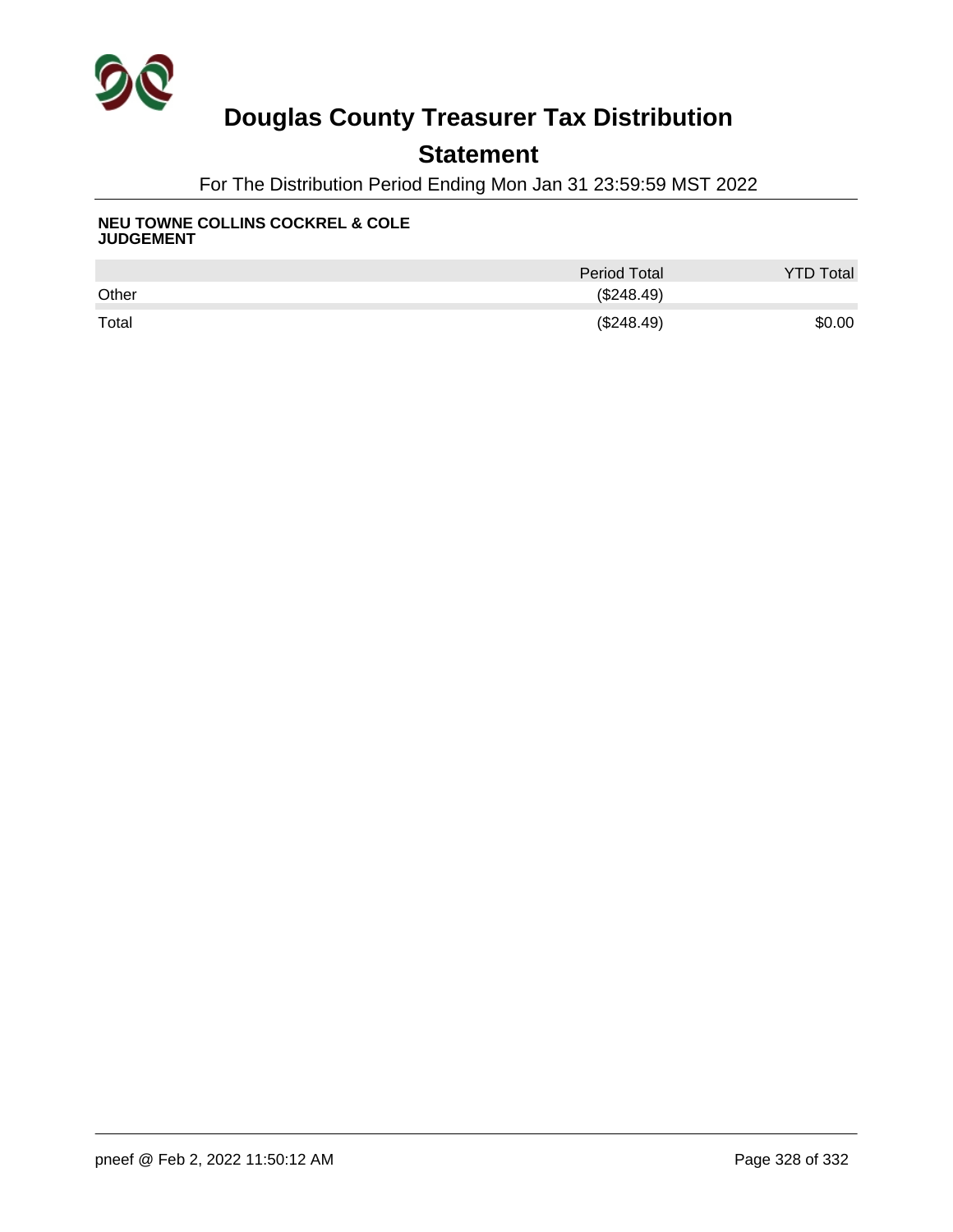

### **Statement**

For The Distribution Period Ending Mon Jan 31 23:59:59 MST 2022

#### **CITY OF ENGLEWOOD SID**

|                           | <b>Period Total</b> | <b>YTD Total</b> |
|---------------------------|---------------------|------------------|
| <b>Current Year Taxes</b> | \$1,257.10          | \$1,257.10       |
| Total                     | \$1,257.10          | \$1,257.10       |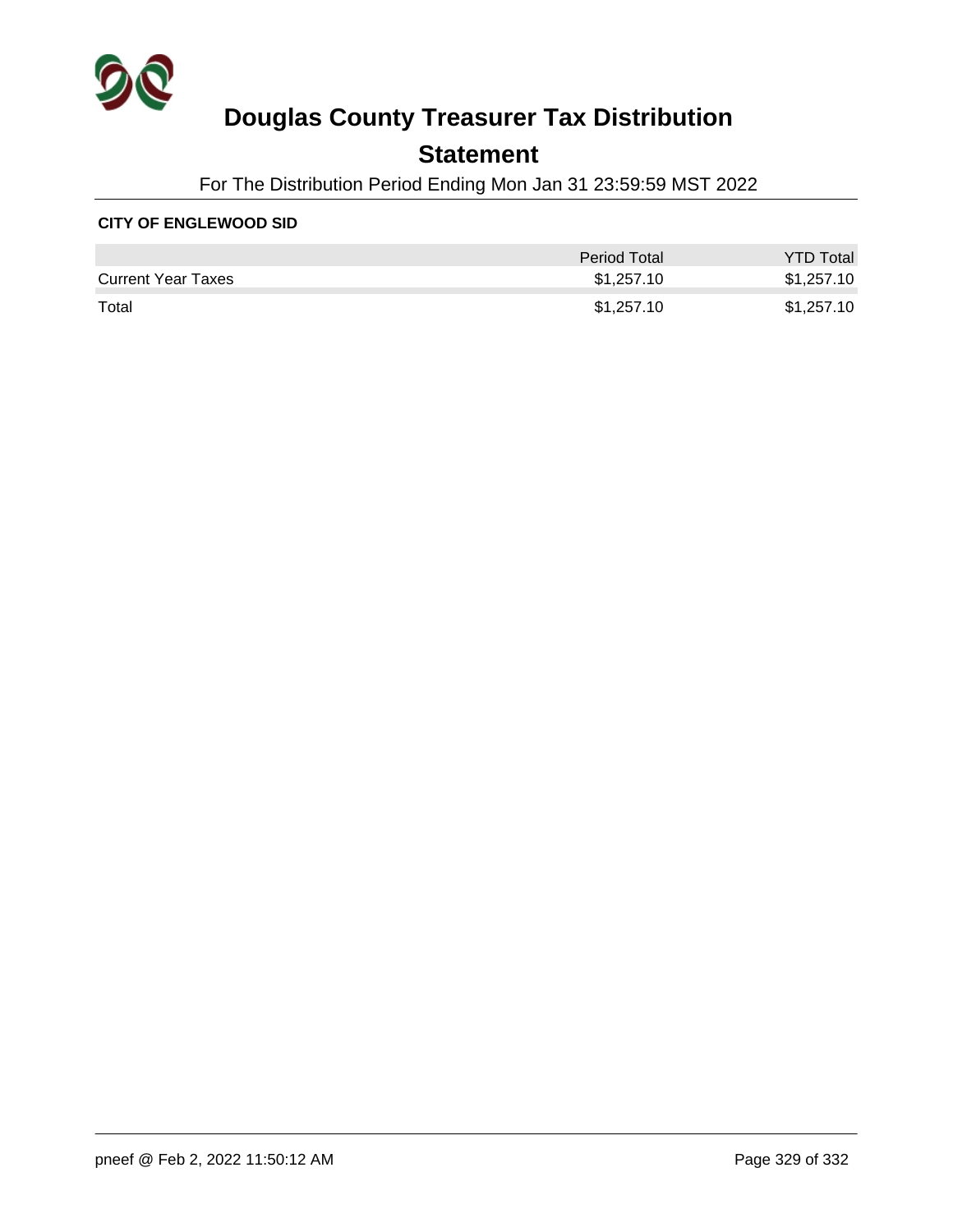

## **Statement**

For The Distribution Period Ending Mon Jan 31 23:59:59 MST 2022

#### **LOUVIERS WATER & SAN SID**

|       | <b>Period Total</b> | otal   |
|-------|---------------------|--------|
| Total | \$0.00              | \$0.00 |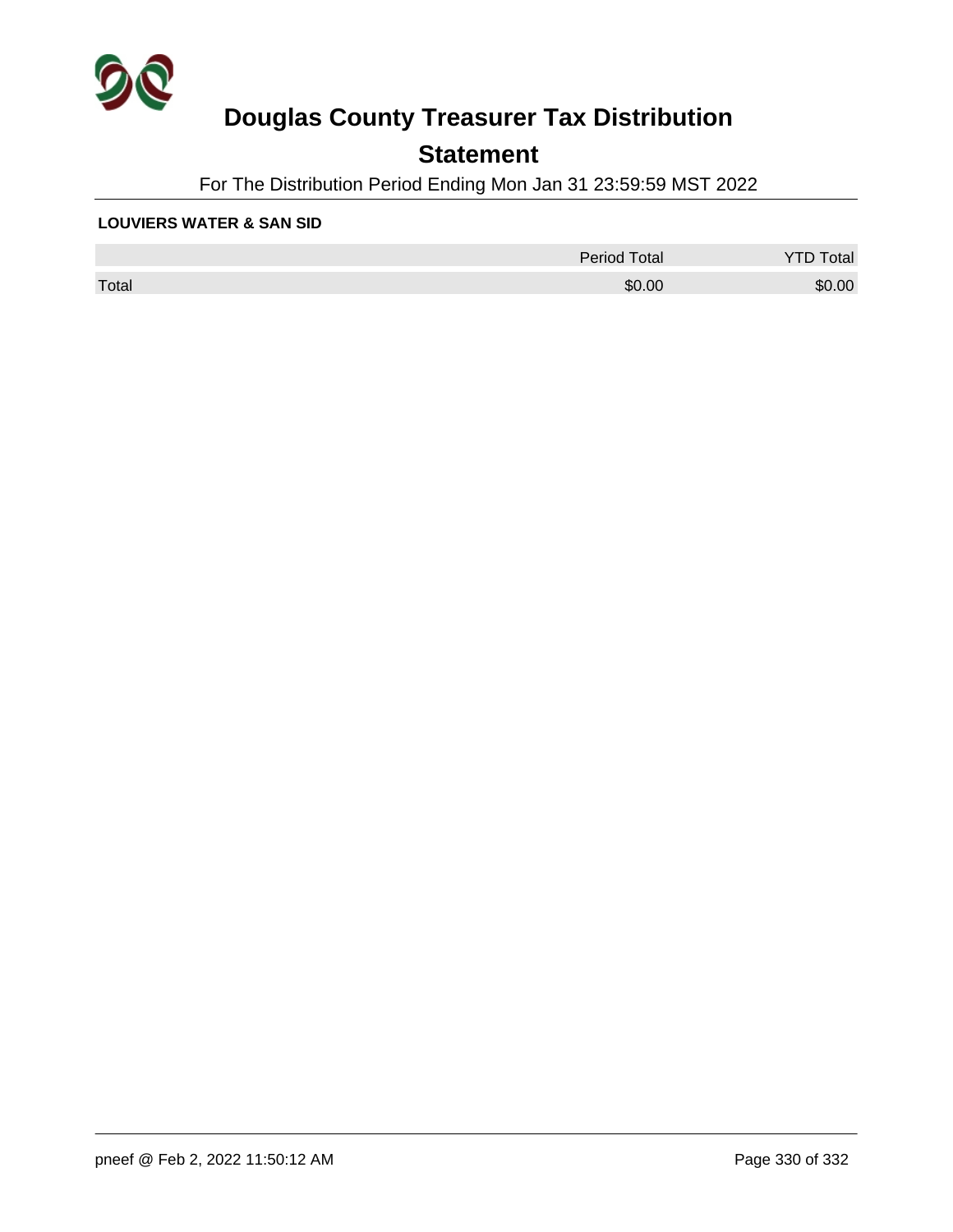

## **Statement**

For The Distribution Period Ending Mon Jan 31 23:59:59 MST 2022

#### **SID COLLECTION FEE**

|       | <b>Period Total</b> | otal   |
|-------|---------------------|--------|
| Total | \$0.00              | \$0.00 |